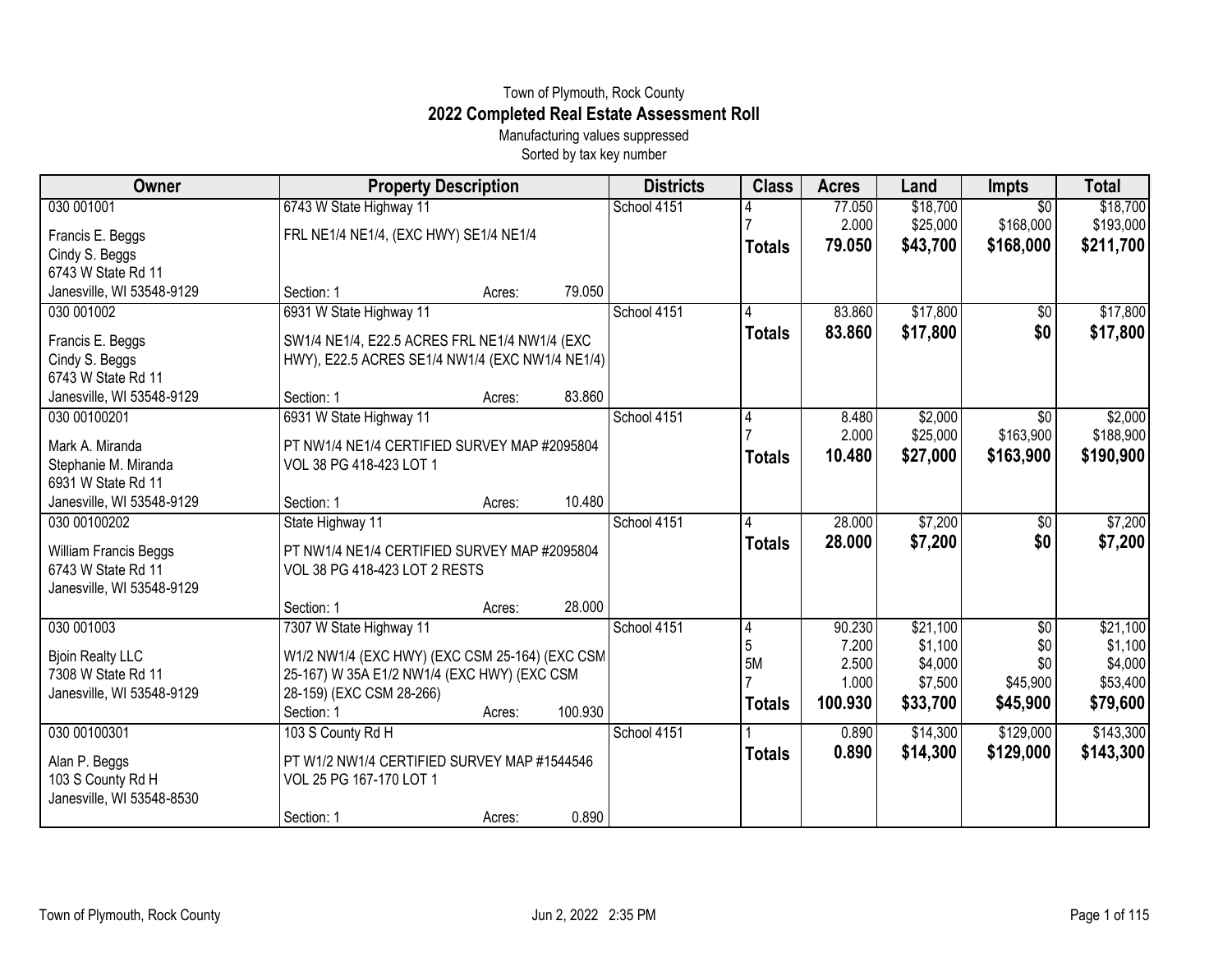| Owner<br><b>Property Description</b>                                                                                                                             |        | <b>Districts</b> | <b>Class</b>  | <b>Acres</b>    | Land                 | Impts                  | <b>Total</b>           |
|------------------------------------------------------------------------------------------------------------------------------------------------------------------|--------|------------------|---------------|-----------------|----------------------|------------------------|------------------------|
| 030 00100302<br>7307 W State Highway 11                                                                                                                          |        | School 4151      |               | 2.000           | \$500                | $\overline{50}$        | \$500                  |
| PT NE1/4 NW1/4 & PT SE1/4 NW1/4 CERTIFIED<br>Jonathan M. Bjoin<br>7307 W State Rd 11<br>SURVEY MAP #1700433 VOL 28 PG 159-162 LOT 1<br>Janesville, WI 53548-9129 |        |                  | <b>Totals</b> | 3.000<br>5.000  | \$30,000<br>\$30,500 | \$177,300<br>\$177,300 | \$207,300<br>\$207,800 |
| Section: 1<br>Acres:                                                                                                                                             | 5.000  |                  |               |                 |                      |                        |                        |
| 030 00100303<br>322 S County Rd H                                                                                                                                |        | School 4151      |               | 1.320           | \$18,200             | \$256,500              | \$274,700              |
| PT SW1/4 NW1/4 CERTIFIED SURVEY MAP #1712310<br>Sheila Bjoin<br>321 S County Rd H<br>VOL 28 PG 266-268 LOT 1<br>Janesville, WI 53548-8598                        |        |                  | <b>Totals</b> | 1.320           | \$18,200             | \$256,500              | \$274,700              |
| Section: 1<br>Acres:                                                                                                                                             | 1.320  |                  |               |                 |                      |                        |                        |
| 030 001004<br>617 S County Rd H                                                                                                                                  |        | School 4151      |               | 0.820           | \$13,900             | \$101,900              | \$115,800              |
| Warden W. Burns<br>PT SW1/4 NW1/4 CERTIFIED SURVEY MAP #1544410<br>617 S County Rd H<br>VOL 25 PG 164-166 LOT 1<br>Janesville, WI 53548-8529                     |        |                  | <b>Totals</b> | 0.820           | \$13,900             | \$101,900              | \$115,800              |
| Section: 1<br>Acres:                                                                                                                                             | 0.820  |                  |               |                 |                      |                        |                        |
| 030 001005<br>7110 W Hanover Rd                                                                                                                                  |        | School 4151      | 4             | 70.600          | \$15,400             | \$0                    | \$15,400               |
| William R. Hooper<br>E1/2 SW1/4 (EXC S 195' OF E 261')                                                                                                           |        |                  | 5             | 6.300           | \$1,000              | \$0                    | \$1,000                |
| 7110 W Hanover Rd                                                                                                                                                |        |                  | 5M            | 1.000<br>2.000  | \$1,600<br>\$25,000  | \$0<br>\$137,600       | \$1,600<br>\$162,600   |
| Janesville, WI 53548-9275                                                                                                                                        |        |                  | <b>Totals</b> | 79.900          | \$43,000             | \$137,600              | \$180,600              |
| Section: 1<br>Acres:                                                                                                                                             | 79.900 |                  |               |                 |                      |                        |                        |
| 7040 W Hanover Rd<br>030 00100501                                                                                                                                |        | School 4151      |               | 1.168           | \$16,700             | \$187,000              | \$203,700              |
| Clifford P. Bollig<br>PT SE1/4 SW1/4 COM S1/4 COR W 261', N 195', E 261'                                                                                         |        |                  | <b>Totals</b> | 1.168           | \$16,700             | \$187,000              | \$203,700              |
| S 195' TO POB<br>Debbra A. Bollig                                                                                                                                |        |                  |               |                 |                      |                        |                        |
| 7040 W Hanover Rd                                                                                                                                                |        |                  |               |                 |                      |                        |                        |
| Janesville, WI 53548-9275<br>Section: 1<br>Acres:                                                                                                                | 1.160  |                  |               |                 |                      |                        |                        |
| 030 001006<br>County Rd H                                                                                                                                        |        | School 4151      | 4<br>5        | 24.840<br>5.750 | \$5,600<br>\$3,500   | $\overline{50}$<br>\$0 | \$5,600<br>\$3,500     |
| Mark D. Toberman<br>N3/8 W1/2 SW1/4                                                                                                                              |        |                  | <b>Totals</b> | 30.590          | \$9,100              | \$0                    | \$9,100                |
| Mary A. Toberman                                                                                                                                                 |        |                  |               |                 |                      |                        |                        |
| 818 S County Rd H                                                                                                                                                | 30.590 |                  |               |                 |                      |                        |                        |
| Janesville, WI 53548-8528<br>Section: 1<br>Acres:<br>030 001007<br>County Rd H                                                                                   |        | School 4151      | 4             | 45.580          | \$12,800             | $\overline{50}$        | \$12,800               |
|                                                                                                                                                                  |        |                  |               | 5.200           | \$3,100              | \$0                    | \$3,100                |
| S 5/8 W 1/2 SW1/4<br>Ryan Farm LLC                                                                                                                               |        |                  | <b>Totals</b> | 50.780          | \$15,900             | \$0                    | \$15,900               |
| 8427 W State Rd 11                                                                                                                                               |        |                  |               |                 |                      |                        |                        |
| Janesville, WI 53548-9284<br>Section: 1<br>Acres:                                                                                                                | 50.780 |                  |               |                 |                      |                        |                        |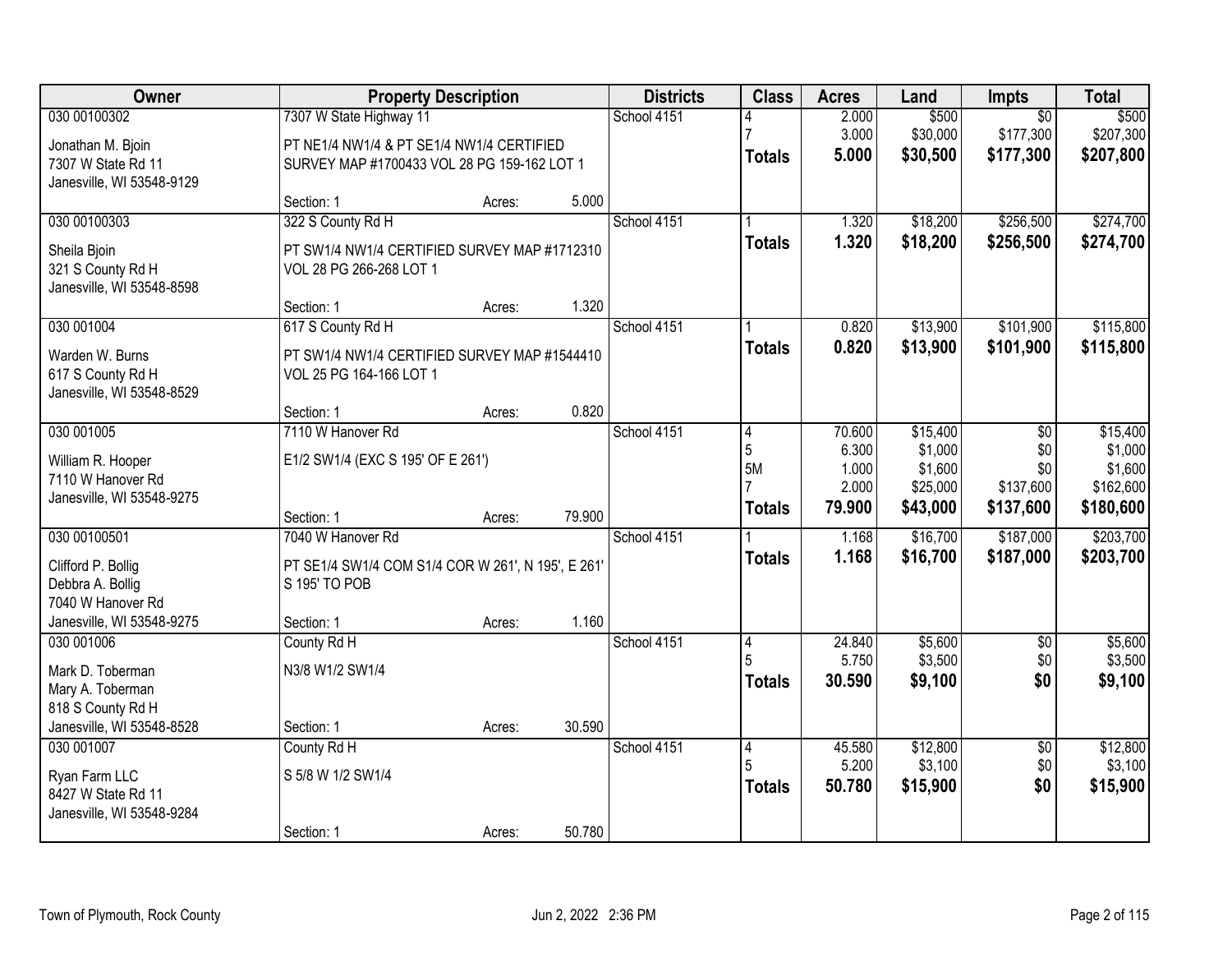| Owner                                 | <b>Property Description</b>                     |        |        | <b>Districts</b> | <b>Class</b>   | <b>Acres</b>    | Land                | <b>Impts</b>           | <b>Total</b>          |
|---------------------------------------|-------------------------------------------------|--------|--------|------------------|----------------|-----------------|---------------------|------------------------|-----------------------|
| 030 001008                            | Hanover Rd                                      |        |        | School 4151      |                | 68.830          | \$17,700            | $\overline{50}$        | \$17,700              |
| Jom Soon Kwon                         | E1/2 SE1/4 (EXC CSM 11-329)                     |        |        |                  | <b>Totals</b>  | 68.830          | \$17,700            | \$0                    | \$17,700              |
| Jom S. Kwon                           |                                                 |        |        |                  |                |                 |                     |                        |                       |
| 1728 Willowbrooke Manors Ct           |                                                 |        |        |                  |                |                 |                     |                        |                       |
| Saint Louis, MO 63146-4893            | Section: 1                                      | Acres: | 68.830 |                  |                |                 |                     |                        |                       |
| 030 00100802                          | 6740 W Hanover Rd                               |        |        | School 4151      |                | 4.700           | \$40,500            | \$208,100              | \$248,600             |
| Joseph A. Rebout                      | PT SE1/4 SE1/4 CERTIFIED SURVEY MAP #1323404    |        |        |                  | <b>Totals</b>  | 4.700           | \$40,500            | \$208,100              | \$248,600             |
| Erika L. Rebout                       | VOL 20 PG 66-68 LOT 1                           |        |        |                  |                |                 |                     |                        |                       |
| 6740 W Hanover Rd                     |                                                 |        |        |                  |                |                 |                     |                        |                       |
| Janesville, WI 53548-9168             | Section: 1                                      | Acres: | 4.700  |                  |                |                 |                     |                        |                       |
| 030 00100803                          | 6620 W Hanover Rd                               |        |        | School 4151      |                | 4.700           | \$40,500            | \$168,300              | \$208,800             |
| Alan J. Connell                       | PT SE1/4 SE1/4 CERTIFIED SURVEY MAP #1323404    |        |        |                  | <b>Totals</b>  | 4.700           | \$40,500            | \$168,300              | \$208,800             |
| 6620 W Hanover Rd                     | VOL 20 PG 66-68 LOT 2                           |        |        |                  |                |                 |                     |                        |                       |
| Janesville, WI 53548-8584             |                                                 |        |        |                  |                |                 |                     |                        |                       |
|                                       | Section: 1                                      | Acres: | 4.700  |                  |                |                 |                     |                        |                       |
| 030 001009                            | 6828 W Hanover Rd                               |        |        | School 4151      |                | 2.180           | \$26,300            | \$222,100              | \$248,400             |
| Matthew R. Kilpin                     | PT SW1/4 SE1/4 CERTIFIED SURVEY MAP #1913448    |        |        |                  |                | 0.920           | \$200               | \$0                    | \$200                 |
| Brittany M. Roe                       | VOL 34 PG 144-148 LOT 1                         |        |        |                  | <b>Totals</b>  | 3.100           | \$26,500            | \$222,100              | \$248,600             |
| 6828 W Hanover Rd                     |                                                 |        |        |                  |                |                 |                     |                        |                       |
| Janesville, WI 53548-9275             | Section: 1                                      | Acres: | 3.100  |                  |                |                 |                     |                        |                       |
| 030 00100901                          |                                                 |        |        | School 4151      | 4<br>5         | 76.040          | \$19,600            | \$0                    | \$19,600              |
| O Leary Gunn Farms                    | PT W1/2 SE1/4 (EXC CSM 34-144)                  |        |        |                  |                | 1.000<br>77.040 | \$100<br>\$19,700   | \$0<br>\$0             | \$100<br>\$19,700     |
| 1915 S Hayner Rd                      |                                                 |        |        |                  | <b>Totals</b>  |                 |                     |                        |                       |
| Janesville, WI 53548-9206             |                                                 |        |        |                  |                |                 |                     |                        |                       |
|                                       | Section: 1                                      | Acres: | 77.040 |                  |                |                 |                     |                        |                       |
| 030 001010                            | 7635 W State Highway 11                         |        |        | School 4151      | $\overline{2}$ | 9.500<br>0.600  | \$41,900<br>\$9,000 | \$138,300<br>\$54,000  | \$180,200<br>\$63,000 |
| Philip T Jr & Betty Francis Revocable | PT NE1/4 NE1/4 CERTIFIED SURVEY MAP #1938578    |        |        |                  | <b>Totals</b>  | 10.100          | \$50,900            | \$192,300              | \$243,200             |
| <b>Trust</b>                          | VOL 34 PG 385-388 LOT 1                         |        |        |                  |                |                 |                     |                        |                       |
| 7635 W State Rd 11                    |                                                 |        |        |                  |                |                 |                     |                        |                       |
| Janesville, WI 53548-9501             | Section: 2                                      | Acres: | 10.100 |                  |                |                 |                     |                        |                       |
| 030 0010100                           | State Highway 11                                |        |        | School 4151      | 4<br>5         | 72.460<br>6.540 | \$16,800<br>\$1,000 | $\overline{50}$<br>\$0 | \$16,800<br>\$1,000   |
| Arthur T & Karen M Donaldson          | NE1/4 NE1/4 & E7/8 W1/2 NE1/4 (EXC CSM 5-169,   |        |        |                  | <b>5M</b>      | 3.000           | \$4,800             | \$0                    | \$4,800               |
| Revocable Trust                       | CSM 24-55, CSM 28-166A, CSM 30-268, CSM 34-385) |        |        |                  | <b>Totals</b>  | 82.000          | \$22,600            | \$0                    | \$22,600              |
| PO Box 976                            | (EXC HWY)                                       |        |        |                  |                |                 |                     |                        |                       |
| Beloit, WI 53512-0976                 | Section: 2                                      | Acres: | 82.000 |                  |                |                 |                     |                        |                       |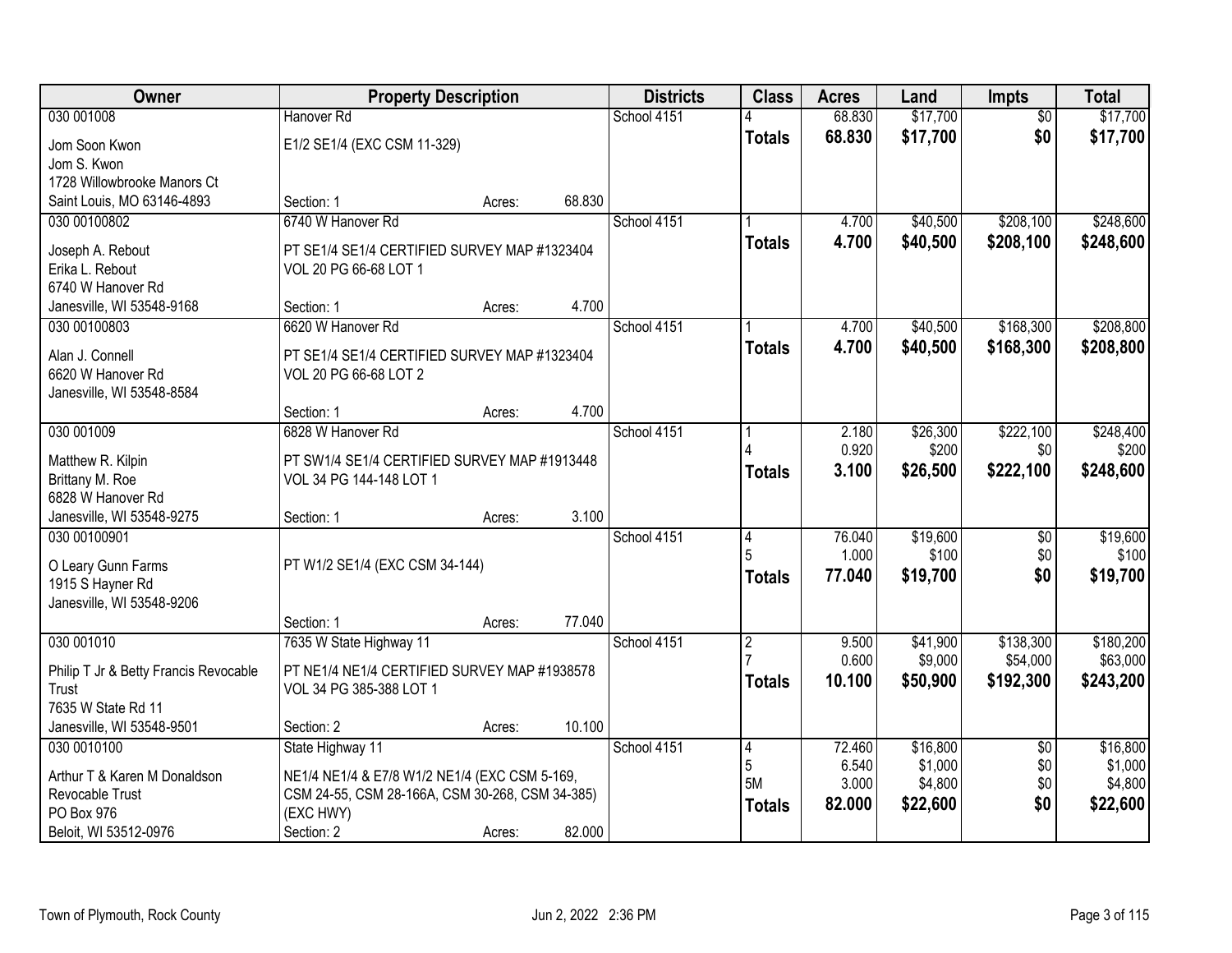| Owner                                                               |                                                                                            | <b>Property Description</b> |         | <b>Districts</b> | <b>Class</b>  | <b>Acres</b>             | Land                         | <b>Impts</b>           | <b>Total</b>                 |
|---------------------------------------------------------------------|--------------------------------------------------------------------------------------------|-----------------------------|---------|------------------|---------------|--------------------------|------------------------------|------------------------|------------------------------|
| 030 001010002                                                       | 7827 W State Highway 11                                                                    |                             |         | School 4151      |               | 6.000                    | \$47,000                     | \$352,500              | \$399,500                    |
| Roxanne H. Hanly<br>7827 W State Rd 11<br>Janesville, WI 53548-9502 | PT NW1/4 NE1/4 & PT NE1/4 NE1/4 CERTIFIED<br>SURVEY MAP #1700919 VOL 28 PG 166A-168A LOT 1 |                             |         |                  | <b>Totals</b> | 6.000                    | \$47,000                     | \$352,500              | \$399,500                    |
|                                                                     | Section: 2                                                                                 | Acres:                      | 6.000   |                  |               |                          |                              |                        |                              |
| 030 00101001<br>Le Roy R Huber                                      | 16 S County Rd H<br>PT NE1/4 NE1/4 CERTIFIED SURVEY MAP #838743                            |                             |         | School 4151      | <b>Totals</b> | 0.840<br>0.840           | \$14,000<br>\$14,000         | \$108,800<br>\$108,800 | \$122,800<br>\$122,800       |
| Avis M. Huber<br>16 S County Rd H                                   | VOL 5 PG 169-170 LOT 1 (EXC HWY)                                                           |                             |         |                  |               |                          |                              |                        |                              |
| Janesville, WI 53548-9100                                           | Section: 2                                                                                 | Acres:                      | 0.840   |                  |               |                          |                              |                        |                              |
| 030 00101002                                                        | County Rd H                                                                                |                             |         | School 4151      |               | 0.920                    | \$7,300                      | \$0                    | \$7,300                      |
| Le Roy Huber<br>Avis M. Huber<br>16 S County Rd H                   | PT NE1/4 NE1/4 CERTIFIED SURVEY MAP #838743<br>VOL 5 PG 169-170 LOT 2                      |                             |         |                  | <b>Totals</b> | 0.920                    | \$7,300                      | \$0                    | \$7,300                      |
| Janesville, WI 53548-9100                                           | Section: 2                                                                                 | Acres:                      | 0.920   |                  |               |                          |                              |                        |                              |
| 030 00101003                                                        | 24 S County Rd H                                                                           |                             |         | School 4151      |               | 2.920                    | \$31,400                     | \$142,700              | \$174,100                    |
| Daniel J. Speich<br>Lorrie A. Speich<br>24 S County Rd H            | PT NE1/4 NE1/4 CERTIFIED SURVEY MAP #1771758<br>VOL 30 PG 268-270 LOT 1                    |                             |         |                  | <b>Totals</b> | 2.920                    | \$31,400                     | \$142,700              | \$174,100                    |
| Janesville, WI 53548-9100                                           | Section: 2                                                                                 | Acres:                      | 2.920   |                  |               |                          |                              |                        |                              |
| 030 00101004<br>Daniel Allen Weiland                                | 102 S County Rd H<br>PT NE1/4 NE1/4 CERTIFIED SURVEY MAP #838743                           |                             |         | School 4151      | <b>Totals</b> | 0.920<br>0.920           | \$14,500<br>\$14,500         | \$180,500<br>\$180,500 | \$195,000<br>\$195,000       |
| Judith Lynn Weiland<br>102 S County Rd H                            | VOL 5 PG 169-170 LOT 4                                                                     |                             |         |                  |               |                          |                              |                        |                              |
| Janesville, WI 53548-8531                                           | Section: 2                                                                                 | Acres:                      | 0.920   |                  |               |                          |                              |                        |                              |
| 030 001011                                                          | 818 S County Rd H                                                                          |                             |         | School 4151      |               | 2.330                    | \$27,300                     | \$292,600              | \$319,900                    |
| Mark D. Toberman<br>Mary A. Toberman                                | SE1/4 NE1/4, NE1/4 SE1/4                                                                   |                             |         |                  | 5<br>5M       | 75.000<br>2.000<br>1.000 | \$14,400<br>\$300<br>\$1,600 | \$0<br>\$0<br>\$0      | \$14,400<br>\$300<br>\$1,600 |
| 818 S County Rd H                                                   |                                                                                            |                             |         |                  | <b>Totals</b> | 80.330                   | \$43,600                     | \$292,600              | \$336,200                    |
| Janesville, WI 53548-8528                                           | Section: 2                                                                                 | Acres:                      | 80.330  |                  |               |                          |                              |                        |                              |
| 030 001012                                                          | 8427 W State Highway 11                                                                    |                             |         | School 4151      | 4<br>5        | 156.080<br>8.000         | \$39,300<br>\$4,800          | $\overline{30}$<br>\$0 | \$39,300<br>\$4,800          |
| Ryan Farm LLC                                                       | FRL NW1/4 (EXC N 297' W 198' W 165') FRL NE1/4                                             |                             |         |                  |               | 2.570                    | \$27,900                     | \$135,200              | \$163,100                    |
| 8427 W State Rd 11<br>Janesville, WI 53548-9284                     | (EXC HWY)(EXC CSM 24-63)                                                                   |                             |         |                  | <b>Totals</b> | 166.650                  | \$72,000                     | \$135,200              | \$207,200                    |
|                                                                     | Section: 2                                                                                 | Acres:                      | 166.650 |                  |               |                          |                              |                        |                              |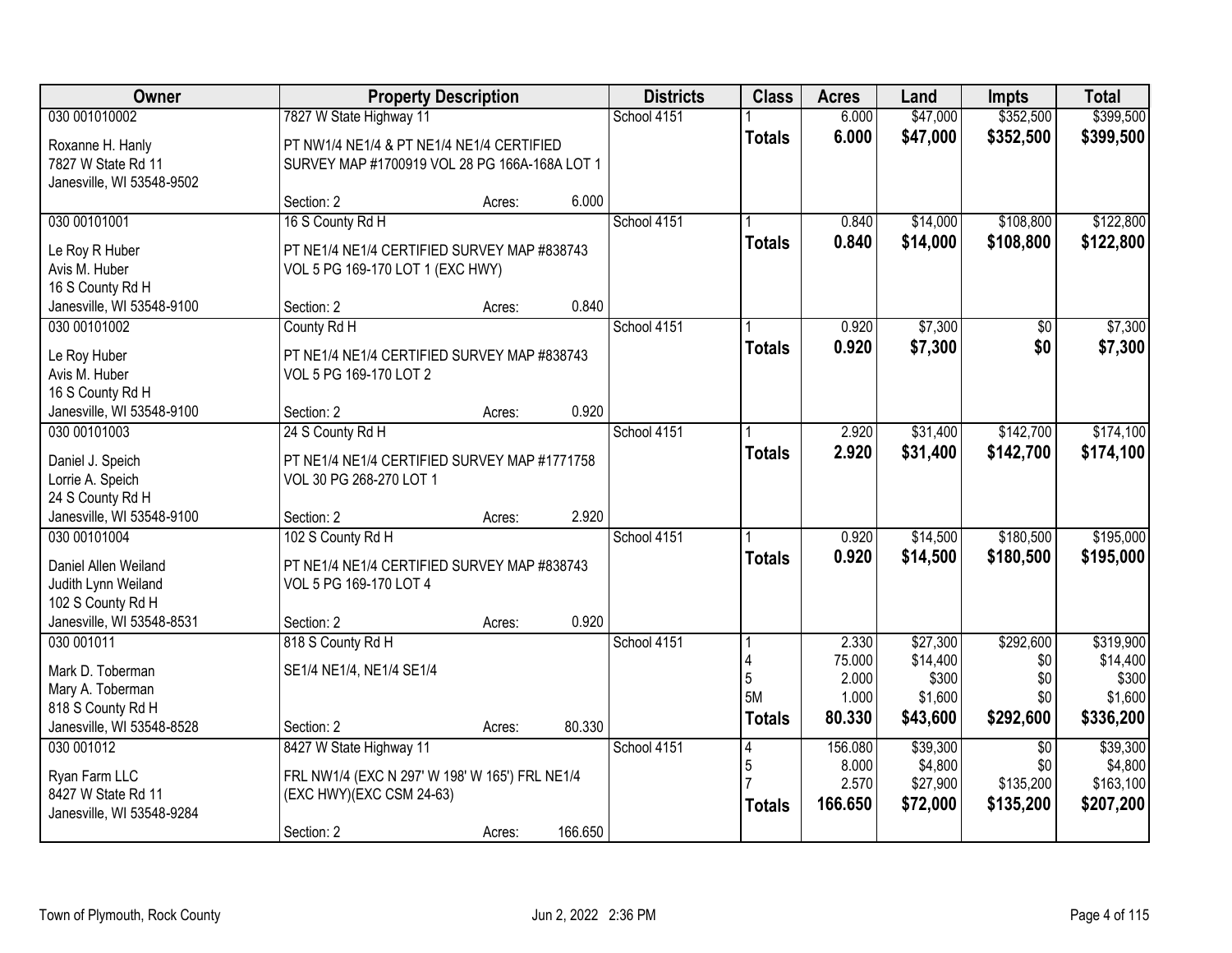| Owner                                                                                                                       |                                                                                                                                  | <b>Property Description</b> |         | <b>Districts</b> | <b>Class</b>                  | <b>Acres</b>                          | Land                                       | <b>Impts</b>                         | <b>Total</b>                               |
|-----------------------------------------------------------------------------------------------------------------------------|----------------------------------------------------------------------------------------------------------------------------------|-----------------------------|---------|------------------|-------------------------------|---------------------------------------|--------------------------------------------|--------------------------------------|--------------------------------------------|
| 030 00101201                                                                                                                | 8421 W State Highway 11                                                                                                          |                             |         | School 4151      |                               | 0.920                                 | \$14,500                                   | \$292,500                            | \$307,000                                  |
| James Ryan<br>112 Hudson Ct<br>Naperville, IL 60565-6346                                                                    | PT NW1/4 NW1/4 & PT NE1/4 NW1/4 CERTIFIED<br>SURVEY MAP #1482035 VOL 24 PG 63-65 LOT 1                                           |                             |         |                  | <b>Totals</b>                 | 0.920                                 | \$14,500                                   | \$292,500                            | \$307,000                                  |
|                                                                                                                             | Section: 2                                                                                                                       | Acres:                      | 0.920   |                  |                               |                                       |                                            |                                      |                                            |
| 030 001013<br>James Ryan<br>112 Hudson Ct<br>Naperville, IL 60565-6346                                                      | State Highway 11<br>PT NW1/4 COM NW COR, E 198', S 297', W 198', N 297<br>TO POB (EXC HWY)                                       |                             |         | School 4151      | <b>Totals</b>                 | 0.890<br>0.890                        | \$7,200<br>\$7,200                         | \$0<br>\$0                           | \$7,200<br>\$7,200                         |
|                                                                                                                             | Section: 2                                                                                                                       | Acres:                      | 0.890   |                  |                               |                                       |                                            |                                      |                                            |
| 030 001014<br>Fenrich Farms Inc<br>8402 W County Rd A<br>Evansville, WI 53536-9505                                          | County Rd H<br>SW1/4 (EXC W 220' S 300') (EXC W 234' N 372.3') (EXC<br>CSM 20-300) (EXC CSM 24-350)                              |                             |         | School 4151      | 4<br>5<br>5M<br><b>Totals</b> | 124.760<br>18.500<br>5.000<br>148.260 | \$29,100<br>\$2,800<br>\$8,000<br>\$39,900 | $\overline{50}$<br>\$0<br>\$0<br>\$0 | \$29,100<br>\$2,800<br>\$8,000<br>\$39,900 |
|                                                                                                                             | Section: 2                                                                                                                       | Acres:                      | 148.260 |                  |                               |                                       |                                            |                                      |                                            |
| 030 00101401<br>Stephen M. Cavitt<br>Sarah A. Cavitt<br>8534 W Footville Hanover Rd<br>Janesville, WI 53548-9272            | 8534 S Footvil-Hanover Rd W<br>PT SW1/4 W 220' S 300'<br>Section: 2                                                              | Acres:                      | 1.520   | School 4151      | <b>Totals</b>                 | 1.520<br>1.520                        | \$20,200<br>\$20,200                       | \$179,700<br>\$179,700               | \$199,900<br>\$199,900                     |
| 030 00101402<br>William B. Schweder<br>Kathleen A. Schweder<br>719 S Dunbar Rd<br>Janesville, WI 53548-9133                 | 719 S Dunbar Rd<br>PT SW1/4 W 234' N 372.3'<br>Section: 2                                                                        | Acres:                      | 2.000   | School 4151      | <b>Totals</b>                 | 2.000<br>2.000                        | \$25,000<br>\$25,000                       | \$169,000<br>\$169,000               | \$194,000<br>\$194,000                     |
| 030 00101404<br>Nannette L. Williams<br>8318 W Footville Hanover Rd<br>Janesville, WI 53548-9272                            | 8318 W Ftvl-Hanover Rd<br>PT SE1/4 SW1/4 & PT SW1/4 SW1/4 CERTIFIED<br>SURVEY MAP #1514256 VOL 24 PG 350-354 LOT 1<br>Section: 2 | Acres:                      | 10.000  | School 4151      | <b>Totals</b>                 | 10.000<br>10.000                      | \$67,000<br>\$67,000                       | \$243,600<br>\$243,600               | \$310,600<br>\$310,600                     |
| 030 00101501<br>Robert K Sr & Cory L Bladorn<br>Revocable Trust<br>8913 W Footville Hanover Rd<br>Janesville, WI 53548-9274 | Ftvl-Hanover Rd<br>W1/2 SE1/4, SE1/4 SE1/4 (EXC CSM 13-292) (EXC<br>CSM 23-129)<br>Section: 2                                    | Acres:                      | 109.110 | School 4151      | 4<br>5<br><b>Totals</b>       | 106.510<br>2.600<br>109.110           | \$26,900<br>\$400<br>\$27,300              | $\overline{50}$<br>\$0<br>\$0        | \$26,900<br>\$400<br>\$27,300              |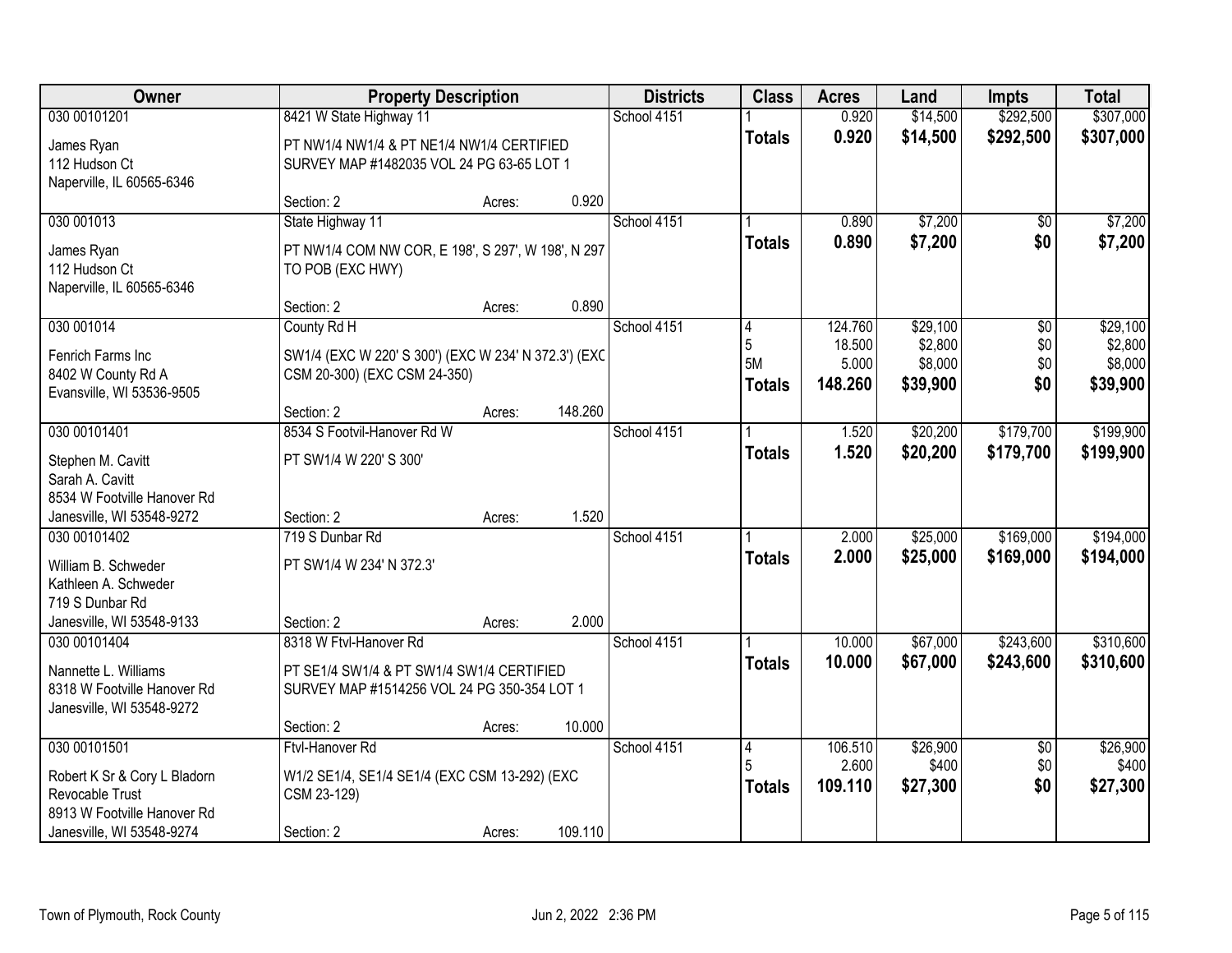| Owner                                                                              |                                                                                                                                                                           | <b>Property Description</b> |        | <b>Districts</b> | <b>Class</b>  | <b>Acres</b>     | Land                | <b>Impts</b>           | <b>Total</b>         |
|------------------------------------------------------------------------------------|---------------------------------------------------------------------------------------------------------------------------------------------------------------------------|-----------------------------|--------|------------------|---------------|------------------|---------------------|------------------------|----------------------|
| 030 00101502                                                                       | 7905 W County Rd H                                                                                                                                                        |                             |        | School 4151      |               | 2.726            | \$30,100            | \$240,300              | \$270,400            |
| Nate W. Valley<br>7905 W County Rd H<br>Janesville, WI 53548-9185                  | PT SW1/4 SE1/4 CERTIFIED SURVEY MAP #1075166<br>VOL 13 PG 292-293 LOT 1 RESTS                                                                                             |                             |        |                  | <b>Totals</b> | 2.726            | \$30,100            | \$240,300              | \$270,400            |
|                                                                                    | Section: 2                                                                                                                                                                | Acres:                      | 2.720  |                  |               |                  |                     |                        |                      |
| 030 00101503                                                                       | Ftvl-Hanover Rd                                                                                                                                                           |                             |        | School 4151      | <b>Totals</b> | 3.000<br>3.000   | \$800<br>\$800      | $\overline{50}$<br>\$0 | \$800<br>\$800       |
| Robert K Sr & Cory L Bladorn<br>Revocable Trust<br>8913 W Footville Hanover Rd     | PT SE1/4 SE1/4 CERTIFIED SURVEY MAP #1452583<br>VOL 23 PG 129-131 LOT 1                                                                                                   |                             |        |                  |               |                  |                     |                        |                      |
| Janesville, WI 53548-9274                                                          | Section: 2                                                                                                                                                                | Acres:                      | 3.000  |                  |               |                  |                     |                        |                      |
| 030 00101504                                                                       | 1114 S County Rd H                                                                                                                                                        |                             |        | School 4151      |               | 3.000            | \$32,000            | \$302,900              | \$334,900            |
| Brian T. Steinke<br>1114 S County Rd H<br>Janesville, WI 53548-8589                | PT SE1/4 SE1/4 CERTIFIED SURVEY MAP #1452583<br>VOL 23 PG 129-131 LOT 2                                                                                                   |                             |        |                  | <b>Totals</b> | 3.000            | \$32,000            | \$302,900              | \$334,900            |
|                                                                                    | Section: 2                                                                                                                                                                | Acres:                      | 3.000  |                  |               |                  |                     |                        |                      |
| 030 001016                                                                         | 8637 W State Highway 11                                                                                                                                                   |                             |        | School 4151      |               | 0.702            | \$13,200            | \$69,500               | \$82,700             |
| Debora A. Philipps<br>8637 W State Rd 11<br>Janesville, WI 53548-9131              | PT NE1/4 COM 316.86' W OF NE COR, S 54.12' TO S<br>LN HWY TO POB: S 217.47', W 138.62' N 221.2', E<br>18.77', CONTINUE E 121.45' TO POB                                   |                             |        |                  | <b>Totals</b> | 0.702            | \$13,200            | \$69,500               | \$82,700             |
|                                                                                    | Section: 3                                                                                                                                                                | Acres:                      | 0.700  |                  |               |                  |                     |                        |                      |
| 030 001017                                                                         | Dunbar Rd                                                                                                                                                                 |                             |        | School 4151      | 4             | 71.690           | \$17,400            | $\overline{50}$        | \$17,400             |
| Douglas Living Trust<br>10714 W Welsh Rd<br>Janesville, WI 53548-9105              | FRL NE1/4 NE1/4 (EXC COM 316.86' W OF NE COR, S<br>54.12' TO S LN HWY TO POB; S 217.47', W 138.62', N<br>221.2', E 18.77', CONT E 121.45' TO POB) (EXC HWY)<br>Section: 3 | Acres:                      | 72.980 |                  | <b>Totals</b> | 1.298<br>72.988  | \$200<br>\$17,600   | \$0<br>\$0             | \$200<br>\$17,600    |
| 030 00101701                                                                       | 9009 W State Highway 11                                                                                                                                                   |                             |        | School 4151      |               | 2.000            | \$25,000            | \$249,900              | \$274,900            |
| Matthew Teeman<br>Jessica Teeman<br>9009 W State Rd 11                             | PT W1/2 NE1/4 W 495' N 1650' (EXC HWY)                                                                                                                                    |                             |        |                  | <b>Totals</b> | 16.060<br>18.060 | \$4,500<br>\$29,500 | \$0<br>\$249,900       | \$4,500<br>\$279,400 |
| Janesville, WI 53548-9132                                                          | Section: 3                                                                                                                                                                | Acres:                      | 18.060 |                  |               |                  |                     |                        |                      |
| 030 00101702                                                                       | 632 S Dunbar Rd                                                                                                                                                           |                             |        | School 4151      |               | 0.867            | \$14,200            | \$179,500              | \$193,700            |
| Roger F. Suer<br>Jeannette M. Suer<br>632 S Dunbar Rd<br>Janesville, WI 53548-9133 | PT SE1/4 NE1/4 CERTIFIED SURVEY MAP #781366<br>VOL 2 PG 219 LOT 2<br>Section: 3                                                                                           | Acres:                      | 0.860  |                  | <b>Totals</b> | 0.867            | \$14,200            | \$179,500              | \$193,700            |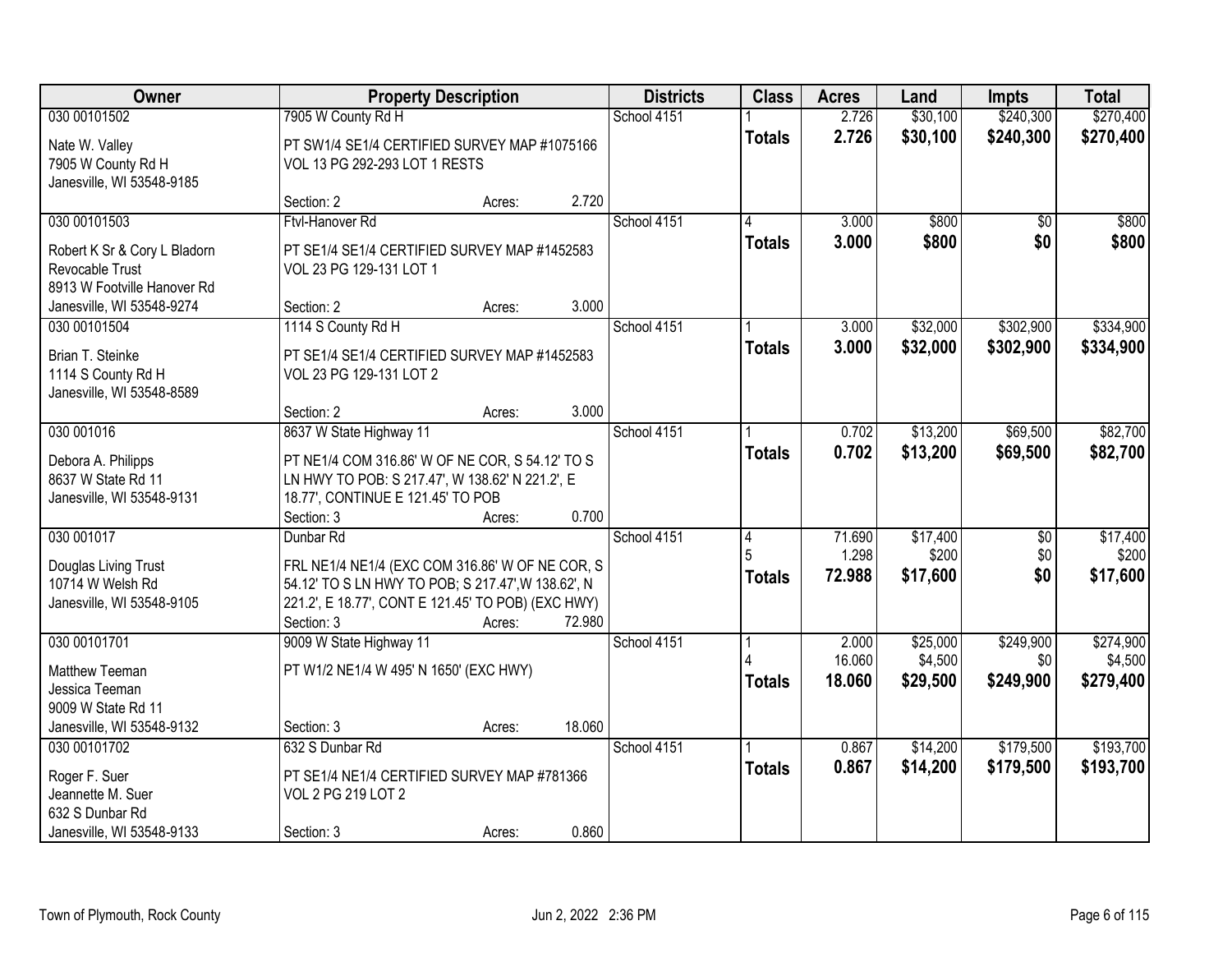| Owner                                                                          |                                                                                 | <b>Property Description</b> |         | <b>Districts</b> | <b>Class</b>                  | <b>Acres</b>                       | Land                                     | <b>Impts</b>             | <b>Total</b>                             |
|--------------------------------------------------------------------------------|---------------------------------------------------------------------------------|-----------------------------|---------|------------------|-------------------------------|------------------------------------|------------------------------------------|--------------------------|------------------------------------------|
| 030 00101703                                                                   | 602 S Dunbar Rd                                                                 |                             |         | School 4151      |                               | 1.734                              | \$22,300                                 | \$158,100                | \$180,400                                |
| Linda E. Miller<br>602 S Dunbar Rd<br>Janesville, WI 53548-9133                | PT SE1/4 NE1/4 CERTIFIED SURVEY MAP #781366<br>VOL 2 PG 219 LOT 1               |                             |         |                  | <b>Totals</b>                 | 1.734                              | \$22,300                                 | \$158,100                | \$180,400                                |
|                                                                                | Section: 3                                                                      | Acres:                      | 1.730   |                  |                               |                                    |                                          |                          |                                          |
| 030 00101704                                                                   | 8733 W State Highway 11                                                         |                             |         | School 4151      |                               | 1.450                              | \$19,500                                 | \$101,700                | \$121,200                                |
| Tracey A. Snyder<br>Sean P. Snyder<br>8733 W State Rd 11                       | PT E1/2 NE1/4 CERTIFIED SURVEY MAP #960568<br>VOL 11 PG 131-133 LOT 1 (EXC HWY) |                             |         |                  | <b>Totals</b>                 | 1.450                              | \$19,500                                 | \$101,700                | \$121,200                                |
| Janesville, WI 53548-9131                                                      | Section: 3                                                                      | Acres:                      | 1.450   |                  |                               |                                    |                                          |                          |                                          |
| 030 001018                                                                     | 9142 W Ftvl-Hanover Rd                                                          |                             |         | School 4151      |                               | 2.000                              | \$25,000                                 | \$129,500                | \$154,500                                |
| Robert K Sr & Cory L Bladorn<br>Revocable Trust<br>8913 W Footville Hanover Rd | PT SE1/4 SW1/4 CERTIFED SURVEY MAP #1916304<br>VOL 34 PG 180-183 LOT 1          |                             |         |                  | <b>Totals</b>                 | 2.000                              | \$25,000                                 | \$129,500                | \$154,500                                |
| Janesville, WI 53548-9274                                                      | Section: 3                                                                      | Acres:                      | 2.000   |                  |                               |                                    |                                          |                          |                                          |
| 030 001018001<br>Robert K Sr & Cory L Bladorn<br>Revocable Trust               | E1/2 SW1/4 (EXC CSM 34-180)                                                     |                             |         | School 4151      | 4<br>5<br>5M<br><b>Totals</b> | 75.180<br>1.000<br>2.000<br>78.180 | \$17,900<br>\$200<br>\$3,200<br>\$21,300 | \$0<br>\$0<br>\$0<br>\$0 | \$17,900<br>\$200<br>\$3,200<br>\$21,300 |
| 8913 W Footville Hanover Rd                                                    |                                                                                 |                             | 78.180  |                  |                               |                                    |                                          |                          |                                          |
| Janesville, WI 53548-9274<br>030 00101801                                      | Section: 3<br>State Highway 11                                                  | Acres:                      |         | School 4151      | $\overline{4}$                | 59.480                             | \$11,500                                 | $\overline{50}$          | \$11,500                                 |
|                                                                                |                                                                                 |                             |         |                  | 5                             | 0.500                              | \$100                                    | \$0                      | \$100                                    |
| Douglas Living Trust<br>10714 W Welsh Rd<br>Janesville, WI 53548-9105          | W1/2 NE1/4 (EXC W 495' N 1650') (EXC CSM 2-311)<br>(EXC HWY)                    |                             |         |                  | <b>Totals</b>                 | 59.980                             | \$11,600                                 | \$0                      | \$11,600                                 |
|                                                                                | Section: 3                                                                      | Acres:                      | 59.980  |                  |                               |                                    |                                          |                          |                                          |
| 030 00101802                                                                   | 8841 W State Highway 11                                                         |                             |         | School 4151      |                               | 0.790                              | \$13,700                                 | \$103,600                | \$117,300                                |
| Matthew L. Ayen<br>8841 W State Rd 11<br>Janesville, WI 53548-9132             | PT W1/2 NE1/4 CERTIFIED SURVEY MAP #788575<br>VOL 2 PG 311 LOT 1 (EXC HWY)      |                             |         |                  | <b>Totals</b>                 | 0.790                              | \$13,700                                 | \$103,600                | \$117,300                                |
|                                                                                | Section: 3                                                                      | Acres:                      | 0.790   |                  |                               |                                    |                                          |                          |                                          |
| 030 001019                                                                     | 9417 W State Highway 11                                                         |                             |         | School 4151      | 4                             | 149.620                            | \$31,600                                 | $\overline{50}$          | \$31,600                                 |
| David Weis                                                                     | FRL NE1/4 NW1/4, FRL NW1/4 NW1/4, (EXC HWY) S1/.                                |                             |         |                  | $\sqrt{5}$                    | 2.000                              | \$300                                    | \$0                      | \$300                                    |
| Sindy L. Weis                                                                  | <b>NW1/4</b>                                                                    |                             |         |                  |                               | 3.000<br>154.620                   | \$30,000<br>\$61,900                     | \$183,000<br>\$183,000   | \$213,000<br>\$244,900                   |
| 9417 W State Rd 11                                                             |                                                                                 |                             |         |                  | <b>Totals</b>                 |                                    |                                          |                          |                                          |
| Janesville, WI 53548-9132                                                      | Section: 3                                                                      | Acres:                      | 154.620 |                  |                               |                                    |                                          |                          |                                          |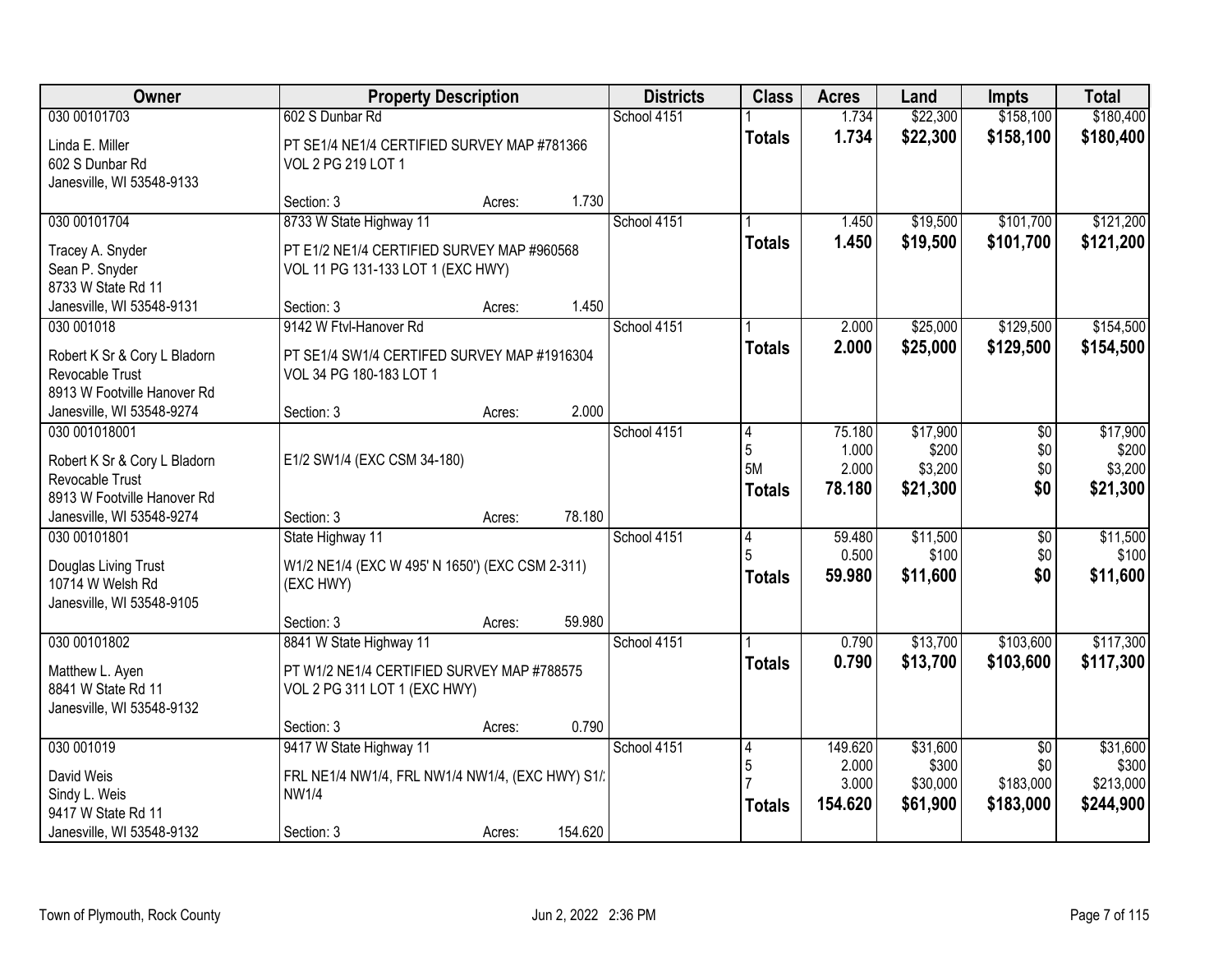| Owner                                               | <b>Property Description</b>                       |        |        | <b>Districts</b> | <b>Class</b>  | <b>Acres</b> | Land     | <b>Impts</b>    | <b>Total</b> |
|-----------------------------------------------------|---------------------------------------------------|--------|--------|------------------|---------------|--------------|----------|-----------------|--------------|
| 030 001020                                          | 9428 W Ftyl-Hanover Rd                            |        |        | School 4151      |               | 76.180       | \$19,500 | $\overline{50}$ | \$19,500     |
| Stanley W & Marilyn Lawrence                        | W1/2 SW1/4                                        |        |        |                  | 5             | 1.000        | \$200    | \$0             | \$200        |
| Revocable Trust                                     |                                                   |        |        |                  |               | 3.000        | \$30,000 | \$231,800       | \$261,800    |
| 14939 W Dorner Rd                                   |                                                   |        |        |                  | Totals        | 80.180       | \$49,700 | \$231,800       | \$281,500    |
| Brodhead, WI 53520-9023                             | Section: 3                                        | Acres: | 80.180 |                  |               |              |          |                 |              |
| 030 001021                                          | 902 S Dunbar Rd                                   |        |        | School 4151      | 4             | 37.300       | \$6,800  | $\overline{50}$ | \$6,800      |
| Troy E. Suer                                        | <b>NE1/4 SE1/4</b>                                |        |        |                  | 5             | 1.000        | \$200    | \$0             | \$200        |
| 902 S Dunbar Rd                                     |                                                   |        |        |                  |               | 2.000        | \$25,000 | \$118,600       | \$143,600    |
| Janesville, WI 53548-9165                           |                                                   |        |        |                  | <b>Totals</b> | 40.300       | \$32,000 | \$118,600       | \$150,600    |
|                                                     | Section: 3                                        | Acres: | 40.300 |                  |               |              |          |                 |              |
| 030 001022                                          | County Rd H                                       |        |        | School 4151      | 4             | 74.650       | \$19,600 | $\overline{50}$ | \$19,600     |
| Daniel Allen Weiland                                | W1/2 SE1/4 (EXC CSM 17-340)                       |        |        |                  | 5             | 0.750        | \$100    | \$0             | \$100        |
| Judith Lynn Weiland                                 |                                                   |        |        |                  | 5M            | 2.000        | \$3,200  | \$0             | \$3,200      |
| 102 S County Rd H                                   |                                                   |        |        |                  | <b>Totals</b> | 77.400       | \$22,900 | \$0             | \$22,900     |
| Janesville, WI 53548-8531                           | Section: 3                                        | Acres: | 77.400 |                  |               |              |          |                 |              |
| 030 00102201                                        | 8846 W Ftvl-Hanover Rd                            |        |        | School 4151      |               | 2.780        | \$30,500 | \$76,500        | \$107,000    |
| Shawn O. Mielke                                     | PT SW1/4 SE1/4 CERTIFIED SURVEY MAP #1240602      |        |        |                  | <b>Totals</b> | 2.780        | \$30,500 | \$76,500        | \$107,000    |
| 8846 W Footville Hanover Rd                         | VOL 17 PG 340-341 LOT 1                           |        |        |                  |               |              |          |                 |              |
| Janesville, WI 53548-9291                           |                                                   |        |        |                  |               |              |          |                 |              |
|                                                     | Section: 3                                        | Acres: | 2.780  |                  |               |              |          |                 |              |
| 030 001023                                          | 1306 S Dunbar Rd                                  |        |        | School 4151      | 4             | 37.280       | \$8,400  | $\overline{50}$ | \$8,400      |
|                                                     |                                                   |        |        |                  | 5             | 1.000        | \$200    | \$0             | \$200        |
| Helen M Douglas Revocable Trust<br>1306 S Dunbar Rd | SE1/4 SE1/4                                       |        |        |                  |               | 2.000        | \$25,000 | \$118,200       | \$143,200    |
| Janesville, WI 53548-9165                           |                                                   |        |        |                  | <b>Totals</b> | 40.280       | \$33,600 | \$118,200       | \$151,800    |
|                                                     | Section: 3                                        | Acres: | 40.280 |                  |               |              |          |                 |              |
| 030 00102401                                        | State Highway 11                                  |        |        | School 4151      |               | 73.120       | \$14,800 | $\overline{50}$ | \$14,800     |
|                                                     |                                                   |        |        |                  | <b>Totals</b> | 73.120       | \$14,800 | \$0             | \$14,800     |
| David Weis                                          | E1/2 NE1/4 (EXC CSM 18-425-L0T 1) & CERTIFIED     |        |        |                  |               |              |          |                 |              |
| Sindy L. Weis                                       | SURVEY MAP #1277594 VOL 18 PG 425-426 LOT 2       |        |        |                  |               |              |          |                 |              |
| 9417 W State Rd 11                                  | (EXC HWY)                                         |        | 73.120 |                  |               |              |          |                 |              |
| Janesville, WI 53548-9132<br>030 00102402           | Section: 4<br>9811 W State Highway 11             | Acres: |        | School 4151      |               | 2.220        | \$26,500 | \$316,500       | \$343,000    |
|                                                     |                                                   |        |        |                  |               | 1.000        | \$100    | \$0             | \$100        |
| <b>Bradley Thorp</b>                                | PT NE1/4 NE1/4 & PT NW1/4 NE1/4 CERTIFIED         |        |        |                  | <b>Totals</b> | 3.220        | \$26,600 | \$316,500       | \$343,100    |
| Theresa M. Thorp                                    | SURVEY MAP #1277594 VOL 18 PG 425-426 LOT 1 &     |        |        |                  |               |              |          |                 |              |
| 9811 W State Rd 11                                  | COM AT N1/4 COR, E 1299.15', S 106.27' TO SLY ROW |        |        |                  |               |              |          |                 |              |
| Janesville, WI 53548-9132                           | Section: 4                                        | Acres: | 3.220  |                  |               |              |          |                 |              |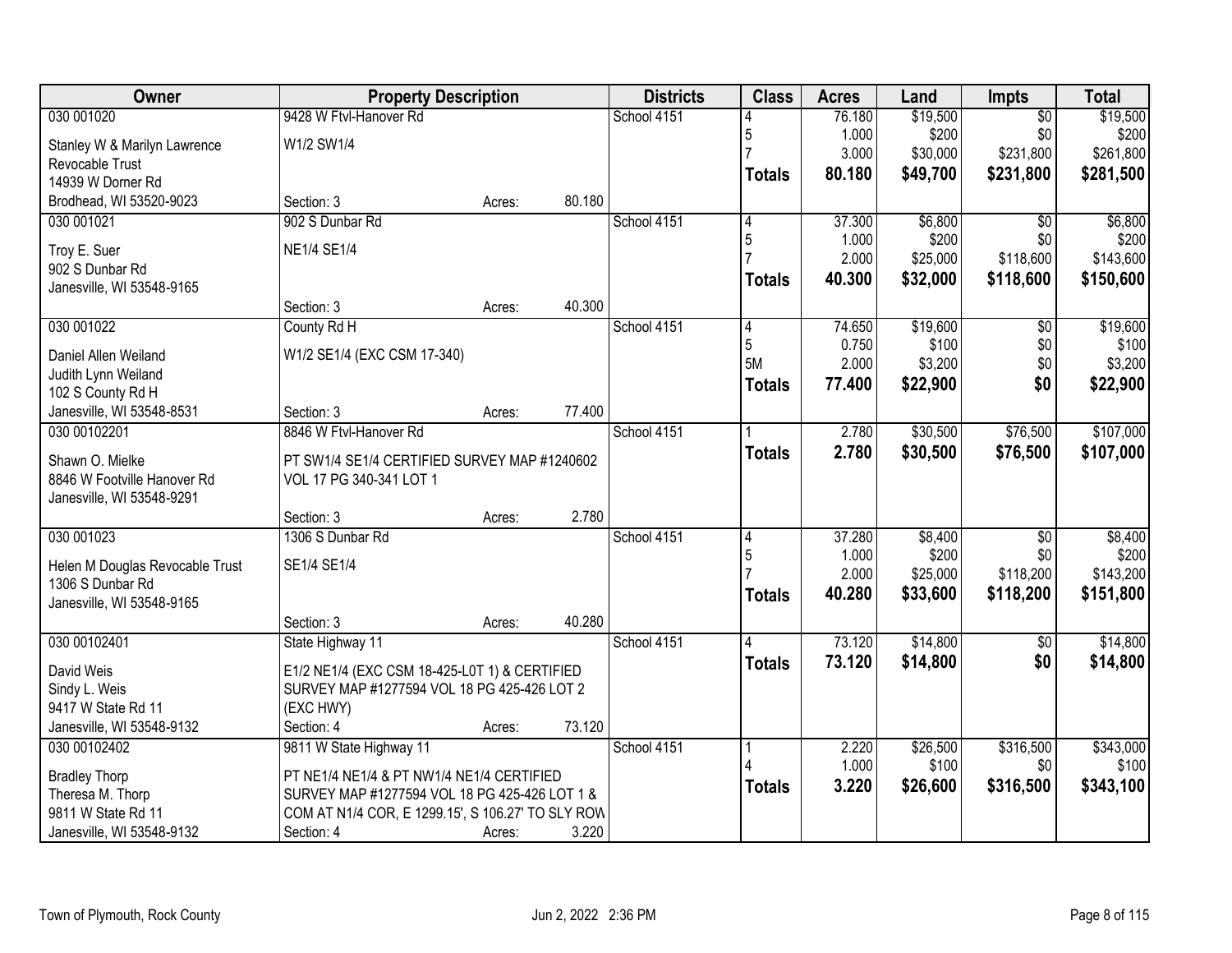| Owner                             | <b>Property Description</b>                         |             | <b>Districts</b> | <b>Class</b>    | <b>Acres</b>   | Land        | <b>Impts</b>    | <b>Total</b>    |
|-----------------------------------|-----------------------------------------------------|-------------|------------------|-----------------|----------------|-------------|-----------------|-----------------|
| 030 001025                        | 9929 W State Highway 11                             | School 4151 |                  |                 | 2.000          | \$25,000    | \$245,400       | \$270,400       |
| Martin Lavery                     | W1/2 NE1/4 (EXC E 26.4' N 330')(EXC HWY (EXC PT W   |             |                  | 2               | 1.000          | \$7,000     | \$0             | \$7,000         |
| Mary Jo Lavery                    | 600' OF N 726' LY S OF HWY) (EXC ANNEX 07-05-07     |             |                  |                 | 13.980         | \$2,400     | \$0             | \$2,400         |
| <b>PO Box 454</b>                 | A) (EXC COM N1/4 COR; E 1299.15', S 106.27', TO SLY |             |                  | <b>Totals</b>   | 16.980         | \$34,400    | \$245,400       | \$279,800       |
| Footville, WI 53537-0454          | Section: 4<br>Acres:                                | 16.980      |                  |                 |                |             |                 |                 |
| 030 00102501                      | Ftvl-Hanover Rd                                     | School 4151 |                  | 4               | 45.260         | \$10,800    | $\overline{50}$ | \$10,800        |
|                                   |                                                     |             |                  | 5               | 1.250          | \$200       | \$0             | \$200           |
| Daphne L. Hosch                   | W1/2 SE1/4 LY N C/L ABANDONED RR                    |             |                  | <b>Totals</b>   | 46.510         | \$11,000    | \$0             | \$11,000        |
| Robert L. Hosch                   |                                                     |             |                  |                 |                |             |                 |                 |
| W3032 State Road 11 and 81        |                                                     | 46.510      |                  |                 |                |             |                 |                 |
| Juda, WI 53550-9560               | Section: 4<br>Acres:                                |             |                  |                 |                |             |                 |                 |
| 030 00102502                      | 9939 W State Highway 11                             | School 4151 |                  |                 | 2.000<br>6.400 | \$25,000    | \$135,900       | \$160,900       |
| Visger Family Rev Living Trust    | PT W1/2 NE1/4 PT W 600' N 726' LYG S OF RD          |             |                  |                 |                | \$1,300     | \$0             | \$1,300         |
| Attn: Vincent & Susan Visger      |                                                     |             |                  | <b>Totals</b>   | 8.400          | \$26,300    | \$135,900       | \$162,200       |
| 9939 W State Rd 11                |                                                     |             |                  |                 |                |             |                 |                 |
| Janesville, WI 53548-9132         | Section: 4<br>Acres:                                | 8.400       |                  |                 |                |             |                 |                 |
| 030 001028001                     | Ftvl-Hanover Rd                                     | School 4151 |                  | 4               | 154.300        | \$34,900    | \$0             | \$34,900        |
| Roger Rebout & Sons Farms         | W1/2 W1/2 SW1/4 S OF HWY, E1/2 W1/2 SW1/4, E1/2     |             |                  | 5               | 1.000          | \$200       | \$0             | \$200           |
| 5547 W Mineral Point Rd           | SW1/4 S C/L RD W1/2 SE1/4 S C/L RD (EXC CSM         |             |                  |                 | 1.000          | \$7,500     | \$10,700        | \$18,200        |
| Janesville, WI 53548-8402         | 20-34) (EXC CSM 27-302)                             |             |                  | <b>Totals</b>   | 156.300        | \$42,600    | \$10,700        | \$53,300        |
|                                   | Section: 4<br>Acres:                                | 156.300     |                  |                 |                |             |                 |                 |
| 030 001028002                     | 10339 W Ftvl-Hanover Rd                             | School 4151 |                  | 4               | 1.900          | \$300       | $\overline{50}$ | \$300           |
|                                   |                                                     |             |                  |                 | 1.100          | \$16,000    | \$83,100        | \$99,100        |
| Paul T. Carney                    | PT NE1/4 NW1/4 SW1/4 CERTIFIED SURVEY MAP           |             |                  | <b>Totals</b>   | 3.000          | \$16,300    | \$83,100        | \$99,400        |
| Adrienne L. Carney                | #1679483 VOL 27 PG 302-304 LOT 1                    |             |                  |                 |                |             |                 |                 |
| 10339 W Footville Hanover Rd      |                                                     |             |                  |                 |                |             |                 |                 |
| Janesville, WI 53548              | Section: 4<br>Acres:                                | 3.000       |                  |                 |                |             |                 |                 |
| 030 00102802                      | State Highway 11                                    | School 4151 |                  | $\overline{X4}$ | 4.750          | $\sqrt{50}$ | $\overline{50}$ | $\overline{50}$ |
| American Transmission Company LLC | PT NW1/4 SW1/4 CERTIFIED SURVEY MAP #1321224        |             |                  | <b>Totals</b>   | 4.750          | \$0         | \$0             | \$0             |
| PO Box 47                         | VOL 20 PG 34-35 LOT 1                               |             |                  |                 |                |             |                 |                 |
| Waukesha, WI 53187-0047           |                                                     |             |                  |                 |                |             |                 |                 |
|                                   | Section: 4<br>Acres:                                | 4.750       |                  |                 |                |             |                 |                 |
| 030 001029                        | Ftvl-Hanover Rd                                     | School 4151 |                  | $\overline{X4}$ | 4.440          | \$0         | $\overline{30}$ | $\overline{50}$ |
| Village of Footville              | LAND LYG N OF C/L FOOTVILLE-HANOVER RD & S          |             |                  | <b>Totals</b>   | 4.440          | \$0         | \$0             | \$0             |
| Joyce E. Feldt                    | OF ABAND RR IN SW1/4 & W 1/2 SE1/4 SEC 4 (EXC PT    |             |                  |                 |                |             |                 |                 |
| <b>PO Box 445</b>                 | ANNEXED TO VILLAGE) (EXC PT ANNEX TO VILL           |             |                  |                 |                |             |                 |                 |
| Footville, WI 53537-0445          | Section: 4<br>Acres:                                | 4.440       |                  |                 |                |             |                 |                 |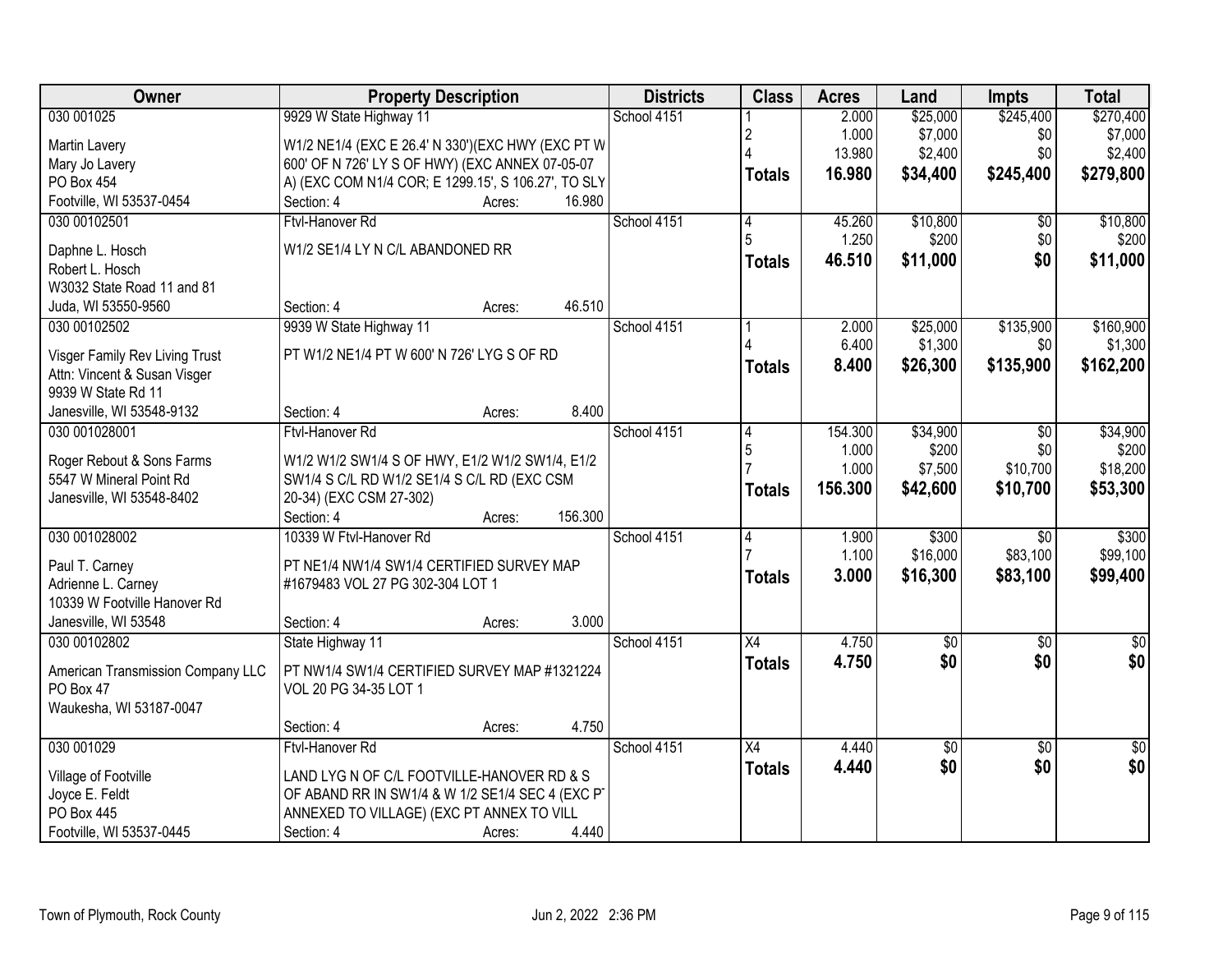| Owner                                              | <b>Property Description</b>                                |        |        | <b>Districts</b> | <b>Class</b>           | <b>Acres</b> | Land            | <b>Impts</b>    | <b>Total</b>           |
|----------------------------------------------------|------------------------------------------------------------|--------|--------|------------------|------------------------|--------------|-----------------|-----------------|------------------------|
| 030 001033                                         | 9620 W Ftyl-Hanover Rd                                     |        |        | School 4151      |                        | 77.000       | \$18,600        | $\overline{50}$ | \$18,600               |
| Steven J. Case                                     | E1/2 SE1/4                                                 |        |        |                  | 5                      | 2.000        | \$300           | \$0             | \$300                  |
| Elizabeth L. Case                                  |                                                            |        |        |                  |                        | 2.400        | \$27,000        | \$449,100       | \$476,100              |
| 9620 W Footville Hanover Rd                        |                                                            |        |        |                  | <b>Totals</b>          | 81.400       | \$45,900        | \$449,100       | \$495,000              |
| Janesville, WI 53548-9273                          | Section: 4                                                 | Acres: | 81.400 |                  |                        |              |                 |                 |                        |
| 030 00103301                                       | State Highway 11                                           |        |        | School 4151      | $\overline{X2}$        | 4.900        | $\overline{50}$ | $\overline{50}$ | $\overline{50}$        |
| State Highway Commission of Wisconsir              | LAND IN SEC 4 FOR STH 11                                   |        |        |                  | <b>Totals</b>          | 4.900        | \$0             | \$0             | \$0                    |
| 2101 Wright St                                     |                                                            |        |        |                  |                        |              |                 |                 |                        |
| Madison, WI 53704-2559                             |                                                            |        |        |                  |                        |              |                 |                 |                        |
|                                                    | Section: 4                                                 | Acres: | 4.900  |                  |                        |              |                 |                 |                        |
| 030 001034                                         |                                                            |        |        | School 4151      |                        | 37.330       | \$8,800         | \$0             | \$8,800                |
|                                                    | E1/2 E1/2 NW1/4                                            |        |        |                  | <b>Totals</b>          | 37.330       | \$8,800         | \$0             | \$8,800                |
| Galena Way Farm Ltd<br>W1467 N Blue Spring Lake Dr |                                                            |        |        |                  |                        |              |                 |                 |                        |
| Palmyra, WI 53156-9795                             |                                                            |        |        |                  |                        |              |                 |                 |                        |
|                                                    | Section: 5                                                 | Acres: | 37.330 |                  |                        |              |                 |                 |                        |
| 030 00103401                                       | 1303 S Murphy Rd                                           |        |        | School 4151      | 4                      | 46.805       | \$13,200        | \$0             | \$13,200               |
|                                                    |                                                            |        |        |                  | <b>Totals</b>          | 46.805       | \$13,200        | \$0             | \$13,200               |
| Hoerler & Hoerler LLC                              | E1/2 SW1/4 SELY OF HWY, W1/2 SE1/4 SELY OF HWY             |        |        |                  |                        |              |                 |                 |                        |
| 1303 S Murphy Rd                                   | (EXC HWY) (EXC CSM 27-55) (EXC GOLF VIEW                   |        |        |                  |                        |              |                 |                 |                        |
| Janesville, WI 53548-9164                          | ESTATES) (EXC CSM 40-161) (EXC TH PT DESC IN<br>Section: 5 | Acres: | 46.800 |                  |                        |              |                 |                 |                        |
| 030 00103401001                                    | 1303 S Murphy Rd                                           |        |        | School 4151      | $\overline{2}$         | 46.700       | \$217,500       | \$363,700       | \$581,200              |
|                                                    |                                                            |        |        |                  | $\boldsymbol{\Lambda}$ | 2.660        | \$700           | \$0             | \$700                  |
| Mdw+Rosalie, LLC                                   | PT S1/2 SE1/4 & PT E1/2 SW1/4 COM S1/4 COR, W              |        |        |                  | 5M                     | 2.750        | \$4,400         | \$0             | \$4,400                |
| 14201 W Spring Valley Rd                           | 1328.19', N 1153.11', NELY 56.21', SELY 521.62', N         |        |        |                  |                        | 1.710        | \$22,100        | \$17,100        | \$39,200               |
| Orfordville, WI 53576-9541                         | 157.92', NELY 107.85', NW 327.26', NE 20.95', TO CSM       |        |        |                  | <b>Totals</b>          | 53.820       | \$244,700       | \$380,800       | \$625,500              |
|                                                    | Section: 5                                                 | Acres: | 53.820 |                  |                        |              |                 |                 |                        |
| 030 0010340101                                     | <b>Bass Creek Condo</b>                                    |        |        | School 4151      |                        | 4.010        | \$0<br>\$0      | $\overline{50}$ | $\overline{50}$<br>\$0 |
| <b>Bass Creek Condominiums</b>                     | PT SW1/4 SE1/4 SEC 5 & PT NW1/4 NE1/4 SEC 8 LOT!           |        |        |                  | <b>Totals</b>          | 4.010        |                 | \$0             |                        |
| Attn: Hoerler & Hoerler LLC                        | 1,2 & 3 CSM 27-55 BASS CREEK CONDOMINUMS                   |        |        |                  |                        |              |                 |                 |                        |
| 1303 S Murphy Rd                                   | DECLARATION & CONDO PLAT 6 UNITS                           |        |        |                  |                        |              |                 |                 |                        |
| Janesville, WI 53548-9164                          | Section: 5                                                 | Acres: | 4.010  |                  |                        |              |                 |                 |                        |
| 030 00103401101                                    | 1307 S Murphy Rd                                           |        |        | School 4151      |                        | 0.000        | \$20,000        | \$220,000       | \$240,000              |
| <b>Willis Hoerler</b>                              | PT SW1/4 SE1/4 SEC 5 & PT NW1/4 NE1/4 SEC 8 LOT!           |        |        |                  | <b>Totals</b>          | 0.000        | \$20,000        | \$220,000       | \$240,000              |
| 1307 S Murphy Rd                                   | 1, 2 & 3 CSM 27-55 BASS CREEK CONDOMINIUMS                 |        |        |                  |                        |              |                 |                 |                        |
| Janesville, WI 53548-9164                          | UNIT <sub>1</sub>                                          |        |        |                  |                        |              |                 |                 |                        |
|                                                    | Section: 5                                                 | Acres: | 0.000  |                  |                        |              |                 |                 |                        |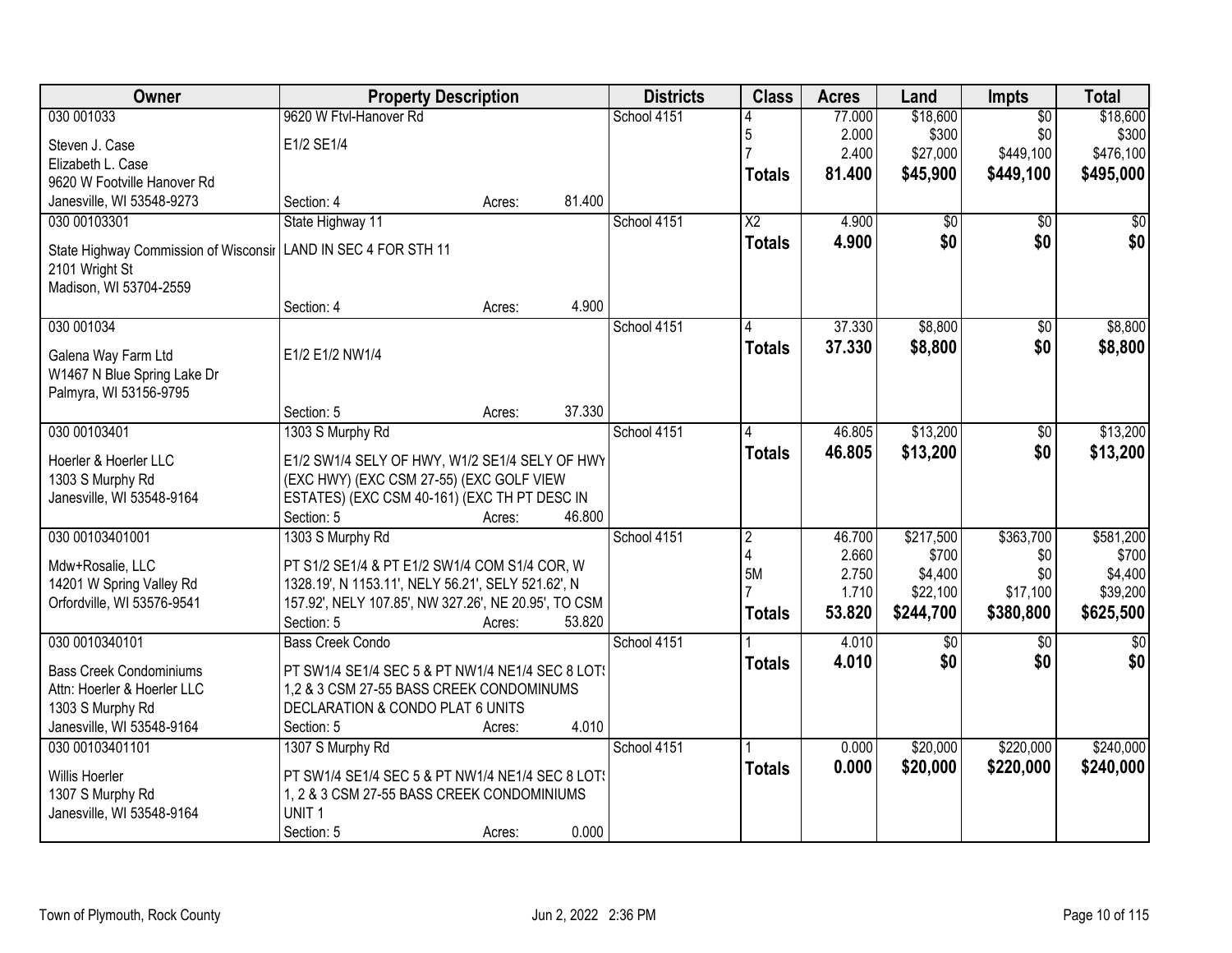| Owner                     | <b>Property Description</b>                      |        |        | <b>Districts</b> | <b>Class</b>  | <b>Acres</b>    | Land             | <b>Impts</b>           | <b>Total</b>     |
|---------------------------|--------------------------------------------------|--------|--------|------------------|---------------|-----------------|------------------|------------------------|------------------|
| 030 00103401102           | 1309 S Murphy Rd                                 |        |        | School 4151      |               | 0.000           | \$20,000         | \$198,500              | \$218,500        |
| Willis Hoerler            | PT SW1/4 SE1/4 SEC 5 & PT NW1/4 NE1/4 SEC 8 LOT! |        |        |                  | <b>Totals</b> | 0.000           | \$20,000         | \$198,500              | \$218,500        |
| 1307 S Murphy Rd          | 1, 2 & 3 CSM 27-55 BASS CREEK CONDOMINIUMS       |        |        |                  |               |                 |                  |                        |                  |
| Janesville, WI 53548-9164 | UNIT <sub>2</sub>                                |        |        |                  |               |                 |                  |                        |                  |
|                           | Section: 5                                       | Acres: | 0.000  |                  |               |                 |                  |                        |                  |
| 030 00103401201           | 1315 S Murphy Rd                                 |        |        | School 4151      |               | 0.000           | \$20,000         | \$187,500              | \$207,500        |
|                           |                                                  |        |        |                  | <b>Totals</b> | 0.000           | \$20,000         | \$187,500              | \$207,500        |
| Kenneth E. Naatz          | PT SW1/4 SE1/4 SEC 5 & PT NW1/4 NE1/4 SEC 8 LOT: |        |        |                  |               |                 |                  |                        |                  |
| Janet A. Hartin           | 1, 2 & 3 CSM 27-55 BASS CREEK CONDOMINIUMS       |        |        |                  |               |                 |                  |                        |                  |
| 1315 S Murphy Rd          | UNIT <sub>3</sub>                                |        | 0.000  |                  |               |                 |                  |                        |                  |
| Janesville, WI 53548-9164 | Section: 5                                       | Acres: |        |                  |               |                 |                  |                        |                  |
| 030 00103401202           | 1317 S Murphy Rd                                 |        |        | School 4151      |               | 0.000           | \$20,000         | \$192,000              | \$212,000        |
| William W. Wiley          | PT SW1/4 SE1/4 SEC 5 & PT NW1/4 NE1/4 SEC 8 LOT! |        |        |                  | <b>Totals</b> | 0.000           | \$20,000         | \$192,000              | \$212,000        |
| Sandra F. Wiley           | 1, 2 & 3 CSM 27-55 BASS CREEK CONDOMINIUMS       |        |        |                  |               |                 |                  |                        |                  |
| 1317 S Murphy Rd          | UNIT <sub>4</sub>                                |        |        |                  |               |                 |                  |                        |                  |
| Janesville, WI 53548-9164 | Section: 5                                       | Acres: | 0.000  |                  |               |                 |                  |                        |                  |
| 030 00103401301           | 1401 S Murphy Rd                                 |        |        | School 4151      |               | 0.000           | \$20,000         | \$206,000              | \$226,000        |
|                           |                                                  |        |        |                  | <b>Totals</b> | 0.000           | \$20,000         | \$206,000              | \$226,000        |
| Charles R L. Holt III     | PT SW1/4 SE1/4 SEC 5 & PT NW1/4 NE1/4 SEC 8 LOT! |        |        |                  |               |                 |                  |                        |                  |
| Catherine L. Best-Holt    | 1, 2 & 3 CSM 27-55 BASS CREEK CONDOMINIUMS       |        |        |                  |               |                 |                  |                        |                  |
| 1401 S Murphy Rd          | UNIT <sub>5</sub>                                |        |        |                  |               |                 |                  |                        |                  |
| Janesville, WI 53548-8806 | Section: 8                                       | Acres: | 0.000  |                  |               |                 |                  |                        |                  |
| 030 00103401302           | 1403 S Murphy Rd                                 |        |        | School 4151      |               | 0.000           | \$20,000         | \$214,000              | \$234,000        |
| Thomas W. Naatz           | PT SW1/4 SE1/4 SEC 5 & PT NW1/4 NE1/4 SEC 8 LOT! |        |        |                  | <b>Totals</b> | 0.000           | \$20,000         | \$214,000              | \$234,000        |
| Terri L. Naatz            | 1, 2 & 3 CSM 27-55 BASS CREEK CONDOMINIUMS       |        |        |                  |               |                 |                  |                        |                  |
| 1403 S Murphy Rd          | UNIT <sub>6</sub>                                |        |        |                  |               |                 |                  |                        |                  |
| Janesville, WI 53548-8806 | Section: 8                                       | Acres: | 0.000  |                  |               |                 |                  |                        |                  |
| 030 00103403              | 927 S Old 11                                     |        |        | School 4151      |               | 1.290           | \$17,900         | \$78,100               | \$96,000         |
|                           |                                                  |        |        |                  | <b>Totals</b> | 1.290           | \$17,900         | \$78,100               | \$96,000         |
| Michael K. Hudson         | PT SE1/4 SW1/4, NE1/4 SW1/4 CERTIFIED SURVEY     |        |        |                  |               |                 |                  |                        |                  |
| Brooke E. Harnack         | MAP #2145310 VOL 40 PG 161-164 LOT 1             |        |        |                  |               |                 |                  |                        |                  |
| 927 S Old 11              |                                                  |        | 1.290  |                  |               |                 |                  |                        |                  |
| Janesville, WI 53548-8419 | Section: 5                                       | Acres: |        |                  |               |                 |                  |                        |                  |
| 030 001035                | Old Highway 11                                   |        |        | School 4151      | 4             | 35.990<br>1.000 | \$8,500<br>\$800 | $\overline{50}$<br>\$0 | \$8,500<br>\$800 |
| Ryan Farm LLC             | W1/2 E1/2 NW1/4                                  |        |        |                  |               |                 |                  |                        |                  |
| 8427 W State Rd 11        |                                                  |        |        |                  | <b>Totals</b> | 36.990          | \$9,300          | \$0                    | \$9,300          |
| Janesville, WI 53548-9284 |                                                  |        |        |                  |               |                 |                  |                        |                  |
|                           | Section: 5                                       | Acres: | 36.990 |                  |               |                 |                  |                        |                  |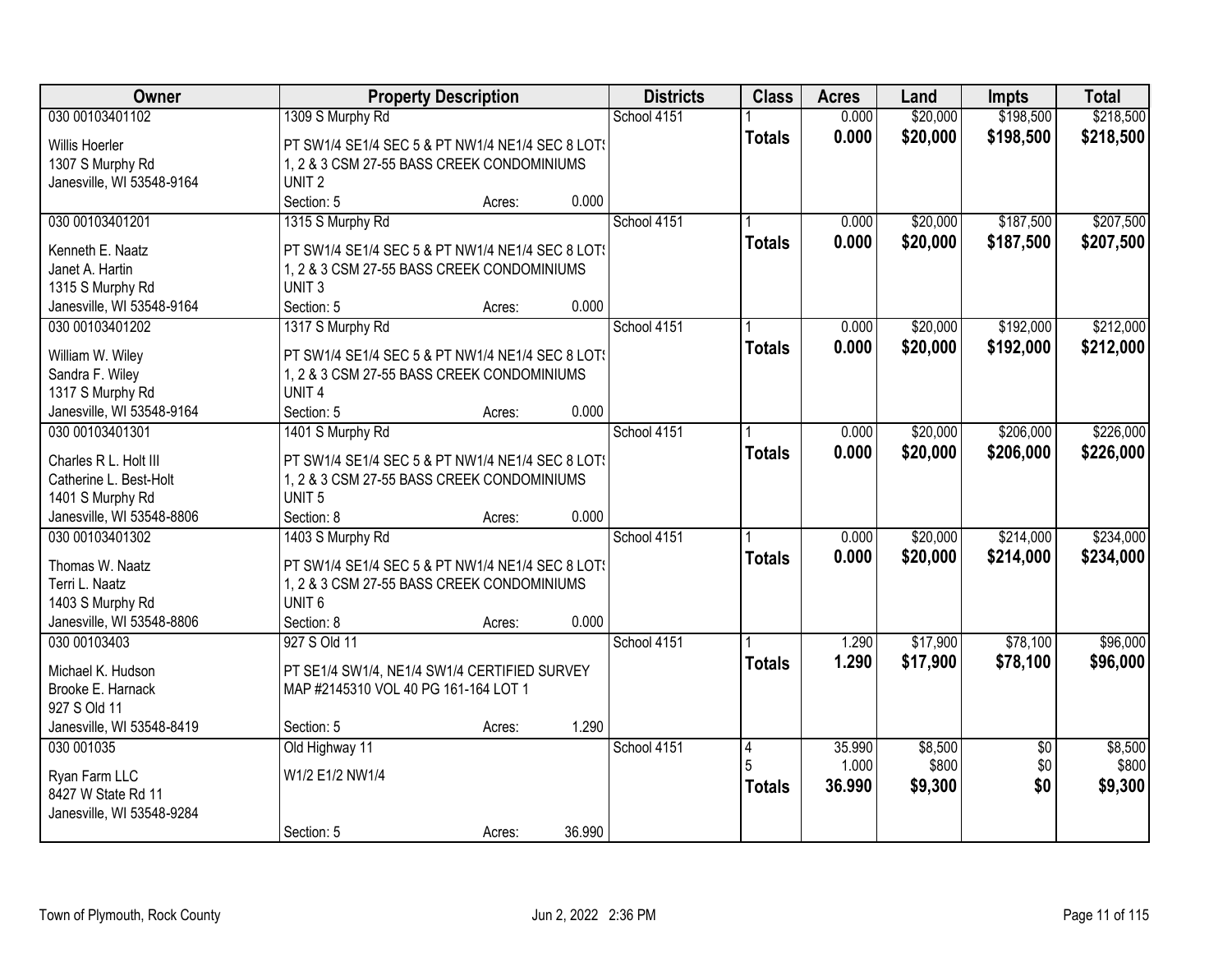| Owner                                                                                          | <b>Property Description</b>                                                                                                                                                            |        |        | <b>Districts</b> | <b>Class</b>                         | <b>Acres</b>                                | Land                                                 | <b>Impts</b>                                     | <b>Total</b>                                           |
|------------------------------------------------------------------------------------------------|----------------------------------------------------------------------------------------------------------------------------------------------------------------------------------------|--------|--------|------------------|--------------------------------------|---------------------------------------------|------------------------------------------------------|--------------------------------------------------|--------------------------------------------------------|
| 030 001036<br>Galena Way Farm Ltd<br>W1467 N Blue Spring Lake Dr<br>Palmyra, WI 53156-9795     | E 500' W1/2 NW1/4                                                                                                                                                                      |        |        | School 4151      | 5<br><b>Totals</b>                   | 26.550<br>1.000<br>27.550                   | \$6,300<br>\$800<br>\$7,100                          | $\overline{50}$<br>\$0<br>\$0                    | \$6,300<br>\$800<br>\$7,100                            |
|                                                                                                | Section: 5                                                                                                                                                                             | Acres: | 27.550 |                  |                                      |                                             |                                                      |                                                  |                                                        |
| 030 001037<br>Andrew Living Trust<br>Attn: Gordon & Barbara Andrew<br>6928 W State Rd 11       | Dorner <sub>Rd</sub><br>W 833' W1/2 NW1/4 (EXC PT E CTR OF BASS CREEK)                                                                                                                 |        |        | School 4151      | $\overline{4}$<br>5<br><b>Totals</b> | 28.030<br>1.000<br>29.030                   | \$7,000<br>\$200<br>\$7,200                          | $\overline{50}$<br>\$0<br>\$0                    | \$7,000<br>\$200<br>\$7,200                            |
| Janesville, WI 53548-9129                                                                      | Section: 5                                                                                                                                                                             | Acres: | 29.030 |                  |                                      |                                             |                                                      |                                                  |                                                        |
| 030 00103701<br>Charles D Stanhope Trust<br>747 E Philhower Rd<br>Beloit, WI 53511-8836        | 11515 W Dorner Rd<br>PT W1/2 NW1/4 SEC 5 PT NE1/4 NE1/4 SEC 6 COM<br>NW COR SEC 5, E ALG N LN 836.76' TO E LN W 5/8<br>S1/2 NW1/4, S 1450', CONT S 30'M/L TO CTR LN BASS<br>Section: 5 | Acres: | 18.340 | School 4151      | 4<br>5<br><b>Totals</b>              | 13.340<br>2.000<br>3.000<br>18,340          | \$3,200<br>\$1,200<br>\$30,000<br>\$34,400           | $\overline{50}$<br>\$0<br>\$307,800<br>\$307,800 | \$3,200<br>\$1,200<br>\$337,800<br>\$342,200           |
| 030 001038<br>John J. Mc Guire<br>11522 W Spring Valley Cors<br>Janesville, WI 53548-9265      | 11522 Spring Valley Corner<br>W1/2 SW1/4 N HWY (EXC PT CSM 21-218)<br>Section: 5                                                                                                       | Acres: | 67.330 | School 4151      | 4<br>5<br>5M<br><b>Totals</b>        | 3.918<br>59.020<br>1.400<br>3.000<br>67.338 | \$36,600<br>\$15,000<br>\$200<br>\$4,800<br>\$56,600 | \$170,500<br>\$0<br>\$0<br>\$0<br>\$170,500      | \$207,100<br>\$15,000<br>\$200<br>\$4,800<br>\$227,100 |
| 030 001038001<br>Daniel J. Mc Guire<br>11608 W Spring Valley Cors<br>Janesville, WI 53548-9269 | 11608 Spring Valley Corner<br>PT SW1/4 SW1/4 SEC 5 & PT SE1/4 SE1/4 SEC 6<br>CERTIFIED SURVEY MAP #1372112 VOL 21 PG<br>218-221 LOT 1 & COM SW COR, N 200' TO POB, NE<br>Section: 5    | Acres: | 0.930  | School 4151      | <b>Totals</b>                        | 0.935<br>0.935                              | \$14,600<br>\$14,600                                 | \$110,800<br>\$110,800                           | \$125,400<br>\$125,400                                 |
| 030 001039<br>Harold K. Neal<br>Agnes F. Neal<br>1257 S Old 11<br>Janesville, WI 53548-9143    | 1257 S Old Highway 11<br>PT W1/2 SW1/4 S OF HWY<br>Section: 5                                                                                                                          | Acres: | 15.700 | School 4151      | <b>Totals</b>                        | 2.000<br>11.700<br>2.000<br>15.700          | \$25,000<br>\$800<br>\$6,400<br>\$32,200             | \$183,400<br>\$0<br>\$0<br>\$183,400             | \$208,400<br>\$800<br>\$6,400<br>\$215,600             |
| 030 001040<br>Kent R. Toberman<br>1631 S Footville Rd<br>Janesville, WI 53548-9277             | Old Highway 11<br>PT NE1/4 SW1/4 & PT NW1/4 SE1/4 LY N OF HWY<br>Section: 5                                                                                                            | Acres: | 40.080 | School 4151      | $\overline{4}$<br>5<br><b>Totals</b> | 38.080<br>2.000<br>40.080                   | \$9,500<br>\$300<br>\$9,800                          | $\overline{50}$<br>\$0<br>\$0                    | \$9,500<br>\$300<br>\$9,800                            |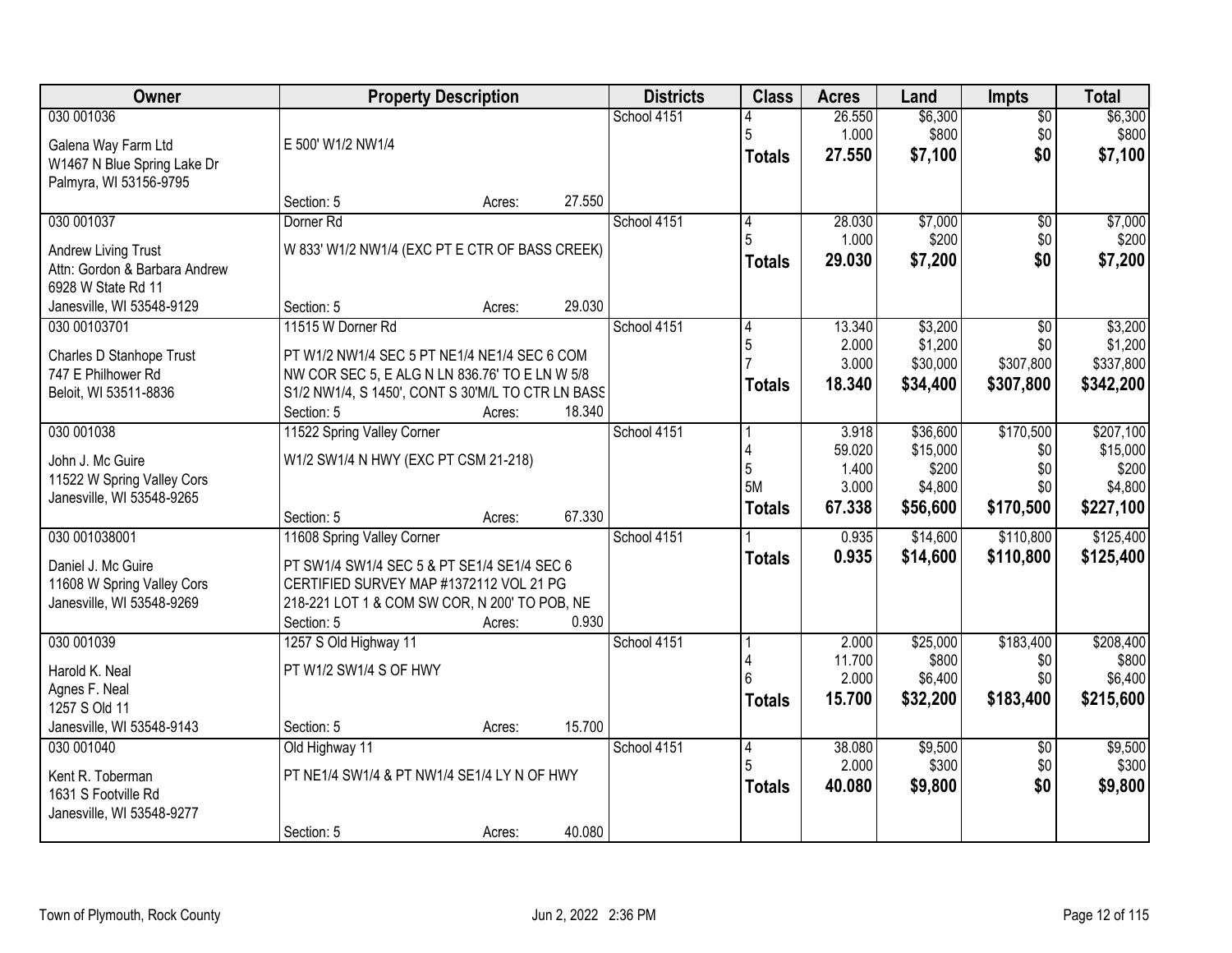| Owner                            | <b>Property Description</b>                        |        |         | <b>Districts</b> | <b>Class</b>    | <b>Acres</b> | Land     | Impts           | <b>Total</b> |
|----------------------------------|----------------------------------------------------|--------|---------|------------------|-----------------|--------------|----------|-----------------|--------------|
| 030 0010401                      | Footville Rd                                       |        |         | School 4151      |                 | 21.270       | \$3,700  | $\overline{50}$ | \$3,700      |
| Philip N Johnson Revocable Trust | E1/2 SE1/4 LYG S OF HWY                            |        |         |                  | 5               | 3.000        | \$300    | \$0             | \$300        |
| 11213 W Welsh Rd                 |                                                    |        |         |                  | <b>Totals</b>   | 24.270       | \$4,000  | \$0             | \$4,000      |
| Janesville, WI 53548-9147        |                                                    |        |         |                  |                 |              |          |                 |              |
|                                  | Section: 5                                         | Acres: | 24.270  |                  |                 |              |          |                 |              |
| 030 001041                       | State Highway 11                                   |        |         | School 4151      | 4               | 33.800       | \$9,500  | $\overline{50}$ | \$9,500      |
| Hoerler & Hoerler LLC            | E1/2 SE1/4 (EXC S 245' N 395' E 100') (EXC HWY)    |        |         |                  |                 | 1.830        | \$300    | \$0             | \$300        |
| 1303 S Murphy Rd                 | (EXC COM E1/4 COR S 581.28', SW 168.82', NW ALG    |        |         |                  | <b>Totals</b>   | 35.630       | \$9,800  | \$0             | \$9,800      |
| Janesville, WI 53548-9164        | CREEK 141.32', NW ALG CREEK 386.3' N TO E-W1/4     |        |         |                  |                 |              |          |                 |              |
|                                  | Section: 5                                         | Acres: | 35.630  |                  |                 |              |          |                 |              |
| 030 00104102                     | State Highway 11                                   |        |         | School 4151      | $\overline{X2}$ | 8.380        | \$0      | \$0             | $\sqrt{50}$  |
| State of Wisconsin               | LAND IN SEC 5 FOR STH 11                           |        |         |                  | <b>Totals</b>   | 8.380        | \$0      | \$0             | \$0          |
| 2101 Wright St                   |                                                    |        |         |                  |                 |              |          |                 |              |
| Madison, WI 53704-2559           |                                                    |        |         |                  |                 |              |          |                 |              |
|                                  | Section: 5                                         | Acres: | 8.380   |                  |                 |              |          |                 |              |
| 030 001042                       | Dorner Rd                                          |        |         | School 4151      | 4               | 81.120       | \$17,400 | \$0             | \$17,400     |
| Andrew Living Trust              | FRL E1/2 NE1/4 E1/2 NE1/4 SE1/4 W1/2 W1/2 NE1/4    |        |         |                  |                 | 2.500        | \$400    | \$0             | \$400        |
| Attn: Gordon & Barbara Andrew    | SE1/4 E1/2 NW1/4 NE1/4 SE1/4 (EXC PT N OF BASS     |        |         |                  | <b>Totals</b>   | 83.620       | \$17,800 | \$0             | \$17,800     |
| 6928 W State Rd 11               | CREEK) (EXC COM 400.47' S E1/4 COR FOR POB; S      |        |         |                  |                 |              |          |                 |              |
| Janesville, WI 53548-9129        | Section: 6                                         | Acres: | 83.620  |                  |                 |              |          |                 |              |
| 030 00104201                     |                                                    |        |         | School 4151      | 14              | 4.960        | \$900    | \$0             | \$900        |
| Michael J. Mc Guire              | PT NE1/4 SE1/4 COM E1/4 COR, S 400'47' FOR POB;    |        |         |                  | 5               | 4.000        | \$600    | \$0             | \$600        |
| 11522 W Spring Valley Cors       | S925.70' TO SE COR, W ALG S LN 663.95', N 653.94', |        |         |                  | 5M              | 13.500       | \$21,600 | \$0             | \$21,600     |
| Janesville, WI 53548-9265        | W 332.07', S 649.36', W 331.97' TO SW COR, N ALG W |        |         |                  | <b>Totals</b>   | 22.460       | \$23,100 | \$0             | \$23,100     |
|                                  | Section: 6                                         | Acres: | 22.460  |                  |                 |              |          |                 |              |
| 030 001043                       | Dorner <sub>Rd</sub>                               |        |         | School 4151      | 4               | 70.160       | \$13,600 | $\sqrt{$0}$     | \$13,600     |
| Andrew Living Trust              | FRL NW1/4 NE1/4, SW1/4 NE1/4                       |        |         |                  | 5               | 1.000        | \$200    | \$0             | \$200        |
| Attn: Gordon & Barbara Andrew    |                                                    |        |         |                  | 5M              | 4.000        | \$6,400  | \$0             | \$6,400      |
| 6928 W State Rd 11               |                                                    |        |         |                  | Totals          | 75.160       | \$20,200 | \$0             | \$20,200     |
| Janesville, WI 53548-9129        | Section: 6                                         | Acres: | 75.160  |                  |                 |              |          |                 |              |
| 030 00104401                     | Coon Island Rd                                     |        |         | School 4151      | 14              | 132.630      | \$29,100 | $\overline{50}$ | \$29,100     |
| George W Andrew Revocable Living | NW1/4 (EXC CSM 19-418) (EXC CSM 13-339)            |        |         |                  | 5               | 2.000        | \$300    | \$0             | \$300        |
| Trust                            |                                                    |        |         |                  | 5M              | 5.000        | \$8,000  | \$0             | \$8,000      |
| 13126 W County Rd A              |                                                    |        |         |                  | <b>Totals</b>   | 139.630      | \$37,400 | \$0             | \$37,400     |
| Evansville, WI 53536-8610        | Section: 6                                         | Acres: | 139.630 |                  |                 |              |          |                 |              |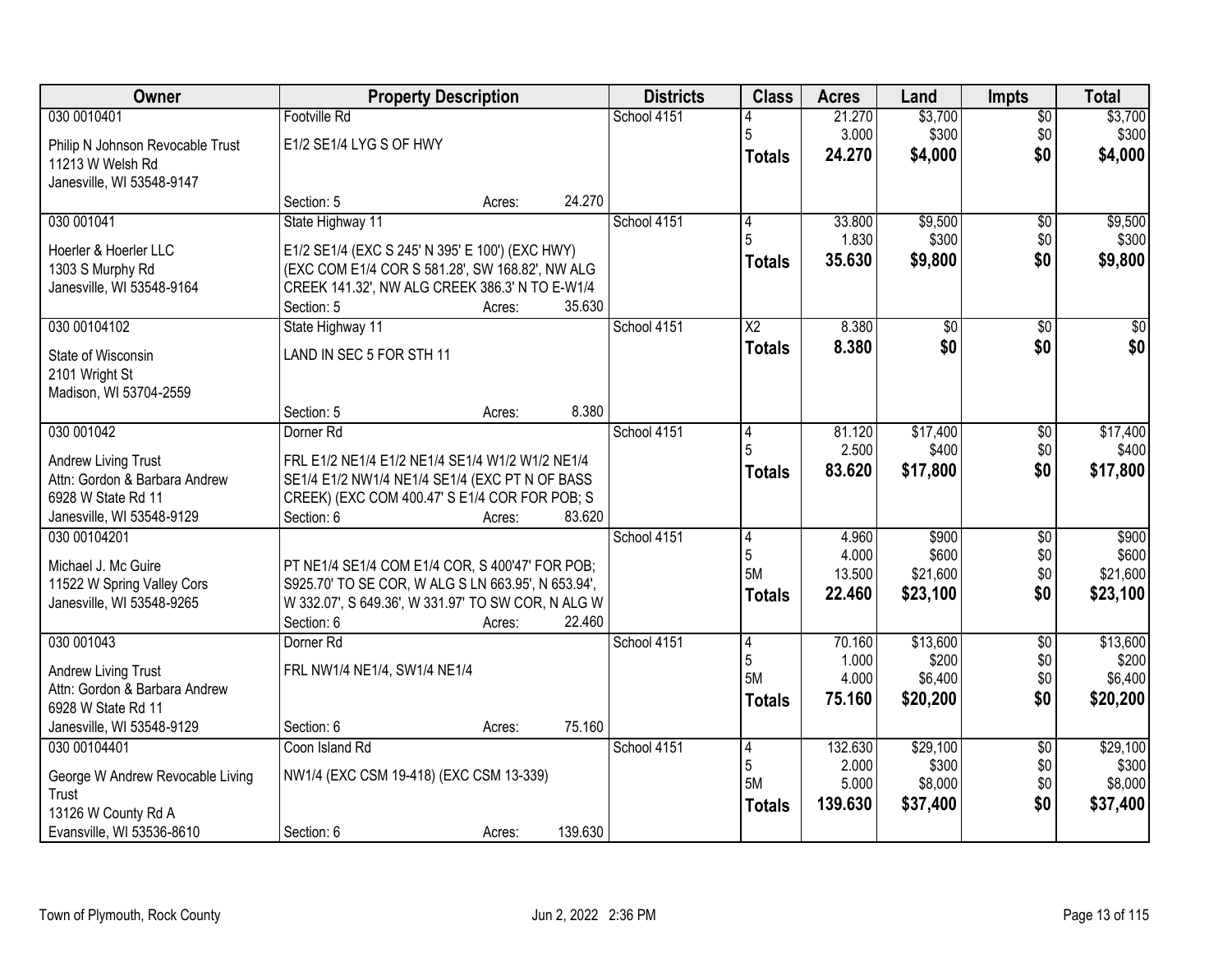| Owner                                                                                               | <b>Property Description</b>                                                                                |        |        | <b>Districts</b> | <b>Class</b>                  | <b>Acres</b>                                | Land                                                  | <b>Impts</b>                                | <b>Total</b>                                            |
|-----------------------------------------------------------------------------------------------------|------------------------------------------------------------------------------------------------------------|--------|--------|------------------|-------------------------------|---------------------------------------------|-------------------------------------------------------|---------------------------------------------|---------------------------------------------------------|
| 030 00104402                                                                                        | 12309 W Dorner Rd<br>PT NW1/4 NW1/4 & NE1/4 NW1/4 CERTIFIED SURVEY<br>MAP #1077612 VOL 13 PG 339-340 LOT 1 |        |        | School 4151      | <b>Totals</b>                 | 3.000<br>3.000                              | \$32,000<br>\$32,000                                  | \$221,500<br>\$221,500                      | \$253,500<br>\$253,500                                  |
|                                                                                                     | Section: 6                                                                                                 | Acres: | 3.000  |                  |                               |                                             |                                                       |                                             |                                                         |
| 030 001045<br>Chris J. Christenson<br>Debra Buckingham Trust<br>35 S Coon Island Rd                 | 35 S Coon Island Rd<br>PT NW1/4 NW1/4 CERTIFIED SURVEY MAP #1311251<br>VOL 19 PG 418-419 LOT 1             |        |        | School 4151      | <b>Totals</b>                 | 12.000<br>12.000                            | \$77,000<br>\$77,000                                  | \$107,900<br>\$107,900                      | \$184,900<br>\$184,900                                  |
| Brodhead, WI 53520-9015                                                                             | Section: 6                                                                                                 | Acres: | 12.000 |                  |                               |                                             |                                                       |                                             |                                                         |
| 030 001047<br>Susan C Scott Trust<br>12126 W Spring Valley Cors<br>Janesville, WI 53548-9269        | 12126 Spring Valley Corner<br>E1/2 SW1/4                                                                   |        |        | School 4151      | 4<br>5<br>5M<br><b>Totals</b> | 1.470<br>64.000<br>2.000<br>9.000<br>76.470 | \$19,700<br>\$15,700<br>\$300<br>\$14,400<br>\$50,100 | \$123,200<br>\$0<br>\$0<br>\$0<br>\$123,200 | \$142,900<br>\$15,700<br>\$300<br>\$14,400<br>\$173,300 |
|                                                                                                     | Section: 6                                                                                                 | Acres: | 76.470 |                  |                               |                                             |                                                       |                                             |                                                         |
| 030 001048<br>Paul Richard & Jodi Saevre Joint Living<br>Trust<br>12342 W Spring Valley Cors        | <b>Spring Valley Corner</b><br>FRL E1/2 W1/2 SW1/4 (EXC CSM 21-362)                                        |        |        | School 4151      | <b>Totals</b>                 | 34.900<br>34.900                            | \$6,000<br>\$6,000                                    | $\sqrt[6]{}$<br>\$0                         | \$6,000<br>\$6,000                                      |
| Janesville, WI 53548-9269                                                                           | Section: 6                                                                                                 | Acres: | 34.900 |                  |                               |                                             |                                                       |                                             |                                                         |
| 030 00104801<br>Paul Richard & Jodi Saevre Joint Living<br>Trust<br>12342 W Spring Valley Cors      | 12342 Spring Valley Corner<br>PT SW1/4 SW1/4 CERTIFIED SURVEY MAP #1385466<br>VOL 21 PG 362-363 LOT 1      |        |        | School 4151      | <b>Totals</b>                 | 3.603<br>3.603                              | \$35,000<br>\$35,000                                  | \$238,000<br>\$238,000                      | \$273,000<br>\$273,000                                  |
| Janesville, WI 53548-9269                                                                           | Section: 6                                                                                                 | Acres: | 3.600  |                  |                               |                                             |                                                       |                                             |                                                         |
| 030 00104802<br>Ruth E. Mohr<br>Tommy-John Mohr<br>1235 S Coon Island Rd<br>Brodhead, WI 53520-9000 | 1235 S Coon Island Rd<br>FRL W1/2 W1/2 SW1/4<br>Section: 6                                                 | Acres: | 39.060 | School 4151      | <b>Totals</b>                 | 2.160<br>35.360<br>1.540<br>39.060          | \$26,100<br>\$6,100<br>\$900<br>\$33,100              | \$205,800<br>\$0<br>\$0<br>\$205,800        | \$231,900<br>\$6,100<br>\$900<br>\$238,900              |
| 030 001050<br>Steven Udell<br>Connie Udell<br>3452 Lapidary Ln<br>Janesville, WI 53548-9231         | None<br>N 6A NW1/4 SE1/4<br>Section: 6                                                                     | Acres: | 6.000  | School 4151      | 6<br><b>Totals</b>            | 6.000<br>6.000                              | \$7,300<br>\$7,300                                    | $\overline{50}$<br>\$0                      | \$7,300<br>\$7,300                                      |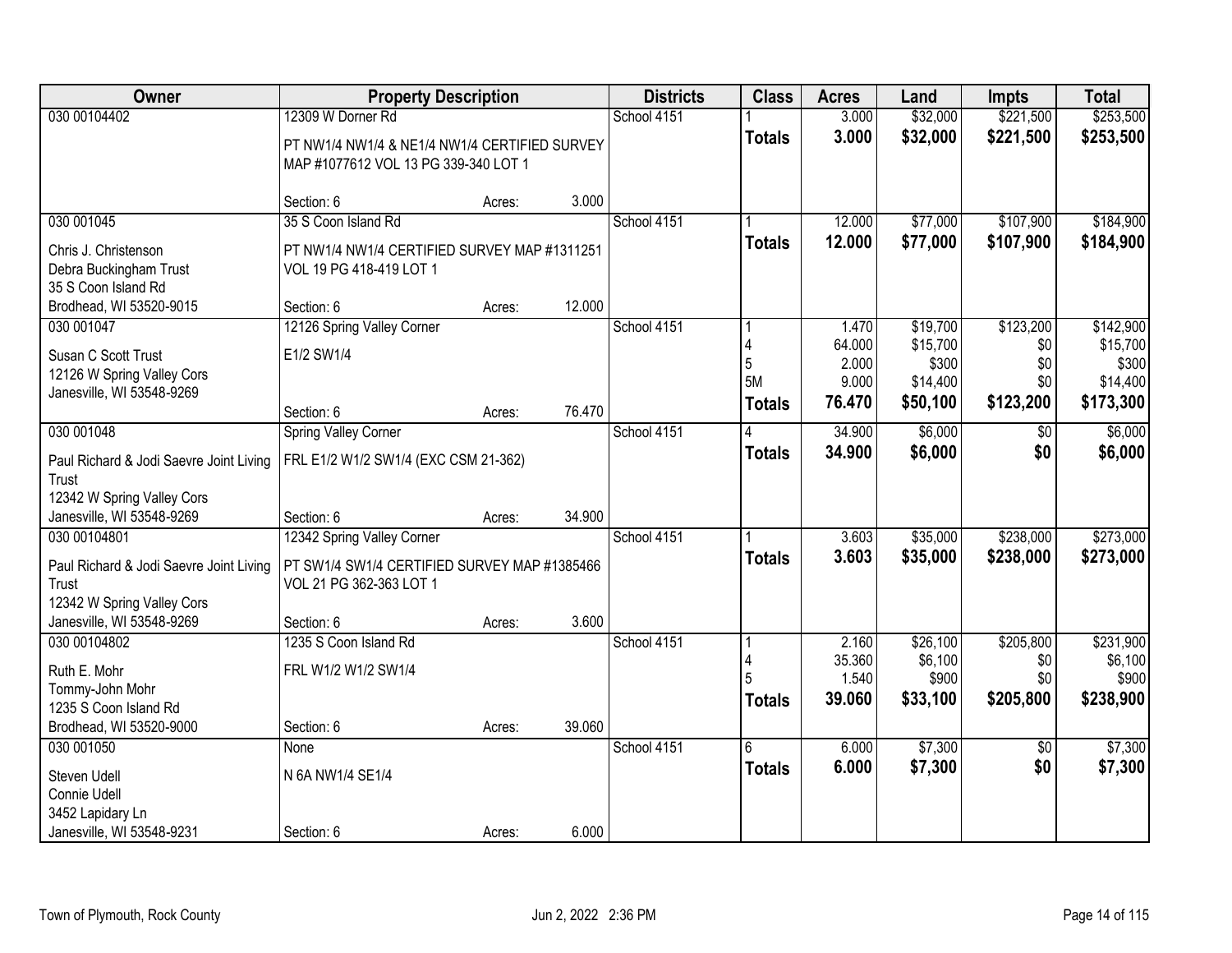| Owner                                   | <b>Property Description</b>                    |        |        | <b>Districts</b> | <b>Class</b>  | <b>Acres</b>    | Land                 | <b>Impts</b>     | <b>Total</b>         |
|-----------------------------------------|------------------------------------------------|--------|--------|------------------|---------------|-----------------|----------------------|------------------|----------------------|
| 030 001051                              | None                                           |        |        | School 4151      | 6             | 6.000           | \$7,300              | $\overline{30}$  | \$7,300              |
| Danny L. Balis                          | S 6A N 12A NW1/4 SE1/4                         |        |        |                  | <b>Totals</b> | 6.000           | \$7,300              | \$0              | \$7,300              |
| 599 S Dickey Rd                         |                                                |        |        |                  |               |                 |                      |                  |                      |
| Brodhead, WI 53520-9715                 |                                                |        |        |                  |               |                 |                      |                  |                      |
|                                         | Section: 6                                     | Acres: | 6.000  |                  |               |                 |                      |                  |                      |
| 030 001052                              | None                                           |        |        | School 4151      | 6             | 8.000           | \$9,500              | $\overline{50}$  | \$9,500              |
| Dustin D. Wohlfert                      | S 8A N1/2 NW1/4 SE1/4                          |        |        |                  | Totals        | 8.000           | \$9,500              | \$0              | \$9,500              |
| Maggie J. Wohlfert                      |                                                |        |        |                  |               |                 |                      |                  |                      |
| 11806 W Spring Valley Corners           |                                                |        |        |                  |               |                 |                      |                  |                      |
| Janesville, WI 53548-9269               | Section: 6                                     | Acres: | 8.000  |                  |               |                 |                      |                  |                      |
| 030 00105301                            | 11820 Spring Valley Corner                     |        |        | School 4151      |               | 3.000           | \$32,000             | \$97,700         | \$129,700            |
| Philip Joseph Wellnitz                  | PT NW1/4 SE1/4 & PT SW1/4 SE1/4 CERTIFIED      |        |        |                  |               | 2.000<br>5.000  | \$600<br>\$32,600    | \$0<br>\$97,700  | \$600<br>\$130,300   |
| 1840 Tolleson Rd                        | SURVEY MAP #1453294 VOL 23 PG 145-149 LOT 1    |        |        |                  | Totals        |                 |                      |                  |                      |
| Orfordville, WI 53576-9780              |                                                |        |        |                  |               |                 |                      |                  |                      |
|                                         | Section: 6                                     | Acres: | 5.000  |                  |               |                 |                      |                  |                      |
| 030 00105302                            | 11928 Spring Valley Corner                     |        |        | School 4151      |               | 2.230<br>1.500  | \$26,600<br>\$300    | \$442,400        | \$469,000<br>\$300   |
| Stanley F. Dubanowich                   | PT NW1/4 SE1/4 & PT SW1/4 SE1/4 CERTIFIED      |        |        |                  | <b>5M</b>     | 10.000          | \$17,500             | \$0<br>\$0       | \$17,500             |
| Linda M. Dubanowich                     | SURVEY MAP #1453294 VOL 23 PG 145-149 LOT 2    |        |        |                  | <b>Totals</b> | 13.730          | \$44,400             | \$442,400        | \$486,800            |
| 11928 W Spring Valley Cors              |                                                |        |        |                  |               |                 |                      |                  |                      |
| Janesville, WI 53548-9269               | Section: 6                                     | Acres: | 13.730 |                  |               |                 |                      |                  |                      |
| 030 001054                              | 11816 Spring Valley Corner                     |        |        | School 4151      | -1            | 2.000<br>20.620 | \$25,000<br>\$3,500  | \$126,500<br>\$0 | \$151,500<br>\$3,500 |
| John M. Abrahamson                      | PT SE1/4 CERTIFIED SURVEY MAP #2047665 VOL 37  |        |        |                  | 5M            | 5.000           | \$8,000              | \$0              | \$8,000              |
| Christine Abrahamson                    | PG 221-225 LOT 2                               |        |        |                  | <b>Totals</b> | 27.620          | \$36,500             | \$126,500        | \$163,000            |
| 11816 W Spring Valley Corners           |                                                |        |        |                  |               |                 |                      |                  |                      |
| Janesville, WI 53548-9269               | Section: 6                                     | Acres: | 27.620 |                  |               |                 |                      |                  |                      |
| 030 00105401                            | 11806 Spring Valley Corner                     |        |        | School 4151      |               | 1.180<br>1.180  | \$16,800<br>\$16,800 | \$116,400        | \$133,200            |
| Dustin D. Wohlfert                      | PT SE1/4 CERTIFIED SURVEY MAP #2047665 VOL 37  |        |        |                  | <b>Totals</b> |                 |                      | \$116,400        | \$133,200            |
| Maggie J. Wohlfert                      | PG 221-225 LOT 1                               |        |        |                  |               |                 |                      |                  |                      |
| 11806 W Spring Valley Corners           |                                                |        |        |                  |               |                 |                      |                  |                      |
| Janesville, WI 53548-9269<br>030 001055 | Section: 6                                     | Acres: | 1.180  | School 4151      |               | 2.000           |                      | \$204,500        |                      |
|                                         | 11946 Spring Valley Corner                     |        |        |                  |               | 10.130          | \$25,000<br>\$1,700  | \$0              | \$229,500<br>\$1,700 |
| Randy W. Lund                           | W 20A SW1/4 SE1/4 & PT SW1/4 NW1/4 SE1/4 LYG S |        |        |                  | 5             | 0.500           | \$100                | \$0              | \$100                |
| Jane M. Lund                            | OF FENCE LN APPROX 34' WIDE WEST END & 25'     |        |        |                  | 5M            | 7.000           | \$12,300             | \$0              | \$12,300             |
| 11946 W Spring Valley Cors              | <b>EAST END</b>                                |        |        |                  | <b>Totals</b> | 19.630          | \$39,100             | \$204,500        | \$243,600            |
| Janesville, WI 53548-9269               | Section: 6                                     | Acres: | 19.630 |                  |               |                 |                      |                  |                      |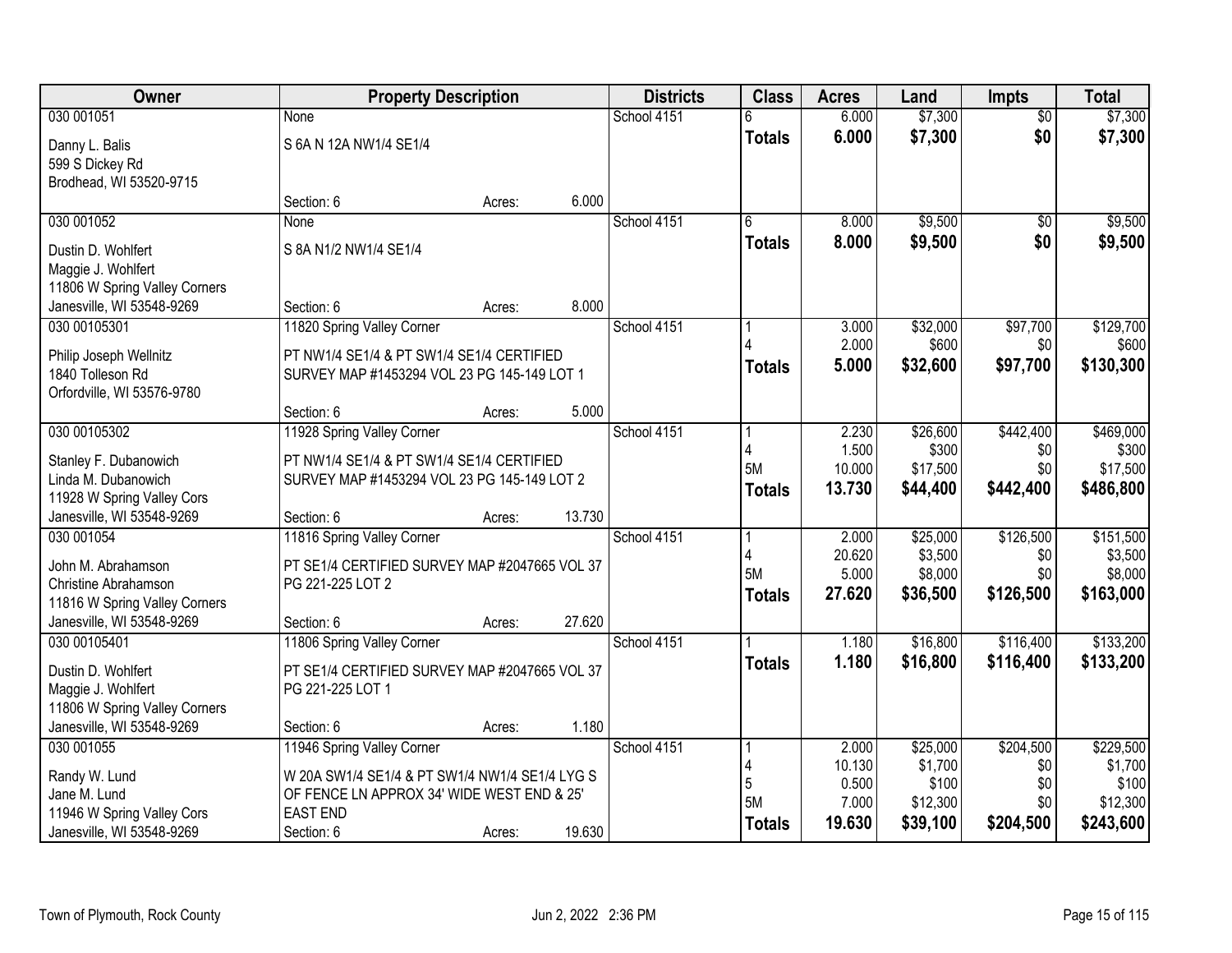| Owner                                              |                                                                                     | <b>Property Description</b> |        | <b>Districts</b> | <b>Class</b>  | <b>Acres</b>    | Land              | <b>Impts</b>    | <b>Total</b>      |
|----------------------------------------------------|-------------------------------------------------------------------------------------|-----------------------------|--------|------------------|---------------|-----------------|-------------------|-----------------|-------------------|
| 030 001056                                         | 12708 Spring Valley Corner                                                          |                             |        | School 4151      |               | 22.420          | \$4,900           | $\overline{50}$ | \$4,900           |
| Charles E. Wells                                   | E1/2 W1/2 SE1/4 SE1/4, W1/2 E1/2 SE1/4 SE1/4, S1/2                                  |                             |        |                  | 5<br>5M       | 0.500           | \$100             | \$0             | \$100             |
| 12708 W Spring Valley Rd                           | E1/2 W1/2 NE1/4 SE1/4                                                               |                             |        |                  |               | 2.000<br>24.920 | \$3,500           | \$0<br>\$0      | \$3,500           |
| Brodhead, WI 53520-9722                            |                                                                                     |                             |        |                  | <b>Totals</b> |                 | \$8,500           |                 | \$8,500           |
|                                                    | Section: 6                                                                          | Acres:                      | 24.920 |                  |               |                 |                   |                 |                   |
| 030 001057                                         | <b>Spring Valley Corner</b>                                                         |                             |        | School 4151      | 4             | 5.800           | \$1,200           | $\overline{50}$ | \$1,200           |
| John J. Mc Guire                                   | E1/2 E1/2 SE1/4 SE1/4 (EXC PT CSM 21-218) (EXC                                      |                             |        |                  | 5             | 1.760<br>1.990  | \$300<br>\$12,500 | \$0<br>\$16,000 | \$300<br>\$28,500 |
| 11522 W Spring Valley Cors                         | COM SW COR CSM 21-218 N 200' TO POB, NE 70.62'                                      |                             |        |                  | <b>Totals</b> | 9.550           | \$14,000          | \$16,000        | \$30,000          |
| Janesville, WI 53548-9265                          | S 20', W 67.30' TO POB)                                                             |                             |        |                  |               |                 |                   |                 |                   |
|                                                    | Section: 6                                                                          | Acres:                      | 9.550  |                  |               |                 |                   |                 |                   |
| 030 001058                                         | <b>Spring Valley Corner</b>                                                         |                             |        | School 4151      | 4             | 37.000          | \$9,000<br>\$400  | \$0             | \$9,000           |
| James R. Wilke                                     | <b>NE1/4 NE1/4</b>                                                                  |                             |        |                  | <b>Totals</b> | 3.000<br>40.000 | \$9,400           | \$0<br>\$0      | \$400<br>\$9,400  |
| Patti L. Wilke                                     |                                                                                     |                             |        |                  |               |                 |                   |                 |                   |
| 2601 S Footville Rd                                |                                                                                     |                             |        |                  |               |                 |                   |                 |                   |
| Janesville, WI 53548-9150                          | Section: 7                                                                          | Acres:                      | 40.000 |                  |               |                 | \$35,100          | \$211,800       | \$246,900         |
| 030 001059                                         | 1738 S Old Highway 11                                                               |                             |        | School 4151      |               | 3.610<br>3.610  | \$35,100          | \$211,800       | \$246,900         |
| Joshua L. Brand                                    | SE1/4 NE1/4 (EXC S 10A) (EXC CSM 19-15) (EXC 12A                                    |                             |        |                  | <b>Totals</b> |                 |                   |                 |                   |
| Jennalyn M. Brand                                  | MFL)                                                                                |                             |        |                  |               |                 |                   |                 |                   |
| 1738 S Old Highway 11                              |                                                                                     |                             | 3.610  |                  |               |                 |                   |                 |                   |
| Janesville, WI 53548-9145<br>030 001059001         | Section: 7<br><b>Wilke Rd</b>                                                       | Acres:                      |        | School 4151      | F8            | 12.000          | (\$77,000)        | $\overline{50}$ | $\sqrt{50}$       |
|                                                    |                                                                                     |                             |        |                  | <b>Totals</b> | 12.000          | \$0               | \$0             | \$0               |
| Joshua L. Brand                                    | PT SE1/4 NE1/4 MANAGED FOREST LAND CLOSED                                           |                             |        |                  |               |                 |                   |                 |                   |
| Jennalyn M. Brand                                  | ORDER 54-007-2001 25 YRS                                                            |                             |        |                  |               |                 |                   |                 |                   |
| 1738 S Old Highway 11<br>Janesville, WI 53548-9145 | Section: 7                                                                          | Acres:                      | 12.000 |                  |               |                 |                   |                 |                   |
| 030 00105901                                       | Old Highway 11                                                                      |                             |        | School 4151      | F6            | 12.000          | ( \$38,400)       | $\overline{50}$ | $\overline{\$0}$  |
|                                                    |                                                                                     |                             |        |                  | <b>Totals</b> | 12.000          | \$0               | \$0             | \$0               |
| Clarice M. Monk                                    | PT SE1/4 NE1/4 PT CSM 19-15 LOT 1 MANAGED                                           |                             |        |                  |               |                 |                   |                 |                   |
| 1820 S Old 11<br>Janesville, WI 53548-9145         | FOREST LAND CLOSED ORDER #54-003-2019 25<br><b>YRS</b>                              |                             |        |                  |               |                 |                   |                 |                   |
|                                                    | Section: 7                                                                          | Acres:                      | 12.000 |                  |               |                 |                   |                 |                   |
| 030 00105902                                       | 1820 S Old Highway 11                                                               |                             |        | School 4151      |               | 2.580           | \$29,100          | \$130,200       | \$159,300         |
|                                                    |                                                                                     |                             |        |                  | <b>Totals</b> | 2.580           | \$29,100          | \$130,200       | \$159,300         |
| Clarice M. Monk<br>1820 S Old 11                   | PT SE1/4 NE1/4 CERTIFIED SURVEY MAP #1282973<br>VOL 19 PG 15-17 LOT 1 (EXC 12A MFL) |                             |        |                  |               |                 |                   |                 |                   |
| Janesville, WI 53548-9145                          |                                                                                     |                             |        |                  |               |                 |                   |                 |                   |
|                                                    | Section: 7                                                                          | Acres:                      | 2.580  |                  |               |                 |                   |                 |                   |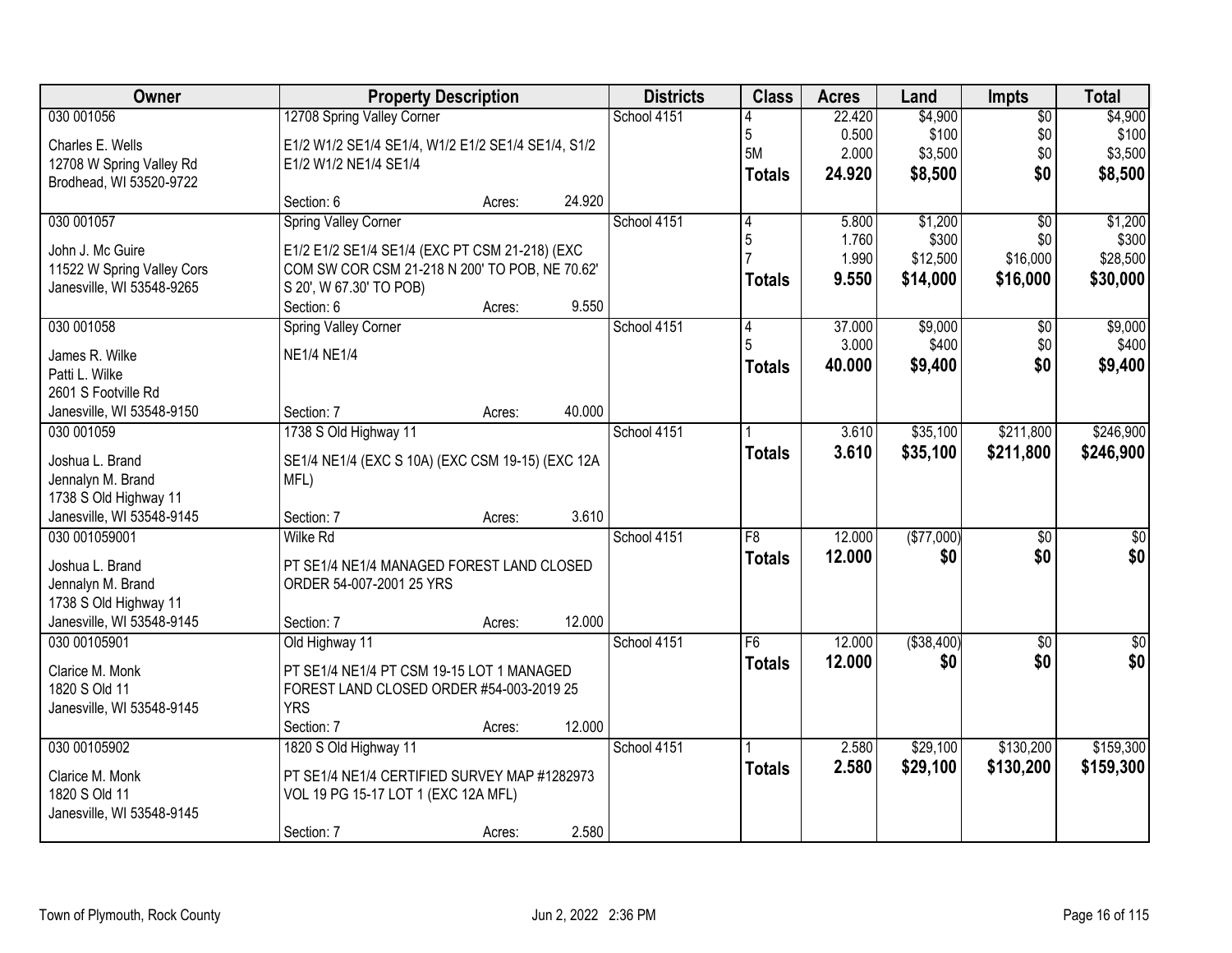| Owner                        | <b>Property Description</b>                          |        |         | <b>Districts</b> | <b>Class</b>  | <b>Acres</b> | Land     | <b>Impts</b>    | <b>Total</b> |
|------------------------------|------------------------------------------------------|--------|---------|------------------|---------------|--------------|----------|-----------------|--------------|
| 030 001060                   | <b>Spring Valley Corner</b>                          |        |         | School 4151      |               | 55.000       | \$11,000 | $\overline{50}$ | \$11,000     |
| Philip Joseph Wellnitz       | N3/4 W1/2 NE1/4                                      |        |         |                  | 5             | 1.000        | \$100    | \$0             | \$100        |
| 1840 Tolleson Rd             |                                                      |        |         |                  | <b>5M</b>     | 4.000        | \$6,400  | \$0             | \$6,400      |
| Orfordville, WI 53576-9780   |                                                      |        |         |                  | <b>Totals</b> | 60.000       | \$17,500 | \$0             | \$17,500     |
|                              | Section: 7                                           | Acres: | 60.000  |                  |               |              |          |                 |              |
| 030 001061                   | <b>Spring Valley Corner</b>                          |        |         | School 4151      | 4             | 132.466      | \$26,200 | $\overline{50}$ | \$26,200     |
| Stanley W & Marilyn Lawrence | E 113 1/3A NW1/4 (EXC CSM 17-308) E 16 1/3A NW1/4    |        |         |                  | 5             | 2.700        | \$400    | \$0             | \$400        |
| Revocable Trust              | SW1/4 N1/2 NE1/4 SW1/4                               |        |         |                  | 5M            | 4.500        | \$7,200  | \$0             | \$7,200      |
| 14939 W Dorner Rd            |                                                      |        |         |                  | <b>Totals</b> | 139.666      | \$33,800 | \$0             | \$33,800     |
| Brodhead, WI 53520-9023      | Section: 7                                           | Acres: | 139.660 |                  |               |              |          |                 |              |
| 030 00106101                 | 12405 Spring Valley Corner                           |        |         | School 4151      |               | 3.860        | \$36,300 | \$201,900       | \$238,200    |
| Michael C. Eggleston Jr      | PT N1/2 NW1/4 CERTIFIED SURVEY MAP #1238423          |        |         |                  | <b>Totals</b> | 3.860        | \$36,300 | \$201,900       | \$238,200    |
| 12405 W Spring Valley Cors   | VOL 17 PG 308-310 LOT 1 & W 15' LOT 2                |        |         |                  |               |              |          |                 |              |
| Janesville, WI 53548-9269    |                                                      |        |         |                  |               |              |          |                 |              |
|                              | Section: 7                                           | Acres: | 3.860   |                  |               |              |          |                 |              |
| 030 00106102                 | 12323 Spring Valley Corner                           |        |         | School 4151      |               | 5.420        | \$44,100 | \$130,700       | \$174,800    |
| William R. Thostenson        | PT N1/2 NW1/4 CERTIFIED SURVEY MAP #1238423          |        |         |                  | <b>Totals</b> | 5.420        | \$44,100 | \$130,700       | \$174,800    |
| Susan K. Thostenson          | VOL 17 PG 308-310 LOT 2 EX W 15'                     |        |         |                  |               |              |          |                 |              |
| 12323 W Spring Valley Cors   |                                                      |        |         |                  |               |              |          |                 |              |
| Janesville, WI 53548-9269    | Section: 7                                           | Acres: | 5.420   |                  |               |              |          |                 |              |
| 030 001062                   | Coon Island Rd Unit 204                              |        |         | School 4151      | 4             | 40.820       | \$8,700  | $\overline{50}$ | \$8,700      |
| S Brian Lawrence             | PT W1/2 & NW1/4 SW1/4 COM NW COR, E 787.75', S       |        |         |                  |               | 5.500        | \$4,200  | \$0             | \$4,200      |
| 1934 S Old 11                | 3687.12', W 797.03', N 3675.33' TO POB (EXC COM      |        |         |                  | <b>Totals</b> | 46.320       | \$12,900 | \$0             | \$12,900     |
| Janesville, WI 53548-8696    | 716.46' S OF NW COR E 752.53', S 1183.58', W 756.43' |        |         |                  |               |              |          |                 |              |
|                              | Section: 7                                           | Acres: | 46.320  |                  |               |              |          |                 |              |
| 030 00106201                 | 1629 S Coon Island Rd                                |        |         | School 4151      |               | 5.490        | \$44,500 | \$364,000       | \$408,500    |
| Tracy D. Breneman            | PT NW1/4 NW1/4 & SW1/4 NW1/4 CERTIFIED SURVEY        |        |         |                  | <b>Totals</b> | 5.490        | \$44,500 | \$364,000       | \$408,500    |
| Suzanne Breneman             | MAP #1101336 VOL 14 PG 136-138 LOT 1                 |        |         |                  |               |              |          |                 |              |
| 1629 S Coon Island Rd        |                                                      |        |         |                  |               |              |          |                 |              |
| Orfordville, WI 53576-9633   | Section: 7                                           | Acres: | 5.490   |                  |               |              |          |                 |              |
| 030 00106202                 | Coon Island Rd                                       |        |         | School 4151      | 4             | 8.020        | \$2,200  | $\overline{30}$ | \$2,200      |
| Tracy D. Breneman            | PT W1/2 NW1/4 COM 716.46' S OF NW COR, E 752.53'     |        |         |                  |               | 7.000        | \$22,800 | \$0             | \$22,800     |
| Suzanne Breneman             | S 1183.58', W 756.43', N TO POB (EXC CSM 14-136)     |        |         |                  | <b>Totals</b> | 15.020       | \$25,000 | \$0             | \$25,000     |
| 1629 S Coon Island Rd        |                                                      |        |         |                  |               |              |          |                 |              |
| Orfordville, WI 53576-9633   | Section: 7                                           | Acres: | 15.020  |                  |               |              |          |                 |              |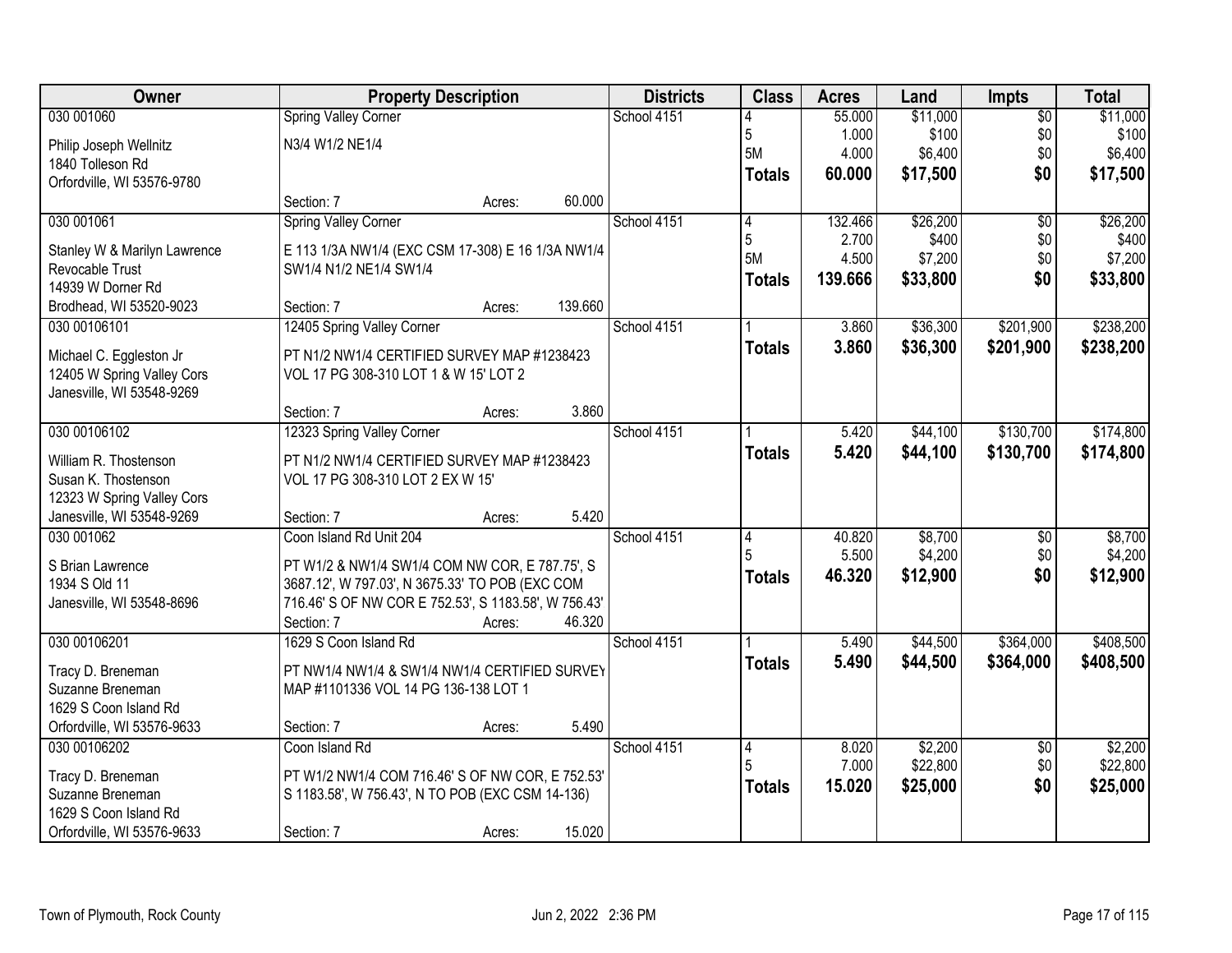| <b>Owner</b>                                                                 | <b>Property Description</b>                          |        |         | <b>Districts</b> | <b>Class</b>  | <b>Acres</b>   | Land                 | <b>Impts</b>     | <b>Total</b>      |
|------------------------------------------------------------------------------|------------------------------------------------------|--------|---------|------------------|---------------|----------------|----------------------|------------------|-------------------|
| 030 001063                                                                   | 2239 S Coon Island Rd                                |        |         | School 4151      |               | 10.300         | \$68,500             | \$261,000        | \$329,500         |
| Daniel L. Ebneter                                                            | PT W1/2 NW1/4 SW1/4, COM 1044.89' S OF W1/4 COR      |        |         |                  | <b>Totals</b> | 10.300         | \$68,500             | \$261,000        | \$329,500         |
| Lori R. Ebneter                                                              | E 797.03', S TO S LN NW1/4 SW1/4, W TO W LN N TO     |        |         |                  |               |                |                      |                  |                   |
| 2239 S Coon Island Rd                                                        | POB N 5A NW1/4 SW1/4 SW1/4                           |        |         |                  |               |                |                      |                  |                   |
| Orfordville, WI 53576-8777                                                   | Section: 7                                           | Acres: | 10.300  |                  |               |                |                      |                  |                   |
| 030 001064                                                                   | Coon Island Rd                                       |        |         | School 4151      | 6             | 5.000          | \$17,500             | $\overline{50}$  | \$17,500          |
|                                                                              |                                                      |        |         |                  | <b>Totals</b> | 5.000          | \$17,500             | \$0              | \$17,500          |
| Kevin S. Nikolai                                                             | S1/2 N1/2 W1/2 SW1/4                                 |        |         |                  |               |                |                      |                  |                   |
| Mariette T. Nikolai                                                          |                                                      |        |         |                  |               |                |                      |                  |                   |
| 1162 Prairieview Ave                                                         |                                                      |        |         |                  |               |                |                      |                  |                   |
| Van Meter, IA 50261-8575                                                     | Section: 7                                           | Acres: | 5.000   |                  |               |                |                      |                  |                   |
| 030 001065                                                                   | 505 S Richards St                                    |        |         | School 4151      | 4             | 25.000         | \$5,700              | \$0              | \$5,700           |
| Gary & Elizabeth Stauffacher Revocable   NE1/4 SW1/4 SW1/4, S1/2 SW1/4 SW1/4 |                                                      |        |         |                  | 5M            | 5.000          | \$8,000              | \$0              | \$8,000           |
| Living Trust                                                                 |                                                      |        |         |                  | <b>Totals</b> | 30.000         | \$13,700             | \$0              | \$13,700          |
| 2731 S Coon Island Rd                                                        |                                                      |        |         |                  |               |                |                      |                  |                   |
| Orfordville, WI 53576-9652                                                   | Section: 7                                           | Acres: | 30.000  |                  |               |                |                      |                  |                   |
| 030 001066                                                                   | <b>Wilke Rd</b>                                      |        |         | School 4151      | 14            | 86.500         | \$20,300             | \$0              | \$20,300          |
|                                                                              |                                                      |        |         |                  | 5             | 5.500          | \$4,200              | \$0              | \$4,200           |
| Stanley W & Marilyn Lawrence                                                 | S1/2 NE1/4 SW1/4, SE1/4 SW1/4, SW1/4 SE1/4 (EXC      |        |         |                  | <b>5M</b>     | 5.000          | \$8,000              | \$0              | \$8,000           |
| Revocable Trust                                                              | HWY)                                                 |        |         |                  | <b>Totals</b> | 97.000         | \$32,500             | \$0              | \$32,500          |
| 14939 W Dorner Rd                                                            |                                                      |        |         |                  |               |                |                      |                  |                   |
| Brodhead, WI 53520-9023                                                      | Section: 7                                           | Acres: | 97.000  |                  |               |                |                      |                  |                   |
| 030 001067                                                                   | 2280 S Wilke Rd                                      |        |         | School 4151      | 4             | 126.340        | \$25,800             | $\overline{30}$  | \$25,800          |
| Stanley W & Marilyn Lawrence                                                 | SE1/4 SE1/4, N1/2 SE1/4, S1/2 SW1/4 NE1/4, S1/2 S1/2 |        |         |                  | 5<br>5M       | 5.500<br>8.000 | \$900                | \$0              | \$900<br>\$12,800 |
| Revocable Trust                                                              | SE1/4 NE1/4 (EXC HWY) (EXC CSM 19-70) (EXC CSM       |        |         |                  |               | 2.000          | \$12,800<br>\$25,000 | \$0<br>\$126,000 | \$151,000         |
| 14939 W Dorner Rd                                                            | $20-56$                                              |        |         |                  |               |                |                      |                  |                   |
| Brodhead, WI 53520-9023                                                      | Section: 7                                           | Acres: | 141.840 |                  | <b>Totals</b> | 141.840        | \$64,500             | \$126,000        | \$190,500         |
| 030 00106702                                                                 | 1934 S Old Highway 11                                |        |         | School 4151      |               | 5.000          | \$42,000             | \$345,100        | \$387,100         |
|                                                                              |                                                      |        |         |                  | <b>Totals</b> | 5.000          | \$42,000             | \$345,100        | \$387,100         |
| S Brian Lawrence                                                             | PT SE1/4 NE1/4 & PT NE1/4 SE1/4 CERTIFIED            |        |         |                  |               |                |                      |                  |                   |
| Lisa M. Lawrence                                                             | SURVEY MAP #1288370 VOL 19 PG 70 LOT 1               |        |         |                  |               |                |                      |                  |                   |
| 1934 S Old 11                                                                |                                                      |        | 5.000   |                  |               |                |                      |                  |                   |
| Janesville, WI 53548-8696                                                    | Section: 7<br>2046 S Wilke Rd                        | Acres: |         | School 4151      |               |                |                      |                  |                   |
| 030 00106703                                                                 |                                                      |        |         |                  |               | 1.990          | \$24,900             | \$279,700        | \$304,600         |
| Joseph James Zipperer                                                        | PT NE1/4 SE1/4 CERTIFIED SURVEY MAP #1322132         |        |         |                  | <b>Totals</b> | 1.990          | \$24,900             | \$279,700        | \$304,600         |
| 2046 S Wilke Rd                                                              | VOL 20 PG 56 LOT 1                                   |        |         |                  |               |                |                      |                  |                   |
| Janesville, WI 53548-8541                                                    |                                                      |        |         |                  |               |                |                      |                  |                   |
|                                                                              | Section: 7                                           | Acres: | 1.990   |                  |               |                |                      |                  |                   |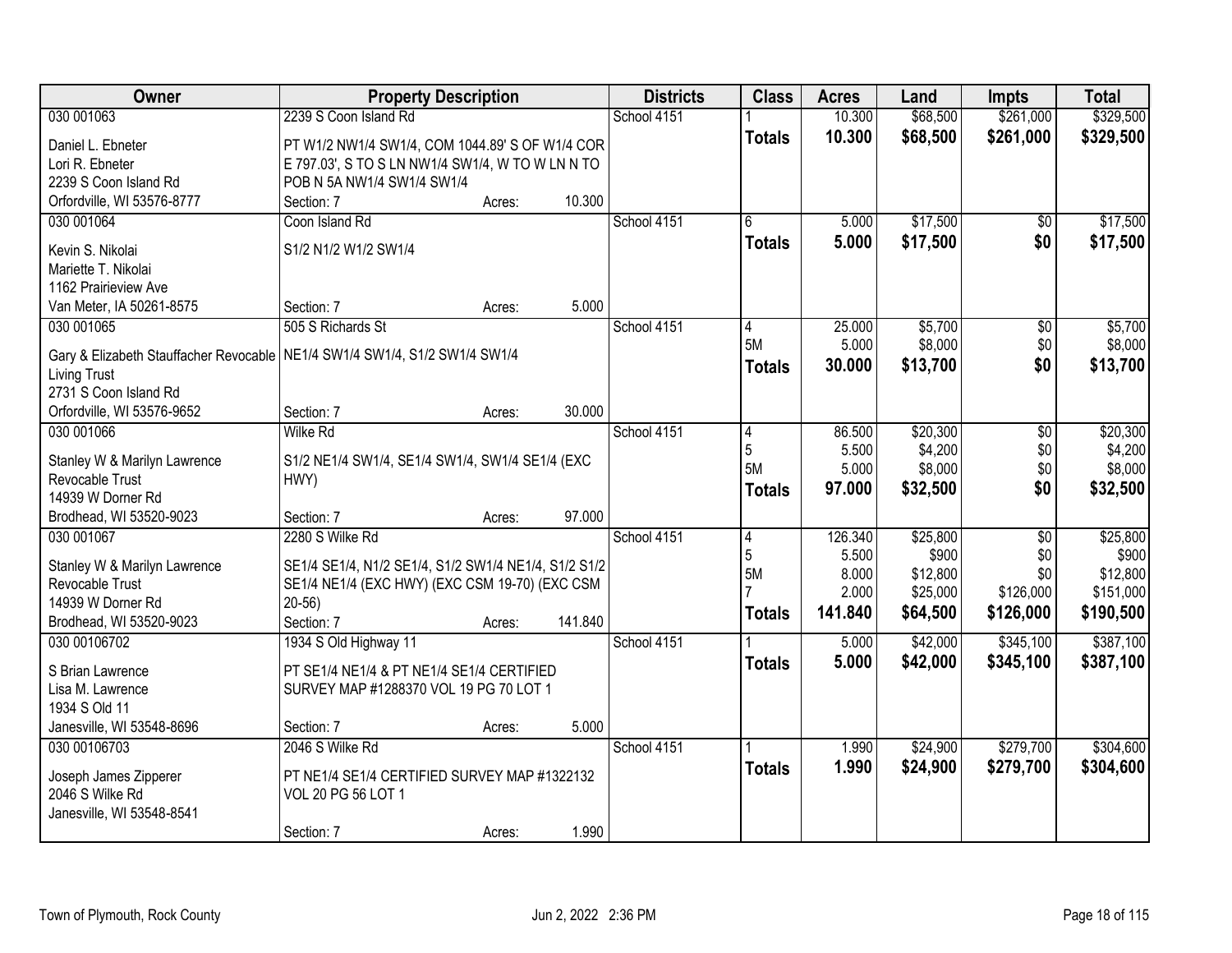| Owner                            |                                                      | <b>Property Description</b> |        | <b>Districts</b> | <b>Class</b>    | <b>Acres</b> | Land            | <b>Impts</b>    | <b>Total</b>    |
|----------------------------------|------------------------------------------------------|-----------------------------|--------|------------------|-----------------|--------------|-----------------|-----------------|-----------------|
| 030 001068                       | Footville Rd                                         |                             |        | School 4151      |                 | 9.820        | \$1,700         | $\overline{50}$ | \$1,700         |
| Philip N Johnson Revocable Trust | PT NE1/4 NE1/4 COM AT NE COR, W TO NW COR, S         |                             |        |                  | 6               | 2.000        | \$6,400         | \$0             | \$6,400         |
| 11213 W Welsh Rd                 | 462', NELY TO PT 330' S OF POB, N TO POB (EXC        |                             |        |                  | <b>Totals</b>   | 11.820       | \$8,100         | \$0             | \$8,100         |
| Janesville, WI 53548-9147        | HWY)                                                 |                             |        |                  |                 |              |                 |                 |                 |
|                                  | Section: 8                                           | Acres:                      | 11.820 |                  |                 |              |                 |                 |                 |
| 030 001069                       | Footville Rd                                         |                             |        | School 4151      | 4               | 40.000       | \$9,400         | $\overline{50}$ | \$9,400         |
|                                  |                                                      |                             |        |                  | 5               | 1.000        | \$100           | \$0             | \$100           |
| Kent R. Toberman                 | NE1/4 NE1/4 (EXC COM NE COR, W TO NW COR, S          |                             |        |                  | 5M              | 7.000        | \$11,200        | \$0             | \$11,200        |
| 1631 S Footville Rd              | 462', E TO PT 330' S OF POB, N TO POB N1/2 SE1/4     |                             |        |                  | <b>Totals</b>   | 48.000       | \$20,700        | \$0             | \$20,700        |
| Janesville, WI 53548-9277        | <b>NE1/4</b>                                         |                             |        |                  |                 |              |                 |                 |                 |
|                                  | Section: 8                                           | Acres:                      | 48.000 |                  |                 |              |                 |                 |                 |
| 030 001070                       | <b>Murphy Rd</b>                                     |                             |        | School 4151      | 4               | 39.414       | \$7,400         | \$0             | \$7,400         |
| Roberta Kay Kastor               | PT E1/2 NW1/4 COM S 600.26' S OF N 1/4 COR S         |                             |        |                  |                 | 1.000        | \$100           | \$0             | \$100           |
| 212 Shady Oak Ct                 | 869.93', W 55', S 456.52', SW 155.88', W 1183.28', N |                             |        |                  | Totals          | 40.414       | \$7,500         | \$0             | \$7,500         |
| Janesville, WI 53548-9070        | 1452.62', E 1328.15' TO POB (EXC CSM 18-213)         |                             |        |                  |                 |              |                 |                 |                 |
|                                  | Section: 8                                           | Acres:                      | 40.410 |                  |                 |              |                 |                 |                 |
| 030 00107001                     | 1430 S Murphy Rd                                     |                             |        | School 4151      |                 | 2.180        | \$26,300        | \$382,400       | \$408,700       |
| Michael L. Havercroft            | N 600' NE1/4 NW1/4                                   |                             |        |                  |                 | 13.000       | \$2,400         | \$0             | \$2,400         |
| Teri L. Havercroft               |                                                      |                             |        |                  | <b>5M</b>       | 3.000        | \$4,800         | \$0             | \$4,800         |
| 1430 S Murphy Rd                 |                                                      |                             |        |                  | <b>Totals</b>   | 18.180       | \$33,500        | \$382,400       | \$415,900       |
| Janesville, WI 53548-9287        | Section: 8                                           | Acres:                      | 18.180 |                  |                 |              |                 |                 |                 |
| 030 00107002                     | 10714 Welsh Rd                                       |                             |        | School 4151      |                 | 1.000        | \$15,000        | \$296,000       | \$311,000       |
|                                  |                                                      |                             |        |                  |                 | 17.500       | \$3,000         | \$0             | \$3,000         |
| Douglas Living Trust             | S1/2 SE1/4 NE1/4                                     |                             |        |                  |                 | 1.500        | \$300           | \$0             | \$300           |
| 10714 W Welsh Rd                 |                                                      |                             |        |                  | <b>Totals</b>   | 20.000       | \$18,300        | \$296,000       | \$314,300       |
| Janesville, WI 53548-9105        |                                                      |                             |        |                  |                 |              |                 |                 |                 |
|                                  | Section: 8                                           | Acres:                      | 20.000 |                  |                 |              |                 |                 |                 |
| 030 00107003                     | 11206 W Welsh Rd                                     |                             |        | School 4151      |                 | 1.000        | \$15,000        | \$225,500       | \$240,500       |
| Douglas L. Martin                | S 15.1 A E1/2 NW1/4 LY NWLY & SELY OF RD (AFTER      |                             |        |                  |                 | 12.100       | \$2,600         | \$0             | \$2,600         |
| Ada E. Martin                    | EXC HWY)                                             |                             |        |                  | 5               | 1.000        | \$100           | \$0             | \$100           |
| 11206 W Welsh Rd                 |                                                      |                             |        |                  | 5M              | 1.000        | \$1,600         | \$0             | \$1,600         |
| Janesville, WI 53548-9146        | Section: 8                                           | Acres:                      | 15.100 |                  | <b>Totals</b>   | 15.100       | \$19,300        | \$225,500       | \$244,800       |
| 030 00107004                     | State Highway 11                                     |                             |        | School 4151      | $\overline{X4}$ | 3.070        | $\overline{50}$ | $\overline{30}$ | $\overline{50}$ |
|                                  |                                                      |                             |        |                  | <b>Totals</b>   | 3.070        | \$0             | \$0             | \$0             |
| New Horizon Methodist Church     | PT SE1/4 NW1/4 CERTIFIED SURVEY MAP #1261781         |                             |        |                  |                 |              |                 |                 |                 |
| PO Box 251                       | VOL 18 PG 213 LOT 1                                  |                             |        |                  |                 |              |                 |                 |                 |
| Orfordville, WI 53576-0251       |                                                      |                             |        |                  |                 |              |                 |                 |                 |
|                                  | Section: 8                                           | Acres:                      | 3.070  |                  |                 |              |                 |                 |                 |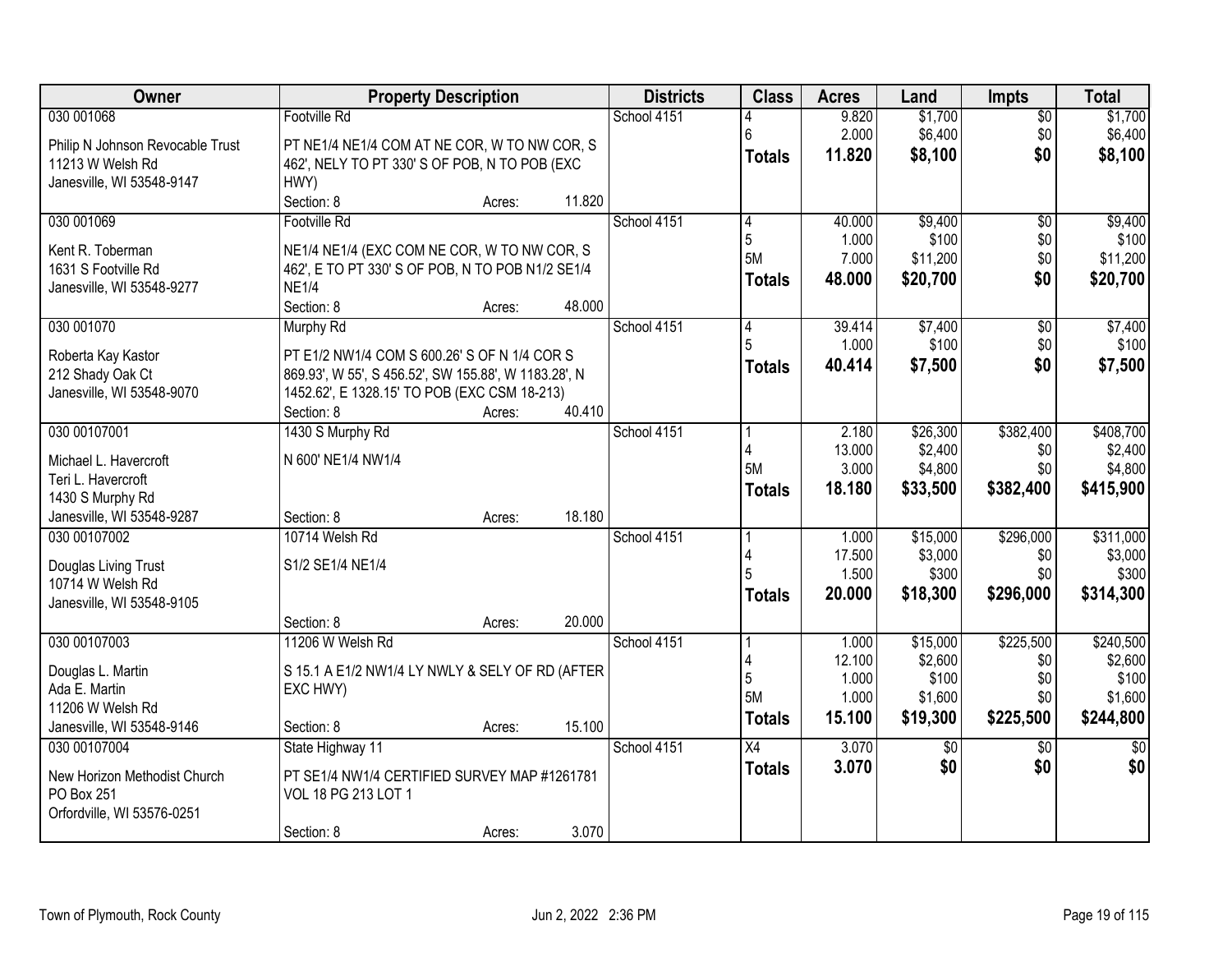| Owner                                                                             | <b>Property Description</b>                                                                                                                                             |        |        | <b>Districts</b> | <b>Class</b>                    | <b>Acres</b>             | Land                            | <b>Impts</b>                  | <b>Total</b>                      |
|-----------------------------------------------------------------------------------|-------------------------------------------------------------------------------------------------------------------------------------------------------------------------|--------|--------|------------------|---------------------------------|--------------------------|---------------------------------|-------------------------------|-----------------------------------|
| 030 001071                                                                        | State Highway 11                                                                                                                                                        |        |        | School 4151      |                                 | 11.630                   | \$800                           | $\overline{50}$               | \$800                             |
| Philip N Johnson Revocable Trust<br>11213 W Welsh Rd<br>Janesville, WI 53548-9147 | NW1/4 NE1/4 (EXC HWY) (EXC PT NW OF HWY)                                                                                                                                |        |        |                  | <b>Totals</b>                   | 11.630                   | \$800                           | \$0                           | \$800                             |
|                                                                                   | Section: 8                                                                                                                                                              | Acres: | 11.630 |                  |                                 |                          |                                 |                               |                                   |
| 030 00107101                                                                      | Murphy Rd                                                                                                                                                               |        |        | School 4151      | $\mathfrak{p}$<br><b>Totals</b> | 23.330<br>23.330         | \$116,700<br>\$116,700          | \$0<br>\$0                    | \$116,700<br>\$116,700            |
| Mdw+Rosalie, LLC<br>14201 W Spring Valley Rd<br>Orfordville, WI 53576-9541        | PT W1/2 NE1/4 COM N 1/4 COR E 1229.81' TO HWY,<br>SW ALG HWY 773.55', SE 15', SW 1197', NW 63.29', N<br>155.66', W 55', N 1470.42' TO POB (EXC CSM 27-55)<br>Section: 8 | Acres: | 23.330 |                  |                                 |                          |                                 |                               |                                   |
| 030 00107201                                                                      | 11010 W Welsh Rd                                                                                                                                                        |        |        | School 4151      | 4                               | 37.880                   | \$3,500                         | \$0                           | \$3,500                           |
| Philip N Johnson Revocable Trust<br>11213 W Welsh Rd<br>Janesville, WI 53548-9147 | SW1/4 NE1/4 (EXC HWY), W1/2 NE1/4 SW1/4 (EXC<br>HWY) (EXC PT N OF STH 11) (EXC PT NW OF HWY)                                                                            |        |        |                  | 5<br><b>Totals</b>              | 3.500<br>2.000<br>43.380 | \$1,600<br>\$25,000<br>\$30,100 | \$0<br>\$107,300<br>\$107,300 | \$1,600<br>\$132,300<br>\$137,400 |
|                                                                                   | Section: 8                                                                                                                                                              | Acres: | 43.380 |                  |                                 |                          |                                 |                               |                                   |
| 030 00107202                                                                      | 11213 W Welsh Rd                                                                                                                                                        |        |        | School 4151      |                                 | 6.970                    | \$51,900                        | \$139,500                     | \$191,400                         |
| Philip N Johnson Revocable Trust<br>11213 W Welsh Rd<br>Janesville, WI 53548-9147 | PT W1/2 SE1/4 SW1/4 N OF HWY CERTIFIED SURVEY<br>MAP #1210400 VOL 16 PG 478 LOT 1                                                                                       |        |        |                  | <b>Totals</b>                   | 6.970                    | \$51,900                        | \$139,500                     | \$191,400                         |
|                                                                                   | Section: 8                                                                                                                                                              | Acres: | 6.970  |                  |                                 |                          |                                 |                               |                                   |
| 030 001073                                                                        | <b>Wilke Rd</b>                                                                                                                                                         |        |        | School 4151      | 4                               | 35.600<br>0.700          | \$5,400<br>\$100                | $\overline{50}$<br>\$0        | \$5,400<br>\$100                  |
| Keith H. Neal<br>Julie A. Neal                                                    | NW1/4 NW1/4 (EXC COM NW COR, E 382.6', SW<br>323.72', S 302.58', W 48', S 240', W 133.4', N 806' TO                                                                     |        |        |                  | <b>Totals</b>                   | 36.300                   | \$5,500                         | \$0                           | \$5,500                           |
| 1437 S Old Highway 11                                                             | POB)                                                                                                                                                                    |        |        |                  |                                 |                          |                                 |                               |                                   |
| Janesville, WI 53548-9144                                                         | Section: 8                                                                                                                                                              | Acres: | 36.300 |                  |                                 |                          |                                 |                               |                                   |
| 030 001074                                                                        | 1437 S Old Highway 11                                                                                                                                                   |        |        | School 4151      |                                 | 2.760                    | \$30,300                        | \$174,500                     | \$204,800                         |
| Keith H. Neal<br>Julie A. Neal<br>1437 S Old Highway 11                           | PT NW1/4 NW1/4 COM NW COR, E 382.6', SW 323.72',<br>S 302.58', W 48', S 240', W 133.4', N 806' TO POB                                                                   |        |        |                  | <b>Totals</b>                   | 2.760                    | \$30,300                        | \$174,500                     | \$204,800                         |
| Janesville, WI 53548-9144                                                         | Section: 8                                                                                                                                                              | Acres: | 2.760  |                  |                                 |                          |                                 |                               |                                   |
| 030 001075                                                                        | <b>Wilke Rd</b>                                                                                                                                                         |        |        | School 4151      | 4                               | 61.660                   | \$13,600                        | $\overline{30}$               | \$13,600                          |
| Stanley W & Marilyn Lawrence<br>Revocable Trust<br>14939 W Dorner Rd              | NW1/4 SW1/4 (EXC CSM 8-1) PT SW1/4 SW1/4 COM<br>NE COR, W 924', S 660', E 33', S TO S LN, E TO SE<br>COR, N TO POB (EXC HWY)                                            |        |        |                  | <b>Totals</b>                   | 1.000<br>62.660          | \$100<br>\$13,700               | \$0<br>\$0                    | \$100<br>\$13,700                 |
| Brodhead, WI 53520-9023                                                           | Section: 8                                                                                                                                                              | Acres: | 62.660 |                  |                                 |                          |                                 |                               |                                   |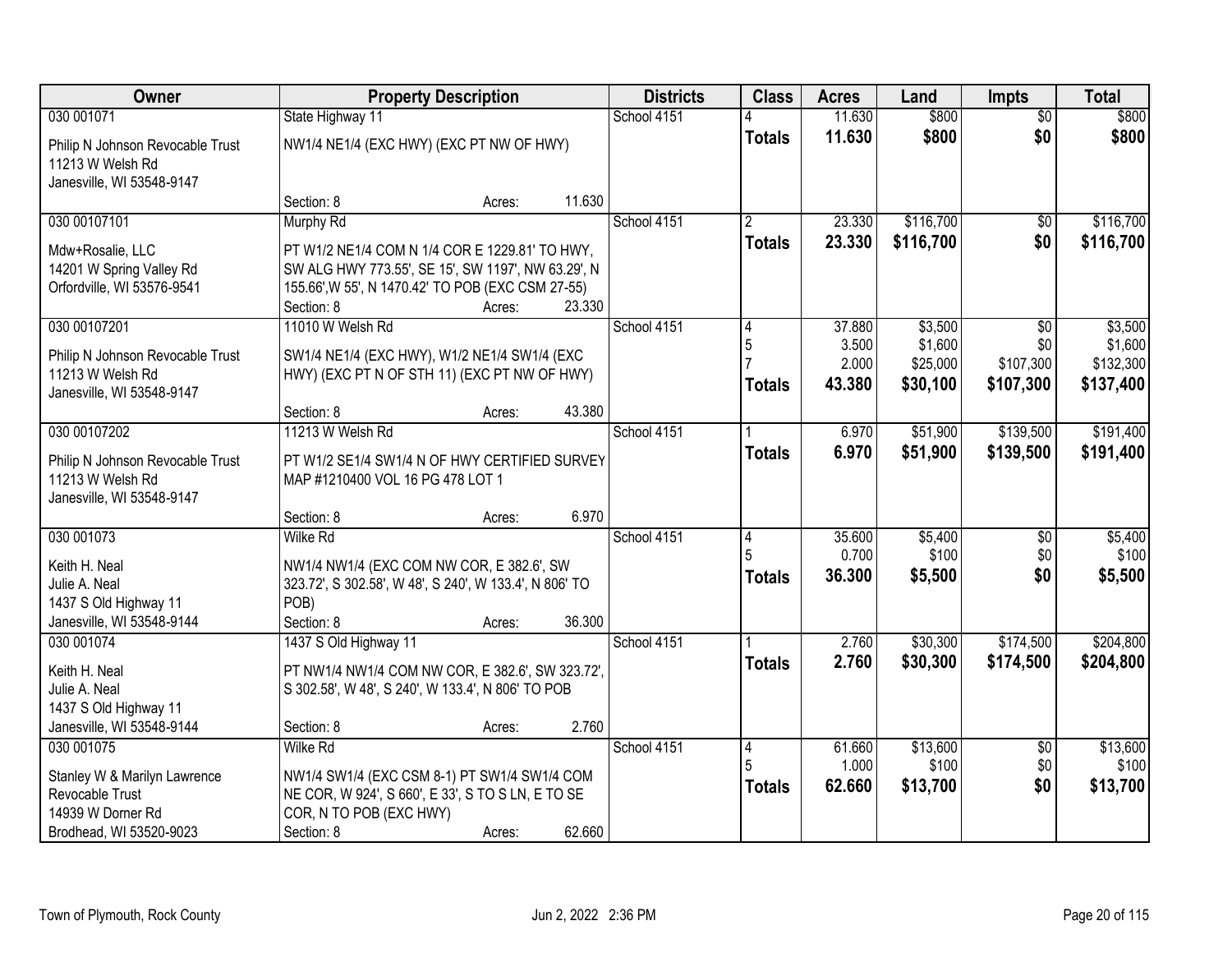| Owner                                           | <b>Property Description</b>                      |        |         | <b>Districts</b> | <b>Class</b>  | <b>Acres</b>    | Land             | <b>Impts</b>    | <b>Total</b>     |
|-------------------------------------------------|--------------------------------------------------|--------|---------|------------------|---------------|-----------------|------------------|-----------------|------------------|
| 030 00107502                                    | 11340 W Welsh Rd                                 |        |         | School 4151      |               | 4.500           | \$39,500         | \$153,500       | \$193,000        |
| <b>Bradley Huber</b>                            | PT SW1/4 NW1/4 CERTIFIED SURVEY MAP #878307      |        |         |                  | <b>Totals</b> | 4.500           | \$39,500         | \$153,500       | \$193,000        |
| 11340 W Welsh Rd                                | VOL 7 PG 131 LOT 1 & COM NW COR, N 296.80', E    |        |         |                  |               |                 |                  |                 |                  |
| Janesville, WI 53548-9146                       | 295', S 296.80', W 295' TO POB                   |        |         |                  |               |                 |                  |                 |                  |
|                                                 | Section: 8                                       | Acres: | 4.500   |                  |               |                 |                  |                 |                  |
| 030 00107503                                    | 2197 S Wilke Rd                                  |        |         | School 4151      |               | 2.835           | \$30,800         | \$144,400       | \$175,200        |
|                                                 |                                                  |        |         |                  | <b>Totals</b> | 2.835           | \$30,800         | \$144,400       | \$175,200        |
| Scott L. Sannes                                 | PT NW1/4 SW1/4 CERTIFIED SURVEY MAP #891309      |        |         |                  |               |                 |                  |                 |                  |
| Ginger A. Sannes                                | VOL 8 PG 1-2 LOT 1                               |        |         |                  |               |                 |                  |                 |                  |
| 2197 S Wilke Rd                                 |                                                  |        | 2.830   |                  |               |                 |                  |                 |                  |
| Janesville, WI 53548-9158                       | Section: 8                                       | Acres: |         |                  |               |                 |                  |                 |                  |
| 030 00107504                                    | Welsh Rd                                         |        |         | School 4151      | 4             | 31.000<br>1.000 | \$6,400<br>\$100 | \$0             | \$6,400<br>\$100 |
| Keith H. Neal                                   | SW1/4 NW1/4 (EXC CSM 7-131 & 296.5' N & ADJ)     |        |         |                  | 5<br>5M       | 3.480           | \$5,600          | \$0<br>\$0      | \$5,600          |
| Julie A. Neal                                   |                                                  |        |         |                  |               |                 |                  |                 |                  |
| 1437 S Old Highway 11                           |                                                  |        |         |                  | <b>Totals</b> | 35.480          | \$12,100         | \$0             | \$12,100         |
| Janesville, WI 53548-9144                       | Section: 8                                       | Acres: | 35.480  |                  |               |                 |                  |                 |                  |
| 030 001076                                      | State Highway 11                                 |        |         | School 4151      |               | 1.000           | \$15,000         | $\overline{50}$ | \$15,000         |
|                                                 |                                                  |        |         |                  | 4             | 10.500          | \$2,500          | \$0             | \$2,500          |
| Stanley W & Marilyn Lawrence<br>Revocable Trust | 12.5 A OFF W SIDE SW1/4 SW1/4 (EXC HWY)          |        |         |                  |               | 1.000           | \$100            | \$0             | \$100            |
| 14939 W Dorner Rd                               |                                                  |        |         |                  | <b>Totals</b> | 12.500          | \$17,600         | \$0             | \$17,600         |
| Brodhead, WI 53520-9023                         | Section: 8                                       | Acres: | 12.500  |                  |               |                 |                  |                 |                  |
| 030 001077                                      | 11101 W Welsh Rd                                 |        |         | School 4151      | 4             | 113.950         | \$28,900         | $\overline{50}$ | \$28,900         |
|                                                 |                                                  |        |         |                  | 5             | 2.250           | \$400            | \$0             | \$400            |
| Douglas Living Trust                            | E1/2 NE1/4 SW1/4 (EXC HWY) SE1/4 SW1/4 W1/2 W1/2 |        |         |                  |               | 3.000           | \$17,500         | \$229,900       | \$247,400        |
| 10714 W Welsh Rd                                | SE1/4 E1/2 NW1/4 SE1/4                           |        |         |                  |               | 119.200         | \$46,800         | \$229,900       | \$276,700        |
| Janesville, WI 53548-9105                       |                                                  |        |         |                  | <b>Totals</b> |                 |                  |                 |                  |
|                                                 | Section: 8                                       | Acres: | 119.200 |                  |               |                 |                  |                 |                  |
| 030 00107701                                    | <b>Footville Rd</b>                              |        |         | School 4151      |               | 40.000          | \$10,100         | $\overline{50}$ | \$10,100         |
| Philip N Johnson Revocable Trust                | W 20 A SE1/4 SE1/4 E 20 A SW1/4 SE1/4            |        |         |                  | <b>Totals</b> | 40.000          | \$10,100         | \$0             | \$10,100         |
| 11213 W Welsh Rd                                |                                                  |        |         |                  |               |                 |                  |                 |                  |
| Janesville, WI 53548-9147                       |                                                  |        |         |                  |               |                 |                  |                 |                  |
|                                                 | Section: 8                                       | Acres: | 40.000  |                  |               |                 |                  |                 |                  |
| 030 001078                                      | 10717 W Welsh Rd                                 |        |         | School 4151      | 4             | 46.330          | \$11,300         | $\overline{30}$ | \$11,300         |
|                                                 |                                                  |        |         |                  | 5             | 3.000           | \$500            | \$0             | \$500            |
| Jason K. Douglas                                | NE1/4 SE1/4 E 20A SE1/4 SE1/4 (EXC CSM 21-416)   |        |         |                  | 5M            | 3.000           | \$4,800          | \$0             | \$4,800          |
| 10717 W Welsh Rd                                | (EXC CSM 33-177)                                 |        |         |                  | <b>Totals</b> | 52.330          | \$16,600         | \$0             | \$16,600         |
| Janesville, WI 53548-9105                       |                                                  |        |         |                  |               |                 |                  |                 |                  |
|                                                 | Section: 8                                       | Acres: | 52.330  |                  |               |                 |                  |                 |                  |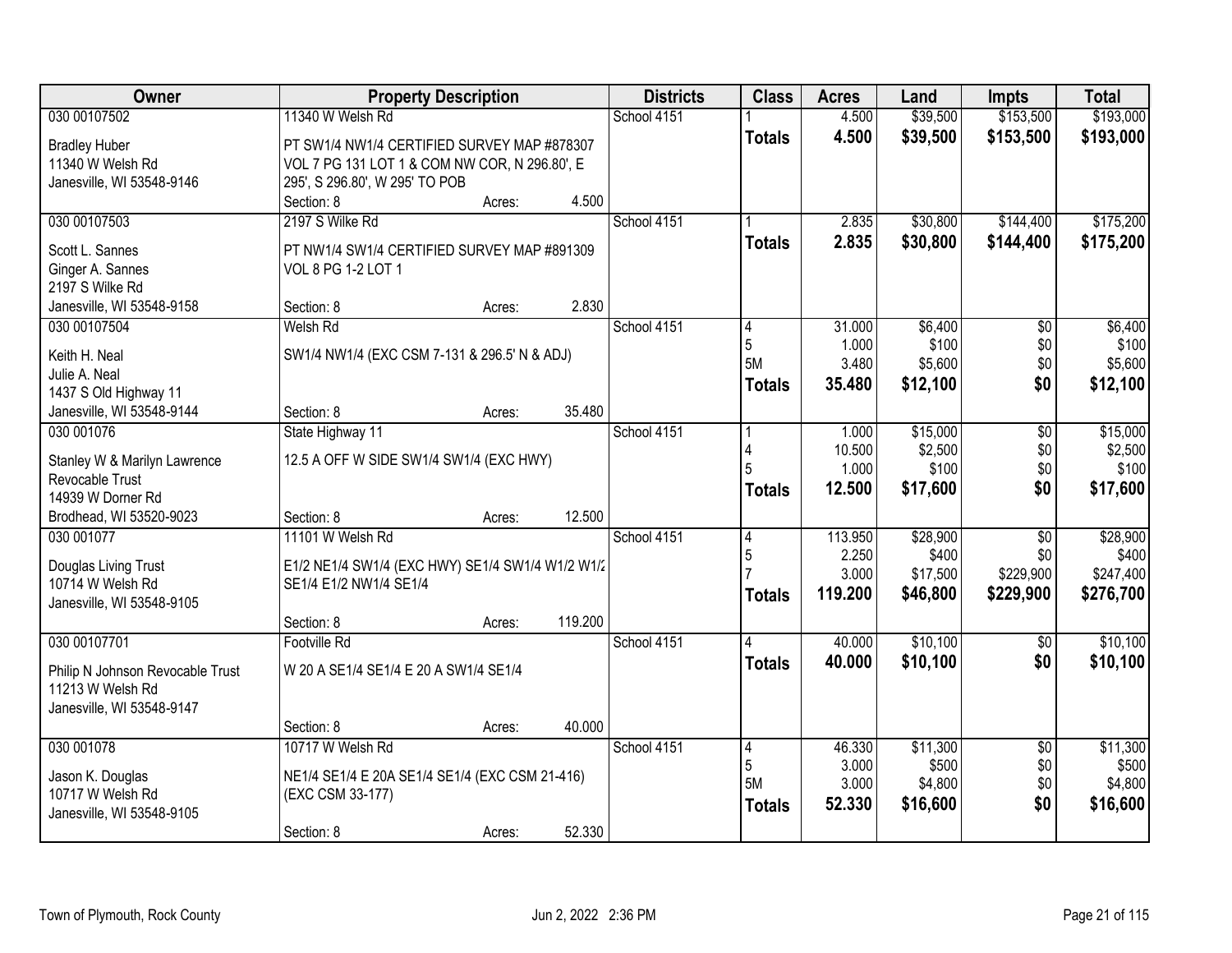| Owner                                                |                                                  | <b>Property Description</b> |         | <b>Districts</b> | <b>Class</b>   | <b>Acres</b> | Land     | <b>Impts</b>    | <b>Total</b> |
|------------------------------------------------------|--------------------------------------------------|-----------------------------|---------|------------------|----------------|--------------|----------|-----------------|--------------|
| 030 00107801                                         | 2404 S Footville Rd                              |                             |         | School 4151      |                | 4.400        | \$39,000 | \$169,800       | \$208,800    |
| Justin D. Speich                                     | PT SE1/4 SE1/4 CERTIFIED SURVEY MAP #1389063     |                             |         |                  | <b>Totals</b>  | 4.400        | \$39,000 | \$169,800       | \$208,800    |
| Nicole D. Speich                                     | VOL 21 PG 416-418 LOT 1                          |                             |         |                  |                |              |          |                 |              |
| 2404 S Footville Rd                                  |                                                  |                             |         |                  |                |              |          |                 |              |
| Janesville, WI 53548-9278                            | Section: 8                                       | Acres:                      | 4.400   |                  |                |              |          |                 |              |
| 030 00107802                                         | 10717 W Welsh Rd                                 |                             |         | School 4151      |                | 1.510        | \$20,100 | \$304,500       | \$324,600    |
| Jason K. Douglas                                     | PT NE1/4 SE1/4 CERTIFIED SURVEY MAP #1876885     |                             |         |                  |                | 2.000        | \$600    | \$0             | \$600        |
| 10717 W Welsh Rd                                     | VOL 33 PG 177-180 LOT 1                          |                             |         |                  | <b>Totals</b>  | 3.510        | \$20,700 | \$304,500       | \$325,200    |
| Janesville, WI 53548-9105                            |                                                  |                             |         |                  |                |              |          |                 |              |
|                                                      | Section: 8                                       | Acres:                      | 3.510   |                  |                |              |          |                 |              |
| 030 001079                                           | Schaffner Rd                                     |                             |         | School 4151      | $\overline{4}$ | 71.110       | \$16,600 | $\overline{50}$ | \$16,600     |
| Steven J. Case                                       | E1/2 NE1/4 (EXC 1 A FOR RR) (EXC CSM 22-222)     |                             |         |                  | 5              | 2.000        | \$300    | \$0             | \$300        |
| Elizabeth L. Case                                    |                                                  |                             |         |                  | 5M             | 3.000        | \$4,800  | \$0             | \$4,800      |
| 9620 W Footville Hanover Rd                          |                                                  |                             |         |                  | <b>Totals</b>  | 76.110       | \$21,700 | \$0             | \$21,700     |
| Janesville, WI 53548-9273                            | Section: 9                                       | Acres:                      | 76.110  |                  |                |              |          |                 |              |
| 030 00107901                                         | 1826 S Schaffner Rd                              |                             |         | School 4151      |                | 2.570        | \$29,000 | \$272,800       | \$301,800    |
| Jeremy J. Case                                       | PT SE1/4 NE1/4 CERTIFIED SURVEY MAP #1416434     |                             |         |                  | <b>Totals</b>  | 2.570        | \$29,000 | \$272,800       | \$301,800    |
| <b>Tracy Case</b>                                    | VOL 22 PG 222-225 LOT 1                          |                             |         |                  |                |              |          |                 |              |
| 1826 S Schaffner Rd                                  |                                                  |                             |         |                  |                |              |          |                 |              |
| Janesville, WI 53548-8411                            | Section: 9                                       | Acres:                      | 2.570   |                  |                |              |          |                 |              |
| 030 001080                                           | Welsh Rd                                         |                             |         | School 4151      | $\overline{4}$ | 117.000      | \$24,200 | $\overline{50}$ | \$24,200     |
|                                                      |                                                  |                             |         |                  | 5              | 3.000        | \$400    | \$0             | \$400        |
| Roger Rebout & Sons Farms                            | NW1/4 NE1/4, E1/2 NW1/4, N 10 A NW1/4 NW1/4      |                             |         |                  | 5M             | 10.000       | \$16,000 | \$0             | \$16,000     |
| 5547 W Mineral Point Rd<br>Janesville, WI 53548-8402 |                                                  |                             |         |                  | <b>Totals</b>  | 130,000      | \$40,600 | \$0             | \$40,600     |
|                                                      | Section: 9                                       | Acres:                      | 130.000 |                  |                |              |          |                 |              |
| 030 001083                                           | 1631 S Footville Rd                              |                             |         | School 4151      | 4              | 55.950       | \$11,200 | $\overline{50}$ | \$11,200     |
|                                                      |                                                  |                             |         |                  | 5              | 6.050        | \$5,300  | \$0             | \$5,300      |
| Kent R. Toberman                                     | NW1/4 NW1/4 (EXC N 10 A) SW1/4 NW1/4 (EXC S 165' |                             |         |                  | 5M             | 4.000        | \$6,400  | \$0             | \$6,400      |
| 1631 S Footville Rd                                  | OF W 132')                                       |                             |         |                  |                | 4.000        | \$35,000 | \$151,900       | \$186,900    |
| Janesville, WI 53548-9277                            |                                                  |                             |         |                  | <b>Totals</b>  | 70.000       | \$57,900 | \$151,900       | \$209,800    |
|                                                      | Section: 9                                       | Acres:                      | 70.000  |                  |                |              |          |                 |              |
| 030 001084                                           | 10540 W Welsh Rd                                 |                             |         | School 4151      |                | 0.500        | \$11,900 | \$96,000        | \$107,900    |
| Orville R. Hoium                                     | PT SW1/4 NW1/4 W 132' OF S 165'                  |                             |         |                  | <b>Totals</b>  | 0.500        | \$11,900 | \$96,000        | \$107,900    |
| Linda Hoium                                          |                                                  |                             |         |                  |                |              |          |                 |              |
| 10540 W Welsh Rd                                     |                                                  |                             |         |                  |                |              |          |                 |              |
| Janesville, WI 53548-9148                            | Section: 9                                       | Acres:                      | 0.500   |                  |                |              |          |                 |              |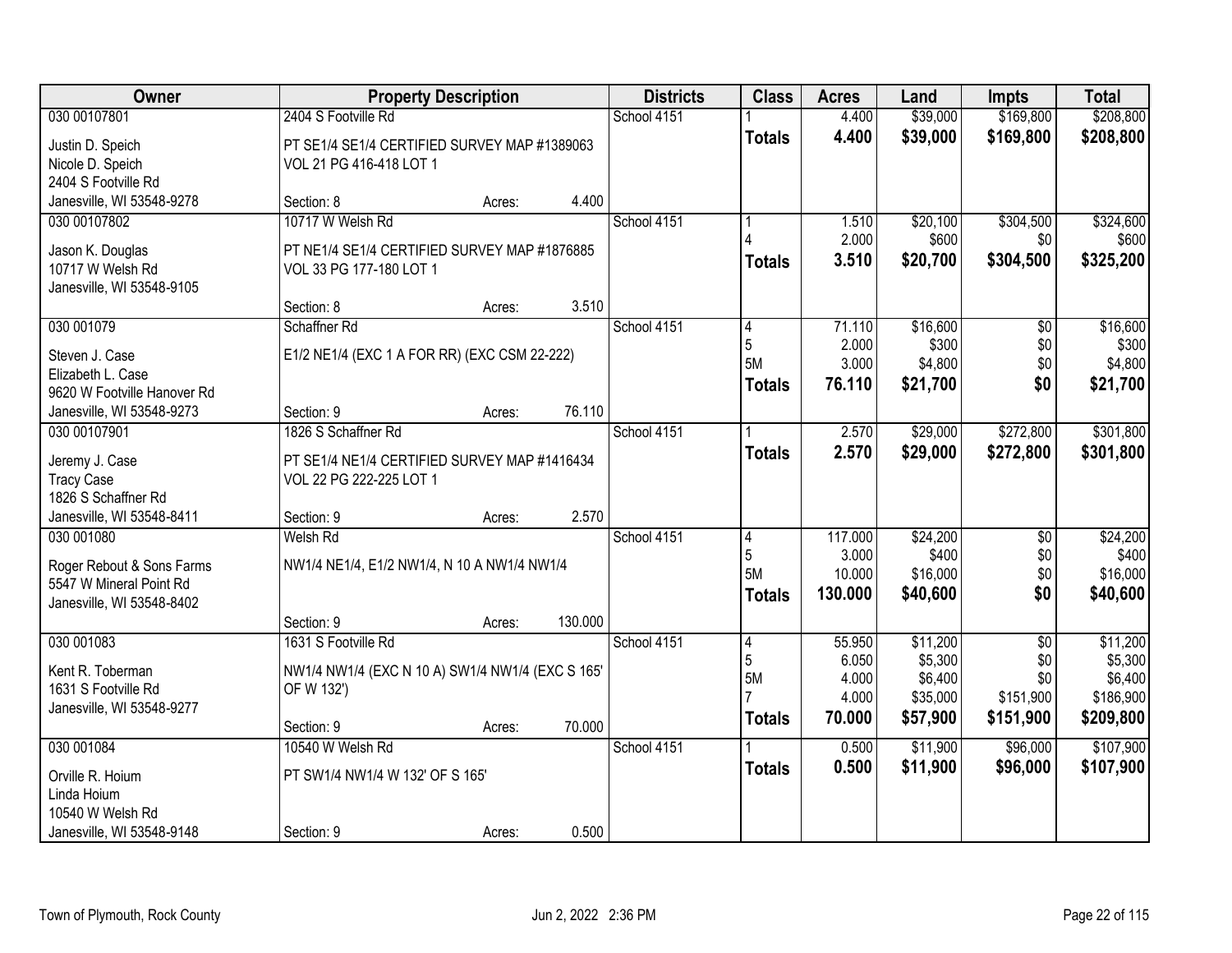| Owner                                  |                                                                     | <b>Property Description</b> |         | <b>Districts</b> | <b>Class</b>   | <b>Acres</b> | Land     | Impts           | <b>Total</b> |
|----------------------------------------|---------------------------------------------------------------------|-----------------------------|---------|------------------|----------------|--------------|----------|-----------------|--------------|
| 030 001085                             | <b>Welsh Rd</b>                                                     |                             |         | School 4151      |                | 37.000       | \$6,900  | $\overline{50}$ | \$6,900      |
| Philip N Johnson Revocable Trust       | <b>NE1/4 SW1/4</b>                                                  |                             |         |                  | 5              | 1.000        | \$100    | \$0             | \$100        |
| 11213 W Welsh Rd                       |                                                                     |                             |         |                  | 5M             | 2.000        | \$3,200  | \$0             | \$3,200      |
| Janesville, WI 53548-9147              |                                                                     |                             |         |                  | <b>Totals</b>  | 40.000       | \$10,200 | \$0             | \$10,200     |
|                                        | Section: 9                                                          | Acres:                      | 40.000  |                  |                |              |          |                 |              |
| 030 001086                             | 2601 S Footville Rd                                                 |                             |         | School 4151      | 4              | 38.000       | \$9,800  | $\overline{50}$ | \$9,800      |
| James R. Wilke                         | SE1/4 SW1/4                                                         |                             |         |                  |                | 2.000        | \$12,500 | \$99,100        | \$111,600    |
| 2601 S Footville Rd                    |                                                                     |                             |         |                  | <b>Totals</b>  | 40.000       | \$22,300 | \$99,100        | \$121,400    |
| Janesville, WI 53548-9150              |                                                                     |                             |         |                  |                |              |          |                 |              |
|                                        | Section: 9                                                          | Acres:                      | 40.000  |                  |                |              |          |                 |              |
| 030 001087                             | Footville Rd                                                        |                             |         | School 4151      | 4              | 75.570       | \$19,900 | \$0             | \$19,900     |
| James R. Wilke                         | W1/2 SW1/4 (EXC CSM 20-328)                                         |                             |         |                  |                | 2.000        | \$200    | \$0             | \$200        |
| 2601 S Footville Rd                    |                                                                     |                             |         |                  | <b>Totals</b>  | 77.570       | \$20,100 | \$0             | \$20,100     |
| Janesville, WI 53548-9150              |                                                                     |                             |         |                  |                |              |          |                 |              |
|                                        | Section: 9                                                          | Acres:                      | 77.570  |                  |                |              |          |                 |              |
| 030 00108701                           | 2225 S Footville Rd                                                 |                             |         | School 4151      |                | 2.000        | \$25,000 | \$58,900        | \$83,900     |
| William A. Wilke                       | PT SW1/4 SW1/4 & PT NW1/4 SW1/4 CERTIFIED                           |                             |         |                  |                | 2.000        | \$500    | \$0             | \$500        |
| 2225 S Footville Rd                    | SURVEY MAP #1345378 VOL 20 PG 328 LOT 1                             |                             |         |                  | <b>Totals</b>  | 4.000        | \$25,500 | \$58,900        | \$84,400     |
| Janesville, WI 53548-8685              |                                                                     |                             |         |                  |                |              |          |                 |              |
|                                        | Section: 9                                                          | Acres:                      | 4.000   |                  |                |              |          |                 |              |
| 030 001088                             | Welsh Rd                                                            |                             |         | School 4151      | $\overline{4}$ | 136.230      | \$33,600 | $\overline{50}$ | \$33,600     |
| Roger Rebout & Sons Farms              | SW1/4 NE1/4 (EXC CSM 10-492) N1/2 SE1/4 (EXC                        |                             |         |                  | 5              | 2.000        | \$200    | \$0             | \$200        |
| 5547 W Mineral Point Rd                | CSM 19-4) (EXC COM E1/4 COR, S 350', W 1845.67', N                  |                             |         |                  | 5M             | 5.000        | \$8,000  | \$0             | \$8,000      |
| Janesville, WI 53548-8402              | 349.9', E TO POB) SW1/4 SE1/4                                       |                             |         |                  | <b>Totals</b>  | 143.230      | \$41,800 | \$0             | \$41,800     |
|                                        | Section: 9                                                          | Acres:                      | 143.230 |                  |                |              |          |                 |              |
| 030 00108801                           | 9837 W Welsh Rd                                                     |                             |         | School 4151      |                | 12.070       | \$77,400 | \$297,700       | \$375,100    |
| Gary A. Moser                          | PT NW1/4 SE1/4 & PT NE1/4 SE1/4 CERTIFIED                           |                             |         |                  | <b>Totals</b>  | 12.070       | \$77,400 | \$297,700       | \$375,100    |
| Doreen L. Moser                        | SURVEY MAP #815023 VOL 4 PG 23 LOT 1 & COM NW                       |                             |         |                  |                |              |          |                 |              |
| 9837 W Welsh Rd                        | COR CSM 6-87, S 350', W 1508.67', N 349.9', E 208.5',               |                             |         |                  |                |              |          |                 |              |
| Janesville, WI 53548-9270              | Section: 9                                                          | Acres:                      | 12.070  |                  |                |              |          |                 |              |
| 030 00108802                           | 9617 W Welsh Rd                                                     |                             |         | School 4151      |                | 2.180        | \$26,300 | \$13,500        | \$39,800     |
|                                        |                                                                     |                             |         |                  | <b>Totals</b>  | 2.180        | \$26,300 | \$13,500        | \$39,800     |
| <b>Brian Lawrence</b><br>1934 S Old 11 | PT NE1/4 SE1/4 CERTIFIED SURVEY MAP #854251<br>VOL 6 PG 87-88 LOT 1 |                             |         |                  |                |              |          |                 |              |
| Janesville, WI 53548-8696              |                                                                     |                             |         |                  |                |              |          |                 |              |
|                                        | Section: 9                                                          | Acres:                      | 2.180   |                  |                |              |          |                 |              |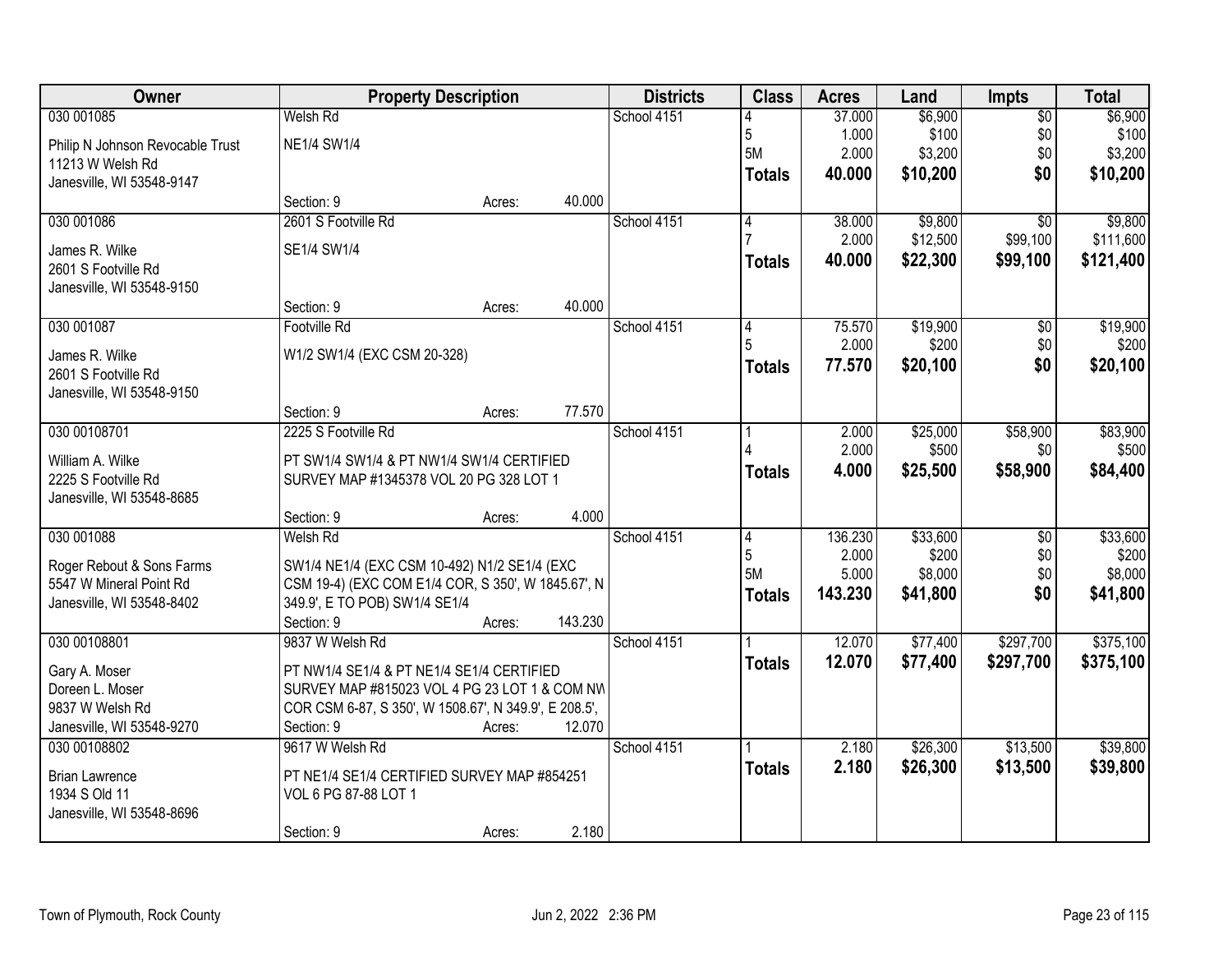| Owner                                                                                                                        | <b>Property Description</b>                                                                                               |        |         | <b>Districts</b> | <b>Class</b>                               | <b>Acres</b>                                  | Land                                                 | <b>Impts</b>                                            | <b>Total</b>                                           |
|------------------------------------------------------------------------------------------------------------------------------|---------------------------------------------------------------------------------------------------------------------------|--------|---------|------------------|--------------------------------------------|-----------------------------------------------|------------------------------------------------------|---------------------------------------------------------|--------------------------------------------------------|
| 030 00108804                                                                                                                 | 10028 W Welsh Rd                                                                                                          |        |         | School 4151      |                                            | 2.414                                         | \$27,900                                             | \$270,500                                               | \$298,400                                              |
| David R. Munter<br>Dawn M. Munter<br>8220 Lakewood Ranch Blvd Unit                                                           | PT SW1/4 NE1/4 CERTIFIED SURVEY MAP #948921<br>VOL 10 PG 492-493 LOT 1                                                    |        |         |                  | <b>Totals</b>                              | 2.414                                         | \$27,900                                             | \$270,500                                               | \$298,400                                              |
| Lakewood Ranch, FL 34202-5272                                                                                                | Section: 9                                                                                                                | Acres: | 2.410   |                  |                                            |                                               |                                                      |                                                         |                                                        |
| 030 00108805<br>Aaron R. Thornton<br>Julie A. Thornton<br>10031 W Welsh Rd                                                   | 10031 W Welsh Rd<br>PT NW1/4 SE1/4 CERTIFIED SURVEY MAP #1281617<br>VOL 19 PG 4-6 LOT 1                                   |        |         | School 4151      | <b>Totals</b>                              | 1.360<br>1.360                                | \$18,600<br>\$18,600                                 | \$183,100<br>\$183,100                                  | \$201,700<br>\$201,700                                 |
| Janesville, WI 53548-8692                                                                                                    | Section: 9                                                                                                                | Acres: | 1.360   |                  |                                            |                                               |                                                      |                                                         |                                                        |
| 030 001089                                                                                                                   | Schaffner Rd                                                                                                              |        |         | School 4151      |                                            | 40.000                                        | \$10,400                                             | $\overline{50}$                                         | \$10,400                                               |
| Janice M Britton Trust<br>7307 S Lee Rd<br>Brodhead, WI 53520-8845                                                           | SE1/4 SE1/4                                                                                                               |        |         |                  | <b>Totals</b>                              | 40.000                                        | \$10,400                                             | \$0                                                     | \$10,400                                               |
|                                                                                                                              | Section: 9                                                                                                                | Acres: | 40.000  |                  |                                            |                                               |                                                      |                                                         |                                                        |
| 030 00109001                                                                                                                 | 8751 W Ftvl-Hanover Rd                                                                                                    |        |         | School 4151      | 4<br>5                                     | 97.350<br>4.000                               | \$26,400<br>\$600                                    | \$0<br>\$0                                              | \$26,400<br>\$600                                      |
| Daniel Allen Weiland<br>Judith Lynn Weiland<br>102 S County Rd H                                                             | E1/2 NE1/4, NE1/4 SE1/4 N OF C/L ABANDONED RR                                                                             |        |         |                  | <b>Totals</b>                              | 2.000<br>103.350                              | \$25,000<br>\$52,000                                 | \$141,800<br>\$141,800                                  | \$166,800<br>\$193,800                                 |
| Janesville, WI 53548-8531                                                                                                    | Section: 10                                                                                                               | Acres: | 103.350 |                  |                                            |                                               |                                                      |                                                         |                                                        |
| 030 00109002<br>Robert K Sr & Cory L Bladorn<br>Revocable Trust<br>8913 W Footville Hanover Rd<br>Janesville, WI 53548-9274  | 8913 Footvil-Hanover Rd W<br>W1/2 NE1/4 N OF ABDN RR, NW1/4 SE1/4 N OF ABDN<br>RR, E1/2 NW1/4 N OF ABDN RR<br>Section: 10 | Acres: | 124.870 | School 4151      | $\overline{4}$<br>5<br>5M<br><b>Totals</b> | 119.000<br>2.000<br>1.000<br>2.870<br>124.870 | \$30,300<br>\$300<br>\$1,600<br>\$29,400<br>\$61,600 | $\overline{50}$<br>\$0<br>\$0<br>\$254,300<br>\$254,300 | \$30,300<br>\$300<br>\$1,600<br>\$283,700<br>\$315,900 |
| 030 00109201<br>Stanley W & Marilyn Lawrence<br>Revocable Trust<br>14939 W Dorner Rd<br>Brodhead, WI 53520-9023              | Ftvl-Hanover Rd<br>NW1/4 NW1/4 INCL ABANDONED RR<br>Section: 10                                                           | Acres: | 40.320  | School 4151      | 4<br>5<br><b>Totals</b>                    | 38.320<br>2.000<br>40.320                     | \$10,000<br>\$300<br>\$10,300                        | $\overline{50}$<br>\$0<br>\$0                           | \$10,000<br>\$300<br>\$10,300                          |
| 030 001093<br>Marvin C Jr & Consta Vike Revocable<br><b>Living Trust</b><br>2135 S Schaffner Rd<br>Janesville, WI 53548-9288 | 2135 S Schaffner Rd<br>SW1/4 NW1/4 & NW1/4 SW1/4 & E1/2 NW1/4 LY SW OF<br>C/L RR<br>Section: 10                           | Acres: | 111.740 | School 4151      | $\vert 4$<br>5<br><b>Totals</b>            | 95.740<br>14.000<br>2.000<br>111.740          | \$24,000<br>\$10,500<br>\$25,000<br>\$59,500         | $\overline{50}$<br>\$0<br>\$281,500<br>\$281,500        | \$24,000<br>\$10,500<br>\$306,500<br>\$341,000         |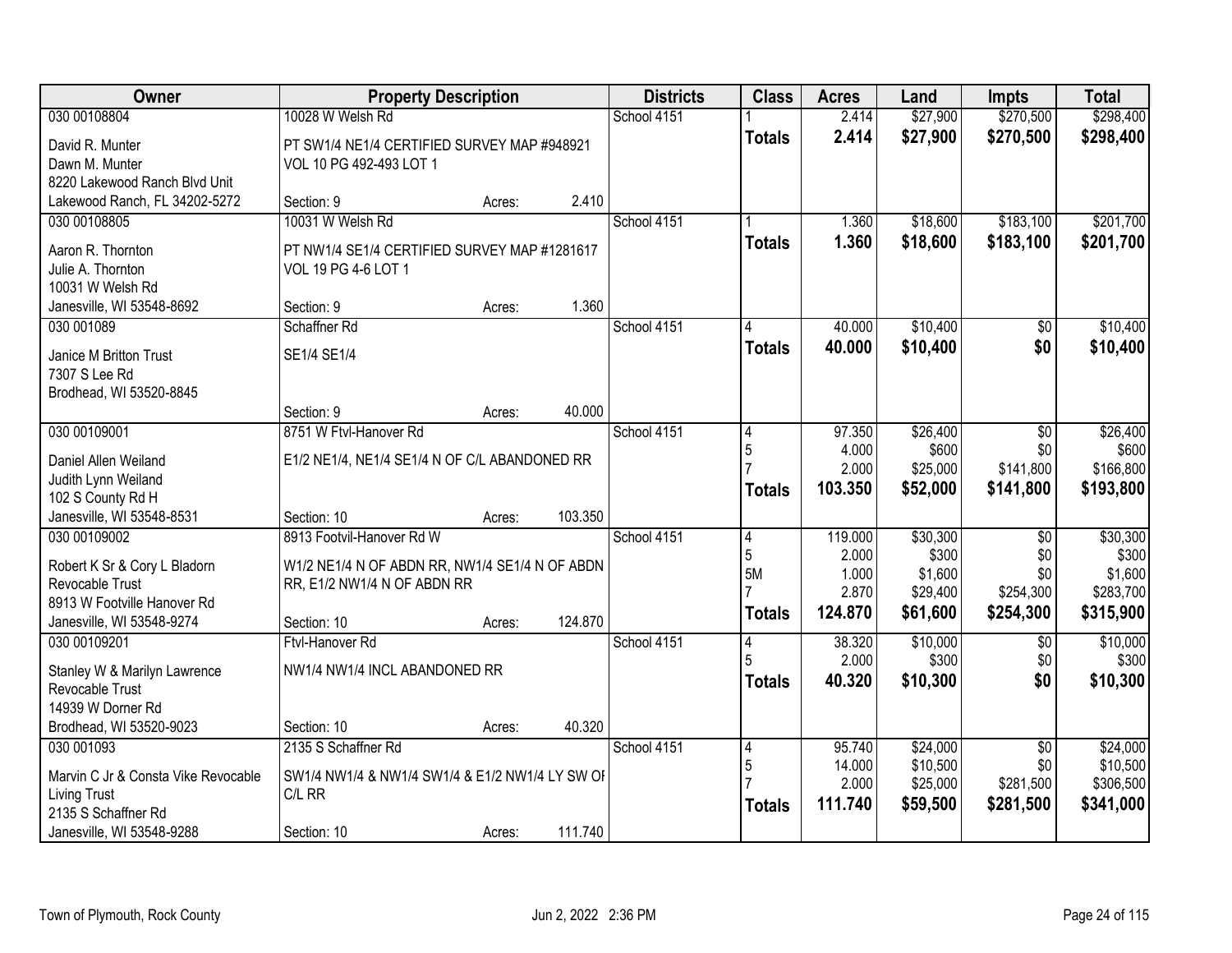| 030 001094<br>School 4151<br>128.810<br>$\overline{50}$<br>5<br>3.000<br>\$500<br>\$0<br>\$500<br>NE1/4 SW1/4, SW1/4 SW1/4 TH PART W1/2<br>Janice M Britton Trust<br>\$0<br>131.810<br>\$30,700<br>\$30,700<br><b>Totals</b><br>7307 S Lee Rd<br>E1/2-BOARDED ON N BY ABD RR AND S BY<br>Brodhead, WI 53520-8845<br>SCHAEFFNER RD (EXC CSM 38-376)<br>131.810<br>Section: 10<br>Acres:<br>030 00109401<br>9501 W Schaffner Rd<br>\$32,000<br>\$176,000<br>School 4151<br>3.000<br>0.129<br>\$100<br>\$0<br>Randy F. Schultz<br>PT SW1/4 SW1/4 CERTIFIED SURVEY MAP #2094081<br>3.129<br>\$208,100<br>\$32,100<br>\$176,000<br><b>Totals</b><br>9501 W Schaffner Rd<br>VOL 38 PG 376-378 LOT 1<br>Janesville, WI 53548-9170<br>3.120<br>Section: 10<br>Acres:<br>030 00109501<br>\$26,200<br>Schaffner Rd<br>School 4151<br>105.370<br>\$0<br>4<br>5<br>\$2,300<br>\$0<br>15.300<br>SE1/4 SW1/4, E1/2 SE1/4 S OF C/L ABND RR SW1/4<br>Schaffner Company Inc<br><b>5M</b><br>5.000<br>\$8,000<br>\$0<br>Attn: Bill Ehrlinger<br>SE1/4 S & W OF HWY<br>\$0<br>125.670<br>\$36,500<br>Totals<br>9207 W Ehrlinger Rd<br>125.670<br>Orfordville, WI 53576-9484<br>Section: 10<br>Acres:<br>030 001097<br>82.000<br>\$21,700<br>Ellis<br>School 4151<br>\$0<br>4<br>5<br>3.000<br>\$500<br>\$0<br>NE1/4 NE1/4 N1/2 SE1/4 NE1/4 N 5/8 SW1/4 NE1/4<br>Douglas Living Trust<br>\$0<br>85.000<br>\$22,200<br><b>Totals</b><br>10714 W Welsh Rd<br>Janesville, WI 53548-9105<br>85.000<br>Section: 11<br>Acres:<br>030 001098<br>38.000<br>\$10,300<br>School 4151<br>\$0<br>County Rd H<br>14<br>5<br>2.000<br>\$300<br>\$0<br><b>NW1/4 NE1/4</b><br>Douglas Living Trust<br>\$0<br>40.000<br>\$10,600<br><b>Totals</b><br>10714 W Welsh Rd<br>Janesville, WI 53548-9105<br>40.000<br>Section: 11<br>Acres:<br>030 001099<br>\$15,000<br>\$600<br>Ellis Rd & Butler<br>School 4151<br>1.000<br>\$6,900<br>25.600<br>\$0<br>S 15A SW1/4 NE1/4 S 20A SE1/4 NE1/4<br>Michael T. Stearns<br><b>5M</b><br>\$13,500<br>8.400<br>\$0<br>Richard L. Ellis<br>35.000<br>\$35,400<br>\$600<br>\$36,000<br><b>Totals</b><br>771 Rockshire Dr<br>35.000<br>Janesville, WI 53546-3320<br>Section: 11<br>Acres:<br>030 00110001<br>County Rd H<br>School 4151<br>136.980<br>\$27,400<br>$\overline{50}$<br>14<br>5<br>\$2,300<br>\$0<br>15.000<br>NW1/4 (EXC CSM 13-355)<br>Robert K Sr & Cory L Bladorn<br><b>5M</b><br>5.000<br>\$8,000<br>\$0<br>Revocable Trust<br>\$0<br>\$37,700<br>156.980<br><b>Totals</b><br>8913 W Footville Hanover Rd | Owner                     | <b>Property Description</b> |         | <b>Districts</b> | <b>Class</b> | <b>Acres</b> | Land     | <b>Impts</b> | <b>Total</b> |
|--------------------------------------------------------------------------------------------------------------------------------------------------------------------------------------------------------------------------------------------------------------------------------------------------------------------------------------------------------------------------------------------------------------------------------------------------------------------------------------------------------------------------------------------------------------------------------------------------------------------------------------------------------------------------------------------------------------------------------------------------------------------------------------------------------------------------------------------------------------------------------------------------------------------------------------------------------------------------------------------------------------------------------------------------------------------------------------------------------------------------------------------------------------------------------------------------------------------------------------------------------------------------------------------------------------------------------------------------------------------------------------------------------------------------------------------------------------------------------------------------------------------------------------------------------------------------------------------------------------------------------------------------------------------------------------------------------------------------------------------------------------------------------------------------------------------------------------------------------------------------------------------------------------------------------------------------------------------------------------------------------------------------------------------------------------------------------------------------------------------------------------------------------------------------------------------------------------------------------------------------------------------------------------------------------------------------------------------------------------------------------------------------------------------------------------------------------------------------------------------------------------------------|---------------------------|-----------------------------|---------|------------------|--------------|--------------|----------|--------------|--------------|
|                                                                                                                                                                                                                                                                                                                                                                                                                                                                                                                                                                                                                                                                                                                                                                                                                                                                                                                                                                                                                                                                                                                                                                                                                                                                                                                                                                                                                                                                                                                                                                                                                                                                                                                                                                                                                                                                                                                                                                                                                                                                                                                                                                                                                                                                                                                                                                                                                                                                                                                          |                           | 9501 W Schaffner Rd         |         |                  |              |              | \$30,200 |              | \$30,200     |
|                                                                                                                                                                                                                                                                                                                                                                                                                                                                                                                                                                                                                                                                                                                                                                                                                                                                                                                                                                                                                                                                                                                                                                                                                                                                                                                                                                                                                                                                                                                                                                                                                                                                                                                                                                                                                                                                                                                                                                                                                                                                                                                                                                                                                                                                                                                                                                                                                                                                                                                          |                           |                             |         |                  |              |              |          |              |              |
|                                                                                                                                                                                                                                                                                                                                                                                                                                                                                                                                                                                                                                                                                                                                                                                                                                                                                                                                                                                                                                                                                                                                                                                                                                                                                                                                                                                                                                                                                                                                                                                                                                                                                                                                                                                                                                                                                                                                                                                                                                                                                                                                                                                                                                                                                                                                                                                                                                                                                                                          |                           |                             |         |                  |              |              |          |              |              |
|                                                                                                                                                                                                                                                                                                                                                                                                                                                                                                                                                                                                                                                                                                                                                                                                                                                                                                                                                                                                                                                                                                                                                                                                                                                                                                                                                                                                                                                                                                                                                                                                                                                                                                                                                                                                                                                                                                                                                                                                                                                                                                                                                                                                                                                                                                                                                                                                                                                                                                                          |                           |                             |         |                  |              |              |          |              |              |
|                                                                                                                                                                                                                                                                                                                                                                                                                                                                                                                                                                                                                                                                                                                                                                                                                                                                                                                                                                                                                                                                                                                                                                                                                                                                                                                                                                                                                                                                                                                                                                                                                                                                                                                                                                                                                                                                                                                                                                                                                                                                                                                                                                                                                                                                                                                                                                                                                                                                                                                          |                           |                             |         |                  |              |              |          |              |              |
| \$100<br>\$26,200<br>\$2,300<br>\$8,000<br>\$36,500<br>\$21,700<br>\$500<br>\$22,200<br>\$10,300<br>\$300<br>\$10,600<br>\$15,600<br>\$6,900<br>\$13,500<br>\$27,400<br>\$2,300<br>\$8,000<br>\$37,700                                                                                                                                                                                                                                                                                                                                                                                                                                                                                                                                                                                                                                                                                                                                                                                                                                                                                                                                                                                                                                                                                                                                                                                                                                                                                                                                                                                                                                                                                                                                                                                                                                                                                                                                                                                                                                                                                                                                                                                                                                                                                                                                                                                                                                                                                                                   |                           |                             |         |                  |              |              |          |              | \$208,000    |
|                                                                                                                                                                                                                                                                                                                                                                                                                                                                                                                                                                                                                                                                                                                                                                                                                                                                                                                                                                                                                                                                                                                                                                                                                                                                                                                                                                                                                                                                                                                                                                                                                                                                                                                                                                                                                                                                                                                                                                                                                                                                                                                                                                                                                                                                                                                                                                                                                                                                                                                          |                           |                             |         |                  |              |              |          |              |              |
|                                                                                                                                                                                                                                                                                                                                                                                                                                                                                                                                                                                                                                                                                                                                                                                                                                                                                                                                                                                                                                                                                                                                                                                                                                                                                                                                                                                                                                                                                                                                                                                                                                                                                                                                                                                                                                                                                                                                                                                                                                                                                                                                                                                                                                                                                                                                                                                                                                                                                                                          |                           |                             |         |                  |              |              |          |              |              |
|                                                                                                                                                                                                                                                                                                                                                                                                                                                                                                                                                                                                                                                                                                                                                                                                                                                                                                                                                                                                                                                                                                                                                                                                                                                                                                                                                                                                                                                                                                                                                                                                                                                                                                                                                                                                                                                                                                                                                                                                                                                                                                                                                                                                                                                                                                                                                                                                                                                                                                                          |                           |                             |         |                  |              |              |          |              |              |
|                                                                                                                                                                                                                                                                                                                                                                                                                                                                                                                                                                                                                                                                                                                                                                                                                                                                                                                                                                                                                                                                                                                                                                                                                                                                                                                                                                                                                                                                                                                                                                                                                                                                                                                                                                                                                                                                                                                                                                                                                                                                                                                                                                                                                                                                                                                                                                                                                                                                                                                          |                           |                             |         |                  |              |              |          |              |              |
|                                                                                                                                                                                                                                                                                                                                                                                                                                                                                                                                                                                                                                                                                                                                                                                                                                                                                                                                                                                                                                                                                                                                                                                                                                                                                                                                                                                                                                                                                                                                                                                                                                                                                                                                                                                                                                                                                                                                                                                                                                                                                                                                                                                                                                                                                                                                                                                                                                                                                                                          |                           |                             |         |                  |              |              |          |              |              |
|                                                                                                                                                                                                                                                                                                                                                                                                                                                                                                                                                                                                                                                                                                                                                                                                                                                                                                                                                                                                                                                                                                                                                                                                                                                                                                                                                                                                                                                                                                                                                                                                                                                                                                                                                                                                                                                                                                                                                                                                                                                                                                                                                                                                                                                                                                                                                                                                                                                                                                                          |                           |                             |         |                  |              |              |          |              |              |
|                                                                                                                                                                                                                                                                                                                                                                                                                                                                                                                                                                                                                                                                                                                                                                                                                                                                                                                                                                                                                                                                                                                                                                                                                                                                                                                                                                                                                                                                                                                                                                                                                                                                                                                                                                                                                                                                                                                                                                                                                                                                                                                                                                                                                                                                                                                                                                                                                                                                                                                          |                           |                             |         |                  |              |              |          |              |              |
|                                                                                                                                                                                                                                                                                                                                                                                                                                                                                                                                                                                                                                                                                                                                                                                                                                                                                                                                                                                                                                                                                                                                                                                                                                                                                                                                                                                                                                                                                                                                                                                                                                                                                                                                                                                                                                                                                                                                                                                                                                                                                                                                                                                                                                                                                                                                                                                                                                                                                                                          |                           |                             |         |                  |              |              |          |              |              |
|                                                                                                                                                                                                                                                                                                                                                                                                                                                                                                                                                                                                                                                                                                                                                                                                                                                                                                                                                                                                                                                                                                                                                                                                                                                                                                                                                                                                                                                                                                                                                                                                                                                                                                                                                                                                                                                                                                                                                                                                                                                                                                                                                                                                                                                                                                                                                                                                                                                                                                                          |                           |                             |         |                  |              |              |          |              |              |
|                                                                                                                                                                                                                                                                                                                                                                                                                                                                                                                                                                                                                                                                                                                                                                                                                                                                                                                                                                                                                                                                                                                                                                                                                                                                                                                                                                                                                                                                                                                                                                                                                                                                                                                                                                                                                                                                                                                                                                                                                                                                                                                                                                                                                                                                                                                                                                                                                                                                                                                          |                           |                             |         |                  |              |              |          |              |              |
|                                                                                                                                                                                                                                                                                                                                                                                                                                                                                                                                                                                                                                                                                                                                                                                                                                                                                                                                                                                                                                                                                                                                                                                                                                                                                                                                                                                                                                                                                                                                                                                                                                                                                                                                                                                                                                                                                                                                                                                                                                                                                                                                                                                                                                                                                                                                                                                                                                                                                                                          |                           |                             |         |                  |              |              |          |              |              |
|                                                                                                                                                                                                                                                                                                                                                                                                                                                                                                                                                                                                                                                                                                                                                                                                                                                                                                                                                                                                                                                                                                                                                                                                                                                                                                                                                                                                                                                                                                                                                                                                                                                                                                                                                                                                                                                                                                                                                                                                                                                                                                                                                                                                                                                                                                                                                                                                                                                                                                                          |                           |                             |         |                  |              |              |          |              |              |
|                                                                                                                                                                                                                                                                                                                                                                                                                                                                                                                                                                                                                                                                                                                                                                                                                                                                                                                                                                                                                                                                                                                                                                                                                                                                                                                                                                                                                                                                                                                                                                                                                                                                                                                                                                                                                                                                                                                                                                                                                                                                                                                                                                                                                                                                                                                                                                                                                                                                                                                          |                           |                             |         |                  |              |              |          |              |              |
|                                                                                                                                                                                                                                                                                                                                                                                                                                                                                                                                                                                                                                                                                                                                                                                                                                                                                                                                                                                                                                                                                                                                                                                                                                                                                                                                                                                                                                                                                                                                                                                                                                                                                                                                                                                                                                                                                                                                                                                                                                                                                                                                                                                                                                                                                                                                                                                                                                                                                                                          |                           |                             |         |                  |              |              |          |              |              |
|                                                                                                                                                                                                                                                                                                                                                                                                                                                                                                                                                                                                                                                                                                                                                                                                                                                                                                                                                                                                                                                                                                                                                                                                                                                                                                                                                                                                                                                                                                                                                                                                                                                                                                                                                                                                                                                                                                                                                                                                                                                                                                                                                                                                                                                                                                                                                                                                                                                                                                                          |                           |                             |         |                  |              |              |          |              |              |
|                                                                                                                                                                                                                                                                                                                                                                                                                                                                                                                                                                                                                                                                                                                                                                                                                                                                                                                                                                                                                                                                                                                                                                                                                                                                                                                                                                                                                                                                                                                                                                                                                                                                                                                                                                                                                                                                                                                                                                                                                                                                                                                                                                                                                                                                                                                                                                                                                                                                                                                          |                           |                             |         |                  |              |              |          |              |              |
|                                                                                                                                                                                                                                                                                                                                                                                                                                                                                                                                                                                                                                                                                                                                                                                                                                                                                                                                                                                                                                                                                                                                                                                                                                                                                                                                                                                                                                                                                                                                                                                                                                                                                                                                                                                                                                                                                                                                                                                                                                                                                                                                                                                                                                                                                                                                                                                                                                                                                                                          |                           |                             |         |                  |              |              |          |              |              |
|                                                                                                                                                                                                                                                                                                                                                                                                                                                                                                                                                                                                                                                                                                                                                                                                                                                                                                                                                                                                                                                                                                                                                                                                                                                                                                                                                                                                                                                                                                                                                                                                                                                                                                                                                                                                                                                                                                                                                                                                                                                                                                                                                                                                                                                                                                                                                                                                                                                                                                                          |                           |                             |         |                  |              |              |          |              |              |
|                                                                                                                                                                                                                                                                                                                                                                                                                                                                                                                                                                                                                                                                                                                                                                                                                                                                                                                                                                                                                                                                                                                                                                                                                                                                                                                                                                                                                                                                                                                                                                                                                                                                                                                                                                                                                                                                                                                                                                                                                                                                                                                                                                                                                                                                                                                                                                                                                                                                                                                          |                           |                             |         |                  |              |              |          |              |              |
|                                                                                                                                                                                                                                                                                                                                                                                                                                                                                                                                                                                                                                                                                                                                                                                                                                                                                                                                                                                                                                                                                                                                                                                                                                                                                                                                                                                                                                                                                                                                                                                                                                                                                                                                                                                                                                                                                                                                                                                                                                                                                                                                                                                                                                                                                                                                                                                                                                                                                                                          |                           |                             |         |                  |              |              |          |              |              |
|                                                                                                                                                                                                                                                                                                                                                                                                                                                                                                                                                                                                                                                                                                                                                                                                                                                                                                                                                                                                                                                                                                                                                                                                                                                                                                                                                                                                                                                                                                                                                                                                                                                                                                                                                                                                                                                                                                                                                                                                                                                                                                                                                                                                                                                                                                                                                                                                                                                                                                                          |                           |                             |         |                  |              |              |          |              |              |
|                                                                                                                                                                                                                                                                                                                                                                                                                                                                                                                                                                                                                                                                                                                                                                                                                                                                                                                                                                                                                                                                                                                                                                                                                                                                                                                                                                                                                                                                                                                                                                                                                                                                                                                                                                                                                                                                                                                                                                                                                                                                                                                                                                                                                                                                                                                                                                                                                                                                                                                          |                           |                             |         |                  |              |              |          |              |              |
|                                                                                                                                                                                                                                                                                                                                                                                                                                                                                                                                                                                                                                                                                                                                                                                                                                                                                                                                                                                                                                                                                                                                                                                                                                                                                                                                                                                                                                                                                                                                                                                                                                                                                                                                                                                                                                                                                                                                                                                                                                                                                                                                                                                                                                                                                                                                                                                                                                                                                                                          |                           |                             |         |                  |              |              |          |              |              |
|                                                                                                                                                                                                                                                                                                                                                                                                                                                                                                                                                                                                                                                                                                                                                                                                                                                                                                                                                                                                                                                                                                                                                                                                                                                                                                                                                                                                                                                                                                                                                                                                                                                                                                                                                                                                                                                                                                                                                                                                                                                                                                                                                                                                                                                                                                                                                                                                                                                                                                                          |                           |                             |         |                  |              |              |          |              |              |
|                                                                                                                                                                                                                                                                                                                                                                                                                                                                                                                                                                                                                                                                                                                                                                                                                                                                                                                                                                                                                                                                                                                                                                                                                                                                                                                                                                                                                                                                                                                                                                                                                                                                                                                                                                                                                                                                                                                                                                                                                                                                                                                                                                                                                                                                                                                                                                                                                                                                                                                          |                           |                             |         |                  |              |              |          |              |              |
|                                                                                                                                                                                                                                                                                                                                                                                                                                                                                                                                                                                                                                                                                                                                                                                                                                                                                                                                                                                                                                                                                                                                                                                                                                                                                                                                                                                                                                                                                                                                                                                                                                                                                                                                                                                                                                                                                                                                                                                                                                                                                                                                                                                                                                                                                                                                                                                                                                                                                                                          |                           |                             |         |                  |              |              |          |              |              |
|                                                                                                                                                                                                                                                                                                                                                                                                                                                                                                                                                                                                                                                                                                                                                                                                                                                                                                                                                                                                                                                                                                                                                                                                                                                                                                                                                                                                                                                                                                                                                                                                                                                                                                                                                                                                                                                                                                                                                                                                                                                                                                                                                                                                                                                                                                                                                                                                                                                                                                                          |                           |                             |         |                  |              |              |          |              |              |
|                                                                                                                                                                                                                                                                                                                                                                                                                                                                                                                                                                                                                                                                                                                                                                                                                                                                                                                                                                                                                                                                                                                                                                                                                                                                                                                                                                                                                                                                                                                                                                                                                                                                                                                                                                                                                                                                                                                                                                                                                                                                                                                                                                                                                                                                                                                                                                                                                                                                                                                          |                           |                             |         |                  |              |              |          |              |              |
|                                                                                                                                                                                                                                                                                                                                                                                                                                                                                                                                                                                                                                                                                                                                                                                                                                                                                                                                                                                                                                                                                                                                                                                                                                                                                                                                                                                                                                                                                                                                                                                                                                                                                                                                                                                                                                                                                                                                                                                                                                                                                                                                                                                                                                                                                                                                                                                                                                                                                                                          |                           |                             |         |                  |              |              |          |              |              |
|                                                                                                                                                                                                                                                                                                                                                                                                                                                                                                                                                                                                                                                                                                                                                                                                                                                                                                                                                                                                                                                                                                                                                                                                                                                                                                                                                                                                                                                                                                                                                                                                                                                                                                                                                                                                                                                                                                                                                                                                                                                                                                                                                                                                                                                                                                                                                                                                                                                                                                                          | Janesville, WI 53548-9274 | Section: 11<br>Acres:       | 156.980 |                  |              |              |          |              |              |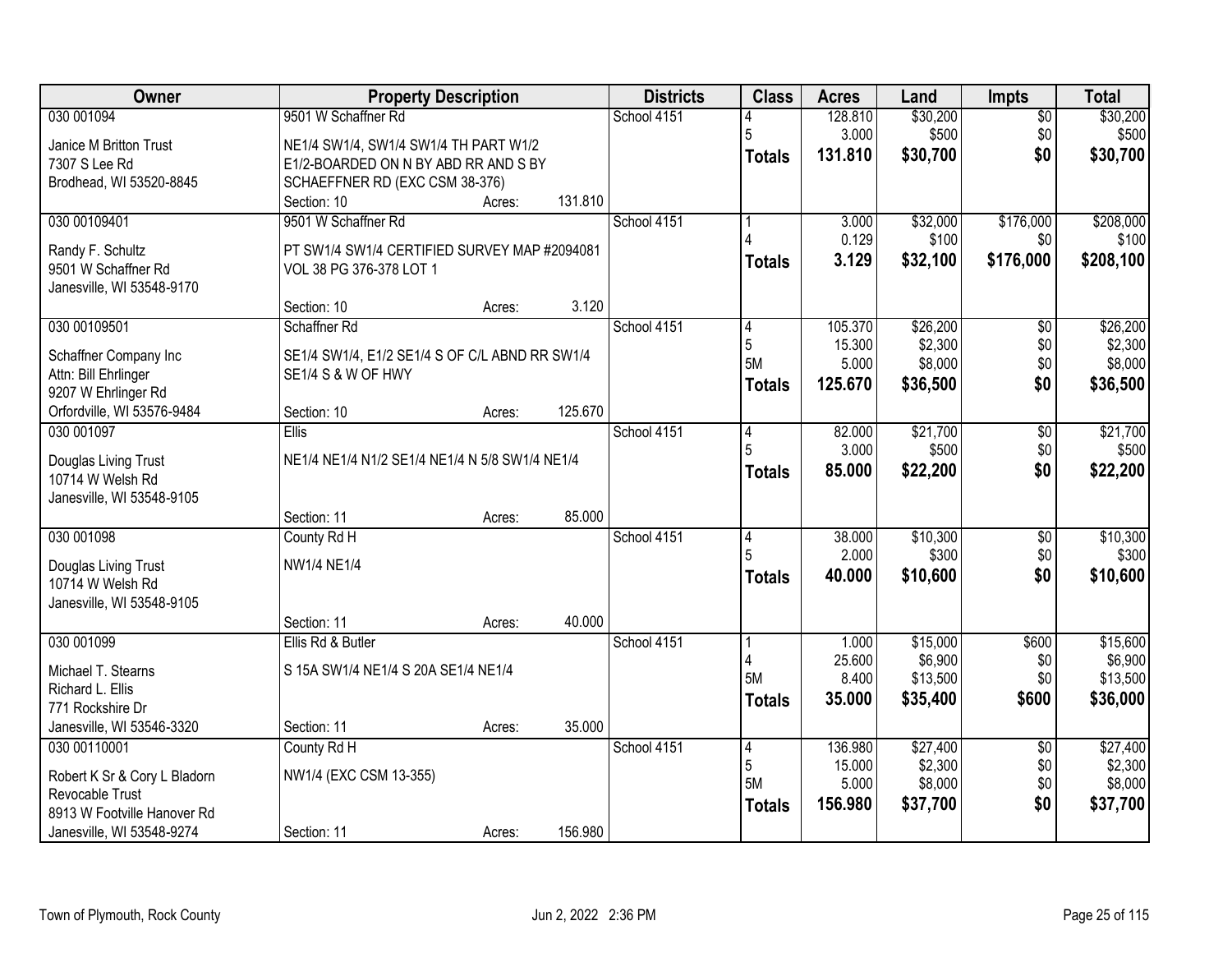| Owner                                                    |                                                                                                     | <b>Property Description</b> |        | <b>Districts</b> | <b>Class</b>    | <b>Acres</b> | Land     | <b>Impts</b>    | <b>Total</b> |
|----------------------------------------------------------|-----------------------------------------------------------------------------------------------------|-----------------------------|--------|------------------|-----------------|--------------|----------|-----------------|--------------|
| 030 00110002                                             | 8501 W Ftvl-Hanover Rd                                                                              |                             |        | School 4151      |                 | 3.020        | \$32,100 | \$105,000       | \$137,100    |
| Carolyn J. Roemer                                        | PT NW1/4 NW1/4 CERTIFIED SURVEY MAP #1078388                                                        |                             |        |                  | <b>Totals</b>   | 3.020        | \$32,100 | \$105,000       | \$137,100    |
| 8501 W Footville Hanover Rd<br>Janesville, WI 53548-9272 | VOL 13 PG 355 LOT 1                                                                                 |                             |        |                  |                 |              |          |                 |              |
|                                                          | Section: 11                                                                                         | Acres:                      | 3.020  |                  |                 |              |          |                 |              |
| 030 001101001                                            | County Rd H                                                                                         |                             |        | School 4151      | 4               | 87.750       | \$19,700 | \$0             | \$19,700     |
|                                                          |                                                                                                     |                             |        |                  |                 | 7.000        | \$1,100  | \$0             | \$1,100      |
| Robert K Sr & Cory L Bladorn<br>Revocable Trust          | PT SW1/4 COM W1/4 COR; E ALG E-W CTR LN<br>2651.20' TO CTR SEC, S 1342.11', SW ALG HWY              |                             |        |                  | <b>Totals</b>   | 94.750       | \$20,800 | \$0             | \$20,800     |
| 8913 W Footville Hanover Rd                              | 227.49', W 2586.13' TO W LN, N 1559.12' TO POB                                                      |                             |        |                  |                 |              |          |                 |              |
| Janesville, WI 53548-9274                                | Section: 11                                                                                         | Acres:                      | 94.750 |                  |                 |              |          |                 |              |
| 030 001101002                                            | County Rd H                                                                                         |                             |        | School 4151      | 4               | 52.930       | \$11,400 | \$0             | \$11,400     |
|                                                          |                                                                                                     |                             |        |                  |                 | 7.000        | \$1,100  | \$0             | \$1,100      |
| George W & Karen M Ehrlinger<br>Revocable Trust          | PT SW1/4 COM W1/4 COR, S ALG LN 1559.12' TO POE<br>E 2586.13' TO CTR LN HWY, SW ALG HWY 1146.58' TO |                             |        |                  | Totals          | 59.930       | \$12,500 | \$0             | \$12,500     |
| 9207 W Ehrlinger Rd                                      | S LN, W 90.99' TO ELY COR PARCEL 2 OF DOC                                                           |                             |        |                  |                 |              |          |                 |              |
| Orfordville, WI 53576-9484                               | Section: 11                                                                                         | Acres:                      | 59.930 |                  |                 |              |          |                 |              |
| 030 00110101                                             | County Rd H                                                                                         |                             |        | School 4151      |                 | 7.500        | \$54,500 | $\sqrt[6]{30}$  | \$54,500     |
| Peter A. Rindy                                           | PT S1/2 SW1/4 LY E OF HWY                                                                           |                             |        |                  | <b>Totals</b>   | 7.500        | \$54,500 | \$0             | \$54,500     |
| Sherrie C. Rindy                                         |                                                                                                     |                             |        |                  |                 |              |          |                 |              |
| 2645 S County Rd H                                       |                                                                                                     |                             |        |                  |                 |              |          |                 |              |
| Janesville, WI 53548-9294                                | Section: 11                                                                                         | Acres:                      | 7.500  |                  |                 |              |          |                 |              |
| 030 00110102                                             | County Rd H                                                                                         |                             |        | School 4151      | $\overline{X4}$ | 0.620        | \$0      | \$0             | $\sqrt{50}$  |
| Town of Plymouth Sanitary District #1                    | PT SW1/4 100' STRIP OF ABDN RR LY BETW S LN                                                         |                             |        |                  | <b>Totals</b>   | 0.620        | \$0      | \$0             | \$0          |
| Attn: Town Clerk                                         | SEC 11 & PT 2234.5' SELY W LN SEC                                                                   |                             |        |                  |                 |              |          |                 |              |
| 8219 W High St                                           |                                                                                                     |                             |        |                  |                 |              |          |                 |              |
| Orfordville, WI 53576-8716                               | Section: 11                                                                                         | Acres:                      | 0.620  |                  |                 |              |          |                 |              |
| 030 001102                                               | Ellis Rd                                                                                            |                             |        | School 4151      | 14              | 32.018       | \$6,700  | $\overline{50}$ | \$6,700      |
| Michelle L. Calkins                                      | NE1/4 SE1/4 (EXC CSM 8-403)                                                                         |                             |        |                  | 5               | 1.500        | \$300    | \$0             | \$300        |
| 7445 W Butler Rd                                         |                                                                                                     |                             |        |                  |                 | 1.000        | \$7,500  | \$158,000       | \$165,500    |
| Janesville, WI 53548-8515                                |                                                                                                     |                             |        |                  | <b>Totals</b>   | 34.518       | \$14,500 | \$158,000       | \$172,500    |
|                                                          | Section: 11                                                                                         | Acres:                      | 34.510 |                  |                 |              |          |                 |              |
| 030 00110202                                             | 7738 W Ellis Rd                                                                                     |                             |        | School 4151      |                 | 2.742        | \$30,200 | \$379,000       | \$409,200    |
| Bradley A. Akey                                          | PT NE1/4 SE1/4 CERTIFIED SURVEY MAP #1839319                                                        |                             |        |                  | <b>Totals</b>   | 2.742        | \$30,200 | \$379,000       | \$409,200    |
| Jodi L. Akey                                             | V0L 32 PG 191-194 LOT 2                                                                             |                             |        |                  |                 |              |          |                 |              |
| 7738 W Ellis Rd                                          |                                                                                                     |                             |        |                  |                 |              |          |                 |              |
| Janesville, WI 53548-9289                                | Section: 11                                                                                         | Acres:                      | 2.740  |                  |                 |              |          |                 |              |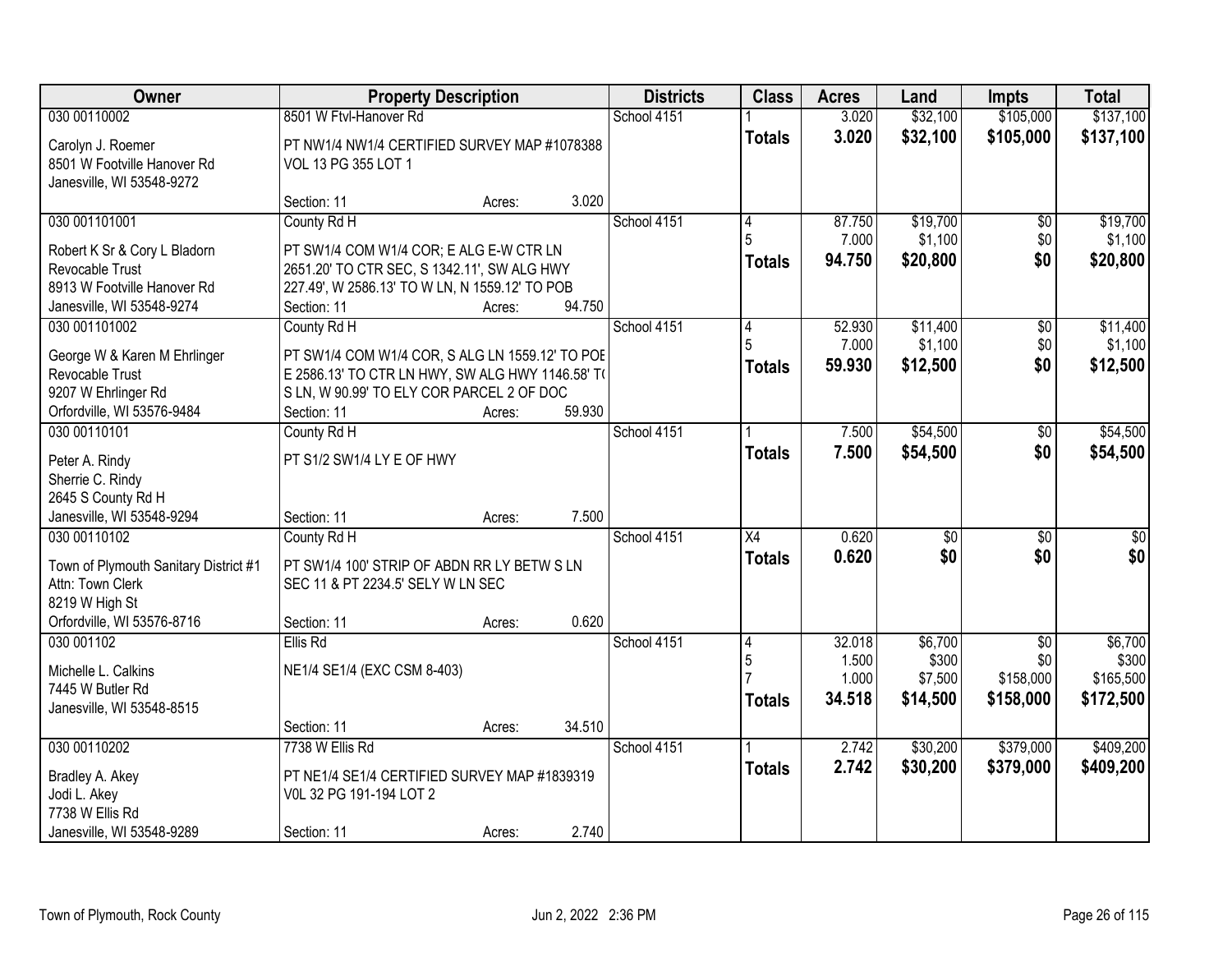| Owner                       |                                               | <b>Property Description</b> |        | <b>Districts</b> | <b>Class</b>   | <b>Acres</b>   | Land                 | <b>Impts</b>     | <b>Total</b>          |
|-----------------------------|-----------------------------------------------|-----------------------------|--------|------------------|----------------|----------------|----------------------|------------------|-----------------------|
| 030 00110203                | 7712 W Ellis Rd                               |                             |        | School 4151      |                | 1.827          | \$23,300             | \$146,500        | \$169,800             |
| Bradley A. Akey             | PT NE1/4 SE1/4 CERTIFIED SURVEY MAP #909535   |                             |        |                  | <b>Totals</b>  | 1.827          | \$23,300             | \$146,500        | \$169,800             |
| Jodi L. Akey                | VOL 8 PG 403-405 LOT 3                        |                             |        |                  |                |                |                      |                  |                       |
| 7738 W Ellis Rd             |                                               |                             |        |                  |                |                |                      |                  |                       |
| Janesville, WI 53548-9289   | Section: 11                                   | Acres:                      | 1.820  |                  |                |                |                      |                  |                       |
| 030 001103                  | 7840 W Ellis Rd                               |                             |        | School 4151      | 4              | 36.000         | \$7,800              | $\overline{50}$  | \$7,800               |
| Dorlyn E. Johnson           | PT NE1/4 SE1/4 CERTIFIED SURVEY MAP #1839319  |                             |        |                  | 5              | 2.000          | \$300                | \$0              | \$300                 |
| 7840 W Ellis Rd             | V0L 32 PG 191-194 LOT 1                       |                             |        |                  |                | 2.602          | \$34,700             | \$99,800         | \$134,500             |
| Janesville, WI 53548-9289   |                                               |                             |        |                  | <b>Totals</b>  | 40.602         | \$42,800             | \$99,800         | \$142,600             |
|                             | Section: 11                                   | Acres:                      | 40.600 |                  |                |                |                      |                  |                       |
| 030 001104                  | 7837 W Ellis Rd                               |                             |        | School 4151      | 4              | 30.000         | \$6,100              | \$0              | \$6,100               |
| Daniel L. Johnson           | SW1/4 SE1/4                                   |                             |        |                  | 5              | 1.000          | \$200                | \$0              | \$200                 |
| Carolyn A. Johnson          |                                               |                             |        |                  | 5M             | 7.000<br>2.000 | \$11,200<br>\$25,000 | \$0<br>\$174,700 | \$11,200<br>\$199,700 |
| 7837 W Ellis Rd             |                                               |                             |        |                  |                | 40.000         | \$42,500             | \$174,700        | \$217,200             |
| Janesville, WI 53548-9289   | Section: 11                                   | Acres:                      | 40.000 |                  | <b>Totals</b>  |                |                      |                  |                       |
| 030 001105                  | 7723 W Ellis Rd                               |                             |        | School 4151      |                | 1.000          | \$15,000             | \$6,500          | \$21,500              |
| Bradley A. Akey             | SE1/4 SE1/4 (EXC CSM 36-115)                  |                             |        |                  | 5              | 22.160         | \$16,600             | \$0              | \$16,600              |
| Jodi L. Akey                |                                               |                             |        |                  | 6              | 4.000          | \$12,800             | \$0              | \$12,800              |
| 7738 W Ellis Rd             |                                               |                             |        |                  | Totals         | 27.160         | \$44,400             | \$6,500          | \$50,900              |
| Janesville, WI 53548-9289   | Section: 11                                   | Acres:                      | 27.160 |                  |                |                |                      |                  |                       |
| 030 00110501                | Ellis Rd                                      |                             |        | School 4151      | 4              | 13.000         | \$2,200              | $\sqrt[6]{}$     | \$2,200               |
| Daniel L. Johnson           | PT SE1/4 SE1/4 SEC 11 & PT NE1/4 NE1/4 SEC 14 |                             |        |                  | <b>Totals</b>  | 13,000         | \$2,200              | \$0              | \$2,200               |
| Carolyn A. Johnson          | CERTIFIED SURVEY MAP #2000626 VOL 36 PG       |                             |        |                  |                |                |                      |                  |                       |
| 7837 W Ellis Rd             | 115-117 PT LOT 1 LYING IN SEC 11              |                             |        |                  |                |                |                      |                  |                       |
| Janesville, WI 53548-9289   | Section: 11                                   | Acres:                      | 13.000 |                  |                |                |                      |                  |                       |
| 030 001106                  | Hanover Rd                                    |                             |        | School 4151      | 4              | 55.710         | \$14,700             | $\overline{50}$  | \$14,700              |
| Jom Soon Kwon               | N1/2 NE1/4 (EXC CSM 14-17)                    |                             |        |                  | 5              | 1.750          | \$300                | \$0              | \$300                 |
| Jom S. Kwon                 |                                               |                             |        |                  |                | 1.000          | \$7,500              | \$15,600         | \$23,100              |
| 1728 Willowbrooke Manors Ct |                                               |                             |        |                  | Totals         | 58.460         | \$22,500             | \$15,600         | \$38,100              |
| Saint Louis, MO 63146-4893  | Section: 12                                   | Acres:                      | 58.460 |                  |                |                |                      |                  |                       |
| 030 00110601                | 6605 Jsvile-Hanover Rd                        |                             |        | School 4151      | $\overline{5}$ | 8.000          | \$26,000             | $\overline{30}$  | \$26,000              |
| Angela R. Marshall          | PT NE1/4 NE1/4 CERTIFIED SURVEY MAP #1095452  |                             |        |                  |                | 2.580          | \$27,900             | \$91,700         | \$119,600             |
| Jeffrey R. Marshall         | VOL 14 PG 17-19 LOT 1                         |                             |        |                  | <b>Totals</b>  | 10.580         | \$53,900             | \$91,700         | \$145,600             |
| 6605 W Hanover Rd           |                                               |                             |        |                  |                |                |                      |                  |                       |
| Janesville, WI 53548-8585   | Section: 12                                   | Acres:                      | 10.580 |                  |                |                |                      |                  |                       |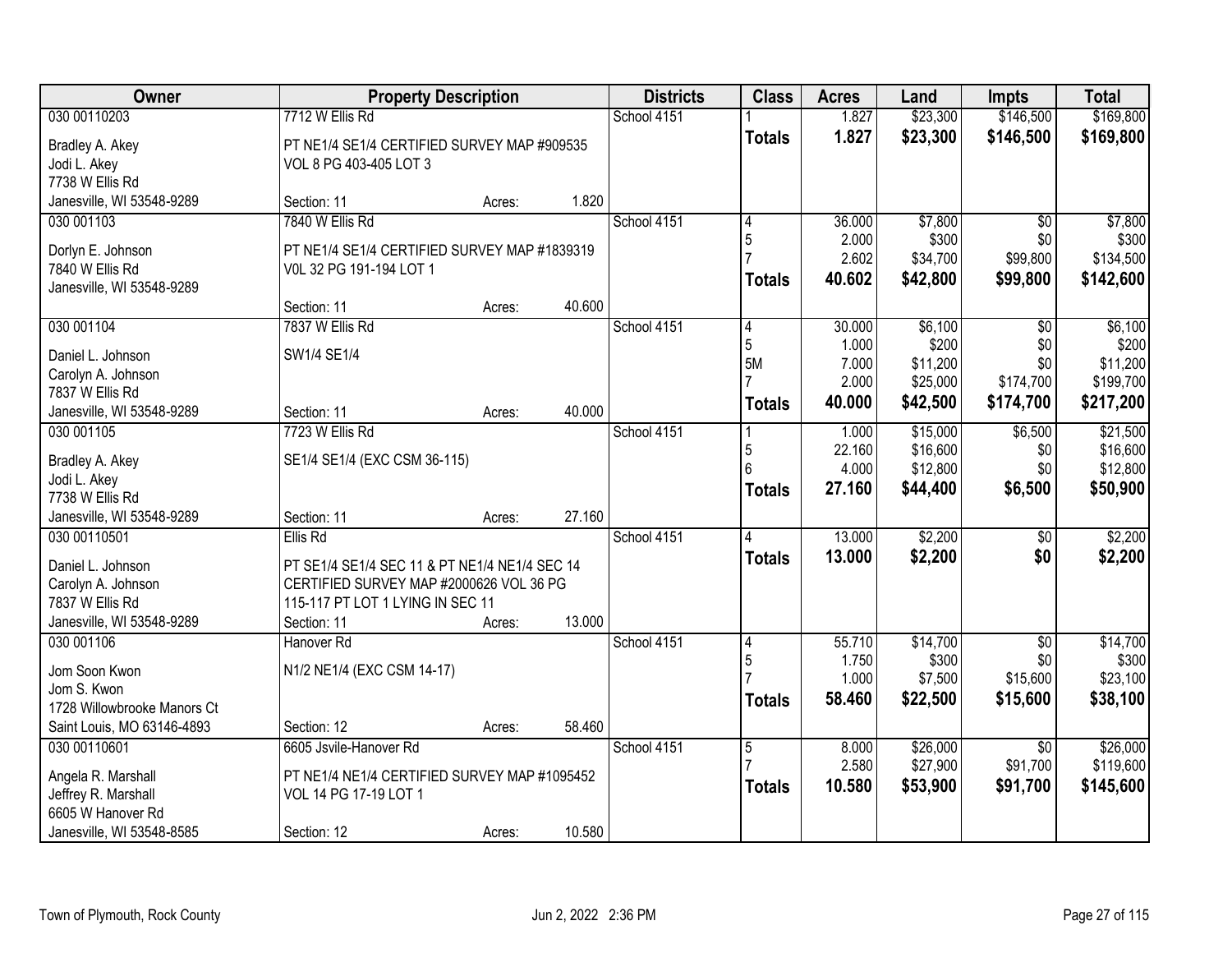| Owner                                                                                                                                  | <b>Property Description</b>                                                                                                                                                          |        |        | <b>Districts</b> | <b>Class</b>             | <b>Acres</b>                       | Land                                     | <b>Impts</b>                         | <b>Total</b>                                |
|----------------------------------------------------------------------------------------------------------------------------------------|--------------------------------------------------------------------------------------------------------------------------------------------------------------------------------------|--------|--------|------------------|--------------------------|------------------------------------|------------------------------------------|--------------------------------------|---------------------------------------------|
| 030 00110602                                                                                                                           | 1608 S Johnson Rd                                                                                                                                                                    |        |        | School 4151      |                          | 10.960                             | \$71,800                                 | \$286,600                            | \$358,400                                   |
| Alan C & Jane L Bruns Revocable Trust   PT NE1/4 NE1/4 CERTIFIED SURVEY MAP #1095452<br>1608 S Johnson Rd<br>Janesville, WI 53548-9292 | VOL 14 PG 17-19 LOT 2                                                                                                                                                                |        |        |                  | <b>Totals</b>            | 10.960                             | \$71,800                                 | \$286,600                            | \$358,400                                   |
|                                                                                                                                        | Section: 12                                                                                                                                                                          | Acres: | 10.960 |                  |                          |                                    |                                          |                                      |                                             |
| 030 001107                                                                                                                             | 6708 W Butler Rd                                                                                                                                                                     |        |        | School 4151      |                          | 8.000                              | \$57,000                                 | \$438,700                            | \$495,700                                   |
| Richard E. Cannistra<br>D Roxann Cannistra<br>6708 W Butler Rd                                                                         | S1/2 NE1/4 (EXC 2A SQ IN SE COR) (EXC 70A MFL)                                                                                                                                       |        |        |                  | <b>Totals</b>            | 8.000                              | \$57,000                                 | \$438,700                            | \$495,700                                   |
| Janesville, WI 53548-9266                                                                                                              | Section: 12                                                                                                                                                                          | Acres: | 8.000  |                  |                          |                                    |                                          |                                      |                                             |
| 030 00110702                                                                                                                           | <b>Butler Rd</b>                                                                                                                                                                     |        |        | School 4151      | F6                       | 72.000                             | (\$194,400)                              | \$0                                  | \$0                                         |
| Richard E. Cannistra<br>D Roxann Cannistra<br>6708 W Butler Rd                                                                         | PT SW1/4 NE1/4, PT SE1/4 NE1/4 MANAGED FOREST<br>LAND CLOSED ORDER #54-004-2018 25 YRS                                                                                               |        |        |                  | <b>Totals</b>            | 72.000                             | \$0                                      | \$0                                  | \$0                                         |
| Janesville, WI 53548-9266                                                                                                              | Section: 12                                                                                                                                                                          | Acres: | 72.000 |                  |                          |                                    |                                          |                                      |                                             |
| 030 001108                                                                                                                             | Hanover <sub>Rd</sub>                                                                                                                                                                |        |        | School 4151      | 14                       | 45.640<br>0.700                    | \$11,400<br>\$400                        | \$0<br>\$0                           | \$11,400<br>\$400                           |
| Nathan M. Woodman<br>Stacey L. Woodman<br>1525 S Ellis Rd<br>Janesville, WI 53548-9134                                                 | E1/2 NW1/4 (EXC CSM 16-370) (EXC COM W1/4 COR<br>E 2759.96' FOR POB, W 1379.98', N 628.45', E 323.53'<br>NE 260.46', SE 341.18', N 694.96', E 281.03', S 445.03',<br>Section: 12     | Acres: | 46.340 |                  | <b>Totals</b>            | 46.340                             | \$11,800                                 | \$0                                  | \$11,800                                    |
| 030 00110801                                                                                                                           | 7201 W Hanover Rd                                                                                                                                                                    |        |        | School 4151      |                          | 5.000                              | \$42,000                                 | \$112,800                            | \$154,800                                   |
| Kevon James Fansler<br>Catherin Lynn Fansler<br>7201 W Hanover Rd<br>Janesville, WI 53548-9276                                         | PT NE1/4 NW1/4 CERTIFIED SURVEY MAP #1202339<br>VOL 16 PG 370-372 LOT 1<br>Section: 12                                                                                               | Acres: | 5.000  |                  | <b>Totals</b>            | 5.000                              | \$42,000                                 | \$112,800                            | \$154,800                                   |
| 030 00110802                                                                                                                           | <b>Butler Rd</b>                                                                                                                                                                     |        |        | School 4151      | $\vert 4$                | 3.150                              | \$900                                    | $\overline{50}$                      | \$900                                       |
| Taylor Thompson<br>Donald L. Thompson<br>111 Ridge Creek Dr<br>Janesville, WI 53548-5823                                               | PT E1/2 NW1/4 COM W1/4, E 2759.96' FOR POB, W<br>1379.98', N 628.45', E 323.53', NE 260.46', SE 341.18',<br>N 694.96', E 281.03', S 445.03', E 339.02', S 1107.54' TO<br>Section: 12 | Acres: | 31.450 |                  | 5<br>5M<br><b>Totals</b> | 1.000<br>27.300<br>31.450          | \$100<br>\$43,700<br>\$44,700            | \$0<br>\$0<br>\$0                    | \$100<br>\$43,700<br>\$44,700               |
| 030 001109<br>Michelle L. Calkins<br>7445 W Butler Rd<br>Janesville, WI 53548-8515                                                     | 7445 W Butler Rd<br>N1/2 NW1/4 SW1/4                                                                                                                                                 |        |        | School 4151      | <b>Totals</b>            | 1.000<br>17.500<br>1.500<br>20,000 | \$15,000<br>\$3,200<br>\$300<br>\$18,500 | \$145,100<br>\$0<br>\$0<br>\$145,100 | \$160, 100<br>\$3,200<br>\$300<br>\$163,600 |
|                                                                                                                                        | Section: 12                                                                                                                                                                          | Acres: | 20.000 |                  |                          |                                    |                                          |                                      |                                             |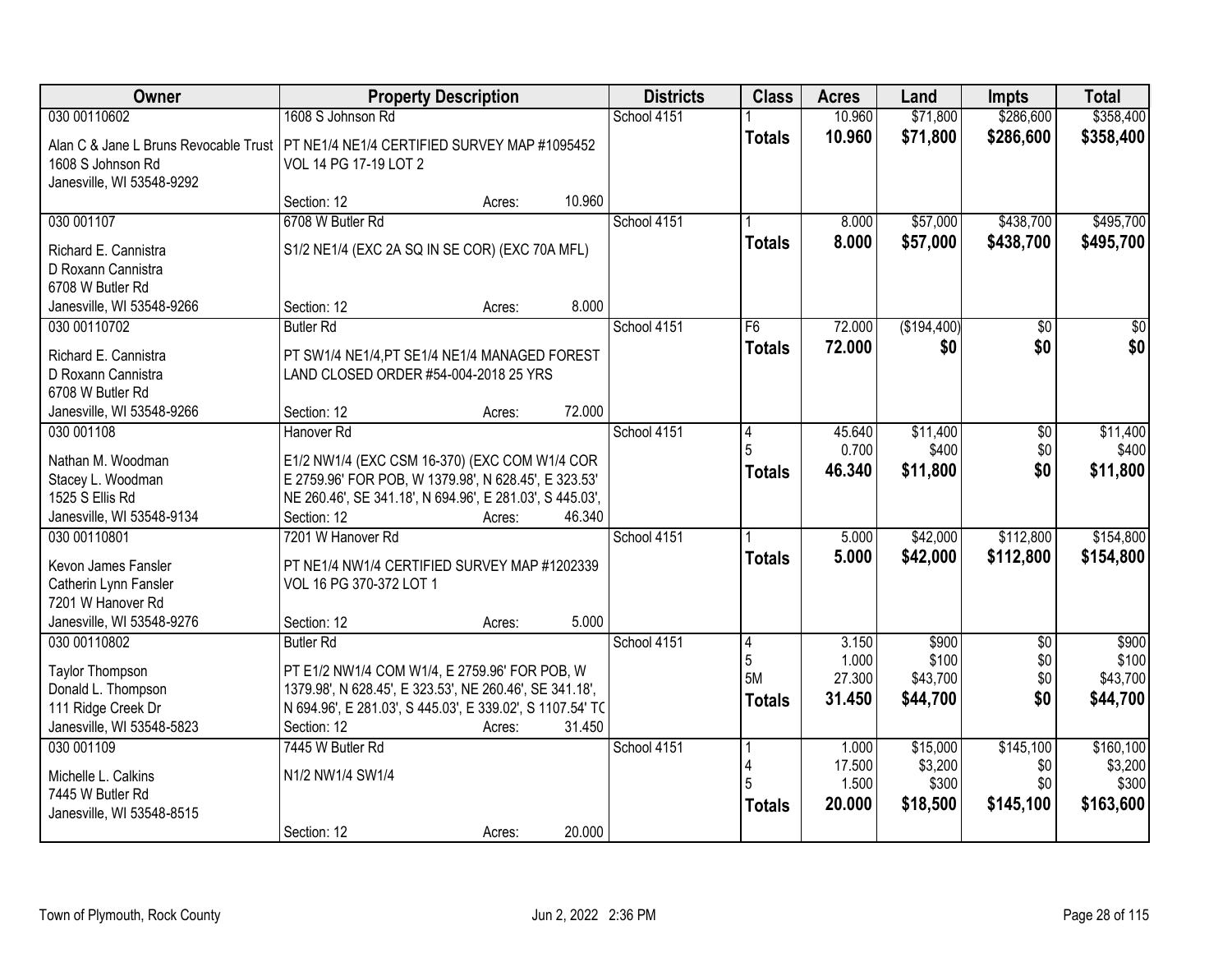| Owner                                  |                                                   | <b>Property Description</b> | <b>Districts</b> | <b>Class</b>   | <b>Acres</b>    | Land     | Impts           | <b>Total</b> |
|----------------------------------------|---------------------------------------------------|-----------------------------|------------------|----------------|-----------------|----------|-----------------|--------------|
| 030 00110901                           | Hanover <sub>Rd</sub>                             |                             | School 4151      |                | 29.500          | \$8,300  | $\overline{50}$ | \$8,300      |
| Nathan M. Woodman                      | N 30 A E1/2 W1/2 NW1/4                            |                             |                  | 5              | 0.500           | \$100    | \$0             | \$100        |
| Stacey L. Woodman                      |                                                   |                             |                  | <b>Totals</b>  | 30.000          | \$8,400  | \$0             | \$8,400      |
| 1525 S Ellis Rd                        |                                                   |                             |                  |                |                 |          |                 |              |
| Janesville, WI 53548-9134              | Section: 12                                       | Acres:                      | 30.000           |                |                 |          |                 |              |
| 030 00111001                           | <b>1525 S Ellis</b>                               |                             | School 4151      | 4              | 18.970          | \$2,700  | $\overline{50}$ | \$2,700      |
| Nathan M. Woodman                      | PT W1/4 NW1/4 COM NW COR, E 671.87' TO E LN, , S  |                             |                  |                | 2.000           | \$25,000 | \$256,200       | \$281,200    |
| Stacey L. Woodman                      | ALG E LN 1023.86', N 678.86', N 1023.36' TO POB & |                             |                  | <b>Totals</b>  | 20.970          | \$27,700 | \$256,200       | \$283,900    |
| 1525 S Ellis Rd                        | COM NW COR, S 1023.36' TO POB; E 678.86' TO E LN. |                             |                  |                |                 |          |                 |              |
| Janesville, WI 53548-9134              | Section: 12                                       | 20.970<br>Acres:            |                  |                |                 |          |                 |              |
| 030 00111002                           | <b>1735 S Ellis</b>                               |                             | School 4151      |                | 1.000           | \$15,000 | \$364,400       | \$379,400    |
| Aaron J. Ausen                         | PT W1/4 NW1/4 COM NW COR, S 1023.36' TO POB; E    |                             |                  | 4              | 8.500           | \$2,000  | \$0             | \$2,000      |
| Ashley M. Ausen                        | 678.86' TO E LN, S 964.25', W ALG LN 685.44', N   |                             |                  | 5              | 0.510           | \$300    | \$0             | \$300        |
| 1735 S Ellis Rd                        | 964.27' TO POB (EXC COM NW COR, S 1023.36' TO     |                             |                  | <b>Totals</b>  | 10.010          | \$17,300 | \$364,400       | \$381,700    |
| Janesville, WI 53548-9509              | Section: 12                                       | 10.010<br>Acres:            |                  |                |                 |          |                 |              |
| 030 001111                             | 7500 W Butler Rd                                  |                             | School 4151      | 4              | 16.500          | \$2,800  | \$0             | \$2,800      |
|                                        |                                                   |                             |                  | 5              | 1.500           | \$300    | \$0             | \$300        |
| Elmer H. Southwick                     | S1/2 SW1/4 NW1/4                                  |                             |                  |                | 2.000           | \$25,000 | \$138,800       | \$163,800    |
| Wendy J. Southwick<br>7500 W Butler Rd |                                                   |                             |                  | <b>Totals</b>  | 20.000          | \$28,100 | \$138,800       | \$166,900    |
| Janesville, WI 53548-8516              | Section: 12                                       | 20.000<br>Acres:            |                  |                |                 |          |                 |              |
| 030 001112                             | <b>Butler Rd</b>                                  |                             | School 4151      | $\overline{4}$ | 33.500          | \$9,100  | \$0             | \$9,100      |
|                                        |                                                   |                             |                  | 5              | 0.500           | \$300    | \$0             | \$300        |
| Daniel L. Johnson                      | NE1/4 SW1/4 (EXC COM CEN SEC; S 310.06', W        |                             |                  | <b>Totals</b>  | 34.000          | \$9,400  | \$0             | \$9,400      |
| Carolyn A. Johnson                     | 861.37', N 310', E 855.25' TO POB)                |                             |                  |                |                 |          |                 |              |
| 7837 W Ellis Rd                        |                                                   |                             |                  |                |                 |          |                 |              |
| Janesville, WI 53548-9289              | Section: 12                                       | 34.000<br>Acres:            |                  |                |                 |          |                 |              |
| 030 00111201                           | 7233 W Butler Rd                                  |                             | School 4151      |                | 6.010           | \$47,100 | \$167,800       | \$214,900    |
| James P. Kakuske                       | PT NE1/4 SW1/4 COM AT NE COR, S 310', W 861.37',  |                             |                  | <b>Totals</b>  | 6.010           | \$47,100 | \$167,800       | \$214,900    |
| 7233 W Butler Rd                       | NE 310', E 855.25' TO POB                         |                             |                  |                |                 |          |                 |              |
| Janesville, WI 53548-8514              |                                                   |                             |                  |                |                 |          |                 |              |
|                                        | Section: 12                                       | Acres:                      | 6.010            |                |                 |          |                 |              |
| 030 00111301                           | 2235 S Ellis                                      |                             | School 4151      |                | 1.000           | \$15,000 | \$59,200        | \$74,200     |
| Susan M. Mulno                         | SW1/4 SW1/4                                       |                             |                  | 4              | 35.000          | \$7,600  | \$0             | \$7,600      |
| 2235 S Ellis Rd                        |                                                   |                             |                  |                | 4.000<br>40.000 | \$2,400  | \$0             | \$2,400      |
| Janesville, WI 53548-9268              |                                                   |                             |                  | <b>Totals</b>  |                 | \$25,000 | \$59,200        | \$84,200     |
|                                        | Section: 12                                       | Acres:                      | 40.000           |                |                 |          |                 |              |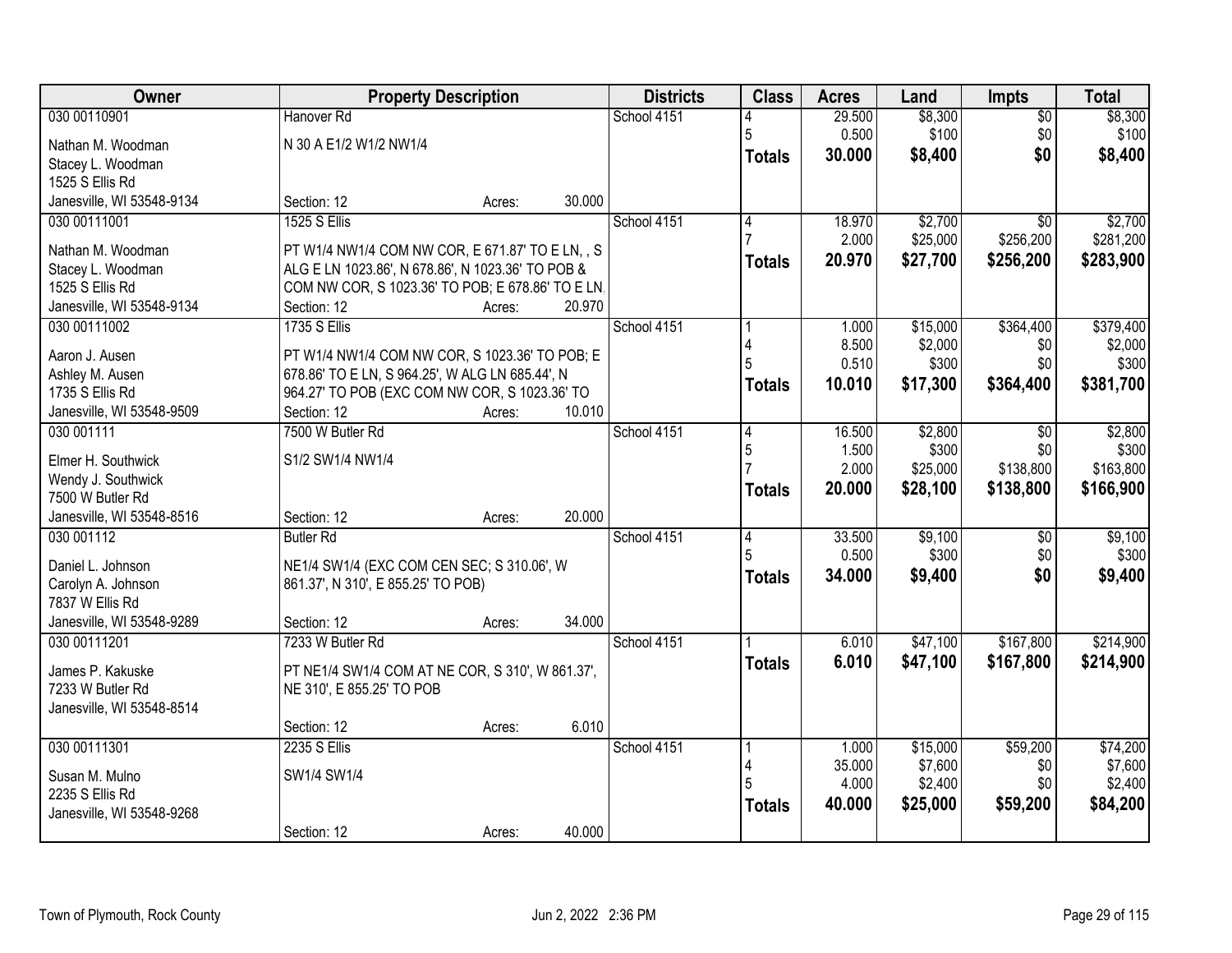| Owner                               |                                                                                                       | <b>Property Description</b> |             | <b>Class</b>  | <b>Acres</b> | Land     | <b>Impts</b>    | <b>Total</b> |
|-------------------------------------|-------------------------------------------------------------------------------------------------------|-----------------------------|-------------|---------------|--------------|----------|-----------------|--------------|
| 030 00111302                        | <b>2205 S Ellis</b>                                                                                   |                             | School 4151 |               | 4.110        | \$37,600 | \$110,000       | \$147,600    |
| Orc 214 LLC                         | PT NW1/4 SW1/4 CERTIFIED SURVEY MAP #1528300                                                          |                             |             | <b>Totals</b> | 4.110        | \$37,600 | \$110,000       | \$147,600    |
| 4214 W Mineral Point Rd             | VOL 25 PG 7-9 LOT 1                                                                                   |                             |             |               |              |          |                 |              |
| Janesville, WI 53548-9384           |                                                                                                       |                             |             |               |              |          |                 |              |
|                                     | Section: 12                                                                                           | Acres:                      | 4.110       |               |              |          |                 |              |
| 030 0011130201                      | <b>2209 S Ellis</b>                                                                                   |                             | School 4151 |               | 4.110        | \$37,600 | \$153,600       | \$191,200    |
| Archie D. Reese                     | PT NW1/4 SW1/4 CERTIFIED SURVEY MAP #1528300                                                          |                             |             | <b>Totals</b> | 4.110        | \$37,600 | \$153,600       | \$191,200    |
| Delores M. Reese                    | VOL 25 PG 7-9 LOT 2 (EXC COM SE COR, W 119.91', N                                                     |                             |             |               |              |          |                 |              |
| 2209 S Ellis Rd                     | 199.86', W 189.88' TO SE COR LOT 1, N 93.22', E                                                       |                             |             |               |              |          |                 |              |
| Janesville, WI 53548-9268           | Section: 12                                                                                           | Acres:                      | 4.110       |               |              |          |                 |              |
| 030 001113021                       | <b>2129 S Ellis</b>                                                                                   |                             | School 4151 |               | 4.910        | \$41,600 | \$127,500       | \$169,100    |
| Dayton P. Quaerna                   | PT NW1/4 SW1/4 CERTIFIED SURVEY MAP #1308550                                                          |                             |             | <b>Totals</b> | 4.910        | \$41,600 | \$127,500       | \$169,100    |
| Dessi Quaerna                       | VOL 19 PG 367-369 LOT 1                                                                               |                             |             |               |              |          |                 |              |
| 2129 S Ellis Rd                     |                                                                                                       |                             |             |               |              |          |                 |              |
| Janesville, WI 53548-9268           | Section: 12                                                                                           | Acres:                      | 4.910       |               |              |          |                 |              |
| 030 001113022                       | <b>2201 S Ellis</b>                                                                                   |                             | School 4151 |               | 7.200        | \$53,000 | \$146,300       | \$199,300    |
| Jacqueline J. Lisiecki              | PT NW1/4 SW1/4 CERTIFIED SURVEY MAP #1499986                                                          |                             |             | <b>Totals</b> | 7.200        | \$53,000 | \$146,300       | \$199,300    |
| <b>Edward Lisiecki</b>              | VOL 24 PG 220-223 LOT 1 & COM SE COR LOT 2, W                                                         |                             |             |               |              |          |                 |              |
| 2201 S Ellis Rd                     | 119.91', N 199.86', W 189.88' TO SE COR LOT 1, N ALC                                                  |                             |             |               |              |          |                 |              |
| Janesville, WI 53548-9268           | Section: 12                                                                                           | Acres:                      | 7.200       |               |              |          |                 |              |
| 030 001114                          | 7041 W Butler Rd                                                                                      |                             | School 4151 |               | 3.700        | \$35,500 | \$262,600       | \$298,100    |
|                                     |                                                                                                       |                             |             |               | 27.000       | \$6,300  | \$0             | \$6,300      |
| Sarah L. Moran<br>7041 W Butler Rd  | PT W1/2 SE1/4 & PT SE1/4 SW1/4 COM 760.99' W S1/4<br>COR TO NLY R/W FORMER RR; W 596.77', N 1327.91', |                             |             | 5M            | 12.000       | \$19,200 | \$0             | \$19,200     |
| Janesville, WI 53548-8513           | E 1368.87', N 1330.27' TO CTR SEC, E 70.01', S                                                        |                             |             | <b>Totals</b> | 42.700       | \$61,000 | \$262,600       | \$323,600    |
|                                     | Section: 12                                                                                           | Acres:                      | 42.700      |               |              |          |                 |              |
| 030 001115001                       | 6915 W Butler Rd                                                                                      |                             | School 4151 | 4             | 72.060       | \$20,300 | $\overline{50}$ | \$20,300     |
|                                     |                                                                                                       |                             |             | <b>Totals</b> | 72.060       | \$20,300 | \$0             | \$20,300     |
| Douglas L. Rabe                     | PT SE1/4 N OF ABAND RR COM E1/4 COR, S 1448.68'<br>SW 569.22' TO POB, CONT SW 2111.73', N 1989.48', E |                             |             |               |              |          |                 |              |
| Shirley K. Rabe<br>6915 W Butler Rd | 920.66', N 370', E 70', S 370', E 930.10', S 512.96', SE                                              |                             |             |               |              |          |                 |              |
| Janesville, WI 53548-8512           | Section: 12                                                                                           | Acres:                      | 72.060      |               |              |          |                 |              |
| 030 001115002                       | 7033 Butler Rd                                                                                        |                             | School 4151 |               | 3.000        | \$32,000 | \$232,000       | \$264,000    |
|                                     |                                                                                                       |                             |             | <b>Totals</b> | 3.000        | \$32,000 | \$232,000       | \$264,000    |
| Amanda L. Rabe-Carter               | PT NW1/4 SE1/4 CERTIFIED SURVEY MAP #1894423                                                          |                             |             |               |              |          |                 |              |
| 7033 W Butler Rd                    | VOL 33 PG 359-363 LOT 1                                                                               |                             |             |               |              |          |                 |              |
| Janesville, WI 53548-8513           | Section: 12                                                                                           |                             | 3.000       |               |              |          |                 |              |
|                                     |                                                                                                       | Acres:                      |             |               |              |          |                 |              |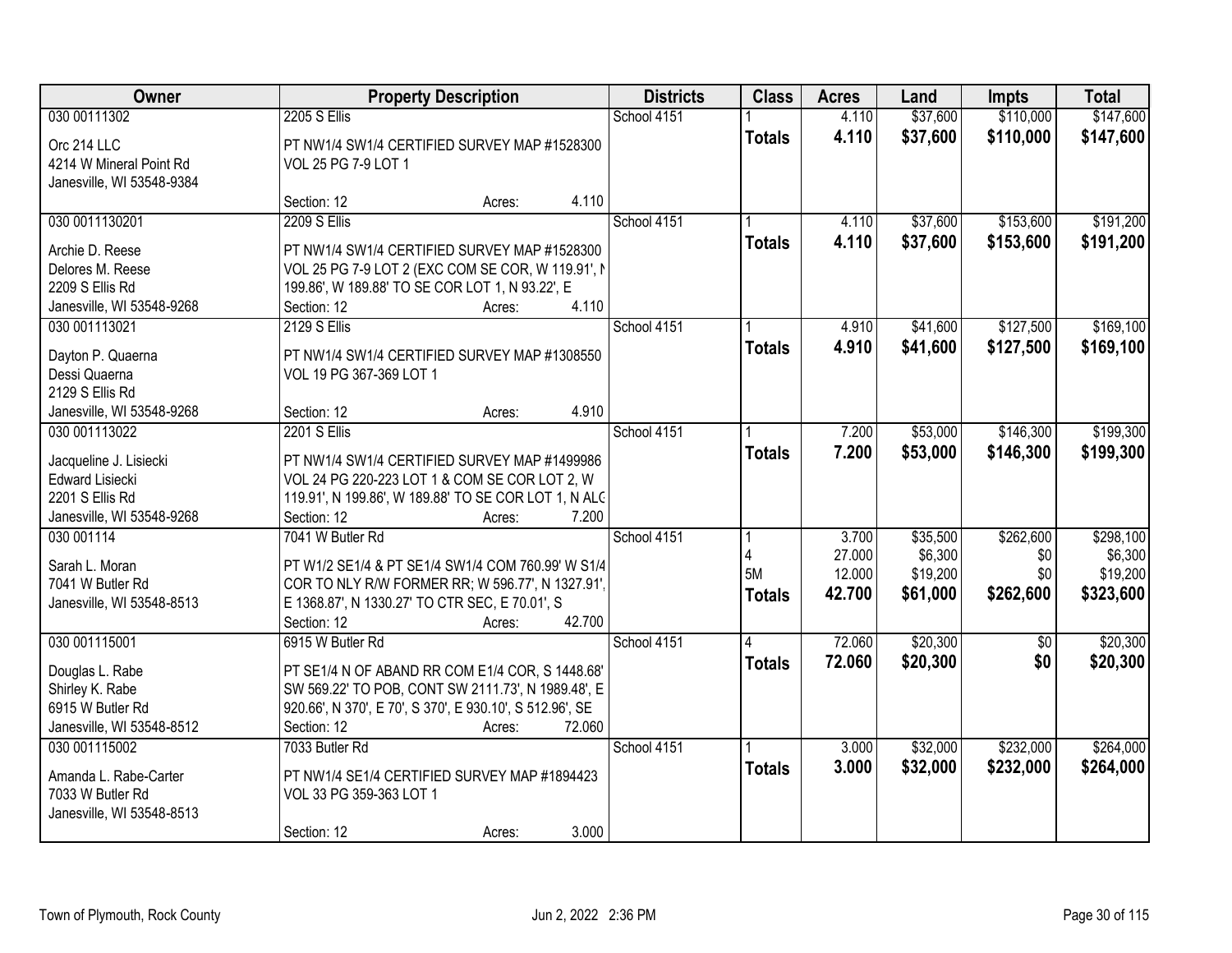| Owner                                       |                                                       | <b>Property Description</b> |        | <b>Districts</b> | <b>Class</b>           | <b>Acres</b> | Land     | <b>Impts</b>    | <b>Total</b> |
|---------------------------------------------|-------------------------------------------------------|-----------------------------|--------|------------------|------------------------|--------------|----------|-----------------|--------------|
| 030 001115003                               | 6915 W Butler Rd                                      |                             |        | School 4151      |                        | 3.645        | \$600    | $\overline{50}$ | \$600        |
| Douglas L. Rabe                             | PT NW1/4 SE1/4 CERTIFIED SURVEY MAP #1894423          |                             |        |                  |                        | 2.000        | \$25,000 | \$213,300       | \$238,300    |
| Shirley K. Rabe                             | VOL 33 PG 359-363 LOT 2                               |                             |        |                  | <b>Totals</b>          | 5.645        | \$25,600 | \$213,300       | \$238,900    |
| 6915 W Butler Rd                            |                                                       |                             |        |                  |                        |              |          |                 |              |
| Janesville, WI 53548-8512                   | Section: 12                                           | Acres:                      | 5.640  |                  |                        |              |          |                 |              |
| 030 00111501                                | <b>Butler Rd</b>                                      |                             |        | School 4151      | $\overline{\text{X2}}$ | 86.670       | \$0      | \$0             | \$0          |
|                                             | FORMER C M & ST P & P RR LAND INCL STRIP OF           |                             |        |                  | <b>Totals</b>          | 86.670       | \$0      | \$0             | \$0          |
| Wis Dept Transportation<br>Real Estate Unit | LAND 99' WIDE COM E LN S1/2 SE1/4 SEC 12, TH          |                             |        |                  |                        |              |          |                 |              |
| 2101 Wright St                              | SWLY TO S LN SEC SWLY TO W LN SEC 13, SWLY &          |                             |        |                  |                        |              |          |                 |              |
| Madison, WI 53704-2559                      | Section: 12                                           | Acres:                      | 86.670 |                  |                        |              |          |                 |              |
| 030 00111502                                | 6837 W Butler Rd                                      |                             |        | School 4151      |                        | 4.564        | \$39,800 | \$209,500       | \$249,300    |
|                                             |                                                       |                             |        |                  |                        | 4.564        | \$39,800 | \$209,500       | \$249,300    |
| Linda D. Smith                              | PT NW1/4 SE1/4 & PT NE1/4 SE1/4 CERTIFIED             |                             |        |                  | <b>Totals</b>          |              |          |                 |              |
| 6837 W Butler Rd                            | SURVEY MAP #988072 VOL 11 PG 471-472 LOT 1            |                             |        |                  |                        |              |          |                 |              |
| Janesville, WI 53548-8572                   |                                                       |                             |        |                  |                        |              |          |                 |              |
|                                             | Section: 12                                           | Acres:                      | 4.560  |                  |                        |              |          |                 |              |
| 030 00111503                                | 6727 W Butler Rd                                      |                             |        | School 4151      |                        | 5.145        | \$42,700 | \$152,800       | \$195,500    |
| Donavan Hazlett                             | PT NW1/4 SE1/4 & PT NE1/4 SE1/4 CERTIFIED             |                             |        |                  | <b>Totals</b>          | 5.145        | \$42,700 | \$152,800       | \$195,500    |
| Suzanne Hazlett                             | SURVEY MAP #988072 VOL 11 PG 471-472 LOT 2            |                             |        |                  |                        |              |          |                 |              |
| 6727 W Butler Rd                            |                                                       |                             |        |                  |                        |              |          |                 |              |
| Janesville, WI 53548-9266                   | Section: 12                                           | Acres:                      | 5.140  |                  |                        |              |          |                 |              |
| 030 00111505                                | 2202 S Johnson Rd                                     |                             |        | School 4151      |                        | 2.000        | \$25,000 | \$175,800       | \$200,800    |
|                                             |                                                       |                             |        |                  |                        | 7.819        | \$2,200  | \$0             | \$2,200      |
| Mindy F. Gunn                               | PT E1/2 SE1/4 COM E1/4 COR S 1448.60', SW 569.22',    |                             |        |                  | 5                      | 2.000        | \$300    | \$0             | \$300        |
| Mindy F. Gunn                               | N 699.22', NW 94.80', N 512.96', E 324.90', N 370', E |                             |        |                  | 5M                     | 3.300        | \$5,300  | \$0             | \$5,300      |
| 2202 S Johnson Rd                           | 283.23' TO POB (EXC CSM 21-169)                       |                             |        |                  | <b>Totals</b>          | 15.119       | \$32,800 | \$175,800       | \$208,600    |
| Janesville, WI 53548-9293                   | Section: 12                                           | Acres:                      | 15.110 |                  |                        |              |          |                 |              |
| 030 001115051                               | 2308 S Johnson Rd                                     |                             |        | School 4151      |                        | 2.770        | \$30,400 | \$201,400       | \$231,800    |
| Marvin G. Peterson                          | PT SE1/4 SE1/4 & PT NE1/4 SE1/4 CERTIFIED             |                             |        |                  | <b>Totals</b>          | 2.770        | \$30,400 | \$201,400       | \$231,800    |
| Sharon F. Peterson                          | SURVEY MAP #1367400 VOL 21 PG 169 LOT 1               |                             |        |                  |                        |              |          |                 |              |
| 2308 S Johnson Rd                           |                                                       |                             |        |                  |                        |              |          |                 |              |
| Janesville, WI 53548-9293                   | Section: 12                                           | Acres:                      | 2.770  |                  |                        |              |          |                 |              |
| 030 00111506                                | Johnson Rd                                            |                             |        | School 4151      | 4                      | 4.150        | \$1,200  | $\overline{50}$ | \$1,200      |
|                                             |                                                       |                             |        |                  |                        | 4.500        | \$700    | \$0             | \$700        |
| Edward J. Cash                              | SE1/4 SW1/4 S OF RR W 3/4 SW1/4 SE1/4 S OF RR         |                             |        |                  | <b>Totals</b>          | 8.650        | \$1,900  | \$0             | \$1,900      |
| Julie D. Cash                               |                                                       |                             |        |                  |                        |              |          |                 |              |
| 2436 S Johnson Rd                           |                                                       |                             |        |                  |                        |              |          |                 |              |
| Janesville, WI 53548-9293                   | Section: 12                                           | Acres:                      | 8.650  |                  |                        |              |          |                 |              |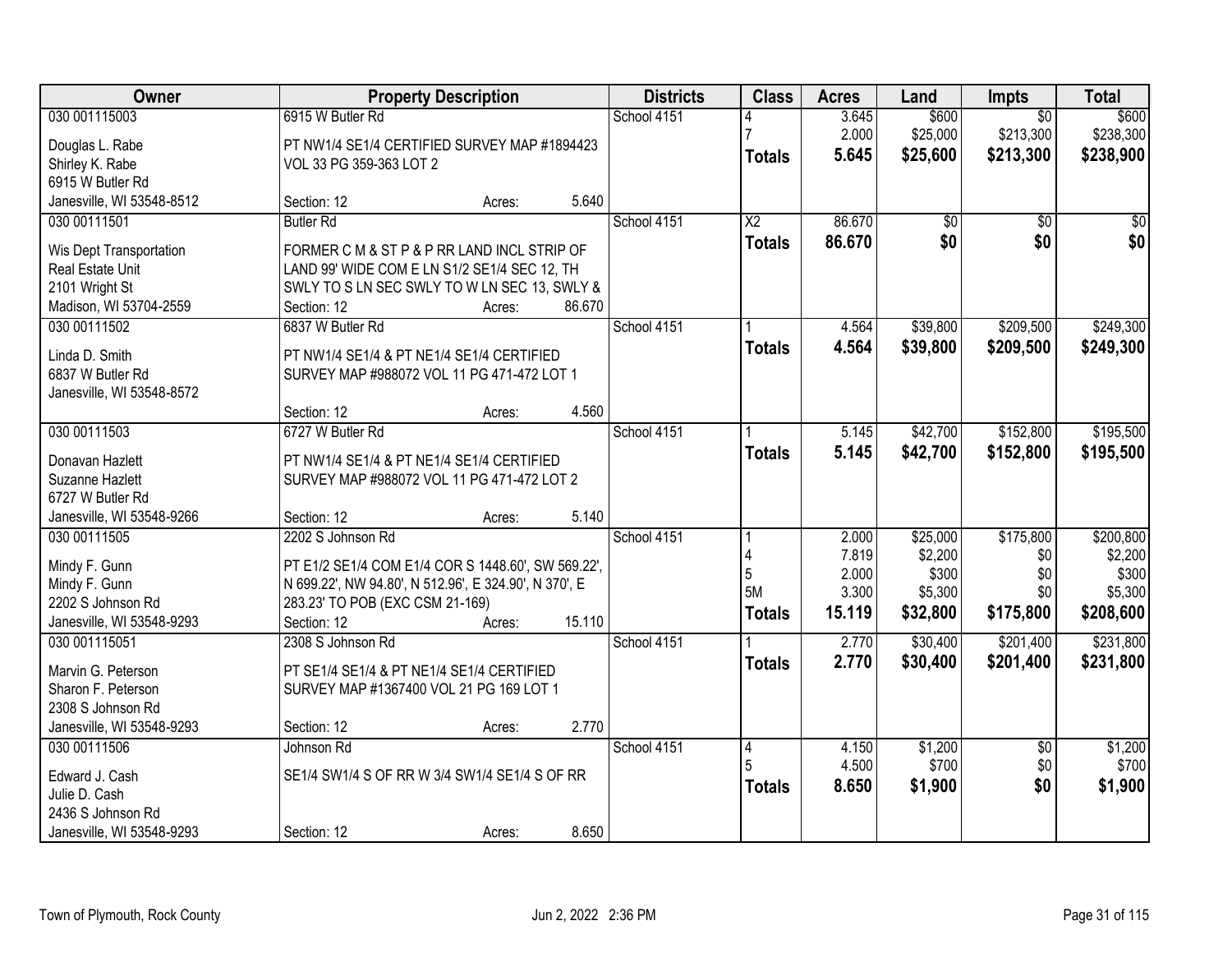| Owner                        |                                                       | <b>Property Description</b> |         | <b>Districts</b> | <b>Class</b>  | <b>Acres</b> | Land     | Impts           | <b>Total</b> |
|------------------------------|-------------------------------------------------------|-----------------------------|---------|------------------|---------------|--------------|----------|-----------------|--------------|
| 030 001116                   | 2436 S Johnson Rd                                     |                             |         | School 4151      |               | 29.500       | \$7,500  | $\overline{50}$ | \$7,500      |
| Edward J. Cash               | E 5/8 SE1/4 SLY OF RR                                 |                             |         |                  |               | 3.000        | \$30,000 | \$369,100       | \$399,100    |
| Julie D. Cash                |                                                       |                             |         |                  | <b>Totals</b> | 32.500       | \$37,500 | \$369,100       | \$406,600    |
| 2436 S Johnson Rd            |                                                       |                             |         |                  |               |              |          |                 |              |
| Janesville, WI 53548-9293    | Section: 12                                           | Acres:                      | 32.500  |                  |               |              |          |                 |              |
| 030 001117                   | Johnson Rd                                            |                             |         | School 4151      | 4             | 202.300      | \$49,700 | $\overline{50}$ | \$49,700     |
| Fred Bear Land Partners, LLC | N1/2 (EXC ABAND RR) PT NW1/4 SW1/4 N OF RR PT         |                             |         |                  | 5             | 10.000       | \$5,000  | \$0             | \$5,000      |
| 205 S John Paul Rd           | W1/2 NE1/4 SW1/4 LY N RR (EXC COM NE COR S            |                             |         |                  | <b>Totals</b> | 212.300      | \$54,700 | \$0             | \$54,700     |
| Milton, WI 53563-1222        | 100.02' FOR POB; S 2552.53' TO E1/4 COR, W            |                             |         |                  |               |              |          |                 |              |
|                              | Section: 13                                           | Acres:                      | 212.300 |                  |               |              |          |                 |              |
| 030 001117001                |                                                       |                             |         | School 4151      | 4             | 103.080      | \$27,000 | \$0             | \$27,000     |
| Weberpal III, LLC            | PT NE1/4 COM NE COR S 100.02' FOR POB; S              |                             |         |                  | 5M            | 13.500       | \$6,800  | \$0             | \$6,800      |
| 8122 N Dannenberg Dr         | 2552.53' TO E1/4 COR, W 2332.54', NELY 1785.05', E    |                             |         |                  | <b>Totals</b> | 116.580      | \$33,800 | \$0             | \$33,800     |
| Milton, WI 53563-8925        | 123.14', NELY 817.60', E 1606.48' TO POB              |                             |         |                  |               |              |          |                 |              |
|                              | Section: 13                                           | Acres:                      | 116.580 |                  |               |              |          |                 |              |
| 030 00111800101              | Johnson Rd                                            |                             |         | School 4151      | 5             | 2.190        | \$1,300  | \$0             | \$1,300      |
| Weberpal Farms LLC           | THAT PART SW1/4 NW1/4 LYING SW OF C/L RR              |                             |         |                  | <b>Totals</b> | 2.190        | \$1,300  | \$0             | \$1,300      |
| 8122 N Dannenberg Dr         |                                                       |                             |         |                  |               |              |          |                 |              |
| Milton, WI 53563-8925        |                                                       |                             |         |                  |               |              |          |                 |              |
|                              | Section: 13                                           | Acres:                      | 2.190   |                  |               |              |          |                 |              |
| 030 001120                   | Kessler Rd                                            |                             |         | School 4151      | 4             | 118.900      | \$32,400 | $\overline{50}$ | \$32,400     |
| Weberpal Farms LLC           | SW1/4 LYING SW OF RR SE1/4 SE1/4 SW1/4 SE1/4          |                             |         |                  | 5             | 6.940        | \$3,500  | \$0             | \$3,500      |
| 8122 N Dannenberg Dr         | LYING SW OF RR (EXC SE1/4 SE1/4 N OF RR)              |                             |         |                  | 5M            | 19.000       | \$9,500  | \$0             | \$9,500      |
| Milton, WI 53563-8925        |                                                       |                             |         |                  | <b>Totals</b> | 144.840      | \$45,400 | \$0             | \$45,400     |
|                              | Section: 13                                           | Acres:                      | 144.840 |                  |               |              |          |                 |              |
| 030 00112001                 | Johnson Rd                                            |                             |         | School 4151      | 4             | 38.160       | \$10,300 | $\overline{60}$ | \$10,300     |
| Dutch Farms LLC              | SE1/4 SE1/4 N OF RR                                   |                             |         |                  | 5             | 0.500        | \$300    | \$0             | \$300        |
| 672 W Main St #1000          |                                                       |                             |         |                  | <b>Totals</b> | 38.660       | \$10,600 | \$0             | \$10,600     |
| Lake Geneva, WI 53147-2555   |                                                       |                             |         |                  |               |              |          |                 |              |
|                              | Section: 13                                           | Acres:                      | 38.660  |                  |               |              |          |                 |              |
| 030 001121                   | Johnson Rd                                            |                             |         | School 4151      |               | 65.720       | \$17,300 | $\overline{50}$ | \$17,300     |
| Dutch Farms LLC              | E 1/2 SW1/4 LY N OF ABND RR (EXC COM NW COR E         |                             |         |                  | <b>Totals</b> | 65.720       | \$17,300 | \$0             | \$17,300     |
| 672 W Main St #1000          | 661', S 952', NW 811', N 498' TO POB) W1/2 SE1/4 LY N |                             |         |                  |               |              |          |                 |              |
| Lake Geneva, WI 53147-2555   | OF ABND RR NE1/4 SE1/4 (EXC TH PC IN SEC 13           |                             |         |                  |               |              |          |                 |              |
|                              | Section: 13                                           | Acres:                      | 65.720  |                  |               |              |          |                 |              |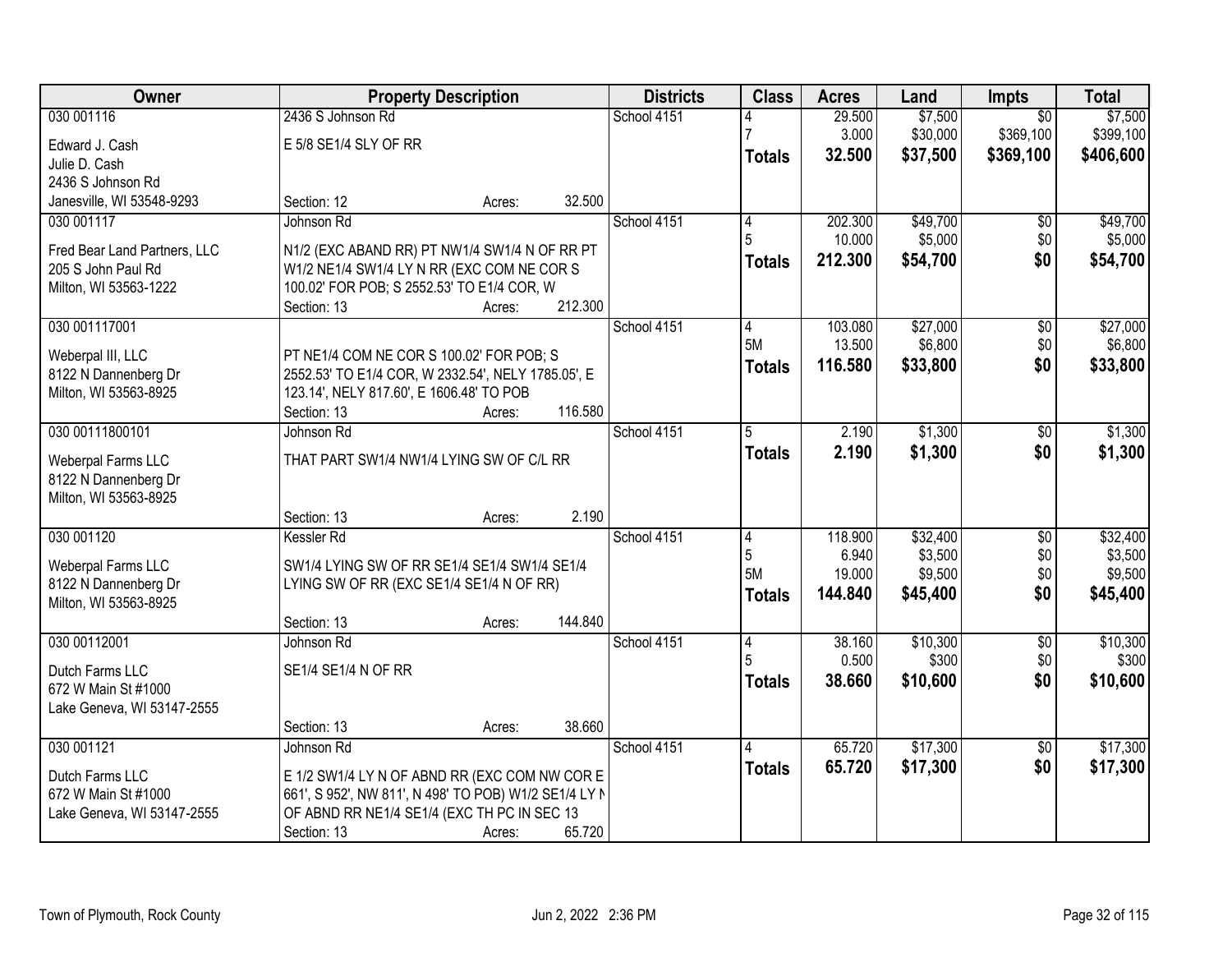| Owner                                   | <b>Property Description</b>                                                               | <b>Districts</b> | <b>Class</b>    | <b>Acres</b> | Land            | <b>Impts</b>    | <b>Total</b>    |
|-----------------------------------------|-------------------------------------------------------------------------------------------|------------------|-----------------|--------------|-----------------|-----------------|-----------------|
| 030 00112101                            | Johnson Rd                                                                                | School 4151      |                 | 47.280       | \$9,800         | $\overline{50}$ | \$9,800         |
| Cody J. Kleven                          | PT N1/2 SE1/4, E1/2 SW1/4 SEC 13 PT NW1/4 SW1/4                                           |                  | 5               | 2.000        | \$300           | \$0             | \$300           |
| 5737 E County Rd A                      | SEC 18-2-12 TH PT IN SEC 13 DAF: COM W1/4 COR                                             |                  | 5M              | 4.000        | \$6,400         | \$0             | \$6,400         |
| Janesville, WI 53546-9228               | SEC 18-2-12, E 26.87', SW 102.74', W 873.68', S 747.17                                    |                  | <b>Totals</b>   | 53.280       | \$16,500        | \$0             | \$16,500        |
|                                         | Section: 13<br>53.280<br>Acres:                                                           |                  |                 |              |                 |                 |                 |
| 030 00112201                            | Johnson Rd                                                                                | School 4151      | $\overline{X2}$ | 14.550       | \$0             | $\overline{50}$ | \$0             |
|                                         |                                                                                           |                  | <b>Totals</b>   | 14.550       | \$0             | \$0             | \$0             |
| State of Wisconsin et al                | FORMER C & NW RR STR OF LAND 100' WIDE EXT<br>ACROSS S1/2 SEC 13 & NE1/4 NE1/4 SEC 24 K/A |                  |                 |              |                 |                 |                 |
| Attn: Tax Dept<br>PO Box 7921           | KESSLER RAILROAD PRAIRIE STATE NATURAL                                                    |                  |                 |              |                 |                 |                 |
| Madison, WI 53707-7921                  | 14.550<br>Section: 13<br>Acres:                                                           |                  |                 |              |                 |                 |                 |
| 030 001123                              | 2207 Town Rd                                                                              | School 4151      | 4               | 27.980       | \$7,100         | \$0             | \$7,100         |
|                                         |                                                                                           |                  | 5M              | 3.000        | \$4,800         | \$0             | \$4,800         |
| Fred Bear Land Partners, LLC            | PT E1/2 NE1/4 LY S OF C M ST P & P RR & N OF C/L                                          |                  | Totals          | 30.980       | \$11,900        | \$0             | \$11,900        |
| 205 S John Paul Rd                      | ABANDON C & NW RR                                                                         |                  |                 |              |                 |                 |                 |
| Milton, WI 53563-1222                   |                                                                                           |                  |                 |              |                 |                 |                 |
|                                         | 30.980<br>Section: 14<br>Acres:                                                           |                  |                 |              |                 |                 |                 |
| 030 00112301                            |                                                                                           | School 4151      | 4               | 2.360        | \$700           | \$0             | \$700           |
| Bradley A. Akey                         | NE1/4 NE1/4 LY N OF RR (EXC CSM 36-115)                                                   |                  | 5               | 9.710        | \$1,500         | \$0             | \$1,500         |
| Jodi L. Akey                            |                                                                                           |                  | 5M              | 2.750        | \$4,400         | \$0             | \$4,400         |
| 7738 W Ellis Rd                         |                                                                                           |                  | <b>Totals</b>   | 14.820       | \$6,600         | \$0             | \$6,600         |
| Janesville, WI 53548-9289               | 14.820<br>Section: 14<br>Acres:                                                           |                  |                 |              |                 |                 |                 |
| 030 00112302                            |                                                                                           | School 4151      | 4               | 7.000        | \$2,000         | \$0             | \$2,000         |
|                                         |                                                                                           |                  | <b>Totals</b>   | 7.000        | \$2,000         | \$0             | \$2,000         |
| Daniel L. Johnson<br>Carolyn A. Johnson | PT SE1/4 SE1/4 SEC 11 & PT NE1/4 NE1/4 SEC 14<br>CERTIFIED SURVEY MAP #2000626 VOL 36 PG  |                  |                 |              |                 |                 |                 |
| 7837 W Ellis Rd                         | 115-117 PT LOT 1 LYING IN SEC 14                                                          |                  |                 |              |                 |                 |                 |
| Janesville, WI 53548-9289               | 7.000<br>Section: 14<br>Acres:                                                            |                  |                 |              |                 |                 |                 |
| 030 001124                              |                                                                                           | School 4151      | 4               | 13.590       | \$3,500         | $\overline{60}$ | \$3,500         |
|                                         |                                                                                           |                  | 5M              | 5.500        | \$8,800         | \$0             | \$8,800         |
| Daniel L. Johnson                       | PT NW1/4 NE1/4 LY NELY ABANDONED C & NW RR &                                              |                  | <b>Totals</b>   | 19.090       | \$12,300        | \$0             | \$12,300        |
| Carolyn A. Johnson                      | N OF C M ST P & P RR (EXC PT CSM 23-132)                                                  |                  |                 |              |                 |                 |                 |
| 7837 W Ellis Rd                         |                                                                                           |                  |                 |              |                 |                 |                 |
| Janesville, WI 53548-9289               | 19.090<br>Section: 14<br>Acres:                                                           |                  |                 |              |                 |                 |                 |
| 030 00112401                            | Schuman Rd                                                                                | School 4151      | $\overline{X4}$ | 36.760       | $\overline{50}$ | $\overline{30}$ | $\overline{50}$ |
| Town of Plymouth Sanitary District #1   | PT SE1/4 NE1/4 LY SWLY C/L ABANDONED C & NW                                               |                  | <b>Totals</b>   | 36.760       | \$0             | \$0             | \$0             |
| Attn: Town Clerk                        | RR, PT NE1/4 SE1/4 LY NELY OF BASS CREEK &                                                |                  |                 |              |                 |                 |                 |
| 8219 W High St                          | CERTIFIED SURVEY MAP #1452759 VOL 23 PG                                                   |                  |                 |              |                 |                 |                 |
| Orfordville, WI 53576-8716              | 34.760<br>Section: 14<br>Acres:                                                           |                  |                 |              |                 |                 |                 |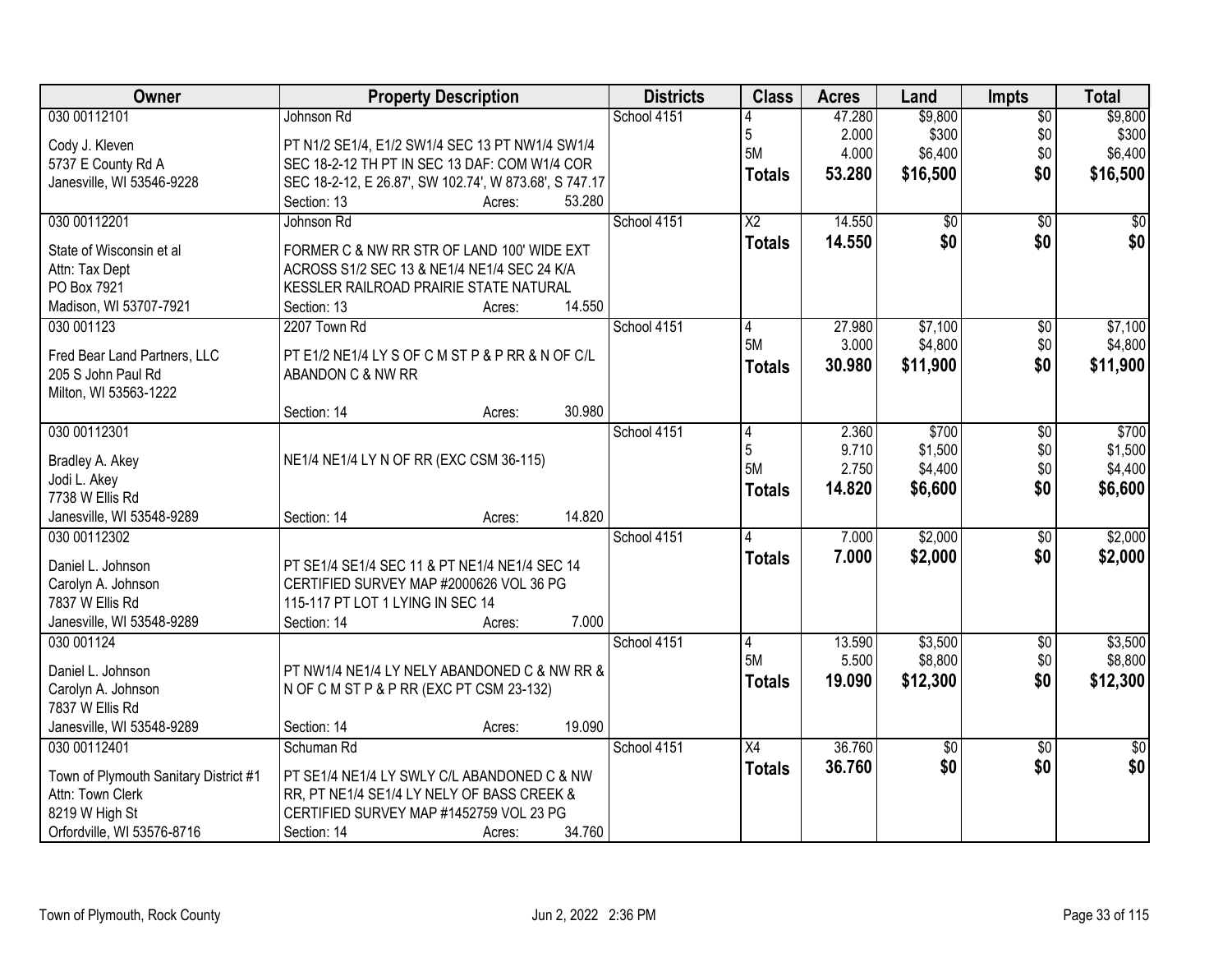| Owner                                 | <b>Property Description</b>                      |                  | <b>Districts</b>         | <b>Class</b>           | <b>Acres</b> | Land            | <b>Impts</b>    | <b>Total</b>     |
|---------------------------------------|--------------------------------------------------|------------------|--------------------------|------------------------|--------------|-----------------|-----------------|------------------|
| 030 001125                            | Schuman Rd                                       |                  | School 4151              |                        | 15.500       | \$4,300         | \$0             | \$4,300          |
| George W & Karen M Ehrlinger          | SW1/4 NE1/4 LY SW BASS CRK (EXC BLKS 15,16,17    |                  |                          | 5M                     | 0.500        | \$900           | \$0             | \$900            |
| Revocable Trust                       | OP-HANOVER) (EXC W 297' S 250') (EXC S 1A)       |                  |                          | <b>Totals</b>          | 16.000       | \$5,200         | \$0             | \$5,200          |
| 9207 W Ehrlinger Rd                   |                                                  |                  |                          |                        |              |                 |                 |                  |
| Orfordville, WI 53576-9484            | Section: 14                                      | 16.000<br>Acres: |                          |                        |              |                 |                 |                  |
| 030 00112501                          | Race St                                          |                  | School 4151              | $\overline{\chi_3}$    | 17.550       | $\overline{50}$ | \$0             | $\overline{50}$  |
|                                       |                                                  |                  |                          | <b>Totals</b>          | 17.550       | \$0             | \$0             | \$0              |
| County of Rock                        | NW1/4 NE1/4 LY SW C/L ABND RR (EXC PT LY N OF    |                  |                          |                        |              |                 |                 |                  |
| Hanover Wildlife Area                 | CMST P&P RR SW1/4 NE1/4 NE OF BASS CRK SE1/4     |                  |                          |                        |              |                 |                 |                  |
| 51 S Main St                          | NE1/4 LY S OF CREEK & N OF MILL RACE (EXC LOT    |                  |                          |                        |              |                 |                 |                  |
| Janesville, WI 53545-3951             | Section: 14                                      | 17.550<br>Acres: |                          |                        |              |                 |                 |                  |
| 030 00112502                          | 8437 W Front St                                  |                  | Sanitary District 7030 4 |                        | 39.500       | \$10,800        | $\sqrt{6}$      | \$10,800         |
| Joseph B. Wellnitz                    | S 42 A W1/2 NW1/4 & HOHANSHELTS ADD BLKS 3 & 4   |                  | School 4151              |                        | 0.500        | \$300           | \$0             | \$300            |
| Patricia L. Wellnitz                  | & HOHANSHELTS 2ND ADD BLKS 1, 4 & 5              |                  |                          |                        | 2.000        | \$25,000        | \$159,700       | \$184,700        |
| 3150 S Orfordville Hanover Rd         |                                                  |                  |                          | <b>Totals</b>          | 42.000       | \$36,100        | \$159,700       | \$195,800        |
| Orfordville, WI 53576-9504            | Section: 14                                      | 42.000<br>Acres: |                          |                        |              |                 |                 |                  |
| 030 00112701                          | 2658 S County Rd H                               |                  | School 4151              | X4                     | 0.860        | \$0             | \$0             | \$0              |
|                                       |                                                  |                  |                          | <b>Totals</b>          | 0.860        | \$0             | \$0             | \$0              |
| Town of Plymouth Sanitary District #1 | PT NE1/4 NW1/4 COM N LN SEC & SWLY LN RR, SE     |                  |                          |                        |              |                 |                 |                  |
| Attn: Town Clerk                      | 300', W PARA N LN SEC TO PT 50' SW OF RR, NW 300 |                  |                          |                        |              |                 |                 |                  |
| 8219 W High St                        | TO SEC LN, E TO POB & 100' STRIP ABANDONED RR    |                  |                          |                        |              |                 |                 |                  |
| Orfordville, WI 53576-8716            | Section: 14                                      | 0.860<br>Acres:  |                          |                        |              |                 |                 |                  |
| 030 00112702                          | 2645 S County Rd H                               |                  | School 4151              |                        | 2.480        | \$28,400        | \$80,700        | \$109,100        |
| Peter A. Rindy                        | PT NE1/4 NW1/4 N OF C/L ABANDONED RR & E OF      |                  |                          | <b>Totals</b>          | 2.480        | \$28,400        | \$80,700        | \$109,100        |
| Sherrie C. Rindy                      | HWY (EXC PT CSM 23-132)                          |                  |                          |                        |              |                 |                 |                  |
| 2645 S County Rd H                    |                                                  |                  |                          |                        |              |                 |                 |                  |
| Janesville, WI 53548-9294             | Section: 14                                      | 2.480<br>Acres:  |                          |                        |              |                 |                 |                  |
| 030 001128                            | County Rd H                                      |                  | Sanitary District 7030   | $\overline{\text{X2}}$ | 17.770       | $\overline{50}$ | $\sqrt{$0}$     | $\overline{\$0}$ |
|                                       |                                                  |                  | School 4151              | <b>Totals</b>          | 17.770       | \$0             | \$0             | \$0              |
| State of Wisconsin et al              | PT NW1/4 NE1/4 COM 25.2 RDS S OF N1/4 COR, SE    |                  |                          |                        |              |                 |                 |                  |
| Attn: Tax Dept                        | 426', WLY 330', N 9.6 RDS TO POB PT N1/2 NW1/4   |                  |                          |                        |              |                 |                 |                  |
| PO Box 7921                           | COM 25.2 RDS S OF N1/4 COR, NW TO N SEC LN, W    |                  |                          |                        |              |                 |                 |                  |
| Madison, WI 53707-7921                | Section: 14                                      | 17.770<br>Acres: |                          |                        |              |                 |                 |                  |
| 030 00112801                          |                                                  |                  | School 4151              | 14                     | 2.000        | \$500           | $\overline{60}$ | \$500            |
| Daniel L. Johnson                     | PT NW1/4 NE1/4 BDD N BY C M & ST P & P RR, SW B' |                  |                          |                        | 2.140        | \$1,300         | \$0             | \$1,300          |
| Carolyn A. Johnson                    | NELY LINE ABANDONED C & NW RR, E BY E LN         |                  |                          | <b>Totals</b>          | 4.140        | \$1,800         | \$0             | \$1,800          |
| 7837 W Ellis Rd                       | NW1/4 NE1/4 (EXC PT CSM 23-132)                  |                  |                          |                        |              |                 |                 |                  |
| Janesville, WI 53548-9289             | Section: 14                                      | 4.140<br>Acres:  |                          |                        |              |                 |                 |                  |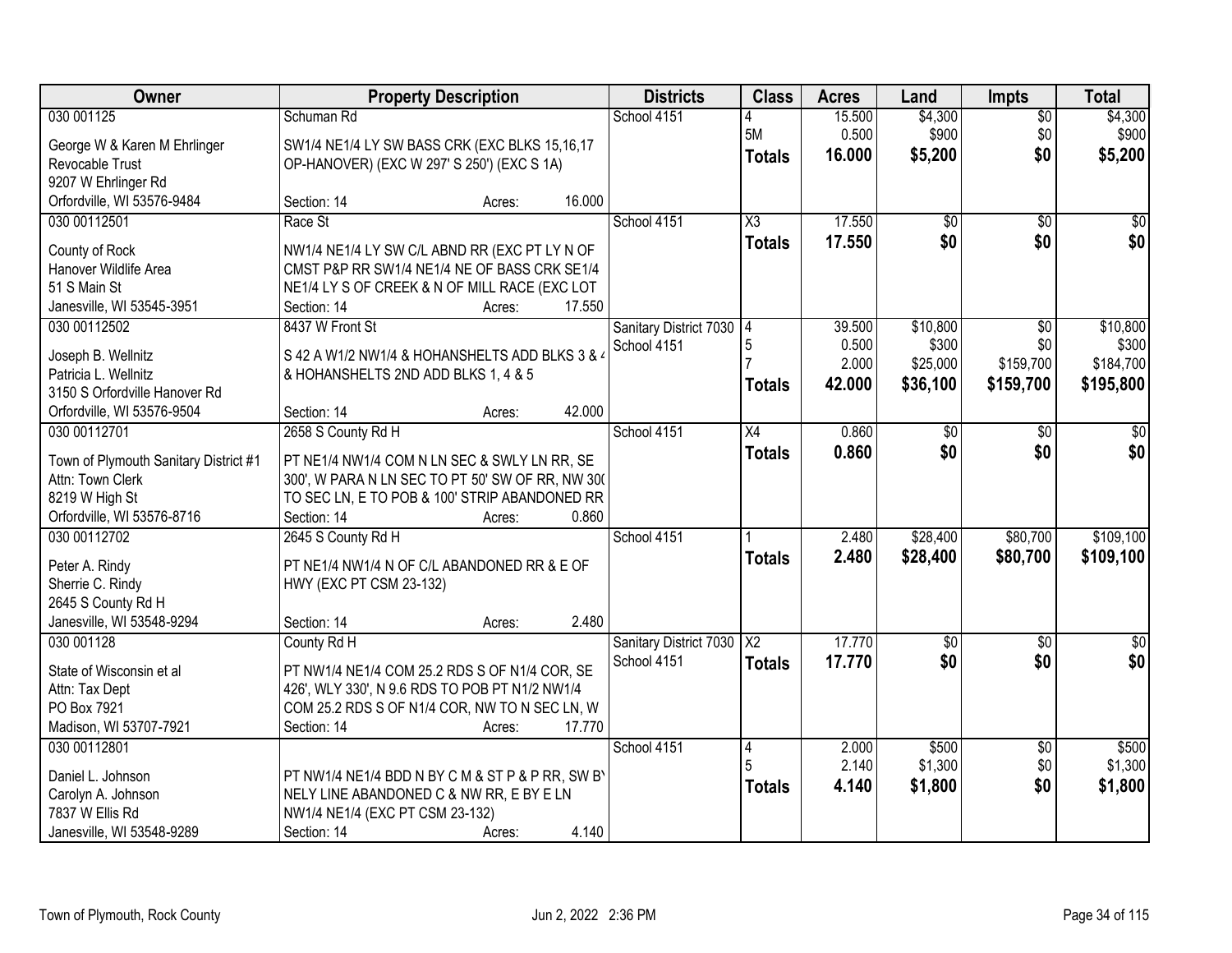| Owner                                                                                      | <b>Property Description</b>                                                                                                                        |        |        | <b>Districts</b>                        | <b>Class</b>           | <b>Acres</b>              | Land                          | <b>Impts</b>            | <b>Total</b>                  |
|--------------------------------------------------------------------------------------------|----------------------------------------------------------------------------------------------------------------------------------------------------|--------|--------|-----------------------------------------|------------------------|---------------------------|-------------------------------|-------------------------|-------------------------------|
| 030 00112802                                                                               | 2668 S County Rd H                                                                                                                                 |        |        | School 4151                             |                        | 2.901                     | \$17,000                      | \$55,100                | \$72,100                      |
| Cash Farms Inc<br>7651 W Stuart Rd<br>Orfordville, WI 53576-9723                           | PT NE1/4 NW1/4 COM INT W LN CTH H & S LN RR,<br>SLY 200, W ALG CREEK 420', N TO RR,E TO POB<br>SUBJ TO R/W                                         |        |        |                                         | <b>Totals</b>          | 2.901                     | \$17,000                      | \$55,100                | \$72,100                      |
|                                                                                            | Section: 14                                                                                                                                        | Acres: | 2.900  |                                         |                        |                           |                               |                         |                               |
| 030 001129<br>David A. Carr<br>8143 W Race St<br>Orfordville, WI 53576-8727                | Race St<br>PT E1/2 NW1/4 COM 1249' N CEN OF SEC, N 651', W<br>669', S 150', W 140.5', S ALG HWY 96' TO MILL RACE,<br>SE 976' TO POB<br>Section: 14 | Acres: | 8.060  | Sanitary District 7030 5<br>School 4151 | ĥ<br><b>Totals</b>     | 2.000<br>6.060<br>8.060   | \$500<br>\$16,400<br>\$16,900 | \$0<br>\$0<br>\$0       | \$500<br>\$16,400<br>\$16,900 |
| 030 001130                                                                                 | County Rd H                                                                                                                                        |        |        | School 4151                             | $\overline{\text{X2}}$ | 11.160                    | \$0                           | $\overline{50}$         | $\overline{50}$               |
| State of Wisconsin et al<br>Attn: Tax Dept<br>PO Box 7921<br>Madison, WI 53707-7921        | COM NW COR SEC, S 31.6 RDS, E 70 RDS, N 58D<br>40'W 23 RDS N 1D 50' W 24.48 RDS, W 49.52 RDS TO<br>POB<br>Section: 14                              | Acres: | 11.160 |                                         | <b>Totals</b>          | 11.160                    | \$0                           | \$0                     | \$0                           |
| 030 001132                                                                                 | 3118 S County Rd H                                                                                                                                 |        |        | School 4151                             | 4                      | 15.490                    | \$3,700                       | \$0                     | \$3,700                       |
| Roy L & Mary E Williams Rev Trust<br>3118 S County Rd H<br>Orfordville, WI 53576-9655      | PT NW1/4 SW1/4 COM W 1/4 COR, E ALG LN 1334.43'<br>TO NE COR W1/2 SW1/4, S ALG LN 636.64', W 1334.14<br>TO W LN, N 636.64' TO POB<br>Section: 14   | Acres: | 19.490 |                                         | <b>Totals</b>          | 4.000<br>19.490           | \$35,000<br>\$38,700          | \$81,500<br>\$81,500    | \$116,500<br>\$120,200        |
| 030 00113201                                                                               | 3302 S County Rd H                                                                                                                                 |        |        | School 4151                             |                        | 2.000                     | \$25,000                      | \$364,600               | \$389,600                     |
| Kathleen S Christofferson Living Trust<br>3302 S County Rd H<br>Orfordville, WI 53576-9439 | N1/2 SW1/4 SW1/4 & NW1/4 SW1/4 (EXC COM W 1/4<br>COR, E 1334.43', S 636.64', W 1334.41', N 636.64' TO<br>POB)<br>Section: 14                       | Acres: | 41.570 |                                         | <b>Totals</b>          | 38.570<br>1.000<br>41.570 | \$7,300<br>\$200<br>\$32,500  | \$0<br>\$0<br>\$364,600 | \$7,300<br>\$200<br>\$397,100 |
| 030 00113302                                                                               | 3532 S County Rd H                                                                                                                                 |        |        | School 4151                             |                        | 2.500                     | \$28,500                      | \$218,000               | \$246,500                     |
| Beverly J. Mattison<br>3532 S County Rd H<br>Orfordville, WI 53576-9657                    | PT SW1/4 SW1/4 CERTIFIED SURVEY MAP #1048935<br>VOL 12 PG 559-560 LOT 1 (EXC CSM 22-282)                                                           |        |        |                                         | <b>Totals</b>          | 1.894<br>4.394            | \$500<br>\$29,000             | \$0<br>\$218,000        | \$500<br>\$247,000            |
|                                                                                            | Section: 14                                                                                                                                        | Acres: | 4.390  |                                         |                        |                           |                               |                         |                               |
| 030 001133021<br>Alexis R. Sies<br>3336 S County Rd H<br>Orfordville, WI 53576-9439        | 3336 S County Rd H<br>PT SW1/4 SW1/4 CERTIFIED SURVEY MAP #1423363<br>VOL 22 PG 282-284 LOT 1<br>Section: 14                                       | Acres: | 3.000  | School 4151                             | <b>Totals</b>          | 3.000<br>3.000            | \$32,000<br>\$32,000          | \$233,200<br>\$233,200  | \$265,200<br>\$265,200        |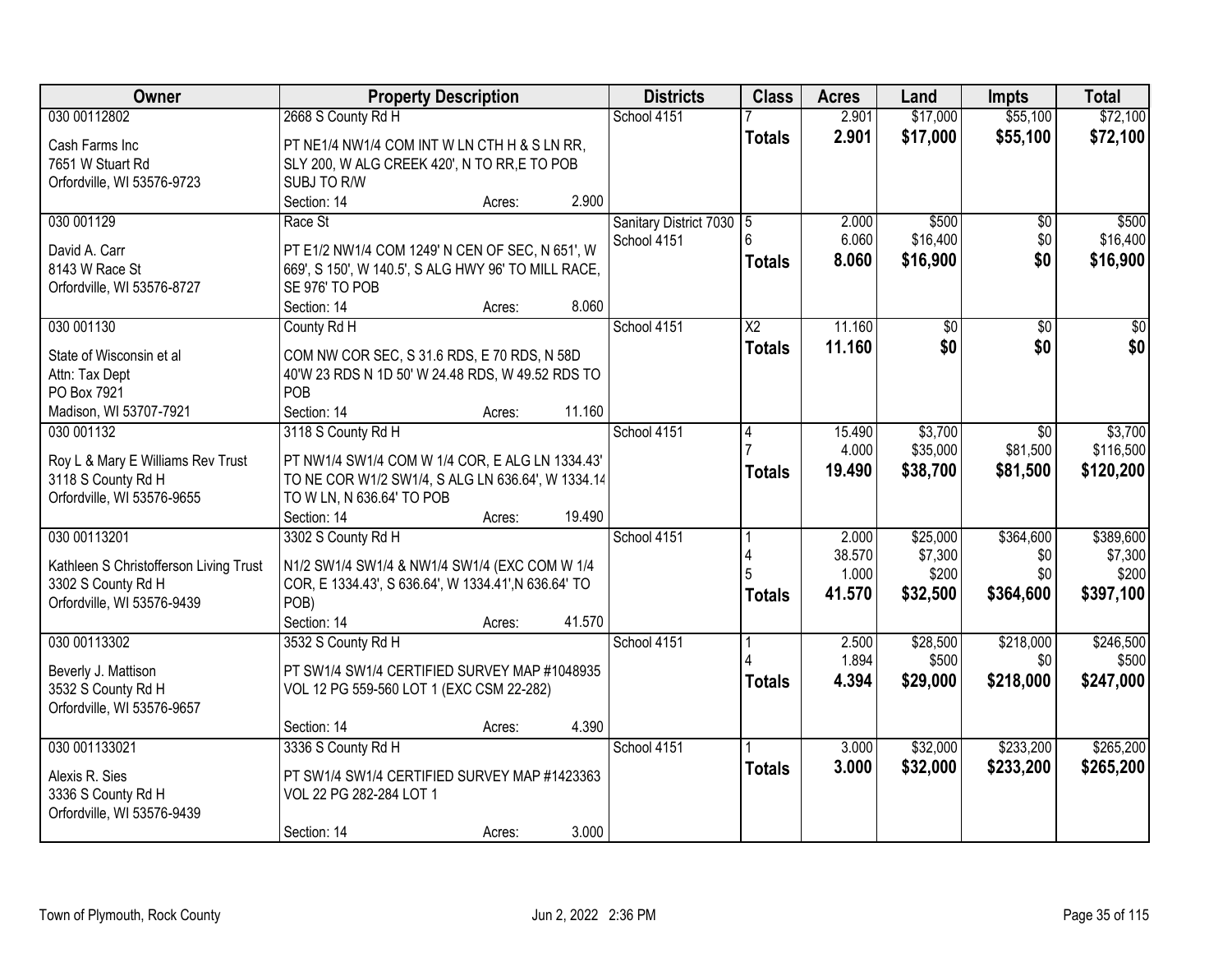| Owner                                                                                                        | <b>Property Description</b>                                                                                                                                                |         | <b>Districts</b> | <b>Class</b>                  | <b>Acres</b>                         | Land                                       | Impts                                | <b>Total</b>                               |
|--------------------------------------------------------------------------------------------------------------|----------------------------------------------------------------------------------------------------------------------------------------------------------------------------|---------|------------------|-------------------------------|--------------------------------------|--------------------------------------------|--------------------------------------|--------------------------------------------|
| 030 001133022<br>Beverly J. Mattison<br>3532 S County Rd H<br>Orfordville, WI 53576-9657                     | County Rd H<br>PT SW1/4 SW1/4 CERTIFIED SURVEY MAP #1423363<br>VOL 22 PG 282-284 LOT 2                                                                                     |         | School 4151      | 5<br>5M<br><b>Totals</b>      | 9.500<br>1.000<br>0.590<br>11.090    | \$2,300<br>\$200<br>\$1,000<br>\$3,500     | $\overline{50}$<br>\$0<br>\$0<br>\$0 | \$2,300<br>\$200<br>\$1,000<br>\$3,500     |
|                                                                                                              | Section: 14<br>Acres:                                                                                                                                                      | 11.090  |                  |                               |                                      |                                            |                                      |                                            |
| 030 001134<br>Judith R. Daun<br>3504 S Schuman Rd                                                            | 3504 S Schuman Rd<br>E1/2 SW1/4 (EXC W 200' OF S 137') (EXC N 1600') &<br>PT SE1/4 COM SW COR, N 381.75', E9.44, SE ALG C/L                                                |         | School 4151      | 5<br><b>Totals</b>            | 10.694<br>22.000<br>32.694           | \$70,500<br>\$16,500<br>\$87,000           | \$231,100<br>\$0<br>\$231,100        | \$301,600<br>\$16,500<br>\$318,100         |
| Orfordville, WI 53576-9460                                                                                   | HWY 449.5', W 246.75' TO POB<br>Section: 14<br>Acres:                                                                                                                      | 32.690  |                  |                               |                                      |                                            |                                      |                                            |
| 030 00113402<br>Jerrad J. Wilke<br>Kyla K. Wilke<br>3137 S County Rd H<br>Orfordville, WI 53576-9656         | 3137 S County Rd H<br>PT NE1/4 SW1/4 CERTIFIED SURVEY MAP #872211<br>VOL 7 PG 42 LOT 1<br>Section: 14<br>Acres:                                                            | 1.790   | School 4151      | <b>Totals</b>                 | 1.790<br>1.790                       | \$22,900<br>\$22,900                       | \$172,800<br>\$172,800               | \$195,700<br>\$195,700                     |
| 030 00113403<br>Francis J & Rose A Cash Revocable<br>Trust<br>7651 W Stuart Rd<br>Orfordville, WI 53576-9723 | County Rd H<br>N 800' E1/2 SW1/4 (EXC CSM 7-42)<br>Section: 14<br>Acres:                                                                                                   | 22.700  | School 4151      | 4<br><b>Totals</b>            | 21.700<br>1.000<br>22.700            | \$5,000<br>\$200<br>\$5,200                | $\sqrt[6]{}$<br>\$0<br>\$0           | \$5,000<br>\$200<br>\$5,200                |
| 030 00113404<br>Cash Farms Inc<br>7651 W Stuart Rd<br>Orfordville, WI 53576-9723                             | County Rd H<br>N 1600' E1/2 SW1/4 (EXC N 800')<br>Section: 14<br>Acres:                                                                                                    | 24.490  | School 4151      | 4<br>5<br><b>Totals</b>       | 23.290<br>1.200<br>24.490            | \$5,500<br>\$200<br>\$5,700                | $\overline{50}$<br>\$0<br>\$0        | \$5,500<br>\$200<br>\$5,700                |
| 030 001135<br>Weberpal Farms LLC<br>8122 N Dannenberg Dr<br>Milton, WI 53563-8925                            | Schuman Rd<br>SE1/4 LYING E OF RD (EXC CSM 4-173, 11-343, &<br>CSM 18-90) (EXC PT NE1/4 SE1/4 LYING NELY OF<br>BASS CREEK (EXC N 13' NE1/4 SE1/4)<br>Section: 14<br>Acres: | 130.860 | School 4151      | 4<br>5<br>5M<br><b>Totals</b> | 120.210<br>8.000<br>2.650<br>130.860 | \$32,100<br>\$1,200<br>\$2,400<br>\$35,700 | $\overline{50}$<br>\$0<br>\$0<br>\$0 | \$32,100<br>\$1,200<br>\$2,400<br>\$35,700 |
| 030 00113501<br>Anthony Brady<br>3127 S Schuman Rd<br>Orfordville, WI 53576-9530                             | 3127 S Schuman Rd<br>PT SW1/4 NE1/4 & NW1/4 SE1/4 CERTIFIED SURVEY<br>MAP #821992 VOL 4 PG 173-174 LOT 1<br>Section: 14<br>Acres:                                          | 7.970   | School 4151      | <b>Totals</b>                 | 7.974<br>7.974                       | \$56,900<br>\$56,900                       | \$110,900<br>\$110,900               | \$167,800<br>\$167,800                     |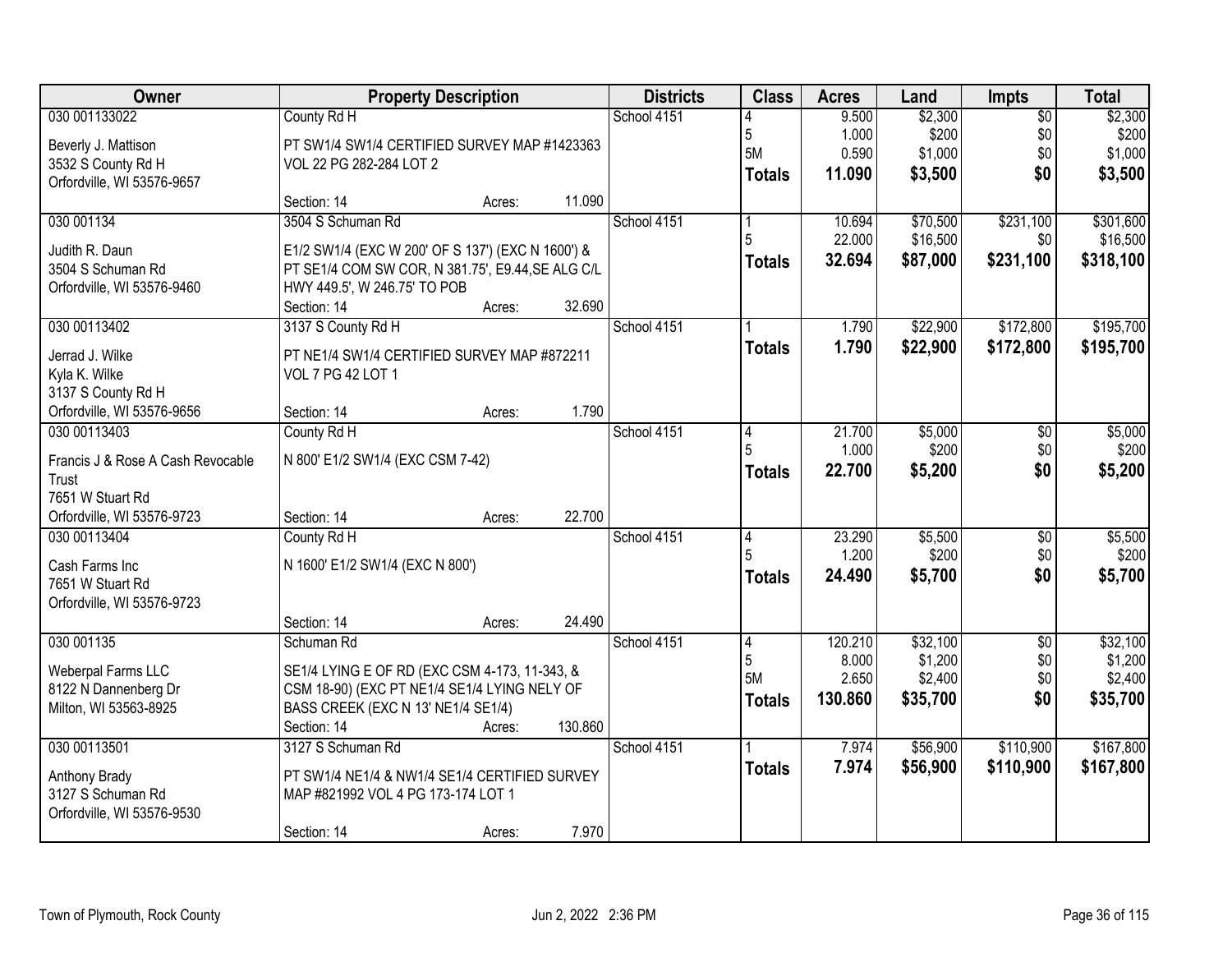| Owner                         |                                               | <b>Property Description</b> |        | <b>Districts</b> | <b>Class</b>    | <b>Acres</b> | Land            | <b>Impts</b>    | <b>Total</b> |
|-------------------------------|-----------------------------------------------|-----------------------------|--------|------------------|-----------------|--------------|-----------------|-----------------|--------------|
| 030 00113502                  | 3121 S Schuman Rd                             |                             |        | School 4151      |                 | 2.026        | \$25,200        | \$109,700       | \$134,900    |
| Bonnie M. Schindler           | PT SW1/4 NE1/4 & NW1/4 SE1/4 CERTIFIED SURVEY |                             |        |                  | <b>Totals</b>   | 2.026        | \$25,200        | \$109,700       | \$134,900    |
| Zachary J. Mc Corriston       | MAP #821992 VOL 4 PG 173-174 LOT 2            |                             |        |                  |                 |              |                 |                 |              |
| 3121 S Schuman Rd             |                                               |                             |        |                  |                 |              |                 |                 |              |
| Orfordville, WI 53576-9530    | Section: 14                                   | Acres:                      | 2.020  |                  |                 |              |                 |                 |              |
| 030 00113602                  | 3337 S Schuman Rd                             |                             |        | School 4151      |                 | 2.560        | \$28,900        | \$218,200       | \$247,100    |
| James R. Halbach              | PT SW1/4 SE1/4 CERTIFIED SURVEY MAP #979045   |                             |        |                  | <b>Totals</b>   | 2.560        | \$28,900        | \$218,200       | \$247,100    |
| Rebecca L. Halbach            | VOL 11 PG 343-344 LOT 1                       |                             |        |                  |                 |              |                 |                 |              |
| PO Box 257                    |                                               |                             |        |                  |                 |              |                 |                 |              |
| Janesville, WI 53547-0257     | Section: 14                                   | Acres:                      | 2.560  |                  |                 |              |                 |                 |              |
| 030 00113603                  | 3337 S Schuman Rd                             |                             |        | School 4151      |                 | 6.230        | \$48,200        | \$6,500         | \$54,700     |
| Rebecca L. Halbach            | PT SW1/4 SE1/4 CERTIFIED SURVEY MAP #1254887  |                             |        |                  | <b>Totals</b>   | 6.230        | \$48,200        | \$6,500         | \$54,700     |
| PO Box 257                    | VOL 18 PG 90-91 LOT 1                         |                             |        |                  |                 |              |                 |                 |              |
| Janesville, WI 53547-0257     |                                               |                             |        |                  |                 |              |                 |                 |              |
|                               | Section: 14                                   | Acres:                      | 6.230  |                  |                 |              |                 |                 |              |
| 030 001137                    | Orf-Hanover Rd                                |                             |        | School 4151      | 4               | 67.000       | \$18,200        | \$0             | \$18,200     |
| Stanley W & Marilyn Lawrence  | E1/2 NE1/4 (EXC 3 A FOR RR) (EXC VOL 482-523) |                             |        |                  | 5               | 3.000        | \$500           | \$0             | \$500        |
| Revocable Trust               | (EXC CSM 7-362 & 20-346) E 20A SW1/4 NE1/4    |                             |        |                  | <b>5M</b>       | 1.000        | \$1,600         | \$0             | \$1,600      |
| 14939 W Dorner Rd             |                                               |                             |        |                  | Totals          | 71.000       | \$20,300        | \$0             | \$20,300     |
| Brodhead, WI 53520-9023       | Section: 15                                   | Acres:                      | 71.000 |                  |                 |              |                 |                 |              |
| 030 00113701                  | Schaffner Rd                                  |                             |        | School 4151      | $\overline{X2}$ | 15.000       | $\overline{30}$ | $\overline{30}$ | \$0          |
| State of Wisconsin et al      | PT E1/2 NE1/4 N OF SCHAFFNER RD (EXC RR)      |                             |        |                  | <b>Totals</b>   | 15.000       | \$0             | \$0             | \$0          |
| Attn: Tax Dept                |                                               |                             |        |                  |                 |              |                 |                 |              |
| PO Box 7921                   |                                               |                             |        |                  |                 |              |                 |                 |              |
| Madison, WI 53707-7921        | Section: 15                                   | Acres:                      | 15.000 |                  |                 |              |                 |                 |              |
| 030 00113702                  | 8720 W Orf-Hanover Rd                         |                             |        | School 4151      |                 | 1.060        | \$15,600        | \$357,500       | \$373,100    |
| Steven B. Outhouse            | PT SE1/4 NE1/4 CERTIFIED SURVEY MAP #891011   |                             |        |                  | <b>Totals</b>   | 1.060        | \$15,600        | \$357,500       | \$373,100    |
| Pamela A. Outhouse            | VOL 7 PG 362-363 LOT 1                        |                             |        |                  |                 |              |                 |                 |              |
| 8720 W Orfordville Hanover Rd |                                               |                             |        |                  |                 |              |                 |                 |              |
| Orfordville, WI 53576-9468    | Section: 15                                   | Acres:                      | 1.060  |                  |                 |              |                 |                 |              |
| 030 00113703                  | 8655 W Schaffner Rd                           |                             |        | School 4151      |                 | 8.380        | \$58,900        | \$73,300        | \$132,200    |
| Stanley W & Marilyn Lawrence  | PT NE1/4 NE1/4 & PT SE1/4 NE1/4 CERTIFIED     |                             |        |                  | <b>Totals</b>   | 8.380        | \$58,900        | \$73,300        | \$132,200    |
| Revocable Trust               | SURVEY MAP #1348108 VOL 20 PG 346-347 LOT 1   |                             |        |                  |                 |              |                 |                 |              |
| 14939 W Dorner Rd             |                                               |                             |        |                  |                 |              |                 |                 |              |
| Brodhead, WI 53520-9023       | Section: 15                                   | Acres:                      | 8.380  |                  |                 |              |                 |                 |              |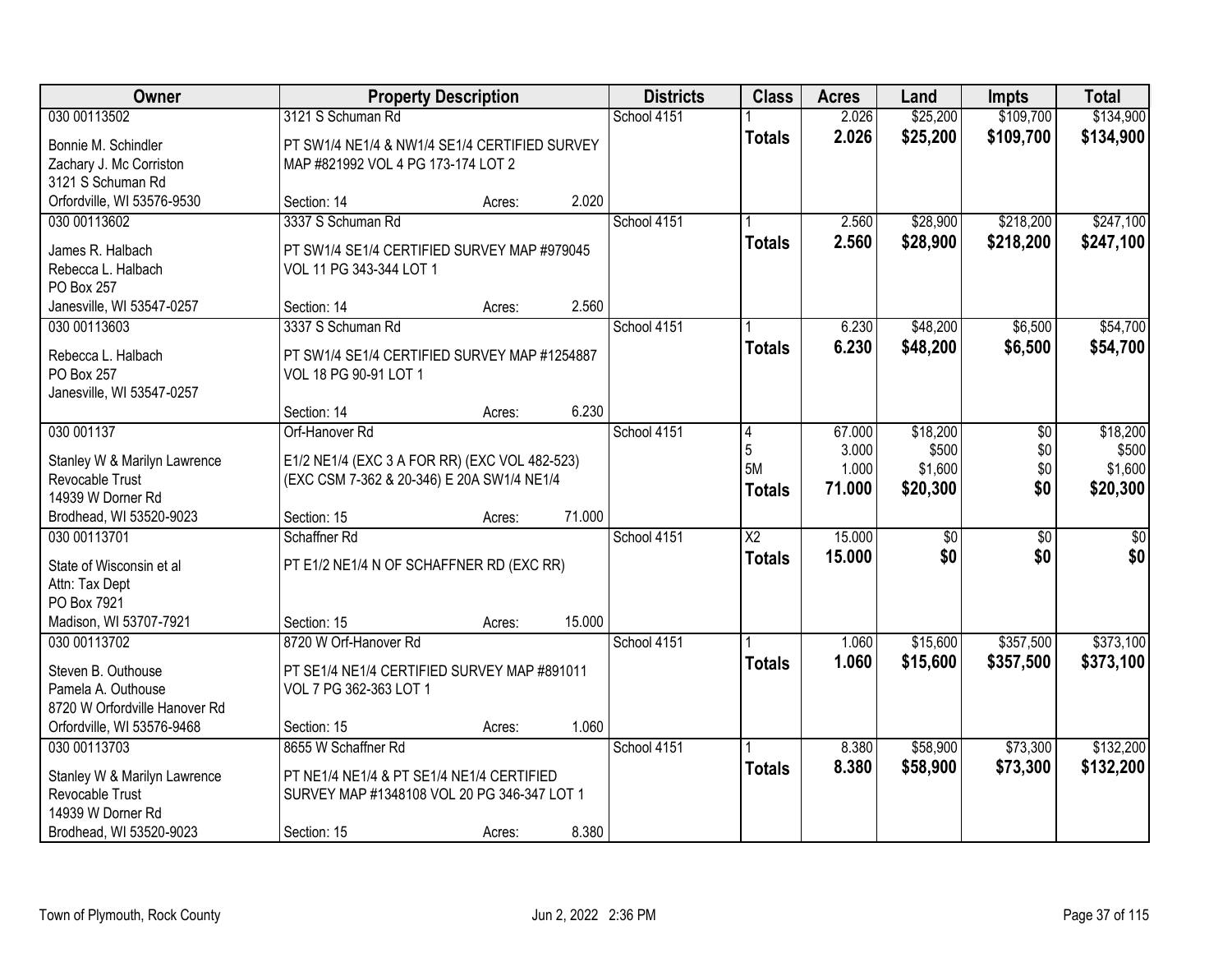| Owner                                                                  | <b>Property Description</b>                                                               |        |        | <b>Districts</b> | <b>Class</b>   | <b>Acres</b> | Land     | <b>Impts</b>    | <b>Total</b> |
|------------------------------------------------------------------------|-------------------------------------------------------------------------------------------|--------|--------|------------------|----------------|--------------|----------|-----------------|--------------|
| 030 001138                                                             | 8801 W Schaffner Rd                                                                       |        |        | School 4151      |                | 2.000        | \$25,000 | \$101,000       | \$126,000    |
| William J. Worden                                                      | NW1/4 NE1/4 LY S OF RR                                                                    |        |        |                  |                | 23.000       | \$6,500  | \$0             | \$6,500      |
| 8801 W Schaffner Rd                                                    |                                                                                           |        |        |                  | <b>Totals</b>  | 25.000       | \$31,500 | \$101,000       | \$132,500    |
| Janesville, WI 53548-8407                                              |                                                                                           |        |        |                  |                |              |          |                 |              |
|                                                                        | Section: 15                                                                               | Acres: | 25.000 |                  |                |              |          |                 |              |
| 030 00113801                                                           | Schaffner Rd                                                                              |        |        | School 4151      | 4              | 11.500       | \$2,000  | $\overline{50}$ | \$2,000      |
| Schaffner Company Inc                                                  | NW1/4 NE1/4 LY N OF RR                                                                    |        |        |                  | 5              | 0.500        | \$300    | \$0             | \$300        |
| Attn: Bill Ehrlinger                                                   |                                                                                           |        |        |                  | Totals         | 12.000       | \$2,300  | \$0             | \$2,300      |
| 9207 W Ehrlinger Rd                                                    |                                                                                           |        |        |                  |                |              |          |                 |              |
| Orfordville, WI 53576-9484                                             | Section: 15                                                                               | Acres: | 12.000 |                  |                |              |          |                 |              |
| 030 001139                                                             | 9136 W Orf-Hanover Rd                                                                     |        |        | School 4151      | 4              | 84.500       | \$19,900 | $\overline{50}$ | \$19,900     |
| Kenneth A. Heyerdahl                                                   | E1/2 NW1/4 (EXC 3 A FOR RR) 77 A E 15 A NW1/4                                             |        |        |                  | $\overline{5}$ | 4.000        | \$600    | \$0             | \$600        |
| 9136 W Orfordville Hanover Rd                                          | <b>NW1/4 N RR</b>                                                                         |        |        |                  | <b>5M</b>      | 1.500        | \$2,400  | \$0             | \$2,400      |
| Orfordville, WI 53576-9510                                             |                                                                                           |        |        |                  |                | 2.000        | \$25,000 | \$157,600       | \$182,600    |
|                                                                        | Section: 15                                                                               | Acres: | 92.000 |                  | Totals         | 92.000       | \$47,900 | \$157,600       | \$205,500    |
| 030 001140                                                             |                                                                                           |        |        | School 4151      | 4              | 8.000        | \$1,600  | \$0             | \$1,600      |
| Janice M Britton Trust                                                 | W 11 A NW1/4 NW1/4 N OF BASS CREEK                                                        |        |        |                  | 5              | 3.000        | \$1,800  | \$0             | \$1,800      |
| 7307 S Lee Rd                                                          |                                                                                           |        |        |                  | <b>Totals</b>  | 11.000       | \$3,400  | \$0             | \$3,400      |
| Brodhead, WI 53520-8845                                                |                                                                                           |        |        |                  |                |              |          |                 |              |
|                                                                        | Section: 15                                                                               | Acres: | 11.000 |                  |                |              |          |                 |              |
| 030 001141                                                             | 9302 W Orf-Hanover Rd                                                                     |        |        | School 4151      | 4              | 49.000       | \$11,800 | $\overline{30}$ | \$11,800     |
| Joseph B. Wellnitz                                                     | SW1/4 NW1/4 40A, 11 1/8A NW1/4 NW1/4 LY S OF RR                                           |        |        |                  |                | 2.125        | \$25,600 | \$149,400       | \$175,000    |
| Patricia L. Wellnitz                                                   | (80 RDS LONG X 176' WD AT W END & 558' WD AT E                                            |        |        |                  | <b>Totals</b>  | 51.125       | \$37,400 | \$149,400       | \$186,800    |
| 3150 S Orfordville Hanover Rd                                          | END)                                                                                      |        |        |                  |                |              |          |                 |              |
| Orfordville, WI 53576-9504                                             | Section: 15                                                                               | Acres: | 51.120 |                  |                |              |          |                 |              |
| 030 001142                                                             | 3150 W Orf-Hanover Rd                                                                     |        |        | School 4151      | 4              | 78.670       | \$13,900 | $\overline{50}$ | \$13,900     |
| Joseph B. Wellnitz                                                     |                                                                                           |        |        |                  | 5              | 2.700        | \$400    | \$0             | \$400        |
| Patricia L. Wellnitz                                                   | N1/2 SW1/4 (EXC CSM 14-342) SW1/4 SW1/4 W HWY<br>(EXC 3/4 A SW COR COM SW COR SEC NELY ON |        |        |                  | 5M             | 5.000        | \$8,000  | \$0             | \$8,000      |
| 3150 S Orfordville Hanover Rd                                          | HWY 12 RDS, NWLY 20 RDS TO SEC LN S 15.26 RDS                                             |        |        |                  |                | 3.000        | \$30,000 | \$252,300       | \$282,300    |
| Orfordville, WI 53576-9504                                             | Section: 15                                                                               | Acres: | 89.370 |                  | <b>Totals</b>  | 89.370       | \$52,300 | \$252,300       | \$304,600    |
| 030 00114201                                                           | 9123 W Orf-Hanover Rd                                                                     |        |        | School 4151      |                | 10.000       | \$67,000 | \$271,000       | \$338,000    |
|                                                                        |                                                                                           |        |        |                  | Totals         | 10.000       | \$67,000 | \$271,000       | \$338,000    |
| Rose Baertschi Revocable Living Trust<br>9123 W Orfordville Hanover Rd | PT NE1/4 SW1/4 CERTIFIED SURVEY MAP #1117186<br>VOL 14 PG 342 LOT 1                       |        |        |                  |                |              |          |                 |              |
| Orfordville, WI 53576-9511                                             |                                                                                           |        |        |                  |                |              |          |                 |              |
|                                                                        | Section: 15                                                                               | Acres: | 10.000 |                  |                |              |          |                 |              |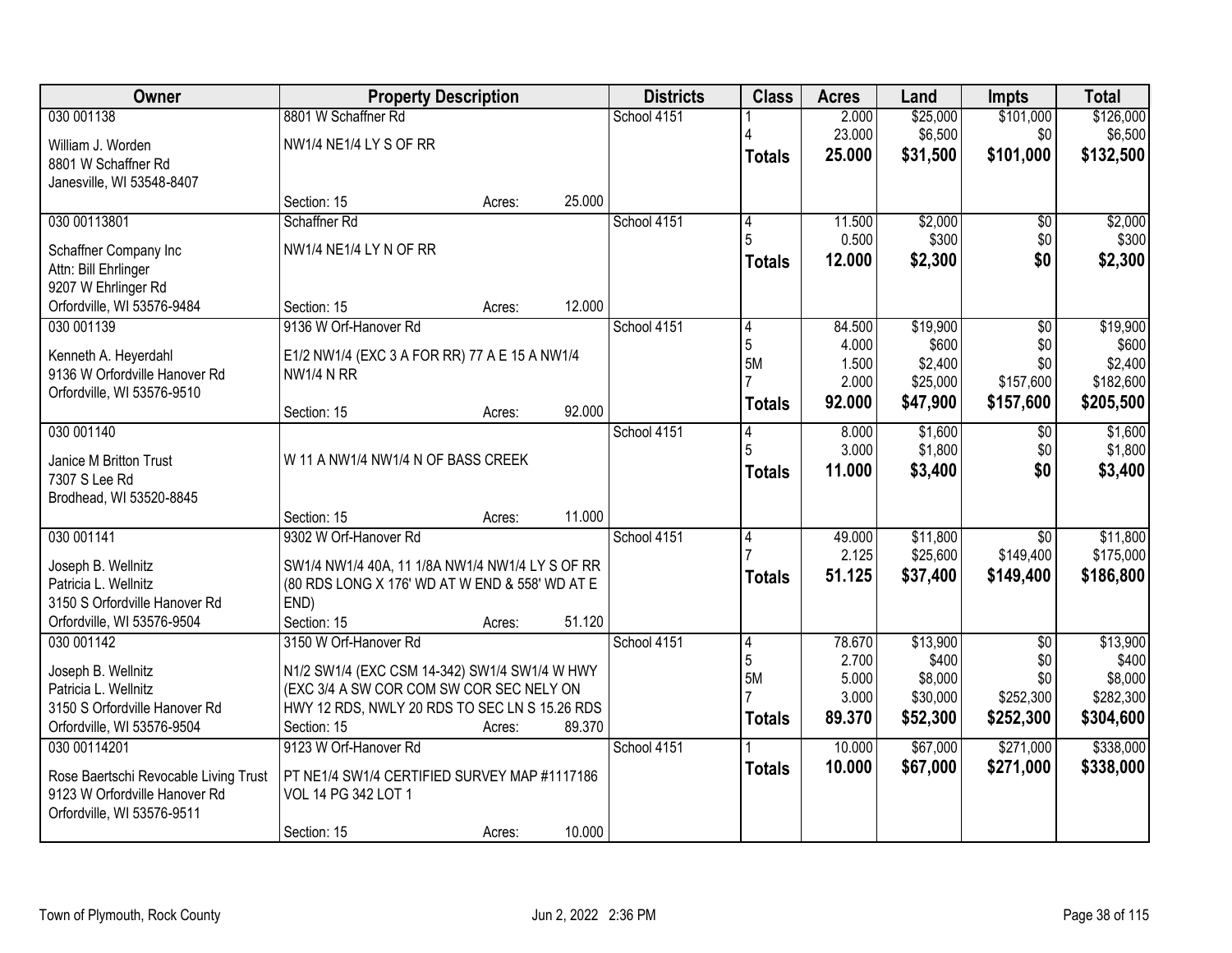| Owner                                                 | <b>Property Description</b>                   |        |        | <b>Districts</b> | <b>Class</b>    | <b>Acres</b>    | Land                | Impts            | <b>Total</b>         |
|-------------------------------------------------------|-----------------------------------------------|--------|--------|------------------|-----------------|-----------------|---------------------|------------------|----------------------|
| 030 001144                                            | 3307 W Orf-Hanover Rd                         |        |        | School 4151      |                 | 1.500           | \$20,000            | \$195,300        | \$215,300            |
| Phillip A. Kearns                                     | PT OF SW1/4 SW1/4 LY E & S OF HWY RUN FROM    |        |        |                  |                 | 21.800          | \$4,800             | \$0              | \$4,800              |
| Audra J. Kearns                                       | HANOVER TO ORFORDVILLE & SE1/4 SW1/4 (EXC E   |        |        |                  | 5               | 2.200           | \$400               | \$0              | \$400                |
| 3307 S Orfordville Hanover Rd                         | 1100' THEREOF)                                |        |        |                  | 5M              | 1.500           | \$2,400             | \$0              | \$2,400              |
| Orfordville, WI 53576-9505                            | Section: 15                                   | Acres: | 27.000 |                  | Totals          | 27.000          | \$27,600            | \$195,300        | \$222,900            |
| 030 00114401                                          | Ehrlinger Rd                                  |        |        | School 4151      | 4               | 32.533          | \$6,500             | $\overline{50}$  | \$6,500              |
|                                                       |                                               |        |        |                  | 5               | 0.800           | \$100               | \$0              | \$100                |
| Joseph B. Wellnitz                                    | E 1100' SE1/4 SW1/4                           |        |        |                  | Totals          | 33.333          | \$6,600             | \$0              | \$6,600              |
| Patricia L. Wellnitz<br>3150 S Orfordville Hanover Rd |                                               |        |        |                  |                 |                 |                     |                  |                      |
| Orfordville, WI 53576-9504                            | Section: 15                                   | Acres: | 33.330 |                  |                 |                 |                     |                  |                      |
| 030 001145                                            | Orf-Hanover Rd                                |        |        | School 4151      | 4               | 79.000          | \$19,400            | $\overline{50}$  | \$19,400             |
|                                                       |                                               |        |        |                  | $\overline{5}$  | 2.000           | \$300               | \$0              | \$300                |
| Kenneth A. Heyerdahl                                  | W 20 A SW1/4 NE1/4 W1/2 SE1/4 (EXC N 18A W1/2 |        |        |                  | 5M              | 1.000           | \$1,600             | \$0              | \$1,600              |
| 9136 W Orfordville Hanover Rd                         | NW1/4 SE1/4)                                  |        |        |                  | Totals          | 82.000          | \$21,300            | \$0              | \$21,300             |
| Orfordville, WI 53576-9510                            |                                               |        |        |                  |                 |                 |                     |                  |                      |
|                                                       | Section: 15                                   | Acres: | 82.000 |                  |                 |                 |                     |                  |                      |
| 030 00114501                                          | 9003 W Orf-Hanover Rd                         |        |        | School 4151      |                 | 4.000           | \$37,000            | \$96,800         | \$133,800            |
| Robert A. Nordeng                                     | N 18A W1/2 NW1/4 SE1/4                        |        |        |                  |                 | 9.000           | \$2,100             | \$0              | \$2,100              |
| Carol G. Nordeng                                      |                                               |        |        |                  | 5               | 2.000           | \$1,500             | \$0              | \$1,500              |
| 9003 W Orfordville Hanover Rd                         |                                               |        |        |                  | 5M              | 3.000           | \$4,800             | \$0              | \$4,800              |
| Orfordville, WI 53576-9509                            | Section: 15                                   | Acres: | 18.000 |                  | <b>Totals</b>   | 18.000          | \$45,400            | \$96,800         | \$142,200            |
| 030 001146                                            | Orf-Hanover Rd                                |        |        | School 4151      | $\overline{X4}$ | 40.000          | $\overline{30}$     | $\overline{30}$  | $\overline{50}$      |
|                                                       |                                               |        |        |                  | <b>Totals</b>   | 40.000          | \$0                 | \$0              | \$0                  |
| Town of Plymouth                                      | <b>NE1/4 SE1/4</b>                            |        |        |                  |                 |                 |                     |                  |                      |
| 8219 High St                                          |                                               |        |        |                  |                 |                 |                     |                  |                      |
| Orfordville, WI 53576-8716                            |                                               |        | 40.000 |                  |                 |                 |                     |                  |                      |
|                                                       | Section: 15                                   | Acres: |        |                  |                 |                 |                     |                  |                      |
| 030 001147                                            | 8742 W Ehrlinger Rd                           |        |        | School 4151      |                 | 10.070<br>5.000 | \$67,400<br>\$3,800 | \$230,500<br>\$0 | \$297,900<br>\$3,800 |
| Steven L. Vinz                                        | PT W1/2 SE1/4 SE1/4 CERTIFIED SURVEY MAP      |        |        |                  |                 |                 |                     |                  |                      |
| 8742 W Ehrlinger Rd                                   | #890735 VOL 7 PG 354-355 LOT 1                |        |        |                  | <b>Totals</b>   | 15.070          | \$71,200            | \$230,500        | \$301,700            |
| Orfordville, WI 53576-9718                            |                                               |        |        |                  |                 |                 |                     |                  |                      |
|                                                       | Section: 15                                   | Acres: | 15.070 |                  |                 |                 |                     |                  |                      |
| 030 00114701                                          | 8740 W Ehrlinger Rd                           |        |        | School 4151      |                 | 5.000           | \$42,000            | \$281,000        | \$323,000            |
| Radenko Krajisnik                                     | PT W1/2 SE1/4 SE1/4 CERTIFIED SURVEY MAP      |        |        |                  | <b>Totals</b>   | 5.000           | \$42,000            | \$281,000        | \$323,000            |
| 131 Happ Rd                                           | #890735 VOL 7 PG 354-355 LOT 2                |        |        |                  |                 |                 |                     |                  |                      |
| Northfield, IL 60093-3413                             |                                               |        |        |                  |                 |                 |                     |                  |                      |
|                                                       | Section: 15                                   | Acres: | 5.000  |                  |                 |                 |                     |                  |                      |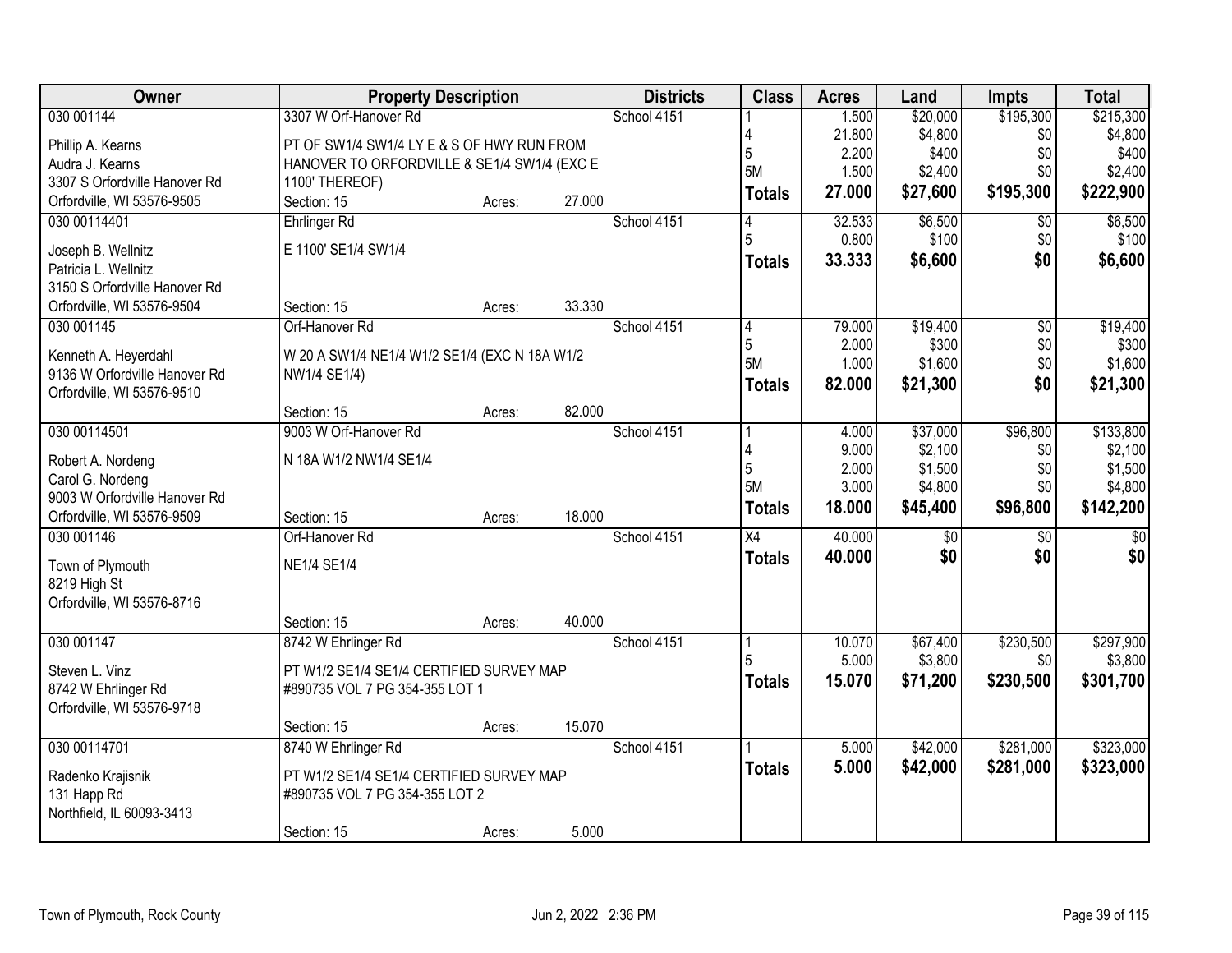| Owner                                   | <b>Property Description</b>                                |        |         | <b>Districts</b> | <b>Class</b>  | <b>Acres</b>   | Land             | <b>Impts</b>    | <b>Total</b>     |
|-----------------------------------------|------------------------------------------------------------|--------|---------|------------------|---------------|----------------|------------------|-----------------|------------------|
| 030 001148                              | 8612 W Ehrlinger Rd                                        |        |         | School 4151      |               | 5.000          | \$42,000         | \$94,200        | \$136,200        |
| Ronald J. Shilts                        | E 20 A SE1/4 SE1/4                                         |        |         |                  |               | 15.000         | \$4,200          | \$0             | \$4,200          |
| Paulette M. Shilts                      |                                                            |        |         |                  | <b>Totals</b> | 20.000         | \$46,200         | \$94,200        | \$140,400        |
| 8612 W Ehrlinger Rd                     |                                                            |        |         |                  |               |                |                  |                 |                  |
| Orfordville, WI 53576-9673              | Section: 15                                                | Acres: | 20.000  |                  |               |                |                  |                 |                  |
| 030 001149                              |                                                            |        |         | School 4151      | 4             | 42,800         | \$7,600          | $\overline{50}$ | \$7,600          |
| Joseph B. Wellnitz                      | E 30 A SE1/4 NE1/4 E 12.8 A N 20 A NE1/4 SE1/4             |        |         |                  | <b>Totals</b> | 42.800         | \$7,600          | \$0             | \$7,600          |
| Patricia L. Wellnitz                    |                                                            |        |         |                  |               |                |                  |                 |                  |
| 3150 S Orfordville Hanover Rd           |                                                            |        |         |                  |               |                |                  |                 |                  |
| Orfordville, WI 53576-9504              | Section: 16                                                | Acres: | 42.800  |                  |               |                |                  |                 |                  |
| 030 00114901                            |                                                            |        |         | School 4151      |               | 35.000         | \$9,500          | \$0             | \$9,500          |
|                                         |                                                            |        |         |                  |               | 2.000          | \$1,200          | \$0             | \$1,200          |
| Janice M Britton Trust<br>7307 S Lee Rd | PT NE1/4 NE1/4 COM AT NE COR SEC, W TO A                   |        |         |                  | <b>Totals</b> | 37,000         | \$10,700         | \$0             | \$10,700         |
| Brodhead, WI 53520-8845                 | GEMBLER'S LD, S TO RR, NELY ON RY TO E SEC LN,<br>N TO POB |        |         |                  |               |                |                  |                 |                  |
|                                         | Section: 16                                                | Acres: | 37.000  |                  |               |                |                  |                 |                  |
| 030 001150                              |                                                            |        |         | School 4151      | 4             | 49.500         | \$12,100         | \$0             | \$12,100         |
|                                         |                                                            |        |         |                  | 5             | 2.000          | \$1,200          | \$0             | \$1,200          |
| Janice M Britton Trust                  | 51.5 A W1/2 NE1/4 N RR                                     |        |         |                  | <b>Totals</b> | 51.500         | \$13,300         | \$0             | \$13,300         |
| 7307 S Lee Rd                           |                                                            |        |         |                  |               |                |                  |                 |                  |
| Brodhead, WI 53520-8845                 | Section: 16                                                | Acres: | 51.500  |                  |               |                |                  |                 |                  |
| 030 00115101                            | 3560 S Orf-Hanover Rd                                      |        |         | School 4151      | 4             | 263.820        | \$61,100         | $\overline{50}$ | \$61,100         |
|                                         |                                                            |        |         |                  | 5             | 5.000          | \$3,000          | \$0             | \$3,000          |
| J-S Farmland Holdings LLC               | COM SE SEC COR, N 129.5 RDS, W 64 RDS, N 80                |        |         |                  | <b>Totals</b> | 268.820        | \$64,100         | \$0             | \$64,100         |
| 18 Crescent Key                         | RDS, SW ALG RR TO N-S C/L, S TO S1/4 COR, E 160            |        |         |                  |               |                |                  |                 |                  |
| Bellevue, WA 98006-1010                 | RDS TO POB (EXC PT CSM 12-612) PT SE1/4 NW1/4              |        |         |                  |               |                |                  |                 |                  |
|                                         | Section: 16<br>3560 W Orf-Hanover Rd                       | Acres: | 268.820 |                  |               |                |                  |                 |                  |
| 030 00115102                            |                                                            |        |         | School 4151      |               | 5.000          | \$42,000         | \$148,800       | \$190,800        |
| Stephen M. Iseli                        | PT SE1/4 SE1/4 SEC 16 & PT SW1/4 SW1/4 SEC 15              |        |         |                  | <b>Totals</b> | 5.000          | \$42,000         | \$148,800       | \$190,800        |
| Katie L. Castle                         | CERTIFIED SURVEY MAP #1054169 VOL 12 PG                    |        |         |                  |               |                |                  |                 |                  |
| 3560 S Orfordville Hanover Rd           | 612-613 LOT 1                                              |        |         |                  |               |                |                  |                 |                  |
| Orfordville, WI 53576-9506              | Section: 16                                                | Acres: | 5.000   |                  |               |                |                  |                 |                  |
| 030 001152                              | 2601 S Footville Rd                                        |        |         | School 4151      | 4             | 96.000         | \$23,400         | $\overline{50}$ | \$23,400         |
| James R. Wilke                          | N1/2 NW1/4 80 A, PT S1/2 NW1/4 COM 13 CHNS                 |        |         |                  | 5<br>5M       | 3.000<br>1.000 | \$500<br>\$1,600 | \$0<br>\$0      | \$500<br>\$1,600 |
| 2601 S Footville Rd                     | 86LKS W OF NE COR, W 14CHS 88LKS, S 18 CHNS 50             |        |         |                  |               | 4.000          | \$35,000         | \$125,700       | \$160,700        |
| Janesville, WI 53548-9150               | LKS, ELY TO PT 13 CHNS 86 LKS W OF E LN, N TO              |        |         |                  | <b>Totals</b> | 104.000        | \$60,500         | \$125,700       | \$186,200        |
|                                         | Section: 16                                                | Acres: | 104.000 |                  |               |                |                  |                 |                  |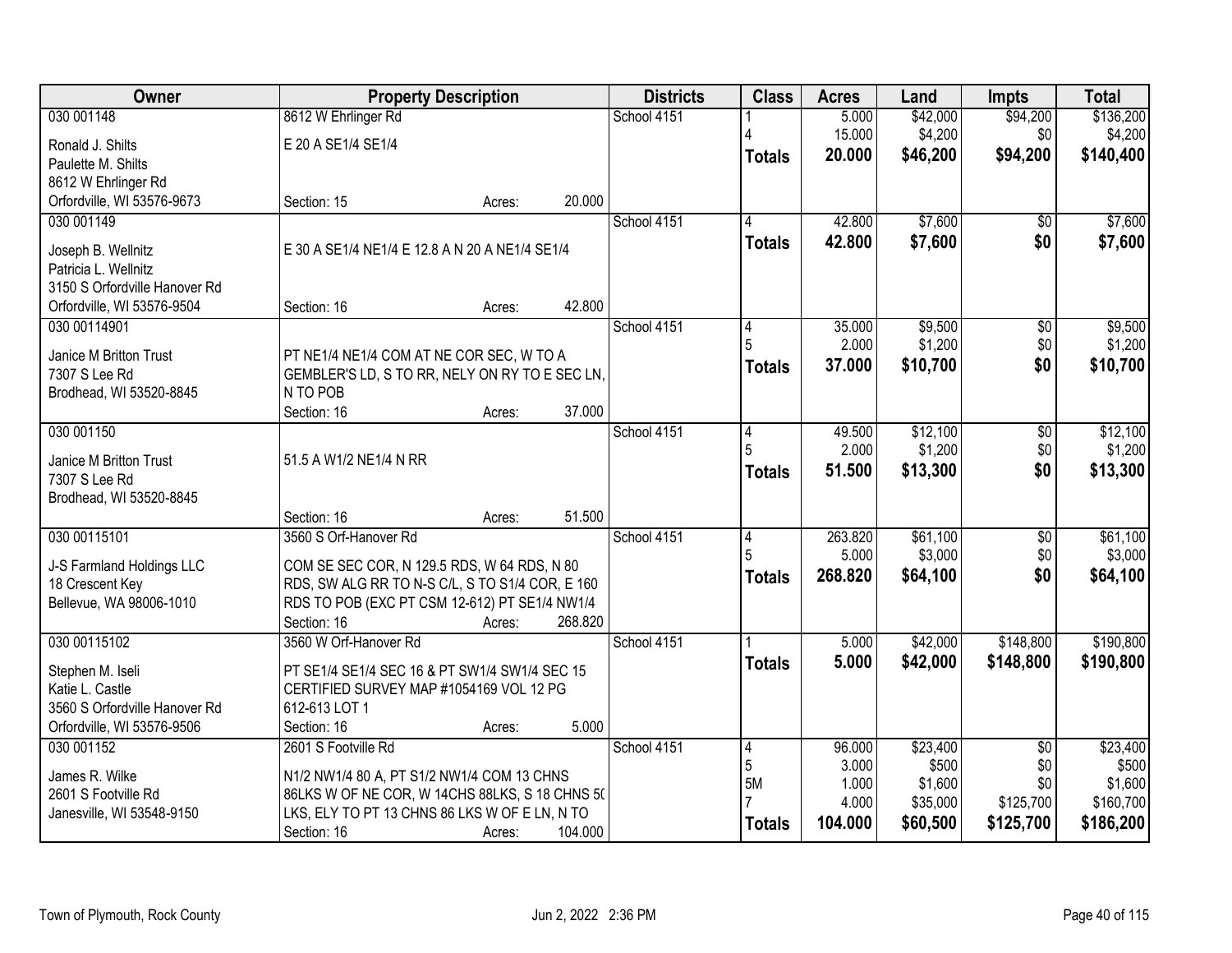| Owner                                 |                                                   | <b>Property Description</b> |         | <b>Districts</b> | <b>Class</b>           | <b>Acres</b>     | Land              | <b>Impts</b>    | <b>Total</b>      |
|---------------------------------------|---------------------------------------------------|-----------------------------|---------|------------------|------------------------|------------------|-------------------|-----------------|-------------------|
| 030 001153                            | <b>Footville Rd</b>                               |                             |         | School 4151      |                        | 15.220           | \$3,400           | $\overline{50}$ | \$3,400           |
| James R. Wilke                        | E 16.22A SE1/4 NW1/4 NELY RR                      |                             |         |                  | 5M                     | 1.000            | \$1,600           | \$0             | \$1,600           |
| Patti L. Wilke                        |                                                   |                             |         |                  | <b>Totals</b>          | 16.220           | \$5,000           | \$0             | \$5,000           |
| 2601 S Footville Rd                   |                                                   |                             |         |                  |                        |                  |                   |                 |                   |
| Janesville, WI 53548-9150             | Section: 16                                       | Acres:                      | 16.220  |                  |                        |                  |                   |                 |                   |
| 030 001154                            | Footville Rd                                      |                             |         | School 4151      | $\overline{\text{X2}}$ | 25.000           | $\overline{50}$   | $\overline{50}$ | \$0               |
|                                       |                                                   |                             |         |                  | <b>Totals</b>          | 25.000           | \$0               | \$0             | \$0               |
| State of Wisconsin et al              | W 24 A SW1/4 NW1/4 & 1A NW COR NW1/4 SW1/4 NW     |                             |         |                  |                        |                  |                   |                 |                   |
| Attn: Tax Dept                        | OF RR                                             |                             |         |                  |                        |                  |                   |                 |                   |
| PO Box 7921<br>Madison, WI 53707-7921 | Section: 16                                       |                             | 25.000  |                  |                        |                  |                   |                 |                   |
| 030 001155                            | <b>Footville Rd</b>                               | Acres:                      |         | School 4151      | $\overline{\text{X2}}$ | 40.000           | $\overline{50}$   | \$0             | $\overline{\$0}$  |
|                                       |                                                   |                             |         |                  |                        |                  |                   |                 |                   |
| State of Wisconsin et al              | E 1 A SW1/4 NW1/4 SELY RR NW1/4 SW1/4 (EXC 1 A    |                             |         |                  | <b>Totals</b>          | 40.000           | \$0               | \$0             | \$0               |
| Attn: Tax Dept                        | NW COR FOR RR)                                    |                             |         |                  |                        |                  |                   |                 |                   |
| PO Box 7921                           |                                                   |                             |         |                  |                        |                  |                   |                 |                   |
| Madison, WI 53707-7921                | Section: 16                                       | Acres:                      | 40.000  |                  |                        |                  |                   |                 |                   |
| 030 001156                            | <b>Footville Rd</b>                               |                             |         | School 4151      | 14                     | 35.500           | \$8,700           | \$0             | \$8,700           |
| Eric Komprood Revocable Living Trust  | SW1/4 SW1/4                                       |                             |         |                  | 5                      | 2.500            | \$400             | \$0             | \$400             |
| 11217 W Orfordville Hanover Rd        |                                                   |                             |         |                  | 5M                     | 2.000            | \$3,200           | \$0             | \$3,200           |
| Orfordville, WI 53576-9458            |                                                   |                             |         |                  | <b>Totals</b>          | 40.000           | \$12,300          | \$0             | \$12,300          |
|                                       | Section: 16                                       | Acres:                      | 40.000  |                  |                        |                  |                   |                 |                   |
| 030 001158                            | 2618 S Footville Rd                               |                             |         | School 4151      | 4                      | 57.000           | \$11,500          | $\overline{30}$ | \$11,500          |
|                                       |                                                   |                             |         |                  | 5                      | 1.000            | \$200             | \$0             | \$200             |
| Philip N Johnson Revocable Trust      | E1/2 NW1/4 NE1/4 & NE1/4 NE1/4                    |                             |         |                  |                        | 2.000            | \$12,500          | \$46,000        | \$58,500          |
| 11213 W Welsh Rd                      |                                                   |                             |         |                  | <b>Totals</b>          | 60.000           | \$24,200          | \$46,000        | \$70,200          |
| Janesville, WI 53548-9147             |                                                   |                             |         |                  |                        |                  |                   |                 |                   |
|                                       | Section: 17                                       | Acres:                      | 60.000  |                  |                        |                  |                   |                 |                   |
| 030 001159                            | <b>Footville Rd</b>                               |                             |         | School 4151      | 14<br>5                | 184.000<br>3.000 | \$39,100<br>\$500 | \$0             | \$39,100<br>\$500 |
| Douglas Living Trust                  | S1/2 NE1/4 (EXC N 1 RD) SE1/4 N OF RR E1/2 NE1/4  |                             |         |                  |                        |                  |                   | \$0             |                   |
| 10714 W Welsh Rd                      | SW1/4, N OF RR (EXC N 3A) NE1/4 NW1/4 W1/2 NW1/4  |                             |         |                  | <b>Totals</b>          | 187.000          | \$39,600          | \$0             | \$39,600          |
| Janesville, WI 53548-9105             | <b>NE1/4</b>                                      |                             |         |                  |                        |                  |                   |                 |                   |
|                                       | Section: 17                                       | Acres:                      | 187.000 |                  |                        |                  |                   |                 |                   |
| 030 001159001                         | Footville Rd                                      |                             |         | School 4151      | 14                     | 42.600           | \$10,100          | $\overline{50}$ | \$10,100          |
| Jason K. Douglas et al                | W 20A SW1/4 SW1/4, S OF RR E1/2 SE1/4 SW1/4, S OI |                             |         |                  |                        | 0.310            | \$300             | \$0             | \$300             |
| Attn: Kirk E & Susan K Douglas        | <b>RR</b>                                         |                             |         |                  | <b>Totals</b>          | 42.910           | \$10,400          | \$0             | \$10,400          |
| 10714 W Welsh Rd                      |                                                   |                             |         |                  |                        |                  |                   |                 |                   |
| Janesville, WI 53548-9105             | Section: 17                                       | Acres:                      | 42.910  |                  |                        |                  |                   |                 |                   |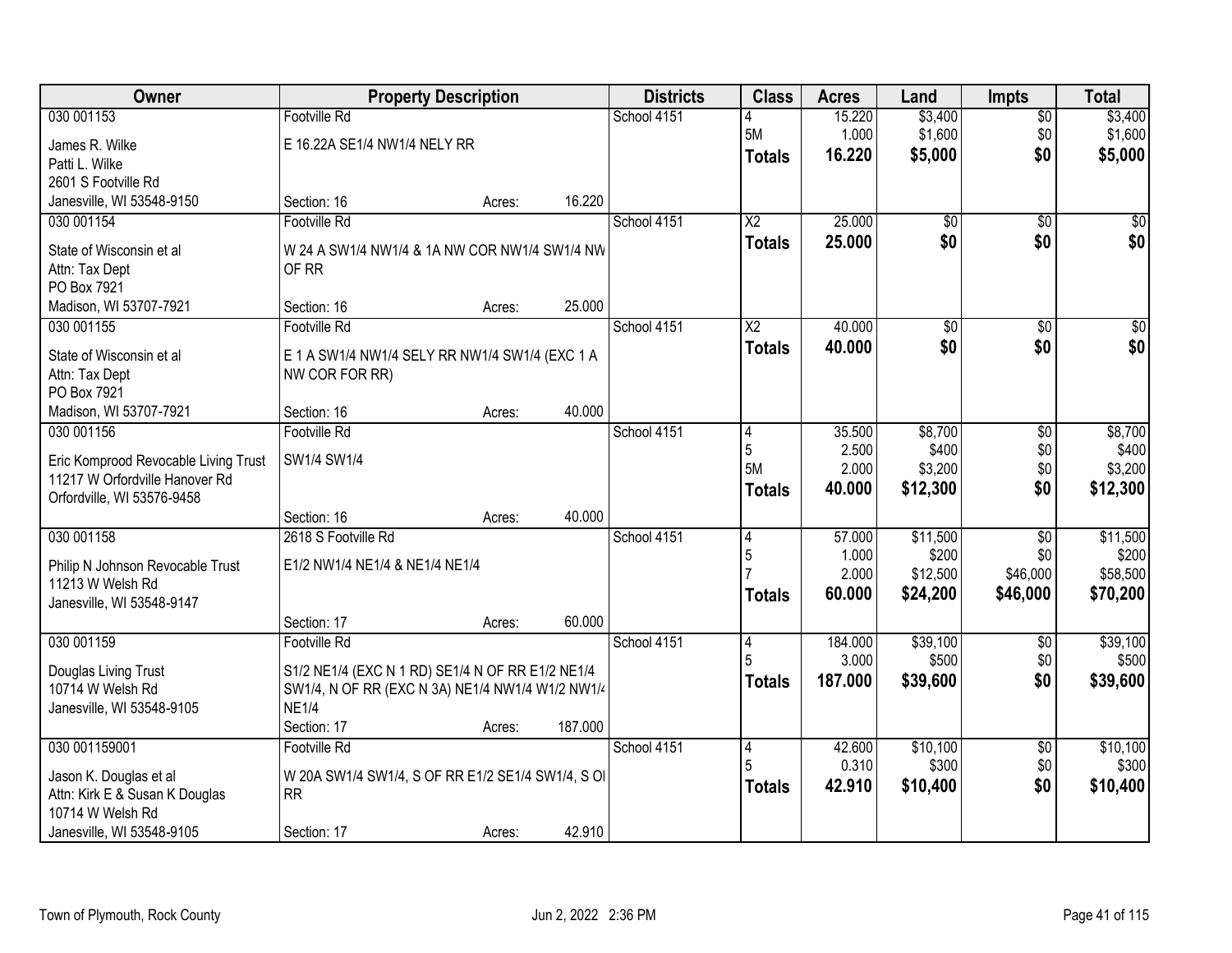| Owner                                                        |                                                                                                      | <b>Property Description</b> |         | <b>Districts</b> | <b>Class</b>    | <b>Acres</b> | Land         | <b>Impts</b>           | <b>Total</b>           |
|--------------------------------------------------------------|------------------------------------------------------------------------------------------------------|-----------------------------|---------|------------------|-----------------|--------------|--------------|------------------------|------------------------|
| 030 001159002                                                | 11102 W Orf-Hanover Rd                                                                               |                             |         | School 4151      |                 | 1.000        | \$15,000     | \$275,900              | \$290,900              |
| Ronald G. Belk                                               | W1/2 SE1/4 S OF RR (EXC 14A MFL)                                                                     |                             |         |                  |                 | 39.090       | \$10,900     | \$0                    | \$10,900               |
| 11102 W Orfordville Hanover Rd                               |                                                                                                      |                             |         |                  | <b>Totals</b>   | 40.090       | \$25,900     | \$275,900              | \$301,800              |
| Orfordville, WI 53576-9514                                   |                                                                                                      |                             | 40.090  |                  |                 |              |              |                        |                        |
| 030 00115901                                                 | Section: 17<br>Footville Rd                                                                          | Acres:                      |         | School 4151      | F6              | 14.000       | ( \$44, 800) | $\overline{50}$        | \$0                    |
|                                                              |                                                                                                      |                             |         |                  | <b>Totals</b>   | 14.000       | \$0          | \$0                    | \$0                    |
| Ronald G. Belk                                               | PT SW1/4 SE1/4 MANAGED FOREST LAND CLOSED<br>ORDER #54-010-2022 25 YRS ***************************** |                             |         |                  |                 |              |              |                        |                        |
| 11102 W Orfordville Hanover Rd<br>Orfordville, WI 53576-9514 |                                                                                                      |                             |         |                  |                 |              |              |                        |                        |
|                                                              | Section: 17                                                                                          | Acres:                      | 14.000  |                  |                 |              |              |                        |                        |
| 030 001160                                                   | <b>Welsh Rd</b>                                                                                      |                             |         | School 4151      | 4               | 149.000      | \$33,700     | $\overline{50}$        | \$33,700               |
| Douglas Living Trust                                         | S1/2 NW1/4 SW1/4 LYING N OF RR R/W (EX S 16.95A                                                      |                             |         |                  |                 | 3.000        | \$1,800      | \$0                    | \$1,800                |
| 10714 W Welsh Rd                                             | OF NE1/4 SW1/4)                                                                                      |                             |         |                  | <b>Totals</b>   | 152.000      | \$35,500     | \$0                    | \$35,500               |
| Janesville, WI 53548-9105                                    |                                                                                                      |                             |         |                  |                 |              |              |                        |                        |
|                                                              | Section: 17                                                                                          | Acres:                      | 152.000 |                  |                 |              |              |                        |                        |
| 030 001161                                                   |                                                                                                      |                             |         | School 4151      | 4               | 40.000       | \$9,300      | \$0                    | \$9,300                |
| Stanley W & Marilyn Lawrence                                 | NW1/4 NW1/4                                                                                          |                             |         |                  | <b>Totals</b>   | 40.000       | \$9,300      | \$0                    | \$9,300                |
| Revocable Trust                                              |                                                                                                      |                             |         |                  |                 |              |              |                        |                        |
| 14939 W Dorner Rd<br>Brodhead, WI 53520-9023                 | Section: 17                                                                                          | Acres:                      | 40.000  |                  |                 |              |              |                        |                        |
| 030 001166                                                   | Welsh Rd                                                                                             |                             |         | School 4151      |                 | 26.500       | \$5,900      | $\overline{50}$        | \$5,900                |
|                                                              |                                                                                                      |                             |         |                  | <b>Totals</b>   | 26.500       | \$5,900      | \$0                    | \$5,900                |
| Jason K. Douglas et al<br>Attn: Kirk E & Susan K Douglas     | E 7.67 A SW1/4 SW1/4 SELY OF RR W 18.83 A SE1/4<br>SW1/4 SELY OF RR                                  |                             |         |                  |                 |              |              |                        |                        |
| 10714 W Welsh Rd                                             |                                                                                                      |                             |         |                  |                 |              |              |                        |                        |
| Janesville, WI 53548-9105                                    | Section: 17                                                                                          | Acres:                      | 26.500  |                  |                 |              |              |                        |                        |
| 030 001167                                                   | Footville Rd                                                                                         |                             |         | School 4151      | $\overline{5}$  | 27.150       | \$20,400     | $\sqrt{6}$             | \$20,400               |
| Allen L. Kerl                                                | COM SE COR W 909.25', N 2119.63, NELY 945.18, S                                                      |                             |         |                  | 5M              | 20.000       | \$27,000     | \$0                    | \$27,000               |
| 3802 S Footville Rd                                          | 2410.60 TO POB                                                                                       |                             |         |                  | <b>Totals</b>   | 47.150       | \$47,400     | \$0                    | \$47,400               |
| Orfordville, WI 53576-9429                                   |                                                                                                      |                             |         |                  |                 |              |              |                        |                        |
| 030 001168                                                   | Section: 17<br><b>Footville Rd</b>                                                                   | Acres:                      | 47.150  | School 4151      | $\overline{F6}$ | 20.000       | ( \$64,000)  |                        |                        |
|                                                              |                                                                                                      |                             |         |                  | <b>Totals</b>   | 20.000       | \$0          | $\overline{50}$<br>\$0 | $\overline{50}$<br>\$0 |
| Ronald G. Belk                                               | PT NE1/4 SE1/4 PT SE1/4 SE1/4 S OF RR MANAGED                                                        |                             |         |                  |                 |              |              |                        |                        |
| 11102 W Orfordville Hanover Rd<br>Orfordville, WI 53576-9514 | FOREST LAND CLOSED ORDER #54-010-2022 25<br>YRS **************************** ***** 2022 NEW          |                             |         |                  |                 |              |              |                        |                        |
|                                                              | Section: 17                                                                                          | Acres:                      | 20.000  |                  |                 |              |              |                        |                        |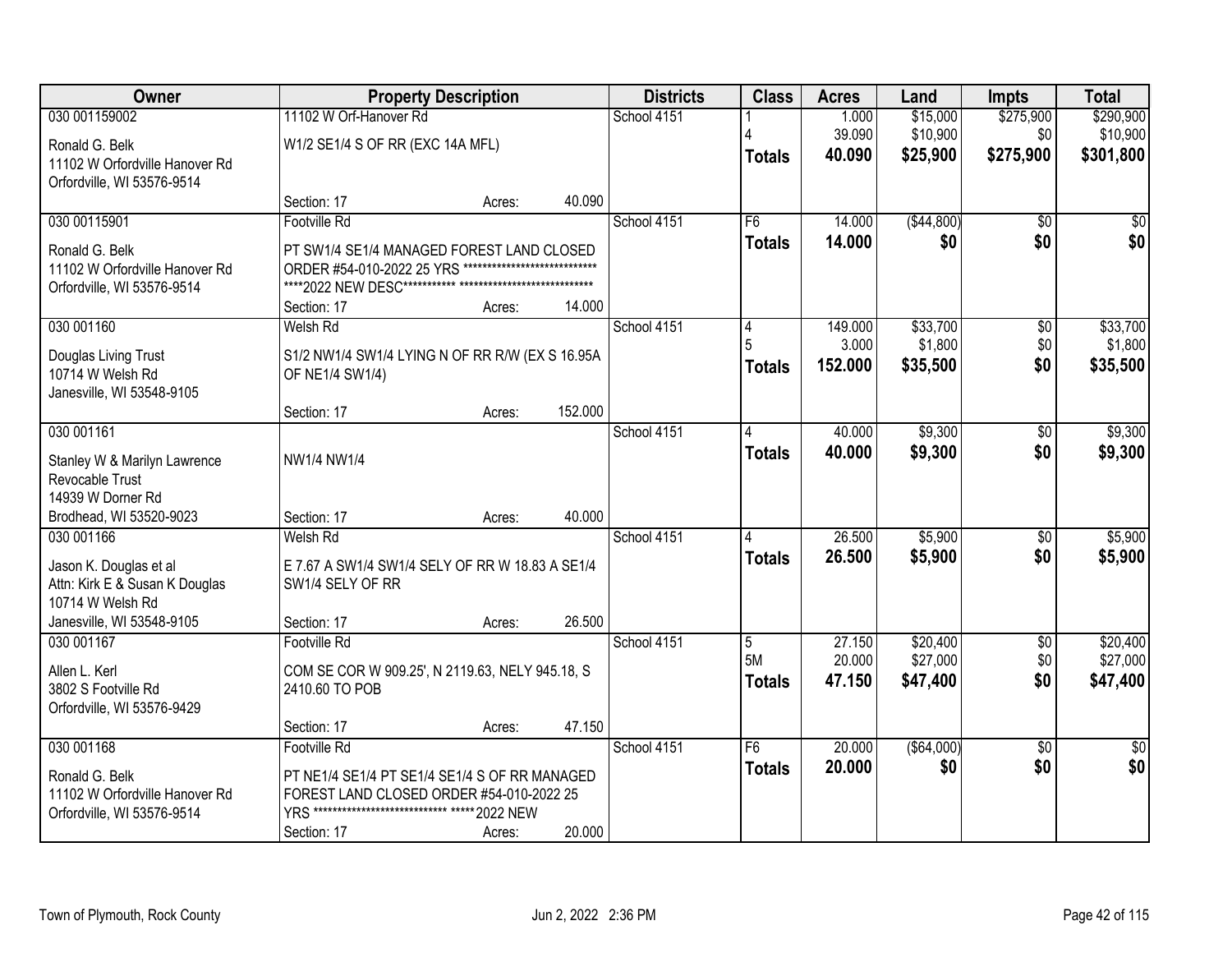| Owner                                                                                    | <b>Property Description</b>                     |        |        | <b>Districts</b> | <b>Class</b>  | <b>Acres</b> | Land            | <b>Impts</b>    | <b>Total</b>    |
|------------------------------------------------------------------------------------------|-------------------------------------------------|--------|--------|------------------|---------------|--------------|-----------------|-----------------|-----------------|
| 030 001169                                                                               | State Highway 11                                |        |        | School 4151      |               | 39.000       | \$10,600        | $\overline{50}$ | \$10,600        |
| Stanley W & Marilyn Lawrence                                                             | NE1/4 NE1/4 (EXC HWY)                           |        |        |                  | <b>Totals</b> | 39.000       | \$10,600        | \$0             | \$10,600        |
| Revocable Trust                                                                          |                                                 |        |        |                  |               |              |                 |                 |                 |
| 14939 W Dorner Rd                                                                        |                                                 |        |        |                  |               |              |                 |                 |                 |
| Brodhead, WI 53520-9023                                                                  | Section: 18                                     | Acres: | 39.000 |                  |               |              |                 |                 |                 |
| 030 001170                                                                               | Old Highway 11                                  |        |        | School 4151      | 4             | 91.690       | \$21,400        | $\overline{50}$ | \$21,400        |
| Douglas Living Trust                                                                     | NW1/4 NE1/4 LYING E OF HWY S1/2 NE1/4 (EXC HWY  |        |        |                  | 5             | 5.000        | \$800           | \$0             | \$800           |
| 10714 W Welsh Rd                                                                         |                                                 |        |        |                  | <b>5M</b>     | 2.500        | \$4,000         | \$0             | \$4,000         |
| Janesville, WI 53548-9105                                                                |                                                 |        |        |                  | <b>Totals</b> | 99.190       | \$26,200        | \$0             | \$26,200        |
|                                                                                          | Section: 18                                     | Acres: | 99.190 |                  |               |              |                 |                 |                 |
| 030 001171                                                                               | State Highway 11                                |        |        | School 4151      | 4             | 69.576       | \$15,300        | \$0             | \$15,300        |
| Gary & Elizabeth Stauffacher Revocable   W 12.05A NW1/4 NE1/4, N1/2 FR NW1/4 (EXC 7.39 A |                                                 |        |        |                  | 5             | 17.124       | \$12,900        | \$0             | \$12,900        |
| <b>Living Trust</b>                                                                      | VOL 514-336 AS HWY) N 5 A SE1/4 NW1/4           |        |        |                  | 5M            | 5.000        | \$8,000         | \$0             | \$8,000         |
| 2731 S Coon Island Rd                                                                    |                                                 |        |        |                  | Totals        | 91.700       | \$36,200        | \$0             | \$36,200        |
| Orfordville, WI 53576-9652                                                               | Section: 18                                     | Acres: | 91.700 |                  |               |              |                 |                 |                 |
| 030 001172                                                                               | State Highway 11                                |        |        | School 4151      | 4             | 18.000       | \$4,900         | \$0             | \$4,900         |
| Karol Ann Heller                                                                         | N 40.31A S1/2 NW1/4 (EXC N 5A SE1/4 NW1/4) (EXC |        |        |                  | 5M            | 3.000        | \$4,800         | \$0             | \$4,800         |
| Kenneth A. Heller                                                                        | VOL 515-460 FOR HWY) (EXC PT LY NWLY OF STH     |        |        |                  | <b>Totals</b> | 21.000       | \$9,700         | \$0             | \$9,700         |
| 12081 W Orfordville Hanover Rd                                                           | #11 AS RELOCATED)                               |        |        |                  |               |              |                 |                 |                 |
| Orfordville, WI 53576-9520                                                               | Section: 18                                     | Acres: | 21.000 |                  |               |              |                 |                 |                 |
| 030 00117201                                                                             | 12524 W State Highway 11                        |        |        | School 4151      |               | 5.400        | \$44,000        | \$74,700        | \$118,700       |
| John A. Stapelmann                                                                       | PT N1/2 SW1/4 NW1/4 LY NWLY OF STH #11 AS       |        |        |                  | <b>Totals</b> | 5.400        | \$44,000        | \$74,700        | \$118,700       |
| 12524 W State Rd 11                                                                      | <b>RELOCATED</b>                                |        |        |                  |               |              |                 |                 |                 |
| Orfordville, WI 53576-9745                                                               |                                                 |        |        |                  |               |              |                 |                 |                 |
|                                                                                          | Section: 18                                     | Acres: | 5.400  |                  |               |              |                 |                 |                 |
| 030 001173                                                                               | 12549 W State Highway 11                        |        |        | School 4151      |               | 5.890        | \$46,500        | \$56,700        | \$103,200       |
| Timothy J. Babler                                                                        | PT S1/2 S1/2 NW1/4 W 395' (EXC S 100' E 75')    |        |        |                  | <b>Totals</b> | 5.890        | \$46,500        | \$56,700        | \$103,200       |
| Anneliese R. Babler                                                                      |                                                 |        |        |                  |               |              |                 |                 |                 |
| 12549 W State Rd 11                                                                      |                                                 |        |        |                  |               |              |                 |                 |                 |
| Orfordville, WI 53576-9744                                                               | Section: 18                                     | Acres: | 5.890  |                  |               |              |                 |                 |                 |
| 030 00117301                                                                             | State Highway 11                                |        |        | School 4151      | X4            | 0.170        | $\overline{50}$ | $\overline{30}$ | $\overline{50}$ |
| Northern Natural Gas Co                                                                  | PT S1/2 SW1/4 NW1/4 COM 320' E OF SW COR, CONT  |        |        |                  | <b>Totals</b> | 0.170        | \$0             | \$0             | \$0             |
| PO Box 3330                                                                              | E 75', N 100', W 75', S 100' TO POB             |        |        |                  |               |              |                 |                 |                 |
| Omaho, NE 68103-0330                                                                     |                                                 |        |        |                  |               |              |                 |                 |                 |
|                                                                                          | Section: 18                                     | Acres: | 0.170  |                  |               |              |                 |                 |                 |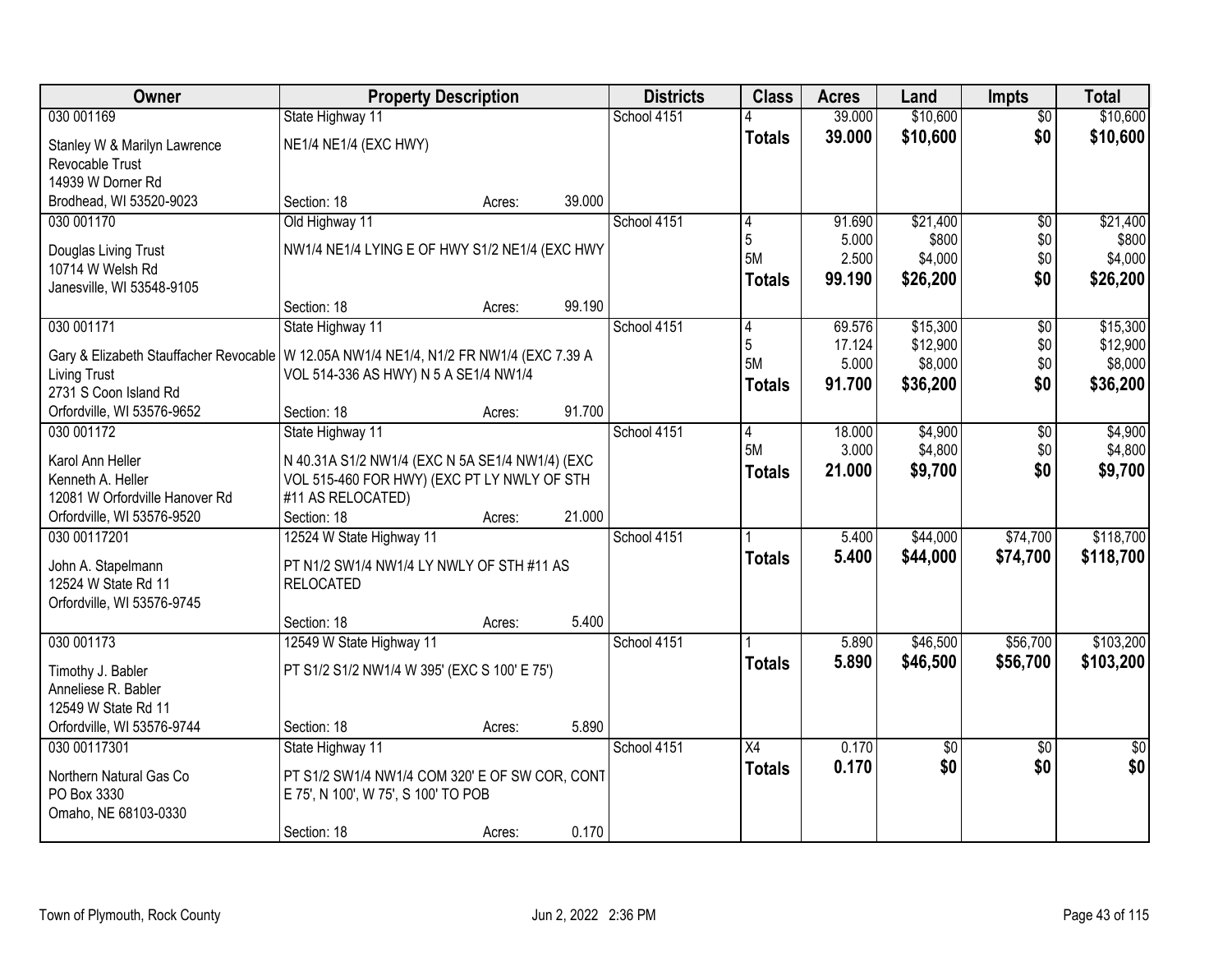| Owner                        |                                                    | <b>Property Description</b> |         | <b>Districts</b> | <b>Class</b>  | <b>Acres</b> | Land     | <b>Impts</b>    | <b>Total</b> |
|------------------------------|----------------------------------------------------|-----------------------------|---------|------------------|---------------|--------------|----------|-----------------|--------------|
| 030 00117302                 | 3268 S Old Highway 11                              |                             |         | School 4151      |               | 1.000        | \$15,000 | \$184,500       | \$199,500    |
| Adam Eiseman                 | S1/2 S1/2 NW1/4 (EXC W 395')                       |                             |         |                  |               | 23.780       | \$6,600  | \$0             | \$6,600      |
| Krista Eiseman               |                                                    |                             |         |                  | 5             | 8.300        | \$1,300  | \$0             | \$1,300      |
| 3268 S Old 11                |                                                    |                             |         |                  | 5M            | 2.500        | \$4,000  | \$0             | \$4,000      |
| Orfordville, WI 53576-9610   | Section: 18                                        | Acres:                      | 35.580  |                  | <b>Totals</b> | 35.580       | \$26,900 | \$184,500       | \$211,400    |
| 030 00117402                 | Old Highway 11                                     |                             |         | School 4151      | 4             | 138.090      | \$32,900 | $\overline{50}$ | \$32,900     |
| Douglas Living Trust         | N1/2 SE1/4 E1/2 SW1/4 & E 1.98A OF NW1/4 SW1/4     |                             |         |                  | 5             | 10.000       | \$6,000  | \$0             | \$6,000      |
| 10714 W Welsh Rd             | (EXC COM 1291.19' E OF W1/4 COR, CONT E 850.73'    |                             |         |                  | <b>Totals</b> | 148.090      | \$38,900 | \$0             | \$38,900     |
| Janesville, WI 53548-9105    | S 510.13', W 113', SW 861.82', N TO POB            |                             |         |                  |               |              |          |                 |              |
|                              | Section: 18                                        | Acres:                      | 148.090 |                  |               |              |          |                 |              |
| 030 00117403                 | Old Highway 11                                     |                             |         | School 4151      |               | 0.750        | \$7,300  | \$17,900        | \$25,200     |
| William P. Riese             | PT NW1/4 SW1/4 COM 66' S OF NW COR, S 202', E      |                             |         |                  | <b>Totals</b> | 0.750        | \$7,300  | \$17,900        | \$25,200     |
| Jill A. Riese                | 180', N 202', W 180' TO POB                        |                             |         |                  |               |              |          |                 |              |
| 418 Old 11                   |                                                    |                             |         |                  |               |              |          |                 |              |
| Orfordville, WI 53576-9650   | Section: 18                                        | Acres:                      | 0.750   |                  |               |              |          |                 |              |
| 030 00117601                 | 3119 S Old Highway 11                              |                             |         | School 4151      | 6             | 13.601       | \$85,000 | \$0             | \$85,000     |
| <b>Brian Lawrence</b>        | PT NE1/4 SW1/4 COM 1291.19' E OF W1/4 COR, CON1    |                             |         |                  | <b>Totals</b> | 13.601       | \$85,000 | \$0             | \$85,000     |
| 1934 S Old 11                | E 850.73', S 510.13', W 113', SW 861.82', N TO POB |                             |         |                  |               |              |          |                 |              |
| Janesville, WI 53548-8696    |                                                    |                             |         |                  |               |              |          |                 |              |
|                              | Section: 18                                        | Acres:                      | 13.600  |                  |               |              |          |                 |              |
| 030 001178                   | Orf-Hanover Rd                                     |                             |         | School 4151      | 4             | 15.000       | \$4,000  | $\overline{50}$ | \$4,000      |
| Douglas Living Trust         | PT SE1/4 SE1/4 16 A S OF RR                        |                             |         |                  |               | 1.000        | \$600    | \$0             | \$600        |
| 10714 W Welsh Rd             |                                                    |                             |         |                  | <b>Totals</b> | 16.000       | \$4,600  | \$0             | \$4,600      |
| Janesville, WI 53548-9105    |                                                    |                             |         |                  |               |              |          |                 |              |
|                              | Section: 18                                        | Acres:                      | 16.000  |                  |               |              |          |                 |              |
| 030 00117801                 |                                                    |                             |         | School 4151      |               | 55.830       | \$13,600 | $\sqrt{6}$      | \$13,600     |
| Douglas Living Trust         | SW1/4 SE1/4 (EXC RR) PT SE1/4 SE1/4 (EXC LDS LY    |                             |         |                  | <b>Totals</b> | 55.830       | \$13,600 | \$0             | \$13,600     |
| 10714 W Welsh Rd             | S OF N LN OF RR)                                   |                             |         |                  |               |              |          |                 |              |
| Janesville, WI 53548-9105    |                                                    |                             |         |                  |               |              |          |                 |              |
|                              | Section: 18                                        | Acres:                      | 55.830  |                  |               |              |          |                 |              |
| 030 00117802                 | State Highway 11                                   |                             |         | School 4151      | 4             | 4.300        | \$700    | $\overline{50}$ | \$700        |
| Stanley W & Marilyn Lawrence | PT N1/2 N1/2 COM INT N LN & HWY, W 1086', SE       |                             |         |                  | <b>Totals</b> | 4.300        | \$700    | \$0             | \$700        |
| Revocable Trust              | 908.7', NE 795.5' TO POB (EXC HWY)                 |                             |         |                  |               |              |          |                 |              |
| 14939 W Dorner Rd            |                                                    |                             |         |                  |               |              |          |                 |              |
| Brodhead, WI 53520-9023      | Section: 18                                        | Acres:                      | 4.300   |                  |               |              |          |                 |              |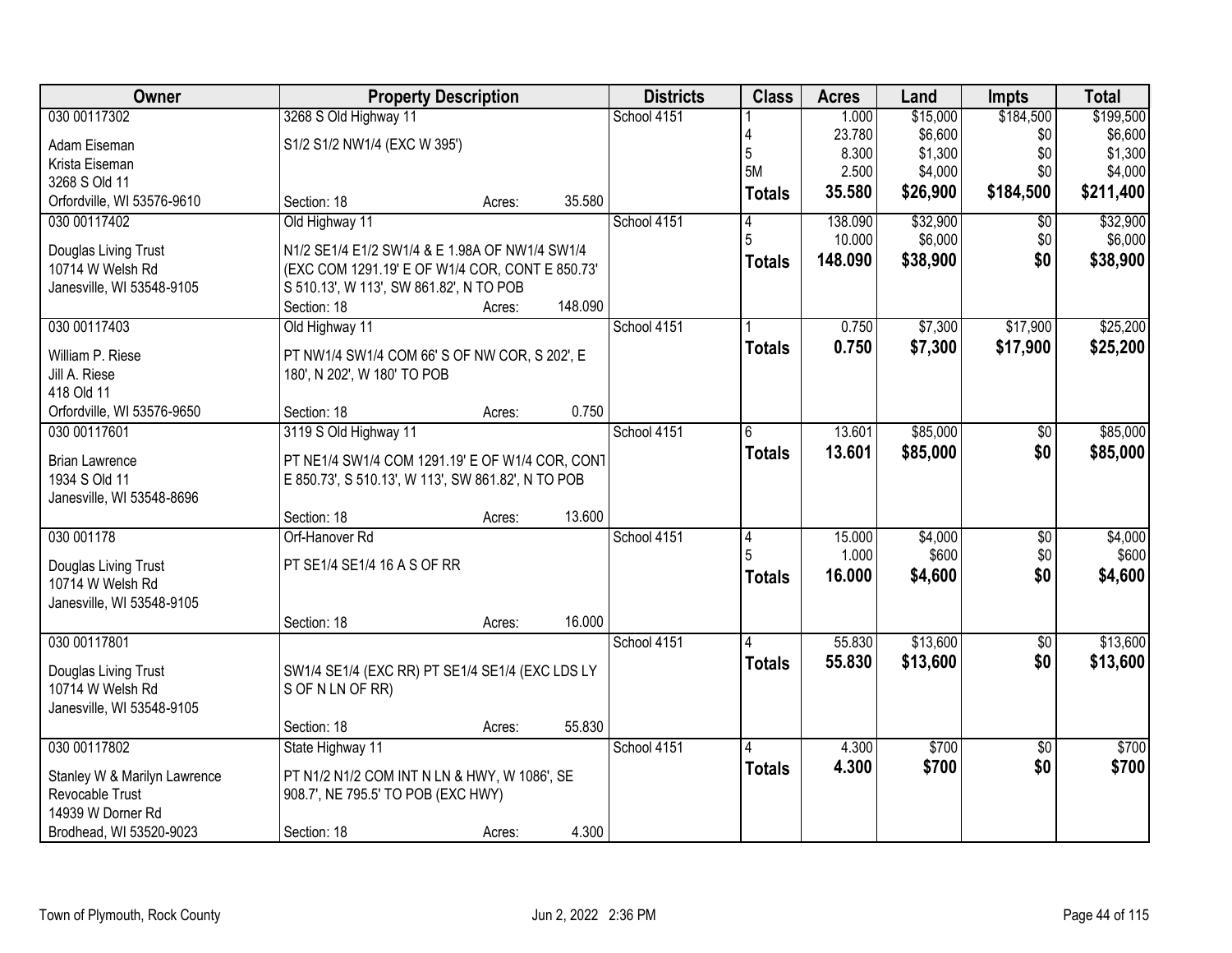| Owner                                     | <b>Property Description</b>                                           |        |        | <b>Districts</b> | <b>Class</b>  | <b>Acres</b>    | Land               | <b>Impts</b>    | <b>Total</b>       |
|-------------------------------------------|-----------------------------------------------------------------------|--------|--------|------------------|---------------|-----------------|--------------------|-----------------|--------------------|
| 030 00117803                              | State Highway 11                                                      |        |        | School 4151      |               | 1.380           | \$900              | $\overline{50}$ | \$900              |
| <b>Brian Lawrence</b>                     | PT NW1/4 NE1/4 COM 1378' W OF NW COR, SW 643',                        |        |        |                  | <b>Totals</b> | 1.380           | \$900              | \$0             | \$900              |
| 1934 S Old 11                             | SE 51' TO POB, SW 345', SE 310', NE 335', NW 130' TC                  |        |        |                  |               |                 |                    |                 |                    |
| Janesville, WI 53548-8696                 | POB (EXC HWY)                                                         |        |        |                  |               |                 |                    |                 |                    |
|                                           | Section: 18                                                           | Acres: | 1.380  |                  |               |                 |                    |                 |                    |
| 030 001179                                | 11800 W Orf-Hanover Rd                                                |        |        | School 4151      |               | 5.000           | \$42,000           | \$199,700       | \$241,700          |
|                                           |                                                                       |        |        |                  | <b>Totals</b> | 5.000           | \$42,000           | \$199,700       | \$241,700          |
| Rodney L. Klipstein<br>Debra L. Klipstein | PT SE1/4 NE1/4 CERTIFIED SURVEY MAP #1590452<br>VOL 26 PG 21-24 LOT 1 |        |        |                  |               |                 |                    |                 |                    |
| 11800 W Orfordville Hanover Rd            |                                                                       |        |        |                  |               |                 |                    |                 |                    |
| Orfordville, WI 53576-9518                | Section: 19                                                           | Acres: | 5.000  |                  |               |                 |                    |                 |                    |
| 030 001179001                             | Orf-Hanover Rd                                                        |        |        | School 4151      |               | 74.650          | \$18,800           | \$0             | \$18,800           |
|                                           |                                                                       |        |        |                  | <b>Totals</b> | 74.650          | \$18,800           | \$0             | \$18,800           |
| Douglas Living Trust                      | E1/2 NE1/4 (EXC CSM 26-21)                                            |        |        |                  |               |                 |                    |                 |                    |
| 10714 W Welsh Rd                          |                                                                       |        |        |                  |               |                 |                    |                 |                    |
| Janesville, WI 53548-9105                 |                                                                       |        |        |                  |               |                 |                    |                 |                    |
|                                           | Section: 19                                                           | Acres: | 74.650 |                  |               |                 |                    |                 |                    |
| 030 00117902                              | 11916 W Orf-Hanover Rd                                                |        |        | School 4151      | 4             | 43.751          | \$11,300           | \$0             | \$11,300           |
| Charles B. Hesgard                        | S 1650' OF W1/2 NE1/4                                                 |        |        |                  | 5             | 3.000           | \$500              | \$0             | \$500              |
| Linda L. Hesgard                          |                                                                       |        |        |                  | 5M            | 1.500           | \$2,400            | \$0             | \$2,400            |
| PO Box 500                                |                                                                       |        |        |                  |               | 2.000           | \$25,000           | \$235,900       | \$260,900          |
| Orfordville, WI 53576-0500                | Section: 19                                                           | Acres: | 50.250 |                  | <b>Totals</b> | 50.251          | \$39,200           | \$235,900       | \$275,100          |
| 030 001179021                             |                                                                       |        |        | School 4151      |               | 30.586          | \$7,200            | \$0             | \$7,200            |
| Douglas Living Trust                      | W1/2 NE1/4 (SUB TO EASE)                                              |        |        |                  | <b>Totals</b> | 30.586          | \$7,200            | \$0             | \$7,200            |
| 10714 W Welsh Rd                          |                                                                       |        |        |                  |               |                 |                    |                 |                    |
| Janesville, WI 53548-9105                 |                                                                       |        |        |                  |               |                 |                    |                 |                    |
|                                           | Section: 19                                                           | Acres: | 30.580 |                  |               |                 |                    |                 |                    |
| 030 001180                                | 12100 W Orf-Hanover Rd                                                |        |        | School 4151      | 4             | 72.500          | \$18,500           | $\overline{50}$ | \$18,500           |
|                                           |                                                                       |        |        |                  | 5             | 2.500           | \$400              | \$0             | \$400              |
| Douglas Living Trust                      | E1/2 NW1/4 (EXC 4 A RR)                                               |        |        |                  |               | 1.000           | \$7,500            | \$9,600         | \$17,100           |
| 10714 W Welsh Rd                          |                                                                       |        |        |                  | <b>Totals</b> | 76.000          | \$26,400           | \$9,600         | \$36,000           |
| Janesville, WI 53548-9105                 |                                                                       |        |        |                  |               |                 |                    |                 |                    |
|                                           | Section: 19                                                           | Acres: | 76.000 |                  |               |                 |                    |                 |                    |
| 030 001181                                | State Highway 213                                                     |        |        | School 4151      | 4<br>5M       | 34.010<br>1.000 | \$9,300<br>\$1,600 | $\overline{60}$ | \$9,300<br>\$1,600 |
| Swanson Farms Inc                         | W1/2 NW1/4 S OF RR & N OF USH 213 (EXC COM C/L                        |        |        |                  |               |                 |                    | \$0             |                    |
| 5126 S County Rd K                        | HWY & W SEC LN, N 132.82', ELY 292.88', SE 352', NE                   |        |        |                  | <b>Totals</b> | 35.010          | \$10,900           | \$0             | \$10,900           |
| Orfordville, WI 53576-9736                | 12', SE 150, SW 95', SE 143.15', E 600.6', S 588.25', W               |        |        |                  |               |                 |                    |                 |                    |
|                                           | Section: 19                                                           | Acres: | 35.010 |                  |               |                 |                    |                 |                    |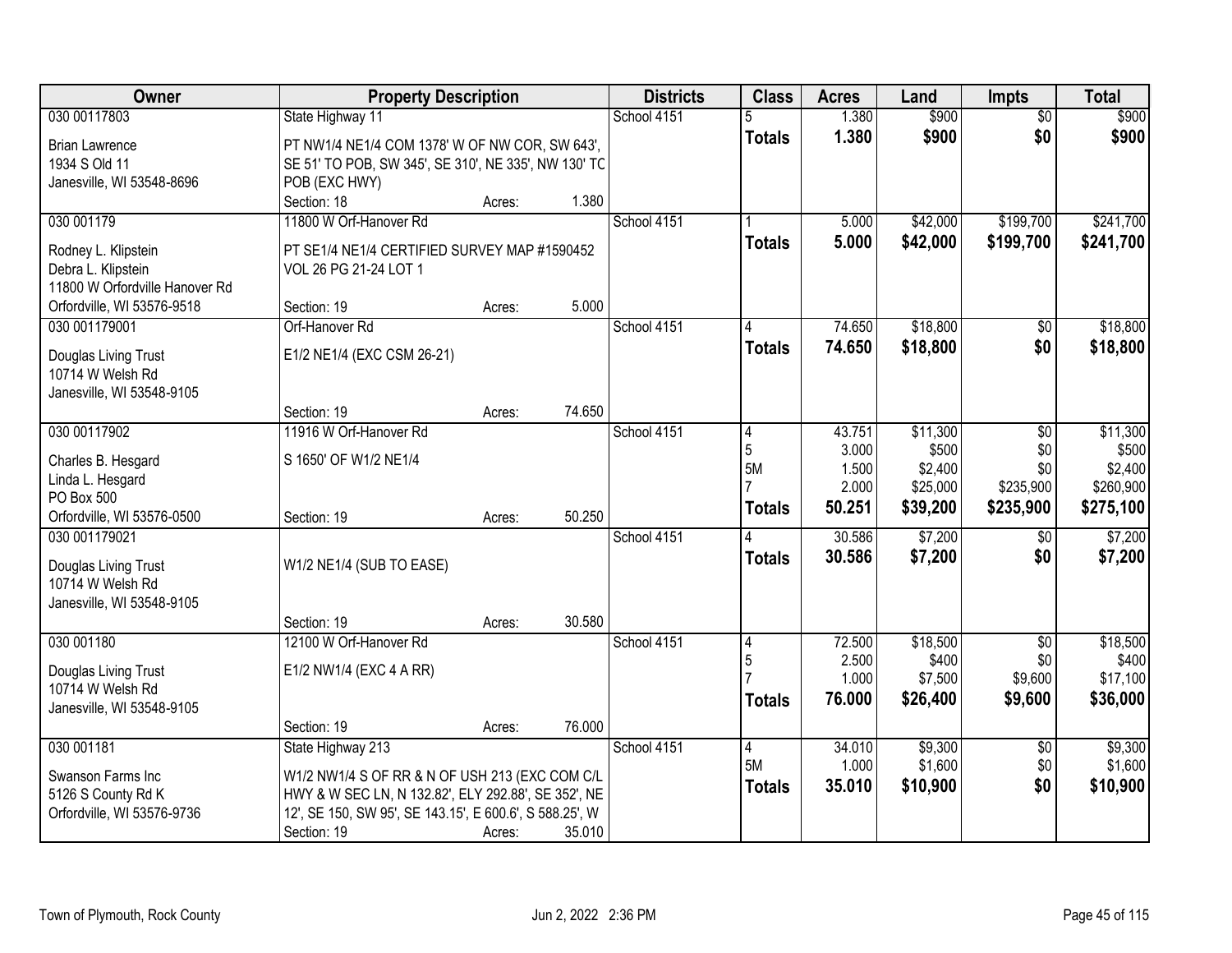| Owner                                  | <b>Property Description</b>                                                          | <b>Districts</b> | <b>Class</b>    | <b>Acres</b> | Land            | Impts           | <b>Total</b>    |
|----------------------------------------|--------------------------------------------------------------------------------------|------------------|-----------------|--------------|-----------------|-----------------|-----------------|
| 030 00118101                           | 3913 S State Highway 213                                                             | School 4151      | X4              | 2.610        | $\overline{60}$ | $\overline{30}$ | $\overline{50}$ |
| American Legion Post 209               | PT SW1/4 NW1/4 COM W1/4 COR, N 986.8', N 33', SE                                     |                  | <b>Totals</b>   | 2.610        | \$0             | \$0             | \$0             |
| Attn: Kenneth S Wells                  | 63.24' FOR POB; N 160.16', SE 256.63', SE 352', SW                                   |                  |                 |              |                 |                 |                 |
| 3913 S State Rd 213                    | 17', SW 198', NW 330', NW 212.3' TO POB                                              |                  |                 |              |                 |                 |                 |
| Orfordville, WI 53576-9707             | 2.610<br>Section: 19<br>Acres:                                                       |                  |                 |              |                 |                 |                 |
| 030 001182                             | State Highway 213                                                                    | School 4151      | $\overline{X4}$ | 4.000        | $\overline{50}$ | $\overline{50}$ | \$0             |
|                                        |                                                                                      |                  | <b>Totals</b>   | 4.000        | \$0             | \$0             | \$0             |
|                                        | Church Of Orfordvill Norwegian Lutherar   PT SW1/4 NW1/4 COM AT SE COR, N 588.25', W |                  |                 |              |                 |                 |                 |
| Attn: Lyle Amundson<br>716 W Beloit St | 600.6', SW 132' TO C/L HWY, SE TO POB                                                |                  |                 |              |                 |                 |                 |
| Orfordville, WI 53576-9785             | 4.000<br>Section: 19<br>Acres:                                                       |                  |                 |              |                 |                 |                 |
| 030 00118201                           | 3943 S State Highway 213                                                             | School 4151      |                 | 0.830        | \$14,000        | \$128,000       | \$142,000       |
|                                        |                                                                                      |                  |                 |              |                 |                 |                 |
| Donna A. Simpson                       | PT SW1/4 NW1/4 COM E LN 371.25' N OF E/W SEC LN                                      |                  | <b>Totals</b>   | 0.830        | \$14,000        | \$128,000       | \$142,000       |
| Gregg A. Simpson                       | N 217', W 600.6', NW 127.15' FOR POB, SW 132', NW                                    |                  |                 |              |                 |                 |                 |
| 3943 S State Rd 213                    | 166', NE 227', SE 150', SW 95', SE 16' TO POB                                        |                  |                 |              |                 |                 |                 |
| Orfordville, WI 53576-9707             | Section: 19<br>0.830<br>Acres:                                                       |                  |                 |              |                 |                 |                 |
| 030 00118202                           | 3971 S State Highway 213                                                             | School 4151      | $\overline{2}$  | 0.385        | \$11,000        | \$31,000        | \$42,000        |
| Swanson Farms Inc                      | PT SW1/4 NW1/4 COM IN C/L STH #213 708.60' SE OF                                     |                  | <b>Totals</b>   | 0.385        | \$11,000        | \$31,000        | \$42,000        |
| 5126 S County Rd K                     |                                                                                      |                  |                 |              |                 |                 |                 |
| Orfordville, WI 53576-9736             | W W SEC LN, NE 132', SE 127.15 FT', SW 132', NW<br>127.15' TO POB                    |                  |                 |              |                 |                 |                 |
|                                        | 0.380<br>Section: 19<br>Acres:                                                       |                  |                 |              |                 |                 |                 |
| 030 001183                             | State Highway 213                                                                    | School 4151      | $\overline{X4}$ | 2.500        | $\overline{50}$ | $\overline{50}$ | $\overline{50}$ |
|                                        |                                                                                      |                  |                 | 2.500        | \$0             | \$0             | \$0             |
| Town of Plymouth                       | COM SE COR SW1/4 NW1/4, W 35 RDS, N 26 RDS TO                                        |                  | <b>Totals</b>   |              |                 |                 |                 |
| 8219 High St                           | CEN HWY, SELY ALG HWY TO POB                                                         |                  |                 |              |                 |                 |                 |
| Orfordville, WI 53576-8716             |                                                                                      |                  |                 |              |                 |                 |                 |
|                                        | 2.500<br>Section: 19<br>Acres:                                                       |                  |                 |              |                 |                 |                 |
| 030 001184                             | 4004 S State Highway 213                                                             | School 4151      |                 | 1.000        | \$15,000        | \$83,500        | \$98,500        |
| Dawn E. Stapelmann                     | PT SW1/4 NW1/4 COM IN C/L BELOIT & MADISON RD                                        |                  | <b>Totals</b>   | 1.000        | \$15,000        | \$83,500        | \$98,500        |
| 4004 S State Rd 213                    | AT NW COR CEMETERY, S TO E-W 1/4 LN, W 6 RDS,                                        |                  |                 |              |                 |                 |                 |
| Orfordville, WI 53576-9556             | N 31 RDS 7' TO C/L HWY, SELY TO POB                                                  |                  |                 |              |                 |                 |                 |
|                                        | 1.000<br>Section: 19<br>Acres:                                                       |                  |                 |              |                 |                 |                 |
| 030 001185                             | 3915 S County Rd K                                                                   | School 4151      |                 | 1.368        | \$18,700        | \$89,900        | \$108,600       |
|                                        |                                                                                      |                  | <b>Totals</b>   | 1.368        | \$18,700        | \$89,900        | \$108,600       |
| Karl F. Wetzel                         | PT SW1/4 NW1/4 COM 641' N OF W1/4 POST, E 231', M                                    |                  |                 |              |                 |                 |                 |
| Patricia A. Wetzel                     | 170.2' TO C/L HWY, N 52D W 291.2', S ON SEC LN                                       |                  |                 |              |                 |                 |                 |
| 3915 S County Rd K                     | 345.8' TO POB                                                                        |                  |                 |              |                 |                 |                 |
| Orfordville, WI 53576-9666             | 1.360<br>Section: 19<br>Acres:                                                       |                  |                 |              |                 |                 |                 |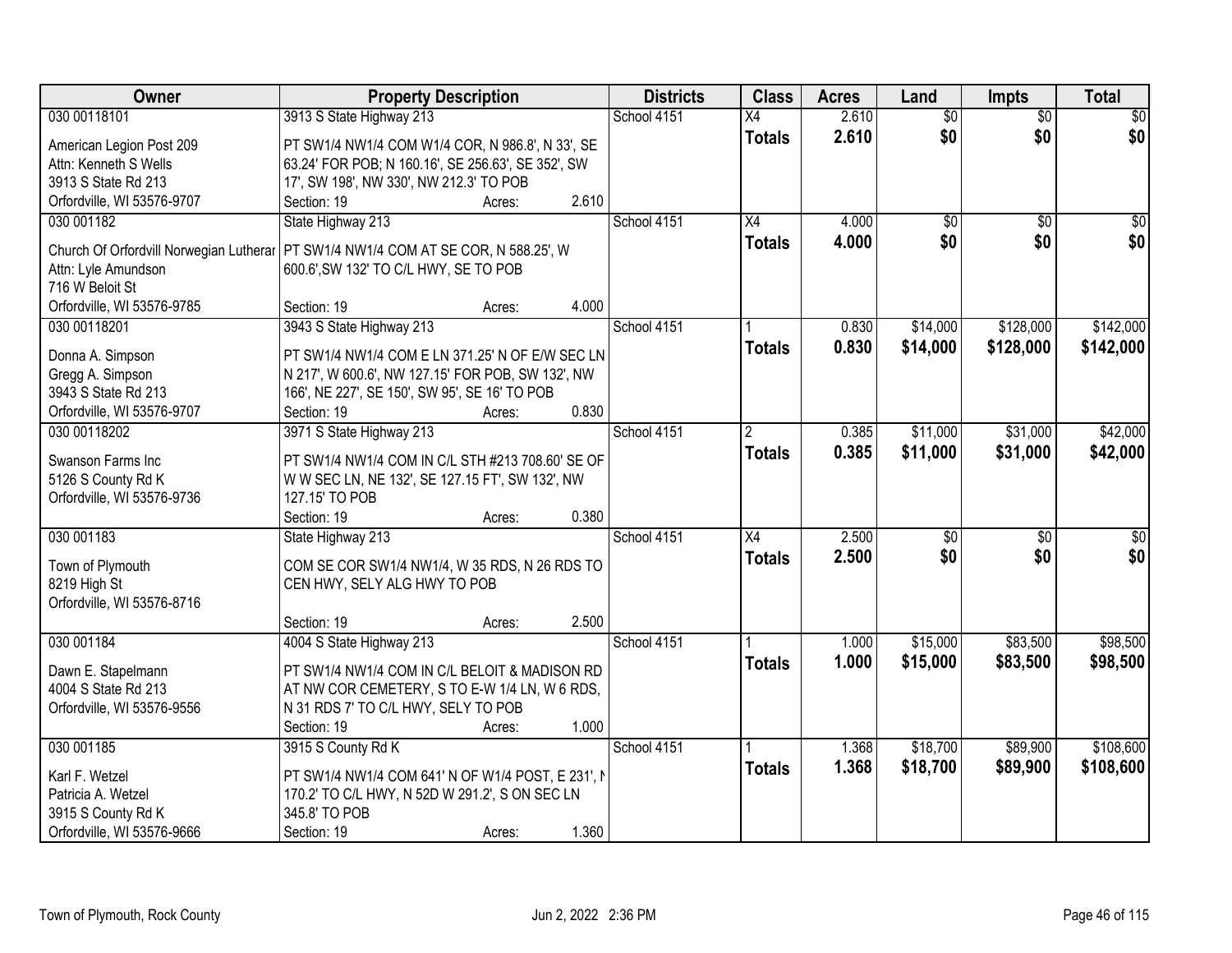| Owner                                                                                             | <b>Property Description</b>                                                                                                                                                          |        | <b>Districts</b>      | <b>Class</b>                    | <b>Acres</b>                       | Land                                    | <b>Impts</b>                              | <b>Total</b>                            |
|---------------------------------------------------------------------------------------------------|--------------------------------------------------------------------------------------------------------------------------------------------------------------------------------------|--------|-----------------------|---------------------------------|------------------------------------|-----------------------------------------|-------------------------------------------|-----------------------------------------|
| 030 00118501<br>Donald W. Wendt<br>4101 S County Rd K<br>Orfordville, WI 53576-9624               | 4101 S County Rd K<br>PT SW1/4 NW1/4 COM W1/4 COR; E 231', N 99', W 231<br>TO CTR HWY, S 99' TO POB                                                                                  |        | School 4151           | <b>Totals</b>                   | 0.500<br>0.500                     | \$11,900<br>\$11,900                    | \$93,200<br>\$93,200                      | \$105,100<br>\$105,100                  |
|                                                                                                   | Section: 19                                                                                                                                                                          | Acres: | 0.500                 |                                 |                                    |                                         |                                           |                                         |
| 030 00118502<br>Anthony R. Garcia<br>4031 S County Rd K<br>Orfordville, WI 53576-9667             | 4031 S County Rd K<br>PT SW1/4 NW1/4 N 241' OF S 391' OF W 231' (EXC N<br>108'                                                                                                       |        | School 4151           | <b>Totals</b>                   | 0.705<br>0.705                     | \$13,200<br>\$13,200                    | \$89,200<br>\$89,200                      | \$102,400<br>\$102,400                  |
|                                                                                                   | Section: 19                                                                                                                                                                          | Acres: | 0.700                 |                                 |                                    |                                         |                                           |                                         |
| 030 00118503<br>Nicole J. Ellsworth<br>4007 S County Rd K<br>Orfordville, WI 53576                | 4007 S County Rd K<br>PT SW1/4 NW1/4 COM 283' N OF W1/4 COR, E 231', N<br>358', W 231', S 358, TO POB                                                                                |        | School 4151           | <b>Totals</b>                   | 1.898<br>1.898                     | \$24,000<br>\$24,000                    | \$217,400<br>\$217,400                    | \$241,400<br>\$241,400                  |
|                                                                                                   | Section: 19                                                                                                                                                                          | Acres: | 1.890                 |                                 |                                    |                                         |                                           |                                         |
| 030 001186<br><b>Travis Schuh</b><br>3942 S State Rd 213<br>Orfordville, WI 53576-9555            | 3942 S State Highway 213<br>PT SW1/4 NW1/4 CERTIFIED SURVEY MAP #1126160<br>VOL 15 PG 9-10 LOT 1                                                                                     |        | School 4151           | <b>Totals</b>                   | 0.820<br>0.820                     | \$13,900<br>\$13,900                    | \$132,200<br>\$132,200                    | \$146,100<br>\$146,100                  |
|                                                                                                   | Section: 19                                                                                                                                                                          | Acres: | 0.820                 |                                 |                                    |                                         |                                           |                                         |
| 030 00118601<br>Bruce R. Olver<br>Becky J. Olver<br>410 S Wright St<br>Orfordville, WI 53576-8748 | State Highway 213<br>PT SW1/4 NW1/4 CERTIFIED SURVEY MAP #1126160<br>VOL 15 PG 9-10 LOT 2<br>Section: 19                                                                             | Acres: | School 4151<br>4.230  | <b>Totals</b>                   | 4.230<br>4.230                     | \$38,200<br>\$38,200                    | \$2,300<br>\$2,300                        | \$40,500<br>\$40,500                    |
| 030 001187<br>Kristine K. Wellnitz<br>4333 S State Rd 213<br>Orfordville, WI 53576-9558           | 4210 S State Highway 213<br>PT SW1/4 COM W1/4 COR, E ALG E-W CTR LN<br>1163.47' TO NW COR PCL DOC 1437718, S 326.93' TO<br>SW COR SD PCL, E 390'50', SE ALG CTR LN RD<br>Section: 19 | Acres: | School 4151<br>36.240 | 4<br>5<br>5M<br><b>Totals</b>   | 31.719<br>1.521<br>3.000<br>36.240 | \$5,500<br>\$300<br>\$4,800<br>\$10,600 | $\overline{50}$<br>\$0 <br>\$0<br>\$0     | \$5,500<br>\$300<br>\$4,800<br>\$10,600 |
| 030 001187001<br>Kristine K. Wellnitz<br>4333 S State Rd 213<br>Orfordville, WI 53576-9558        | 4210 S State Highway 213<br>PT NW1/4 SW1/4 & PT NE1/4 SW1/4 CERTIFIED<br>SURVEY MAP #1863525 VOL 33 PG 52-54 LOT 1<br>Section: 19                                                    | Acres: | School 4151<br>5.050  | $\overline{4}$<br><b>Totals</b> | 2.051<br>3.000<br>5.051            | \$400<br>\$30,000<br>\$30,400           | $\overline{30}$<br>\$115,600<br>\$115,600 | \$400<br>\$145,600<br>\$146,000         |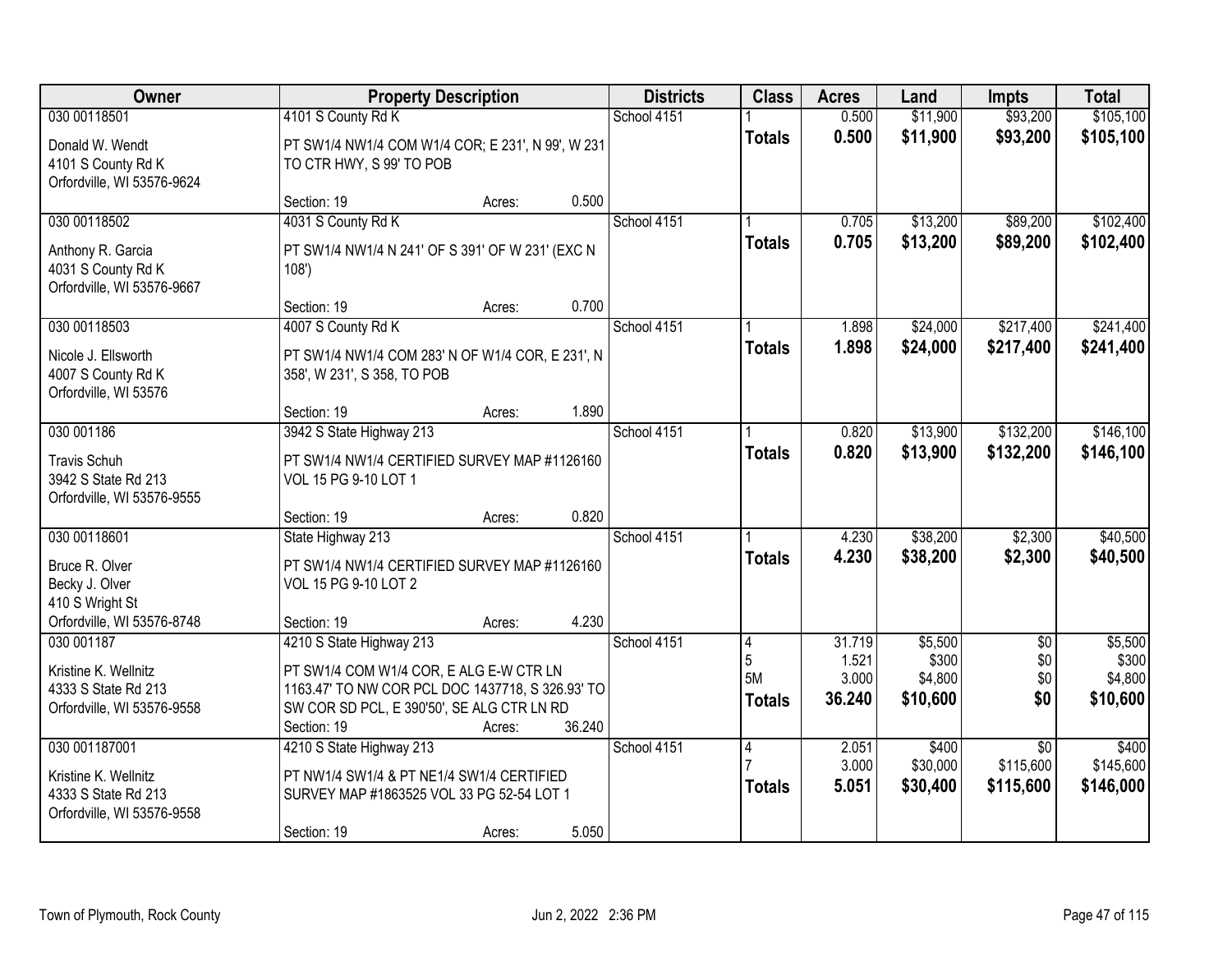| Owner                          |                                                       | <b>Property Description</b> |        | <b>Districts</b> | <b>Class</b>  | <b>Acres</b> | Land     | <b>Impts</b>    | <b>Total</b> |
|--------------------------------|-------------------------------------------------------|-----------------------------|--------|------------------|---------------|--------------|----------|-----------------|--------------|
| 030 00118701                   | 4122 S State Highway 213                              |                             |        | School 4151      |               | 2.070        | \$25,500 | \$87,800        | \$113,300    |
| Luther Johnson                 | PT N1/2 SW1/4 COM N LN & C/L HWY SE ALG HWY           |                             |        |                  | <b>Totals</b> | 2.070        | \$25,500 | \$87,800        | \$113,300    |
| Heather Johnson                | 415.2', W 390.5', N 325.85', E 137.2' TO POB          |                             |        |                  |               |              |          |                 |              |
| 4122 S State Rd 213            |                                                       |                             |        |                  |               |              |          |                 |              |
| Orfordville, WI 53576-9557     | Section: 19                                           | Acres:                      | 2.070  |                  |               |              |          |                 |              |
| 030 00118702                   | State Highway 213                                     |                             |        | School 4151      | 4             | 25.320       | \$7,100  | $\overline{50}$ | \$7,100      |
| Kristine K. Wellnitz           | PT NE1/4 SW1/4 LYG ELY STATE RD 213                   |                             |        |                  |               | 2.000        | \$300    | \$0             | \$300        |
| 4333 S State Rd 213            |                                                       |                             |        |                  | <b>Totals</b> | 27,320       | \$7,400  | \$0             | \$7,400      |
| Orfordville, WI 53576-9558     |                                                       |                             |        |                  |               |              |          |                 |              |
|                                | Section: 19                                           | Acres:                      | 27.320 |                  |               |              |          |                 |              |
| 030 00118703                   | County Rd K                                           |                             |        | School 4151      | 4             | 48.690       | \$10,800 | \$0             | \$10,800     |
| Sunde Revocable Trust          | PT W1/4 SW1/4 COM SW COR, N ALG LN 1798.70',          |                             |        |                  |               | 1.300        | \$200    | \$0             | \$200        |
| Attn: Paul B & Carole J Sunde  | E608.41', S 276.66', E 727.76' TO E LN, S 1501.35', W |                             |        |                  | <b>Totals</b> | 49.990       | \$11,000 | \$0             | \$11,000     |
| 5067 Wickert Dr                | TO POB                                                |                             |        |                  |               |              |          |                 |              |
| West Bend, WI 53095-9235       | Section: 19                                           | Acres:                      | 49.990 |                  |               |              |          |                 |              |
| 030 001188                     | State Highway 213                                     |                             |        | School 4151      | 4             | 32.190       | \$8,000  | \$0             | \$8,000      |
| Kristine K. Wellnitz           | SE1/4 SW1/4 SW OF HWY 2.25A SW1/4 SE1/4 SW OF         |                             |        |                  |               | 2.000        | \$300    | \$0             | \$300        |
| 4333 S State Rd 213            | HWY (EXC CSM 16-133)                                  |                             |        |                  | <b>Totals</b> | 34.190       | \$8,300  | \$0             | \$8,300      |
| Orfordville, WI 53576-9558     |                                                       |                             |        |                  |               |              |          |                 |              |
|                                | Section: 19                                           | Acres:                      | 34.190 |                  |               |              |          |                 |              |
| 030 00118801                   | 4442 S State Highway 213                              |                             |        | School 4151      |               | 3.500        | \$34,500 | \$111,900       | \$146,400    |
| Martin A. Cudney               | PT SE1/4 SW1/4 CERTIFIED SURVEY MAP #1180772          |                             |        |                  | <b>Totals</b> | 3.500        | \$34,500 | \$111,900       | \$146,400    |
| 4442 S State Rd 213            | VOL 16 PG 133-135 LOT 1                               |                             |        |                  |               |              |          |                 |              |
| Orfordville, WI 53576-9559     |                                                       |                             |        |                  |               |              |          |                 |              |
|                                | Section: 19                                           | Acres:                      | 3.500  |                  |               |              |          |                 |              |
| 030 001189                     | 12081 W Orf-Hanover Rd                                |                             |        | School 4151      | 4             | 75.000       | \$17,100 | $\overline{50}$ | \$17,100     |
| Kenneth A. Heller              | N1/2 SE1/4                                            |                             |        |                  | 5             | 2.000        | \$300    | \$0             | \$300        |
| Karol Ann Heller               |                                                       |                             |        |                  | 5M            | 1.000        | \$1,600  | \$0             | \$1,600      |
| 12081 W Orfordville Hanover Rd |                                                       |                             |        |                  |               | 2.000        | \$25,000 | \$156,200       | \$181,200    |
| Orfordville, WI 53576-9520     | Section: 19                                           | Acres:                      | 80.000 |                  | <b>Totals</b> | 80.000       | \$44,000 | \$156,200       | \$200,200    |
| 030 001190                     | 4333 S State Highway 213                              |                             |        | School 4151      | 4             | 77.340       | \$17,700 | $\overline{50}$ | \$17,700     |
| Kristine K. Wellnitz           | S1/2 SE1/4 PT SE1/4 SW1/4 LY E OF HWY                 |                             |        |                  | 5             | 1.000        | \$200    | \$0             | \$200        |
| 4333 S State Rd 213            |                                                       |                             |        |                  |               | 3.000        | \$30,000 | \$210,500       | \$240,500    |
| Orfordville, WI 53576-9558     |                                                       |                             |        |                  | <b>Totals</b> | 81.340       | \$47,900 | \$210,500       | \$258,400    |
|                                | Section: 19                                           | Acres:                      | 81.340 |                  |               |              |          |                 |              |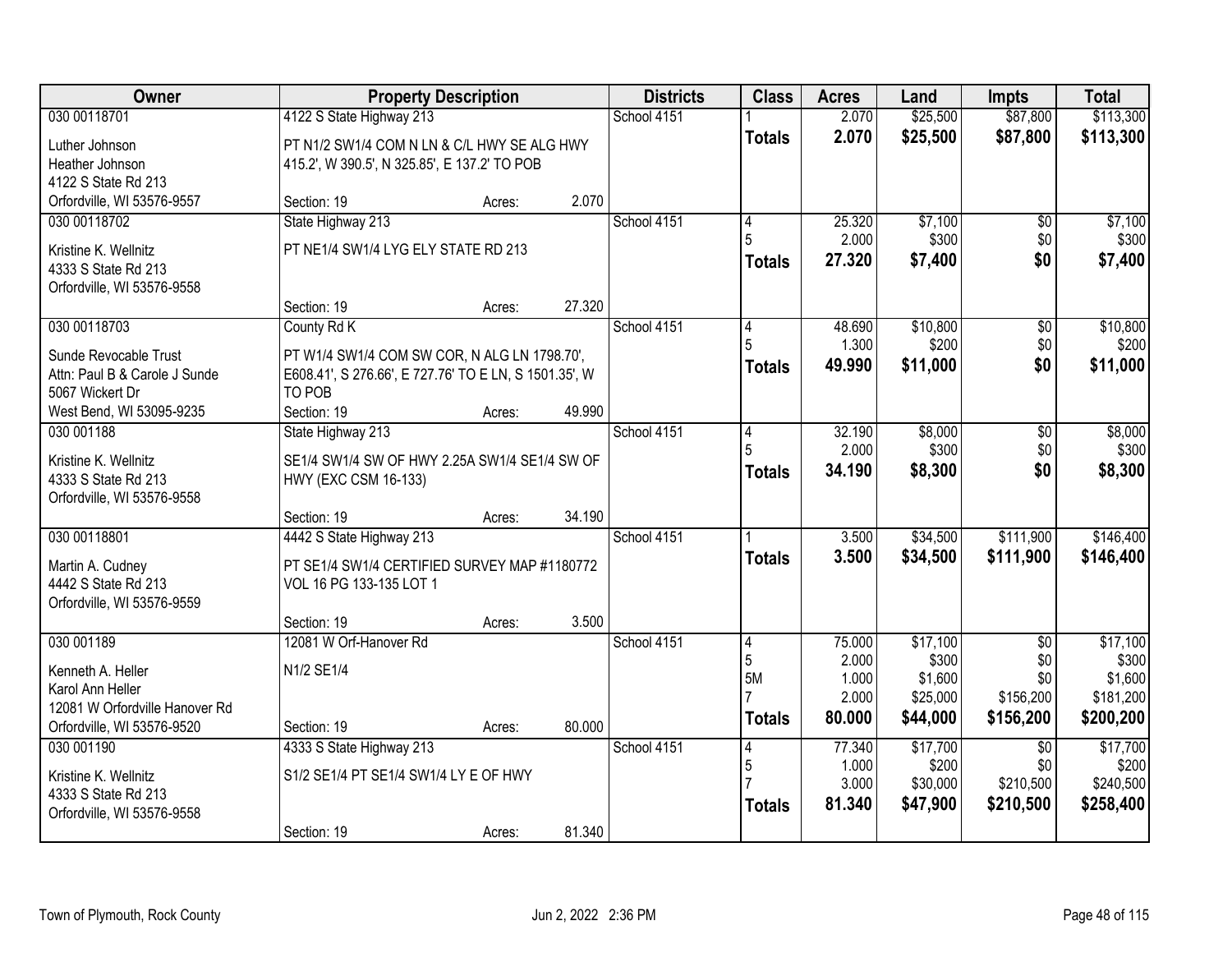| Owner                                | <b>Property Description</b>                        |        |         | <b>Districts</b> | <b>Class</b>  | <b>Acres</b> | Land     | <b>Impts</b>    | <b>Total</b> |
|--------------------------------------|----------------------------------------------------|--------|---------|------------------|---------------|--------------|----------|-----------------|--------------|
| 030 001191                           | Orf-Hanover Rd                                     |        |         | School 4151      |               | 20.010       | \$5,500  | $\sqrt{$0}$     | \$5,500      |
| Kervin Zimmerman                     | E1/2 E1/2 SE1/4 (EXC S 1177.75')                   |        |         |                  | 5             | 2.000        | \$1,200  | \$0             | \$1,200      |
| Shari Zimmerman                      |                                                    |        |         |                  | <b>Totals</b> | 22.010       | \$6,700  | \$0             | \$6,700      |
| 10537 W Orfordville Hanover Rd       |                                                    |        |         |                  |               |              |          |                 |              |
| Orfordville, WI 53576-9711           | Section: 20                                        | Acres: | 22.010  |                  |               |              |          |                 |              |
| 030 00119101                         | 3802 S Footville Rd                                |        |         | School 4151      |               | 4.000        | \$37,000 | \$235,500       | \$272,500    |
| Allen L. Kerl                        | E1/2 NE1/4 NE1/4                                   |        |         |                  |               | 14.300       | \$2,600  | \$0             | \$2,600      |
| 3802 S Footville Rd                  |                                                    |        |         |                  | 5M            | 2.000        | \$3,200  | \$0             | \$3,200      |
| Orfordville, WI 53576-9429           |                                                    |        |         |                  | <b>Totals</b> | 20.300       | \$42,800 | \$235,500       | \$278,300    |
|                                      | Section: 20                                        | Acres: | 20.300  |                  |               |              |          |                 |              |
| 030 00119102                         | Carver <sub>Rd</sub>                               |        |         | School 4151      | 4             | 13.990       | \$3,900  | \$0             | \$3,900      |
| Betty M. Wolter                      | E1/2 E1/2 SE1/4 S 1177.75'                         |        |         |                  | 5             | 1.000        | \$200    | \$0             | \$200        |
| 4602 S Carver Rd                     |                                                    |        |         |                  | 5M            | 3.000        | \$4,800  | \$0             | \$4,800      |
| Orfordville, WI 53576-9734           |                                                    |        |         |                  | <b>Totals</b> | 17.990       | \$8,900  | \$0             | \$8,900      |
|                                      | Section: 20                                        | Acres: | 17.990  |                  |               |              |          |                 |              |
| 030 00119201                         | 11100 W Orf-Hanover Rd                             |        |         | School 4151      |               | 15.010       | \$92,100 | \$223,700       | \$315,800    |
| Kevin D. Holcomb                     | PT NW1/4 NE1/4 COM 33' E OF N1/4 COR, E 492.30', S |        |         |                  | <b>Totals</b> | 15.010       | \$92,100 | \$223,700       | \$315,800    |
| 11100 W Orfordville Hanover Rd       | 1328.46', W 492.30', N 1328.53' TO POB             |        |         |                  |               |              |          |                 |              |
| Orfordville, WI 53576-9514           |                                                    |        |         |                  |               |              |          |                 |              |
|                                      | Section: 20                                        | Acres: | 15.010  |                  |               |              |          |                 |              |
| 030 001193                           | 11349 W Orf-Hanover Rd                             |        |         | School 4151      | 4             | 126.288      | \$29,600 | $\overline{50}$ | \$29,600     |
| Eric Komprood Revocable Living Trust | W 45 A S1/2 NE1/4 E1/2 SW1/4 (EXC E 5 A NE1/4      |        |         |                  | 5             | 7.500        | \$1,200  | \$0             | \$1,200      |
| 11217 W Orfordville Hanover Rd       | SW1/4) W1/2 SW1/4 SE1/4 (EXC CSM 24-217)           |        |         |                  | 5M            | 1.000        | \$1,600  | \$0             | \$1,600      |
| Orfordville, WI 53576-9458           |                                                    |        |         |                  |               | 2.000        | \$25,000 | \$200,400       | \$225,400    |
|                                      | Section: 20                                        | Acres: | 136.780 |                  | <b>Totals</b> | 136.788      | \$57,400 | \$200,400       | \$257,800    |
| 030 00119301                         | 11217 W Orf-Hanover Rd                             |        |         | School 4151      |               | 3.000        | \$32,000 | \$306,000       | \$338,000    |
| Eric K. Komprood                     | PT NE1/4 SW1/4 CERTIFIED SURVEY MAP #1499720       |        |         |                  | <b>Totals</b> | 3.000        | \$32,000 | \$306,000       | \$338,000    |
| Megan M. Komprood                    | VOL 24 PG 217-219 LOT 1                            |        |         |                  |               |              |          |                 |              |
| 11217 W Orfordville Hanover Rd       |                                                    |        |         |                  |               |              |          |                 |              |
| Orfordville, WI 53576-9458           | Section: 20                                        | Acres: | 3.000   |                  |               |              |          |                 |              |
| 030 001194                           | 10833 W Orf-Hanover Rd                             |        |         | School 4151      | 4             | 78.290       | \$17,800 | $\overline{50}$ | \$17,800     |
| Michael L. Collins                   | W1/2 SE1/4 (EXC W 20A) (EXC W1/2 NW1/4 SE1/4)      |        |         |                  | 5             | 1.200        | \$200    | \$0             | \$200        |
| Ruth Ann Collins                     | W1/2 E1/2 SE1/4                                    |        |         |                  |               | 2.000        | \$25,000 | \$141,900       | \$166,900    |
| 10833 W Orfordville Hanover Rd       |                                                    |        |         |                  | <b>Totals</b> | 81.490       | \$43,000 | \$141,900       | \$184,900    |
| Orfordville, WI 53576-9513           | Section: 20                                        | Acres: | 81.490  |                  |               |              |          |                 |              |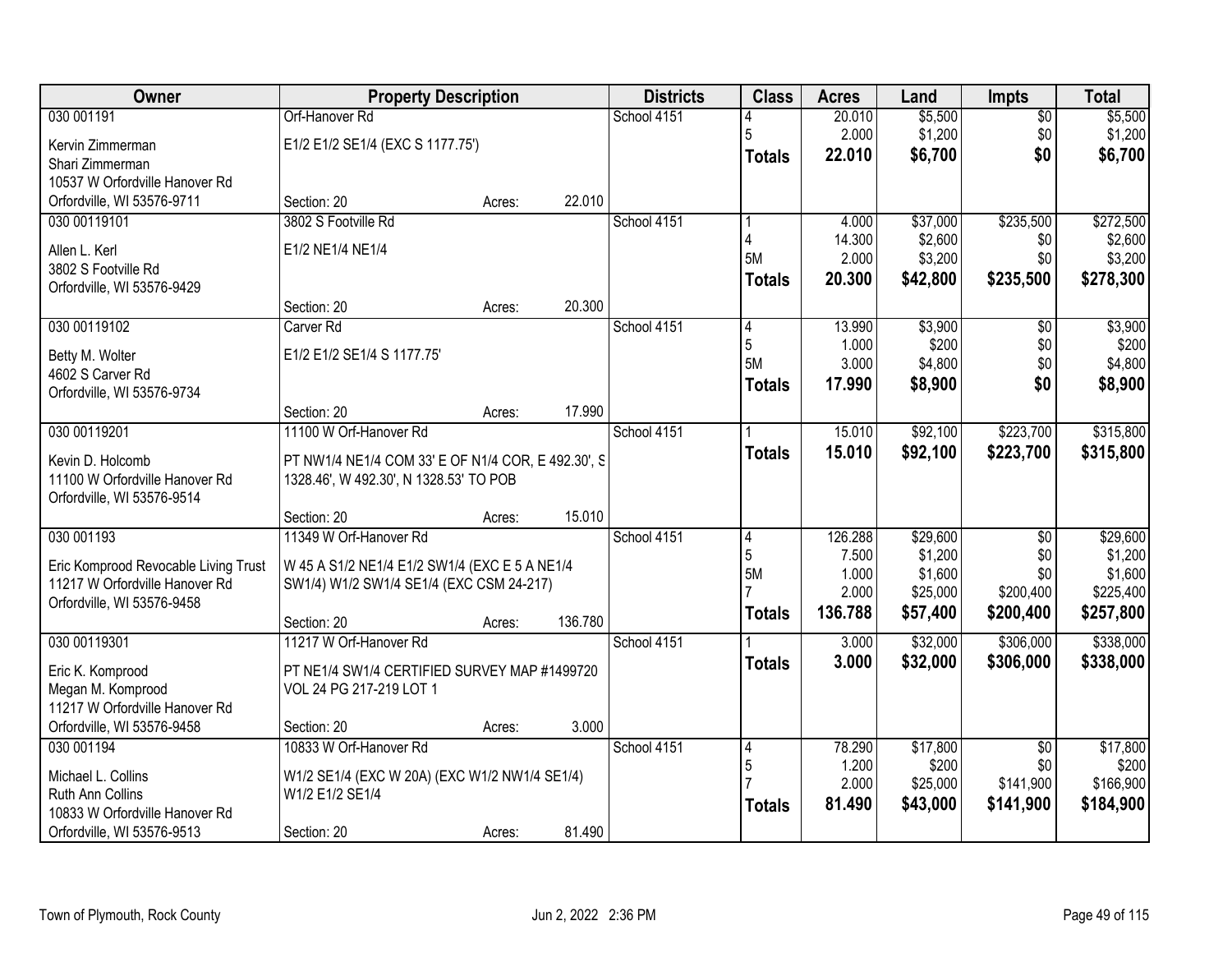| Owner                                | <b>Property Description</b>                       |        |         | <b>Districts</b> | <b>Class</b>   | <b>Acres</b> | Land      | <b>Impts</b>    | <b>Total</b> |
|--------------------------------------|---------------------------------------------------|--------|---------|------------------|----------------|--------------|-----------|-----------------|--------------|
| 030 00119401                         | 10738 W Orf-Hanover Rd                            |        |         | School 4151      |                | 1.000        | \$15,000  | \$210,100       | \$225,100    |
| Noel I. Ferry                        | E 35 A SE1/4 NE1/4 (EXC CSM 18-47) (EXC N 110' OF |        |         |                  |                | 16.000       | \$4,200   | \$0             | \$4,200      |
| Marleen L. Ferry                     | E 775.8')                                         |        |         |                  | 5              | 1.040        | \$200     | \$0             | \$200        |
| 10738 W Orfordville Hanover Rd       |                                                   |        |         |                  | 5M             | 10.000       | \$16,000  | \$0             | \$16,000     |
| Orfordville, WI 53576-9418           | Section: 20                                       | Acres: | 28.040  |                  | <b>Totals</b>  | 28.040       | \$35,400  | \$210,100       | \$245,500    |
| 030 00119402                         | 3908 S Footville Rd                               |        |         | School 4151      |                | 5.000        | \$42,000  | \$276,300       | \$318,300    |
| William R. Nyman                     | PT SE1/4 NE1/4 CERTIFIED SURVEY MAP #1251436      |        |         |                  | <b>Totals</b>  | 5.000        | \$42,000  | \$276,300       | \$318,300    |
| Lisa L. Nyman                        | VOL 18 PG 47-49 LOT 1                             |        |         |                  |                |              |           |                 |              |
| 3908 S Footville Rd                  |                                                   |        |         |                  |                |              |           |                 |              |
| Orfordville, WI 53576-9412           | Section: 20                                       | Acres: | 5.000   |                  |                |              |           |                 |              |
| 030 00119403                         | Orf-Hanover Rd                                    |        |         | School 4151      |                | 25.240       | \$4,300   | $\overline{50}$ | \$4,300      |
| Eric Komprood Revocable Living Trust | E 5A NE1/4 SW1/4 W1/2 NW1/4 SE1/4                 |        |         |                  | <b>Totals</b>  | 25.240       | \$4,300   | \$0             | \$4,300      |
| 11217 W Orfordville Hanover Rd       |                                                   |        |         |                  |                |              |           |                 |              |
| Orfordville, WI 53576-9458           |                                                   |        |         |                  |                |              |           |                 |              |
|                                      | Section: 20                                       | Acres: | 25.240  |                  |                |              |           |                 |              |
| 030 001195                           | Orf-Hanover Rd                                    |        |         | School 4151      | 4              | 116.000      | \$29,200  | $\overline{50}$ | \$29,200     |
| Jason K. Douglas et al               | NW1/4, W 33' NW1/4 NE1/4 (EXC SW 1/4 NW 1/4)      |        |         |                  | 5              | 5.000        | \$800     | \$0             | \$800        |
| Attn: Kirk E & Susan K Douglas       |                                                   |        |         |                  | <b>Totals</b>  | 121.000      | \$30,000  | \$0             | \$30,000     |
| 10714 W Welsh Rd                     |                                                   |        |         |                  |                |              |           |                 |              |
| Janesville, WI 53548-9105            | Section: 20                                       | Acres: | 121.000 |                  |                |              |           |                 |              |
| 030 00119501                         | 3838 S Footville Rd                               |        |         | School 4151      |                | 3.910        | \$36,600  | \$251,900       | \$288,500    |
| James A. Peterson                    | W1/2 NE1/4 NE1/4, NW1/4 NE1/4 (EXC W 525.30')     |        |         |                  |                | 3.000        | \$500     | \$0             | \$500        |
| Carrie M. Peterson                   | ALSO N 110' OF E 775.8' OF SE1/4 NE1/4            |        |         |                  | 5M             | 40.000       | \$64,000  | \$0             | \$64,000     |
| 3838 S Footville Rd                  |                                                   |        |         |                  | <b>Totals</b>  | 46.910       | \$101,100 | \$251,900       | \$353,000    |
| Orfordville, WI 53576-9429           | Section: 20                                       | Acres: | 46.910  |                  |                |              |           |                 |              |
| 030 00119502                         | 11628 W Orf-Hanover Rd                            |        |         | School 4151      | $\overline{4}$ | 33.000       | \$7,800   | $\overline{30}$ | \$7,800      |
| Ervin M. Landis                      | SW1/4 NW1/4                                       |        |         |                  | 5              | 2.000        | \$200     | \$0             | \$200        |
| Malinda N. Landis                    |                                                   |        |         |                  |                | 5.000        | \$40,000  | \$180,000       | \$220,000    |
| 11628 W Orfordville Hanover Rd       |                                                   |        |         |                  | <b>Totals</b>  | 40.000       | \$48,000  | \$180,000       | \$228,000    |
| Orfordville, WI 53576-9517           | Section: 20                                       | Acres: | 40.000  |                  |                |              |           |                 |              |
| 030 001196                           | 11441 W Orf-Hanover Rd                            |        |         | School 4151      | 4              | 76.800       | \$17,600  | $\overline{50}$ | \$17,600     |
| Eric Komprood Revocable Living Trust | W1/2 SW1/4, SUBJ TO R/W                           |        |         |                  | 5              | 1.200        | \$200     | \$0             | \$200        |
| 11217 W Orfordville Hanover Rd       |                                                   |        |         |                  |                | 2.000        | \$12,500  | \$193,200       | \$205,700    |
| Orfordville, WI 53576-9458           |                                                   |        |         |                  | <b>Totals</b>  | 80.000       | \$30,300  | \$193,200       | \$223,500    |
|                                      | Section: 20                                       | Acres: | 80.000  |                  |                |              |           |                 |              |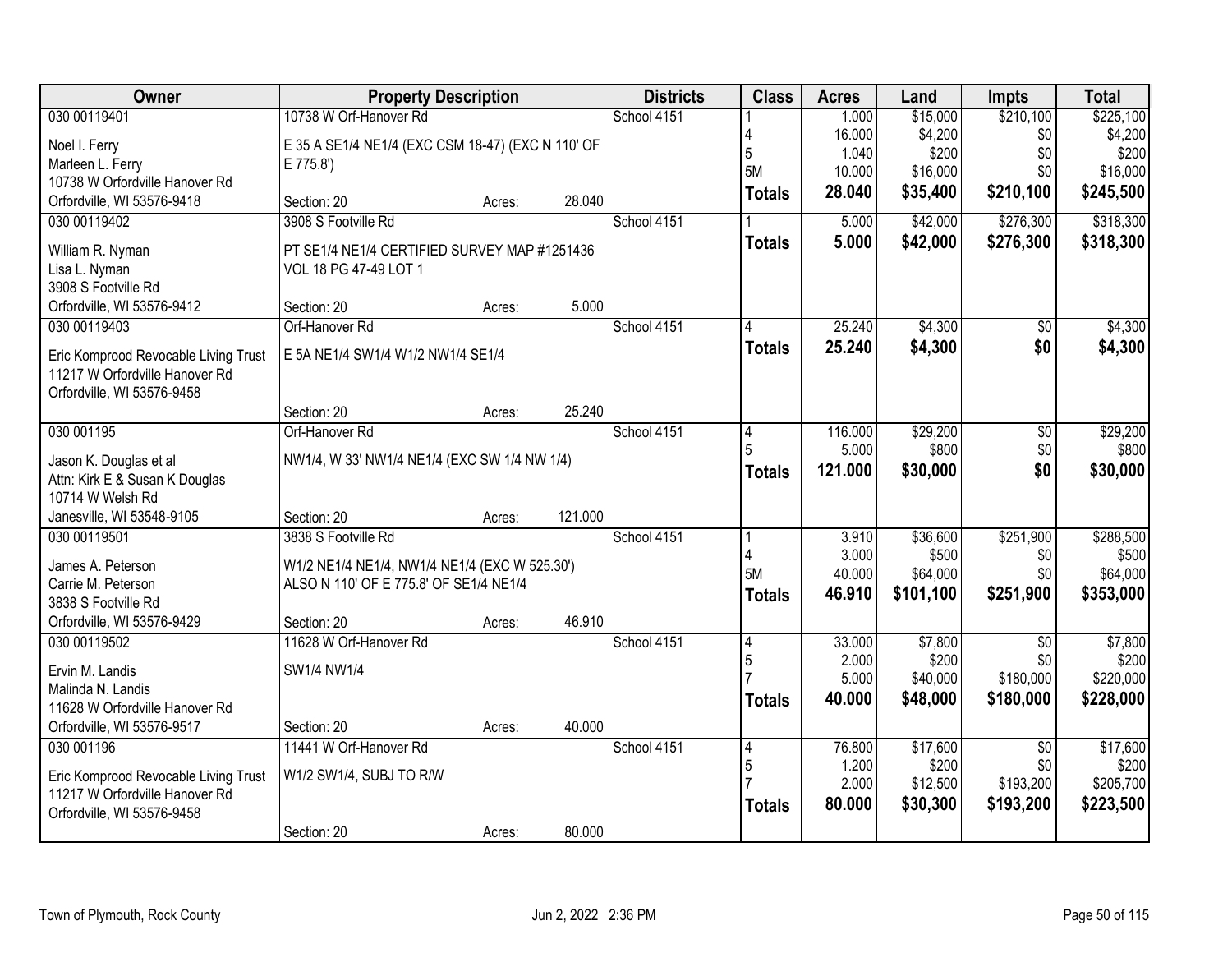| Owner                          | <b>Property Description</b>                       |        |         | <b>Districts</b> | <b>Class</b>   | <b>Acres</b>     | Land              | <b>Impts</b>           | <b>Total</b>       |
|--------------------------------|---------------------------------------------------|--------|---------|------------------|----------------|------------------|-------------------|------------------------|--------------------|
| 030 001197                     | Orf-Hanover Rd                                    |        |         | School 4151      |                | 11.170           | \$2,600           | $\overline{50}$        | \$2,600            |
| George W & Karen M Ehrlinger   | NE1/4 NE1/4 SE OF HWY                             |        |         |                  | 5              | 1.200            | \$200             | \$0                    | \$200              |
| Revocable Trust                |                                                   |        |         |                  | <b>Totals</b>  | 12.370           | \$2,800           | \$0                    | \$2,800            |
| 9207 W Ehrlinger Rd            |                                                   |        |         |                  |                |                  |                   |                        |                    |
| Orfordville, WI 53576-9484     | Section: 21                                       | Acres: | 12.370  |                  |                |                  |                   |                        |                    |
| 030 001198                     | 3919 W Orf-Hanover Rd                             |        |         | School 4151      | $\overline{2}$ | 0.250            | \$10,000          | $\overline{50}$        | \$10,000           |
| Michael B. Ehrlinger           | NE1/4 SE1/4, NW1/4 NE1/4, SE1/4 NE1/4, PT NE1/4   |        |         |                  | 5              | 72.090<br>1.000  | \$13,500<br>\$200 | \$0<br>\$0             | \$13,500<br>\$200  |
| 9207 W Ehrlinger Rd            | NE1/4 LY NW OF HWY (EXC COM NE SEC COR, W         |        |         |                  |                | 2.750            | \$28,800          | \$51,500               | \$80,300           |
| Orfordville, WI 53576-9484     | 109' S 113.5' TO MID HWY, NELY 117' TO POB) (EX   |        |         |                  | <b>Totals</b>  | 76.090           | \$52,500          | \$51,500               | \$104,000          |
|                                | Section: 21                                       | Acres: | 76.090  |                  |                |                  |                   |                        |                    |
| 030 001198001                  | S Orf-Hanover Rd                                  |        |         | School 4151      | 14             | 70.400           | \$15,300          | $\sqrt{6}$             | \$15,300           |
| J-S Farmland Holdings LLC      | PT NE1/4 COM 2542.64' E N1/4 COR, SE 113.50' TO   |        |         |                  |                | 2.500            | \$400             | \$0                    | \$400              |
| 18 Crescent Key                | CTR LN RD, SW ALG LN 904.25, CONT SW 1479.04'     |        |         |                  | <b>Totals</b>  | 72.900           | \$15,700          | \$0                    | \$15,700           |
| Bellevue, WA 98006-1010        | TO W LN, N 824.35' TO SE COR NW1/4 NE1/4, W       |        |         |                  |                |                  |                   |                        |                    |
|                                | Section: 21                                       | Acres: | 72.900  |                  |                |                  |                   |                        |                    |
| 030 00119801                   | Orf-Hanover Rd                                    |        |         | School 4151      | X4             | 0.125            | \$0               | $\sqrt[6]{}$           | \$0                |
| Town of Plymouth               | PT NE1/4 NE1/4 COM AT NE COR, W 109', S 113.5',   |        |         |                  | <b>Totals</b>  | 0.125            | \$0               | \$0                    | \$0                |
| 8219 High St                   | NELY ON HWY 117' TO POB                           |        |         |                  |                |                  |                   |                        |                    |
| Orfordville, WI 53576-8716     |                                                   |        |         |                  |                |                  |                   |                        |                    |
|                                | Section: 21                                       | Acres: | 0.120   |                  |                |                  |                   |                        |                    |
| 030 001199                     | 10015 W Orf-Hanover Rd                            |        |         | School 4151      | 14             | 109.520          | \$23,700          | $\overline{50}$        | \$23,700           |
| James R. Wilke                 | SW1/4 NE1/4 (EXC R/W OVER W 33' S 693') W1/2 SE1/ |        |         |                  |                | 3.000<br>112.520 | \$500<br>\$24,200 | \$0<br>\$0             | \$500<br>\$24,200  |
| Patti L. Wilke                 |                                                   |        |         |                  | <b>Totals</b>  |                  |                   |                        |                    |
| 2601 S Footville Rd            |                                                   |        |         |                  |                |                  |                   |                        |                    |
| Janesville, WI 53548-9150      | Section: 21                                       | Acres: | 112.520 |                  |                |                  |                   |                        |                    |
| 030 00119901                   | 10015 W Orf-Hanover Rd                            |        |         | School 4151      |                | 3.530<br>3.000   | \$34,700<br>\$800 | \$99,500               | \$134,200<br>\$800 |
| Alex S. Wellnitz               | PT NW1/4 SE1/4 CERTIFIED SURVEY MAP #1745185      |        |         |                  |                | 6.530            |                   | \$0                    | \$135,000          |
| 10015 W Orfordville Hanover Rd | VOL 29 PG 295-298 LOT 1                           |        |         |                  | <b>Totals</b>  |                  | \$35,500          | \$99,500               |                    |
| Orfordville, WI 53576-9512     |                                                   |        |         |                  |                |                  |                   |                        |                    |
|                                | Section: 21                                       | Acres: | 6.530   |                  |                |                  |                   |                        |                    |
| 030 001200                     | Footville Rd                                      |        |         | School 4151      | $\vert 4$      | 60.000<br>2.000  | \$15,300<br>\$300 | $\overline{50}$<br>\$0 | \$15,300<br>\$300  |
| J-S Farmland Holdings LLC      | NW1/4 NW1/4, N1/2 NE1/4 NW1/4                     |        |         |                  |                | 62.000           |                   | \$0                    | \$15,600           |
| 18 Crescent Key                |                                                   |        |         |                  | <b>Totals</b>  |                  | \$15,600          |                        |                    |
| Bellevue, WA 98006-1010        |                                                   |        |         |                  |                |                  |                   |                        |                    |
|                                | Section: 21                                       | Acres: | 62.000  |                  |                |                  |                   |                        |                    |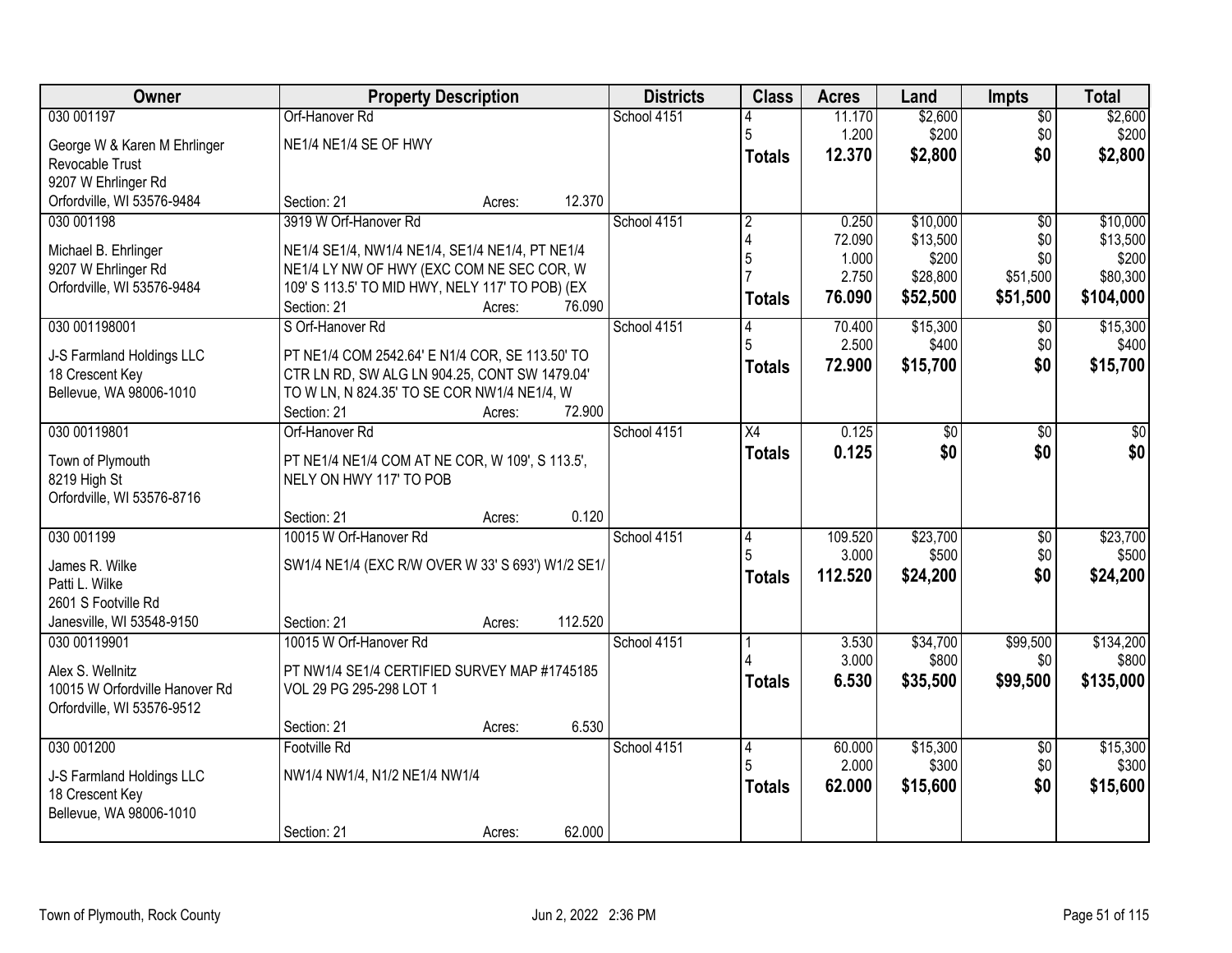| Owner                          | <b>Property Description</b>                                                                         | <b>Districts</b> | <b>Class</b>   | <b>Acres</b>    | Land             | <b>Impts</b>    | <b>Total</b>       |
|--------------------------------|-----------------------------------------------------------------------------------------------------|------------------|----------------|-----------------|------------------|-----------------|--------------------|
| 030 001200001                  | 10308 W Orf-Hanover Rd                                                                              | School 4151      |                | 2.000           | \$25,000         | \$313,500       | \$338,500          |
| Donald A. Bomkamp              | N1/2 SE1/4 NW1/4 & EASE (EXC COM W1/4 COR, E                                                        |                  |                | 8.000           | \$1,400          | \$0             | \$1,400            |
| Misty M. Bomkamp               | 1334.36 FT, N 1138.88' TO POB, N 189.04', E 140.75',                                                |                  | 5              | 2.000           | \$1,200          | \$0             | \$1,200            |
| 10308 W Orfordville Hanover Rd | SWLY 148.23', SW 87.01' TO POB)                                                                     |                  | 5M             | 8.000           | \$14,000         | \$0             | \$14,000           |
| Orfordville, WI 53576-9446     | Section: 21<br>20.000<br>Acres:                                                                     |                  | <b>Totals</b>  | 20.000          | \$41,600         | \$313,500       | \$355,100          |
| 030 00120001                   | 4327 S Carver Rd                                                                                    | School 4151      |                | 3.340           | \$33,700         | \$78,300        | \$112,000          |
|                                |                                                                                                     |                  | <b>Totals</b>  | 3.340           | \$33,700         | \$78,300        | \$112,000          |
| Michael L. Rheinschmidt        | 3.34 A CENTER SW1/4 DESC AS COM CEN SW1/4, N                                                        |                  |                |                 |                  |                 |                    |
| Karen M. Rheinschmidt          | ON HWY 13 RDS 6.5', W 12 RDS, S 30 RDS 6.5', E 12                                                   |                  |                |                 |                  |                 |                    |
| PO Box 111                     | RDS N 67', E 13 RDS, N 211' W 13 RDS TO POB                                                         |                  |                |                 |                  |                 |                    |
| Footville, WI 53537-0111       | 3.340<br>Section: 21<br>Acres:                                                                      |                  |                |                 |                  |                 |                    |
| 030 001201                     | 4416 S Carver Rd                                                                                    | School 4151      |                | 3.000           | \$32,000         | \$283,900       | \$315,900          |
| Kristie K. Dooley              | E1/2 SW1/4 SW1/4 (EXC 1.25A IN NE COR 280.5 X 198                                                   |                  | 5              | 12.130<br>3.300 | \$3,400          | \$0<br>\$0      | \$3,400<br>\$2,500 |
| 4416 S Carver Rd               |                                                                                                     |                  | 5M             | 0.500           | \$2,500<br>\$800 | \$0             | \$800              |
| Orfordville, WI 53576-9433     |                                                                                                     |                  |                |                 |                  |                 |                    |
|                                | 18.930<br>Section: 21<br>Acres:                                                                     |                  | <b>Totals</b>  | 18.930          | \$38,700         | \$283,900       | \$322,600          |
| 030 00120101                   | 10218 W Stuart Rd                                                                                   | School 4151      |                | 1.000           | \$15,000         | \$198,300       | \$213,300          |
|                                |                                                                                                     |                  | 4              | 8.140           | \$1,400          | \$0             | \$1,400            |
| Lawrence D. Underhill          | PT S1/2 SE1/4 SW1/4 CERTIFIED SURVEY MAP                                                            |                  |                | 1.000           | \$800            | \$0             | \$800              |
| 10218 W Stuart Rd              | #1316819 VOL 19 PG 505 LOT 1                                                                        |                  | <b>Totals</b>  | 10.140          | \$17,200         | \$198,300       | \$215,500          |
| Orfordville, WI 53576-9436     | 10.140                                                                                              |                  |                |                 |                  |                 |                    |
| 030 001201011                  | Section: 21<br>Acres:<br>10152 W Stuart Rd                                                          | School 4151      |                | 10.140          |                  | \$274,300       | \$342,000          |
|                                |                                                                                                     |                  |                |                 | \$67,700         |                 |                    |
| <b>Ensor Living Trust</b>      | PT S1/2 SE1/4 SW1/4 CERTIFIED SURVEY MAP                                                            |                  | <b>Totals</b>  | 10.140          | \$67,700         | \$274,300       | \$342,000          |
| Attn: Edwin & Karla Ensor      | #1316819 VOL 19 PG 505 LOT 2                                                                        |                  |                |                 |                  |                 |                    |
| 10152 W Stuart Rd              |                                                                                                     |                  |                |                 |                  |                 |                    |
| Orfordville, WI 53576-9480     | 10.140<br>Section: 21<br>Acres:                                                                     |                  |                |                 |                  |                 |                    |
| 030 00120102                   | 10302 W Orf-Hanover Rd                                                                              | School 4151      |                | 8.500           | \$59,500         | \$302,900       | \$362,400          |
| Chad W. Duerst                 |                                                                                                     |                  |                | 11.590          | \$2,700          | \$0             | \$2,700            |
| Kathleen J. Duerst             | S1/2 NE1/4 NW1/4 (EXC E 1/2A) W/EASE & COM W1/4<br>COR, E 1334.36', N 1138.88' TO POB, N 189.04', E |                  | <b>Totals</b>  | 20.090          | \$62,200         | \$302,900       | \$365,100          |
| 10302 W Orfordville Hanover Rd | 140.75', SW 148.23', SWLY 87.01' TO POB                                                             |                  |                |                 |                  |                 |                    |
| Orfordville, WI 53576-9446     | 20.090<br>Section: 21                                                                               |                  |                |                 |                  |                 |                    |
| 030 001202                     | Acres:<br>10537 W Orf-Hanover Rd                                                                    | School 4151      |                | 33.610          | \$8,800          | $\overline{50}$ | \$8,800            |
|                                |                                                                                                     |                  | $\vert 4$<br>5 | 3.900           | \$600            | \$0             | \$600              |
| Kervin Zimmerman               | PT SW1/4 COM W1/4 COR, E 1334.36, S 1109.74, W                                                      |                  | 5M             | 1.500           | \$2,400          | \$0             | \$2,400            |
| Shari Zimmerman                | 198', S 221', W 467.20', S 152.86', W TO WLN SW1/4, N                                               |                  |                | 2.000           | \$25,000         | \$152,600       | \$177,600          |
| 10537 W Orfordville Hanover Rd | TO POB                                                                                              |                  |                | 41.010          |                  |                 |                    |
| Orfordville, WI 53576-9711     | Section: 21<br>41.010<br>Acres:                                                                     |                  | <b>Totals</b>  |                 | \$36,800         | \$152,600       | \$189,400          |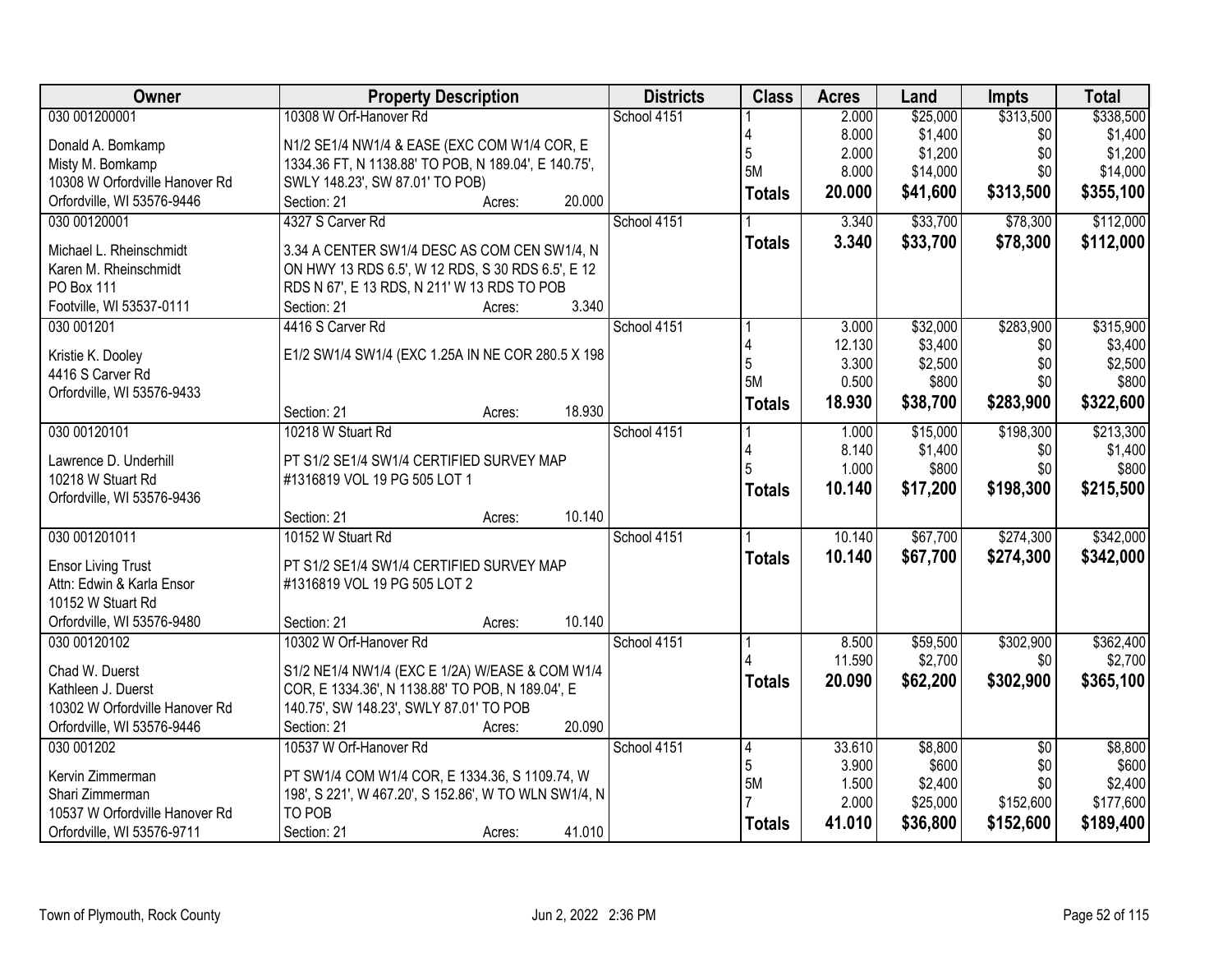| Owner                                                                                 |                                                                                                                      | <b>Property Description</b> |        | <b>Districts</b> | <b>Class</b>                     | <b>Acres</b>              | Land                            | <b>Impts</b>                  | <b>Total</b>                    |
|---------------------------------------------------------------------------------------|----------------------------------------------------------------------------------------------------------------------|-----------------------------|--------|------------------|----------------------------------|---------------------------|---------------------------------|-------------------------------|---------------------------------|
| 030 001202001<br>Jason K. Douglas<br>10717 W Welsh Rd                                 | Orf-Hanover Rd<br>SW1/4 NW1/4                                                                                        |                             |        | School 4151      | <b>5M</b><br><b>Totals</b>       | 38.500<br>1.500<br>40.000 | \$10,800<br>\$2,400<br>\$13,200 | $\overline{50}$<br>\$0<br>\$0 | \$10,800<br>\$2,400<br>\$13,200 |
| Janesville, WI 53548-9105                                                             | Section: 21                                                                                                          | Acres:                      | 40.000 |                  |                                  |                           |                                 |                               |                                 |
| 030 00120201                                                                          | Orf-Hanover Rd                                                                                                       |                             |        | School 4151      | 14<br>5                          | 17.490<br>0.500           | \$4,900<br>\$300                | $\overline{50}$<br>\$0        | \$4,900<br>\$300                |
| Betty M. Wolter<br>4602 S Carver Rd<br>Orfordville, WI 53576-9734                     | W1/2 SW1/4 SW1/4 S 1177.75'                                                                                          |                             |        |                  | <b>Totals</b>                    | 17.990                    | \$5,200                         | \$0                           | \$5,200                         |
|                                                                                       | Section: 21                                                                                                          | Acres:                      | 17.990 |                  |                                  |                           |                                 |                               |                                 |
| 030 001203<br>State of Wisconsin Dnr<br>101 S Webster St<br>Madison, WI 53703-3474    | Carver <sub>Rd</sub><br>S1/2 SE1/4 NW1/4 (EXC CSM 10-490), NE1/4 SW1/4,<br>N1/2 SE1/4 SW1/4 (EXC N 211' OF W 214.5') |                             |        | School 4151      | X2<br><b>Totals</b>              | 68.840<br>68.840          | \$0<br>\$0                      | \$0<br>\$0                    | $\overline{50}$<br>\$0          |
|                                                                                       | Section: 21                                                                                                          | Acres:                      | 68.840 |                  |                                  |                           |                                 |                               |                                 |
| 030 00120301<br>Charles W. Vogt<br>Connie M. Vogt<br>10122 W Orfordville Hanover Rd   | 10122 W Orf-Hanover Rd<br>PT SE1/4 NW1/4 CERTIFIED SURVEY MAP #948731<br>VOL 10 PG 490-491 LOT 1                     |                             |        | School 4151      | <b>Totals</b>                    | 9.625<br>9.625            | \$65,100<br>\$65,100            | \$172,200<br>\$172,200        | \$237,300<br>\$237,300          |
| Orfordville, WI 53576-9713                                                            | Section: 21                                                                                                          | Acres:                      | 9.620  |                  |                                  |                           |                                 |                               |                                 |
| 030 001204<br>Beverly R Halom Trust<br>9330 W Stuart Rd<br>Orfordville, WI 53576-9574 | Stuart Rd<br>SE1/4 SE1/4 (EXC VOL 549-354)                                                                           |                             |        | School 4151      | 4<br><b>Totals</b>               | 13.500<br>0.500<br>14.000 | \$2,300<br>\$100<br>\$2,400     | $\overline{50}$<br>\$0<br>\$0 | \$2,300<br>\$100<br>\$2,400     |
|                                                                                       | Section: 21                                                                                                          | Acres:                      | 14.000 |                  |                                  |                           |                                 |                               |                                 |
| 030 00120401<br>Aaron M. Dooley<br>Kimberly L. Dooley<br>9349 W Stuart Rd             | Stuart Rd<br>PT SE1/4 SE1/4 CERTIFIED SURVEY MAP #898424<br>VOL 8 PG 189-190 LOT 1                                   |                             |        | School 4151      | 14<br><b>5M</b><br><b>Totals</b> | 12.000<br>2.000<br>14.000 | \$2,800<br>\$3,500<br>\$6,300   | $\overline{50}$<br>\$0<br>\$0 | \$2,800<br>\$3,500<br>\$6,300   |
| Orfordville, WI 53576-9575                                                            | Section: 21                                                                                                          | Acres:                      | 14.000 |                  |                                  |                           |                                 |                               |                                 |
| 030 00120402<br>Shawn F. Harris<br>9718 W Stuart Rd<br>Orfordville, WI 53576-9576     | 9718 W Stuart Rd<br>PT SE1/4 SE1/4 CERTIFIED SURVEY MAP #898424<br>VOL 8 PG 189-190 LOT 2<br>Section: 21             | Acres:                      | 12.000 | School 4151      | <b>Totals</b>                    | 12.000<br>12.000          | \$77,000<br>\$77,000            | \$151,700<br>\$151,700        | \$228,700<br>\$228,700          |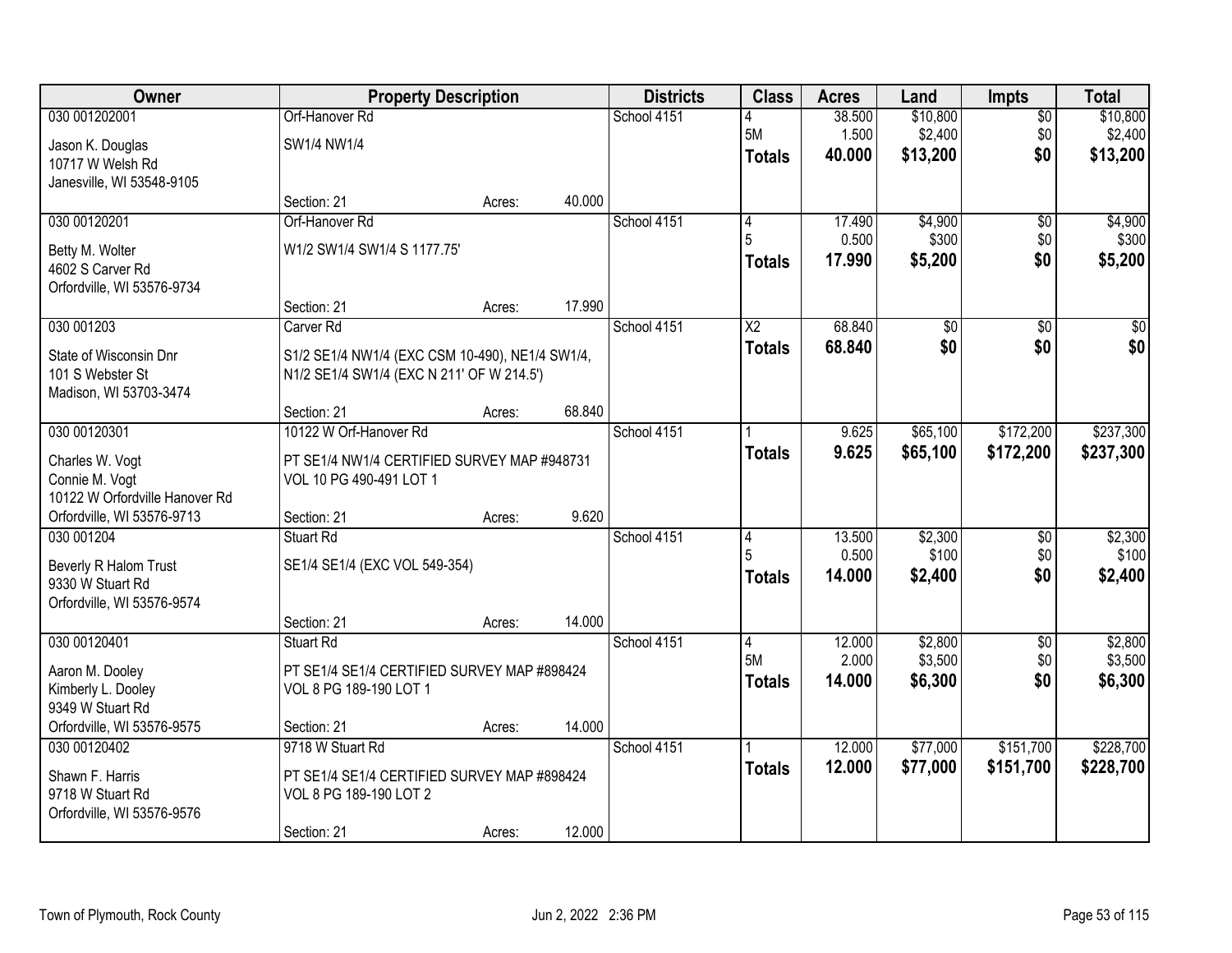| Owner                                             | <b>Property Description</b>                           |        |         | <b>Districts</b> | <b>Class</b>  | <b>Acres</b> | Land      | <b>Impts</b>    | <b>Total</b> |
|---------------------------------------------------|-------------------------------------------------------|--------|---------|------------------|---------------|--------------|-----------|-----------------|--------------|
| 030 001205                                        | <b>Ehrlinger Rd</b>                                   |        |         | School 4151      |               | 60.110       | \$16,000  | $\overline{50}$ | \$16,000     |
| George W & Karen M Ehrlinger                      | E1/2 NE1/4 (EXC CSM 10-3) (EXC CSM 10-284)            |        |         |                  | 5             | 1.800        | \$300     | \$0             | \$300        |
| Revocable Trust                                   |                                                       |        |         |                  | 5M            | 0.500        | \$900     | \$0             | \$900        |
| 9207 W Ehrlinger Rd                               |                                                       |        |         |                  | <b>Totals</b> | 62.410       | \$17,200  | \$0             | \$17,200     |
| Orfordville, WI 53576-9484                        | Section: 22                                           | Acres: | 62.410  |                  |               |              |           |                 |              |
| 030 00120501                                      | County Rd H                                           |        |         | School 4151      | 6             | 10.860       | \$38,000  | $\overline{50}$ | \$38,000     |
|                                                   |                                                       |        |         |                  | <b>Totals</b> | 10.860       | \$38,000  | \$0             | \$38,000     |
| George W & Karen M Ehrlinger                      | PT SE1/4 NE1/4 CERTIFIED SURVEY MAP #925835           |        |         |                  |               |              |           |                 |              |
| Revocable Trust                                   | VOL 10 PG 3-4 LOT 1                                   |        |         |                  |               |              |           |                 |              |
| 9207 W Ehrlinger Rd                               |                                                       |        |         |                  |               |              |           |                 |              |
| Orfordville, WI 53576-9484                        | Section: 22                                           | Acres: | 10.860  |                  |               |              |           |                 |              |
| 030 00120502                                      | 3702 S County Rd H                                    |        |         | School 4151      |               | 5.410        | \$44,100  | \$123,900       | \$168,000    |
| Long Irrevocable Trust                            | PT NE1/4 NE1/4 CERTIFIED SURVEY MAP #939274           |        |         |                  | <b>Totals</b> | 5.410        | \$44,100  | \$123,900       | \$168,000    |
| Attn: Jonathan & Susan Long                       | VOL 10 PG 284 LOT 1                                   |        |         |                  |               |              |           |                 |              |
| 3702 S County Rd H                                |                                                       |        |         |                  |               |              |           |                 |              |
| Orfordville, WI 53576-9719                        | Section: 22                                           | Acres: | 5.410   |                  |               |              |           |                 |              |
| 030 001206                                        | 9207 W Ehrlinger Rd                                   |        |         | School 4151      | 4             | 173.770      | \$45,100  | $\sqrt{6}$      | \$45,100     |
|                                                   |                                                       |        |         |                  | 5             | 2.000        | \$300     | \$0             | \$300        |
| <b>Ehrlinger Land Corporation</b>                 | W1/2 NE1/4 E1/2 NW1/4 NE1/4 SW1/4                     |        |         |                  | <b>5M</b>     | 22.500       | \$36,000  | \$0             | \$36,000     |
| 9207 W Ehrlinger Rd<br>Orfordville, WI 53576-9484 |                                                       |        |         |                  |               | 3.000        | \$30,000  | \$207,600       | \$237,600    |
|                                                   | Section: 22                                           |        | 201.270 |                  | <b>Totals</b> | 201.270      | \$111,400 | \$207,600       | \$319,000    |
| 030 001207                                        | 9545 W Ehrlinger Rd                                   | Acres: |         | School 4151      |               | 5.190        | \$43,000  | \$83,300        | \$126,300    |
|                                                   |                                                       |        |         |                  | 4             | 4.000        | \$1,100   | \$0             | \$1,100      |
| George W & Karen M Ehrlinger                      | PT W1/2 NW1/4 & NW1/4 SW1/4 COM NW COR SEC, E         |        |         |                  | 5M            | 3.500        | \$6,200   | \$0             | \$6,200      |
| Revocable Trust                                   | 284.72', S 792.58', E 184.93' TO POB, S 1613.23' W    |        |         |                  | <b>Totals</b> | 12.690       | \$50,300  | \$83,300        | \$133,600    |
| 9207 W Ehrlinger Rd                               | 254.14', S 279.05', SE 596.85', N 1230.31', E 137', N |        |         |                  |               |              |           |                 |              |
| Orfordville, WI 53576-9484                        | Section: 22                                           | Acres: | 12.690  |                  |               |              |           |                 |              |
| 030 00120701                                      | 9515 W Ehrlinger Rd                                   |        |         | School 4151      |               | 4.020        | \$37,100  | \$21,700        | \$58,800     |
| George W & Karen M Ehrlinger                      | PT NW1/4 NW1/4 CERTIFIED SURVEY MAP #840962           |        |         |                  |               | 7.500        | \$26,300  | \$0             | \$26,300     |
| Revocable Trust                                   | VOL 5 PG 197-198 LOT 1 (EXC COM NW COR SEC, E         |        |         |                  | <b>Totals</b> | 11.520       | \$63,400  | \$21,700        | \$85,100     |
| 9207 W Ehrlinger Rd                               | 491.04', SE 438.69' TO SW COR LT 2 CSM 9-260 FOR      |        |         |                  |               |              |           |                 |              |
| Orfordville, WI 53576-9484                        | Section: 22                                           | Acres: | 11.520  |                  |               |              |           |                 |              |
| 030 00120702                                      | 9423 W Ehrlinger Rd                                   |        |         | School 4151      |               | 2.480        | \$28,400  | \$176,300       | \$204,700    |
|                                                   |                                                       |        |         |                  | <b>Totals</b> | 2.480        | \$28,400  | \$176,300       | \$204,700    |
| John V Brennan Jr Revocable Living                | PT NW1/4 NW1/4 CERTIFIED SURVEY MAP #921474           |        |         |                  |               |              |           |                 |              |
| Trust                                             | VOL 9 PG 260-261 LOT 1                                |        |         |                  |               |              |           |                 |              |
| 9423 W Ehrlinger Rd                               |                                                       |        |         |                  |               |              |           |                 |              |
| Orfordville, WI 53576-9674                        | Section: 22                                           | Acres: | 2.480   |                  |               |              |           |                 |              |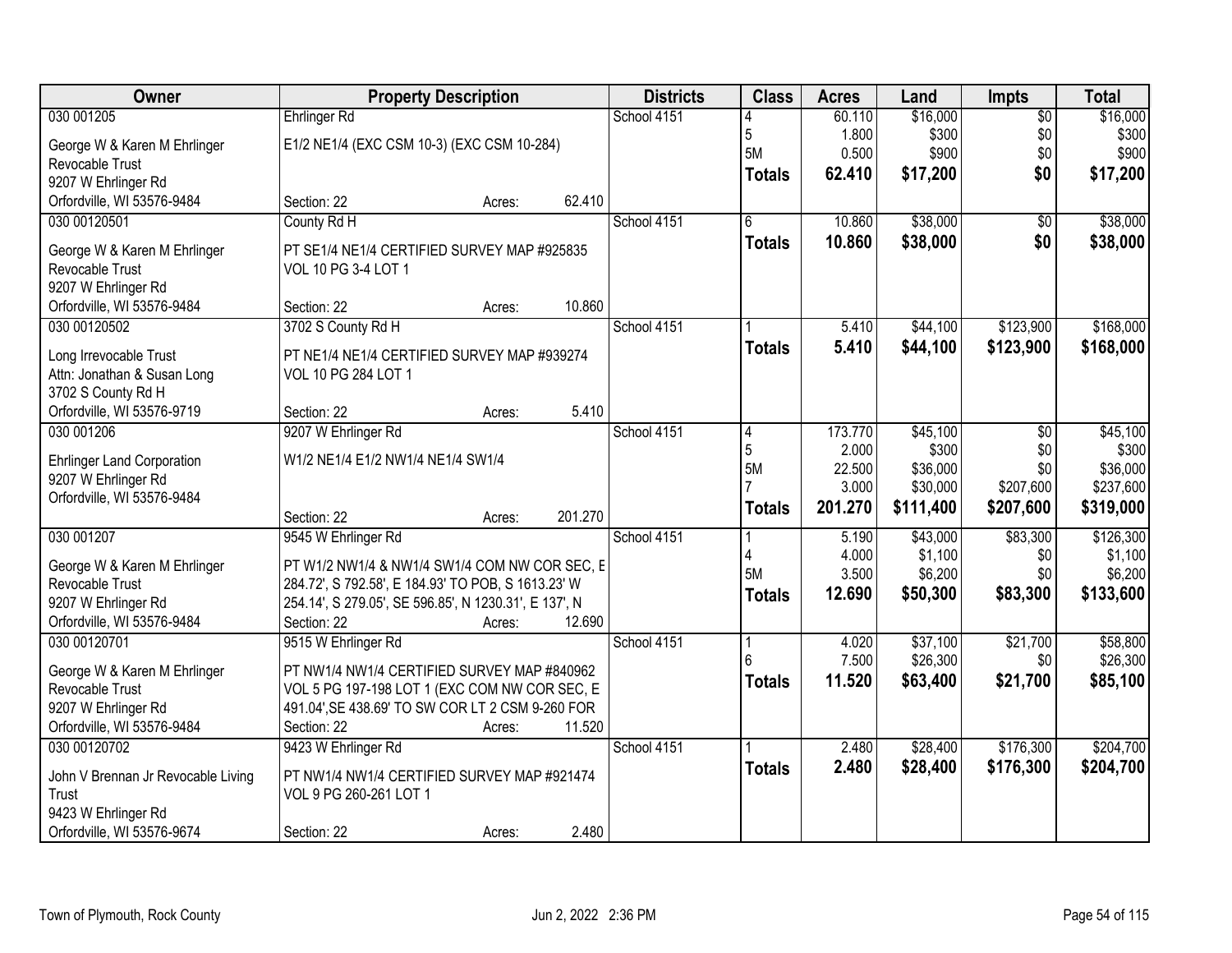| Owner                                           | <b>Property Description</b>                               |        |         | <b>Districts</b> | <b>Class</b>   | <b>Acres</b>   | Land                 | <b>Impts</b>     | <b>Total</b> |
|-------------------------------------------------|-----------------------------------------------------------|--------|---------|------------------|----------------|----------------|----------------------|------------------|--------------|
| 030 0012070201                                  | 9509 W Ehrlinger Rd                                       |        |         | School 4151      |                | 3.330          | \$33,700             | \$159,500        | \$193,200    |
| David A. Reinke                                 | PT NW1/4 NW1/4 CERTIFIED SURVEY MAP #921474               |        |         |                  | <b>Totals</b>  | 3.330          | \$33,700             | \$159,500        | \$193,200    |
| Kim N. Reinke                                   | VOL 9 PG 260-261 LOT 2 & COM N1/4 COR, W                  |        |         |                  |                |                |                      |                  |              |
| 9509 W Ehrlinger Rd                             | 1745.52', S 438.74', W 53.36' TO POB, S 356.7', W         |        |         |                  |                |                |                      |                  |              |
| Orfordville, WI 53576-9714                      | Section: 22                                               | Acres: | 3.330   |                  |                |                |                      |                  |              |
| 030 00120703                                    | <b>Ehrlinger Rd</b>                                       |        |         | School 4151      | 4              | 89.510         | \$17,700             | $\overline{50}$  | \$17,700     |
|                                                 |                                                           |        |         |                  |                | 0.500          | \$300                | \$0              | \$300        |
| George W & Karen M Ehrlinger                    | PT W1/2 NW1/4, COM NE COR NW1/4 NW1/4, W 421',            |        |         |                  | Totals         | 90.010         | \$18,000             | \$0              | \$18,000     |
| Revocable Trust                                 | 438', W 53', S 1134', W 137', S 2401', E 558', N 3972' TC |        |         |                  |                |                |                      |                  |              |
| 9207 W Ehrlinger Rd                             | POB ALSO COM NW SEC COR, E 284.72', S 792.58', E          |        |         |                  |                |                |                      |                  |              |
| Orfordville, WI 53576-9484                      | Section: 22                                               | Acres: | 90.010  |                  |                |                |                      |                  |              |
| 030 001208                                      | 9330 W Stuart Rd                                          |        |         | School 4151      | 4<br><b>5M</b> | 31.000         | \$5,300              | \$0              | \$5,300      |
| Beverly R Halom Trust                           | SW1/4 SW1/4                                               |        |         |                  |                | 7.000<br>2.000 | \$11,200<br>\$25,000 | \$0<br>\$131,400 | \$11,200     |
| 9330 W Stuart Rd                                |                                                           |        |         |                  |                |                |                      |                  | \$156,400    |
| Orfordville, WI 53576-9574                      |                                                           |        |         |                  | <b>Totals</b>  | 40.000         | \$41,500             | \$131,400        | \$172,900    |
|                                                 | Section: 22                                               | Acres: | 40.000  |                  |                |                |                      |                  |              |
| 030 001209                                      | 9206 W Stuart Rd                                          |        |         | School 4151      |                | 1.000          | \$15,000             | \$54,200         | \$69,200     |
|                                                 | SE1/4 SW1/4 EXC 1 A COR 4 X 40 RDS                        |        |         |                  |                | 37.000         | \$8,600              | \$0              | \$8,600      |
| George W & Karen M Ehrlinger<br>Revocable Trust |                                                           |        |         |                  | 5              | 1.000          | \$200                | \$0              | \$200        |
| 9207 W Ehrlinger Rd                             |                                                           |        |         |                  | Totals         | 39.000         | \$23,800             | \$54,200         | \$78,000     |
| Orfordville, WI 53576-9484                      | Section: 22                                               | Acres: | 39.000  |                  |                |                |                      |                  |              |
| 030 001210                                      | 8830 W Stuart Rd                                          |        |         | School 4151      | $\overline{4}$ | 106.202        | \$25,600             | $\overline{50}$  | \$25,600     |
|                                                 |                                                           |        |         |                  | 5              | 2.750          | \$400                | \$0              | \$400        |
| Michelle L. Anderson                            | W1/2 SE1/4, SE1/4 SE1/4 COM NE COR E1/2 SE1/4             |        |         |                  | 5M             | 3.000          | \$4,800              | \$0              | \$4,800      |
| Brenda L. Marcks                                | SW1/4, S 660', W 66', N 660', E TO POB (EXC CSM           |        |         |                  |                | 2.000          | \$25,000             | \$148,000        | \$173,000    |
| 4402 S County Rd H                              | 17-58)(EXC 22-38)                                         |        |         |                  |                | 113.952        | \$55,800             | \$148,000        | \$203,800    |
| Orfordville, WI 53576-8709                      | Section: 22                                               | Acres: | 113.950 |                  | <b>Totals</b>  |                |                      |                  |              |
| 030 00121001                                    | 8746 W Stuart Rd                                          |        |         | School 4151      |                | 3.080          | \$32,400             | \$166,500        | \$198,900    |
| Brenda Lee Kersten                              | PT SE1/4 SE1/4 CERTIFIED SURVEY MAP #1217702              |        |         |                  | <b>Totals</b>  | 3.080          | \$32,400             | \$166,500        | \$198,900    |
| 8830 W Stuart Rd                                | VOL 17 PG 58 LOT 1                                        |        |         |                  |                |                |                      |                  |              |
| Orfordville, WI 53576-9567                      |                                                           |        |         |                  |                |                |                      |                  |              |
|                                                 | Section: 22                                               | Acres: | 3.080   |                  |                |                |                      |                  |              |
| 030 00121002                                    | 4402 S County Rd H                                        |        |         | School 4151      |                | 3.024          | \$32,100             | \$303,000        | \$335,100    |
|                                                 |                                                           |        |         |                  | <b>Totals</b>  | 3.024          | \$32,100             | \$303,000        | \$335,100    |
| Michelle L. Anderson                            | PT SE1/4 SE1/4 CERTIFIED SURVEY MAP #1396803              |        |         |                  |                |                |                      |                  |              |
| Gregg Anderson                                  | VOL 22 PG 38 LOT 1                                        |        |         |                  |                |                |                      |                  |              |
| 4402 S County Rd H                              |                                                           |        |         |                  |                |                |                      |                  |              |
| Orfordville, WI 53576-8709                      | Section: 22                                               | Acres: | 3.020   |                  |                |                |                      |                  |              |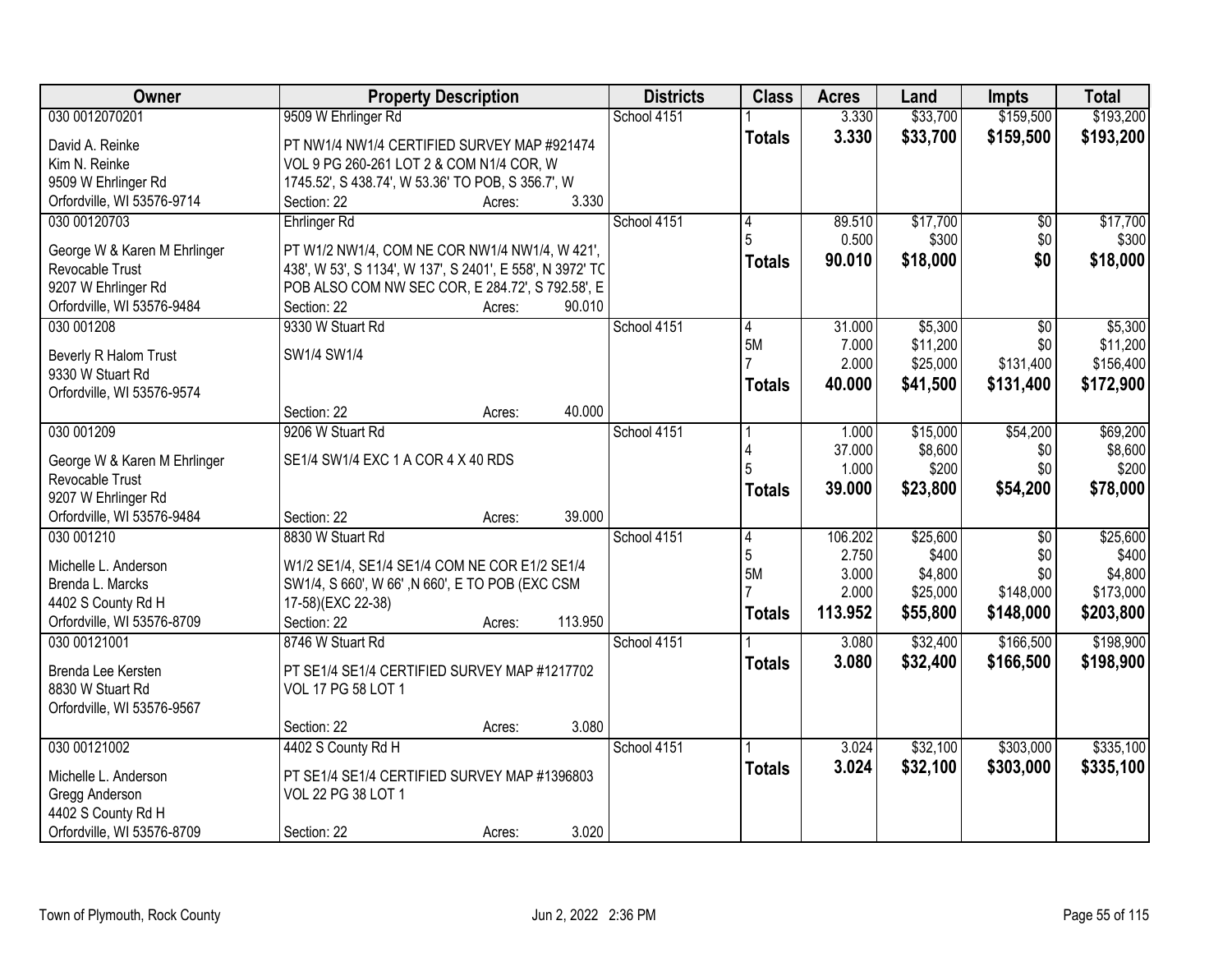| Owner                       |                                                        | <b>Property Description</b> |         | <b>Districts</b> | <b>Class</b>   | <b>Acres</b>     | Land                | <b>Impts</b>    | <b>Total</b>        |
|-----------------------------|--------------------------------------------------------|-----------------------------|---------|------------------|----------------|------------------|---------------------|-----------------|---------------------|
| 030 001211                  | 4104 S County Rd H                                     |                             |         | School 4151      |                | 1.000            | \$15,000            | \$239,600       | \$254,600           |
| Matthew E. Kakuske          | N 20 A NE1/4 SE1/4                                     |                             |         |                  |                | 18.000           | \$3,100             | \$0             | \$3,100             |
| Kimberly A. Kakuske         |                                                        |                             |         |                  | 5              | 1.000            | \$600               | \$0             | \$600               |
| 4104 S County Rd H          |                                                        |                             |         |                  | <b>Totals</b>  | 20,000           | \$18,700            | \$239,600       | \$258,300           |
| Orfordville, WI 53576-9804  | Section: 22                                            | Acres:                      | 20.000  |                  |                |                  |                     |                 |                     |
| 030 001212                  | County Rd H                                            |                             |         | School 4151      | F8             | 10.000           | ( \$32,000)         | $\overline{50}$ | \$0                 |
| Edward L. Marshall et al    | PT NE1/4 SE1/4 MANAGED FOREST LAND CLOSED              |                             |         |                  | <b>Totals</b>  | 10.000           | \$0                 | \$0             | \$0                 |
| Attn: Mr Ed Marshall        | ORDER #54-006-1998 25 YRS                              |                             |         |                  |                |                  |                     |                 |                     |
| 6336 W State Rd 11          |                                                        |                             |         |                  |                |                  |                     |                 |                     |
| Janesville, WI 53548-9295   | Section: 22                                            | Acres:                      | 10.000  |                  |                |                  |                     |                 |                     |
| 030 00121201                | County Rd H                                            |                             |         | School 4151      |                | 10.000           | \$67,000            | $\overline{50}$ | \$67,000            |
| Matthew D. Kentner          | N1/2 S1/2 NE1/4 SE1/4                                  |                             |         |                  | <b>Totals</b>  | 10.000           | \$67,000            | \$0             | \$67,000            |
| Joni D. Kentner             |                                                        |                             |         |                  |                |                  |                     |                 |                     |
| 14794 Dereck Dr             |                                                        |                             |         |                  |                |                  |                     |                 |                     |
| South Beloit, IL 61080-9113 | Section: 22                                            | Acres:                      | 10.000  |                  |                |                  |                     |                 |                     |
| 030 001213                  | Schuman Rd                                             |                             |         | School 4151      | 4              | 95.400           | \$25,100            | \$0             | \$25,100            |
| Weberpal Farms LLC          | E 66A N1/2 NE1/4 (EXC COM NE COR SW1/4 NE1/4, W        |                             |         |                  |                | 6.000            | \$900               | \$0             | \$900               |
| 8122 N Dannenberg Dr        | 50' TO POB, N 300', W TO C/L HWY, S ALG HWY TO N       |                             |         |                  | <b>Totals</b>  | 101.400          | \$26,000            | \$0             | \$26,000            |
| Milton, WI 53563-8925       | LN SW1/4 NE1/4, E TO POB), N 20A SE1/4 NE1/4, PT       |                             |         |                  |                |                  |                     |                 |                     |
|                             | Section: 23                                            | Acres:                      | 101.400 |                  |                |                  |                     |                 |                     |
| 030 00121301                | 3835 S Schuman Rd                                      |                             |         | School 4151      |                | 3.270            | \$33,400            | \$297,400       | \$330,800           |
| Holly L. Christiansen       | PT NW1/4 NE1/4 COM NE COR SW1/4 NE1/4, W 50'           |                             |         |                  | <b>Totals</b>  | 3.270            | \$33,400            | \$297,400       | \$330,800           |
| 3835 S Schuman Rd           | FOR POB, N 300', W TO CTR HWY, S ALG HWY TO N          |                             |         |                  |                |                  |                     |                 |                     |
| Orfordville, WI 53576-9531  | LN SW1/4 NE1/4, E TO POB                               |                             |         |                  |                |                  |                     |                 |                     |
|                             | Section: 23                                            | Acres:                      | 3.270   |                  |                |                  |                     |                 |                     |
| 030 00121303                | Schuman Rd                                             |                             |         | School 4151      | $\overline{4}$ | 94.020           | \$21,300            | $\sqrt{6}$      | \$21,300            |
| Judith R. Daun              | NW1/4 NE1/4 W OF HWY, NW1/4 (EXC COM NW COR            |                             |         |                  | 5<br>5M        | 33.200<br>24.000 | \$5,000<br>\$38,400 | \$0<br>\$0      | \$5,000<br>\$38,400 |
| 3504 S Schuman Rd           | 1759.68', S 550.28', W 1267.83', S 778.53', W TO W LN, |                             |         |                  | <b>Totals</b>  | 151.220          | \$64,700            | \$0             | \$64,700            |
| Orfordville, WI 53576-9460  | N TO POB) (EXC S 622.32' OF W 350') (EXC N 1050'       |                             |         |                  |                |                  |                     |                 |                     |
|                             | Section: 23                                            | Acres:                      | 151.220 |                  |                |                  |                     |                 |                     |
| 030 00121304                | Schuman Rd                                             |                             |         | School 4151      | $\overline{4}$ | 1.380            | \$400               | $\overline{50}$ | \$400               |
| Judith R. Daun              | PT NW1/4 NE1/4 PT NE1/4 NW1/4 N 1050' BDD E BY         |                             |         |                  | 5<br>5M        | 27.800<br>3.000  | \$4,200<br>\$4,800  | \$0<br>\$0      | \$4,200<br>\$4,800  |
| 3504 S Schuman Rd           | RD & ON W BY E LN KANE PROPERTY EXT S                  |                             |         |                  |                | 32.180           | \$9,400             | \$0             | \$9,400             |
| Orfordville, WI 53576-9460  |                                                        |                             |         |                  | <b>Totals</b>  |                  |                     |                 |                     |
|                             | Section: 23                                            | Acres:                      | 32.180  |                  |                |                  |                     |                 |                     |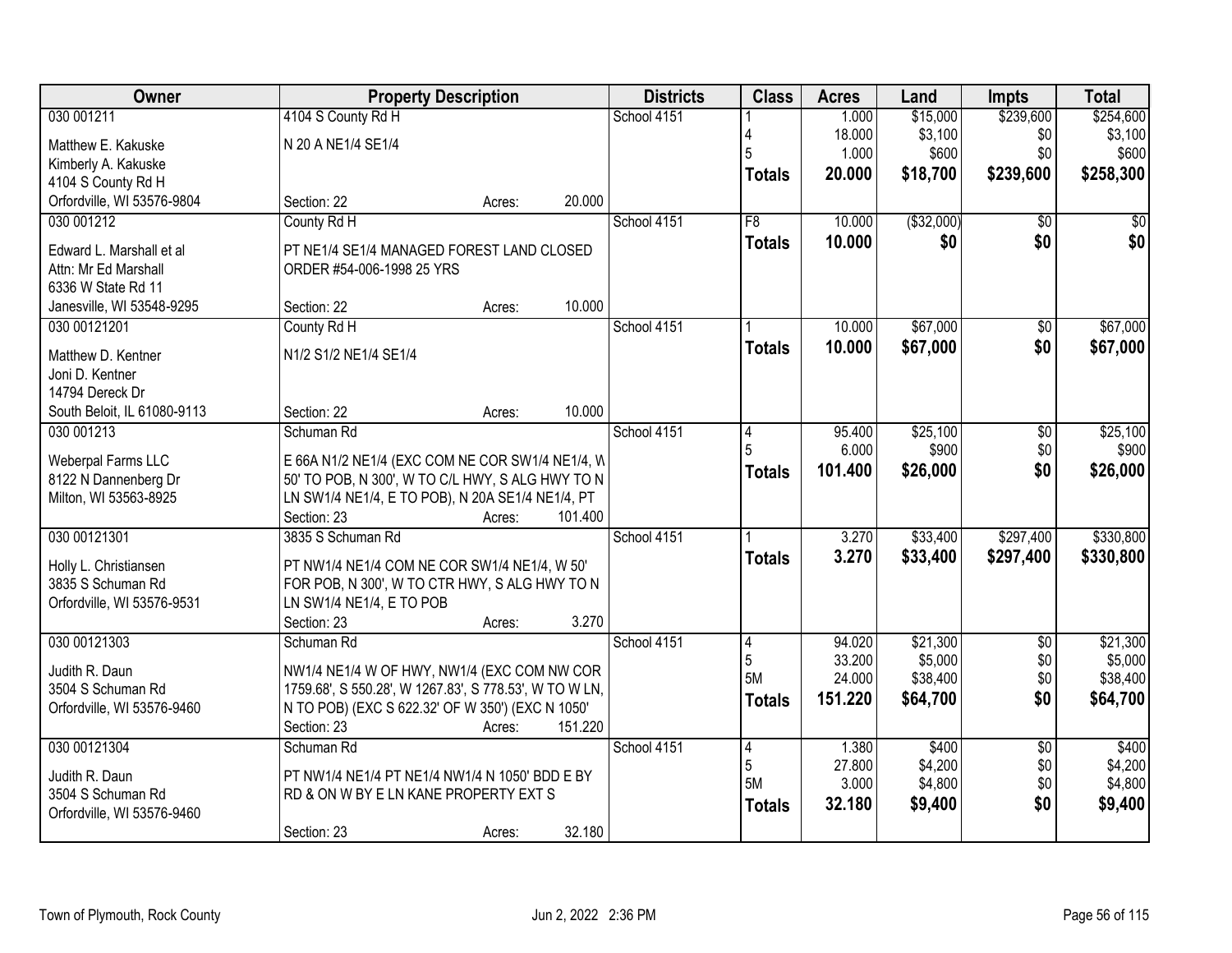| Owner                                            | <b>Property Description</b>                              |        |        | <b>Districts</b> | <b>Class</b>   | <b>Acres</b> | Land     | Impts           | <b>Total</b> |
|--------------------------------------------------|----------------------------------------------------------|--------|--------|------------------|----------------|--------------|----------|-----------------|--------------|
| 030 001216                                       | County Rd H                                              |        |        | School 4151      |                | 27.030       | \$5,400  | $\overline{50}$ | \$5,400      |
| Judith R. Daun                                   | PT SW1/4 SEC 14 & PT NW1/4 SEC 23 CERTIFIED              |        |        |                  | <b>Totals</b>  | 27.030       | \$5,400  | \$0             | \$5,400      |
| 3504 S Schuman Rd                                | SURVEY MAP #2027080 VOL 36 PG 457-462 LOT 1              |        |        |                  |                |              |          |                 |              |
| Orfordville, WI 53576-9460                       |                                                          |        |        |                  |                |              |          |                 |              |
|                                                  | Section: 23                                              | Acres: | 27.030 |                  |                |              |          |                 |              |
| 030 00121601                                     | 3379 S County Rd H                                       |        |        | School 4151      |                | 2.710        | \$30,000 | \$208,800       | \$238,800    |
| Jacob L. Nelson                                  | PT SW1/4 SEC 14 & PT NW1/4 SEC 23 CERTIFIED              |        |        |                  | <b>Totals</b>  | 2.710        | \$30,000 | \$208,800       | \$238,800    |
| Sasha L. Nelson                                  | SURVEY MAP #2027080 VOL 36 PG 457-462 LOT 2              |        |        |                  |                |              |          |                 |              |
| 3379 S County Rd H                               |                                                          |        |        |                  |                |              |          |                 |              |
| Orfordville, WI 53576-9717                       | Section: 23                                              | Acres: | 2.710  |                  |                |              |          |                 |              |
| 030 00121701                                     | 4011 S County Rd H                                       |        |        | School 4151      |                | 5.000        | \$42,000 | \$160,400       | \$202,400    |
|                                                  |                                                          |        |        |                  | <b>Totals</b>  | 5.000        | \$42,000 | \$160,400       | \$202,400    |
| Colton W. Hansberry                              | PT SW1/4 NW1/4 W 350' OF S 622.32'                       |        |        |                  |                |              |          |                 |              |
| Taylor J. Hansberry                              |                                                          |        |        |                  |                |              |          |                 |              |
| 4011 S County Rd H<br>Orfordville, WI 53576-9658 | Section: 23                                              | Acres: | 5.000  |                  |                |              |          |                 |              |
| 030 001218                                       | Schuman Rd                                               |        |        | School 4151      | 14             | 33.910       | \$8,200  | \$0             | \$8,200      |
|                                                  |                                                          |        |        |                  | 5              | 1.400        | \$200    | \$0             | \$200        |
| Joseph B. Wellnitz                               | NW1/4 SW1/4, NE1/4 SW1/4 (EXC CSM 24-360) (EXC           |        |        |                  | <b>Totals</b>  | 35.310       | \$8,400  | \$0             | \$8,400      |
| Patricia L. Wellnitz                             | CSM 24-362) (EXC COM W1/4 COR, E 1338.39', S             |        |        |                  |                |              |          |                 |              |
| 3150 S Orfordville Hanover Rd                    | 534.11', W 939.49', N 154.11', W 400.01', N 380' TO      |        |        |                  |                |              |          |                 |              |
| Orfordville, WI 53576-9504                       | Section: 23                                              | Acres: | 35.310 |                  |                |              |          |                 |              |
| 030 00121801                                     | 4211 S County Rd H                                       |        |        | School 4151      | $\overline{4}$ | 7.570        | \$1,700  | $\overline{60}$ | \$1,700      |
| Joseph B. Wellnitz                               | PT NW1/4 SW1/4 COM W1/4 COR, S 380' FOR POB E            |        |        |                  | 5              | 0.500        | \$300    | \$0             | \$300        |
| Patricia L. Wellnitz                             | 400.01', S 154.15', E 354', S 790.68' TO S LN, W 753.85' |        |        |                  | 5M             | 5.000        | \$8,000  | \$0             | \$8,000      |
| 3150 S Orfordville Hanover Rd                    | N 944.90' TO POB                                         |        |        |                  |                | 2.000        | \$25,000 | \$95,500        | \$120,500    |
| Orfordville, WI 53576-9504                       | Section: 23                                              | Acres: | 15.070 |                  | <b>Totals</b>  | 15.070       | \$35,000 | \$95,500        | \$130,500    |
| 030 00121802                                     | 4338 S Schuman Rd                                        |        |        | School 4151      |                | 3.120        | \$32,600 | \$155,800       | \$188,400    |
| Leland E. Schroeder                              | PT NE1/4 SW1/4 CERTIFIED SURVEY MAP #1514912             |        |        |                  | <b>Totals</b>  | 3.120        | \$32,600 | \$155,800       | \$188,400    |
| Kathlyn S. Schroeder                             | VOL 24 PG 362-363 LOT 1                                  |        |        |                  |                |              |          |                 |              |
| 4148 S Schuman Rd                                |                                                          |        |        |                  |                |              |          |                 |              |
| Orfordville, WI 53576-9470                       | Section: 23                                              | Acres: | 3.120  |                  |                |              |          |                 |              |
| 030 00121803                                     | 4148 S Schuman Rd                                        |        |        | School 4151      |                | 2.000        | \$25,000 | \$323,900       | \$348,900    |
| Leland E. Schroeder                              | PT NE1/4 SW1/4 CERTIFIED SURVEY MAP #1514911             |        |        |                  | 5              | 6.500        | \$4,900  | \$0             | \$4,900      |
| Kathlyn S. Schroeder                             | VOL 24 PG 360-361 LOT 1                                  |        |        |                  | 6              | 3.000        | \$9,600  | \$0             | \$9,600      |
| 4148 S Schuman Rd                                |                                                          |        |        |                  | <b>Totals</b>  | 11.500       | \$39,500 | \$323,900       | \$363,400    |
| Orfordville, WI 53576-9470                       | Section: 23                                              | Acres: | 11.500 |                  |                |              |          |                 |              |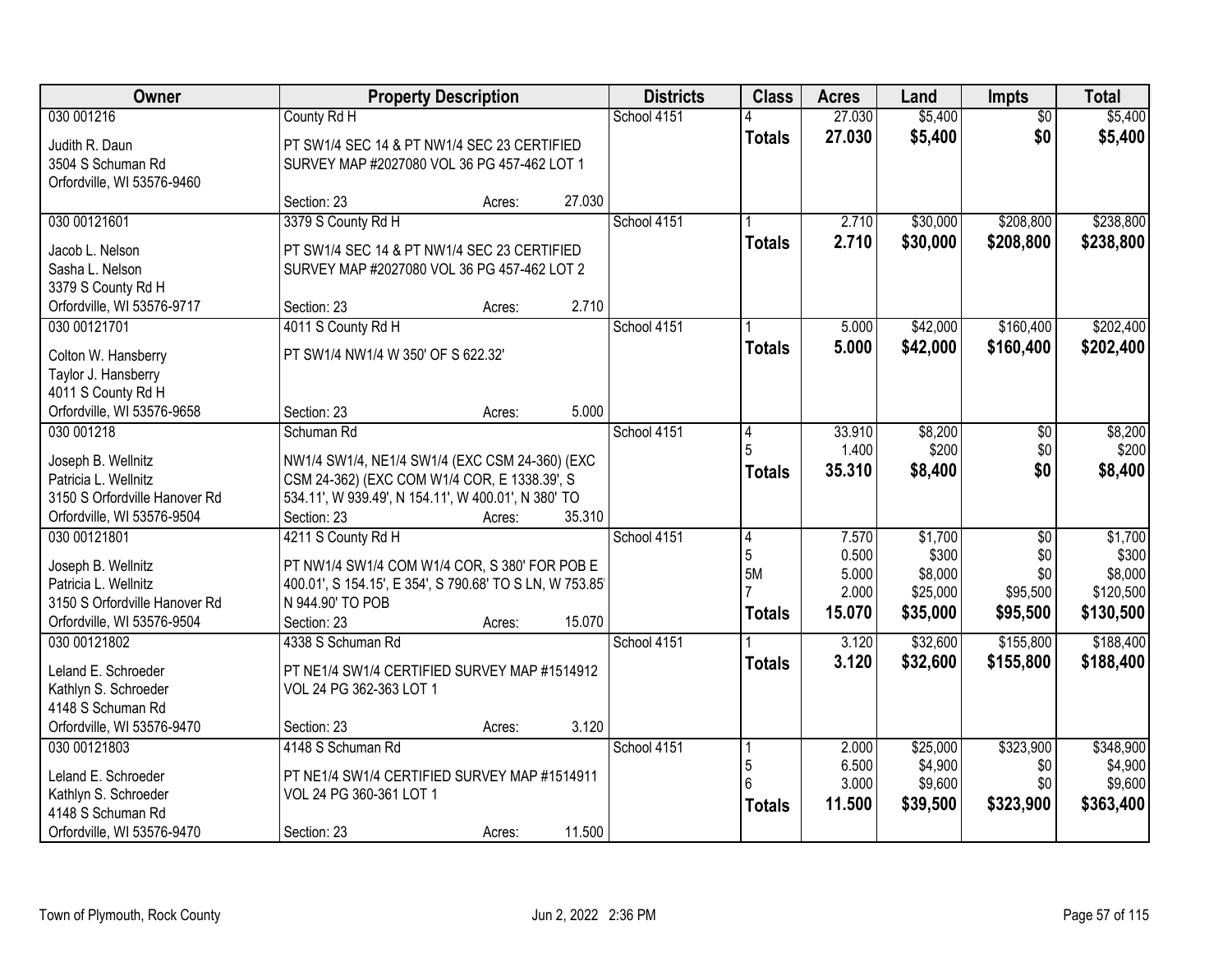| Owner                                                                                    | <b>Property Description</b>                           |        |         | <b>Districts</b> | <b>Class</b>  | <b>Acres</b>   | Land                 | <b>Impts</b>     | <b>Total</b>          |
|------------------------------------------------------------------------------------------|-------------------------------------------------------|--------|---------|------------------|---------------|----------------|----------------------|------------------|-----------------------|
| 030 00121804                                                                             | 4103 S County Rd H                                    |        |         | School 4151      |               | 5.000          | \$42,000             | \$225,400        | \$267,400             |
| Robert C Witzack & K Witzack Irrevocab   PT SW1/4 COM W1/4 COR, E 1338.39', S 534.11', W |                                                       |        |         |                  | <b>Totals</b> | 5.000          | \$42,000             | \$225,400        | \$267,400             |
| Trust                                                                                    | 939.49', N 154.11', W 400.01', N 380' TO POB (EXC 10A |        |         |                  |               |                |                      |                  |                       |
| Attn: Bernadette Witzack - Trs                                                           | MFL)                                                  |        |         |                  |               |                |                      |                  |                       |
| 4103 S County Rd H                                                                       | Section: 23                                           | Acres: | 5.000   |                  |               |                |                      |                  |                       |
| Orfordville, WI 53576-9466                                                               |                                                       |        |         |                  |               |                |                      |                  |                       |
| 030 001218041                                                                            | County Rd H                                           |        |         | School 4151      | F6            | 10.000         | ( \$35,000)          | $\overline{50}$  | \$0                   |
| Robert C Witzack & K Witzack Irrevocab                                                   | PT NW1/4 SW1/4 MANAGED FOREST LAND CLOSED             |        |         |                  | <b>Totals</b> | 10.000         | \$0                  | \$0              | \$0                   |
| Trust                                                                                    | ORDER #54-007-2005 25 YRS                             |        |         |                  |               |                |                      |                  |                       |
| Attn: Bernadette Witzack - Trs                                                           |                                                       |        |         |                  |               |                |                      |                  |                       |
| 4103 S County Rd H                                                                       | Section: 23                                           | Acres: | 10.000  |                  |               |                |                      |                  |                       |
| Orfordville, WI 53576-9466                                                               |                                                       |        |         |                  |               |                |                      |                  |                       |
| 030 001219                                                                               | 8326 W Stuart Rd                                      |        |         | School 4151      | 4             | 53.140         | \$12,800             | \$0              | \$12,800              |
| Stephen W. Gestrich                                                                      | SW1/4 SW1/4 (EXC N 235.47' OF S 532.97' OF W 370')    |        |         |                  | 5             | 8.200          | \$1,300              | \$0              | \$1,300               |
| 6729 W Stuart Rd                                                                         | (EXC W 470.92' OF N 185') (EXC CSM 11-216) SE1/4      |        |         |                  | <b>5M</b>     | 7.500<br>2.000 | \$12,000<br>\$25,000 | \$0<br>\$125,200 | \$12,000<br>\$150,200 |
| Beloit, WI 53511-9421                                                                    | SW1/4                                                 |        |         |                  |               | 70.840         | \$51,100             | \$125,200        | \$176,300             |
|                                                                                          | Section: 23                                           | Acres: | 70.840  |                  | <b>Totals</b> |                |                      |                  |                       |
| 030 00121901                                                                             | 4521 S County Rd H                                    |        |         | School 4151      |               | 2.000          | \$25,000             | \$128,000        | \$153,000             |
| Ricky L. Morrison                                                                        | PT SW1/4 SW1/4 COM 297.5' N OF SW SEC COR, N          |        |         |                  | <b>Totals</b> | 2.000          | \$25,000             | \$128,000        | \$153,000             |
| Cindy R. Morrison                                                                        | 235.47', E 370', S 235.47', W 370' TO POB             |        |         |                  |               |                |                      |                  |                       |
| 4521 S County Rd H                                                                       |                                                       |        |         |                  |               |                |                      |                  |                       |
| Orfordville, WI 53576-9660                                                               | Section: 23                                           | Acres: | 2.000   |                  |               |                |                      |                  |                       |
| 030 00121902                                                                             | 4401 S County Rd H                                    |        |         | School 4151      |               | 2.000          | \$25,000             | \$167,000        | \$192,000             |
| Cash Family Irrevocable Trust                                                            | PT SW1/4 SW1/4 COM NW COR, E 470.92', S 185', W       |        |         |                  | <b>Totals</b> | 2.000          | \$25,000             | \$167,000        | \$192,000             |
| Attn: Carolyn D Hagen                                                                    | 470.92', N 185' TO POB                                |        |         |                  |               |                |                      |                  |                       |
| 4401 S County Rd H                                                                       |                                                       |        |         |                  |               |                |                      |                  |                       |
| Orfordville, WI 53576-9588                                                               | Section: 23                                           | Acres: | 2.000   |                  |               |                |                      |                  |                       |
| 030 00121903                                                                             | 4405 S County Rd H                                    |        |         | School 4151      |               | 4.602          | \$40,000             | \$187,200        | \$227,200             |
| Mary Louise Grant                                                                        | PT SW1/4 SW1/4 CERTIFIED SURVEY MAP #967566           |        |         |                  | Totals        | 4.602          | \$40,000             | \$187,200        | \$227,200             |
| 4405 S County Rd H                                                                       | VOL 11 PG 216-217 LOT 1                               |        |         |                  |               |                |                      |                  |                       |
| Orfordville, WI 53576-9588                                                               |                                                       |        |         |                  |               |                |                      |                  |                       |
|                                                                                          | Section: 23                                           | Acres: | 4.600   |                  |               |                |                      |                  |                       |
| 030 001220                                                                               | Stuart Rd                                             |        |         | School 4151      | 4             | 94.450         | \$24,000             | $\sqrt{$0}$      | \$24,000              |
| James W & Marcella E Froehlich                                                           | PT SE1/4 COM S1/4 COR, N 859' ALG W LN FOR POB;       |        |         |                  | 5M            | 13.000         | \$20,800             | \$0              | \$20,800              |
| Revocable Trust                                                                          | N 1519.12' TO PT BEG CURVE TO RT, NE ALG              |        |         |                  | <b>Totals</b> | 107.450        | \$44,800             | \$0              | \$44,800              |
| 204 Hillsboro Ct                                                                         | CURVE 141.42', E 150' TO PT BEG CURVE TO LEFT,        |        |         |                  |               |                |                      |                  |                       |
| O Fallon, MO 63368-8091                                                                  | Section: 23                                           | Acres: | 107.450 |                  |               |                |                      |                  |                       |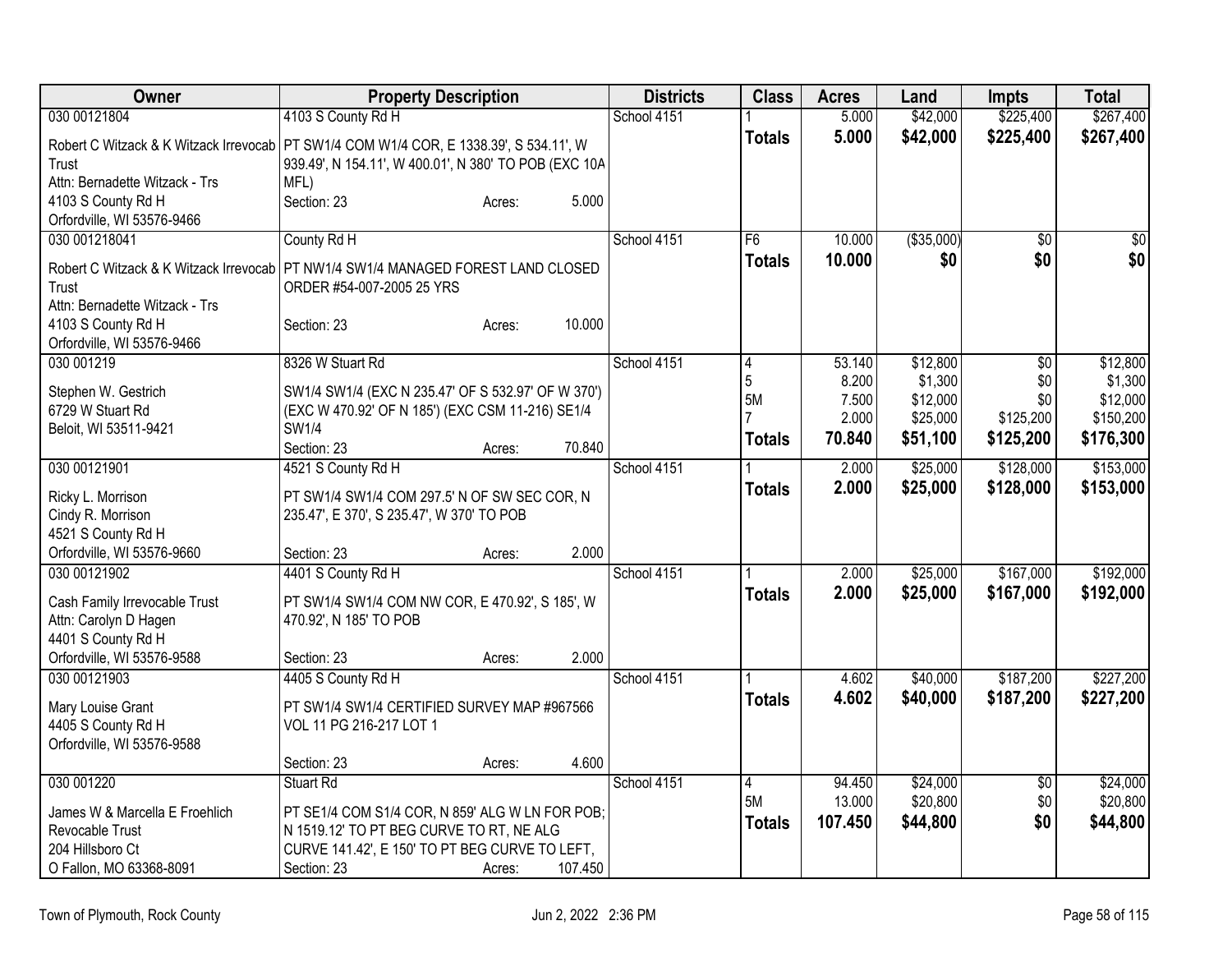| Owner                              | <b>Property Description</b>                                                     |        |         | <b>Districts</b> | <b>Class</b>   | <b>Acres</b> | Land     | <b>Impts</b>    | <b>Total</b> |
|------------------------------------|---------------------------------------------------------------------------------|--------|---------|------------------|----------------|--------------|----------|-----------------|--------------|
| 030 0012201                        | 7938 W Stuart Rd                                                                |        |         | School 4151      |                | 4.410        | \$39,100 | \$113,900       | \$153,000    |
| Charles S. Inman                   | PT SW1/4 SE1/4 CERTIFIED SURVEY MAP #1343648                                    |        |         |                  | <b>Totals</b>  | 4.410        | \$39,100 | \$113,900       | \$153,000    |
| Judy K. Inman                      | VOL 20 PG 303-305 LOT 1                                                         |        |         |                  |                |              |          |                 |              |
| 7938 W Stuart Rd                   |                                                                                 |        |         |                  |                |              |          |                 |              |
| Orfordville, WI 53576-9567         | Section: 23                                                                     | Acres: | 4.410   |                  |                |              |          |                 |              |
| 030 0012202                        | 7938 W Stuart Rd                                                                |        |         | School 4151      | 4              | 21.470       | \$6,000  | $\overline{50}$ | \$6,000      |
| Charles S. Inman                   | PT SE1/4 COM S 1/4 COR, N 859' ALG W LN, E                                      |        |         |                  | Totals         | 21.470       | \$6,000  | \$0             | \$6,000      |
| Judy K. Inman                      | 1336.74', S 859' TO S LN, W 300.81', N 33' TO S LN                              |        |         |                  |                |              |          |                 |              |
| 7938 W Stuart Rd                   | LOT 1 CSM 20-303, W 600', S 33' TO S LN, W 435.93'                              |        |         |                  |                |              |          |                 |              |
| Orfordville, WI 53576-9567         | Section: 23                                                                     | Acres: | 21.470  |                  |                |              |          |                 |              |
| 030 0012203                        | Stuart Rd                                                                       |        |         | School 4151      | 4              | 14.520       | \$3,900  | \$0             | \$3,900      |
|                                    |                                                                                 |        |         |                  | 5              | 4.000        | \$600    | \$0             | \$600        |
| Bradley T & Lori J Inman Revocable | PT SE1/4 COM SE COR, W 445.50' ALG S LN, N                                      |        |         |                  | 5M             | 9.000        | \$15,800 | \$0             | \$15,800     |
| Trust<br>7502 W Stuart Rd          | 2652.11' TO N LN, E 445.50' TO E 1/4 COR, S TO POB<br>PT PCL D - PLAT OF SURVEY |        |         |                  | <b>Totals</b>  | 27.520       | \$20,300 | \$0             | \$20,300     |
| Orfordville, WI 53576-9566         | Section: 23                                                                     | Acres: | 27.520  |                  |                |              |          |                 |              |
| 030 001222                         | Johnson Rd                                                                      |        |         | School 4151      | 4              | 388.340      | \$92,500 | \$0             | \$92,500     |
|                                    |                                                                                 |        |         |                  | 5              | 17.000       | \$2,600  | \$0             | \$2,600      |
| Weberpal Farms LLC                 | NE1/4 (EXC N1/2 SE1/4 NE1/4) NW1/4 E1/2 SE1/4                                   |        |         |                  | <b>5M</b>      | 5.000        | \$2,500  | \$0             | \$2,500      |
| 8122 N Dannenberg Dr               | (EXC SLY 40.30A) E1/2 W1/2 SE1/4 (EXC CSM 2-187)                                |        |         |                  | <b>Totals</b>  | 410.340      | \$97,600 | \$0             | \$97,600     |
| Milton, WI 53563-8925              | NE1/4 SW1/4 (EXC NE1/4 NE1/4 N OF RR)<br>Section: 24                            |        | 410.340 |                  |                |              |          |                 |              |
| 030 00122201                       |                                                                                 | Acres: |         | School 4151      | $\overline{4}$ | 5.000        | \$1,200  | $\overline{50}$ | \$1,200      |
|                                    |                                                                                 |        |         |                  |                | 0.508        | \$300    | \$0             | \$300        |
| Dutch Farms LLC                    | NE1/4 NE1/4 LYING N OF RR                                                       |        |         |                  | <b>Totals</b>  | 5.508        | \$1,500  | \$0             | \$1,500      |
| 672 W Main St #1000                |                                                                                 |        |         |                  |                |              |          |                 |              |
| Lake Geneva, WI 53147-2555         |                                                                                 |        |         |                  |                |              |          |                 |              |
|                                    | Section: 24                                                                     | Acres: | 5.500   |                  |                |              |          |                 |              |
| 030 001223                         | Johnson Rd                                                                      |        |         | School 4151      | 14             | 12.500       | \$2,200  | $\sqrt{6}$      | \$2,200      |
| Elizabeth L. Reilly                | N 20 A SE1/4 NE1/4                                                              |        |         |                  |                | 7.500        | \$1,200  | \$0             | \$1,200      |
| 5640 W Us Highway 14               |                                                                                 |        |         |                  | <b>Totals</b>  | 20.000       | \$3,400  | \$0             | \$3,400      |
| Janesville, WI 53548-9485          |                                                                                 |        |         |                  |                |              |          |                 |              |
|                                    | Section: 24                                                                     | Acres: | 20.000  |                  |                |              |          |                 |              |
| 030 001224                         | <b>Stuart Rd</b>                                                                |        |         | School 4151      | 4              | 38.310       | \$9,300  | $\overline{60}$ | \$9,300      |
| Cash Farms Inc                     | W1/2 W1/2 SE1/4 (EXC COM S1/4 COR, E 655.06' N                                  |        |         |                  | 5              | 1.800        | \$200    | \$0             | \$200        |
| 7651 W Stuart Rd                   | 32.73' FOR POB, N 230', E 2.13', SELY 230.15', W 10.4'                          |        |         |                  | <b>Totals</b>  | 40.110       | \$9,500  | \$0             | \$9,500      |
| Orfordville, WI 53576-9723         | TO POB)                                                                         |        |         |                  |                |              |          |                 |              |
|                                    | Section: 24                                                                     | Acres: | 40.110  |                  |                |              |          |                 |              |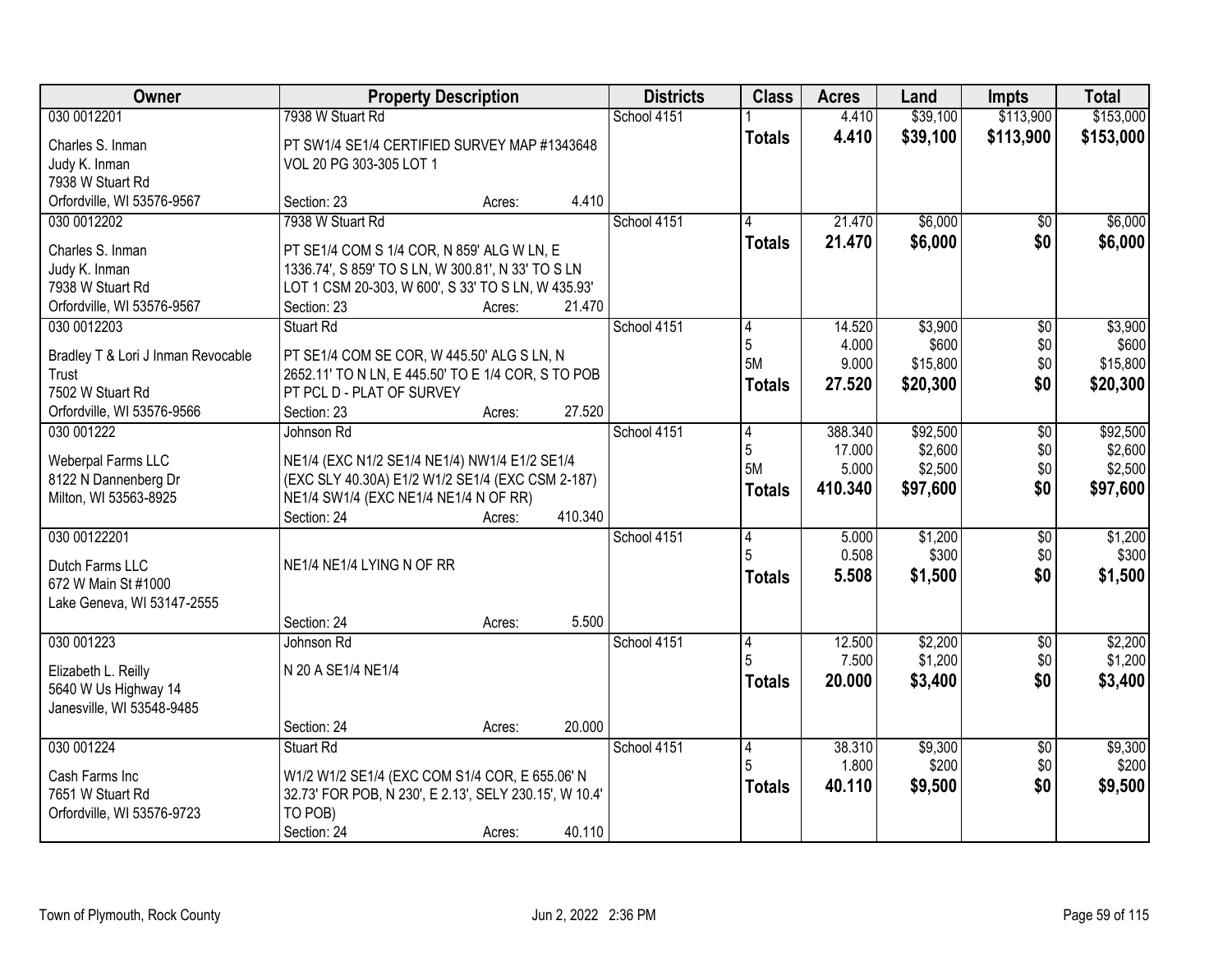| Owner                                       | <b>Property Description</b>                                           |        |        | <b>Districts</b> | <b>Class</b>  | <b>Acres</b> | Land     | Impts           | <b>Total</b> |
|---------------------------------------------|-----------------------------------------------------------------------|--------|--------|------------------|---------------|--------------|----------|-----------------|--------------|
| 030 001228                                  | <b>Stuart Rd</b>                                                      |        |        | School 4151      |               | 69.310       | \$14,700 | $\overline{50}$ | \$14,700     |
| Bradley T & Lori J Inman Revocable          | PT W1/2 SW1/4 COM NW COR SW1/4, E 1331.67' TO E                       |        |        |                  | 5             | 0.900        | \$200    | \$0             | \$200        |
| Trust                                       | LN W1/2, S 2640.98' TO S LN, W 364.74' ALG S LN, N                    |        |        |                  | <b>Totals</b> | 70.210       | \$14,900 | \$0             | \$14,900     |
| 7502 W Stuart Rd                            | 31.78' TO S LN LOT 2 CSM 10-379, W 755.92' ON S LN                    |        |        |                  |               |              |          |                 |              |
| Orfordville, WI 53576-9566                  | Section: 24                                                           | Acres: | 70.210 |                  |               |              |          |                 |              |
| 030 00122801                                | 7502 W Stuart Rd                                                      |        |        | School 4151      |               | 5.000        | \$42,000 | \$249,300       | \$291,300    |
| Bradley T & Lori J Inman Revocable          | PT W1/2 SW1/4 CERTIFIED SURVEY MAP #943843                            |        |        |                  | <b>Totals</b> | 5.000        | \$42,000 | \$249,300       | \$291,300    |
| Trust                                       | VOL 10 PG 379-380 LOT 1                                               |        |        |                  |               |              |          |                 |              |
| 7502 W Stuart Rd                            |                                                                       |        |        |                  |               |              |          |                 |              |
| Orfordville, WI 53576-9566                  | Section: 24                                                           | Acres: | 5.000  |                  |               |              |          |                 |              |
| 030 00122802                                | <b>Stuart Rd</b>                                                      |        |        | School 4151      |               | 5.000        | \$900    | \$0             | \$900        |
|                                             |                                                                       |        |        |                  | <b>Totals</b> | 5.000        | \$900    | \$0             | \$900        |
| Bradley T & Lori J Inman Revocable<br>Trust | PT W1/2 SW1/4 CERTIFIED SURVEY MAP #943843<br>VOL 10 PG 379-380 LOT 2 |        |        |                  |               |              |          |                 |              |
| 7502 W Stuart Rd                            |                                                                       |        |        |                  |               |              |          |                 |              |
| Orfordville, WI 53576-9566                  | Section: 24                                                           | Acres: | 5.000  |                  |               |              |          |                 |              |
| 030 001229                                  | <b>Stuart Rd</b>                                                      |        |        | School 4151      | 4             | 27.730       | \$6,300  | \$0             | \$6,300      |
|                                             |                                                                       |        |        |                  | <b>Totals</b> | 27.730       | \$6,300  | \$0             | \$6,300      |
| Joseph C. Cash                              | SE1/4 SW1/4 (EXC CSM 2-239) (EXC COM SW COR                           |        |        |                  |               |              |          |                 |              |
| 9019 S County Rd H                          | CSM 2-239, N 414.86', W 36', S 415', E 29' TO POB)                    |        |        |                  |               |              |          |                 |              |
| Beloit, WI 53511-9632                       | (EXC CSM 7-246)                                                       |        | 27.730 |                  |               |              |          |                 |              |
| 030 001229001                               | Section: 24<br>7314 W Stuart Rd                                       | Acres: |        | School 4151      |               | 1.230        | \$17,300 | \$118,400       | \$135,700    |
|                                             |                                                                       |        |        |                  |               |              |          |                 |              |
| Brian J. Montefelt                          | PT SE1/4 SW1/4 CERTIFIED SURVEY MAP #784652                           |        |        |                  | <b>Totals</b> | 1.230        | \$17,300 | \$118,400       | \$135,700    |
| Angie Montefelt                             | VOL 2 PG 239 LOT 1 & COM SW COR, N 414.86', W 36                      |        |        |                  |               |              |          |                 |              |
| 7314 W Stuart Rd                            | S 415', E 29' TO POB                                                  |        |        |                  |               |              |          |                 |              |
| Orfordville, WI 53576-9565                  | Section: 24                                                           | Acres: | 1.230  |                  |               |              |          |                 |              |
| 030 00122901                                | 7244 W Stuart Rd                                                      |        |        | School 4151      |               | 2.500        | \$28,500 | \$236,300       | \$264,800    |
| Sarah Lund                                  | PT SE1/4 SW1/4 CERTIFIED SURVEY MAP #884802                           |        |        |                  | <b>Totals</b> | 2.500        | \$28,500 | \$236,300       | \$264,800    |
| 7244 W Stuart Rd                            | VOL 7 PG 246-247 LOT 1                                                |        |        |                  |               |              |          |                 |              |
| Orfordville, WI 53576-9423                  |                                                                       |        |        |                  |               |              |          |                 |              |
|                                             | Section: 24                                                           | Acres: | 2.500  |                  |               |              |          |                 |              |
| 030 00122902                                | 7202 W Stuart Rd                                                      |        |        | School 4151      |               | 2.500        | \$28,500 | \$152,500       | \$181,000    |
| Marvin D. Young                             | PT SE1/4 SW1/4 CERTIFIED SURVEY MAP #884802                           |        |        |                  | <b>Totals</b> | 2.500        | \$28,500 | \$152,500       | \$181,000    |
| 7202 W Stuart Rd                            | VOL 7 PG 246-247 LOT 2                                                |        |        |                  |               |              |          |                 |              |
| Orfordville, WI 53576-9423                  |                                                                       |        |        |                  |               |              |          |                 |              |
|                                             | Section: 24                                                           | Acres: | 2.500  |                  |               |              |          |                 |              |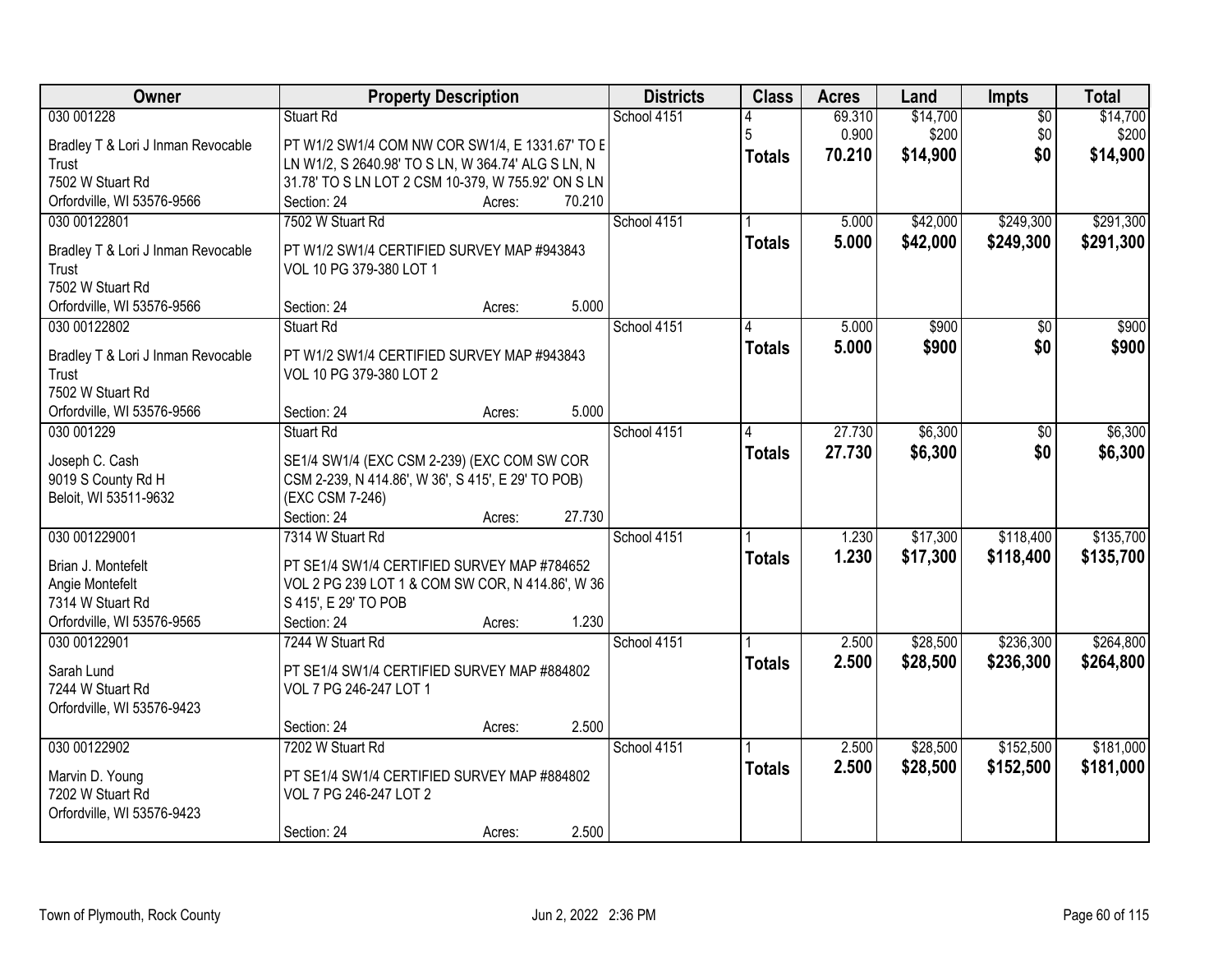| Owner                      |                                              | <b>Property Description</b> |        |             | <b>Class</b>  | <b>Acres</b> | Land     | <b>Impts</b> | <b>Total</b> |
|----------------------------|----------------------------------------------|-----------------------------|--------|-------------|---------------|--------------|----------|--------------|--------------|
| 030 00122903               | 7128 W Stuart Rd                             |                             |        | School 4151 |               | 3.110        | \$32,600 | \$141,500    | \$174,100    |
| Ryan A. Fiebig             | PT SE1/4 SW1/4 CERTIFIED SURVEY MAP #884802  |                             |        |             | <b>Totals</b> | 3.110        | \$32,600 | \$141,500    | \$174,100    |
| Julie D. Fiebig            | VOL 7 PG 246-247 LOT 3                       |                             |        |             |               |              |          |              |              |
| 7128 W Stuart Rd           |                                              |                             |        |             |               |              |          |              |              |
| Orfordville, WI 53576-9724 | Section: 24                                  | Acres:                      | 3.110  |             |               |              |          |              |              |
| 030 00122904               | 7126 W Stuart Rd                             |                             |        | School 4151 |               | 0.940        | \$14,600 | \$101,400    | \$116,000    |
| Martin Draeving Jr         | PT SE1/4 SW1/4 CERTIFIED SURVEY MAP #884802  |                             |        |             | <b>Totals</b> | 0.940        | \$14,600 | \$101,400    | \$116,000    |
| 7126 W Stuart Rd           | VOL 7 PG 246-247 LOT 4                       |                             |        |             |               |              |          |              |              |
| Orfordville, WI 53576-9724 |                                              |                             |        |             |               |              |          |              |              |
|                            | Section: 24                                  | Acres:                      | 0.940  |             |               |              |          |              |              |
| 030 00123101               | 7026 W Stuart Rd                             |                             |        | School 4151 |               | 0.604        | \$12,600 | \$128,700    | \$141,300    |
| James L. Brockwell         | PT S1/2 SE1/4 CERTIFIED SURVEY MAP #777487   |                             |        |             | <b>Totals</b> | 0.604        | \$12,600 | \$128,700    | \$141,300    |
| Diana L. Brockwell         | VOL 2 PG 187 LOT 1                           |                             |        |             |               |              |          |              |              |
| 7026 W Stuart Rd           |                                              |                             |        |             |               |              |          |              |              |
| Orfordville, WI 53576-9564 | Section: 24                                  | Acres:                      | 0.600  |             |               |              |          |              |              |
| 030 00123102               | <b>Stuart Rd</b>                             |                             |        | School 4151 |               | 0.597        | \$3,600  | \$2,500      | \$6,100      |
| James L. Brockwell         | PT S1/2 SE1/4 CERTIFIED SURVEY MAP #777487   |                             |        |             | <b>Totals</b> | 0.597        | \$3,600  | \$2,500      | \$6,100      |
| Diana L. Brockwell         | <b>VOL 2 PG 187 LOT 2</b>                    |                             |        |             |               |              |          |              |              |
| 7026 W Stuart Rd           |                                              |                             |        |             |               |              |          |              |              |
| Orfordville, WI 53576-9564 | Section: 24                                  | Acres:                      | 0.590  |             |               |              |          |              |              |
| 030 00123103               | Stuart Rd                                    |                             |        | School 4151 |               | 0.829        | \$5,100  | \$2,500      | \$7,600      |
| James L. Brockwell         | PT S1/2 SE1/4 CERTIFIED SURVEY MAP #777487   |                             |        |             | <b>Totals</b> | 0.829        | \$5,100  | \$2,500      | \$7,600      |
| Diana L. Brockwell         | VOL 2 PG 187 LOT 3                           |                             |        |             |               |              |          |              |              |
| 7026 W Stuart Rd           |                                              |                             |        |             |               |              |          |              |              |
| Orfordville, WI 53576-9564 | Section: 24                                  | Acres:                      | 0.820  |             |               |              |          |              |              |
| 030 001232                 | Johnson Rd                                   |                             |        | School 4151 | 4             | 39.000       | \$8,800  | $\sqrt{6}$   | \$8,800      |
| Cash Farms Inc             | SE1/4 SE1/4                                  |                             |        |             |               | 1.000        | \$200    | \$0          | \$200        |
| 7651 W Stuart Rd           |                                              |                             |        |             | <b>Totals</b> | 40.000       | \$9,000  | \$0          | \$9,000      |
| Orfordville, WI 53576-9723 |                                              |                             |        |             |               |              |          |              |              |
|                            | Section: 24                                  | Acres:                      | 40.000 |             |               |              |          |              |              |
| 030 001233                 | 7089 W Stuart Rd                             |                             |        | School 4151 |               | 9.500        | \$64,500 | \$325,700    | \$390,200    |
| Jamie W. Bloomfield        | PT NW1/4 NE1/4 CERTIFIED SURVEY MAP #2045241 |                             |        |             |               | 1.000        | \$300    | \$0          | \$300        |
| Rebecca S. Bloomfield      | VOL 37 PG 195-198 LOT 1                      |                             |        |             | <b>Totals</b> | 10.500       | \$64,800 | \$325,700    | \$390,500    |
| 7089 W Stuart Rd           |                                              |                             |        |             |               |              |          |              |              |
| Orfordville, WI 53576-9441 | Section: 25                                  | Acres:                      | 10.500 |             |               |              |          |              |              |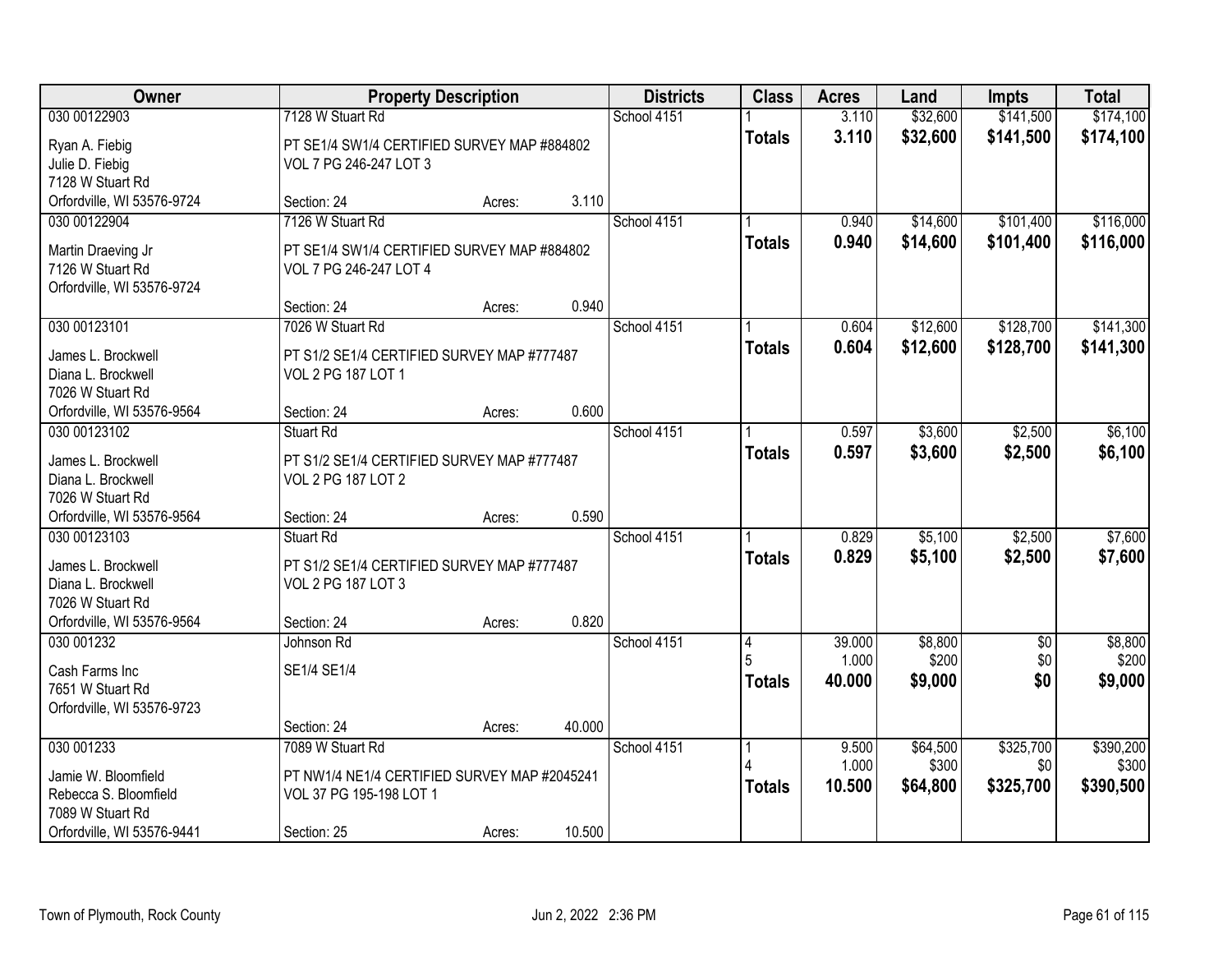| <b>Owner</b>                          | <b>Property Description</b>                                             |        | <b>Districts</b> | <b>Class</b>   | <b>Acres</b> | Land     | <b>Impts</b>    | <b>Total</b> |
|---------------------------------------|-------------------------------------------------------------------------|--------|------------------|----------------|--------------|----------|-----------------|--------------|
| 030 0012330                           | Stuart Rd                                                               |        | School 4151      |                | 60.590       | \$15,400 | $\overline{50}$ | \$15,400     |
| Russ & Paulette Tinder Family         | N1/2 NE1/4 N 25A SW1/4 NE1/4 (EXC CSM 20-103 &                          |        |                  | 5              | 4.000        | \$600    | \$0             | \$600        |
| Revocable Trust                       | 27-71) (EXC CSM 37-195) (EXC PT NE1/4 COM                               |        |                  | <b>Totals</b>  | 64.590       | \$16,000 | \$0             | \$16,000     |
| W6864 Dinrail Ln                      | 1285.44' S N1/4 COR TO SW COR LOT 1 CSM 37-195;                         |        |                  |                |              |          |                 |              |
| Bryant, WI 54418-9502                 | Section: 25<br>Acres:                                                   | 64.590 |                  |                |              |          |                 |              |
| 030 00123301                          | 6847 W Stuart Rd                                                        |        | School 4151      | 4              | 17.950       | \$4,300  | $\overline{30}$ | \$4,300      |
|                                       |                                                                         |        |                  | 5              | 4.000        | \$12,000 | \$0             | \$12,000     |
| Robert Hirschfield                    | PT NW1/4 NE1/4, SW1/4 NE1/4, NE1/4 NE1/4                                |        |                  |                | 3.020        | \$30,100 | \$118,300       | \$148,400    |
| <b>Beverly Hirschfield</b>            | CERTIFIED SURVEY MAP #2097310 VOL 38 PG                                 |        |                  | <b>Totals</b>  | 24.970       | \$46,400 | \$118,300       | \$164,700    |
| 6847 W Stuart Rd                      | 448-451 LOT 1 RESTS                                                     |        |                  |                |              |          |                 |              |
| Beloit, WI 53511-9422                 | Section: 25<br>Acres:                                                   | 24.970 |                  |                |              |          |                 |              |
| 030 00123302                          | 6819 W Stuart Rd                                                        |        | School 4151      |                | 7.070        | \$52,400 | \$275,500       | \$327,900    |
| Drew J. Schoening                     | PT SW1/4 NE1/4 CERTIFIED SURVEY MAP #1656221                            |        |                  | <b>Totals</b>  | 7.070        | \$52,400 | \$275,500       | \$327,900    |
| 6819 W Stuart Rd                      | VOL 27 PG 71-72 LOT 1                                                   |        |                  |                |              |          |                 |              |
| Beloit, WI 53511-9422                 |                                                                         |        |                  |                |              |          |                 |              |
|                                       | Section: 25<br>Acres:                                                   | 7.070  |                  |                |              |          |                 |              |
| 030 001234002                         | <b>Stuart Rd</b>                                                        |        | School 4151      | 4              | 3.949        | \$900    | \$0             | \$900        |
|                                       |                                                                         |        |                  |                | 1.000        | \$600    | \$0             | \$600        |
| Nathan W. Gestrich                    | PT SE1/4 NE1/4 CERTIFIED SURVEY MAP #1307354<br>VOL 19 PG 353-355 LOT 1 |        |                  | <b>Totals</b>  | 4.949        | \$1,500  | \$0             | \$1,500      |
| Tammy A. Gestrich<br>6743 W Stuart Rd |                                                                         |        |                  |                |              |          |                 |              |
| Beloit, WI 53511-9421                 | Section: 25<br>Acres:                                                   | 4.940  |                  |                |              |          |                 |              |
| 030 001234005                         | <b>Stuart Rd</b>                                                        |        | School 4151      |                | 0.723        | \$200    | $\overline{50}$ | \$200        |
|                                       |                                                                         |        |                  |                | 0.723        | \$200    | \$0             | \$200        |
| Stephen W. Gestrich                   | PT SE1/4 NE1/4 CERTIFIED SURVEY MAP #1307354                            |        |                  | Totals         |              |          |                 |              |
| 6729 W Stuart Rd                      | VOL 19 PG 353-355 OUTLOT 1                                              |        |                  |                |              |          |                 |              |
| Beloit, WI 53511-9421                 |                                                                         |        |                  |                |              |          |                 |              |
|                                       | Section: 25<br>Acres:                                                   | 0.720  |                  |                |              |          |                 |              |
| 030 001234011                         | 6729 W Stuart Rd                                                        |        | School 4151      | $\overline{4}$ | 6.322        | \$1,600  | $\overline{60}$ | \$1,600      |
| Stephen W. Gestrich                   | PT S3/16 W1/2 NE1/4 CERTIFIED SURVEY MAP                                |        |                  | 5M             | 6.000        | \$9,600  | \$0             | \$9,600      |
| 6729 W Stuart Rd                      | #1383628 VOL 21 PG 339-340 LOT 1                                        |        |                  |                | 2.000        | \$25,000 | \$244,400       | \$269,400    |
| Beloit, WI 53511-9421                 |                                                                         |        |                  | <b>Totals</b>  | 14.322       | \$36,200 | \$244,400       | \$280,600    |
|                                       | Section: 25<br>Acres:                                                   | 14.320 |                  |                |              |          |                 |              |
| 030 001234012                         | 6743 W Stuart Rd                                                        |        | School 4151      |                | 0.918        | \$14,500 | \$213,000       | \$227,500    |
|                                       |                                                                         |        |                  | <b>Totals</b>  | 0.918        | \$14,500 | \$213,000       | \$227,500    |
| Nathan W. Gestrich                    | PT S3/16 W1/2 NE1/4 CERTIFIED SURVEY MAP                                |        |                  |                |              |          |                 |              |
| Tammy A. Gestrich                     | #1383628 VOL 21 PG 339-340 LOT 2                                        |        |                  |                |              |          |                 |              |
| 6743 W Stuart Rd                      |                                                                         |        |                  |                |              |          |                 |              |
| Beloit, WI 53511-9421                 | Section: 25<br>Acres:                                                   | 0.910  |                  |                |              |          |                 |              |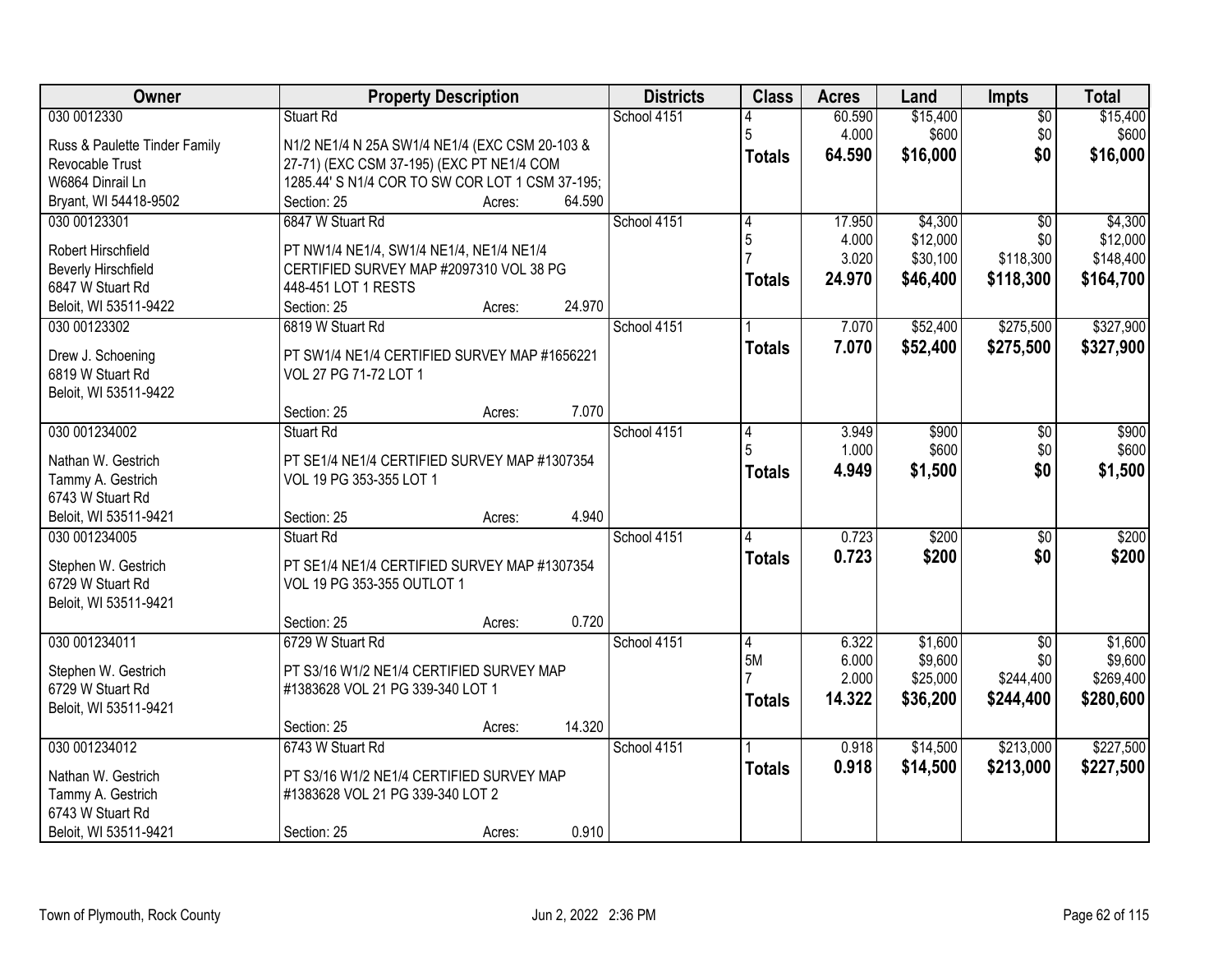| Owner                      |                                                        | <b>Property Description</b> |         | <b>Districts</b> | <b>Class</b>   | <b>Acres</b>    | Land      | <b>Impts</b>    | <b>Total</b> |
|----------------------------|--------------------------------------------------------|-----------------------------|---------|------------------|----------------|-----------------|-----------|-----------------|--------------|
| 030 00123402               | 6666 W Stuart Rd                                       |                             |         | School 4151      |                | 3.500           | \$34,500  | \$217,800       | \$252,300    |
| Vanessa J. Herald          | PT SE1/4 NE1/4 CERTIFIED SURVEY MAP #1307354           |                             |         |                  |                | 11.550          | \$3,100   | \$0             | \$3,100      |
| 6666 W Stuart Rd           | VOL 19 PG 353-355 LOT 2                                |                             |         |                  | <b>Totals</b>  | 15.050          | \$37,600  | \$217,800       | \$255,400    |
| Beloit, WI 53511-9420      |                                                        |                             |         |                  |                |                 |           |                 |              |
|                            | Section: 25                                            | Acres:                      | 15.050  |                  |                |                 |           |                 |              |
| 030 00123403               | 6707 W Stuart Rd                                       |                             |         | School 4151      |                | 0.910           | \$14,400  | \$201,200       | \$215,600    |
| Stefanie L. Gestrich       | PT S1/2 NE1/4 CERTIFIED SURVEY MAP #941022             |                             |         |                  | <b>Totals</b>  | 0.910           | \$14,400  | \$201,200       | \$215,600    |
| 6707 W Stuart Rd           | VOL 10 PG 334-335 LOT 2                                |                             |         |                  |                |                 |           |                 |              |
| Beloit, WI 53511-9421      |                                                        |                             |         |                  |                |                 |           |                 |              |
|                            | Section: 25                                            | Acres:                      | 0.910   |                  |                |                 |           |                 |              |
| 030 00123404               | 6606 W Stuart Rd                                       |                             |         | School 4151      |                | 2.432           | \$28,000  | \$212,000       | \$240,000    |
| Joel Monk                  | PT SE1/4 NE1/4 CERTIFIED SURVEY MAP #942971            |                             |         |                  |                | 10.278          | \$2,800   | \$0             | \$2,800      |
| Roxanne Monk               | VOL 10 PG 367-368 LOT 1 & CERTIFIED SURVEY MAF         |                             |         |                  | 5<br>5M        | 1.000           | \$200     | \$0             | \$200        |
| 6606 W Stuart Rd           | #1307354 VOL 19 PG 353-355 LOT 3                       |                             |         |                  |                | 2.000<br>15.710 | \$3,200   | \$0             | \$3,200      |
| Beloit, WI 53511-9420      | Section: 25                                            | Acres:                      | 15.710  |                  | <b>Totals</b>  |                 | \$34,200  | \$212,000       | \$246,200    |
| 030 001235                 | 4829 S Kettle Rd                                       |                             |         | School 4151      | 4              | 253.430         | \$64,100  | $\overline{50}$ | \$64,100     |
| Streich Family Farms LLC   | NW1/4 (EXC W 24' OF SW1/4 OF NW1/4) E1/2 SW1/4         |                             |         |                  | 5              | 4.000           | \$600     | \$0             | \$600        |
| 4829 S Kettle Rd           | (EXC WLY 19.44A OF SE1/4 SW1/4 W1/2 SE1/4 (EXC         |                             |         |                  | 5M             | 13.000          | \$20,800  | \$0             | \$20,800     |
| Orfordville, WI 53576-9725 | CSM 4-269) & CERTIFIED SURVEY MAP #825602 VOL          |                             |         |                  |                | 2.540           | \$27,700  | \$169,900       | \$197,600    |
|                            | Section: 25                                            | Acres:                      | 272.970 |                  | <b>Totals</b>  | 272.970         | \$113,200 | \$169,900       | \$283,100    |
| 030 00123601               | 4915 S Kettle Rd                                       |                             |         | School 4151      |                | 21.100          | \$5,400   | $\overline{50}$ | \$5,400      |
| T G Streich Farms LLC      | W 24 A OF S1/2 NW1/4 (EXC 5 A OFF N SD SD SW1/4        |                             |         |                  | 5              | 0.900           | \$200     | \$0             | \$200        |
| 4915 S Kettle Rd           | NW1/4)                                                 |                             |         |                  |                | 2.000           | \$25,000  | \$178,400       | \$203,400    |
| Orfordville, WI 53576-9688 |                                                        |                             |         |                  | <b>Totals</b>  | 24.000          | \$30,600  | \$178,400       | \$209,000    |
|                            | Section: 25                                            | Acres:                      | 24.000  |                  |                |                 |           |                 |              |
| 030 00123701               | 7238 W Plymouth Church Rd                              |                             |         | School 4151      |                | 19.900          | \$116,500 | \$97,400        | \$213,900    |
| James P. Laack             | W1/2 SE1/4 SW1/4 COM 661.06' W OF S1/4 COR, W          |                             |         |                  | <b>Totals</b>  | 19.900          | \$116,500 | \$97,400        | \$213,900    |
| Susan K. Laack             | 661.06', N 1330.61', E 661.91', S 1330.94' TO POB (EXC |                             |         |                  |                |                 |           |                 |              |
| 7238 W Plymouth Church Rd  | HWY)                                                   |                             |         |                  |                |                 |           |                 |              |
| Beloit, WI 53511-9414      | Section: 25                                            | Acres:                      | 19.900  |                  |                |                 |           |                 |              |
| 030 001238                 | Kettle Rd                                              |                             |         | School 4151      | $\overline{4}$ | 39.000          | \$10,300  | $\overline{50}$ | \$10,300     |
| Wil-Hu Acres, LLC          | NW1/4 SW1/4                                            |                             |         |                  |                | 1.000           | \$200     | \$0             | \$200        |
| 4031 S Us Highway 51       |                                                        |                             |         |                  | <b>Totals</b>  | 40.000          | \$10,500  | \$0             | \$10,500     |
| Janesville, WI 53546-9115  |                                                        |                             |         |                  |                |                 |           |                 |              |
|                            | Section: 25                                            | Acres:                      | 40.000  |                  |                |                 |           |                 |              |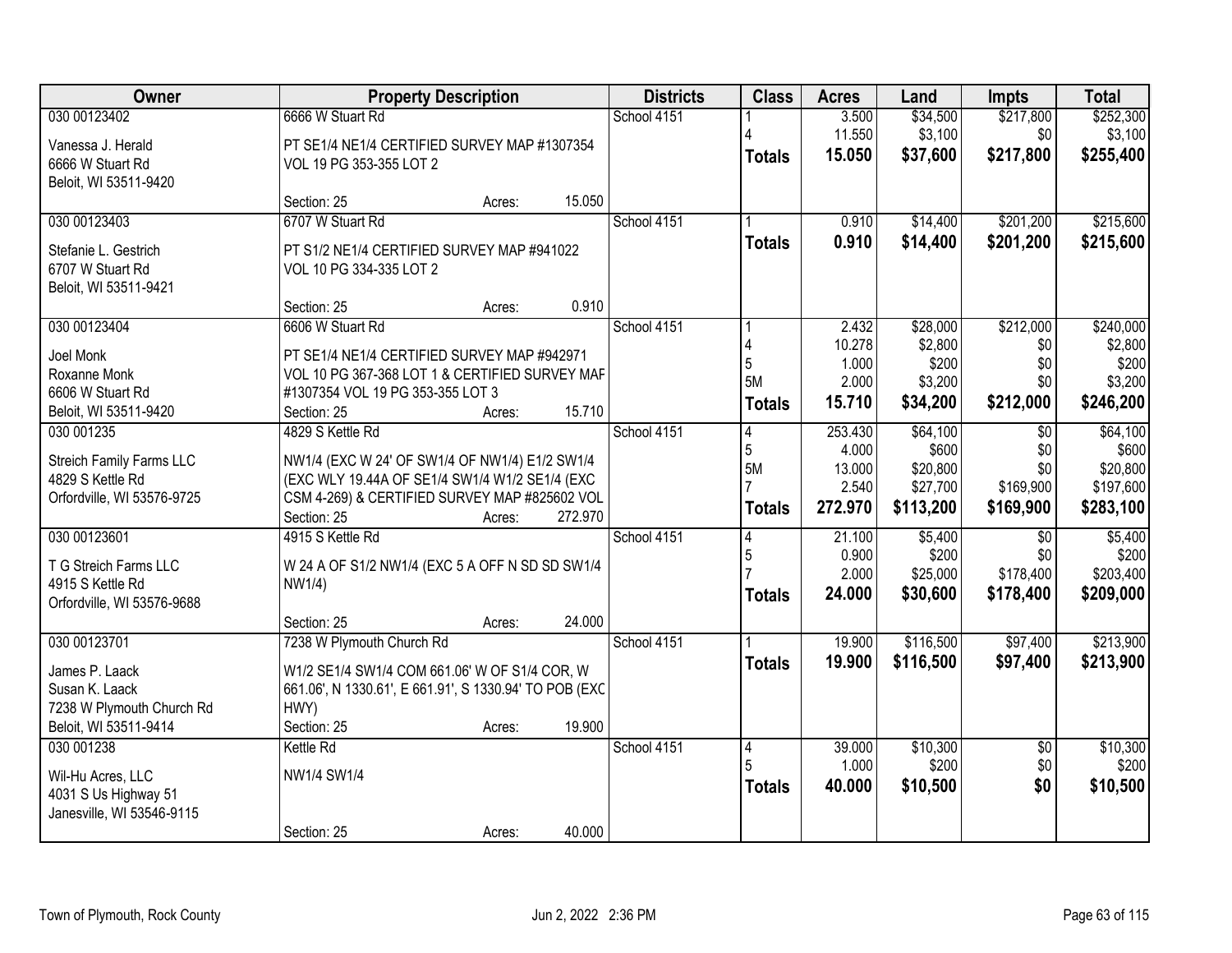| <b>Owner</b>                   |                                                | <b>Property Description</b> |        |             | <b>Class</b>  | <b>Acres</b>   | Land              | Impts           | <b>Total</b>      |
|--------------------------------|------------------------------------------------|-----------------------------|--------|-------------|---------------|----------------|-------------------|-----------------|-------------------|
| 030 001239                     | 5535 S Kettle Rd                               |                             |        | School 4151 |               | 14.000         | \$3,300           | $\overline{50}$ | \$3,300           |
| Joseph H. Weum Jr              | W 20 ACRES SW1/4 SW1/4 (EXC HWY)               |                             |        |             | 5             | 4.000          | \$7,800           | \$0             | \$7,800           |
| 5535 S Kettle Rd               |                                                |                             |        |             |               | 1.410          | \$19,100          | \$102,300       | \$121,400         |
| Orfordville, WI 53576-9690     |                                                |                             |        |             | <b>Totals</b> | 19.410         | \$30,200          | \$102,300       | \$132,500         |
|                                | Section: 25                                    | Acres:                      | 19.410 |             |               |                |                   |                 |                   |
| 030 001240                     | Plymouth Church Rd                             |                             |        | School 4151 | 4             | 16.100         | \$3,600           | \$0             | \$3,600           |
| William Sparling               | E1/2 SW1/4 SW1/4 (EXC HWY) (EXC CSM 18-295)    |                             |        |             |               | 0.240          | \$3,600           | \$9,600         | \$13,200          |
| Linda M. Sparling (Fitzmaurice |                                                |                             |        |             | <b>Totals</b> | 16.340         | \$7,200           | \$9,600         | \$16,800          |
| 7434 W Plymouth Church Rd      |                                                |                             |        |             |               |                |                   |                 |                   |
| Orfordville, WI 53576-9727     | Section: 25                                    | Acres:                      | 16.340 |             |               |                |                   |                 |                   |
| 030 00124001                   | 7434 W Plymouth Church Rd                      |                             |        | School 4151 |               | 3.100          | \$30,500          | \$59,500        | \$90,000          |
| Linda M. Sparling (Fitzmaurice | PT SW1/4 SW1/4 CERTIFIED SURVEY MAP #1267288   |                             |        |             | <b>Totals</b> | 3.100          | \$30,500          | \$59,500        | \$90,000          |
| 7434 W Plymouth Church Rd      | VOL 18 PG 295-296 LOT 1                        |                             |        |             |               |                |                   |                 |                   |
| Orfordville, WI 53576-9727     |                                                |                             |        |             |               |                |                   |                 |                   |
|                                | Section: 25                                    | Acres:                      | 3.100  |             |               |                |                   |                 |                   |
| 030 001241                     | Johnson Rd                                     |                             |        | School 4151 | 4             | 19.500         | \$4,600           | \$0             | \$4,600           |
| Stephen W. Gestrich            | N20A NE1/4 SE1/4                               |                             |        |             | 5             | 0.500          | \$300             | \$0             | \$300             |
| 6729 W Stuart Rd               |                                                |                             |        |             | <b>Totals</b> | 20.000         | \$4,900           | \$0             | \$4,900           |
| Beloit, WI 53511-9421          |                                                |                             |        |             |               |                |                   |                 |                   |
|                                | Section: 25                                    | Acres:                      | 20.000 |             |               |                |                   |                 |                   |
| 030 00124202                   | 7032 W Plymouth Church Rd                      |                             |        | School 4151 |               | 4.000          | \$37,000          | \$148,800       | \$185,800         |
| Dale R. Bollerud               | PT SW1/4 SE1/4 CERTIFIED SURVEY MAP #825602    |                             |        |             | <b>Totals</b> | 4.000          | \$37,000          | \$148,800       | \$185,800         |
| 7032 W Plymouth Church Rd      | VOL 4 PG 268 LOT 2                             |                             |        |             |               |                |                   |                 |                   |
| Beloit, WI 53511-9413          |                                                |                             |        |             |               |                |                   |                 |                   |
|                                | Section: 25                                    | Acres:                      | 4.000  |             |               |                |                   |                 |                   |
| 030 00124203                   | 7100 W Plymouth Church Rd                      |                             |        | School 4151 |               | 0.920          | \$14,500          | \$79,600        | \$94,100          |
| Gregory Johnson                | PT SE1/4 SW1/4 & SW1/4 SE1/4 CERTIFIED SURVEY  |                             |        |             | <b>Totals</b> | 0.920          | \$14,500          | \$79,600        | \$94,100          |
| Connie K. Johnson              | MAP #825603 VOL 4 PG 269 LOT 1                 |                             |        |             |               |                |                   |                 |                   |
| 7100 W Plymouth Church Rd      |                                                |                             |        |             |               |                |                   |                 |                   |
| Beloit, WI 53511-9436          | Section: 25                                    | Acres:                      | 0.920  |             |               |                |                   |                 |                   |
| 030 001243                     | Plymouth Church Rd                             |                             |        | School 4151 | 4             | 40.092         | \$9,400           | $\overline{30}$ | \$9,400           |
| Richard L & Kathryn Schneider  | S 60A E1/2 SE1/4 (EXC HWY) (EXC CSM 1-281, CSM |                             |        |             | 5<br>5M       | 4.500<br>9.000 | \$700<br>\$14,400 | \$0<br>\$0      | \$700<br>\$14,400 |
| Revocable Trust                | $7-71$                                         |                             |        |             |               | 53.592         | \$24,500          | \$0             | \$24,500          |
| 2554 S Riverside Dr            |                                                |                             |        |             | <b>Totals</b> |                |                   |                 |                   |
| Beloit, WI 53511-2452          | Section: 25                                    | Acres:                      | 53.590 |             |               |                |                   |                 |                   |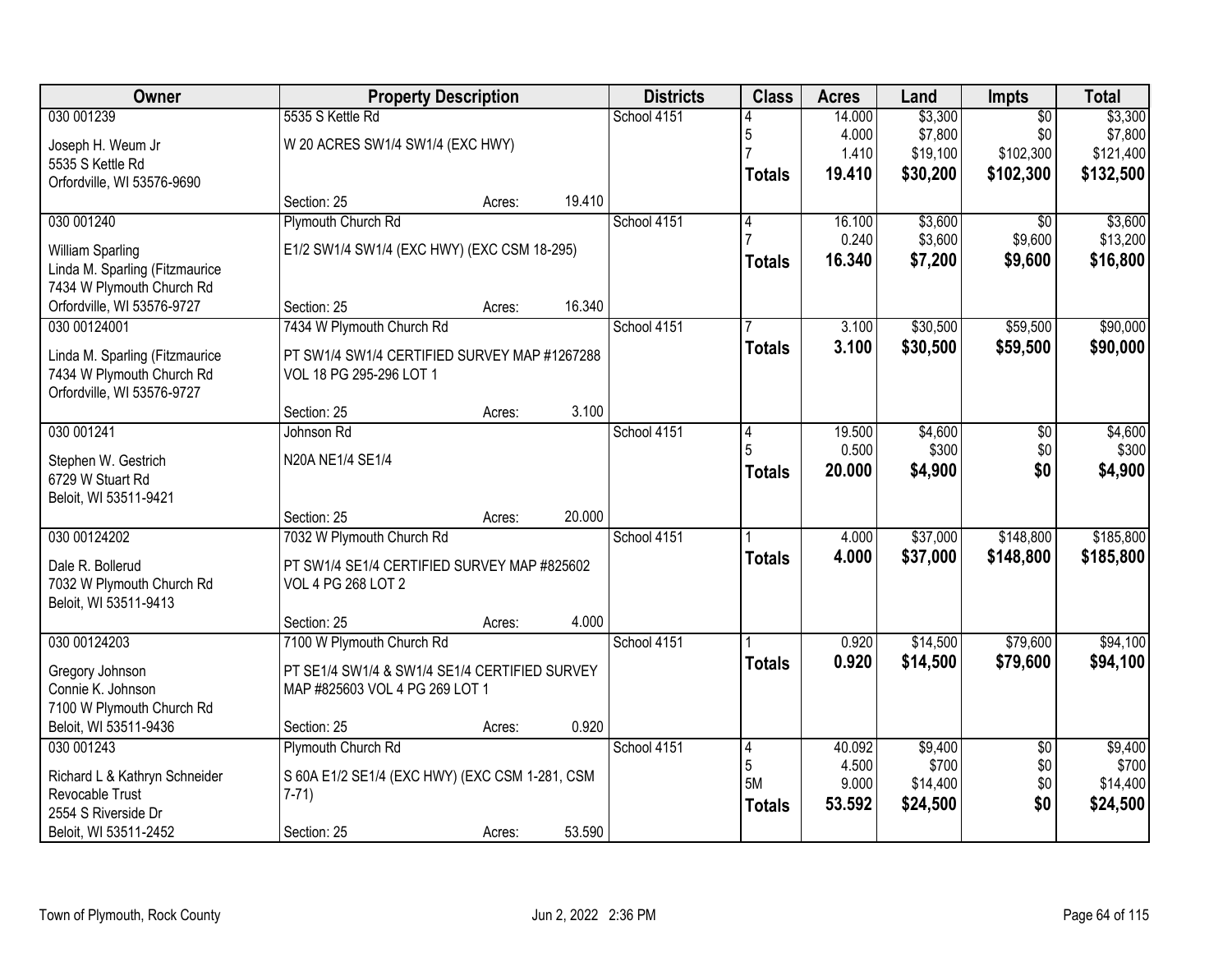| <b>Owner</b>                          | <b>Property Description</b>                                                                        | <b>Districts</b> | <b>Class</b>   | <b>Acres</b>    | Land              | <b>Impts</b>    | <b>Total</b>      |
|---------------------------------------|----------------------------------------------------------------------------------------------------|------------------|----------------|-----------------|-------------------|-----------------|-------------------|
| 030 00124301                          | 5338 S Johnson Rd                                                                                  | School 4151      |                | 2.408           | \$27,900          | \$133,100       | \$161,000         |
| Charles M. Blazier                    | PT NE1/4 SE1/4 & PT SE1/4 SE1/4 CERTIFIED                                                          |                  | <b>Totals</b>  | 2.408           | \$27,900          | \$133,100       | \$161,000         |
| Mary E. Blazier                       | SURVEY MAP #755522 VOL 1 PG 281 LOT 1                                                              |                  |                |                 |                   |                 |                   |
| 5338 S Johnson Rd                     |                                                                                                    |                  |                |                 |                   |                 |                   |
| Beloit, WI 53511-9411                 | 2.400<br>Section: 25<br>Acres:                                                                     |                  |                |                 |                   |                 |                   |
| 030 00124302                          | 6630 W Plymouth Church Rd                                                                          | School 4151      |                | 3.000           | \$32,000          | \$176,600       | \$208,600         |
| Martin E. Singletary                  | PT SE1/4 SE1/4 CERTIFIED SURVEY MAP #874651                                                        |                  | <b>Totals</b>  | 3.000           | \$32,000          | \$176,600       | \$208,600         |
| Lisa R. Singletary                    | VOL 7 PG 71 LOT 1                                                                                  |                  |                |                 |                   |                 |                   |
| 6630 W Plymouth Church Rd             |                                                                                                    |                  |                |                 |                   |                 |                   |
| Beloit, WI 53511-9412                 | 3.000<br>Section: 25<br>Acres:                                                                     |                  |                |                 |                   |                 |                   |
| 030 001244                            | 7651 W Stuart Rd                                                                                   | School 4151      |                | 26.300          | \$5,700           | \$0             | \$5,700           |
|                                       |                                                                                                    |                  | 5              | 2.700           | \$1,600           | \$0             | \$1,600           |
| Cash Farms Inc<br>7651 W Stuart Rd    | E1/2 NE1/4 (EXC E 420' N 1787' 17.23A) (EXC COM<br>E1/4 COR, W TO SW COR E1/2 NE1/4, N TO PT 700'S |                  |                | 2.930           | \$29,700          | \$370,800       | \$400,500         |
| Orfordville, WI 53576-9723            | OF NW COR, E 300' S 1350', E TO PT 420' W OF E LN,                                                 |                  | <b>Totals</b>  | 31.930          | \$37,000          | \$370,800       | \$407,800         |
|                                       | Section: 26<br>31.930<br>Acres:                                                                    |                  |                |                 |                   |                 |                   |
| 030 001244001                         | <b>Kettle Rd</b>                                                                                   | School 4151      | 4              | 30.140          | \$6,000           | \$0             | \$6,000           |
|                                       |                                                                                                    |                  | 5              | 0.700           | \$400             | \$0             | \$400             |
| Joseph C. Cash                        | PT E1/2 NE1/4 COM E1/4 COR, W TO SW COR E1/2                                                       |                  | <b>Totals</b>  | 30.840          | \$6,400           | \$0             | \$6,400           |
| 9019 S County Rd H                    | NE1/4, N TO PT 700' S OF NW COR, E 300', S 1350', E                                                |                  |                |                 |                   |                 |                   |
| Beloit, WI 53511-9632                 | TO PT 420' W OF E LN, N TO SW COR 6-15-247.1 E<br>Section: 26<br>30.840                            |                  |                |                 |                   |                 |                   |
| 030 00124401                          | Acres:<br>4902 S Kettle Rd                                                                         | School 4151      |                | 8.000           | $\overline{50}$   | \$184,900       | \$184,900         |
|                                       |                                                                                                    |                  |                | 6.230           | \$1,300           | \$0             | \$1,300           |
| Karl W & Catherine A Kleinschmidt Rev | PT E1/2 NE1/4 COM NE SEC COR, WLY 420', SLY                                                        |                  | 5M             | 3.000           | \$5,300           | \$0             | \$5,300           |
| Trust                                 | 1787', ELY 420' TO E SEC LN, NLY TO POB                                                            |                  | <b>Totals</b>  | 17.230          | \$6,600           | \$184,900       | \$191,500         |
| 4902 S Kettle Rd                      |                                                                                                    |                  |                |                 |                   |                 |                   |
| Orfordville, WI 53576-9687            | 17.230<br>Section: 26<br>Acres:                                                                    |                  |                |                 |                   |                 |                   |
| 030 001245                            | <b>Stuart Rd</b>                                                                                   | School 4151      | $\overline{4}$ | 47.570          | \$12,200          | $\overline{50}$ | \$12,200          |
| Charles S. Inman                      | W1/2 NE1/4 COM N1/4 COR, E 1336.74' ALG N LN TO                                                    |                  | 5<br>5M        | 1.000<br>33.000 | \$200<br>\$52,800 | \$0<br>\$0      | \$200<br>\$52,800 |
| Judy K. Inman                         | E LN W1/2 NE1/4, S 2660.53' TO S LN, W 1336.28', N                                                 |                  |                | 81.570          |                   | \$0             | \$65,200          |
| 7938 W Stuart Rd                      | 2657.10' ALG W LN TO POB PCL C-PLAT OF SURVEY                                                      |                  | <b>Totals</b>  |                 | \$65,200          |                 |                   |
| Orfordville, WI 53576-9567            | 81.570<br>Section: 26<br>Acres:                                                                    |                  |                |                 |                   |                 |                   |
| 030 001246                            | <b>Stuart Rd</b>                                                                                   | School 4151      | 4              | 52.300          | \$13,800          | $\overline{50}$ | \$13,800          |
| Nelson Family Farms, LLC              | E 30 A NE1/4 NW1/4, SE1/4 NW1/4, NE1/4 SW1/4 (EXC                                                  |                  | <b>Totals</b>  | 52.300          | \$13,800          | \$0             | \$13,800          |
| 8842 W Plymouth Church Rd             | 12A MFL) (EXC CSM 36-88)                                                                           |                  |                |                 |                   |                 |                   |
| Orfordville, WI 53576-9730            |                                                                                                    |                  |                |                 |                   |                 |                   |
|                                       | 52.300<br>Section: 26<br>Acres:                                                                    |                  |                |                 |                   |                 |                   |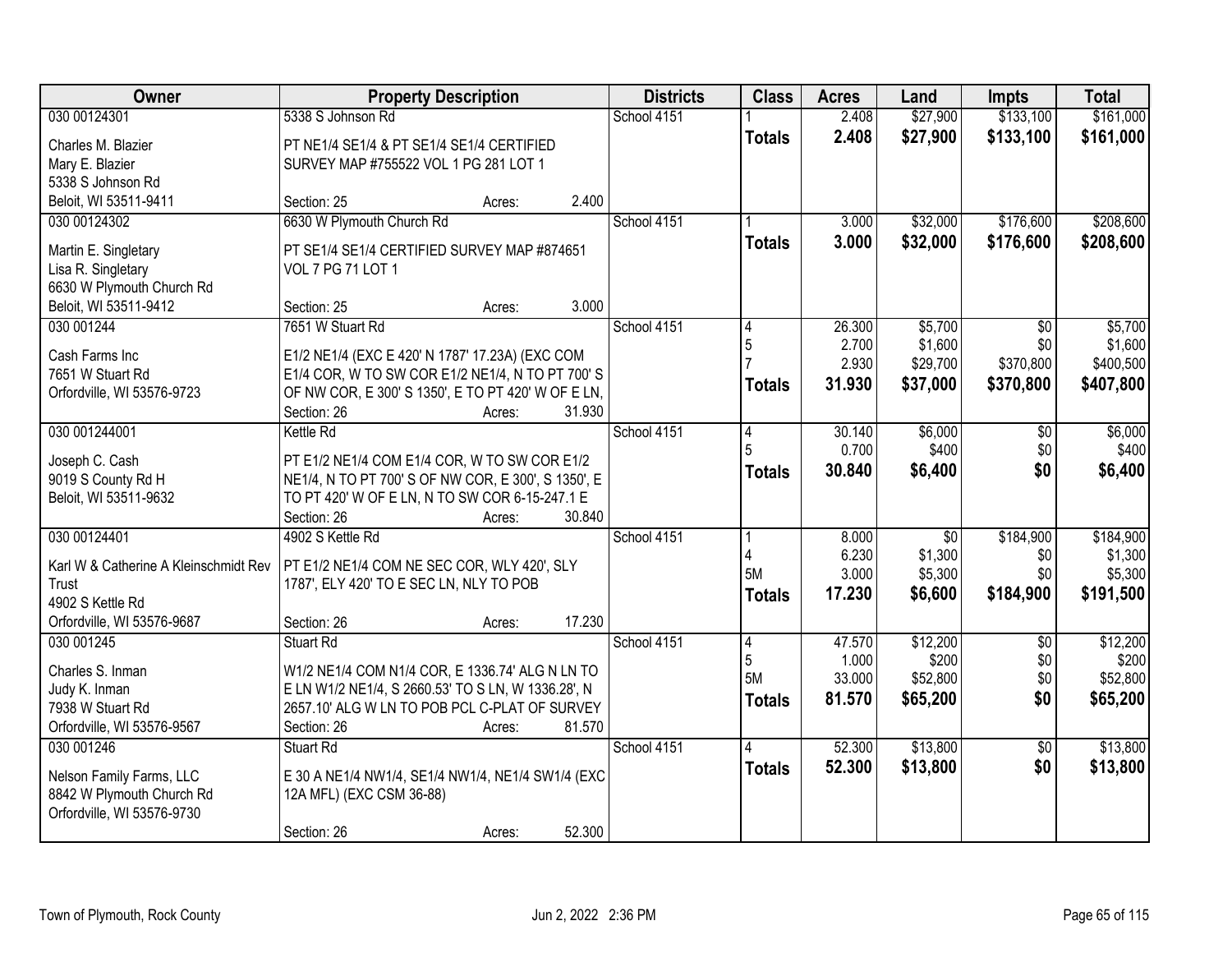| Owner                                                                                                                    | <b>Property Description</b>                                                                                           |        |        | <b>Districts</b> | <b>Class</b>            | <b>Acres</b>                       | Land                                      | Impts                                          | <b>Total</b>                               |
|--------------------------------------------------------------------------------------------------------------------------|-----------------------------------------------------------------------------------------------------------------------|--------|--------|------------------|-------------------------|------------------------------------|-------------------------------------------|------------------------------------------------|--------------------------------------------|
| 030 00124601                                                                                                             | 8133 W Stuart Rd                                                                                                      |        |        | School 4151      | $\overline{F8}$         | 12.000                             | ( \$38,400)                               | $\overline{50}$                                | $\sqrt{30}$                                |
| Nelson Family Farms, LLC<br>8842 W Plymouth Church Rd<br>Orfordville, WI 53576-9730                                      | PT NE1/4 SW1/4 MANAGED FOREST LAND CLOSED<br>ORDER #54-010-2001 25 YRS                                                |        |        |                  | <b>Totals</b>           | 12.000                             | \$0                                       | \$0                                            | \$0                                        |
|                                                                                                                          | Section: 26                                                                                                           | Acres: | 12.000 |                  |                         |                                    |                                           |                                                |                                            |
| 030 00124602                                                                                                             | 8101 W Stuart Rd                                                                                                      |        |        | School 4151      |                         | 4.000                              | \$37,000                                  | \$346,300                                      | \$383,300                                  |
| William Zimney<br>Angela R. Zimney<br>8101 W Stuart Rd                                                                   | PT NE1/4 NW1/4 & PT SE1/4 NW1/4 CERTIFIED<br>SURVEY MAP #1997999 VOL 36 PG 88-92 LOT 2                                |        |        |                  | <b>Totals</b>           | 4.000                              | \$37,000                                  | \$346,300                                      | \$383,300                                  |
| Orfordville, WI 53576-9720                                                                                               | Section: 26                                                                                                           | Acres: | 4.000  |                  |                         |                                    |                                           |                                                |                                            |
| 030 00124603                                                                                                             | Stuart Rd                                                                                                             |        |        | School 4151      |                         | 36.260                             | \$7,800                                   | \$0                                            | \$7,800                                    |
| Roger A. Nelson<br>Peggy L. Nelson<br>8842 W Plymouth Church Rd<br>Orfordville, WI 53576-9730                            | PT NE1/4 NW1/4 & PT SE1/4 NW1/4 CERTIFIED<br>SURVEY MAP #1997999 VOL 36 PG 88-92 LOT 1<br><b>RESTS</b><br>Section: 26 | Acres: | 36.260 |                  | <b>Totals</b>           | 36.260                             | \$7,800                                   | \$0                                            | \$7,800                                    |
| 030 00124604                                                                                                             | 8133 W Stuart Rd                                                                                                      |        |        | School 4151      |                         | 4.162                              | \$37,800                                  | \$193,000                                      | \$230,800                                  |
| Robert J. Frusher<br>Mary J. Frusher<br>8133 W Stuart Rd                                                                 | PT NE1/4 NW1/4 & PT SE1/4 NW1/4 CERTIFIED<br>SURVEY MAP #1997999 VOL 36 PG 88-92 LOT 3                                |        |        |                  | <b>Totals</b>           | 1.000<br>5.162                     | \$300<br>\$38,100                         | \$0<br>\$193,000                               | \$300<br>\$231,100                         |
| Orfordville, WI 53576-9720                                                                                               | Section: 26                                                                                                           | Acres: | 5.160  |                  |                         |                                    |                                           |                                                |                                            |
| 030 001247<br>Christopher H. Phillips et al<br>Attn: Nicholas Garetson<br>8307 W Stuart Rd<br>Orfordville, WI 53576-9569 | <b>Stuart Rd</b><br>NW1/4 NW1/4, W10 ACRES NE1/4 NW1/4 (EXC CSM<br>$16-1)$<br>Section: 26                             | Acres: | 49.810 | School 4151      | 4<br>5<br><b>Totals</b> | 46.010<br>1.800<br>2.000<br>49.810 | \$11,200<br>\$300<br>\$12,500<br>\$24,000 | $\overline{50}$<br>\$0<br>\$82,400<br>\$82,400 | \$11,200<br>\$300<br>\$94,900<br>\$106,400 |
| 030 00124701                                                                                                             | 8307 W Stuart Rd                                                                                                      |        |        | School 4151      |                         | 0.920                              | \$14,500                                  | \$227,500                                      | \$242,000                                  |
| Christopher H. Phillips et al<br>Attn: Nicholas Garetson<br>8307 W Stuart Rd<br>Orfordville, WI 53576-9569               | PT NE1/4 NW1/4 CERTIFIED SURVEY MAP #1169035<br>VOL 16 PG 1-2 LOT 1<br>Section: 26                                    | Acres: | 0.920  |                  | <b>Totals</b>           | 0.920                              | \$14,500                                  | \$227,500                                      | \$242,000                                  |
| 030 001248                                                                                                               | 4833 S County Rd H                                                                                                    |        |        | School 4151      | 4                       | 12.500                             | \$2,200                                   | $\overline{50}$                                | \$2,200                                    |
| Christopher H. Phillips et al<br>Attn: Nicholas Garetson<br>8307 W Stuart Rd<br>Orfordville, WI 53576-9569               | N1/2 N3/4 SW1/4 NW1/4<br>Section: 26                                                                                  |        | 15.000 |                  | 5<br><b>Totals</b>      | 0.500<br>2.000<br>15.000           | \$300<br>\$25,000<br>\$27,500             | \$0<br>\$125,800<br>\$125,800                  | \$300<br>\$150,800<br>\$153,300            |
|                                                                                                                          |                                                                                                                       | Acres: |        |                  |                         |                                    |                                           |                                                |                                            |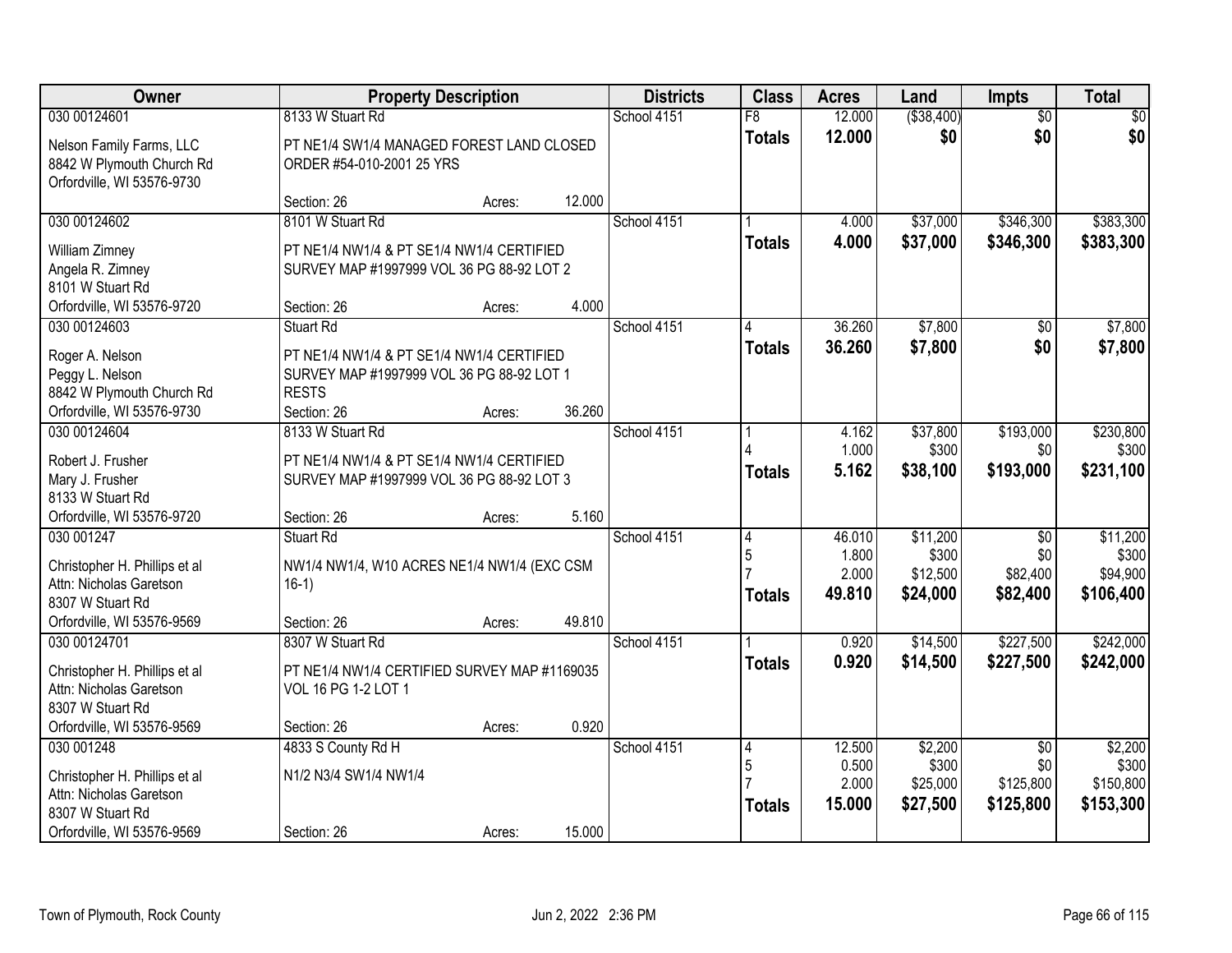| Owner                      |                                                 | <b>Property Description</b> |        |             | <b>Class</b>  | <b>Acres</b>    | Land                 | <b>Impts</b>         | <b>Total</b>     |
|----------------------------|-------------------------------------------------|-----------------------------|--------|-------------|---------------|-----------------|----------------------|----------------------|------------------|
| 030 00124801               | County Rd H                                     |                             |        | School 4151 |               | 14.500          | \$3,800              | \$0                  | \$3,800          |
| Nelson Family Farms, LLC   | S1/2 N 3/4 SW1/4 NW1/4                          |                             |        |             | 5             | 0.500           | \$300                | \$0                  | \$300            |
| 8842 W Plymouth Church Rd  |                                                 |                             |        |             | <b>Totals</b> | 15.000          | \$4,100              | \$0                  | \$4,100          |
| Orfordville, WI 53576-9730 |                                                 |                             |        |             |               |                 |                      |                      |                  |
|                            | Section: 26                                     | Acres:                      | 15.000 |             |               |                 |                      |                      |                  |
| 030 001249                 | County Rd H                                     |                             |        | School 4151 | 14            | 9.500           | \$2,000              | \$0                  | \$2,000          |
| Nelson Family Farms, LLC   | S 10 A SW1/4 NW1/4                              |                             |        |             | 5             | 0.500<br>10.000 | \$300                | \$0<br>\$0           | \$300            |
| 8842 W Plymouth Church Rd  |                                                 |                             |        |             | Totals        |                 | \$2,300              |                      | \$2,300          |
| Orfordville, WI 53576-9730 |                                                 |                             |        |             |               |                 |                      |                      |                  |
|                            | Section: 26                                     | Acres:                      | 10.000 |             |               |                 |                      |                      |                  |
| 030 0012490                | County Rd H                                     |                             |        | School 4151 | 4             | 18.400<br>0.500 | \$3,700<br>\$100     | \$0                  | \$3,700          |
| Susan L. Geis              | PT NW1/4 SW1/4 CERTIFIED SURVEY MAP #1990262    |                             |        |             | Totals        | 18.900          | \$3,800              | \$0<br>\$0           | \$100<br>\$3,800 |
| Ronald E. Geis             | VOL 36 PG 8-13 LOT 1                            |                             |        |             |               |                 |                      |                      |                  |
| 63 W Emerald Forest Ln     |                                                 |                             |        |             |               |                 |                      |                      |                  |
| Sequim, WA 98382-7246      | Section: 26                                     | Acres:                      | 18.900 |             |               |                 |                      |                      |                  |
| 030 00124901               | County Rd H                                     |                             |        | School 4151 | 4             | 18.400<br>0.500 | \$3,700<br>\$100     | \$0<br>\$0           | \$3,700<br>\$100 |
| Anna Christine Garcia      | PT NW1/4 SW1/4 CERTIFIED SURVEY MAP #1990262    |                             |        |             | <b>Totals</b> | 18.900          | \$3,800              | \$0                  | \$3,800          |
| 156 E Javis Ave            | VOL 36 PG 8-13 LOT 2                            |                             |        |             |               |                 |                      |                      |                  |
| Ridgecrest, CA 93555-7752  |                                                 |                             |        |             |               |                 |                      |                      |                  |
|                            | Section: 26                                     | Acres:                      | 18.900 |             |               |                 |                      |                      |                  |
| 030 00124902               | 5219 S County Rd H                              |                             |        | School 4151 |               | 1.000<br>1.000  | \$15,000             | \$96,200             | \$111,200        |
| Wanda M. Read              | PT NW1/4 SW1/4 N 165' OF S 557.8' OF W 264'     |                             |        |             | <b>Totals</b> |                 | \$15,000             | \$96,200             | \$111,200        |
| 5219 S County Rd H         |                                                 |                             |        |             |               |                 |                      |                      |                  |
| Orfordville, WI 53576-9732 |                                                 |                             |        |             |               |                 |                      |                      |                  |
|                            | Section: 26                                     | Acres:                      | 1.000  |             |               |                 |                      |                      | \$77,100         |
| 030 00124903               | 5231 S County Rd H                              |                             |        | School 4151 |               | 1.000<br>1.000  | \$15,000<br>\$15,000 | \$62,100<br>\$62,100 | \$77,100         |
| Kevin E G. Culver          | PT NW1/4 SW1/4 N 165' OF S 392' OF W 264'       |                             |        |             | <b>Totals</b> |                 |                      |                      |                  |
| 5231 S County Rd H         |                                                 |                             |        |             |               |                 |                      |                      |                  |
| Orfordville, WI 53576-9732 |                                                 |                             | 1.000  |             |               |                 |                      |                      |                  |
| 030 001250                 | Section: 26<br>8150 W Plymouth Church Rd        | Acres:                      |        | School 4151 | 4             | 55.080          | \$13,400             | $\overline{50}$      | \$13,400         |
|                            |                                                 |                             |        |             | 5             | 2.100           | \$300                | \$0                  | \$300            |
| Nelson Family Farms, LLC   | S1/2 SW1/4 (EXC HWY) (EXC VOL 249-592) (EXC CSM |                             |        |             | <b>5M</b>     | 13.500          | \$21,600             | \$0                  | \$21,600         |
| 8842 W Plymouth Church Rd  | 19-12) (EXC COM SW COR LOT 1 CSM 19-12, W       |                             |        |             | <b>Totals</b> | 70.680          | \$35,300             | \$0                  | \$35,300         |
| Orfordville, WI 53576-9730 | 192.76', N 200', E 192.76', S 200' TO POB)      |                             | 70.680 |             |               |                 |                      |                      |                  |
|                            | Section: 26                                     | Acres:                      |        |             |               |                 |                      |                      |                  |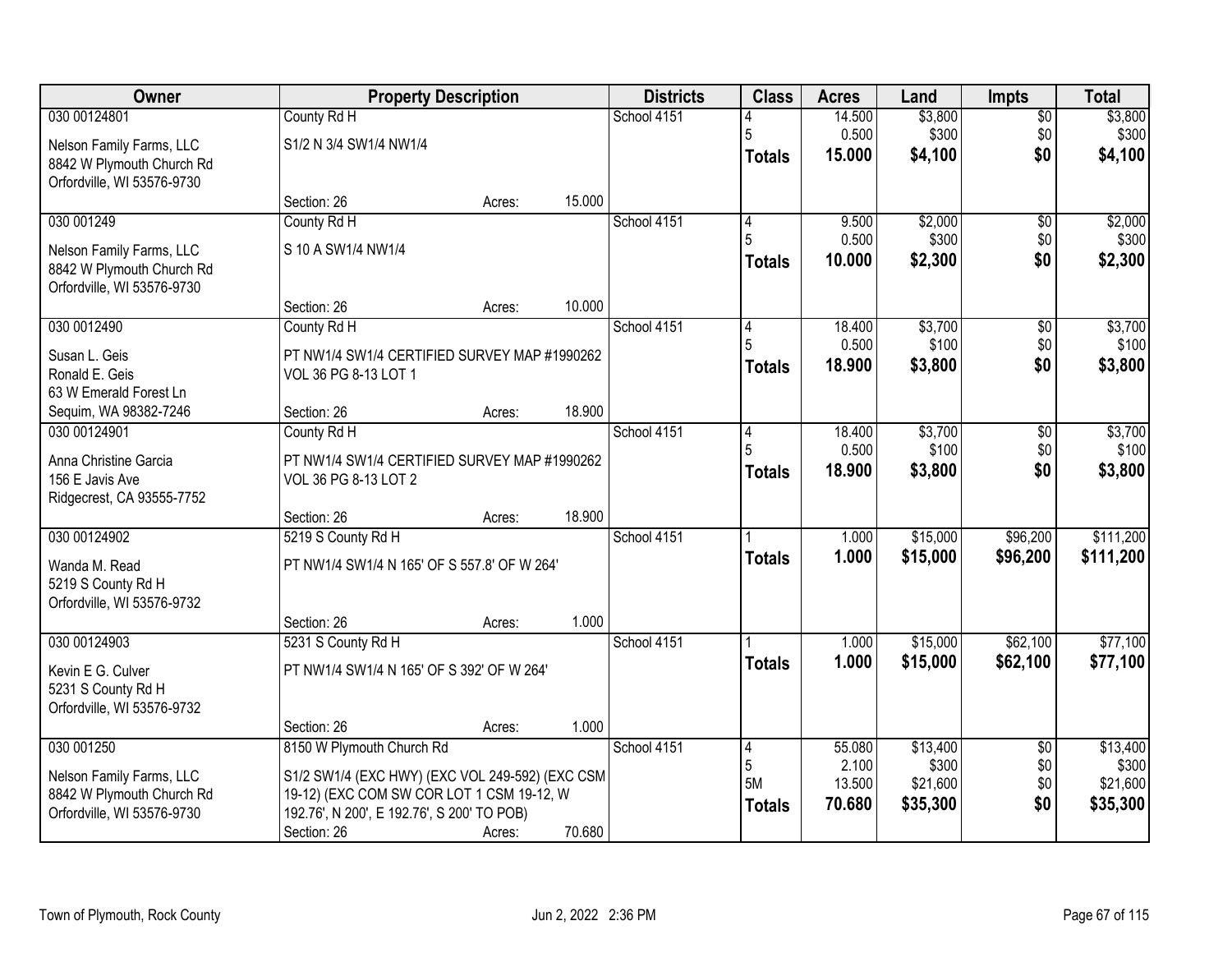| Owner                      | <b>Property Description</b>                        | <b>Districts</b> | <b>Class</b>    | <b>Acres</b>   | Land        | <b>Impts</b>    | <b>Total</b> |
|----------------------------|----------------------------------------------------|------------------|-----------------|----------------|-------------|-----------------|--------------|
| 030 00125001               | 8402 W Plymouth Church Rd                          | School 4151      |                 | 4.000          | \$37,000    | \$168,400       | \$205,400    |
| Albert W. Perez            | PT S1/2 SW1/4 COM ON N LN PLYMOUTH CHURCH          |                  | <b>Totals</b>   | 4.000          | \$37,000    | \$168,400       | \$205,400    |
| Kimberly L. Perez          | RD, 1042.62' E OF SW COR SEC, N 330', E 521.2', S  |                  |                 |                |             |                 |              |
| 8402 W Plymouth Church Rd  | 340' WLY ON N LN HWY 228.20', N 10', W ON N LN 293 |                  |                 |                |             |                 |              |
| Orfordville, WI 53576-9527 | 4.000<br>Section: 26<br>Acres:                     |                  |                 |                |             |                 |              |
| 030 00125002               | 8150 W Plymouth Church Rd                          | School 4151      |                 | 3.880          | \$36,400    | \$97,000        | \$133,400    |
|                            |                                                    |                  | <b>Totals</b>   | 3.880          | \$36,400    | \$97,000        | \$133,400    |
| <b>Brandon Nelson</b>      | PT SE1/4 SW1/4 CERTIFIED SURVEY MAP #1282502       |                  |                 |                |             |                 |              |
| Jessica Nelson             | VOL 19 PG 12 LOT 1 & COM SW COR LOT 1, W           |                  |                 |                |             |                 |              |
| 8150 W Plymouth Church Rd  | 192.76', N 200', E 192.76', S 200' TO POB          |                  |                 |                |             |                 |              |
| Orfordville, WI 53576-9524 | 3.880<br>Section: 26<br>Acres:                     |                  |                 |                |             |                 |              |
| 030 001251                 | 5326 S Kettle Rd                                   | School 4151      |                 | 2.000          | \$25,000    | \$454,300       | \$479,300    |
| Fox Den Farm LLC           | N1/2 SE1/4 (EXC NW1/4 SE1/4 AS FOREST CROP         |                  |                 | 10.000         | \$2,600     | \$0             | \$2,600      |
| Attn: Jeffery Fox          | LAND), N4 A OF W 20A SE1/4 SE1/4 (EXC CSM 273-3)   |                  |                 | 28.500         | \$78,200    | \$0             | \$78,200     |
| 3911 N Hackbarth Rd        |                                                    |                  | <b>Totals</b>   | 40.500         | \$105,800   | \$454,300       | \$560,100    |
| Janesville, WI 53548-8913  | 40.500<br>Section: 26<br>Acres:                    |                  |                 |                |             |                 |              |
| 030 00125101               | 5242 S Kettle Rd                                   | School 4151      |                 | 3.500          | \$34,500    | \$91,200        | \$125,700    |
|                            |                                                    |                  | <b>Totals</b>   | 3.500          | \$34,500    | \$91,200        | \$125,700    |
| Jeffrey R. Runaas          | PT SE1/4 CERTIFIED SURVEY MAP #844999 VOL 5        |                  |                 |                |             |                 |              |
| 5242 S Kettle Rd           | PG 273-274 LOT 1                                   |                  |                 |                |             |                 |              |
| Orfordville, WI 53576-9689 |                                                    |                  |                 |                |             |                 |              |
|                            | 3.500<br>Section: 26<br>Acres:                     |                  |                 |                |             |                 |              |
| 030 00125102               |                                                    | School 4151      | $\overline{F8}$ | 40.000         | (\$128,000) | $\overline{50}$ | $\sqrt{30}$  |
| Fox Den Farm LLC           | NW1/4 SE1/4 MANAGED FOREST LAND CLOSED             |                  | <b>Totals</b>   | 40.000         | \$0         | \$0             | \$0          |
| Attn: Jeffery Fox          | ORDER #54-006-2002 25 YRS                          |                  |                 |                |             |                 |              |
| 3911 N Hackbarth Rd        |                                                    |                  |                 |                |             |                 |              |
| Janesville, WI 53548-8913  | 40.000<br>Section: 26<br>Acres:                    |                  |                 |                |             |                 |              |
| 030 001252                 | 8046 W Plymouth Church Rd                          | School 4151      |                 | 3.000          | \$32,000    | \$94,500        | \$126,500    |
|                            |                                                    |                  |                 | 1.200          | \$300       | \$0             | \$300        |
| Henry Wesley Bunts III     | PT SW1/4 SE1/4 CERTIFIED SURVEY MAP #1951408       |                  | <b>Totals</b>   | 4.200          | \$32,300    | \$94,500        | \$126,800    |
| Ralyn Bunts                | VOL 35 PG 72-75 LOT 1                              |                  |                 |                |             |                 |              |
| 8046 W Plymouth Church Rd  |                                                    |                  |                 |                |             |                 |              |
| Orfordville, WI 53576-9522 | 4.200<br>Section: 26<br>Acres:                     |                  |                 |                |             |                 |              |
| 030 00125201               | Plymouth Church Rd                                 | School 4151      | 4               | 32.800         | \$8,100     | $\overline{50}$ | \$8,100      |
| Plymouth Church Sports LLC | SW1/4 SE1/4 (EXC HWY) (EXC CSM 35-72)              |                  | 5<br>5M         | 1.000<br>1.280 | \$200       | \$0             | \$200        |
| 3911 N Hackbarth Rd        |                                                    |                  |                 |                | \$2,100     | \$0             | \$2,100      |
| Janesville, WI 53548-8913  |                                                    |                  | <b>Totals</b>   | 35.080         | \$10,400    | \$0             | \$10,400     |
|                            | 35.080<br>Section: 26<br>Acres:                    |                  |                 |                |             |                 |              |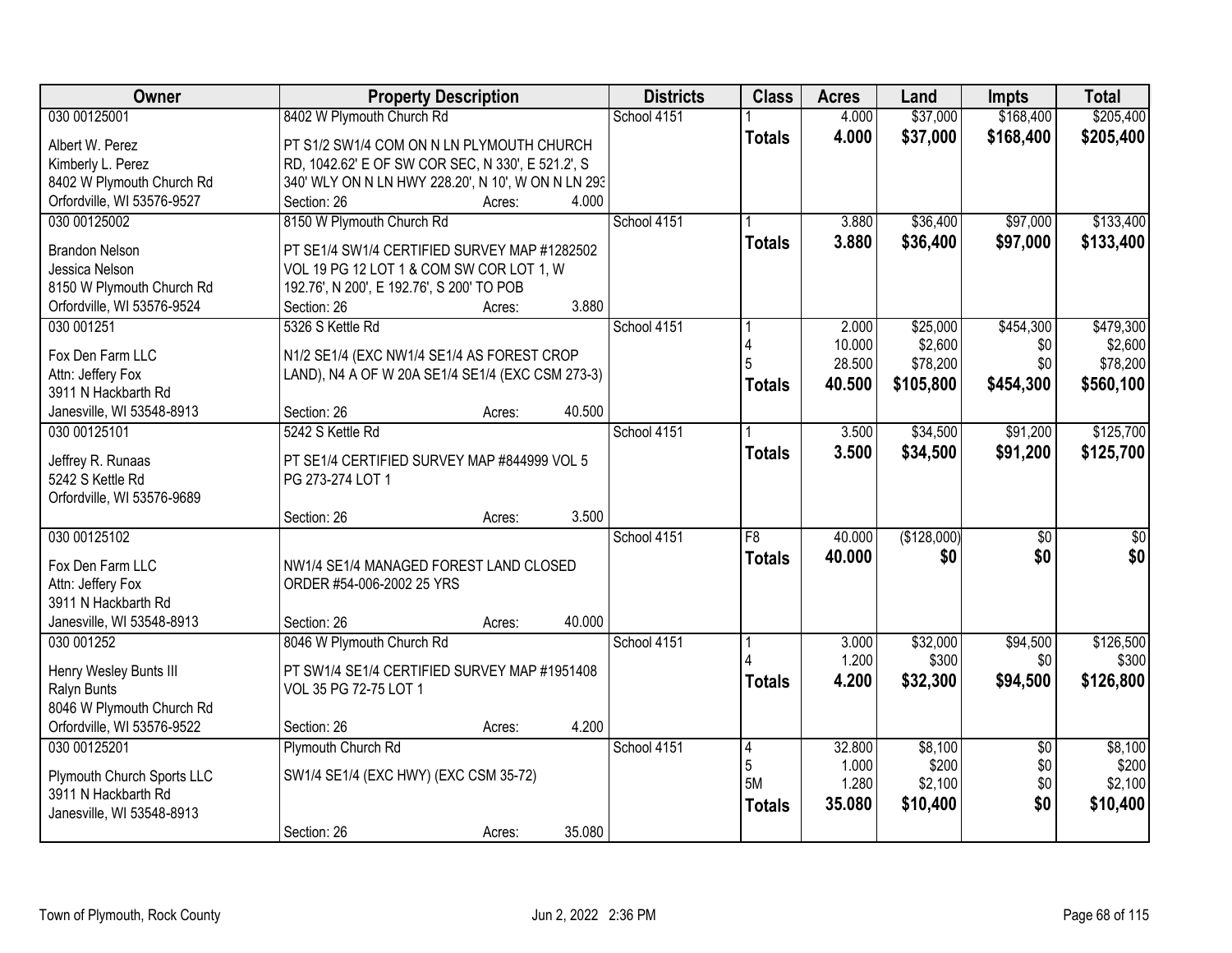| Owner                              | <b>Property Description</b>                                                                         | <b>Districts</b> | <b>Class</b> | <b>Acres</b>    | Land   | Impts    | <b>Total</b>    |           |
|------------------------------------|-----------------------------------------------------------------------------------------------------|------------------|--------------|-----------------|--------|----------|-----------------|-----------|
| 030 001254                         | Kettle Rd                                                                                           |                  | School 4151  |                 | 31.000 | \$7,900  | $\overline{50}$ | \$7,900   |
| Joseph H. Weum Jr                  | E 20A & S 16A W 20A SE1/4 SE1/4 (EXC HWY)                                                           |                  |              | 5               | 2.000  | \$300    | \$0             | \$300     |
| 5535 S Kettle Rd                   |                                                                                                     |                  |              | 5M              | 1.000  | \$1,600  | \$0             | \$1,600   |
| Orfordville, WI 53576-9690         |                                                                                                     |                  |              |                 | 1.320  | \$18,200 | \$600           | \$18,800  |
|                                    | Section: 26                                                                                         | 35.320<br>Acres: |              | <b>Totals</b>   | 35.320 | \$28,000 | \$600           | \$28,600  |
| 030 001255                         | 4608 S County Rd H                                                                                  |                  | School 4151  |                 | 5.000  | \$42,000 | \$123,800       | \$165,800 |
| Robert W. Schultz                  | N1/2 NE1/4 NE1/4 NE1/4                                                                              |                  |              | <b>Totals</b>   | 5.000  | \$42,000 | \$123,800       | \$165,800 |
| Karen K. Schultz                   |                                                                                                     |                  |              |                 |        |          |                 |           |
| 4608 S County Rd H                 |                                                                                                     |                  |              |                 |        |          |                 |           |
| Orfordville, WI 53576-9661         | Section: 27                                                                                         | 5.000<br>Acres:  |              |                 |        |          |                 |           |
| 030 001256                         | Stuart Rd                                                                                           |                  | School 4151  | 14              | 61.110 | \$15,400 | \$0             | \$15,400  |
|                                    |                                                                                                     |                  |              | 5               | 1.500  | \$300    | \$0             | \$300     |
| Jason K. Douglas                   | E 55 A N1/2 NE1/4 (EXC N 5A OF E 20A) (EXC E 26<br>RDS S 46 RDS OF N 66 RDS) E1/2 SW1/4 NE1/4; N 15 |                  |              | 5M              | 4.960  | \$8,000  | \$0             | \$8,000   |
| Sarah A. Douglas<br>10717 Welsh Rd | A SE1/4 NE1/4 (EXC COM 825' N OF E 1/4 COR W                                                        |                  |              | <b>Totals</b>   | 67.570 | \$23,700 | \$0             | \$23,700  |
| Janesville, WI 53548-9105          | Section: 27                                                                                         | 67.570<br>Acres: |              |                 |        |          |                 |           |
| 030 001256001                      | Stuart Rd                                                                                           |                  | School 4151  | $\vert 4 \vert$ | 1.010  | \$300    | \$0             | \$300     |
|                                    |                                                                                                     |                  |              | 5               | 0.500  | \$300    | \$0             | \$300     |
| Susan L. Geis                      | PT NE 1/4 COM 825' N OF E1/4 COR, W 1320', N 240',                                                  |                  |              | 5M              | 8.540  | \$13,700 | \$0             | \$13,700  |
| Ronald E. Geis                     | E 400' NE 700', E 429', S 745' TO POB (EXC 1833.66' S                                               |                  |              | <b>Totals</b>   | 10.050 | \$14,300 | \$0             | \$14,300  |
| 63 W Emerald Forest Ln             | NE COR, W 617.36' FOR POB: W 702.64', N 240', E 410'                                                |                  |              |                 |        |          |                 |           |
| Sequim, WA 98382-7246              | Section: 27                                                                                         | 10.050<br>Acres: |              |                 |        |          |                 |           |
| 030 00125601                       | 4720 S County Rd H                                                                                  |                  | School 4151  |                 | 7.500  | \$54,500 | \$162,700       | \$217,200 |
| Leif E. Larson                     | PT E1/2 NE1/4 COM 330' S OF NE COR SEC, S 759', W                                                   |                  |              | <b>Totals</b>   | 7.500  | \$54,500 | \$162,700       | \$217,200 |
| Rebekah C. Henderson               | 429, N 759', E 429' TO POB                                                                          |                  |              |                 |        |          |                 |           |
| 4720 S County Rd H                 |                                                                                                     |                  |              |                 |        |          |                 |           |
| Orfordville, WI 53576-9662         | Section: 27                                                                                         | 7.500<br>Acres:  |              |                 |        |          |                 |           |
| 030 001257                         | 4928 S County Rd H                                                                                  |                  | School 4151  |                 | 3.310  | \$33,600 | \$177,300       | \$210,900 |
| Christopher L. Lawrence            | PT SE1/4 NE1/4 CERTIFIED SURVEY MAP #2099796                                                        |                  |              | <b>Totals</b>   | 3.310  | \$33,600 | \$177,300       | \$210,900 |
| Pamela K. Lawrence                 | VOL 38 PG 513-516 LOT 1                                                                             |                  |              |                 |        |          |                 |           |
| 4928 S County Rd H                 |                                                                                                     |                  |              |                 |        |          |                 |           |
| Orfordville, WI 53576-9663         | Section: 27                                                                                         | 3.310<br>Acres:  |              |                 |        |          |                 |           |
| 030 001258                         | 5008 S County Rd H                                                                                  |                  | School 4151  |                 | 10.682 | \$70,400 | \$40,000        | \$110,400 |
| Mark F. Hutchins                   | PT SE1/4 NE1/4 CERTIFIED SURVEY MAP #2099796                                                        |                  |              |                 | 10.239 | \$2,900  | \$0             | \$2,900   |
| 5008 S County Rd H                 | VOL 38 PG 513-516 LOT 2                                                                             |                  |              | <b>Totals</b>   | 20.921 | \$73,300 | \$40,000        | \$113,300 |
| Orfordville, WI 53576-9665         |                                                                                                     |                  |              |                 |        |          |                 |           |
|                                    | Section: 27                                                                                         | 20.920<br>Acres: |              |                 |        |          |                 |           |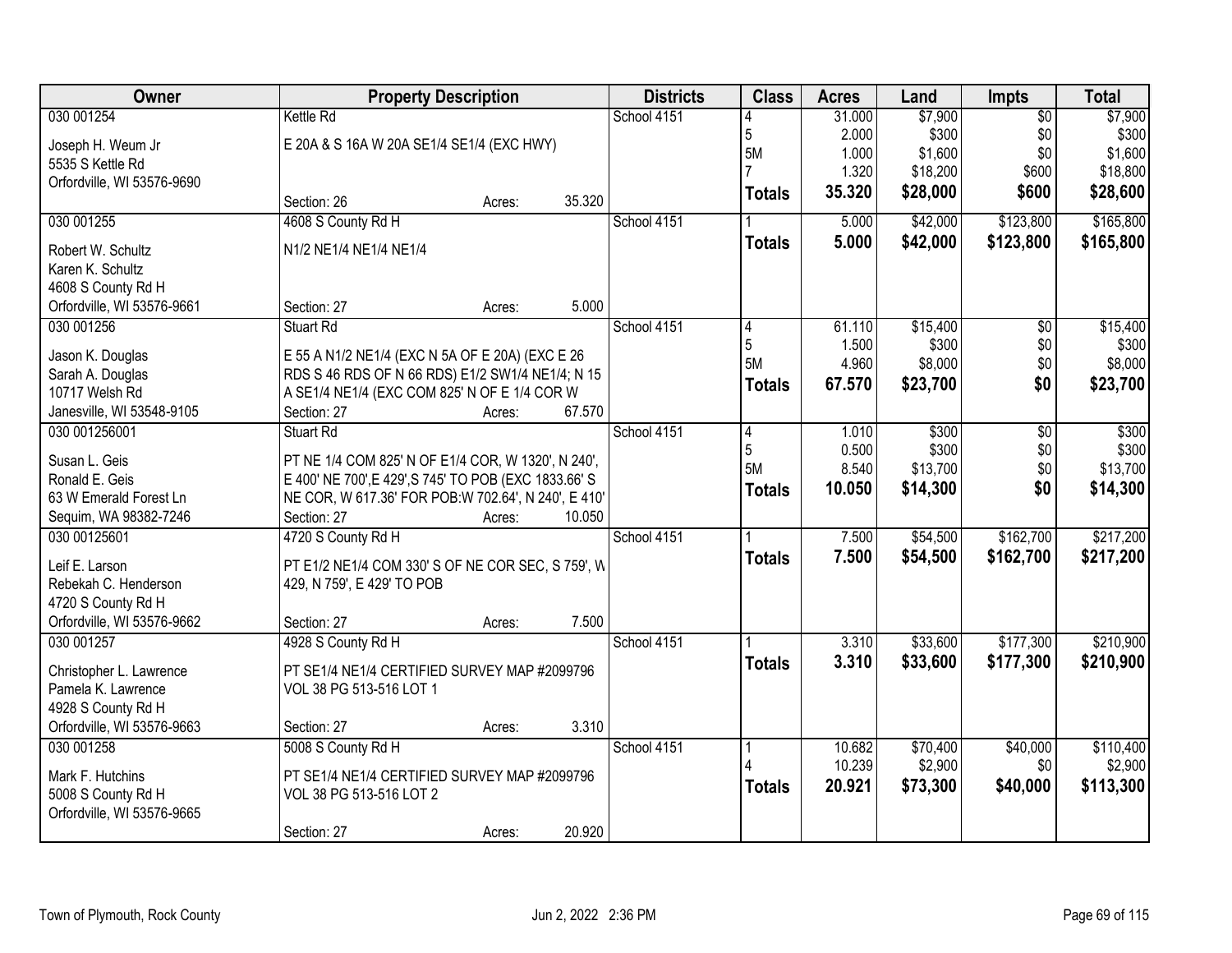| Owner                                  | <b>Property Description</b>                      |        | <b>Districts</b> | <b>Class</b>   | <b>Acres</b> | Land     | <b>Impts</b>           | <b>Total</b> |
|----------------------------------------|--------------------------------------------------|--------|------------------|----------------|--------------|----------|------------------------|--------------|
| 030 001259                             | 8903 W Stuart Rd                                 |        | School 4151      |                | 48.830       | \$10,000 | $\overline{50}$        | \$10,000     |
| Susan L. Geis                          | W 25 A NW1/4 NE1/4 W1/2 SW1/4 NE1/4 N 12 A NW1/4 |        |                  | 5              | 4.500        | \$6,300  | \$0                    | \$6,300      |
| Ronald E. Geis                         | SE1/4 & PT NW1/4 NE1/4 COM 827.66' E N1/4 COR, E |        |                  | 5M             | 2.500        | \$4,000  | \$0                    | \$4,000      |
| 63 W Emerald Forest Ln                 | 99.43', S 303.13, W 99.38', N 303.13', TO POB    |        |                  |                | 2.000        | \$25,000 | \$95,400               | \$120,400    |
| Sequim, WA 98382-7246                  | Section: 27<br>Acres:                            | 57.830 |                  | <b>Totals</b>  | 57.830       | \$45,300 | \$95,400               | \$140,700    |
| 030 001260                             | Stuart Rd                                        |        | School 4151      | 4              | 53.780       | \$10,300 | $\overline{50}$        | \$10,300     |
|                                        |                                                  |        |                  | 5              | 0.500        | \$300    | \$0                    | \$300        |
| Michelle L. Anderson                   | E1/2 NW1/4 (EXC W 20A NE1/4 NW1/4) (EXC CSM      |        |                  | <b>5M</b>      | 0.500        | \$900    | \$0                    | \$900        |
| Brenda L. Marcks                       | $26 - 252$                                       |        |                  | <b>Totals</b>  | 54.780       | \$11,500 | \$0                    | \$11,500     |
| 4402 S County Rd H                     |                                                  |        |                  |                |              |          |                        |              |
| Orfordville, WI 53576-8709             | Section: 27<br>Acres:                            | 54.780 |                  |                |              |          |                        |              |
| 030 00126001                           | 9039 W Stuart Rd                                 |        | School 4151      | 5              | 5.000        | \$3,800  | $\overline{50}$        | \$3,800      |
| Michelle L. Anderson                   | PT NE1/4 NW1/4 CERTIFIED SURVEY MAP #1633223     |        |                  | <b>Totals</b>  | 5.000        | \$3,800  | \$0                    | \$3,800      |
| Brenda L. Marcks                       | VOL 26 PG 252-254 LOT 1                          |        |                  |                |              |          |                        |              |
| 4402 S County Rd H                     |                                                  |        |                  |                |              |          |                        |              |
| Orfordville, WI 53576-8709             | Section: 27<br>Acres:                            | 5.000  |                  |                |              |          |                        |              |
| 030 001261                             | 9227 W Stuart Rd                                 |        | School 4151      |                | 2.000        | \$25,000 | \$85,700               | \$110,700    |
|                                        |                                                  |        |                  |                | 12.000       | \$3,400  | \$0                    | \$3,400      |
| Robert S. Doll                         | W1/2 NE1/4 NW1/4                                 |        |                  | <b>5M</b>      | 6.000        | \$10,500 | \$0                    | \$10,500     |
| 9227 W Stuart Rd                       |                                                  |        |                  | <b>Totals</b>  | 20.000       | \$38,900 | \$85,700               | \$124,600    |
| Orfordville, WI 53576-9573             |                                                  |        |                  |                |              |          |                        |              |
|                                        | Section: 27<br>Acres:                            | 20.000 |                  |                |              |          |                        |              |
| 030 001262                             | Stuart Rd                                        |        | School 4151      | 4              | 19.760       | \$3,500  | $\overline{30}$        | \$3,500      |
| Aaron M. Dooley                        | NW1/4 NW1/4 (EXC CSM 4-150) N1/2 SW1/4 NW1/4     |        |                  |                | 0.400        | \$300    | \$0                    | \$300        |
| Kimberly L. Dooley                     | (EXC E 53 1/3 RDS)                               |        |                  | <b>Totals</b>  | 20.160       | \$3,800  | \$0                    | \$3,800      |
| 9349 W Stuart Rd                       |                                                  |        |                  |                |              |          |                        |              |
| Orfordville, WI 53576-9575             | Section: 27<br>Acres:                            | 20.160 |                  |                |              |          |                        |              |
| 030 00126202                           | 9349 W Stuart Rd                                 |        | School 4151      | 4              | 33.340       | \$5,000  | $\overline{50}$        | \$5,000      |
|                                        | PT NW1/4 NW1/4 CERTIFIED SURVEY MAP #820834      |        |                  | 5              | 0.600        | \$400    | \$0                    | \$400        |
| Aaron M. Dooley                        |                                                  |        |                  | <b>5M</b>      | 1.500        | \$2,400  | \$0                    | \$2,400      |
| Kimberly L. Dooley<br>9349 W Stuart Rd | VOL 4 PG 150 LOT 1 & SLY ADJ 30 ACRES            |        |                  | $\overline{7}$ | 5.000        | \$40,000 | \$258,300              | \$298,300    |
| Orfordville, WI 53576-9575             | Section: 27<br>Acres:                            | 40.440 |                  | <b>Totals</b>  | 40.440       | \$47,800 | \$258,300              | \$306,100    |
| 030 001263                             |                                                  |        | School 4151      |                | 94.296       | \$21,700 |                        | \$21,700     |
|                                        | State Highway 213                                |        |                  | 4<br>5         | 0.700        | \$400    | $\overline{50}$<br>\$0 | \$400        |
| Cash Farms Inc                         | S1/2 SW1/4 NW1/4, W1/2 SW1/4 (EXC CSM 10-397)    |        |                  |                |              |          | \$0                    |              |
| 7651 W Stuart Rd                       |                                                  |        |                  | Totals         | 94.996       | \$22,100 |                        | \$22,100     |
| Orfordville, WI 53576-9723             |                                                  |        |                  |                |              |          |                        |              |
|                                        | Section: 27<br>Acres:                            | 94.990 |                  |                |              |          |                        |              |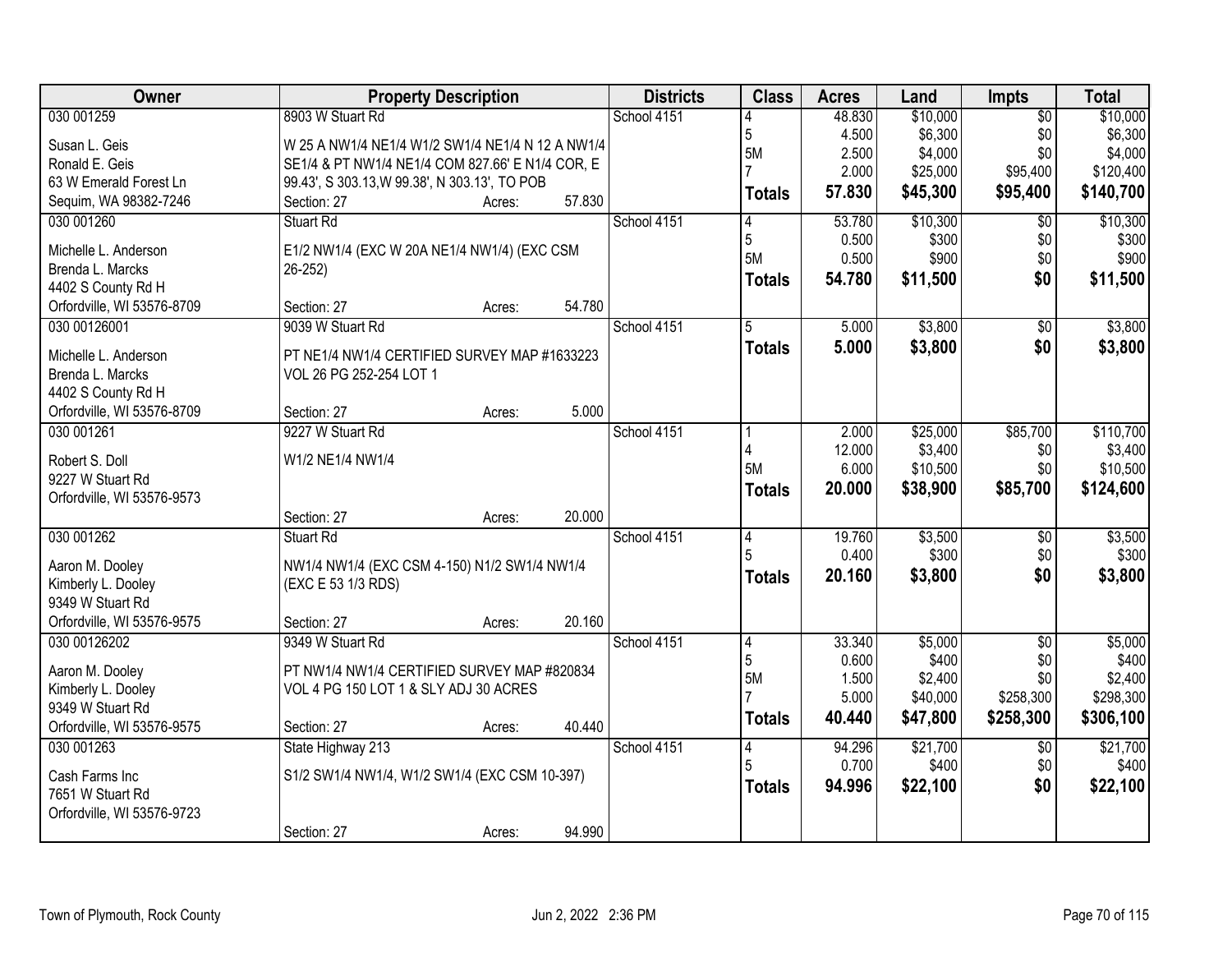| Owner                                                                                                       | <b>Property Description</b>                                                                                                                                                                                            | <b>Districts</b> | <b>Class</b>                     | <b>Acres</b>                          | Land                                        | <b>Impts</b>                         | <b>Total</b>                                  |
|-------------------------------------------------------------------------------------------------------------|------------------------------------------------------------------------------------------------------------------------------------------------------------------------------------------------------------------------|------------------|----------------------------------|---------------------------------------|---------------------------------------------|--------------------------------------|-----------------------------------------------|
| 030 00126301                                                                                                | 9408 W State Highway 213                                                                                                                                                                                               | School 4151      |                                  | 4.540                                 | \$39,700                                    | \$89,500                             | \$129,200                                     |
| Michael P. Lawrence<br>2007 Jackson St<br>Beloit, WI 53511-5818                                             | PT SW1/4 SW1/4 CERTIFIED SURVEY MAP #944908<br>VOL 10 PG 397-398 LOT 1                                                                                                                                                 |                  | <b>Totals</b>                    | 4.540                                 | \$39,700                                    | \$89,500                             | \$129,200                                     |
|                                                                                                             | 4.540<br>Section: 27<br>Acres:                                                                                                                                                                                         |                  |                                  |                                       |                                             |                                      |                                               |
| 030 001264                                                                                                  | State Highway 213                                                                                                                                                                                                      | School 4151      | $\mathbf{\Lambda}$               | 50.000                                | \$8,700                                     | $\overline{50}$                      | \$8,700                                       |
| Roger A. Nelson<br>Peggy L. Nelson<br>8842 W Plymouth Church Rd<br>Orfordville, WI 53576-9730               | W 57.5 A E1/2 SW1/4 (EXC CSM 14-289)<br>50.000<br>Section: 27<br>Acres:                                                                                                                                                |                  | <b>Totals</b>                    | 50.000                                | \$8,700                                     | \$0                                  | \$8,700                                       |
| 030 00126401                                                                                                | 9308 W State Highway 213                                                                                                                                                                                               | School 4151      |                                  | 5.560                                 | \$44,800                                    | \$244,800                            | \$289,600                                     |
| Robert G. Mazza<br>Trisha D. Mazza<br>9308 W State Rd 213                                                   | PT SE1/4 SW1/4 CERTIFIED SURVEY MAP #1110904<br>VOL 14 PG 289-290 LOT 1                                                                                                                                                |                  | <b>Totals</b>                    | 1.500<br>7.060                        | \$400<br>\$45,200                           | \$0<br>\$244,800                     | \$400<br>\$290,000                            |
| Beloit, WI 53511-9402                                                                                       | 7.060<br>Section: 27<br>Acres:                                                                                                                                                                                         |                  |                                  |                                       |                                             |                                      |                                               |
| 030 001265<br>Roger A. Nelson<br>Peggy L. Nelson<br>8842 W Plymouth Church Rd<br>Orfordville, WI 53576-9730 | 8842 W Plymouth Church Rd<br>E1/2 OF E 45A OF E1/2 SW1/4 (EXC HWY) SE1/4 (EXC<br>CSM 11-271) (EXC 2A IN SE COR) (EXC N 12A NW1/4<br>SE1/4) (EXC HWY) & TH PCS DESC IN DOC 2092219<br>162.700<br>Section: 27<br>Acres:  | School 4151      | 4<br>5<br><b>Totals</b>          | 148.963<br>10.507<br>3.000<br>162.470 | \$36,700<br>\$7,900<br>\$30,000<br>\$74,600 | \$0<br>\$0<br>\$350,800<br>\$350,800 | \$36,700<br>\$7,900<br>\$380,800<br>\$425,400 |
| 030 001266<br>Plymouth Cemetery Association<br>Attn: Town Clerk<br>8219 High St                             | County Rd H<br>PT NE1/4 & SE1/4 SE1/4 CERTIFIED SURVEY MAP<br>#973890 VOL 11 PG 271 LOT 1                                                                                                                              | School 4151      | $\overline{X4}$<br><b>Totals</b> | 5.326<br>5.326                        | $\overline{50}$<br>\$0                      | $\overline{50}$<br>\$0               | $\frac{1}{6}$<br>\$0                          |
| Orfordville, WI 53576-8716                                                                                  | 5.320<br>Section: 27<br>Acres:                                                                                                                                                                                         |                  |                                  |                                       |                                             |                                      |                                               |
| 030 001267<br>James D. Robinson<br>Rita J. Robinson<br>PO Box 351<br>Orfordville, WI 53576-0351             | 8646 W Plymouth Church Rd<br>PT SE1/4 COM SE COR, N 181.5' W 181.5', S 49.5', W<br>132', S 132', E TO POB (EXC HWY) ALSO COM SW<br>COR SD PCL, W 264', N 165', E 264', S 165' TO POB<br>1.450<br>Section: 27<br>Acres: | School 4151      | <b>Totals</b>                    | 1.450<br>1.450                        | \$19,500<br>\$19,500                        | \$87,300<br>\$87,300                 | \$106,800<br>\$106,800                        |
| 030 001268<br>Michelle L. Anderson<br>Brenda L. Marcks<br>4402 S County Rd H<br>Orfordville, WI 53576-8709  | Stuart Rd<br>NE1/4 NE1/4 (EXC CSM 18-456)<br>38.510<br>Section: 28<br>Acres:                                                                                                                                           | School 4151      | 4<br>5<br>5M<br><b>Totals</b>    | 34.110<br>0.900<br>3.500<br>38.510    | \$6,400<br>\$100<br>\$5,600<br>\$12,100     | $\overline{50}$<br>\$0<br>\$0<br>\$0 | \$6,400<br>\$100<br>\$5,600<br>\$12,100       |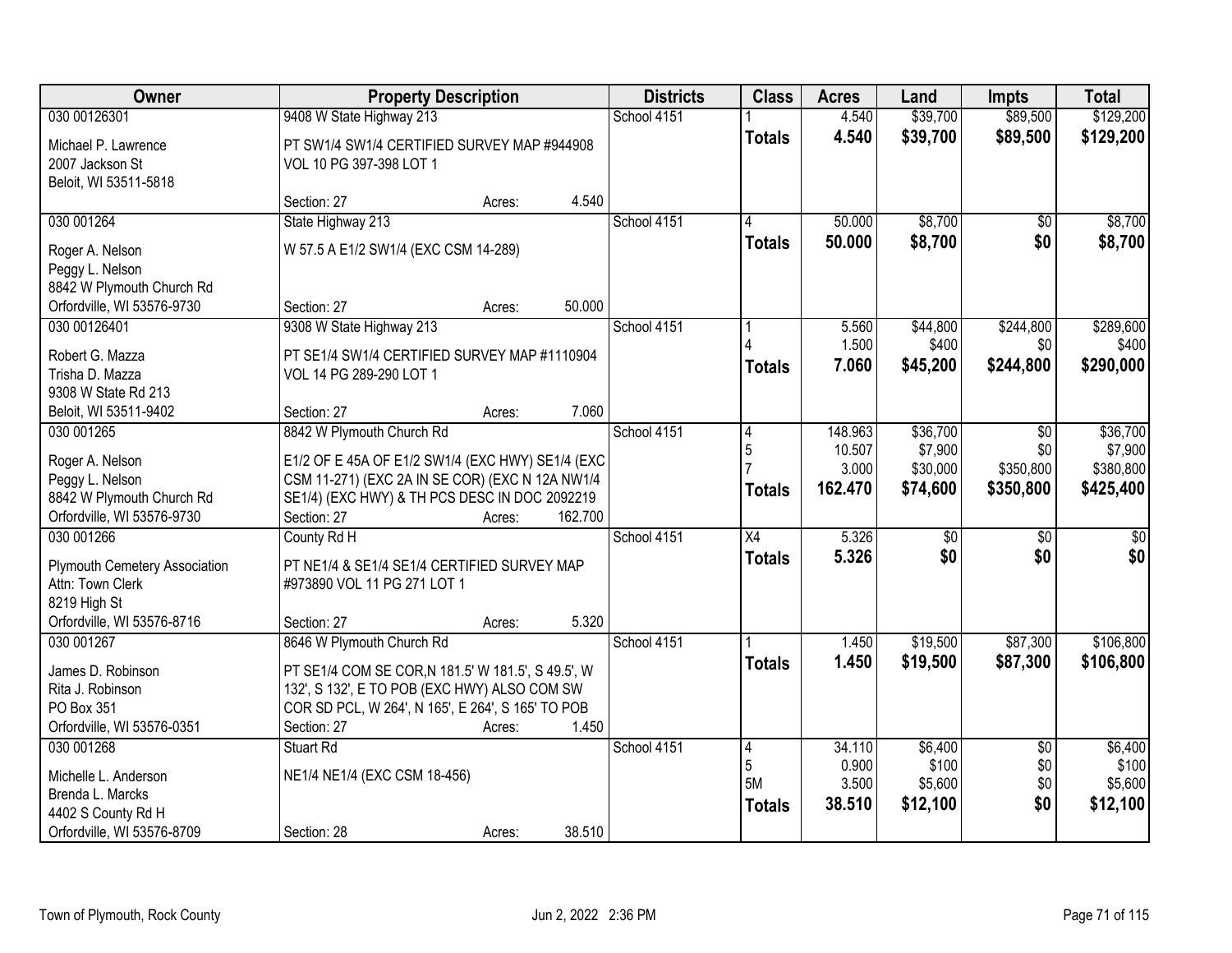| Owner                            | <b>Property Description</b>                         |        |         | <b>Districts</b> | <b>Class</b>  | <b>Acres</b> | Land     | <b>Impts</b>    | <b>Total</b> |
|----------------------------------|-----------------------------------------------------|--------|---------|------------------|---------------|--------------|----------|-----------------|--------------|
| 030 00126801                     | 9809 W Stuart Rd                                    |        |         | School 4151      |               | 1.290        | \$17,900 | \$214,400       | \$232,300    |
| Debbie L. Finnegan-Zamzow        | PT NE1/4 NE1/4 CERTIFIED SURVEY MAP #1279830        |        |         |                  | <b>Totals</b> | 1.290        | \$17,900 | \$214,400       | \$232,300    |
| 9809 W Stuart Rd                 | VOL 18 PG 456-457 LOT 1                             |        |         |                  |               |              |          |                 |              |
| Orfordville, WI 53576-9420       |                                                     |        |         |                  |               |              |          |                 |              |
|                                  | Section: 28                                         | Acres: | 1.290   |                  |               |              |          |                 |              |
| 030 00126901                     | <b>Stuart Rd</b>                                    |        |         | School 4151      | 4             | 140.890      | \$29,200 | $\overline{50}$ | \$29,200     |
| Michelle L. Anderson             | W1/2 NE1/4 80A, S1/2 NW1/4 80A (EXC 12-591 5.21A)   |        |         |                  | 5             | 1.900        | \$300    | \$0             | \$300        |
| Brenda L. Marcks                 |                                                     |        |         |                  | 5M            | 12.000       | \$19,200 | \$0             | \$19,200     |
| 4402 S County Rd H               |                                                     |        |         |                  | <b>Totals</b> | 154.790      | \$48,700 | \$0             | \$48,700     |
| Orfordville, WI 53576-8709       | Section: 28                                         | Acres: | 154.790 |                  |               |              |          |                 |              |
| 030 00126902                     | 4837 S Carver Rd                                    |        |         | School 4151      |               | 5.210        | \$43,100 | \$118,900       | \$162,000    |
| Scott A. Amyx                    | PT SW1/4 NW1/4 CERTIFIED SURVEY MAP #1051570        |        |         |                  | <b>Totals</b> | 5.210        | \$43,100 | \$118,900       | \$162,000    |
| Nancy E. Amyx                    | VOL 12 PG 591 LOT 1                                 |        |         |                  |               |              |          |                 |              |
| 4837 S Carver Rd                 |                                                     |        |         |                  |               |              |          |                 |              |
| Orfordville, WI 53576-9623       | Section: 28                                         | Acres: | 5.210   |                  |               |              |          |                 |              |
| 030 001270                       | 9920 S State Highway 213                            |        |         | School 4151      | 4             | 141.000      | \$32,000 | \$0             | \$32,000     |
| Roger A. Nelson                  | SE1/4 NE1/4 40A, E1/2 E1/2 SE1/4 40A, N 30 A W1/2   |        |         |                  | 5             | 1.000        | \$200    | \$0             | \$200        |
| Peggy L. Nelson                  | E1/2 SE1/4 30A E1/2 W1/2 SE1/4 40A                  |        |         |                  | 5M            | 5.000        | \$8,000  | \$0             | \$8,000      |
| 8842 W Plymouth Church Rd        |                                                     |        |         |                  |               | 3.000        | \$30,000 | \$100,700       | \$130,700    |
| Orfordville, WI 53576-9730       | Section: 28                                         | Acres: | 150.000 |                  | <b>Totals</b> | 150.000      | \$70,200 | \$100,700       | \$170,900    |
| 030 001271                       | 10147 W Stuart Rd                                   |        |         | School 4151      |               | 3.000        | \$32,000 | \$274,000       | \$306,000    |
| James M & Darla A Munn Revocable | <b>NE1/4 NW1/4</b>                                  |        |         |                  |               | 36.000       | \$6,200  | \$0             | \$6,200      |
| Trust                            |                                                     |        |         |                  |               | 1.000        | \$200    | \$0             | \$200        |
| 10147 W Stuart Rd                |                                                     |        |         |                  | <b>Totals</b> | 40.000       | \$38,400 | \$274,000       | \$312,400    |
| Orfordville, WI 53576-9432       | Section: 28                                         | Acres: | 40.000  |                  |               |              |          |                 |              |
| 030 00127101                     | 10411 W Stuart Rd                                   |        |         | School 4151      | 4             | 35.000       | \$6,000  | $\overline{50}$ | \$6,000      |
| Eleanor E. Wells                 | NW1/4 NW1/4                                         |        |         |                  | 5             | 2.000        | \$300    | \$0             | \$300        |
| 10411 W Stuart Rd                |                                                     |        |         |                  |               | 3.000        | \$30,000 | \$135,200       | \$165,200    |
| Orfordville, WI 53576-9577       |                                                     |        |         |                  | <b>Totals</b> | 40.000       | \$36,300 | \$135,200       | \$171,500    |
|                                  | Section: 28                                         | Acres: | 40.000  |                  |               |              |          |                 |              |
| 030 001272                       | Carver <sub>Rd</sub>                                |        |         | School 4151      | 4             | 88.430       | \$17,100 | $\overline{60}$ | \$17,100     |
| Lisa K. Mc Donald                | W1/2 SW1/4 & W1/2 E1/2 SW1/4 (EXC CSM 10-285)       |        |         |                  | 5             | 2.300        | \$400    | \$0             | \$400        |
| 1809 S Van Allen Rd              | (EXC COM W1/4 COR, E 1980' S 750', W 950', N 680' W |        |         |                  | 5M            | 1.000        | \$1,600  | \$0             | \$1,600      |
| Janesville, WI 53546-9778        | 1047.42', N 70' TO POB)                             |        |         |                  | <b>Totals</b> | 91.730       | \$19,100 | \$0             | \$19,100     |
|                                  | Section: 28                                         | Acres: | 91.730  |                  |               |              |          |                 |              |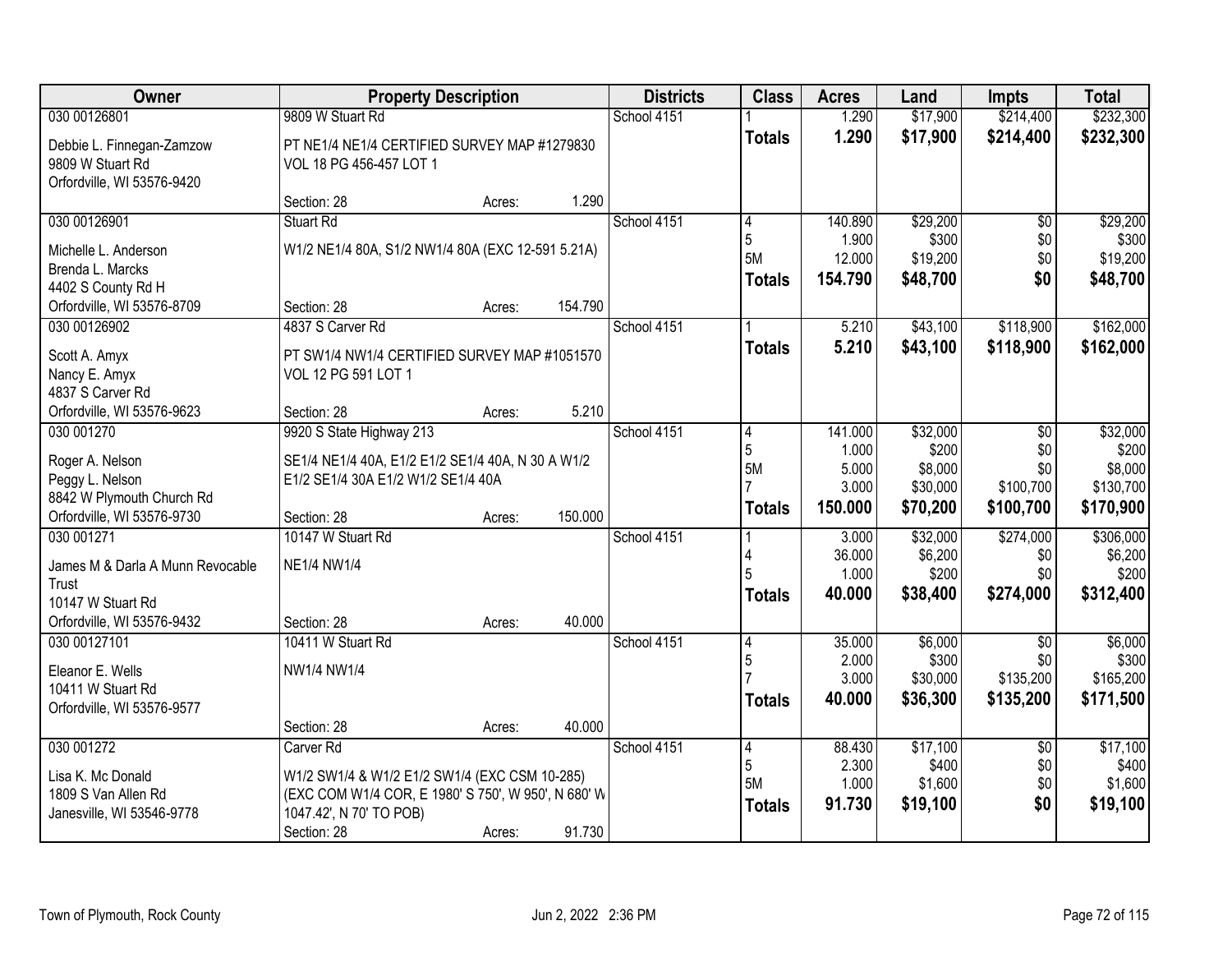| 030 00127201<br>10502 W State Highway 213<br>School 4151<br>\$1,400<br>5.000<br>$\overline{50}$<br>\$181,200<br>3.880<br>\$34,400<br>\$146,800<br>PT SW1/4 SW1/4 CERTIFIED SURVEY MAP #939290<br>Marcia Ann Murray<br>8.880<br>\$35,800<br>\$146,800<br><b>Totals</b><br>1200 Townline Ave<br>VOL 10 PG 285-286 LOT 1<br>Beloit, WI 53511-4153<br>8.880<br>Section: 28<br>Acres:<br>030 00127202<br>5101 S Carver Rd<br>School 4151<br>\$113,500<br>\$15,000<br>1.000<br>1.000<br>\$600<br>5<br>\$0<br>Nystrand Irrevocable Trust<br>PT N1/2 W3/4 SW1/4 COM W1/4 COR, E 1980', S 750',<br>6<br>16.000<br>\$51,200<br>\$0<br>Attn: Phillip & Nancy Nystrand<br>W 950', N 680', W 1030', N 70' TO POB<br>18.000<br>\$66,800<br>\$113,500<br>Totals<br>5106 Juneau Rd<br>18.000<br>Madison, WI 53705-4744<br>Section: 28<br>Acres:<br>030 001273<br>10118 W State Highway 213<br>School 4151<br>74.740<br>\$13,400<br>$\overline{50}$<br>4<br>\$200<br>0.900<br>\$0<br>5<br>E1/2 E1/2 SW1/4 W1/2 W1/2 SE1/4 (EXC CSM 16-157)<br>Robert T & Linda Lou Grenawalt<br>3.200<br>\$49,000<br>\$18,500<br>Revocable Trust<br>78.840<br>\$32,100<br>\$81,100<br>\$49,000<br><b>Totals</b><br>10118 W State Rd 213<br>78.840<br>Beloit, WI 53511-9406<br>Section: 28<br>Acres:<br>School 4151<br>\$14,100<br>\$104,500<br>030 00127301<br>10118 W State Highway 213<br>0.940<br>0.940<br>\$14,100<br>\$104,500<br><b>Totals</b><br>Robert T & Linda Lou Grenawalt<br>PT SE1/4 SW1/4 CERTIFIED SURVEY MAP #1183034<br>Revocable Trust<br>VOL 16 PG 157-159 LOT 1<br>10118 W State Rd 213<br>0.940<br>Beloit, WI 53511-9406<br>Section: 28<br>Acres:<br>\$15,000<br>\$138,500<br>030 001274<br>9834 S State Highway 213<br>School 4151<br>1.000<br>8.500<br>\$2,400<br>\$0<br>S 10 A OF W1/2 E1/2 SE1/4<br>Benjamin Snare<br>0.500<br>\$300<br>\$300<br>\$0<br>Meghan Snare<br>\$138,500<br>10.000<br>\$17,700<br><b>Totals</b><br>9834 W State Rd 213<br>10.000<br>Beloit, WI 53511-9404<br>Section: 28<br>Acres:<br>School 4151<br>151.890<br>\$31,600<br>030 001275<br>Carver <sub>Rd</sub><br>$\overline{50}$<br>4<br>\$200<br>5<br>1.200<br>\$0<br>NE1/4 (EXC CSM 7-313) (EXC CSM 19-479)<br>Michelle L. Anderson<br>5M<br>2.000<br>\$3,200<br>\$0<br>Brenda L. Marcks<br>155.090<br>\$35,000<br>\$0<br><b>Totals</b><br>4402 S County Rd H<br>Orfordville, WI 53576-8709<br>155.090<br>Section: 29<br>Acres:<br>030 00127501<br>4602 S Carver Rd<br>School 4151<br>\$23,000<br>\$107,300<br>1.801 | Owner | <b>Property Description</b> |  |  | <b>Districts</b> | <b>Class</b>  | <b>Acres</b> | Land     | Impts     | <b>Total</b> |
|-------------------------------------------------------------------------------------------------------------------------------------------------------------------------------------------------------------------------------------------------------------------------------------------------------------------------------------------------------------------------------------------------------------------------------------------------------------------------------------------------------------------------------------------------------------------------------------------------------------------------------------------------------------------------------------------------------------------------------------------------------------------------------------------------------------------------------------------------------------------------------------------------------------------------------------------------------------------------------------------------------------------------------------------------------------------------------------------------------------------------------------------------------------------------------------------------------------------------------------------------------------------------------------------------------------------------------------------------------------------------------------------------------------------------------------------------------------------------------------------------------------------------------------------------------------------------------------------------------------------------------------------------------------------------------------------------------------------------------------------------------------------------------------------------------------------------------------------------------------------------------------------------------------------------------------------------------------------------------------------------------------------------------------------------------------------------------------------------------------------------------------------------------------------------------------------------------------------------------------------------------------------------------------------------------------------------------------------------------------------------------------------------------------------------------------------------------------------------------------------|-------|-----------------------------|--|--|------------------|---------------|--------------|----------|-----------|--------------|
| \$182,600                                                                                                                                                                                                                                                                                                                                                                                                                                                                                                                                                                                                                                                                                                                                                                                                                                                                                                                                                                                                                                                                                                                                                                                                                                                                                                                                                                                                                                                                                                                                                                                                                                                                                                                                                                                                                                                                                                                                                                                                                                                                                                                                                                                                                                                                                                                                                                                                                                                                                 |       |                             |  |  |                  |               |              |          |           | \$1,400      |
|                                                                                                                                                                                                                                                                                                                                                                                                                                                                                                                                                                                                                                                                                                                                                                                                                                                                                                                                                                                                                                                                                                                                                                                                                                                                                                                                                                                                                                                                                                                                                                                                                                                                                                                                                                                                                                                                                                                                                                                                                                                                                                                                                                                                                                                                                                                                                                                                                                                                                           |       |                             |  |  |                  |               |              |          |           |              |
|                                                                                                                                                                                                                                                                                                                                                                                                                                                                                                                                                                                                                                                                                                                                                                                                                                                                                                                                                                                                                                                                                                                                                                                                                                                                                                                                                                                                                                                                                                                                                                                                                                                                                                                                                                                                                                                                                                                                                                                                                                                                                                                                                                                                                                                                                                                                                                                                                                                                                           |       |                             |  |  |                  |               |              |          |           |              |
| \$128,500<br>\$600<br>\$51,200<br>\$180,300<br>\$13,400<br>\$200<br>\$67,500<br>\$118,600<br>\$118,600<br>\$153,500<br>\$2,400<br>\$156,200<br>\$31,600<br>\$200<br>\$3,200<br>\$35,000<br>\$130,300                                                                                                                                                                                                                                                                                                                                                                                                                                                                                                                                                                                                                                                                                                                                                                                                                                                                                                                                                                                                                                                                                                                                                                                                                                                                                                                                                                                                                                                                                                                                                                                                                                                                                                                                                                                                                                                                                                                                                                                                                                                                                                                                                                                                                                                                                      |       |                             |  |  |                  |               |              |          |           |              |
|                                                                                                                                                                                                                                                                                                                                                                                                                                                                                                                                                                                                                                                                                                                                                                                                                                                                                                                                                                                                                                                                                                                                                                                                                                                                                                                                                                                                                                                                                                                                                                                                                                                                                                                                                                                                                                                                                                                                                                                                                                                                                                                                                                                                                                                                                                                                                                                                                                                                                           |       |                             |  |  |                  |               |              |          |           |              |
|                                                                                                                                                                                                                                                                                                                                                                                                                                                                                                                                                                                                                                                                                                                                                                                                                                                                                                                                                                                                                                                                                                                                                                                                                                                                                                                                                                                                                                                                                                                                                                                                                                                                                                                                                                                                                                                                                                                                                                                                                                                                                                                                                                                                                                                                                                                                                                                                                                                                                           |       |                             |  |  |                  |               |              |          |           |              |
|                                                                                                                                                                                                                                                                                                                                                                                                                                                                                                                                                                                                                                                                                                                                                                                                                                                                                                                                                                                                                                                                                                                                                                                                                                                                                                                                                                                                                                                                                                                                                                                                                                                                                                                                                                                                                                                                                                                                                                                                                                                                                                                                                                                                                                                                                                                                                                                                                                                                                           |       |                             |  |  |                  |               |              |          |           |              |
|                                                                                                                                                                                                                                                                                                                                                                                                                                                                                                                                                                                                                                                                                                                                                                                                                                                                                                                                                                                                                                                                                                                                                                                                                                                                                                                                                                                                                                                                                                                                                                                                                                                                                                                                                                                                                                                                                                                                                                                                                                                                                                                                                                                                                                                                                                                                                                                                                                                                                           |       |                             |  |  |                  |               |              |          |           |              |
|                                                                                                                                                                                                                                                                                                                                                                                                                                                                                                                                                                                                                                                                                                                                                                                                                                                                                                                                                                                                                                                                                                                                                                                                                                                                                                                                                                                                                                                                                                                                                                                                                                                                                                                                                                                                                                                                                                                                                                                                                                                                                                                                                                                                                                                                                                                                                                                                                                                                                           |       |                             |  |  |                  |               |              |          |           |              |
|                                                                                                                                                                                                                                                                                                                                                                                                                                                                                                                                                                                                                                                                                                                                                                                                                                                                                                                                                                                                                                                                                                                                                                                                                                                                                                                                                                                                                                                                                                                                                                                                                                                                                                                                                                                                                                                                                                                                                                                                                                                                                                                                                                                                                                                                                                                                                                                                                                                                                           |       |                             |  |  |                  |               |              |          |           |              |
|                                                                                                                                                                                                                                                                                                                                                                                                                                                                                                                                                                                                                                                                                                                                                                                                                                                                                                                                                                                                                                                                                                                                                                                                                                                                                                                                                                                                                                                                                                                                                                                                                                                                                                                                                                                                                                                                                                                                                                                                                                                                                                                                                                                                                                                                                                                                                                                                                                                                                           |       |                             |  |  |                  |               |              |          |           |              |
|                                                                                                                                                                                                                                                                                                                                                                                                                                                                                                                                                                                                                                                                                                                                                                                                                                                                                                                                                                                                                                                                                                                                                                                                                                                                                                                                                                                                                                                                                                                                                                                                                                                                                                                                                                                                                                                                                                                                                                                                                                                                                                                                                                                                                                                                                                                                                                                                                                                                                           |       |                             |  |  |                  |               |              |          |           |              |
|                                                                                                                                                                                                                                                                                                                                                                                                                                                                                                                                                                                                                                                                                                                                                                                                                                                                                                                                                                                                                                                                                                                                                                                                                                                                                                                                                                                                                                                                                                                                                                                                                                                                                                                                                                                                                                                                                                                                                                                                                                                                                                                                                                                                                                                                                                                                                                                                                                                                                           |       |                             |  |  |                  |               |              |          |           |              |
|                                                                                                                                                                                                                                                                                                                                                                                                                                                                                                                                                                                                                                                                                                                                                                                                                                                                                                                                                                                                                                                                                                                                                                                                                                                                                                                                                                                                                                                                                                                                                                                                                                                                                                                                                                                                                                                                                                                                                                                                                                                                                                                                                                                                                                                                                                                                                                                                                                                                                           |       |                             |  |  |                  |               |              |          |           |              |
|                                                                                                                                                                                                                                                                                                                                                                                                                                                                                                                                                                                                                                                                                                                                                                                                                                                                                                                                                                                                                                                                                                                                                                                                                                                                                                                                                                                                                                                                                                                                                                                                                                                                                                                                                                                                                                                                                                                                                                                                                                                                                                                                                                                                                                                                                                                                                                                                                                                                                           |       |                             |  |  |                  |               |              |          |           |              |
|                                                                                                                                                                                                                                                                                                                                                                                                                                                                                                                                                                                                                                                                                                                                                                                                                                                                                                                                                                                                                                                                                                                                                                                                                                                                                                                                                                                                                                                                                                                                                                                                                                                                                                                                                                                                                                                                                                                                                                                                                                                                                                                                                                                                                                                                                                                                                                                                                                                                                           |       |                             |  |  |                  |               |              |          |           |              |
|                                                                                                                                                                                                                                                                                                                                                                                                                                                                                                                                                                                                                                                                                                                                                                                                                                                                                                                                                                                                                                                                                                                                                                                                                                                                                                                                                                                                                                                                                                                                                                                                                                                                                                                                                                                                                                                                                                                                                                                                                                                                                                                                                                                                                                                                                                                                                                                                                                                                                           |       |                             |  |  |                  |               |              |          |           |              |
|                                                                                                                                                                                                                                                                                                                                                                                                                                                                                                                                                                                                                                                                                                                                                                                                                                                                                                                                                                                                                                                                                                                                                                                                                                                                                                                                                                                                                                                                                                                                                                                                                                                                                                                                                                                                                                                                                                                                                                                                                                                                                                                                                                                                                                                                                                                                                                                                                                                                                           |       |                             |  |  |                  |               |              |          |           |              |
|                                                                                                                                                                                                                                                                                                                                                                                                                                                                                                                                                                                                                                                                                                                                                                                                                                                                                                                                                                                                                                                                                                                                                                                                                                                                                                                                                                                                                                                                                                                                                                                                                                                                                                                                                                                                                                                                                                                                                                                                                                                                                                                                                                                                                                                                                                                                                                                                                                                                                           |       |                             |  |  |                  |               |              |          |           |              |
|                                                                                                                                                                                                                                                                                                                                                                                                                                                                                                                                                                                                                                                                                                                                                                                                                                                                                                                                                                                                                                                                                                                                                                                                                                                                                                                                                                                                                                                                                                                                                                                                                                                                                                                                                                                                                                                                                                                                                                                                                                                                                                                                                                                                                                                                                                                                                                                                                                                                                           |       |                             |  |  |                  |               |              |          |           |              |
|                                                                                                                                                                                                                                                                                                                                                                                                                                                                                                                                                                                                                                                                                                                                                                                                                                                                                                                                                                                                                                                                                                                                                                                                                                                                                                                                                                                                                                                                                                                                                                                                                                                                                                                                                                                                                                                                                                                                                                                                                                                                                                                                                                                                                                                                                                                                                                                                                                                                                           |       |                             |  |  |                  |               |              |          |           |              |
|                                                                                                                                                                                                                                                                                                                                                                                                                                                                                                                                                                                                                                                                                                                                                                                                                                                                                                                                                                                                                                                                                                                                                                                                                                                                                                                                                                                                                                                                                                                                                                                                                                                                                                                                                                                                                                                                                                                                                                                                                                                                                                                                                                                                                                                                                                                                                                                                                                                                                           |       |                             |  |  |                  |               |              |          |           |              |
|                                                                                                                                                                                                                                                                                                                                                                                                                                                                                                                                                                                                                                                                                                                                                                                                                                                                                                                                                                                                                                                                                                                                                                                                                                                                                                                                                                                                                                                                                                                                                                                                                                                                                                                                                                                                                                                                                                                                                                                                                                                                                                                                                                                                                                                                                                                                                                                                                                                                                           |       |                             |  |  |                  |               |              |          |           |              |
|                                                                                                                                                                                                                                                                                                                                                                                                                                                                                                                                                                                                                                                                                                                                                                                                                                                                                                                                                                                                                                                                                                                                                                                                                                                                                                                                                                                                                                                                                                                                                                                                                                                                                                                                                                                                                                                                                                                                                                                                                                                                                                                                                                                                                                                                                                                                                                                                                                                                                           |       |                             |  |  |                  |               |              |          |           |              |
|                                                                                                                                                                                                                                                                                                                                                                                                                                                                                                                                                                                                                                                                                                                                                                                                                                                                                                                                                                                                                                                                                                                                                                                                                                                                                                                                                                                                                                                                                                                                                                                                                                                                                                                                                                                                                                                                                                                                                                                                                                                                                                                                                                                                                                                                                                                                                                                                                                                                                           |       |                             |  |  |                  |               |              |          |           |              |
|                                                                                                                                                                                                                                                                                                                                                                                                                                                                                                                                                                                                                                                                                                                                                                                                                                                                                                                                                                                                                                                                                                                                                                                                                                                                                                                                                                                                                                                                                                                                                                                                                                                                                                                                                                                                                                                                                                                                                                                                                                                                                                                                                                                                                                                                                                                                                                                                                                                                                           |       |                             |  |  |                  |               |              |          |           |              |
|                                                                                                                                                                                                                                                                                                                                                                                                                                                                                                                                                                                                                                                                                                                                                                                                                                                                                                                                                                                                                                                                                                                                                                                                                                                                                                                                                                                                                                                                                                                                                                                                                                                                                                                                                                                                                                                                                                                                                                                                                                                                                                                                                                                                                                                                                                                                                                                                                                                                                           |       |                             |  |  |                  |               |              |          |           |              |
|                                                                                                                                                                                                                                                                                                                                                                                                                                                                                                                                                                                                                                                                                                                                                                                                                                                                                                                                                                                                                                                                                                                                                                                                                                                                                                                                                                                                                                                                                                                                                                                                                                                                                                                                                                                                                                                                                                                                                                                                                                                                                                                                                                                                                                                                                                                                                                                                                                                                                           |       |                             |  |  |                  |               |              |          |           |              |
|                                                                                                                                                                                                                                                                                                                                                                                                                                                                                                                                                                                                                                                                                                                                                                                                                                                                                                                                                                                                                                                                                                                                                                                                                                                                                                                                                                                                                                                                                                                                                                                                                                                                                                                                                                                                                                                                                                                                                                                                                                                                                                                                                                                                                                                                                                                                                                                                                                                                                           |       |                             |  |  |                  |               |              |          |           |              |
|                                                                                                                                                                                                                                                                                                                                                                                                                                                                                                                                                                                                                                                                                                                                                                                                                                                                                                                                                                                                                                                                                                                                                                                                                                                                                                                                                                                                                                                                                                                                                                                                                                                                                                                                                                                                                                                                                                                                                                                                                                                                                                                                                                                                                                                                                                                                                                                                                                                                                           |       |                             |  |  |                  |               |              |          |           |              |
|                                                                                                                                                                                                                                                                                                                                                                                                                                                                                                                                                                                                                                                                                                                                                                                                                                                                                                                                                                                                                                                                                                                                                                                                                                                                                                                                                                                                                                                                                                                                                                                                                                                                                                                                                                                                                                                                                                                                                                                                                                                                                                                                                                                                                                                                                                                                                                                                                                                                                           |       |                             |  |  |                  |               |              |          |           |              |
|                                                                                                                                                                                                                                                                                                                                                                                                                                                                                                                                                                                                                                                                                                                                                                                                                                                                                                                                                                                                                                                                                                                                                                                                                                                                                                                                                                                                                                                                                                                                                                                                                                                                                                                                                                                                                                                                                                                                                                                                                                                                                                                                                                                                                                                                                                                                                                                                                                                                                           |       |                             |  |  |                  | <b>Totals</b> | 1.801        | \$23,000 | \$107,300 | \$130,300    |
| PT NE1/4 NE1/4 CERTIFIED SURVEY MAP #888926<br>Betty M. Wolter                                                                                                                                                                                                                                                                                                                                                                                                                                                                                                                                                                                                                                                                                                                                                                                                                                                                                                                                                                                                                                                                                                                                                                                                                                                                                                                                                                                                                                                                                                                                                                                                                                                                                                                                                                                                                                                                                                                                                                                                                                                                                                                                                                                                                                                                                                                                                                                                                            |       |                             |  |  |                  |               |              |          |           |              |
| 4602 S Carver Rd<br>VOL 7 PG 313-314 LOT 1                                                                                                                                                                                                                                                                                                                                                                                                                                                                                                                                                                                                                                                                                                                                                                                                                                                                                                                                                                                                                                                                                                                                                                                                                                                                                                                                                                                                                                                                                                                                                                                                                                                                                                                                                                                                                                                                                                                                                                                                                                                                                                                                                                                                                                                                                                                                                                                                                                                |       |                             |  |  |                  |               |              |          |           |              |
| Orfordville, WI 53576-9734<br>1.800<br>Section: 29<br>Acres:                                                                                                                                                                                                                                                                                                                                                                                                                                                                                                                                                                                                                                                                                                                                                                                                                                                                                                                                                                                                                                                                                                                                                                                                                                                                                                                                                                                                                                                                                                                                                                                                                                                                                                                                                                                                                                                                                                                                                                                                                                                                                                                                                                                                                                                                                                                                                                                                                              |       |                             |  |  |                  |               |              |          |           |              |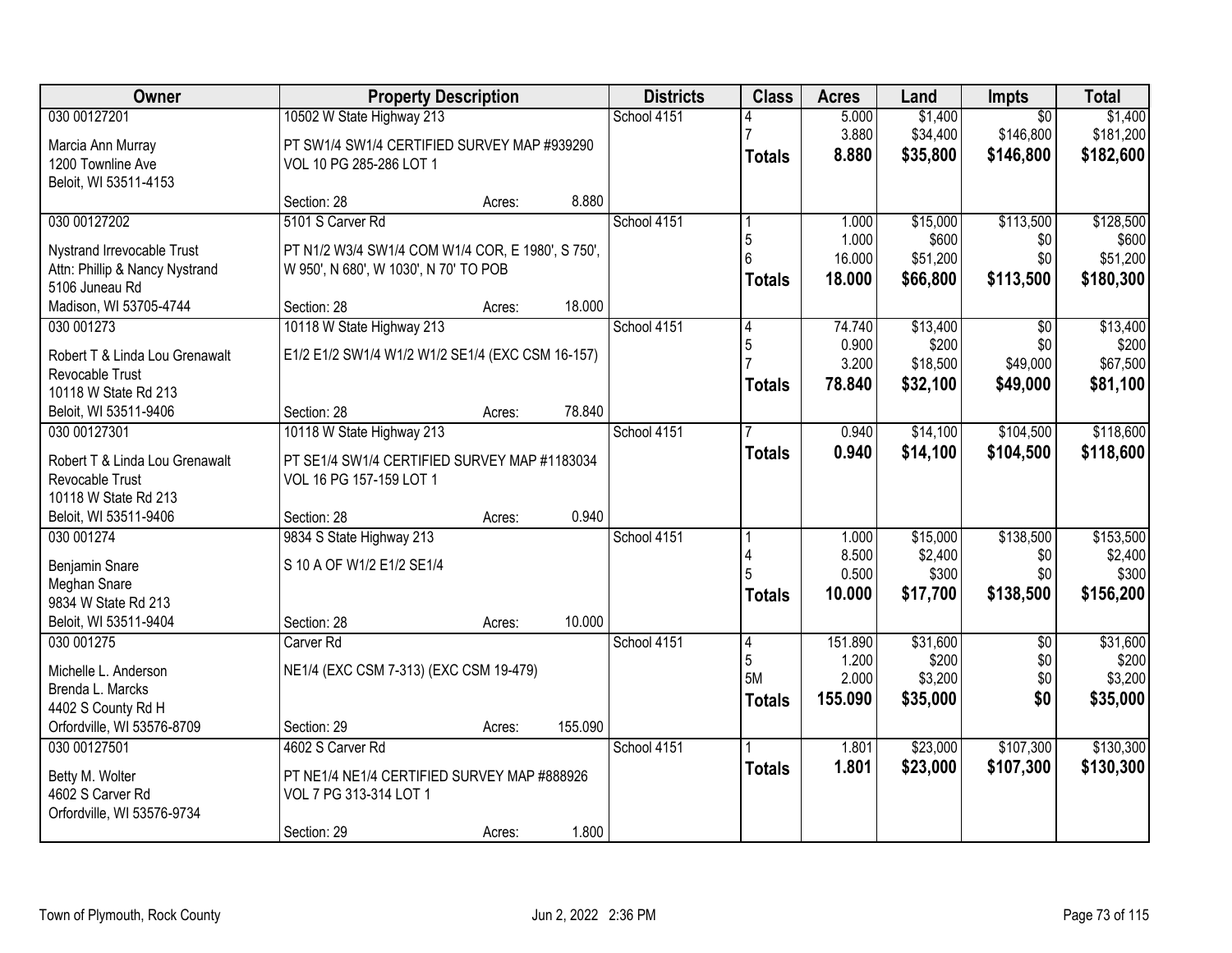| <b>Owner</b>                                                                              | <b>Property Description</b>                      |        |         | <b>Districts</b> | <b>Class</b>  | <b>Acres</b> | Land     | <b>Impts</b>    | <b>Total</b> |
|-------------------------------------------------------------------------------------------|--------------------------------------------------|--------|---------|------------------|---------------|--------------|----------|-----------------|--------------|
| 030 00127502                                                                              | 4938 S Carver Rd                                 |        |         | School 4151      |               | 4.000        | \$37,000 | \$60,800        | \$97,800     |
| Danielle L. Burchfield                                                                    | PT SE1/4 NE1/4 CERTIFIED SURVEY MAP #1314892     |        |         |                  |               | 2.000        | \$300    | \$0             | \$300        |
| 4938 S Carver Rd                                                                          | VOL 19 PG 479 LOT 1                              |        |         |                  | <b>Totals</b> | 6.000        | \$37,300 | \$60,800        | \$98,100     |
| Orfordville, WI 53576-9630                                                                |                                                  |        |         |                  |               |              |          |                 |              |
|                                                                                           | Section: 29                                      | Acres: | 6.000   |                  |               |              |          |                 |              |
| 030 001277                                                                                | State Highway 213                                |        |         | School 4151      | 4             | 292.000      | \$55,500 | $\overline{50}$ | \$55,500     |
| A Dale Knutson Revocable Trust                                                            | E1/2 NW1/4, N1/2 W1/2 SW1/4 (EXC LOT 1 CSM VOL 6 |        |         |                  |               | 10.790       | \$6,500  | \$0             | \$6,500      |
| Phyllis A Knutson Revocable Trust - Etal   P 113 & DEDICATED RD N & ADJ) SW1/4 NW1/4 E1/2 |                                                  |        |         |                  | <b>Totals</b> | 302.790      | \$62,000 | \$0             | \$62,000     |
| 1583 Perry Rd                                                                             | SW1/4 (EXC L1 CSM 6-113 & DED RD N & ADJ) W1/2   |        |         |                  |               |              |          |                 |              |
| Malta, IL 60150-8614                                                                      | Section: 29                                      | Acres: | 302.790 |                  |               |              |          |                 |              |
| 030 00127701                                                                              | 5132 S State Highway 213                         |        |         | School 4151      |               | 1.973        | \$24,700 | \$156,500       | \$181,200    |
| Steven L. Harris                                                                          | PT NW1/4 SW1/4 & PT NE1/4 SW1/4 CERTIFIED        |        |         |                  |               | 4.000        | \$12,000 | \$0             | \$12,000     |
| Sherri O. Harris                                                                          | SURVEY MAP #855873 VOL 6 PG 113 LOT 1            |        |         |                  | <b>Totals</b> | 5.973        | \$36,700 | \$156,500       | \$193,200    |
| 5132 S State Rd 213                                                                       |                                                  |        |         |                  |               |              |          |                 |              |
| Orfordville, WI 53576-9561                                                                | Section: 29                                      | Acres: | 5.970   |                  |               |              |          |                 |              |
| 030 00127702                                                                              | 5212 S State Highway 213                         |        |         | School 4151      |               | 2.000        | \$25,000 | \$113,600       | \$138,600    |
| Michael Stefanczyk                                                                        | PT NW1/4 SW1/4 & PT NE1/4 SW1/4 CERTIFIED        |        |         |                  |               | 5.974        | \$1,700  | \$0             | \$1,700      |
| Sharon K. Stefanczyk                                                                      | SURVEY MAP #855873 VOL 6 PG 113 LOT 2            |        |         |                  | <b>Totals</b> | 7.974        | \$26,700 | \$113,600       | \$140,300    |
| 5212 S State Rd 213                                                                       |                                                  |        |         |                  |               |              |          |                 |              |
| Orfordville, WI 53576                                                                     | Section: 29                                      | Acres: | 7.970   |                  |               |              |          |                 |              |
| 030 00127801                                                                              | State Highway 213                                |        |         | School 4151      |               | 40.000       | \$8,000  | $\overline{50}$ | \$8,000      |
| Kristine K. Wellnitz                                                                      | NW1/4 NW1/4 & R/W OVER TRI IN SW COR SW1/4 SE    |        |         |                  | <b>Totals</b> | 40.000       | \$8,000  | \$0             | \$8,000      |
| 4333 S State Rd 213                                                                       | 20                                               |        |         |                  |               |              |          |                 |              |
| Orfordville, WI 53576-9558                                                                |                                                  |        |         |                  |               |              |          |                 |              |
|                                                                                           | Section: 29                                      | Acres: | 40.000  |                  |               |              |          |                 |              |
| 030 001280                                                                                | 11410 W Hafeman Rd                               |        |         | School 4151      | 4             | 25.000       | \$7,000  | $\overline{50}$ | \$7,000      |
| Thomas L. Coehoorn                                                                        | SW1/4 SW1/4                                      |        |         |                  | 5             | 1.000        | \$200    | \$0             | \$200        |
| Attn: Lila M Ayers                                                                        |                                                  |        |         |                  | 5M            | 12.000       | \$19,200 | \$0             | \$19,200     |
| 11410 W Hafeman Rd                                                                        |                                                  |        |         |                  |               | 2.000        | \$25,000 | \$92,500        | \$117,500    |
| Orfordville, WI 53576-9678                                                                | Section: 29                                      | Acres: | 40.000  |                  | <b>Totals</b> | 40.000       | \$51,400 | \$92,500        | \$143,900    |
| 030 001281                                                                                | 5326 S Carver Rd                                 |        |         | School 4151      | 4             | 66.000       | \$13,000 | $\overline{50}$ | \$13,000     |
| Duane R. Mathewson                                                                        | E1/2 SE1/4 (EXC VOL 92-617) (EXC HWY)            |        |         |                  | 5             | 3.000        | \$500    | \$0             | \$500        |
| M Michelle Mathewson                                                                      |                                                  |        |         |                  |               | 4.570        | \$37,900 | \$185,700       | \$223,600    |
| 5236 S Carver Rd                                                                          |                                                  |        |         |                  | <b>Totals</b> | 73.570       | \$51,400 | \$185,700       | \$237,100    |
| Orfordville, WI 53576-9801                                                                | Section: 29                                      | Acres: | 73.570  |                  |               |              |          |                 |              |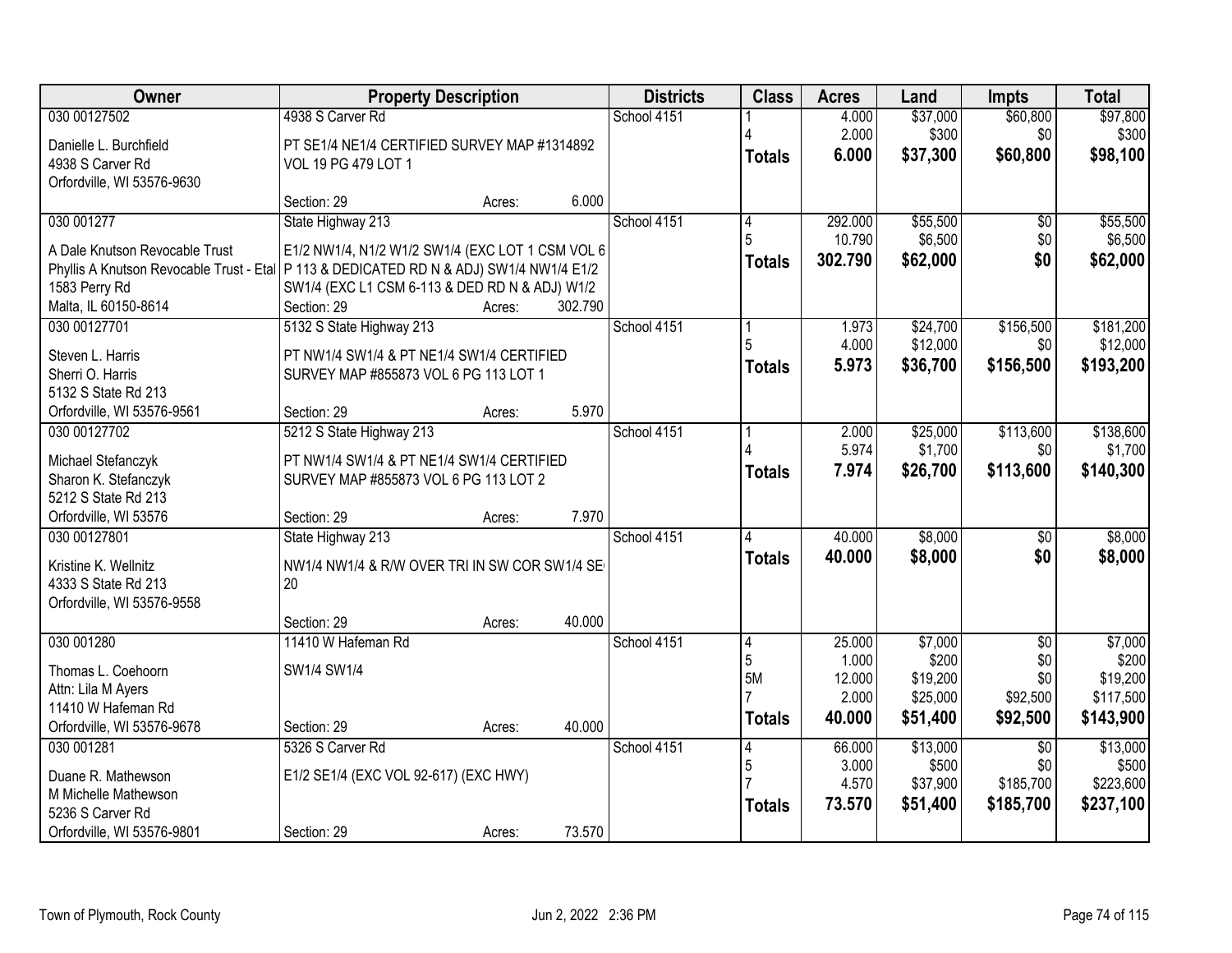| Owner                                                                                                               | <b>Property Description</b>                                                                                                                                                                                                                                          | <b>Districts</b> | <b>Class</b>                  | <b>Acres</b>                                   | Land                                                   | <b>Impts</b>                                            | <b>Total</b>                                            |
|---------------------------------------------------------------------------------------------------------------------|----------------------------------------------------------------------------------------------------------------------------------------------------------------------------------------------------------------------------------------------------------------------|------------------|-------------------------------|------------------------------------------------|--------------------------------------------------------|---------------------------------------------------------|---------------------------------------------------------|
| 030 00128101                                                                                                        | 10740 W Hafeman Rd                                                                                                                                                                                                                                                   | School 4151      |                               | 3.050                                          | \$32,300                                               | \$116,000                                               | \$148,300                                               |
| Roland E. Mathewson et al<br>10740 W Hafeman Rd<br>Orfordville, WI 53576-9675                                       | PT SE1/4 SE1/4 LY S OF HWY #213 & N OF HAFEMAN<br>RD (EXC HWY)                                                                                                                                                                                                       |                  | <b>Totals</b>                 | 3.050                                          | \$32,300                                               | \$116,000                                               | \$148,300                                               |
|                                                                                                                     | 3.050<br>Section: 29<br>Acres:                                                                                                                                                                                                                                       |                  |                               |                                                |                                                        |                                                         |                                                         |
| 030 00128201                                                                                                        | 5419 S State Highway 213                                                                                                                                                                                                                                             | School 4151      | <b>Totals</b>                 | 2.000<br>2.000                                 | \$25,000<br>\$25,000                                   | \$126,400<br>\$126,400                                  | \$151,400<br>\$151,400                                  |
| Brian D. Fox<br>Christy M. Fox<br>5419 S State Rd 213                                                               | PT W1/2 SE1/4 COM 697.4' SE OF INTERS W LN &<br>HWY E 200' SE 435.6', SW 200', NW 435.6' TO POB                                                                                                                                                                      |                  |                               |                                                |                                                        |                                                         |                                                         |
| Orfordville, WI 53576-9643                                                                                          | 2.000<br>Section: 29<br>Acres:                                                                                                                                                                                                                                       |                  |                               |                                                |                                                        |                                                         |                                                         |
| 030 00128202<br>Dennis R. Creedy<br>Mary L. Creedy<br>PO Box 319<br>Orfordville, WI 53576-0319                      | 5369 S State Highway 213<br>PT OF W1/2 SE1/4 COM INT W LN & C/L RD, SELY<br>577.4' ALG C/L RD FOR POB, NELY 200', SELY 120',<br>SWLY 200' TO C/L RD, NWLY ALG C/L RD 120' TO POI<br>1.100<br>Section: 29<br>Acres:                                                   | School 4151      | <b>Totals</b>                 | 1.100<br>1.100                                 | \$16,000<br>\$16,000                                   | \$190,000<br>\$190,000                                  | \$206,000<br>\$206,000                                  |
| 030 001283<br>Carol D. Lofthus<br>4643 S State Rd 213<br>Orfordville, WI 53576-9709                                 | 4643 S State Highway 213<br>NE1/4 NE1/4 40A, N1/2 NW1/4 NE1/4 20A, NE1/4<br>NW1/4 40A<br>100.000<br>Section: 30                                                                                                                                                      | School 4151      | 4<br>5<br><b>Totals</b>       | 90.000<br>7.000<br>3.000<br>100.000            | \$14,700<br>\$1,100<br>\$30,000<br>\$45,800            | $\overline{50}$<br>\$0<br>\$124,700<br>\$124,700        | \$14,700<br>\$1,100<br>\$154,700<br>\$170,500           |
| 030 001284<br>A Dale Knutson Revocable Trust<br>1583 Perry Rd<br>Malta, IL 60150-8614                               | Acres:<br>4742 S State Highway 213<br>S1/2 NW1/4 NE1/4, S1/2 NE1/4 NE1/4 SW1/4 FRL<br>Phyllis A Knutson Revocable Trust - Etal SW1/4 SW1/4 (EXC W 317' S 1050.8') W1/2 SE1/4 SW1.<br>NE1/4 SE1/4 W1/2 SE1/4 (EXC SW 5A) (EXC CSM<br>Section: 30<br>301.000<br>Acres: | School 4151      | 4<br>5<br>5M<br><b>Totals</b> | 272.500<br>5.500<br>19.000<br>4.000<br>301.000 | \$60,700<br>\$900<br>\$30,400<br>\$35,000<br>\$127,000 | $\overline{30}$<br>\$0<br>\$0<br>\$168,600<br>\$168,600 | \$60,700<br>\$900<br>\$30,400<br>\$203,600<br>\$295,600 |
| 030 001285<br>Swanson Farms Inc<br>5126 S County Rd K<br>Orfordville, WI 53576-9736                                 | County Rd K<br>S 20.4A FRL NW1/4 NW1/4, SE1/4 NW1/4 40A, FR<br>SW1/4 NW1/4 40.35A, FR NW1/4 SW1/4 40.29A<br>141.040<br>Section: 30<br>Acres:                                                                                                                         | School 4151      | 4<br>5<br><b>Totals</b>       | 138.540<br>2.500<br>141.040                    | \$31,900<br>\$400<br>\$32,300                          | \$0<br>\$0<br>\$0                                       | \$31,900<br>\$400<br>\$32,300                           |
| 030 001286<br>Sunde Revocable Trust<br>Attn: Paul B & Carole J Sunde<br>5067 Wickert Dr<br>West Bend, WI 53095-9235 | County Rd K<br>N 20.4A FRL NW1/4 NW1/4<br>20.400<br>Section: 30<br>Acres:                                                                                                                                                                                            | School 4151      | 4<br>5<br><b>Totals</b>       | 19.900<br>0.500<br>20.400                      | \$5,200<br>\$300<br>\$5,500                            | $\sqrt{$0}$<br>\$0<br>\$0                               | \$5,200<br>\$300<br>\$5,500                             |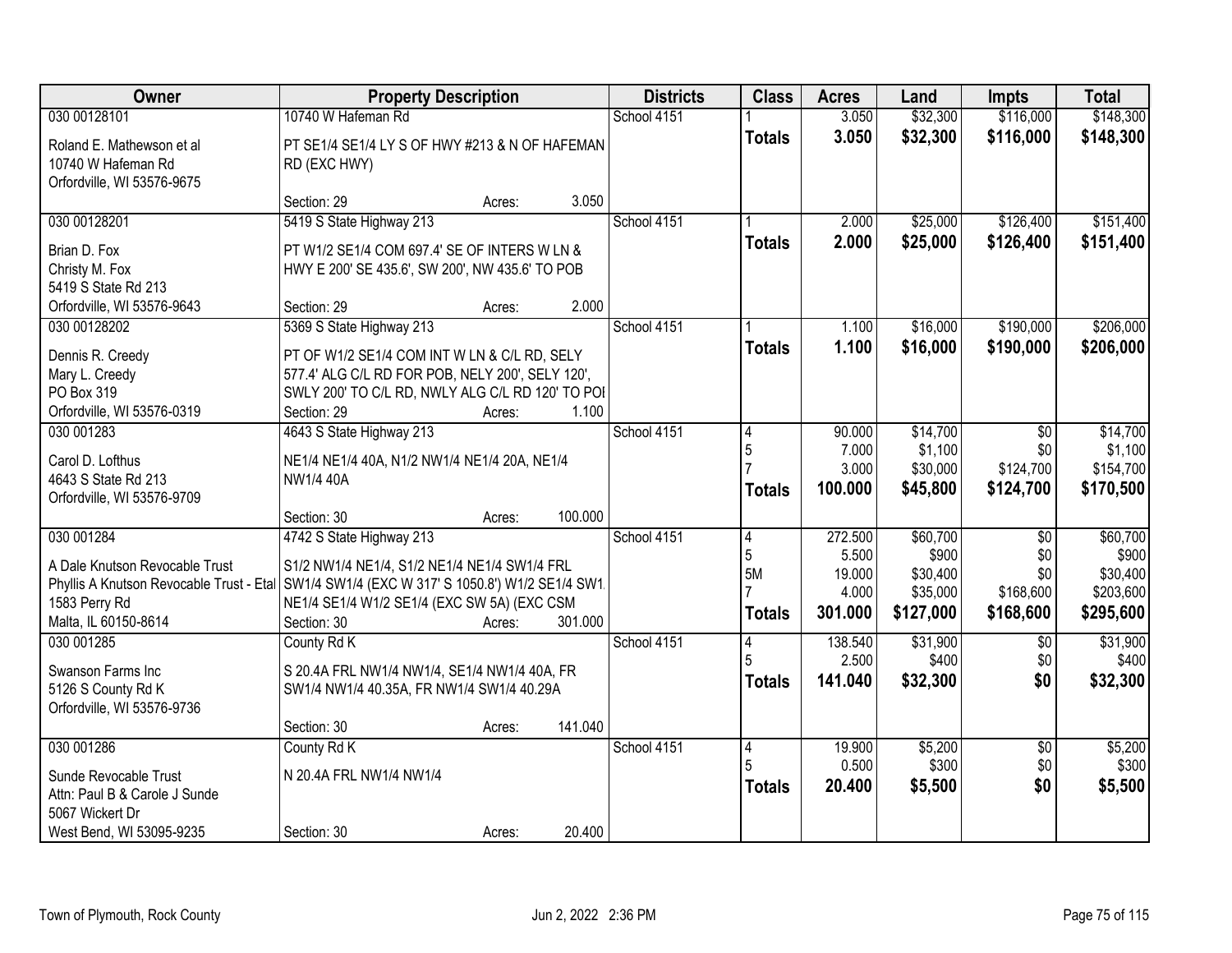| Owner                               | <b>Property Description</b>                         |        |        | <b>Districts</b> | <b>Class</b>  | <b>Acres</b> | Land     | <b>Impts</b> | <b>Total</b> |
|-------------------------------------|-----------------------------------------------------|--------|--------|------------------|---------------|--------------|----------|--------------|--------------|
| 030 00128701                        | 5417 S County Rd K                                  |        |        | School 4151      |               | 7.640        | \$55,200 | \$88,300     | \$143,500    |
| Robert E. Churchill                 | PT SW1/4 SW1/4 W 317' OF S 1050.8'                  |        |        |                  | <b>Totals</b> | 7.640        | \$55,200 | \$88,300     | \$143,500    |
| Linda K. Churchill                  |                                                     |        |        |                  |               |              |          |              |              |
| 2815 Bond PI                        |                                                     |        |        |                  |               |              |          |              |              |
| Janesville, WI 53548-3214           | Section: 30                                         | Acres: | 7.640  |                  |               |              |          |              |              |
| 030 001288                          | Hafeman Rd                                          |        |        | School 4151      | 5             | 3.000        | \$6,000  | \$0          | \$6,000      |
| Zachary A. Friedrich                | E 20A SE1/4 SW1/4                                   |        |        |                  | 6             | 17.000       | \$54,400 | \$0          | \$54,400     |
| Stacey K. Friedrich                 |                                                     |        |        |                  | <b>Totals</b> | 20.000       | \$60,400 | \$0          | \$60,400     |
| 406 Jordan Pl                       |                                                     |        |        |                  |               |              |          |              |              |
| Orfordville, WI 53576-8605          | Section: 30                                         | Acres: | 20.000 |                  |               |              |          |              |              |
| 030 001289                          | 11602 W Hafeman Rd                                  |        |        | School 4151      |               | 3.000        | \$32,000 | \$622,800    | \$654,800    |
| Brace A & Crystal L Weeks Revocable | SE1/4 SE1/4 (EXC CSM 15-512)                        |        |        |                  |               | 33.650       | \$7,000  | \$0          | \$7,000      |
| Living Trust                        |                                                     |        |        |                  |               | 0.500        | \$300    | \$0          | \$300        |
| 11602 W Hafeman Rd                  |                                                     |        |        |                  | <b>Totals</b> | 37.150       | \$39,300 | \$622,800    | \$662,100    |
| Orfordville, WI 53576-9805          | Section: 30                                         | Acres: | 37.150 |                  |               |              |          |              |              |
| 030 00128901                        | 11926 W Hafeman Rd                                  |        |        | School 4151      |               | 6.902        | \$51,500 | \$132,600    | \$184,100    |
| Refuge Acreage Inc                  | PT SW1/4 SE1/4 COM 412.5' E OF S1/4 COR FOR POE     |        |        |                  | <b>Totals</b> | 6.902        | \$51,500 | \$132,600    | \$184,100    |
| 5126 S County Rd K                  | N 528', W TO N/S SEC LN, S TO S1/4 COR, E TO POB    |        |        |                  |               |              |          |              |              |
| Orfordville, WI 53576-9736          | & CERTIFIED SURVEY MAP #828403 VOL 4 PG 319         |        |        |                  |               |              |          |              |              |
|                                     | Section: 30                                         | Acres: | 6.900  |                  |               |              |          |              |              |
| 030 00128902                        | 11780 W Hafeman Rd                                  |        |        | School 4151      |               | 3.053        | \$32,300 | \$72,600     | \$104,900    |
| Savanna Farms Inc                   | PT SE1/4 SE1/4 CERTIFIED SURVEY MAP #1168509        |        |        |                  | <b>Totals</b> | 3.053        | \$32,300 | \$72,600     | \$104,900    |
| 5126 S County Rd K                  | VOL 15 PG 512-513 LOT 1                             |        |        |                  |               |              |          |              |              |
| Orfordville, WI 53576-9736          |                                                     |        |        |                  |               |              |          |              |              |
|                                     | Section: 30                                         | Acres: | 3.050  |                  |               |              |          |              |              |
| 030 00129001                        | 11842 W Hafeman Rd                                  |        |        | School 4151      |               | 5.000        | \$42,000 | \$121,500    | \$163,500    |
| Sandra J. Sagen                     | PT SW1/4 SE1/4 CERTIFIED SURVEY MAP #773672         |        |        |                  | <b>Totals</b> | 5.000        | \$42,000 | \$121,500    | \$163,500    |
| 11842 W Hafeman Rd                  | VOL 2 PG 152 LOT 1                                  |        |        |                  |               |              |          |              |              |
| Orfordville, WI 53576-9679          |                                                     |        |        |                  |               |              |          |              |              |
|                                     | Section: 30                                         | Acres: | 5.000  |                  |               |              |          |              |              |
| 030 001291                          | 11779 W Hafeman Rd                                  |        |        | School 4151      |               | 2.000        | \$25,000 | \$354,100    | \$379,100    |
| Brauer Trust No 2005                | NE1/4 NE1/4, E1/2 SW1/4 NE1/4 & 16.5' TRI IN SE COF |        |        |                  | 4             | 57.000       | \$12,300 | \$0          | \$12,300     |
| Attn: Bryan S & Laura K Brauer      | <b>NW1/4 NE1/4</b>                                  |        |        |                  |               | 1.000        | \$200    | \$0          | \$200        |
| 11779 W Hafeman Rd                  |                                                     |        |        |                  | <b>Totals</b> | 60.000       | \$37,500 | \$354,100    | \$391,600    |
| Orfordville, WI 53576-9469          | Section: 31                                         | Acres: | 60.000 |                  |               |              |          |              |              |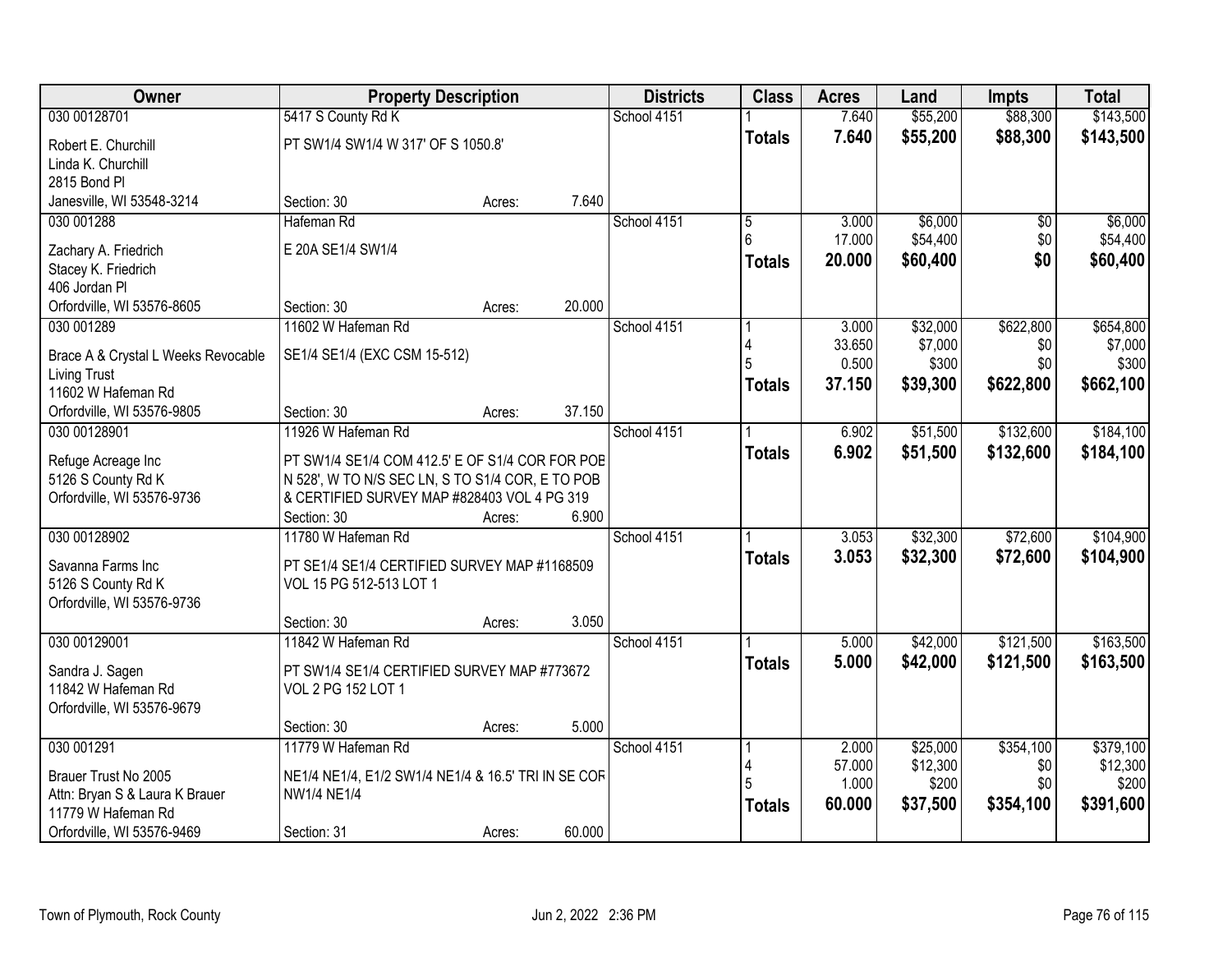| Owner                                     | <b>Property Description</b>                                                                    | <b>Districts</b> | <b>Class</b>  | <b>Acres</b>    | Land             | <b>Impts</b>           | <b>Total</b>     |
|-------------------------------------------|------------------------------------------------------------------------------------------------|------------------|---------------|-----------------|------------------|------------------------|------------------|
| 030 001292                                | 11907 W Hafeman Rd                                                                             | School 4151      |               | 2.000           | \$25,000         | \$149,700              | \$174,700        |
| Ronald J. Sagen                           | W1/2 SW1/4 NE1/4 20A, NW1/4 NE1/4 40A (EXC 1 SQ                                                |                  |               | 48.000          | \$10,500         | \$0                    | \$10,500         |
| 11907 W Hafeman Rd                        | RD IN SE COR)                                                                                  |                  |               | 5.000           | \$800            | \$0                    | \$800            |
| Orfordville, WI 53576-9681                |                                                                                                |                  |               | 5.000           | \$16,000         | \$0                    | \$16,000         |
|                                           | 60.000<br>Section: 31<br>Acres:                                                                |                  | <b>Totals</b> | 60.000          | \$52,300         | \$149,700              | \$202,000        |
| 030 001293                                | 12116 S County Rd K                                                                            | School 4151      |               | 193,000         | \$39,300         | \$0                    | \$39,300         |
| Harold A Haugen Revocable Trust           | SE1/4 NE1/4 40A, SE1/4 SW1/4 40A, N1/2 SE1/4, SW1/                                             |                  | 5             | 3.000           | \$500            | \$0                    | \$500            |
| 11829 W County Rd K                       | <b>SE1/4</b>                                                                                   |                  |               | 4.000           | \$35,000         | \$131,200              | \$166,200        |
| Brodhead, WI 53520-8830                   |                                                                                                |                  | <b>Totals</b> | 200.000         | \$74,800         | \$131,200              | \$206,000        |
|                                           | 200.000<br>Section: 31<br>Acres:                                                               |                  |               |                 |                  |                        |                  |
| 030 001294                                | 5849 S County Rd K                                                                             | School 4151      | 14            | 149.800         | \$31,100         | $\overline{50}$        | \$31,100         |
| Marilyn J Hansen Trust                    | E1/2 NW1/4 80A, FR NW1/4 NW1/4 40.45A, FR SW1/4                                                |                  | 5             | 6.200           | \$1,000          | \$0                    | \$1,000          |
| 5849 S County Rd K                        | NW1/4 40.32A                                                                                   |                  |               | 4.770           | \$38,900         | \$227,500              | \$266,400        |
| Brodhead, WI 53520-9227                   |                                                                                                |                  | <b>Totals</b> | 160.770         | \$71,000         | \$227,500              | \$298,500        |
|                                           | 160.770<br>Section: 31<br>Acres:                                                               |                  |               |                 |                  |                        |                  |
| 030 001295                                | 6341 S County Rd K                                                                             | School 4151      |               | 5.000           | \$42,000         | \$423,500              | \$465,500        |
|                                           | NE1/4 SW1/4 40A ALSO E 2 RDS SW1/4 SW1/4 ALSO I                                                |                  |               | 18.530          | \$3,200          | \$0                    | \$3,200          |
| Scott Allan Mumm Living Trust<br>PO Box 2 | 2 RDS OF S 2 RDS OF NW1/4 SW1/4 ALSO PT NW1/4                                                  |                  | 5             | 11.620          | \$8,700          | \$0                    | \$8,700          |
| Brodhead, WI 53520-0002                   | SW1/4 COM 33' N SE COR, W 33', N 27.51', W 1296.62'                                            |                  | 5M            | 7.500           | \$12,000         | \$0                    | \$12,000         |
|                                           | 42.650<br>Section: 31<br>Acres:                                                                |                  | <b>Totals</b> | 42.650          | \$65,900         | \$423,500              | \$489,400        |
| 030 001296                                | County Rd K                                                                                    | School 4151      |               | 33.450          | \$6,200          | $\overline{60}$        | \$6,200          |
|                                           |                                                                                                |                  |               | 0.350           | \$100            | \$0                    | \$100            |
| Gary Haugen<br>11703 W County Rd K        | FR NW1/4 SW1/4 40.19A (EXC S 2 RDS OF E 2 RDS)<br>FR SW1/4 SW1/4 40.06A (EXC E 2 RDS) (EXC CSM |                  | <b>Totals</b> | 33.800          | \$6,300          | \$0                    | \$6,300          |
| Brodhead, WI 53520-8829                   | 18-105) (EXC COM W 1/4 COR E 1330.42', S 1286.14',                                             |                  |               |                 |                  |                        |                  |
|                                           | Section: 31<br>33.800<br>Acres:                                                                |                  |               |                 |                  |                        |                  |
| 030 00129601                              | 12326 W County Rd K                                                                            | School 4151      |               | 6.350           | \$48,800         | \$144,700              | \$193,500        |
|                                           |                                                                                                |                  | <b>Totals</b> | 6.350           | \$48,800         | \$144,700              | \$193,500        |
| Robert M. Wieser                          | PT W1/2 SW1/4 CERTIFIED SURVEY MAP #1256174                                                    |                  |               |                 |                  |                        |                  |
| 12326 W County Rd K                       | VOL 18 PG 105-107 LOT 1                                                                        |                  |               |                 |                  |                        |                  |
| Brodhead, WI 53520-8873                   |                                                                                                |                  |               |                 |                  |                        |                  |
|                                           | 6.350<br>Section: 31<br>Acres:                                                                 |                  |               |                 |                  |                        |                  |
| 030 00129602                              | County Rd K                                                                                    | School 4151      | 14            | 36.960<br>0.500 | \$6,400<br>\$300 | $\overline{30}$<br>\$0 | \$6,400<br>\$300 |
| Jo Ann Marie Mumm Living Trust            | PT NW1/4 SW1/4 COM W 1/4 COR E 1330.42', S                                                     |                  |               |                 |                  | \$0                    |                  |
| 113 Clover Ln                             | 1286.14', W 33', N 27.51', W 1296.62' TO C/L CTY K, N                                          |                  | <b>Totals</b> | 37.460          | \$6,700          |                        | \$6,700          |
| Janesville, WI 53548-8428                 | 1263.40' TO POB (EXC COM 33' N SE COR W 33', N                                                 |                  |               |                 |                  |                        |                  |
|                                           | Section: 31<br>37.460<br>Acres:                                                                |                  |               |                 |                  |                        |                  |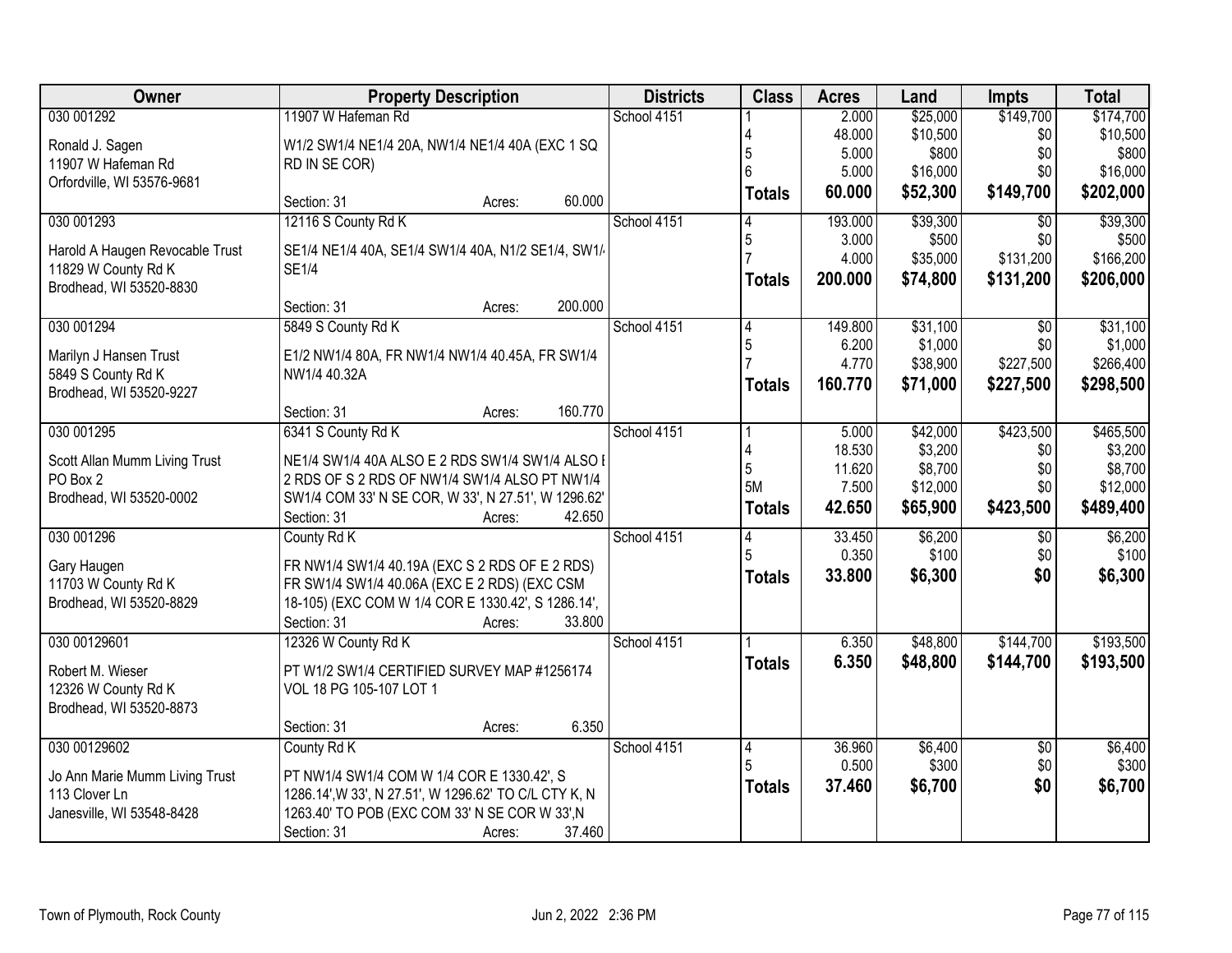| Owner                                                 | <b>Property Description</b>                                                                         |        |         | <b>Districts</b> | <b>Class</b>  | <b>Acres</b> | Land      | Impts           | <b>Total</b> |
|-------------------------------------------------------|-----------------------------------------------------------------------------------------------------|--------|---------|------------------|---------------|--------------|-----------|-----------------|--------------|
| 030 001299                                            | County Rd K                                                                                         |        |         | School 4151      |               | 39.000       | \$7,100   | $\overline{50}$ | \$7,100      |
| Gary Haugen                                           | SE1/4 SE1/4                                                                                         |        |         |                  | 5             | 1.000        | \$200     | \$0             | \$200        |
| 11703 W County Rd K                                   |                                                                                                     |        |         |                  | <b>Totals</b> | 40.000       | \$7,300   | \$0             | \$7,300      |
| Brodhead, WI 53520-8829                               |                                                                                                     |        |         |                  |               |              |           |                 |              |
|                                                       | Section: 31                                                                                         | Acres: | 40.000  |                  |               |              |           |                 |              |
| 030 001300                                            | 5618 S Luther Valley Rd                                                                             |        |         | School 4151      |               | 1.130        | \$16,300  | \$87,600        | \$103,900    |
| John W. Johnson Jr                                    | PT NE1/4 NE1/4 COM NE COR, S 239.25', W 206.25', N                                                  |        |         |                  | <b>Totals</b> | 1.130        | \$16,300  | \$87,600        | \$103,900    |
| Lisa K. Johnson                                       | 239.25', E 206.25' TO POB (EXC HWY)                                                                 |        |         |                  |               |              |           |                 |              |
| 5618 S Luther Valley Rd                               |                                                                                                     |        |         |                  |               |              |           |                 |              |
| Beloit, WI 53511-9435                                 | Section: 32                                                                                         | Acres: | 1.130   |                  |               |              |           |                 |              |
| 030 001301                                            | 10807 W Hafeman Rd                                                                                  |        |         | School 4151      |               | 3.320        | \$33,600  | \$330,900       | \$364,500    |
| Edward D. Allen                                       | NE1/4 NE1/4 (EX 1.13A FOR SCHOOL NE COR 121/2                                                       |        |         |                  |               | 26.000       | \$4,500   | \$0             | \$4,500      |
| Carolyn J. Allen                                      | RDS E & W & 141/2 RDS N & S)38.87A (EXC CSM                                                         |        |         |                  |               | 6.500        | \$4,900   | \$0             | \$4,900      |
| 10807 W Hafeman Rd                                    | $20 - 212$                                                                                          |        |         |                  | <b>Totals</b> | 35.820       | \$43,000  | \$330,900       | \$373,900    |
| Orfordville, WI 53576-9456                            | Section: 32                                                                                         | Acres: | 35.820  |                  |               |              |           |                 |              |
| 030 00130101                                          | 5626 Luther Valley Rd                                                                               |        |         | School 4151      |               | 2.730        | \$30,100  | \$191,000       | \$221,100    |
| Jennifer N. Miller                                    | PT NE1/4 NE1/4 CERTIFIED SURVEY MAP #1335790                                                        |        |         |                  | <b>Totals</b> | 2.730        | \$30,100  | \$191,000       | \$221,100    |
| Joshua J. Bagley                                      | VOL 20 PG 212 LOT 1                                                                                 |        |         |                  |               |              |           |                 |              |
| 5626 S Luther Valley Rd                               |                                                                                                     |        |         |                  |               |              |           |                 |              |
| Beloit, WI 53511-9435                                 | Section: 32                                                                                         | Acres: | 2.730   |                  |               |              |           |                 |              |
| 030 001302                                            | 6104 Luther Valley Rd                                                                               |        |         | School 4151      | 4             | 213.670      | \$45,700  | $\overline{50}$ | \$45,700     |
|                                                       |                                                                                                     |        |         |                  | 5             | 6.000        | \$900     | \$0             | \$900        |
| Joseph B. Wellnitz                                    | W1/2 NE1/4 80A, SE1/4 NE1/4 40A, S1/3 SW1/4 NW1/4                                                   |        |         |                  | 5M            | 54.000       | \$86,400  | \$0             | \$86,400     |
| Patricia L. Wellnitz<br>3150 S Orfordville Hanover Rd | 13A, SE1/4 NW1/4 40A, N1/2 SW1/4 80A, N1/2 NE1/4<br>SE1/4 20A, N1/3 NW1/4 SE1/4 13A (EXC CSM 33-43) |        |         |                  |               | 5.000        | \$40,000  | \$236,300       | \$276,300    |
| Orfordville, WI 53576-9504                            | Section: 32                                                                                         | Acres: | 278.670 |                  | <b>Totals</b> | 278.670      | \$173,000 | \$236,300       | \$409,300    |
| 030 00130201                                          | 5826 S Luther Valley Rd                                                                             |        |         | School 4151      |               | 7.260        | \$53,300  | \$670,000       | \$723,300    |
|                                                       |                                                                                                     |        |         |                  | <b>Totals</b> | 7.260        | \$53,300  | \$670,000       | \$723,300    |
| Timothy J. Oswald                                     | PT SE1/4 NE1/4 CERTIFIED SURVEY MAP #1862754                                                        |        |         |                  |               |              |           |                 |              |
| Jennifer L. Oswald                                    | VOL 33 PG 43-45 LOT 1                                                                               |        |         |                  |               |              |           |                 |              |
| 5826 S Luther Valley<br>Beloit, WI 53511-9455         | Section: 32                                                                                         | Acres: | 7.260   |                  |               |              |           |                 |              |
| 030 001303                                            | 11235 W Hafeman Rd                                                                                  |        |         | School 4151      |               | 3.000        | \$32,000  | \$164,400       | \$196,400    |
|                                                       |                                                                                                     |        |         |                  |               | 2.000        | \$7,000   | \$0             | \$7,000      |
| Michael J. Trace                                      | E1/2 NE1/4 NW1/4 (EXC 15A MFL)                                                                      |        |         |                  | <b>Totals</b> | 5.000        | \$39,000  | \$164,400       | \$203,400    |
| Vivienne R. Trace                                     |                                                                                                     |        |         |                  |               |              |           |                 |              |
| 11235 W Hafeman Rd                                    |                                                                                                     |        |         |                  |               |              |           |                 |              |
| Orfordville, WI 53576-9676                            | Section: 32                                                                                         | Acres: | 5.000   |                  |               |              |           |                 |              |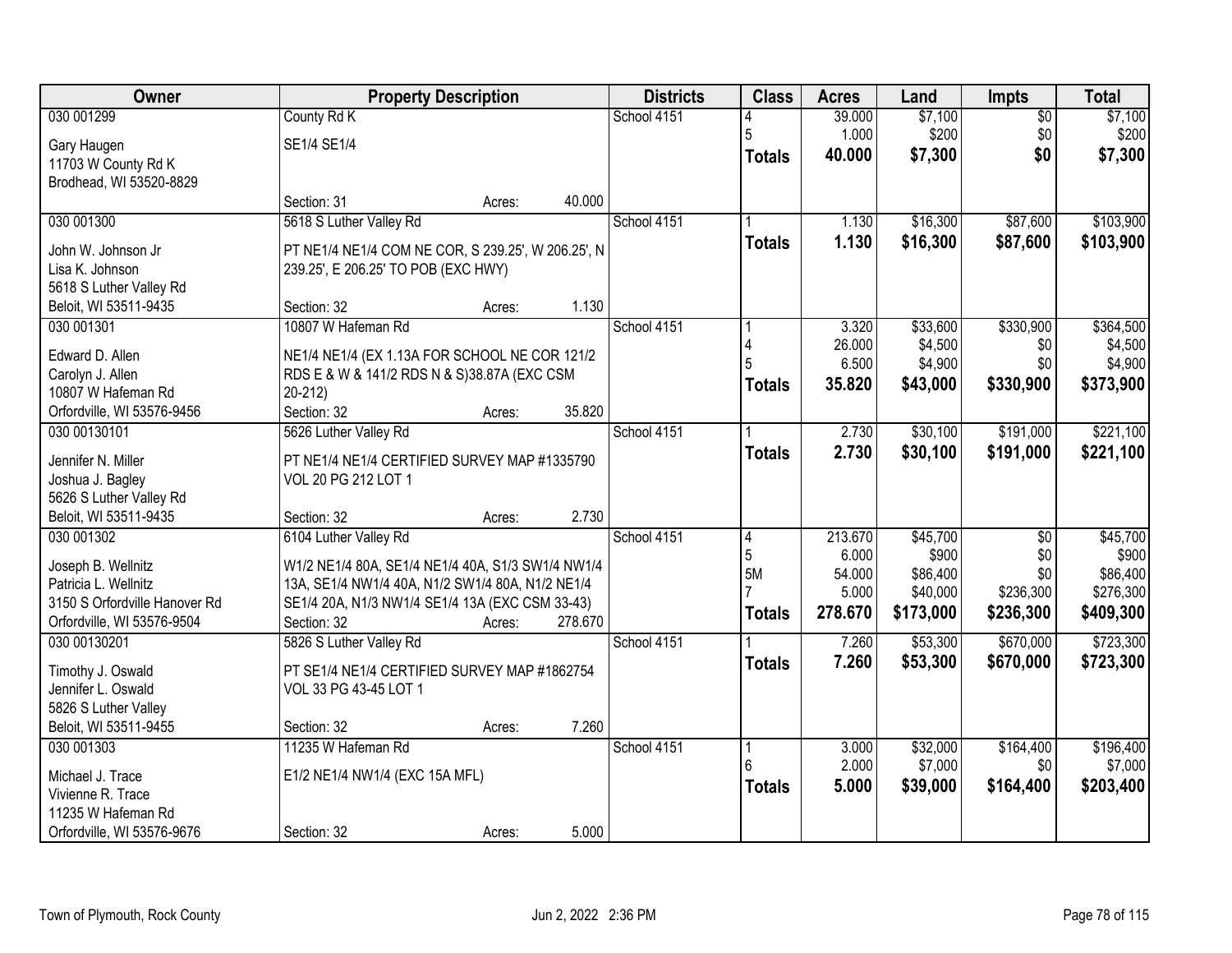| Owner                                                                                                       |                                                                                                                                                                                     | <b>Property Description</b> |        | <b>Districts</b> | <b>Class</b>              | <b>Acres</b>                       | Land                                      | <b>Impts</b>                         | <b>Total</b>                                |
|-------------------------------------------------------------------------------------------------------------|-------------------------------------------------------------------------------------------------------------------------------------------------------------------------------------|-----------------------------|--------|------------------|---------------------------|------------------------------------|-------------------------------------------|--------------------------------------|---------------------------------------------|
| 030 0013031                                                                                                 | Hafeman Rd                                                                                                                                                                          |                             |        | School 4151      | F6                        | 15.000                             | ( \$52,500)                               | $\overline{50}$                      | \$0                                         |
| Michael J. Trace<br>Vivienne R. Trace<br>11235 W Hafeman Rd                                                 | PT NE1/4 NW1/4 MANAGED FOREST LAND CLOSED<br>ORDER #54-001-2016 25 YRS                                                                                                              |                             |        |                  | <b>Totals</b>             | 15.000                             | \$0                                       | \$0                                  | \$0                                         |
| Orfordville, WI 53576-9676                                                                                  | Section: 32                                                                                                                                                                         | Acres:                      | 15.000 |                  |                           |                                    |                                           |                                      |                                             |
| 030 001304<br>Michael V. Goodwin                                                                            | 11303 W Hafeman Rd<br>W 20A NE1/4 NW1/4 (EXC 18A MFL)                                                                                                                               |                             |        | School 4151      | <b>Totals</b>             | 2.000<br>2.000                     | \$25,000<br>\$25,000                      | \$129,200<br>\$129,200               | \$154,200<br>\$154,200                      |
| 11303 W Hafeman Rd<br>Orfordville, WI 53576-9677                                                            |                                                                                                                                                                                     |                             |        |                  |                           |                                    |                                           |                                      |                                             |
|                                                                                                             | Section: 32<br>Hafeman Rd                                                                                                                                                           | Acres:                      | 2.000  |                  | F <sub>6</sub>            |                                    |                                           |                                      | $\sqrt{50}$                                 |
| 030 00130401<br>Michael V. Goodwin<br>11303 W Hafeman Rd<br>Orfordville, WI 53576-9677                      | PT NE1/4 NW1/4 MANAGED FOREST LAND CLOSED<br>ORDER #54-004-2022 25 YRS                                                                                                              |                             |        | School 4151      | <b>Totals</b>             | 18.000<br>18.000                   | ( \$57,600)<br>\$0                        | \$0<br>\$0                           | \$0                                         |
|                                                                                                             | Section: 32                                                                                                                                                                         | Acres:                      | 18.000 |                  |                           |                                    |                                           |                                      |                                             |
| 030 001305<br>Thomas L. Coehoorn<br>Attn: Lila M Ayers<br>11410 W Hafeman Rd                                | Hafeman Rd<br>E 151/3A OF N 262/3A OF NW1/4 NW1/4, E 1.58A OF S<br>12.67A NW1/4 NW1/4, E 3.33A OF N 26.67A SW1/4<br><b>NW1/4</b>                                                    |                             |        | School 4151      | 14<br><b>Totals</b>       | 19.490<br>0.750<br>20.240          | \$1,700<br>\$100<br>\$1,800               | \$0<br>\$0<br>\$0                    | \$1,700<br>\$100<br>\$1,800                 |
| Orfordville, WI 53576-9678                                                                                  | Section: 32                                                                                                                                                                         | Acres:                      | 20.240 |                  |                           |                                    |                                           |                                      |                                             |
| 030 00130602<br><b>Brian Schlarb</b><br>Jeanine Schlarb<br>11501 W Hafeman Rd<br>Orfordville, WI 53576-9802 | 11501 W Hafeman Rd<br>PT W1/2 NW1/4 COM NW COR, E ALG LN 50.03' TO<br>POB; E 531.97', S908.36', E 576.63' TO E LN W 7/8, S<br>481.14', W 1107.24', N 1390.65' TO POB<br>Section: 32 | Acres:                      | 23.320 | School 4151      | 5M<br><b>Totals</b>       | 2.000<br>13.500<br>7.820<br>23.320 | \$25,000<br>\$900<br>\$13,700<br>\$39,600 | \$266,800<br>\$0<br>\$0<br>\$266,800 | \$291,800<br>\$900<br>\$13,700<br>\$306,400 |
| 030 00130603<br>Jebadiah Mc Mahon<br>Janell Mc Mahon<br>11547 W Hafeman Rd<br>Orfordville, WI 53576-9802    | 11547 W Hafeman Rd<br>PT W1/2 NW1/4 COM NW COR, E 50.03', S 1390.65', E<br>1107.24' TO E LN W 7/8, S 819.23', W 1154.96' TO W<br>LN, N 2210.03' TO POB<br>Section: 32               | Acres:                      | 23.790 | School 4151      | <b>Totals</b>             | 1.000<br>22.790<br>23.790          | \$15,000<br>\$1,600<br>\$16,600           | \$437,200<br>\$0<br>\$437,200        | \$452,200<br>\$1,600<br>\$453,800           |
| 030 001307<br>Gary Haugen<br>11703 W County Rd K<br>Brodhead, WI 53520-8829                                 | Laird Rd<br>S1/2 SW1/4 (EXC CSM 27-32)<br>Section: 32                                                                                                                               | Acres:                      | 73.690 | School 4151      | <b>4</b><br><b>Totals</b> | 72.000<br>1.690<br>73.690          | \$17,300<br>\$300<br>\$17,600             | $\overline{50}$<br>\$0<br>\$0        | \$17,300<br>\$300<br>\$17,600               |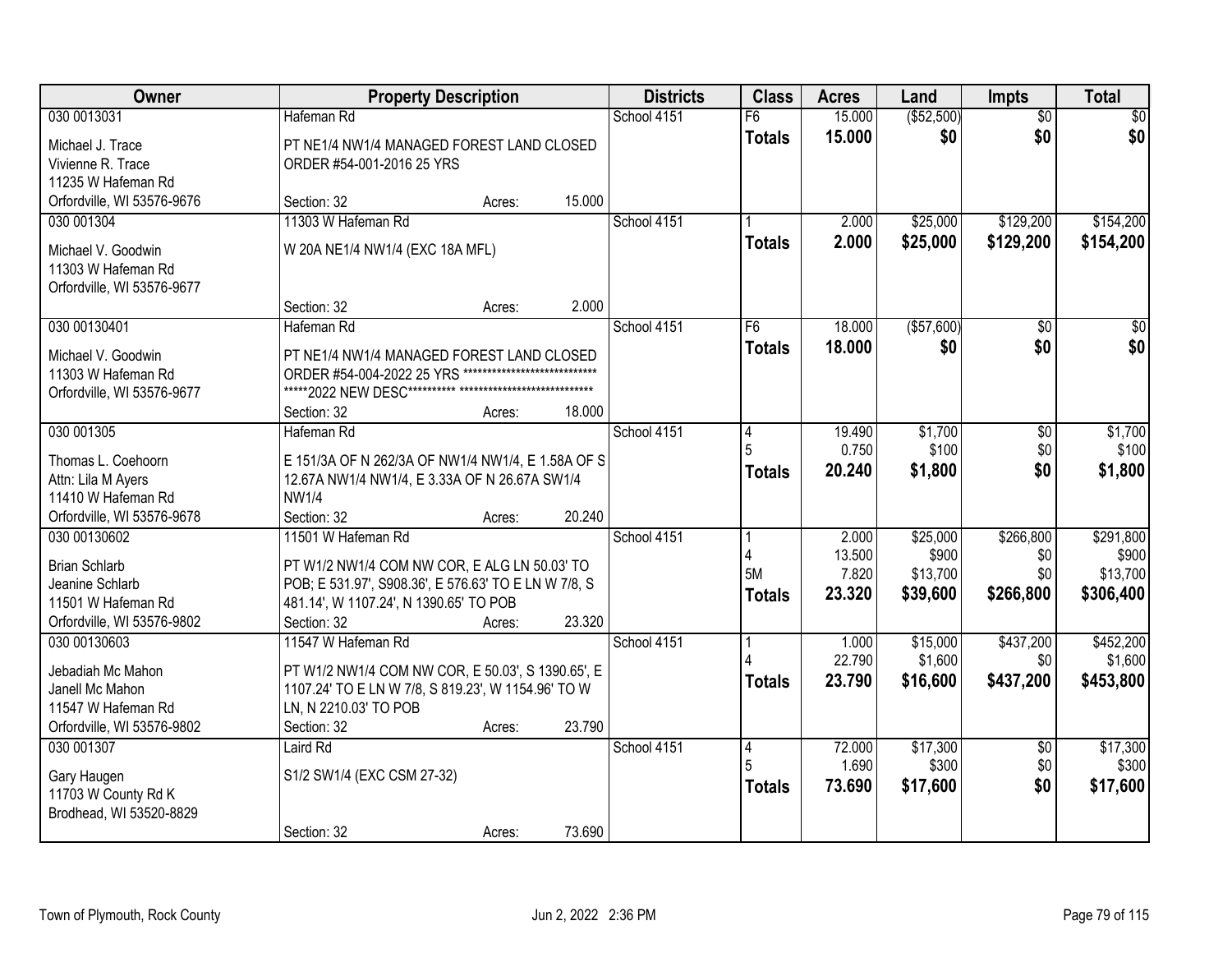| Owner                                         | <b>Property Description</b>                     |        |        | <b>Districts</b> | <b>Class</b>  | <b>Acres</b>    | Land                | <b>Impts</b>    | <b>Total</b>        |
|-----------------------------------------------|-------------------------------------------------|--------|--------|------------------|---------------|-----------------|---------------------|-----------------|---------------------|
| 030 00130701                                  | 11102 W Laird Rd                                |        |        | School 4151      |               | 5.920           | \$39,600            | \$231,300       | \$270,900           |
| Daniel A. Webster                             | PT SE1/4 SW1/4 CERTIFIED SURVEY MAP #1652200    |        |        |                  | <b>Totals</b> | 5.920           | \$39,600            | \$231,300       | \$270,900           |
| 11102 W Laird Rd                              | VOL 27 PG 32-34 LOT 1                           |        |        |                  |               |                 |                     |                 |                     |
| Beloit, WI 53511-8377                         |                                                 |        |        |                  |               |                 |                     |                 |                     |
|                                               | Section: 32                                     | Acres: | 5.920  |                  |               |                 |                     |                 |                     |
| 030 001308                                    | 6322 Luther Valley Rd                           |        |        | School 4151      |               | 1.500           | \$20,000            | \$91,000        | \$111,000           |
| Kenneth J. Olson                              | S 60A E1/2 SE1/4                                |        |        |                  | 2             | 1.000           | \$9,000             | \$41,400        | \$50,400            |
| Barbara Ann Olson                             |                                                 |        |        |                  | 5             | 49.000<br>6.500 | \$10,900<br>\$1,000 | \$0<br>\$0      | \$10,900<br>\$1,000 |
| 6322 S Luther Valley Rd                       |                                                 |        |        |                  | 5M            | 2.000           | \$3,200             | \$0             | \$3,200             |
| Beloit, WI 53511-9466                         | Section: 32                                     | Acres: | 60.000 |                  | <b>Totals</b> | 60.000          | \$44,100            | \$132,400       | \$176,500           |
| 030 001309                                    | Laird Rd                                        |        |        | School 4151      |               | 60.666          | \$12,900            | $\overline{50}$ | \$12,900            |
|                                               |                                                 |        |        |                  | 5             | 3.000           | \$500               | \$0             | \$500               |
| Jon M. Hegge et al                            | S 2/3 NW1/4 SE1/4, SW1/4 SE1/4 66 2/3A          |        |        |                  | 5M            | 3.000           | \$4,800             | \$0             | \$4,800             |
| 1426 N Austin Rd<br>Janesville, WI 53548-9002 |                                                 |        |        |                  | <b>Totals</b> | 66.666          | \$18,200            | \$0             | \$18,200            |
|                                               | Section: 32                                     | Acres: | 66.660 |                  |               |                 |                     |                 |                     |
| 030 001310                                    | 9737 W State Highway 213                        |        |        | School 4151      |               | 7.000           | \$52,000            | \$259,400       | \$311,400           |
|                                               |                                                 |        |        |                  |               | 6.000           | \$1,000             | \$0             | \$1,000             |
| <b>Govert Trust</b><br>9737 W State Rd 213    | PT E1/2 E1/2 NE1/4 (EXC S 25A)                  |        |        |                  | 5M            | 2.789           | \$4,900             | \$0             | \$4,900             |
| Beloit, WI 53511-9409                         |                                                 |        |        |                  | <b>Totals</b> | 15.789          | \$57,900            | \$259,400       | \$317,300           |
|                                               | Section: 33                                     | Acres: | 15.780 |                  |               |                 |                     |                 |                     |
| 030 00131001                                  | 5844 S Pinnow Grove Rd                          |        |        | School 4151      |               | 5.000           | \$42,000            | \$314,200       | \$356,200           |
| John W. Lloyd                                 | S 25A E1/2 E1/2 NE1/4 (EXC 10A WTL)             |        |        |                  |               | 9.300           | \$2,200             | \$0             | \$2,200             |
| Kimberly A. Lloyd                             |                                                 |        |        |                  |               | 0.700           | \$400               | \$0             | \$400               |
| 5844 S Pinnow Grove Rd                        |                                                 |        |        |                  | <b>Totals</b> | 15.000          | \$44,600            | \$314,200       | \$358,800           |
| Beloit, WI 53511-9467                         | Section: 33                                     | Acres: | 15.000 |                  |               |                 |                     |                 |                     |
| 030 00131002                                  | Pinnow Grove Rd                                 |        |        | School 4151      | F8            | 10.000          | ( \$32,000)         | \$0             | $\sqrt{50}$         |
| John W. Lloyd                                 | PT SE1/4 NE1/4 MANAGED FOREST LAND CLOSED       |        |        |                  | <b>Totals</b> | 10.000          | \$0                 | \$0             | \$0                 |
| Kimberly A. Lloyd                             | ORDER #54-014-2001 50 YRS                       |        |        |                  |               |                 |                     |                 |                     |
| 5844 S Pinnow Grove Rd                        |                                                 |        |        |                  |               |                 |                     |                 |                     |
| Beloit, WI 53511-9467                         | Section: 33                                     | Acres: | 10.000 |                  |               |                 |                     |                 |                     |
| 030 001311                                    | State Highway 213                               |        |        | School 4151      | 4             | 77.720          | \$18,800            | \$0             | \$18,800            |
| Michael & Beth Grenawalt Revocable            | NE1/4 NW1/4, NW1/4 NE1/4, W1/2 E1/2 NE1/4 (EXC  |        |        |                  | 5             | 2.000           | \$700               | \$0             | \$700               |
| <b>Living Trust</b>                           | 17A MFL) (EXC CSM 16-162) (EXC CSM 16-160) (EXC |        |        |                  |               | 2.500           | \$15,000            | \$33,300        | \$48,300            |
| 10119 W State Rd 213                          | COM N1/4 COR, W 681.34' TO POB; S 1333.23', W   |        |        |                  | <b>Totals</b> | 82.220          | \$34,500            | \$33,300        | \$67,800            |
| Beloit, WI 53511-9415                         | Section: 33                                     | Acres: | 82.220 |                  |               |                 |                     |                 |                     |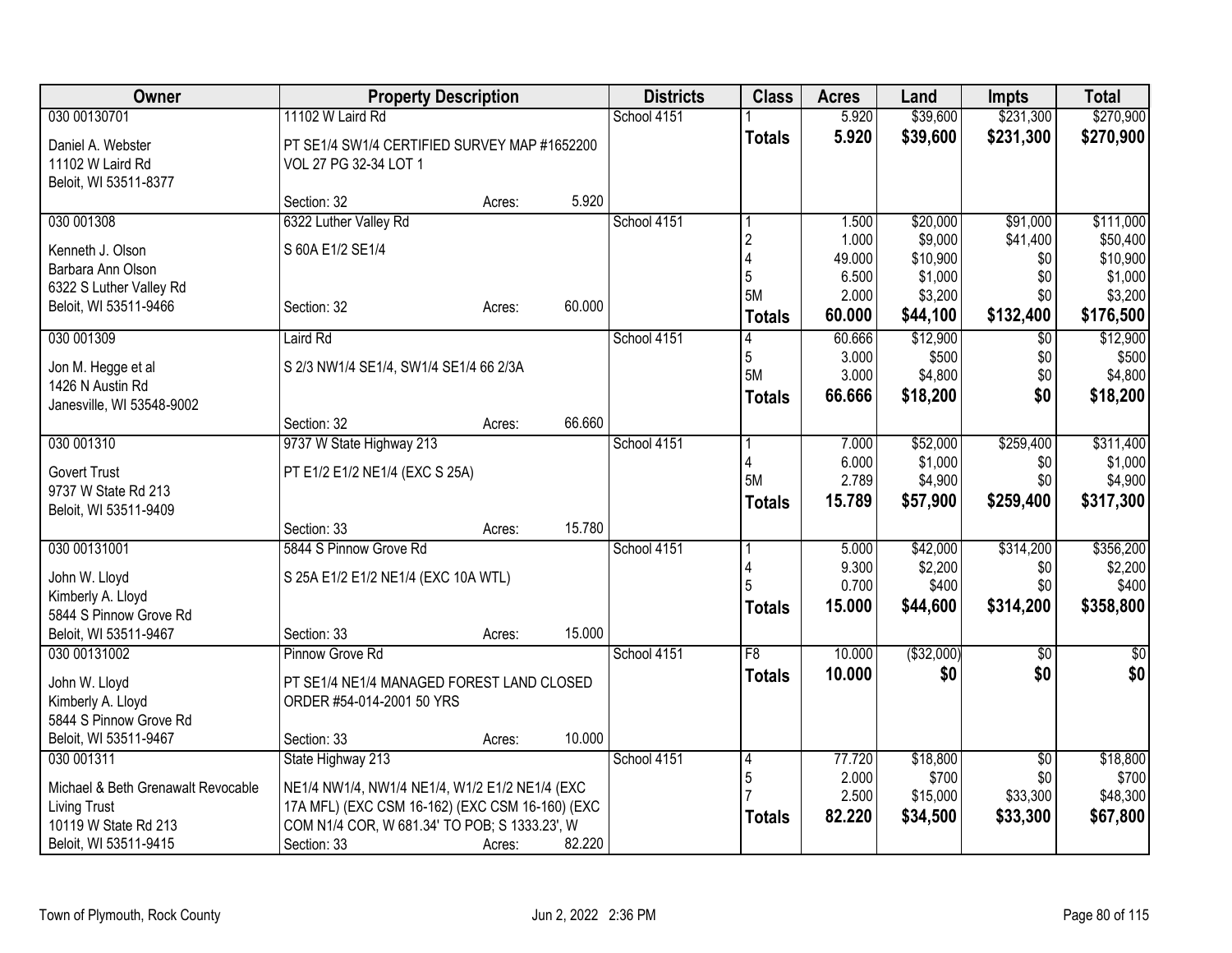| Owner                               | <b>Property Description</b>                                           |        |        | <b>Districts</b> | <b>Class</b>    | <b>Acres</b>    | Land               | Impts             | <b>Total</b>       |
|-------------------------------------|-----------------------------------------------------------------------|--------|--------|------------------|-----------------|-----------------|--------------------|-------------------|--------------------|
| 030 001311001                       | State Highway 213                                                     |        |        | School 4151      | $\overline{F8}$ | 17.000          | ( \$54,400)        | $\overline{50}$   | \$0                |
| Michael & Beth Grenawalt Revocable  | PT SE1/4 NE1/4 MANAGED FOREST LAND CLOSED                             |        |        |                  | <b>Totals</b>   | 17.000          | \$0                | \$0               | \$0                |
| Living Trust                        | ORDER #54-001-1999 25 YRS                                             |        |        |                  |                 |                 |                    |                   |                    |
| 10119 W State Rd 213                |                                                                       |        |        |                  |                 |                 |                    |                   |                    |
| Beloit, WI 53511-9415               | Section: 33                                                           | Acres: | 17.000 |                  |                 |                 |                    |                   |                    |
| 030 00131102                        | 9833 W State Highway 213                                              |        |        | School 4151      |                 | 0.960           | \$14,700           | \$125,500         | \$140,200          |
| Larry F. La Barge                   | PT NE1/4 NE1/4 CERTIFIED SURVEY MAP #1183035                          |        |        |                  | <b>Totals</b>   | 0.960           | \$14,700           | \$125,500         | \$140,200          |
| Cheryl L. La Barge                  | VOL 16 PG 160-161 LOT 1                                               |        |        |                  |                 |                 |                    |                   |                    |
| 9833 W State Rd 213                 |                                                                       |        |        |                  |                 |                 |                    |                   |                    |
| Beloit, WI 53511-9410               | Section: 33                                                           | Acres: | 0.960  |                  |                 |                 |                    |                   |                    |
| 030 00131103                        | 10119 S State Highway 213                                             |        |        | School 4151      |                 | 0.920           | \$14,500           | \$148,300         | \$162,800          |
| Michael & Beth Grenawalt Revocable  | PT NW1/4 NE1/4 CERTIFIED SURVEY MAP #1183036                          |        |        |                  | <b>Totals</b>   | 0.920           | \$14,500           | \$148,300         | \$162,800          |
| <b>Living Trust</b>                 | VOL 16 PG 162-163 LOT 1                                               |        |        |                  |                 |                 |                    |                   |                    |
| 10119 W State Rd 213                |                                                                       |        |        |                  |                 |                 |                    |                   |                    |
| Beloit, WI 53511-9415               | Section: 33                                                           | Acres: | 0.920  |                  |                 |                 |                    |                   |                    |
| 030 001312001                       | Luther Valley Rd                                                      |        |        | School 4151      | 4               | 44.000          | \$11,100           | \$0               | \$11,100           |
|                                     |                                                                       |        |        |                  | <b>Totals</b>   | 44.000          | \$11,100           | \$0               | \$11,100           |
| Daniel D. Olson<br>10300 W Laird Rd | SW1/4 NE1/4, SE1/4 NW1/4 (EXC COM CEN SEC,                            |        |        |                  |                 |                 |                    |                   |                    |
| Beloit, WI 53511-8359               | W309', N 750.6', E 897', N 581.6', E 719.4', S 1331.39', V<br>TO POB) |        |        |                  |                 |                 |                    |                   |                    |
|                                     | Section: 33                                                           | Acres: | 44.000 |                  |                 |                 |                    |                   |                    |
| 030 00131202                        | 10258 W Laird Rd                                                      |        |        | School 4151      |                 | 2.000           | \$25,000           | \$158,000         | \$183,000          |
|                                     |                                                                       |        |        |                  |                 | 3.000           | \$500              | \$0               | \$500              |
| Mark Olson                          | PT SE1/4 SW1/4 CERTIFIED SURVEY MAP #1093500                          |        |        |                  | <b>Totals</b>   | 5.000           | \$25,500           | \$158,000         | \$183,500          |
| 10258 W Laird Rd                    | VOL 13 PG 545 LOT 1                                                   |        |        |                  |                 |                 |                    |                   |                    |
| Beloit, WI 53511-8358               |                                                                       |        |        |                  |                 |                 |                    |                   |                    |
|                                     | Section: 33                                                           | Acres: | 5.000  |                  |                 |                 |                    |                   |                    |
| 030 00131203                        | 10300 W Laird Rd                                                      |        |        | School 4151      | 4<br>5M         | 34.860<br>2.000 | \$5,400<br>\$3,200 | $\sqrt{6}$<br>\$0 | \$5,400<br>\$3,200 |
| Daniel D. Olson                     | NE1/4 SW1/4 & EASE OVER W 70' SE1/4 SW1/4                             |        |        |                  |                 | 4.000           | \$35,000           | \$136,700         | \$171,700          |
| 10300 W Laird Rd                    |                                                                       |        |        |                  | <b>Totals</b>   | 40.860          | \$43,600           | \$136,700         | \$180,300          |
| Beloit, WI 53511-8359               |                                                                       |        |        |                  |                 |                 |                    |                   |                    |
|                                     | Section: 33                                                           | Acres: | 40.860 |                  |                 |                 |                    |                   |                    |
| 030 00131204                        | Laird Rd                                                              |        |        | School 4151      | 4               | 43.310          | \$9,200            | $\overline{50}$   | \$9,200            |
| Kenneth J. Olson                    | SE1/4 SW1/4 (EXC CSM 13-545) PT SW1/4 SE1/4 COM                       |        |        |                  | 5               | 1.500           | \$300              | \$0               | \$300              |
| Barbara A. Olson                    | S1/4 COR, N 1167.48', E 330', S 1167.48', W TO POB                    |        |        |                  | <b>Totals</b>   | 44.810          | \$9,500            | \$0               | \$9,500            |
| 6322 S Luther Valley Rd             |                                                                       |        |        |                  |                 |                 |                    |                   |                    |
| Beloit, WI 53511-9466               | Section: 33                                                           | Acres: | 44.810 |                  |                 |                 |                    |                   |                    |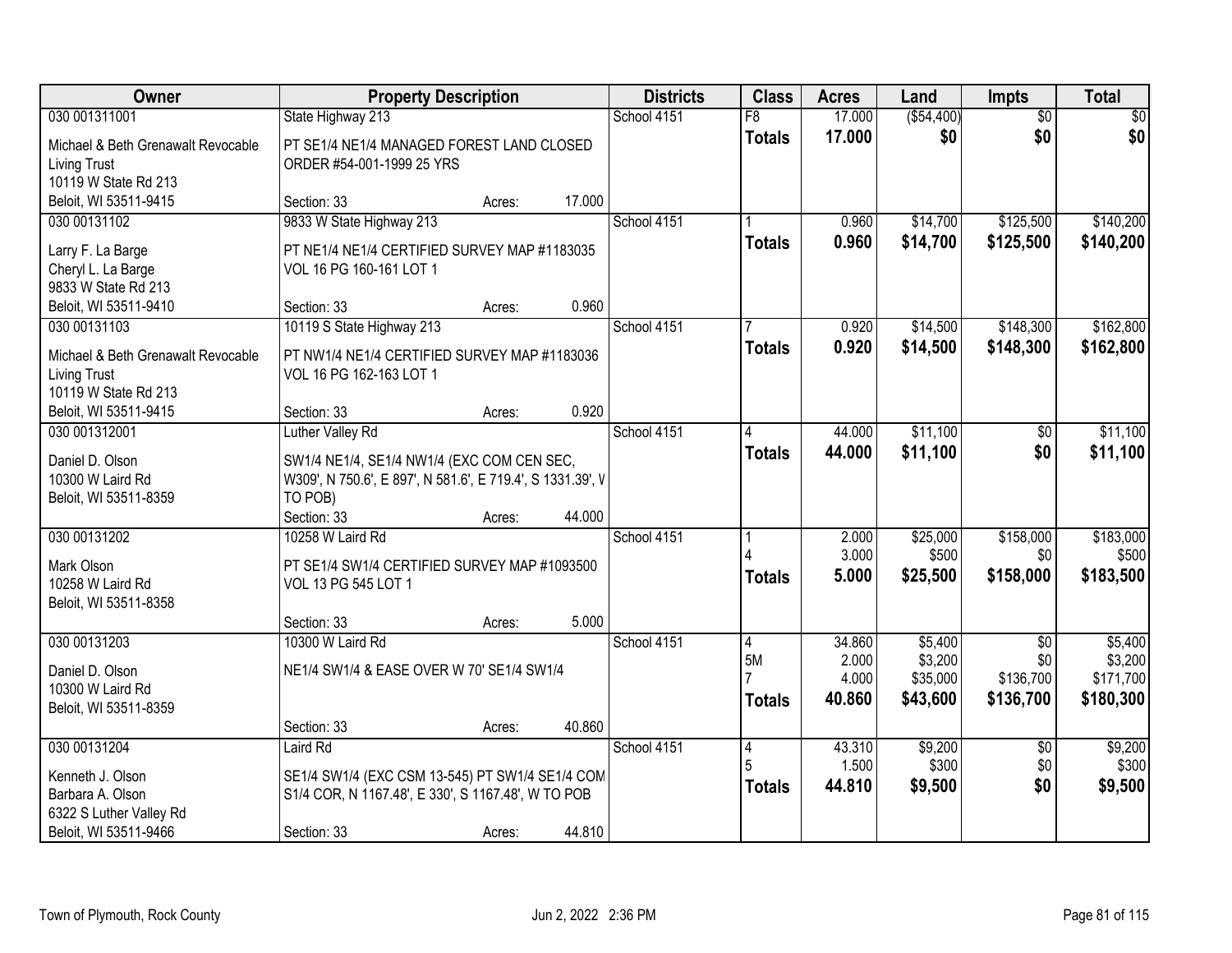| Owner                                     | <b>Property Description</b>                                                                   | <b>Districts</b> | <b>Class</b>  | <b>Acres</b> | Land      | <b>Impts</b>    | <b>Total</b> |
|-------------------------------------------|-----------------------------------------------------------------------------------------------|------------------|---------------|--------------|-----------|-----------------|--------------|
| 030 001313                                | <b>Luther Valley Rd</b>                                                                       | School 4151      |               | 138.100      | \$34,200  | $\overline{50}$ | \$34,200     |
| Robert T & Linda Lou Grenawalt            | W1/2 NW1/4 (EXC CSM 8-131), NW1/4 SW1/4 & COM                                                 |                  | 5             | 2.000        | \$200     | \$0             | \$200        |
| Revocable Trust                           | N1/4 COR, W 681.34' TO POB; S 1333.23', W 653.73', N                                          |                  | <b>Totals</b> | 140.100      | \$34,400  | \$0             | \$34,400     |
| 10118 W State Rd 213                      | 1332.58', E 653.72' TO POB                                                                    |                  |               |              |           |                 |              |
| Beloit, WI 53511-9406                     | 140.100<br>Section: 33<br>Acres:                                                              |                  |               |              |           |                 |              |
| 030 00131301                              | 5747 Luther Valley Rd                                                                         | School 4151      |               | 2.412        | \$27,900  | \$105,900       | \$133,800    |
|                                           |                                                                                               |                  | <b>Totals</b> | 2.412        | \$27,900  | \$105,900       | \$133,800    |
| Danny D. Suiter<br>Kim A. Suiter          | PT NW1/4 NW1/4 & SW1/4 NW1/4 CERTIFIED SURVEY<br>MAP #896275 VOL 8 PG 131-132 LOT 1           |                  |               |              |           |                 |              |
| 5747 S Luther Valley Rd                   |                                                                                               |                  |               |              |           |                 |              |
| Beloit, WI 53511-9432                     | 2.410<br>Section: 33<br>Acres:                                                                |                  |               |              |           |                 |              |
| 030 001315                                | 6108 S Pinnow Grove Rd                                                                        | School 4151      |               | 20.220       | \$118,100 | \$476,500       | \$594,600    |
|                                           |                                                                                               |                  | <b>Totals</b> | 20.220       | \$118,100 | \$476,500       | \$594,600    |
| Kenneth J. Denio                          | N 660' NE1/4 SE1/4                                                                            |                  |               |              |           |                 |              |
| 6108 S Pinnow Grove Rd                    |                                                                                               |                  |               |              |           |                 |              |
| Beloit, WI 53511-9444                     |                                                                                               |                  |               |              |           |                 |              |
|                                           | 20.220<br>Section: 33<br>Acres:                                                               |                  |               |              |           |                 |              |
| 030 001316                                | Pinnow Grove Rd                                                                               | School 4151      | 14            | 25.850       | \$6,200   | \$0             | \$6,200      |
| Nystrand Irrevocable Trust                | E1/2 SE1/4 (EXC N 660')                                                                       |                  | 5<br>5M       | 2.400        | \$400     | \$0             | \$400        |
| Attn: Phillip & Nancy Nystrand            |                                                                                               |                  |               | 33.000       | \$52,800  | \$0             | \$52,800     |
| 5106 Juneau Rd                            |                                                                                               |                  | <b>Totals</b> | 61.250       | \$59,400  | \$0             | \$59,400     |
| Madison, WI 53705-4744                    | 61.250<br>Section: 33<br>Acres:                                                               |                  |               |              |           |                 |              |
| 030 001317001                             | 9820 W Laird Rd                                                                               | School 4151      |               | 8.001        | \$57,000  | \$235,500       | \$292,500    |
| William B. Hauri                          | PT SW1/4 SE1/4 & NW1/4 SE1/4 CERTIFIED SURVEY                                                 |                  | <b>Totals</b> | 8.001        | \$57,000  | \$235,500       | \$292,500    |
| Karen A. Hauri                            | MAP #963487 VOL 11 PG 164-165 LOT 1                                                           |                  |               |              |           |                 |              |
| 9820 W Laird Rd                           |                                                                                               |                  |               |              |           |                 |              |
| Beloit, WI 53511-8370                     | 8.000<br>Section: 33<br>Acres:                                                                |                  |               |              |           |                 |              |
| 030 00131701                              | 6347 Luther Valley Rd                                                                         | School 4151      |               | 1.000        | \$15,000  | \$282,000       | \$297,000    |
|                                           |                                                                                               |                  |               | 34.850       | \$6,300   | \$0             | \$6,300      |
| Valerie J. Risch                          | PT SW1/4 SW1/4 INCL VAC PLAT OF BORNITS (EXC<br>PLAT OF BORNITS LOT 13 & 14 BLK 1 ALSO PT VAC |                  | <b>Totals</b> | 35.850       | \$21,300  | \$282,000       | \$303,300    |
| Duane B. Risch<br>6347 S Luther Valley Rd | RD BE 30' N & ADJ TO LOT 14 & EXT W TO RD & 9' W                                              |                  |               |              |           |                 |              |
| Beloit, WI 53511-9446                     | 35.850<br>Section: 33<br>Acres:                                                               |                  |               |              |           |                 |              |
| 030 0013170101                            | 10516 W Laird Rd                                                                              | School 4151      |               | 1.254        | \$17,500  | \$63,700        | \$81,200     |
|                                           |                                                                                               |                  |               | 1.254        | \$17,500  | \$63,700        | \$81,200     |
| Brian D. Parmer                           | PT SW1/4 SW1/4 & PT B1 BORNITS SUB (NOW VAC)                                                  |                  | <b>Totals</b> |              |           |                 |              |
| 10516 W Laird Rd                          | CERTIFIED SURVEY MAP #933714 VOL 10 PG                                                        |                  |               |              |           |                 |              |
| Beloit, WI 53511-8360                     | 143-144 LOT 1                                                                                 |                  |               |              |           |                 |              |
|                                           | 1.250<br>Section: 33<br>Acres:                                                                |                  |               |              |           |                 |              |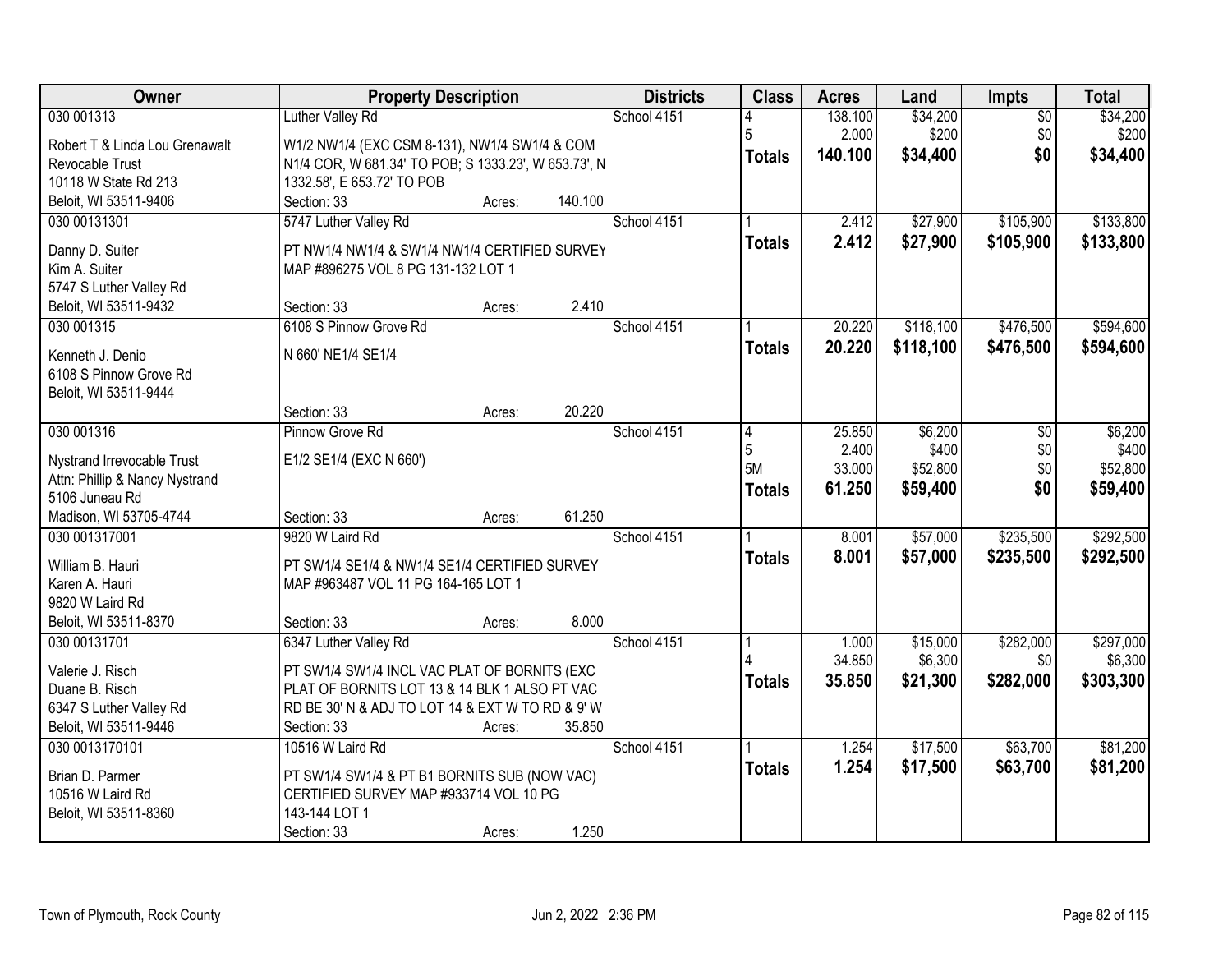| Owner                      | <b>Property Description</b>                            | <b>Districts</b> | <b>Class</b>    | <b>Acres</b> | Land         | Impts           | <b>Total</b> |
|----------------------------|--------------------------------------------------------|------------------|-----------------|--------------|--------------|-----------------|--------------|
| 030 0013170102             | 6511 Luther Valley Rd                                  | School 4151      |                 | 2.957        | \$31,700     | \$105,300       | \$137,000    |
| Michael P. Hanus           | PT SW1/4 SW1/4 & PT B1 BORNITS SUB (NOW VAC)           |                  | <b>Totals</b>   | 2.957        | \$31,700     | \$105,300       | \$137,000    |
| Julia A. Hanus             | CERTIFIED SURVEY MAP #933714 VOL 10 PG                 |                  |                 |              |              |                 |              |
| 6511 S Luther Valley Rd    | 143-144 LOT 2                                          |                  |                 |              |              |                 |              |
| Beloit, WI 53511-9433      | 2.950<br>Section: 33<br>Acres:                         |                  |                 |              |              |                 |              |
| 030 00131702               | 10530 W Laird Rd                                       | School 4151      |                 | 0.180        | \$8,300      | \$50,800        | \$59,100     |
|                            |                                                        |                  | <b>Totals</b>   | 0.180        | \$8,300      | \$50,800        | \$59,100     |
| Efrain Alvarez             | PT SW1/4 PLAT OF BORNITS LOT 13 & 9' W & ADJ           |                  |                 |              |              |                 |              |
| 227 Elliott St             | BLK <sub>1</sub>                                       |                  |                 |              |              |                 |              |
| Janesville, WI 53546-2539  |                                                        |                  |                 |              |              |                 |              |
|                            | 0.180<br>Section: 33<br>Acres:                         |                  |                 |              |              |                 |              |
| 030 00131704               | 6533 Luther Valley Rd                                  | School 4151      |                 | 0.290        | \$10,300     | \$55,400        | \$65,700     |
| Steven L. Keller           | PT SW1/4 PLAT OF BORNITS LOT 14 BLK 1 & ALSO           |                  | <b>Totals</b>   | 0.290        | \$10,300     | \$55,400        | \$65,700     |
| Tami L. Keller             | PT VAC RD BE 30' N & ADJ LOT 14 & EXT W TO C/L         |                  |                 |              |              |                 |              |
| 6533 S Luther Valley Rd    | RD & ALSO 9' W & ADJ LOT 14                            |                  |                 |              |              |                 |              |
| Beloit, WI 53511-9433      | 0.290<br>Section: 33<br>Acres:                         |                  |                 |              |              |                 |              |
| 030 00131705               | Laird Rd                                               | School 4151      | 5               | 16.450       | \$12,400     | \$0             | \$12,400     |
|                            |                                                        |                  | <b>Totals</b>   | 16.450       | \$12,400     | \$0             | \$12,400     |
| Ann M. Maco (Solawetz      | PT NE1/4, PT NW1/4 PT SE1/4 COM S1/4 COR N             |                  |                 |              |              |                 |              |
| 1649 E Rainbow Bay Ln      | 1167.48' FOR POB, N 1497.48', W 309', N 750.6' E 897', |                  |                 |              |              |                 |              |
| Palatine, IL 60074-1725    | N 581.6', E 719.4', S 1331.39', 1132.46', W 470.01', S |                  |                 |              |              |                 |              |
|                            | Section: 33<br>16.450<br>Acres:                        |                  |                 |              |              |                 |              |
| 030 00131706               | Laird Rd                                               | School 4151      | F7              | 86.000       | ( \$301,000) | $\overline{50}$ | $\sqrt{50}$  |
| Ann M. Maco (Solawetz      | PT SW1/4 NE1/4 & PT SE1/4 NW1/4 PT NW1/4 SE1/4 &       |                  | <b>Totals</b>   | 86,000       | \$0          | \$0             | \$0          |
| 1649 E Rainbow Bay Ln      | PT SW1/4 SE1/4 MANAGED FOREST LAND OPEN                |                  |                 |              |              |                 |              |
| Palatine, IL 60074-1725    | ORDER #54-011-2000 25 YRS                              |                  |                 |              |              |                 |              |
|                            | 86.000<br>Section: 33<br>Acres:                        |                  |                 |              |              |                 |              |
| 030 001318                 | Plymouth Church Rd                                     | School 4151      | $\overline{X4}$ | 0.740        | $\sqrt{6}$   | $\sqrt{6}$      | $\sqrt{50}$  |
| Plymouth Church            | PT NE1/4 NE1/4 COM NE COR, W 247.5', S 219.78', E      |                  | <b>Totals</b>   | 0.740        | \$0          | \$0             | \$0          |
| Attn: William Sather       | 247.5', N TO POB (EXC HWY)                             |                  |                 |              |              |                 |              |
| PO Box 317                 |                                                        |                  |                 |              |              |                 |              |
| Orfordville, WI 53576-0317 | 0.740<br>Section: 34<br>Acres:                         |                  |                 |              |              |                 |              |
| 030 001319                 | 8705 W Plymouth Church Rd                              | School 4151      |                 | 2.000        | \$25,000     | \$94,300        | \$119,300    |
|                            |                                                        |                  |                 | 21.040       | \$5,000      | \$0             | \$5,000      |
| Ann Lemmer Moyer           | N1/2 NE1/4 NE1/4 (EXC CHURCH) & (EXC N 370' W          |                  | 5               | 2.000        | \$300        | \$0             | \$300        |
| 8705 W Plymouth Church Rd  | 221')(EXC HWY)(EXC 368-176 S 10 A OF E 20 A NE1/4      |                  | 5M              | 7.600        | \$8,700      | \$0             | \$8,700      |
| Orfordville, WI 53576-9529 | NE1/4 N 10 A E 20 A SE1/4 NE1/4 (EXC CSM 25-322)       |                  | <b>Totals</b>   | 32.640       | \$39,000     | \$94,300        | \$133,300    |
|                            | 32.640<br>Section: 34<br>Acres:                        |                  |                 |              |              |                 |              |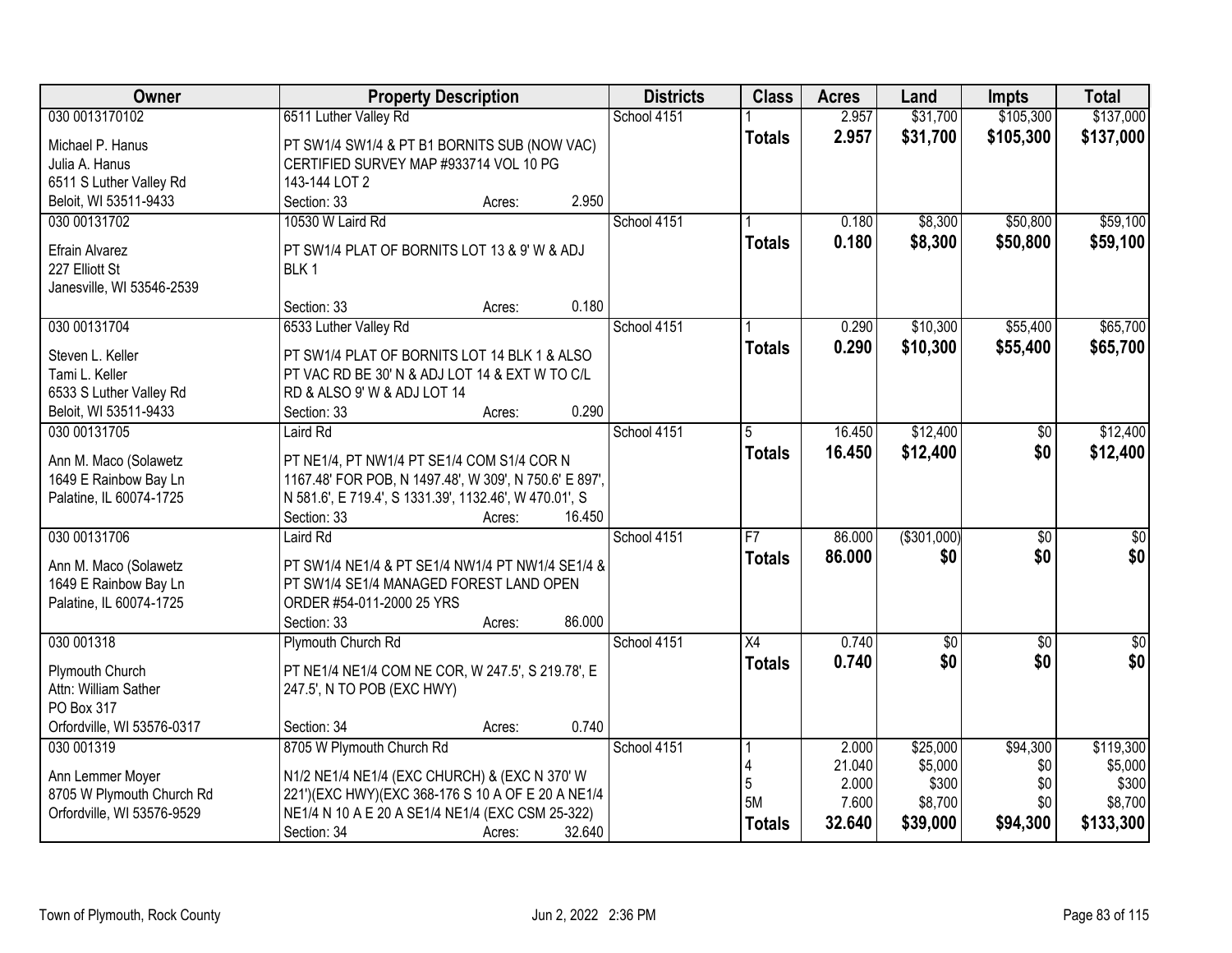| Owner                      | <b>Property Description</b>                                             | <b>Districts</b> | <b>Class</b>  | <b>Acres</b>    | Land             | <b>Impts</b> | <b>Total</b>     |
|----------------------------|-------------------------------------------------------------------------|------------------|---------------|-----------------|------------------|--------------|------------------|
| 030 00131901               | 8823 W Plymouth Church Rd                                               | School 4151      |               | 1.600           | \$21,000         | \$259,100    | \$280,100        |
| Joseph C. Endrizzi         | PT W1/2 NE1/4 COM NE COR, S 948' W 819.48', SW                          |                  |               | 27.110          | \$6,400          | \$0          | \$6,400          |
| Rebecca L. Endrizzi        | 308', NW ALG HWY TO W LN, N TO NW COR, E TO                             |                  | 5             | 1.000           | \$200            | \$0          | \$200            |
| 8823 W Plymouth Church Rd  | POB 30 A ALSO COM NE COR S 370', E 221', N 370', W                      |                  | <b>Totals</b> | 29.710          | \$27,600         | \$259,100    | \$286,700        |
| Orfordville, WI 53576-9731 | 29.710<br>Section: 34<br>Acres:                                         |                  |               |                 |                  |              |                  |
| 030 00131902               | 5832 S County Rd H                                                      | School 4151      |               | 3.000           | \$32,000         | \$6,500      | \$38,500         |
|                            |                                                                         |                  | <b>Totals</b> | 3.000           | \$32,000         | \$6,500      | \$38,500         |
| William Sather             | PT NE1/4 NE1/4 & PT SE1/4 NE1/4 CERTIFIED                               |                  |               |                 |                  |              |                  |
| Barbara Jo Hillison-Sather | SURVEY MAP #1564529 VOL 25 PG 322-324 LOT 1                             |                  |               |                 |                  |              |                  |
| PO Box 317                 | 3.000<br>Section: 34                                                    |                  |               |                 |                  |              |                  |
| Orfordville, WI 53576-0317 | Acres:                                                                  |                  |               |                 |                  |              |                  |
| 030 001320001              | State Highway 213                                                       | School 4151      | 5             | 30.439<br>1.800 | \$5,600<br>\$300 | \$0          | \$5,600          |
| Joseph C. Endrizzi         | S 30A W 40A E1/2 NE1/4 N OF HWY, E 10A S 20' SE1/4                      |                  | 5M            | 3.641           | \$5,900          | \$0<br>\$0   | \$300<br>\$5,900 |
| 8823 W Plymouth Church Rd  | NE1/4, (EXC CSM 13-97) NE COR NE1/4 SE1/4 NELY                          |                  |               |                 |                  |              |                  |
| Orfordville, WI 53576-9731 | OF HWY (EXC VOL 258-313) PT E1/2 W1/2 E1/2 SE1/4                        |                  | <b>Totals</b> | 35.880          | \$11,800         | \$0          | \$11,800         |
|                            | 35.880<br>Section: 34<br>Acres:                                         |                  |               |                 |                  |              |                  |
| 030 0013200011             | 6116 S County Rd H                                                      | School 4151      |               | 3.989           | \$36,900         | \$223,200    | \$260,100        |
| Gerald A. Sieren           |                                                                         |                  | <b>Totals</b> | 3.989           | \$36,900         | \$223,200    | \$260,100        |
| 6116 S County Rd H         | PT NE1/4 SE1/4 CERTIFIED SURVEY MAP #1426311<br>VOL 22 PG 331-333 LOT 1 |                  |               |                 |                  |              |                  |
| Beloit, WI 53511-9447      |                                                                         |                  |               |                 |                  |              |                  |
|                            | 3.980<br>Section: 34<br>Acres:                                          |                  |               |                 |                  |              |                  |
| 030 00132001               | 6107 S State Highway 213                                                | School 4151      |               | 2.270           | \$26,900         | \$160,500    | \$187,400        |
|                            |                                                                         |                  |               | 2.270           | \$26,900         | \$160,500    |                  |
| Andrew Gunn                | PT NE1/4 SE1/4 COM 422.37' W OF E1/4 COR, S                             |                  | <b>Totals</b> |                 |                  |              | \$187,400        |
| 6107 S State Rd 213        | 404.79' TO C/L STH 213, NW 380', N 206.10', E 323.92'                   |                  |               |                 |                  |              |                  |
| Beloit, WI 53511-9468      | TO POB                                                                  |                  |               |                 |                  |              |                  |
|                            | 2.270<br>Section: 34<br>Acres:                                          |                  |               |                 |                  |              |                  |
| 030 00132002               | 6034 S County Rd H                                                      | School 4151      |               | 4.512           | \$39,600         | \$213,500    | \$253,100        |
| Angelica Carney            | PT SE1/4 NE1/4 CERTIFIED SURVEY MAP #1060689                            |                  | <b>Totals</b> | 4.512           | \$39,600         | \$213,500    | \$253,100        |
| 6034 S County Rd H         | VOL 13 PG 97-98 LOT 1                                                   |                  |               |                 |                  |              |                  |
| Beloit, WI 53511-9440      |                                                                         |                  |               |                 |                  |              |                  |
|                            | 4.510<br>Section: 34<br>Acres:                                          |                  |               |                 |                  |              |                  |
| 030 00132101               | 5755 S State Highway 213                                                | School 4151      |               | 1.147           | \$16,500         | \$190,200    | \$206,700        |
|                            |                                                                         |                  | Δ             | 4.545           | \$800            | \$0          | \$800            |
| <b>Scott Eick</b>          | PT W1/2 NE1/4 COM 948' S OF NE COR, S 445.5', W                         |                  | 5M            | 4.175           | \$6,700          | \$0          | \$6,700          |
| Donna Eick                 | 826.9' TO C/L STH 213, NW ON C/L 426,56', NE 308', E                    |                  | <b>Totals</b> | 9.867           | \$24,000         | \$190,200    | \$214,200        |
| 5755 S State Rd 213        | 819.48' TO POB                                                          |                  |               |                 |                  |              |                  |
| Beloit, WI 53511-9463      | 9.860<br>Section: 34<br>Acres:                                          |                  |               |                 |                  |              |                  |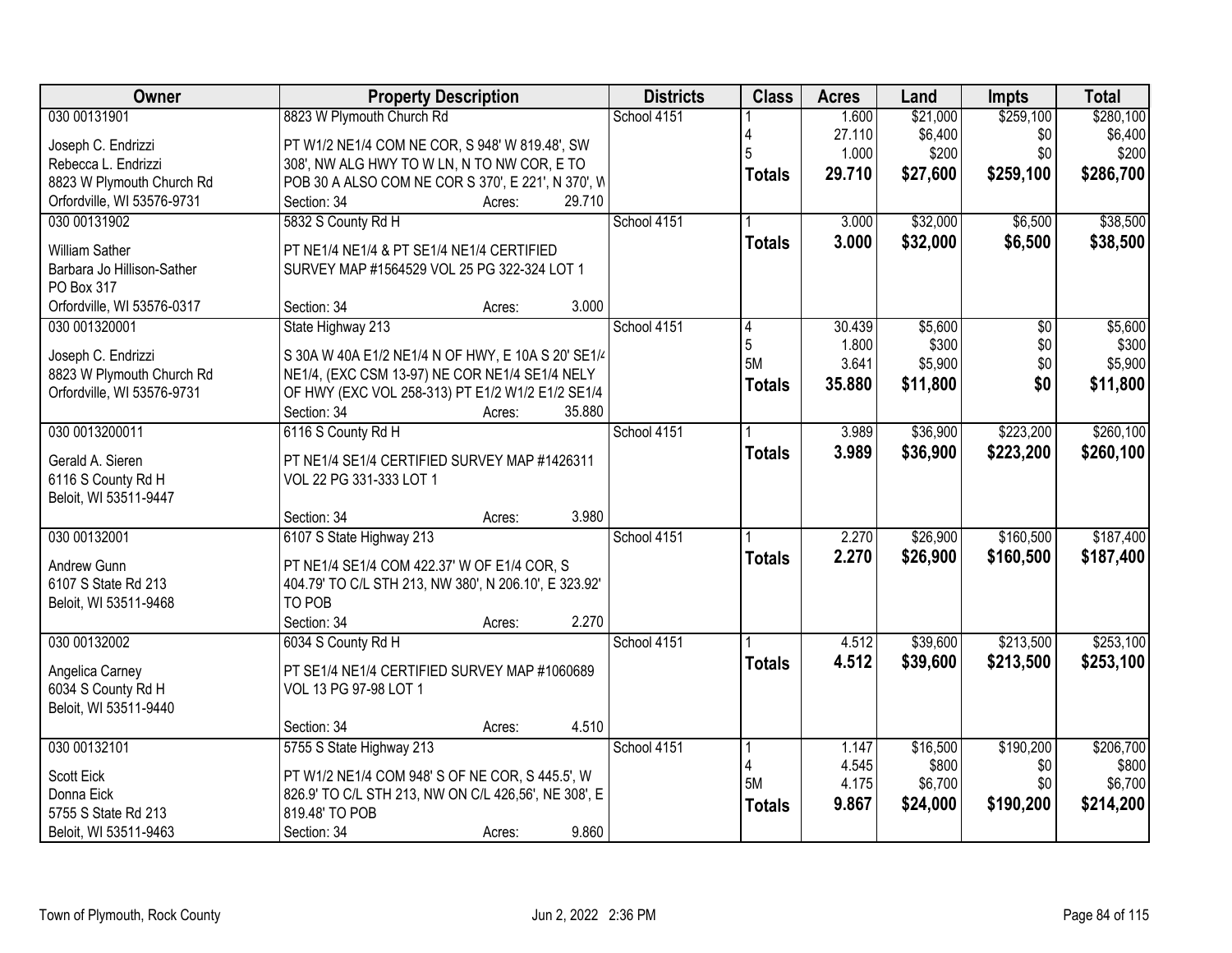| 030 001321011<br>5917 S State Highway 213<br>School 4151<br>2.000<br>\$25,000<br>\$307,800<br>\$1,100<br>6.280<br>\$1,100<br>\$0<br>Roger D. Buzzo<br>PT W1/2 NE1/4 CERTIFIED SURVEY MAP #811283<br>8.280<br>\$26,100<br>\$282,800<br>\$308,900<br><b>Totals</b><br>Sandra K. Buzzo<br>VOL 3 PG 333 LOT 1<br>5917 S State Rd 213<br>8.280<br>Beloit, WI 53511-9464<br>Section: 34<br>Acres:<br>5940 S State Highway 213<br>\$33,400<br>\$117,100<br>030 00132102<br>School 4151<br>3.278<br>7.000<br>\$1,700<br>\$0<br>Humberto Cano<br>PT W1/2 NE1/4 & E1/2 NE1/4 S OF C/L HWY COM SE<br>10.278<br>\$117,100<br>\$35,100<br><b>Totals</b><br>5940 S State Rd 213<br>COR W1/2 NE1/4, W 652.74' N 1045.11' TO C/L HWY,<br>Beloit, WI 53511-9464<br>SELY ALG C/L 1410.95', W 272.28' TO POB<br>10.270<br>Section: 34<br>Acres:<br>State Highway 213<br>\$16,200<br>030 001322<br>School 4151<br>64.000<br>$\overline{50}$<br>4<br>5<br>\$200<br>\$0<br>1.000<br>E1/2 NW1/4 (EXC PT NELY OF STH 13)<br>Roger A. Nelson<br>5M<br>\$16,000<br>\$0<br>10.000<br>Peggy L. Nelson<br>\$0<br>\$32,400<br>75.000<br>\$32,400<br><b>Totals</b><br>8842 W Plymouth Church Rd<br>Section: 34<br>75.000<br>Orfordville, WI 53576-9730<br>Acres:<br>\$37,900<br>\$275,500<br>030 00132201<br>5649 S State Highway 213<br>School 4151<br>4.170<br>4.170<br>\$37,900<br>\$275,500<br><b>Totals</b><br>Michaelis Living Trust<br>PT NE1/4 NW1/4 COM N1/4 COR, S ALG N/S CTR LN<br>Attn: Kenneth & Diane Michaelis<br>75.01' TO S R/W LN PLYMOUTH CHURH RD FOR<br>5649 S State Rd 213<br>POB; S 708.87' TO NELY R/W LN STH 213, NW ALG<br>Beloit, WI 53511-9469<br>4.170<br>Section: 34<br>Acres:<br>\$7,800<br>28.600<br>030 001323<br>State Highway 213<br>School 4151<br>$\overline{50}$<br>28,600<br>\$7,800<br>\$0<br><b>Totals</b><br>Cash Farms Inc<br>E 1024.5' N 37A OF W1/2 NW1/4 & E 1024.5' OF N 425'<br>7651 W Stuart Rd<br>OF S 43A OF W1/2 NW1/4 (EXC CSM 18-453)<br>Orfordville, WI 53576-9723<br>28.600<br>Section: 34<br>Acres:<br>030 00132301<br>9551 W State Highway 213<br>School 4151<br>\$28,200<br>\$133,500<br>2.460<br>2.460<br>\$28,200<br>\$133,500<br><b>Totals</b><br>PT NW1/4 NW1/4 COM AT NW COR, E 294.1', S 364', V<br>Michael R. Koehler<br>Robyn G. Koehler<br>295.18', N ON W SEC LN 364' TO POB<br>5615 S Pinnow Grove Rd<br>Beloit, WI 53511-9454<br>2.460<br>Section: 34<br>Acres:<br>030 00132302<br>9347 W State Highway 213<br>School 4151<br>\$15,000<br>\$152,500<br>1.000<br>5M<br>10.343<br>\$16,600<br>\$0<br>PT W1/2 NW1/4 CERTIFIED SURVEY MAP #1279698<br>Cash Farms Inc<br>\$31,600<br>\$152,500<br>\$184,100<br>11.343<br><b>Totals</b><br>7651 W Stuart Rd<br>VOL 18 PG 453 LOT 1<br>Orfordville, WI 53576-9723 | Owner | <b>Property Description</b> |        |        | <b>Districts</b> | <b>Class</b> | <b>Acres</b> | Land | <b>Impts</b> | <b>Total</b> |
|-----------------------------------------------------------------------------------------------------------------------------------------------------------------------------------------------------------------------------------------------------------------------------------------------------------------------------------------------------------------------------------------------------------------------------------------------------------------------------------------------------------------------------------------------------------------------------------------------------------------------------------------------------------------------------------------------------------------------------------------------------------------------------------------------------------------------------------------------------------------------------------------------------------------------------------------------------------------------------------------------------------------------------------------------------------------------------------------------------------------------------------------------------------------------------------------------------------------------------------------------------------------------------------------------------------------------------------------------------------------------------------------------------------------------------------------------------------------------------------------------------------------------------------------------------------------------------------------------------------------------------------------------------------------------------------------------------------------------------------------------------------------------------------------------------------------------------------------------------------------------------------------------------------------------------------------------------------------------------------------------------------------------------------------------------------------------------------------------------------------------------------------------------------------------------------------------------------------------------------------------------------------------------------------------------------------------------------------------------------------------------------------------------------------------------------------------------------------------------------------------------------------------------------------------------------------------------------------------------------------------------------------------------------------------------------------------------------------------------------------------------|-------|-----------------------------|--------|--------|------------------|--------------|--------------|------|--------------|--------------|
|                                                                                                                                                                                                                                                                                                                                                                                                                                                                                                                                                                                                                                                                                                                                                                                                                                                                                                                                                                                                                                                                                                                                                                                                                                                                                                                                                                                                                                                                                                                                                                                                                                                                                                                                                                                                                                                                                                                                                                                                                                                                                                                                                                                                                                                                                                                                                                                                                                                                                                                                                                                                                                                                                                                                                     |       |                             |        |        |                  |              |              |      | \$282,800    |              |
|                                                                                                                                                                                                                                                                                                                                                                                                                                                                                                                                                                                                                                                                                                                                                                                                                                                                                                                                                                                                                                                                                                                                                                                                                                                                                                                                                                                                                                                                                                                                                                                                                                                                                                                                                                                                                                                                                                                                                                                                                                                                                                                                                                                                                                                                                                                                                                                                                                                                                                                                                                                                                                                                                                                                                     |       |                             |        |        |                  |              |              |      |              |              |
| \$150,500<br>\$1,700<br>\$152,200<br>\$16,200<br>\$200<br>\$16,000<br>\$313,400<br>\$313,400<br>\$7,800<br>\$7,800                                                                                                                                                                                                                                                                                                                                                                                                                                                                                                                                                                                                                                                                                                                                                                                                                                                                                                                                                                                                                                                                                                                                                                                                                                                                                                                                                                                                                                                                                                                                                                                                                                                                                                                                                                                                                                                                                                                                                                                                                                                                                                                                                                                                                                                                                                                                                                                                                                                                                                                                                                                                                                  |       |                             |        |        |                  |              |              |      |              |              |
|                                                                                                                                                                                                                                                                                                                                                                                                                                                                                                                                                                                                                                                                                                                                                                                                                                                                                                                                                                                                                                                                                                                                                                                                                                                                                                                                                                                                                                                                                                                                                                                                                                                                                                                                                                                                                                                                                                                                                                                                                                                                                                                                                                                                                                                                                                                                                                                                                                                                                                                                                                                                                                                                                                                                                     |       |                             |        |        |                  |              |              |      |              |              |
|                                                                                                                                                                                                                                                                                                                                                                                                                                                                                                                                                                                                                                                                                                                                                                                                                                                                                                                                                                                                                                                                                                                                                                                                                                                                                                                                                                                                                                                                                                                                                                                                                                                                                                                                                                                                                                                                                                                                                                                                                                                                                                                                                                                                                                                                                                                                                                                                                                                                                                                                                                                                                                                                                                                                                     |       |                             |        |        |                  |              |              |      |              |              |
|                                                                                                                                                                                                                                                                                                                                                                                                                                                                                                                                                                                                                                                                                                                                                                                                                                                                                                                                                                                                                                                                                                                                                                                                                                                                                                                                                                                                                                                                                                                                                                                                                                                                                                                                                                                                                                                                                                                                                                                                                                                                                                                                                                                                                                                                                                                                                                                                                                                                                                                                                                                                                                                                                                                                                     |       |                             |        |        |                  |              |              |      |              |              |
|                                                                                                                                                                                                                                                                                                                                                                                                                                                                                                                                                                                                                                                                                                                                                                                                                                                                                                                                                                                                                                                                                                                                                                                                                                                                                                                                                                                                                                                                                                                                                                                                                                                                                                                                                                                                                                                                                                                                                                                                                                                                                                                                                                                                                                                                                                                                                                                                                                                                                                                                                                                                                                                                                                                                                     |       |                             |        |        |                  |              |              |      |              |              |
|                                                                                                                                                                                                                                                                                                                                                                                                                                                                                                                                                                                                                                                                                                                                                                                                                                                                                                                                                                                                                                                                                                                                                                                                                                                                                                                                                                                                                                                                                                                                                                                                                                                                                                                                                                                                                                                                                                                                                                                                                                                                                                                                                                                                                                                                                                                                                                                                                                                                                                                                                                                                                                                                                                                                                     |       |                             |        |        |                  |              |              |      |              |              |
|                                                                                                                                                                                                                                                                                                                                                                                                                                                                                                                                                                                                                                                                                                                                                                                                                                                                                                                                                                                                                                                                                                                                                                                                                                                                                                                                                                                                                                                                                                                                                                                                                                                                                                                                                                                                                                                                                                                                                                                                                                                                                                                                                                                                                                                                                                                                                                                                                                                                                                                                                                                                                                                                                                                                                     |       |                             |        |        |                  |              |              |      |              |              |
|                                                                                                                                                                                                                                                                                                                                                                                                                                                                                                                                                                                                                                                                                                                                                                                                                                                                                                                                                                                                                                                                                                                                                                                                                                                                                                                                                                                                                                                                                                                                                                                                                                                                                                                                                                                                                                                                                                                                                                                                                                                                                                                                                                                                                                                                                                                                                                                                                                                                                                                                                                                                                                                                                                                                                     |       |                             |        |        |                  |              |              |      |              |              |
|                                                                                                                                                                                                                                                                                                                                                                                                                                                                                                                                                                                                                                                                                                                                                                                                                                                                                                                                                                                                                                                                                                                                                                                                                                                                                                                                                                                                                                                                                                                                                                                                                                                                                                                                                                                                                                                                                                                                                                                                                                                                                                                                                                                                                                                                                                                                                                                                                                                                                                                                                                                                                                                                                                                                                     |       |                             |        |        |                  |              |              |      |              |              |
|                                                                                                                                                                                                                                                                                                                                                                                                                                                                                                                                                                                                                                                                                                                                                                                                                                                                                                                                                                                                                                                                                                                                                                                                                                                                                                                                                                                                                                                                                                                                                                                                                                                                                                                                                                                                                                                                                                                                                                                                                                                                                                                                                                                                                                                                                                                                                                                                                                                                                                                                                                                                                                                                                                                                                     |       |                             |        |        |                  |              |              |      |              |              |
|                                                                                                                                                                                                                                                                                                                                                                                                                                                                                                                                                                                                                                                                                                                                                                                                                                                                                                                                                                                                                                                                                                                                                                                                                                                                                                                                                                                                                                                                                                                                                                                                                                                                                                                                                                                                                                                                                                                                                                                                                                                                                                                                                                                                                                                                                                                                                                                                                                                                                                                                                                                                                                                                                                                                                     |       |                             |        |        |                  |              |              |      |              |              |
|                                                                                                                                                                                                                                                                                                                                                                                                                                                                                                                                                                                                                                                                                                                                                                                                                                                                                                                                                                                                                                                                                                                                                                                                                                                                                                                                                                                                                                                                                                                                                                                                                                                                                                                                                                                                                                                                                                                                                                                                                                                                                                                                                                                                                                                                                                                                                                                                                                                                                                                                                                                                                                                                                                                                                     |       |                             |        |        |                  |              |              |      |              |              |
|                                                                                                                                                                                                                                                                                                                                                                                                                                                                                                                                                                                                                                                                                                                                                                                                                                                                                                                                                                                                                                                                                                                                                                                                                                                                                                                                                                                                                                                                                                                                                                                                                                                                                                                                                                                                                                                                                                                                                                                                                                                                                                                                                                                                                                                                                                                                                                                                                                                                                                                                                                                                                                                                                                                                                     |       |                             |        |        |                  |              |              |      |              |              |
|                                                                                                                                                                                                                                                                                                                                                                                                                                                                                                                                                                                                                                                                                                                                                                                                                                                                                                                                                                                                                                                                                                                                                                                                                                                                                                                                                                                                                                                                                                                                                                                                                                                                                                                                                                                                                                                                                                                                                                                                                                                                                                                                                                                                                                                                                                                                                                                                                                                                                                                                                                                                                                                                                                                                                     |       |                             |        |        |                  |              |              |      |              |              |
|                                                                                                                                                                                                                                                                                                                                                                                                                                                                                                                                                                                                                                                                                                                                                                                                                                                                                                                                                                                                                                                                                                                                                                                                                                                                                                                                                                                                                                                                                                                                                                                                                                                                                                                                                                                                                                                                                                                                                                                                                                                                                                                                                                                                                                                                                                                                                                                                                                                                                                                                                                                                                                                                                                                                                     |       |                             |        |        |                  |              |              |      |              |              |
|                                                                                                                                                                                                                                                                                                                                                                                                                                                                                                                                                                                                                                                                                                                                                                                                                                                                                                                                                                                                                                                                                                                                                                                                                                                                                                                                                                                                                                                                                                                                                                                                                                                                                                                                                                                                                                                                                                                                                                                                                                                                                                                                                                                                                                                                                                                                                                                                                                                                                                                                                                                                                                                                                                                                                     |       |                             |        |        |                  |              |              |      |              |              |
| \$161,700<br>\$161,700<br>\$167,500<br>\$16,600                                                                                                                                                                                                                                                                                                                                                                                                                                                                                                                                                                                                                                                                                                                                                                                                                                                                                                                                                                                                                                                                                                                                                                                                                                                                                                                                                                                                                                                                                                                                                                                                                                                                                                                                                                                                                                                                                                                                                                                                                                                                                                                                                                                                                                                                                                                                                                                                                                                                                                                                                                                                                                                                                                     |       |                             |        |        |                  |              |              |      |              |              |
|                                                                                                                                                                                                                                                                                                                                                                                                                                                                                                                                                                                                                                                                                                                                                                                                                                                                                                                                                                                                                                                                                                                                                                                                                                                                                                                                                                                                                                                                                                                                                                                                                                                                                                                                                                                                                                                                                                                                                                                                                                                                                                                                                                                                                                                                                                                                                                                                                                                                                                                                                                                                                                                                                                                                                     |       |                             |        |        |                  |              |              |      |              |              |
|                                                                                                                                                                                                                                                                                                                                                                                                                                                                                                                                                                                                                                                                                                                                                                                                                                                                                                                                                                                                                                                                                                                                                                                                                                                                                                                                                                                                                                                                                                                                                                                                                                                                                                                                                                                                                                                                                                                                                                                                                                                                                                                                                                                                                                                                                                                                                                                                                                                                                                                                                                                                                                                                                                                                                     |       |                             |        |        |                  |              |              |      |              |              |
|                                                                                                                                                                                                                                                                                                                                                                                                                                                                                                                                                                                                                                                                                                                                                                                                                                                                                                                                                                                                                                                                                                                                                                                                                                                                                                                                                                                                                                                                                                                                                                                                                                                                                                                                                                                                                                                                                                                                                                                                                                                                                                                                                                                                                                                                                                                                                                                                                                                                                                                                                                                                                                                                                                                                                     |       |                             |        |        |                  |              |              |      |              |              |
|                                                                                                                                                                                                                                                                                                                                                                                                                                                                                                                                                                                                                                                                                                                                                                                                                                                                                                                                                                                                                                                                                                                                                                                                                                                                                                                                                                                                                                                                                                                                                                                                                                                                                                                                                                                                                                                                                                                                                                                                                                                                                                                                                                                                                                                                                                                                                                                                                                                                                                                                                                                                                                                                                                                                                     |       |                             |        |        |                  |              |              |      |              |              |
|                                                                                                                                                                                                                                                                                                                                                                                                                                                                                                                                                                                                                                                                                                                                                                                                                                                                                                                                                                                                                                                                                                                                                                                                                                                                                                                                                                                                                                                                                                                                                                                                                                                                                                                                                                                                                                                                                                                                                                                                                                                                                                                                                                                                                                                                                                                                                                                                                                                                                                                                                                                                                                                                                                                                                     |       |                             |        |        |                  |              |              |      |              |              |
|                                                                                                                                                                                                                                                                                                                                                                                                                                                                                                                                                                                                                                                                                                                                                                                                                                                                                                                                                                                                                                                                                                                                                                                                                                                                                                                                                                                                                                                                                                                                                                                                                                                                                                                                                                                                                                                                                                                                                                                                                                                                                                                                                                                                                                                                                                                                                                                                                                                                                                                                                                                                                                                                                                                                                     |       |                             |        |        |                  |              |              |      |              |              |
|                                                                                                                                                                                                                                                                                                                                                                                                                                                                                                                                                                                                                                                                                                                                                                                                                                                                                                                                                                                                                                                                                                                                                                                                                                                                                                                                                                                                                                                                                                                                                                                                                                                                                                                                                                                                                                                                                                                                                                                                                                                                                                                                                                                                                                                                                                                                                                                                                                                                                                                                                                                                                                                                                                                                                     |       |                             |        |        |                  |              |              |      |              |              |
|                                                                                                                                                                                                                                                                                                                                                                                                                                                                                                                                                                                                                                                                                                                                                                                                                                                                                                                                                                                                                                                                                                                                                                                                                                                                                                                                                                                                                                                                                                                                                                                                                                                                                                                                                                                                                                                                                                                                                                                                                                                                                                                                                                                                                                                                                                                                                                                                                                                                                                                                                                                                                                                                                                                                                     |       |                             |        |        |                  |              |              |      |              |              |
|                                                                                                                                                                                                                                                                                                                                                                                                                                                                                                                                                                                                                                                                                                                                                                                                                                                                                                                                                                                                                                                                                                                                                                                                                                                                                                                                                                                                                                                                                                                                                                                                                                                                                                                                                                                                                                                                                                                                                                                                                                                                                                                                                                                                                                                                                                                                                                                                                                                                                                                                                                                                                                                                                                                                                     |       |                             |        |        |                  |              |              |      |              |              |
|                                                                                                                                                                                                                                                                                                                                                                                                                                                                                                                                                                                                                                                                                                                                                                                                                                                                                                                                                                                                                                                                                                                                                                                                                                                                                                                                                                                                                                                                                                                                                                                                                                                                                                                                                                                                                                                                                                                                                                                                                                                                                                                                                                                                                                                                                                                                                                                                                                                                                                                                                                                                                                                                                                                                                     |       |                             |        |        |                  |              |              |      |              |              |
|                                                                                                                                                                                                                                                                                                                                                                                                                                                                                                                                                                                                                                                                                                                                                                                                                                                                                                                                                                                                                                                                                                                                                                                                                                                                                                                                                                                                                                                                                                                                                                                                                                                                                                                                                                                                                                                                                                                                                                                                                                                                                                                                                                                                                                                                                                                                                                                                                                                                                                                                                                                                                                                                                                                                                     |       |                             |        |        |                  |              |              |      |              |              |
|                                                                                                                                                                                                                                                                                                                                                                                                                                                                                                                                                                                                                                                                                                                                                                                                                                                                                                                                                                                                                                                                                                                                                                                                                                                                                                                                                                                                                                                                                                                                                                                                                                                                                                                                                                                                                                                                                                                                                                                                                                                                                                                                                                                                                                                                                                                                                                                                                                                                                                                                                                                                                                                                                                                                                     |       |                             |        |        |                  |              |              |      |              |              |
|                                                                                                                                                                                                                                                                                                                                                                                                                                                                                                                                                                                                                                                                                                                                                                                                                                                                                                                                                                                                                                                                                                                                                                                                                                                                                                                                                                                                                                                                                                                                                                                                                                                                                                                                                                                                                                                                                                                                                                                                                                                                                                                                                                                                                                                                                                                                                                                                                                                                                                                                                                                                                                                                                                                                                     |       |                             |        |        |                  |              |              |      |              |              |
|                                                                                                                                                                                                                                                                                                                                                                                                                                                                                                                                                                                                                                                                                                                                                                                                                                                                                                                                                                                                                                                                                                                                                                                                                                                                                                                                                                                                                                                                                                                                                                                                                                                                                                                                                                                                                                                                                                                                                                                                                                                                                                                                                                                                                                                                                                                                                                                                                                                                                                                                                                                                                                                                                                                                                     |       |                             |        |        |                  |              |              |      |              |              |
|                                                                                                                                                                                                                                                                                                                                                                                                                                                                                                                                                                                                                                                                                                                                                                                                                                                                                                                                                                                                                                                                                                                                                                                                                                                                                                                                                                                                                                                                                                                                                                                                                                                                                                                                                                                                                                                                                                                                                                                                                                                                                                                                                                                                                                                                                                                                                                                                                                                                                                                                                                                                                                                                                                                                                     |       |                             |        |        |                  |              |              |      |              |              |
|                                                                                                                                                                                                                                                                                                                                                                                                                                                                                                                                                                                                                                                                                                                                                                                                                                                                                                                                                                                                                                                                                                                                                                                                                                                                                                                                                                                                                                                                                                                                                                                                                                                                                                                                                                                                                                                                                                                                                                                                                                                                                                                                                                                                                                                                                                                                                                                                                                                                                                                                                                                                                                                                                                                                                     |       |                             |        |        |                  |              |              |      |              |              |
|                                                                                                                                                                                                                                                                                                                                                                                                                                                                                                                                                                                                                                                                                                                                                                                                                                                                                                                                                                                                                                                                                                                                                                                                                                                                                                                                                                                                                                                                                                                                                                                                                                                                                                                                                                                                                                                                                                                                                                                                                                                                                                                                                                                                                                                                                                                                                                                                                                                                                                                                                                                                                                                                                                                                                     |       | Section: 34                 | Acres: | 11.340 |                  |              |              |      |              |              |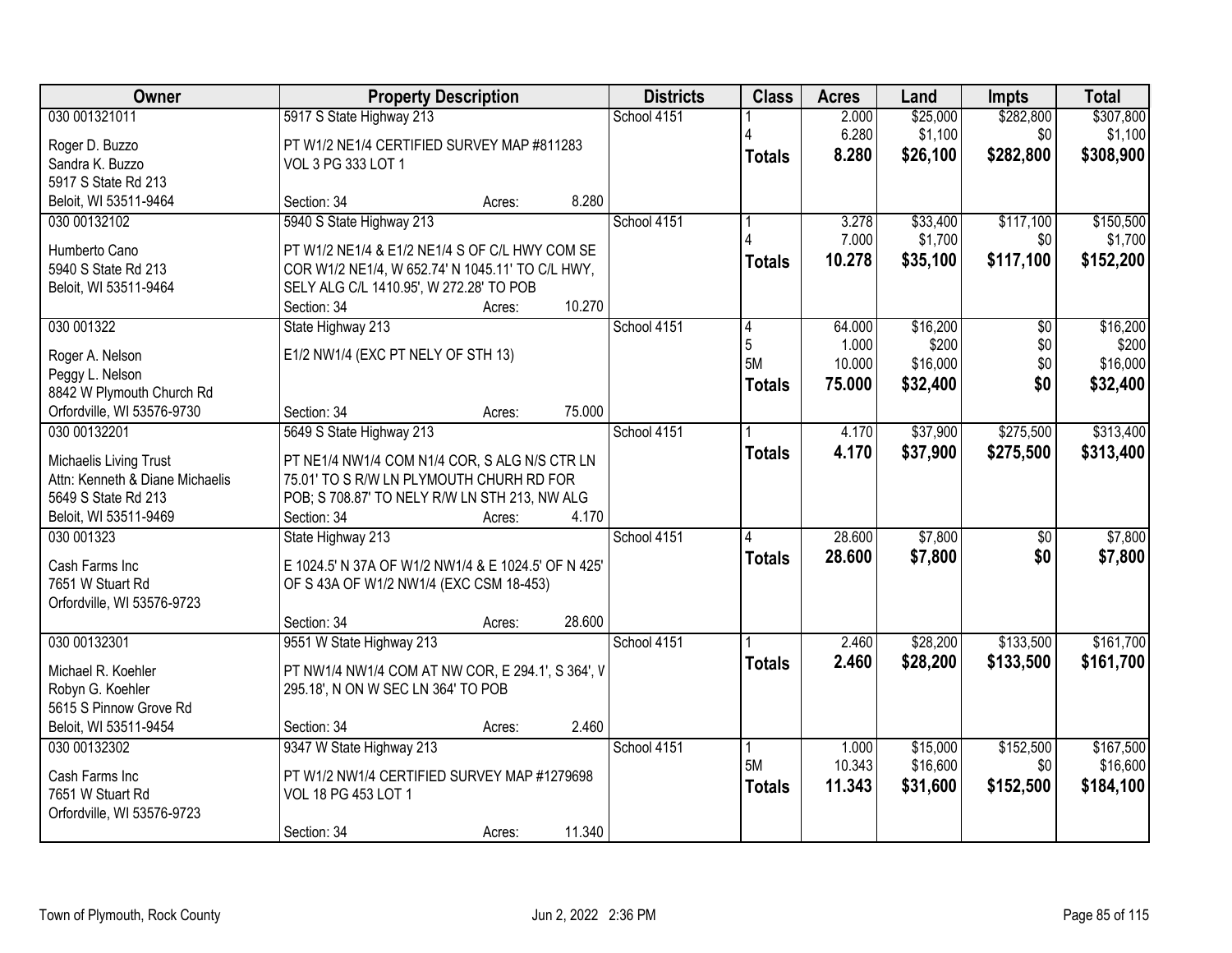| Owner                                                                                                                  | <b>Property Description</b>                                                                                                                                                                                | <b>Districts</b> | <b>Class</b>                          | <b>Acres</b>                          | Land                                                    | Impts                                | <b>Total</b>                                              |
|------------------------------------------------------------------------------------------------------------------------|------------------------------------------------------------------------------------------------------------------------------------------------------------------------------------------------------------|------------------|---------------------------------------|---------------------------------------|---------------------------------------------------------|--------------------------------------|-----------------------------------------------------------|
| 030 001324<br>Myron E & Clarabelle Paulson Trust<br>8841 W Laird Rd<br>Beloit, WI 53511-8362                           | Pinnow Grove Rd<br>S 43A W1/2 NW1/4 (EXC E 1024.5' OF N 425') W 294.1'<br>OF N 37A W1/2 NW1/4 (EXC VOL 417 P 402)                                                                                          | School 4151      | 5M<br><b>Totals</b>                   | 25.170<br>12.430<br>37.600            | \$6,900<br>\$19,900<br>\$26,800                         | $\overline{50}$<br>\$0<br>\$0        | \$6,900<br>\$19,900<br>\$26,800                           |
|                                                                                                                        | Section: 34<br>37.600<br>Acres:                                                                                                                                                                            |                  |                                       |                                       |                                                         |                                      |                                                           |
| 030 001326                                                                                                             | Pinnow Grove Rd                                                                                                                                                                                            | School 4151      | 4<br><b>Totals</b>                    | 38.350<br>38.350                      | \$9,200<br>\$9,200                                      | \$0<br>\$0                           | \$9,200<br>\$9,200                                        |
| George E. Klingberg<br>Judith A. Klingberg<br>10050 S Knutson Rd<br>Beloit, WI 53511-9642                              | SW1/4 SW1/4 (EXC N 214.5' W 264' 1A) (EXC S 175' W<br>463' ), PT NW1/4 SW1/4 COM 264' E OF SW COR FOR<br>POB, CONT E TO SE COR, N TO PT, W TO PT N OF<br>38.350<br>Section: 34<br>Acres:                   |                  |                                       |                                       |                                                         |                                      |                                                           |
| 030 00132601<br>Mark T. Fetting<br>9528 W Laird Rd<br>Beloit, WI 53511-8357                                            | 9528 W Laird Rd<br>PT SW1/4 SW1/4 S 175' OF W 463' W OF DRIVEWAY                                                                                                                                           | School 4151      | <b>Totals</b>                         | 1.860<br>1.860                        | \$23,600<br>\$23,600                                    | \$189,100<br>\$189,100               | \$212,700<br>\$212,700                                    |
| 030 001327                                                                                                             | 1.860<br>Section: 34<br>Acres:<br>6349 S Pinnow Grove Rd                                                                                                                                                   | School 4151      |                                       | 44.600                                |                                                         | $\overline{50}$                      |                                                           |
| <b>Engen Irrev Demand Trust</b><br>7320 S County Rd K<br>Brodhead, WI 53520-8826                                       | NW1/4 SW1/4 40A (EXC COM 264' E OF SW COR POB<br>CONTETO SE COR, N TO PT, W TO PT N OF POB, S<br>TO POB INCL 1A), W1/4 E1/2 SW1/4 20A, N 214.5' W<br>Section: 34<br>60.000<br>Acres:                       |                  | 14<br>5<br>5M<br><b>Totals</b>        | 9.400<br>3.000<br>3.000<br>60.000     | \$10,500<br>\$16,200<br>\$4,800<br>\$30,000<br>\$61,500 | \$0<br>\$0<br>\$185,600<br>\$185,600 | \$10,500<br>\$16,200<br>\$4,800<br>\$215,600<br>\$247,100 |
| 030 00132801<br>Randy C. Ostenson et al<br>Attn: Albert & Beverly Ostenson<br>9120 W Laird Rd<br>Beloit, WI 53511-8356 | 9120 W Laird Rd<br>S 12 RDS W1/2 SW1/4 SE1/4<br>3.000<br>Section: 34<br>Acres:                                                                                                                             | School 4151      | <b>Totals</b>                         | 3.000<br>3.000                        | \$32,000<br>\$32,000                                    | \$95,200<br>\$95,200                 | \$127,200<br>\$127,200                                    |
| 030 001329<br>Ervin M. Landis<br>Malinda N. Landis<br>11628 W Orfordville Hanover Rd<br>Orfordville, WI 53576-9517     | 6110 S State Highway 213<br>PT NE1/4 SE1/4, NW1/4 SE1/4 CERTIFIED SURVEY<br>MAP #2086050 VOL 38 PG 245-247 LOT 1<br>14.210<br>Section: 34<br>Acres:                                                        | School 4151      | <b>Totals</b>                         | 5.000<br>9.210<br>14.210              | \$42,000<br>\$2,600<br>\$44,600                         | \$66,700<br>\$0<br>\$66,700          | \$108,700<br>\$2,600<br>\$111,300                         |
| 030 001329001<br>Sylvia M Schmitt Declaration of Trust<br>1200 N Schoenbeck Rd<br>Prospect Heights, IL 60070-2906      | State Highway 213<br>W1/2 W1/2 NE1/4 S OF RD SE1/4 (EXC CSM 11-353)<br>(EXC S 12 RDS OF W1/2 SW1/4 SE1/4) ELY 1000' OF<br>E1/2 SW1/4 (EXC CSM 21-448) (EXC CSM 38-44 &<br>179.240<br>Section: 34<br>Acres: | School 4151      | $\vert 4$<br>5<br>5M<br><b>Totals</b> | 137.240<br>3.000<br>39.000<br>179.240 | \$32,500<br>\$500<br>\$62,400<br>\$95,400               | $\overline{30}$<br>\$0<br>\$0<br>\$0 | \$32,500<br>\$500<br>\$62,400<br>\$95,400                 |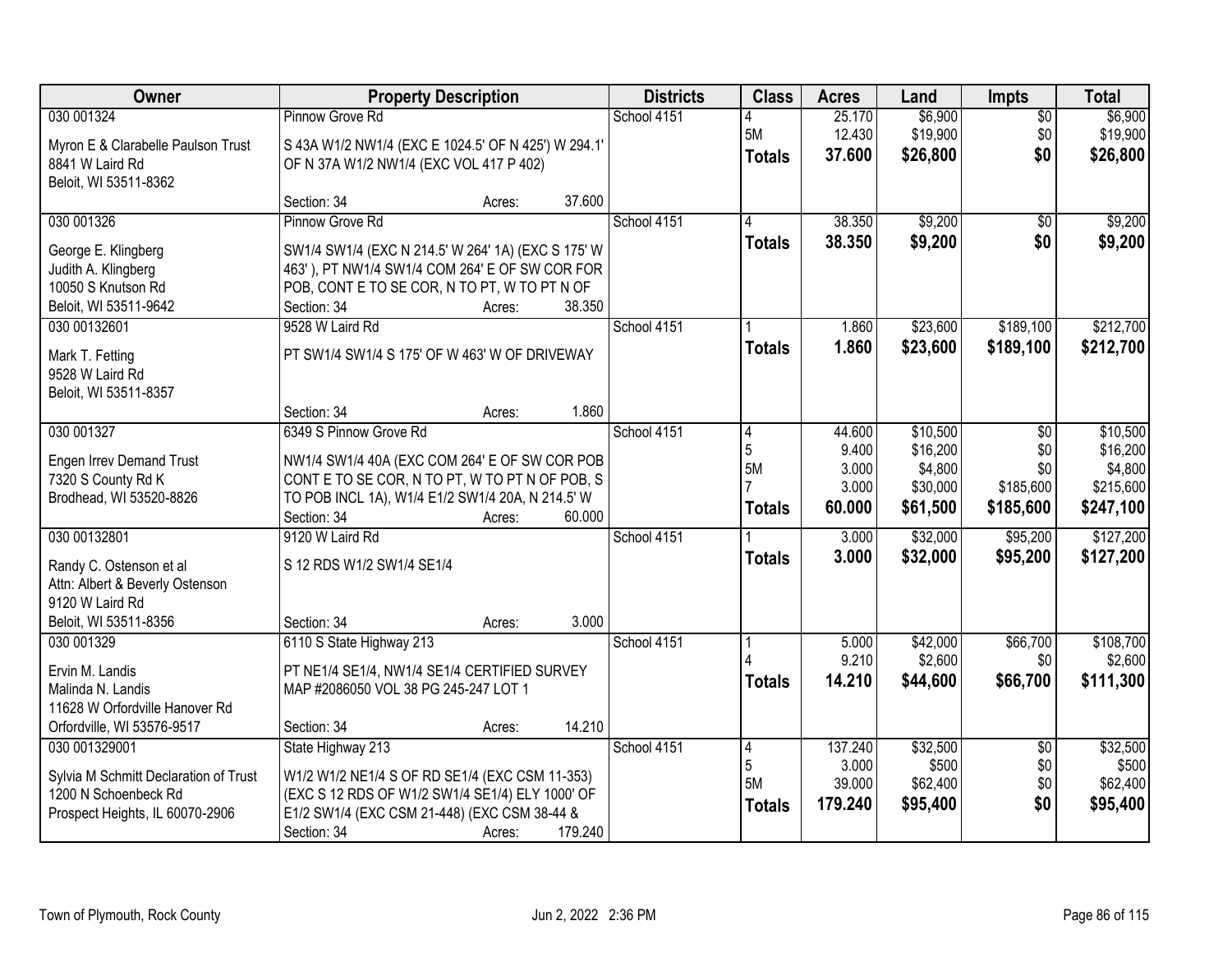| Owner                                                                              | <b>Property Description</b>                  |        |         | <b>Districts</b> | <b>Class</b>   | <b>Acres</b> | Land              | Impts                  | <b>Total</b>      |
|------------------------------------------------------------------------------------|----------------------------------------------|--------|---------|------------------|----------------|--------------|-------------------|------------------------|-------------------|
| 030 00132901                                                                       | State Highway 213                            |        |         | School 4151      |                | 21.240       | \$6,000           | $\overline{50}$        | \$6,000           |
| David K. Schmitt                                                                   | PT SW1/4 NE1/4 & PT NW1/4 NE1/4 CERTIFIED    |        |         |                  | <b>Totals</b>  | 21.240       | \$6,000           | \$0                    | \$6,000           |
| Rachael A. Schmitt                                                                 | SURVEY MAP #2072793 VOL 38 PG 44-48 LOT 1    |        |         |                  |                |              |                   |                        |                   |
| 1200 N Schoenbeck Rd                                                               |                                              |        |         |                  |                |              |                   |                        |                   |
| Prospect Heights, IL 60070-2906                                                    | Section: 34                                  | Acres: | 21.240  |                  |                |              |                   |                        |                   |
| 030 00132902                                                                       | 6206 S County Rd H                           |        |         | School 4151      | $\overline{2}$ | 1.290        | \$17,900          | $\overline{50}$        | \$17,900          |
| Lodestar Towers Mid-Atlantic Inc                                                   | PT NE1/4 SE1/4 CERTIFIED SURVEY MAP #980072  |        |         |                  | <b>Totals</b>  | 1.290        | \$17,900          | \$0                    | \$17,900          |
| PO Box 723597                                                                      | VOL 11 PG 353-354 LOT 1                      |        |         |                  |                |              |                   |                        |                   |
| Atlanta, GA 31139-0597                                                             |                                              |        |         |                  |                |              |                   |                        |                   |
|                                                                                    | Section: 34                                  | Acres: | 1.290   |                  |                |              |                   |                        |                   |
| 030 00132903                                                                       | 6164 W State Highway 213                     |        |         | School 4151      |                | 5.820        | \$46,100          | \$93,200               | \$139,300         |
| Jason Jones                                                                        | PT NE1/4 SE1/4 CERTIFIED SURVEY MAP #980072  |        |         |                  | <b>Totals</b>  | 5.820        | \$46,100          | \$93,200               | \$139,300         |
| Cristy Jones                                                                       | VOL 11 PG 353-354 LOT 2                      |        |         |                  |                |              |                   |                        |                   |
| 6164 S State Rd 213                                                                |                                              |        |         |                  |                |              |                   |                        |                   |
| Beloit, WI 53511-9468                                                              | Section: 34                                  | Acres: | 5.820   |                  |                |              |                   |                        |                   |
| 030 00132904                                                                       | 6520 County Rd H                             |        |         | School 4151      |                | 4.696        | \$40,500          | \$305,500              | \$346,000         |
|                                                                                    |                                              |        |         |                  | <b>Totals</b>  | 4.696        | \$40,500          | \$305,500              | \$346,000         |
| David V & Pamela M Wiesenmayer Trus   PT SE1/4 SE1/4 CERTIFIED SURVEY MAP #1391673 | VOL 21 PG 448-450 LOT 1                      |        |         |                  |                |              |                   |                        |                   |
| 6520 S County Rd H<br>Beloit, WI 53511-9445                                        |                                              |        |         |                  |                |              |                   |                        |                   |
|                                                                                    | Section: 34                                  | Acres: | 4.690   |                  |                |              |                   |                        |                   |
| 030 00132905                                                                       | 6502 County Rd H                             |        |         | School 4151      |                | 4.696        | \$40,500          | \$328,400              | \$368,900         |
|                                                                                    |                                              |        |         |                  | <b>Totals</b>  | 4.696        | \$40,500          | \$328,400              | \$368,900         |
| Derik A. Roth                                                                      | PT SE1/4 SE1/4 CERTIFIED SURVEY MAP #1391673 |        |         |                  |                |              |                   |                        |                   |
| Cindy J. Roth                                                                      | VOL 21 PG 448-450 LOT 2                      |        |         |                  |                |              |                   |                        |                   |
| 6502 S County Rd H                                                                 |                                              |        |         |                  |                |              |                   |                        |                   |
| Beloit, WI 53511-9445<br>030 001331                                                | Section: 34                                  | Acres: | 4.690   | School 4151      |                | 109.700      |                   |                        |                   |
|                                                                                    | 7707 W Plymouth Church Rd                    |        |         |                  | 4<br>5         | 2.500        | \$24,800<br>\$400 | $\overline{50}$<br>\$0 | \$24,800<br>\$400 |
| Gary R. Tews                                                                       | E 120A NE1/4 (EXC HWY)                       |        |         |                  | 5M             | 3.300        | \$5,300           | \$0                    | \$5,300           |
| <b>Teresa Tews</b>                                                                 |                                              |        |         |                  |                | 3.500        | \$32,500          | \$363,800              | \$396,300         |
| 7725 W Plymouth Church Rd                                                          |                                              |        |         |                  | <b>Totals</b>  | 119.000      | \$63,000          | \$363,800              | \$426,800         |
| Orfordville, WI 53576-9728                                                         | Section: 35                                  | Acres: | 119.000 |                  |                |              |                   |                        |                   |
| 030 001332                                                                         | 8003 W Plymouth Church Rd                    |        |         | School 4151      | 4              | 34.000       | \$8,500           | $\overline{50}$        | \$8,500           |
| Amber N. Tews                                                                      | W 40A NE1/4 (EXC HWY)                        |        |         |                  | 5              | 3.000        | \$2,300           | \$0                    | \$2,300           |
| Kyle R. Tews                                                                       |                                              |        |         |                  |                | 2.740        | \$28,700          | \$184,000              | \$212,700         |
| 8003 W Plymouth Church Rd                                                          |                                              |        |         |                  | <b>Totals</b>  | 39.740       | \$39,500          | \$184,000              | \$223,500         |
| Orfordville, WI 53576-9523                                                         | Section: 35                                  | Acres: | 39.740  |                  |                |              |                   |                        |                   |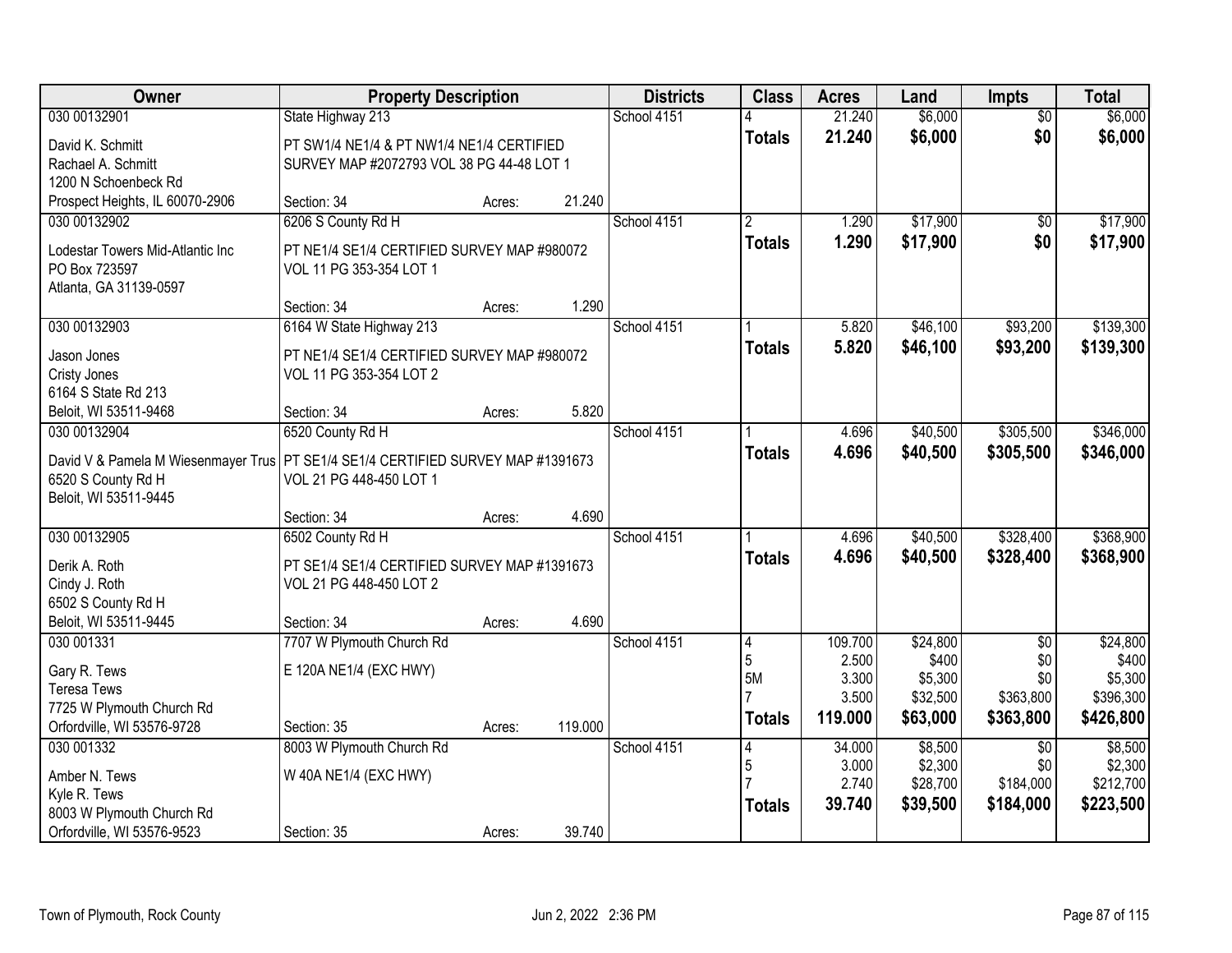| Owner                          | <b>Property Description</b>                      | <b>Districts</b> | <b>Class</b>  | <b>Acres</b> | Land     | <b>Impts</b>    | <b>Total</b> |
|--------------------------------|--------------------------------------------------|------------------|---------------|--------------|----------|-----------------|--------------|
| 030 001333                     | County Rd H                                      | School 4151      |               | 117.010      | \$22,700 | $\overline{50}$ | \$22,700     |
| Nelson Family Farms, LLC       | NW1/4 (EXC CSM 11-399) (EXC CSM 23-383) (EXC     |                  | 5M            | 29.500       | \$47,200 | \$0             | \$47,200     |
| 8842 W Plymouth Church Rd      | CSM 37-206) (EXC HWY)                            |                  | <b>Totals</b> | 146.510      | \$69,900 | \$0             | \$69,900     |
| Orfordville, WI 53576-9730     |                                                  |                  |               |              |          |                 |              |
|                                | 146.510<br>Section: 35<br>Acres:                 |                  |               |              |          |                 |              |
| 030 00133301                   | 5641 S County Rd H                               | School 4151      |               | 2.500        | \$28,500 | \$232,300       | \$260,800    |
| Delford G West Revocable Trust | PT NW1/4 NW1/4 CERTIFIED SURVEY MAP #2046664     |                  |               | 1.250        | \$400    | \$0             | \$400        |
| 5641 S County Rd H             | VOL 37 PG 206-209 LOT 1                          |                  |               | 2.000        | \$6,500  | \$0             | \$6,500      |
| Orfordville, WI 53576-9729     |                                                  |                  | <b>Totals</b> | 5.750        | \$35,400 | \$232,300       | \$267,700    |
|                                | 5.750<br>Section: 35<br>Acres:                   |                  |               |              |          |                 |              |
| 030 00133302                   | 8223 W Plymouth Church Rd                        | School 4151      |               | 3.570        | \$34,900 | \$96,800        | \$131,700    |
| Pamela Krueger                 | PT NE1/4 NW1/4 CERTIFIED SURVEY MAP #1463352     |                  | <b>Totals</b> | 3.570        | \$34,900 | \$96,800        | \$131,700    |
| Verle Krueger                  | VOL 23 PG 283-284 LOT 1                          |                  |               |              |          |                 |              |
| 8223 W Plymouth Church Rd      |                                                  |                  |               |              |          |                 |              |
| Orfordville, WI 53576-9526     | 3.570<br>Section: 35<br>Acres:                   |                  |               |              |          |                 |              |
| 030 00133303                   | 8141 W Plymouth Church Rd                        | School 4151      |               | 2.055        | \$25,400 | \$229,300       | \$254,700    |
| Julia M. De Long               | PT NE1/4 NW1/4 CERTIFIED SURVEY MAP #983715      |                  | <b>Totals</b> | 2.055        | \$25,400 | \$229,300       | \$254,700    |
| 8141 W Plymouth Church Rd      | VOL 11 PG 399-400 LOT 2                          |                  |               |              |          |                 |              |
| Orfordville, WI 53576-9525     |                                                  |                  |               |              |          |                 |              |
|                                | 2.050<br>Section: 35<br>Acres:                   |                  |               |              |          |                 |              |
| 030 00133501                   | 6322 S State Highway 213                         | School 4151      |               | 1.960        | \$24,600 | \$99,800        | \$124,400    |
| Violet V. Saglie               | PT SE1/4 SW1/4 CERTIFIED SURVEY MAP #1435434     |                  | <b>Totals</b> | 1.960        | \$24,600 | \$99,800        | \$124,400    |
| 6322 S State Rd 213            | VOL 22 PG 422-425 LOT 1 (EXC COM 907.34' W S1/4  |                  |               |              |          |                 |              |
| Beloit, WI 53511-9470          | COR, N 213.62 TO SE COR SD CSM LOT 1 FOR POB;    |                  |               |              |          |                 |              |
|                                | 1.960<br>Section: 35<br>Acres:                   |                  |               |              |          |                 |              |
| 030 00133502                   | 6388 S State Highway 213                         | School 4151      |               | 7.340        | \$53,700 | \$228,000       | \$281,700    |
| Marvin C. Schoen               | PT SE1/4 SW1/4 CERTIFIED SURVEY MAP #1435434     |                  | <b>Totals</b> | 7.340        | \$53,700 | \$228,000       | \$281,700    |
| Donna M. Schoen                | VOL 22 PG 422-425 LOT 2 & COM 907.34' W S1/4 COR |                  |               |              |          |                 |              |
| 6288 S State Rd 213            | N 213.62 TO SE COR SD CSM LOT 1 FOR POB; W       |                  |               |              |          |                 |              |
| Beloit, WI 53511-9465          | 7.340<br>Section: 35<br>Acres:                   |                  |               |              |          |                 |              |
| 030 001336                     | State Highway 213                                | School 4151      | 14            | 70.610       | \$17,200 | $\overline{50}$ | \$17,200     |
| Nelson Family Farms, LLC       | S 20A NE1/4 SW1/4, W1/2 SW1/4 (EXC VOL 460-196)  |                  |               | 1.510        | \$200    | \$0             | \$200        |
| 8842 W Plymouth Church Rd      | (EXC 17A MFL)(EXC CSM 37-16) (EXC CSM 39-472)    |                  | <b>Totals</b> | 72.120       | \$17,400 | \$0             | \$17,400     |
| Orfordville, WI 53576-9730     | (EXC CSM 40-157)                                 |                  |               |              |          |                 |              |
|                                | 72.120<br>Section: 35<br>Acres:                  |                  |               |              |          |                 |              |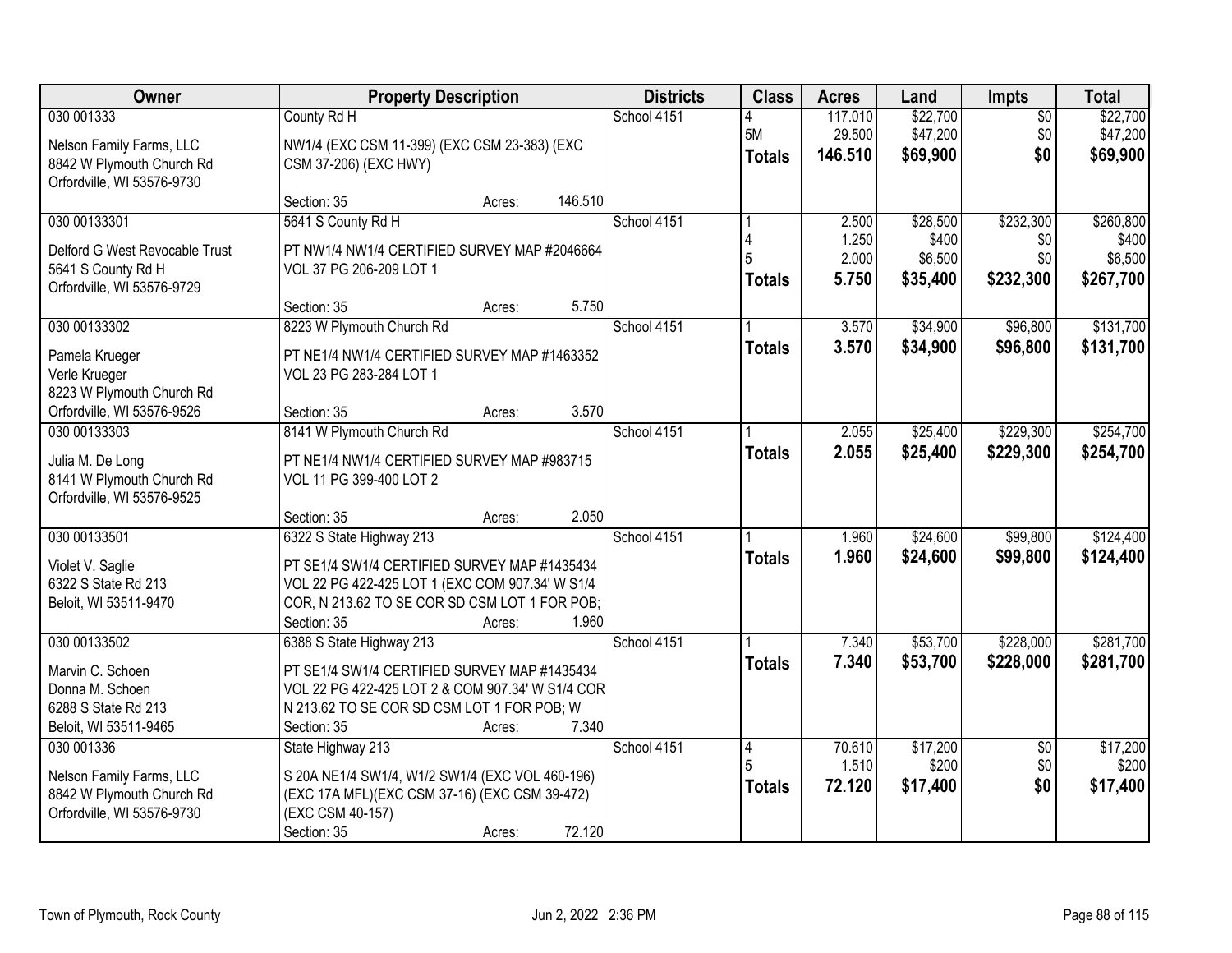| Owner                         | <b>Property Description</b>                           |        |        | <b>Districts</b> | <b>Class</b>  | <b>Acres</b> | Land        | Impts           | <b>Total</b> |
|-------------------------------|-------------------------------------------------------|--------|--------|------------------|---------------|--------------|-------------|-----------------|--------------|
| 030 001336001                 | State Highway 213                                     |        |        | School 4151      | F8            | 17.000       | ( \$54,400) | $\overline{30}$ | \$0          |
| Lyle W. Clem                  | PT SW1/4 SW1/4 MFL 17A MANAGED FOREST LAND            |        |        |                  | <b>Totals</b> | 17.000       | \$0         | \$0             | \$0          |
| Barbara J. Clem               | CLOSED ORDER #54-017-1999 CERTIFIED SURVEY            |        |        |                  |               |              |             |                 |              |
| 5038 Parliament PI            | MAP #2145242 VOL 40 PG 157-160 PT LOT 1               |        |        |                  |               |              |             |                 |              |
| Rockford, IL 61107-5000       | Section: 35                                           | Acres: | 17.000 |                  |               |              |             |                 |              |
| 030 001336002                 |                                                       |        |        | School 4151      |               | 6.220        | \$1,100     | $\overline{50}$ | \$1,100      |
|                               |                                                       |        |        |                  | <b>Totals</b> | 6.220        | \$1,100     | \$0             | \$1,100      |
| Lyle W. Clem                  | PT SW1/4 SW1/4 CERTIFIED SURVEY MAP #2145242          |        |        |                  |               |              |             |                 |              |
| Barbara J. Clem               | VOL 40 PG 157-160 LOT 1 (EXC 17A MFL)                 |        |        |                  |               |              |             |                 |              |
| 5038 Parliament PI            |                                                       |        |        |                  |               |              |             |                 |              |
| Rockford, IL 61107-5000       | Section: 35                                           | Acres: | 6.220  |                  |               |              |             |                 |              |
| 030 00133601                  | 6217 S State Highway 213                              |        |        | School 4151      |               | 2.010        | \$25,100    | \$119,500       | \$144,600    |
| Joshua D. Olson               | PT NW1/4 SW1/4 COM 749.25' W OF SW COR N1/2           |        |        |                  | <b>Totals</b> | 2.010        | \$25,100    | \$119,500       | \$144,600    |
| Rebecca M. Olson              | NE1/4 SW1/4, SW 355.5', NW 618.5' N 28.84', SE 570.7! |        |        |                  |               |              |             |                 |              |
| 6217 S State Rd 213           | TO POB                                                |        |        |                  |               |              |             |                 |              |
| Beloit, WI 53511-9465         | Section: 35                                           | Acres: | 2.010  |                  |               |              |             |                 |              |
| 030 00133602                  | 6249 S State Highway 213                              |        |        | School 4151      |               | 2.500        | \$28,500    | \$96,100        | \$124,600    |
|                               |                                                       |        |        |                  |               | 0.500        | \$100       | \$0             | \$100        |
| Dylan T. Raye                 | PT NW1/4 SW1/4 CERTIFIED SURVEY MAP #2031573          |        |        |                  | <b>Totals</b> | 3.000        | \$28,600    | \$96,100        | \$124,700    |
| 6249 S State Rd 213           | VOL 37 PG 16-19 LOT 1                                 |        |        |                  |               |              |             |                 |              |
| Beloit, WI 53511-9465         |                                                       |        |        |                  |               |              |             |                 |              |
|                               | Section: 35                                           | Acres: | 3.000  |                  |               |              |             |                 |              |
| 030 00133701                  | State Highway 213                                     |        |        | School 4151      |               | 2.500        | \$28,500    | $\overline{50}$ | \$28,500     |
| Lindahl Wisconsin Prairie LLC | PT SE1/4 SW1/4 W 150' OF E 695.31' N OF HWY           |        |        |                  | <b>Totals</b> | 2.500        | \$28,500    | \$0             | \$28,500     |
| 133 Rose Dr                   |                                                       |        |        |                  |               |              |             |                 |              |
| Bloomingdale, IL 60108-1021   |                                                       |        |        |                  |               |              |             |                 |              |
|                               | Section: 35                                           | Acres: | 2.500  |                  |               |              |             |                 |              |
| 030 0013370101                | 6387 S State Highway 213                              |        |        | School 4151      |               | 2.497        | \$28,500    | \$277,200       | \$305,700    |
| Norman M Ahrens Trust         | PT SE1/4 SW1/4 CERTIFIED SURVEY MAP #1067326          |        |        |                  | <b>Totals</b> | 2.497        | \$28,500    | \$277,200       | \$305,700    |
| Attn: Kris A Hoscheit         | VOL 13 PG 192-194 LOT 1                               |        |        |                  |               |              |             |                 |              |
| 6387 S State Rd 213           |                                                       |        |        |                  |               |              |             |                 |              |
| Beloit, WI 53511-9470         | Section: 35                                           | Acres: | 2.490  |                  |               |              |             |                 |              |
| 030 0013370102                | 6405 S State Highway 213                              |        |        | School 4151      |               | 7.672        | \$55,400    | \$215,500       | \$270,900    |
|                               |                                                       |        |        |                  | <b>Totals</b> | 7.672        | \$55,400    | \$215,500       | \$270,900    |
| James M. Ponkauskas           | PT SE1/4 SW1/4 CERTIFIED SURVEY MAP #1067326          |        |        |                  |               |              |             |                 |              |
| Michelle L. Ponkauskas        | VOL 13 PG 192-194 LOT 2                               |        |        |                  |               |              |             |                 |              |
| PO Box 235                    |                                                       |        |        |                  |               |              |             |                 |              |
| Orfordville, WI 53576-0235    | Section: 35                                           | Acres: | 7.670  |                  |               |              |             |                 |              |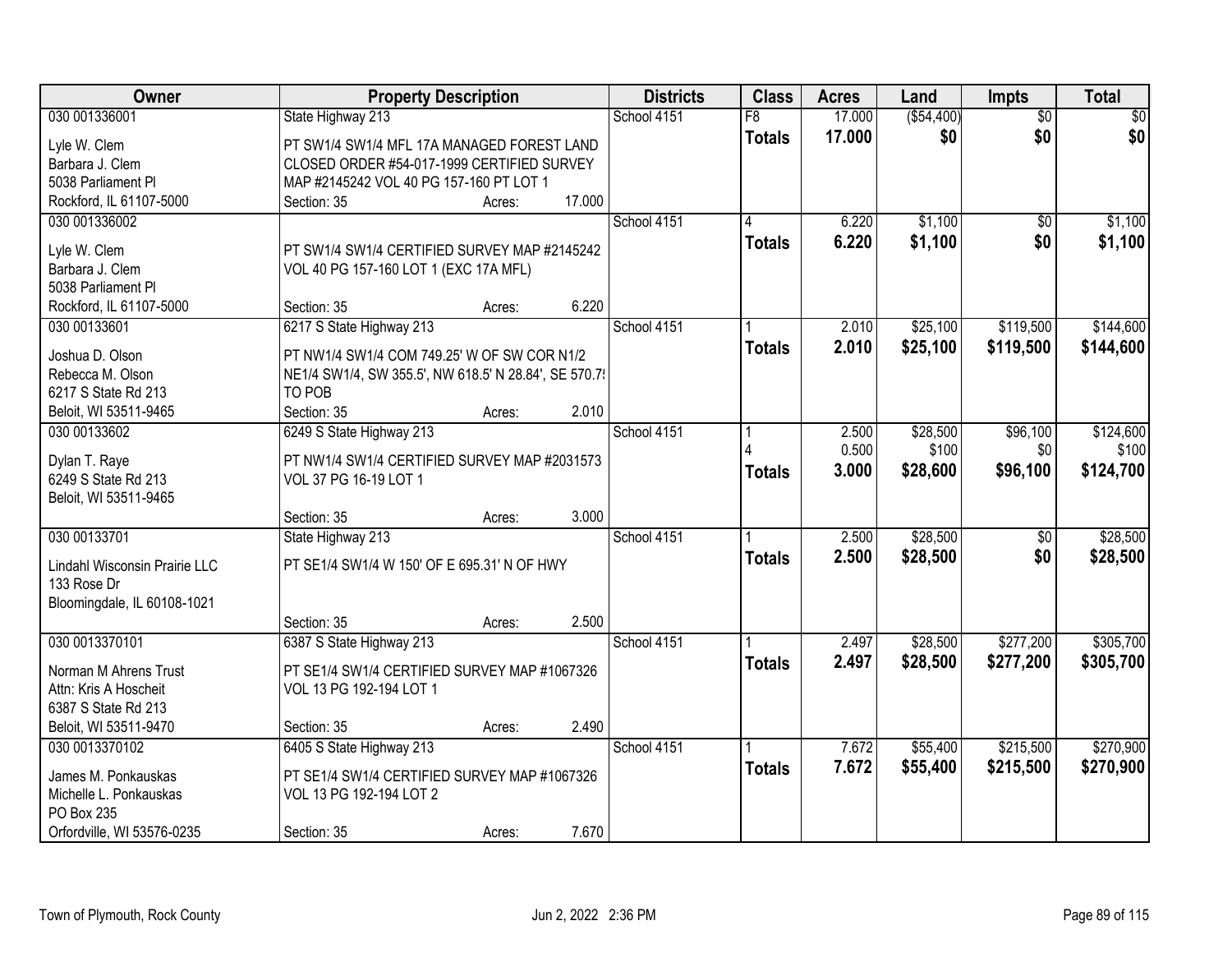| \$37,000<br>\$227,600<br>\$264,600<br>030 00133702<br>6319 S State Highway 213<br>School 4151<br>4.000<br>4.000<br>\$227,600<br>\$37,000<br>\$264,600<br><b>Totals</b><br>PT SE1/4 SW1/4 COM 695.31' W OF NE COR SE1/4<br>Patrick J. Mc Guire<br>Tammie J. Mc Guire<br>SW1/4, S 606.87' TO C/L HWY, NW 419.3', N 384.84' TO<br>6319 S State Rd 213<br>N LN SD 1/4 1/4, E 351.45' TO POB<br>4.000<br>Beloit, WI 53511-9470<br>Section: 35<br>Acres:<br>\$5,000<br>030 00133703<br>State Highway 213<br>School 4151<br>\$9,000<br>1.000<br>1.000<br>\$5,000<br>\$9,000<br>\$14,000<br><b>Totals</b><br>PT SE1/4 SW1/4 E 126.3' OF W 300.64' N OF HWY<br>Patrick J. Mc Guire<br>Tammie J. Mc Guire<br>6319 S State Rd 213<br>1.000<br>Section: 35<br>Beloit, WI 53511-9470<br>Acres:<br>\$129,600<br>030 00133704<br>6281 S State Highway 213<br>School 4151<br>\$15,000<br>1.000<br>\$15,000<br>\$129,600<br>1.000<br>\$144,600<br><b>Totals</b><br>PT SE1/4 SW1/4 W 174.28' N OF HWY<br>Paul E. Sanders<br>Michelle R. Sanders |
|-------------------------------------------------------------------------------------------------------------------------------------------------------------------------------------------------------------------------------------------------------------------------------------------------------------------------------------------------------------------------------------------------------------------------------------------------------------------------------------------------------------------------------------------------------------------------------------------------------------------------------------------------------------------------------------------------------------------------------------------------------------------------------------------------------------------------------------------------------------------------------------------------------------------------------------------------------------------------------------------------------------------------------|
|                                                                                                                                                                                                                                                                                                                                                                                                                                                                                                                                                                                                                                                                                                                                                                                                                                                                                                                                                                                                                               |
|                                                                                                                                                                                                                                                                                                                                                                                                                                                                                                                                                                                                                                                                                                                                                                                                                                                                                                                                                                                                                               |
| \$14,000<br>\$144,600                                                                                                                                                                                                                                                                                                                                                                                                                                                                                                                                                                                                                                                                                                                                                                                                                                                                                                                                                                                                         |
|                                                                                                                                                                                                                                                                                                                                                                                                                                                                                                                                                                                                                                                                                                                                                                                                                                                                                                                                                                                                                               |
|                                                                                                                                                                                                                                                                                                                                                                                                                                                                                                                                                                                                                                                                                                                                                                                                                                                                                                                                                                                                                               |
|                                                                                                                                                                                                                                                                                                                                                                                                                                                                                                                                                                                                                                                                                                                                                                                                                                                                                                                                                                                                                               |
|                                                                                                                                                                                                                                                                                                                                                                                                                                                                                                                                                                                                                                                                                                                                                                                                                                                                                                                                                                                                                               |
|                                                                                                                                                                                                                                                                                                                                                                                                                                                                                                                                                                                                                                                                                                                                                                                                                                                                                                                                                                                                                               |
|                                                                                                                                                                                                                                                                                                                                                                                                                                                                                                                                                                                                                                                                                                                                                                                                                                                                                                                                                                                                                               |
|                                                                                                                                                                                                                                                                                                                                                                                                                                                                                                                                                                                                                                                                                                                                                                                                                                                                                                                                                                                                                               |
|                                                                                                                                                                                                                                                                                                                                                                                                                                                                                                                                                                                                                                                                                                                                                                                                                                                                                                                                                                                                                               |
|                                                                                                                                                                                                                                                                                                                                                                                                                                                                                                                                                                                                                                                                                                                                                                                                                                                                                                                                                                                                                               |
|                                                                                                                                                                                                                                                                                                                                                                                                                                                                                                                                                                                                                                                                                                                                                                                                                                                                                                                                                                                                                               |
|                                                                                                                                                                                                                                                                                                                                                                                                                                                                                                                                                                                                                                                                                                                                                                                                                                                                                                                                                                                                                               |
| 6281 S State Rd 213                                                                                                                                                                                                                                                                                                                                                                                                                                                                                                                                                                                                                                                                                                                                                                                                                                                                                                                                                                                                           |
| 1.000<br>Section: 35<br>Beloit, WI 53511-9465<br>Acres:                                                                                                                                                                                                                                                                                                                                                                                                                                                                                                                                                                                                                                                                                                                                                                                                                                                                                                                                                                       |
| \$49,000<br>\$218,500<br>\$267,500<br>6358 S State Highway 213<br>School 4151<br>030 00133801<br>6.399                                                                                                                                                                                                                                                                                                                                                                                                                                                                                                                                                                                                                                                                                                                                                                                                                                                                                                                        |
| 6.399<br>\$49,000<br>\$218,500<br>\$267,500<br><b>Totals</b><br>Richard J & Martha L Karashinski<br>PT SE1/4 SW1/4 & PT E1/2 NE1/4 NW1/4 SEC 2-1-11                                                                                                                                                                                                                                                                                                                                                                                                                                                                                                                                                                                                                                                                                                                                                                                                                                                                           |
| Revocable Trust<br>CERTIFIED SURVEY MAP #1058320 VOL 13 PG 59-61                                                                                                                                                                                                                                                                                                                                                                                                                                                                                                                                                                                                                                                                                                                                                                                                                                                                                                                                                              |
| 6358 S State Rd 213<br>PT LOT 1 LY IN PLYMOUTH TWSP                                                                                                                                                                                                                                                                                                                                                                                                                                                                                                                                                                                                                                                                                                                                                                                                                                                                                                                                                                           |
| 6.390<br>Beloit, WI 53511-9470<br>Section: 35<br>Acres:                                                                                                                                                                                                                                                                                                                                                                                                                                                                                                                                                                                                                                                                                                                                                                                                                                                                                                                                                                       |
| \$32,000<br>\$32,000<br>030 00133802<br>6416 S State Highway 213<br>School 4151<br>3.000<br>\$0                                                                                                                                                                                                                                                                                                                                                                                                                                                                                                                                                                                                                                                                                                                                                                                                                                                                                                                               |
| \$32,000<br>3.000<br>\$0<br>\$32,000<br><b>Totals</b><br>Cynthia A Jewett Living Trust<br>PT SE1/4 SW1/4 SEC 35 PT E1/2 NE1/4 NW1/4 SEC                                                                                                                                                                                                                                                                                                                                                                                                                                                                                                                                                                                                                                                                                                                                                                                                                                                                                       |
| 6416 S State Rd 213<br>2-1-11 CERTIFIED SURVEY MAP #2128782 VOL 39                                                                                                                                                                                                                                                                                                                                                                                                                                                                                                                                                                                                                                                                                                                                                                                                                                                                                                                                                            |
| PG 374-377 LOT 1<br>Beloit, WI 53511-9496                                                                                                                                                                                                                                                                                                                                                                                                                                                                                                                                                                                                                                                                                                                                                                                                                                                                                                                                                                                     |
| 3.000<br>Section: 35<br>Acres:                                                                                                                                                                                                                                                                                                                                                                                                                                                                                                                                                                                                                                                                                                                                                                                                                                                                                                                                                                                                |
| School 4151<br>030 00133803<br>6416 S State Highway 213<br>\$16,400<br>\$101,400<br>\$117,800<br>1.140                                                                                                                                                                                                                                                                                                                                                                                                                                                                                                                                                                                                                                                                                                                                                                                                                                                                                                                        |
| 1.140<br>\$16,400<br>\$101,400<br>\$117,800<br><b>Totals</b><br>PT SE1/4 SW1/4 SEC 35 & PT E1/2 NE1/4 NW1/4 SEC<br>Cynthia A Jewett Living Trust                                                                                                                                                                                                                                                                                                                                                                                                                                                                                                                                                                                                                                                                                                                                                                                                                                                                              |
| 2-1-11 CERTIFIED SURVEY MAP #2128782 VOL 39<br>6416 S State Rd 213                                                                                                                                                                                                                                                                                                                                                                                                                                                                                                                                                                                                                                                                                                                                                                                                                                                                                                                                                            |
| Beloit, WI 53511-9496<br>PG 374-377 PT LOT 2 LY IN PLYMOUTH TWSP SEE                                                                                                                                                                                                                                                                                                                                                                                                                                                                                                                                                                                                                                                                                                                                                                                                                                                                                                                                                          |
| 1.140<br>Section: 35<br>Acres:                                                                                                                                                                                                                                                                                                                                                                                                                                                                                                                                                                                                                                                                                                                                                                                                                                                                                                                                                                                                |
| 030 001339<br>School 4151<br>$\overline{4}$<br>\$19,500<br>\$19,500<br>Kettle Rd<br>75.000<br>$\overline{50}$                                                                                                                                                                                                                                                                                                                                                                                                                                                                                                                                                                                                                                                                                                                                                                                                                                                                                                                 |
| \$3,000<br>\$0<br>5.000<br>\$3,000<br>E1/2 SE1/4                                                                                                                                                                                                                                                                                                                                                                                                                                                                                                                                                                                                                                                                                                                                                                                                                                                                                                                                                                              |
| Janice M Britton Trust<br>\$0<br>80.000<br>\$22,500<br>\$22,500<br><b>Totals</b><br>7307 S Lee Rd                                                                                                                                                                                                                                                                                                                                                                                                                                                                                                                                                                                                                                                                                                                                                                                                                                                                                                                             |
| Brodhead, WI 53520-8845                                                                                                                                                                                                                                                                                                                                                                                                                                                                                                                                                                                                                                                                                                                                                                                                                                                                                                                                                                                                       |
| 80.000<br>Section: 35<br>Acres:                                                                                                                                                                                                                                                                                                                                                                                                                                                                                                                                                                                                                                                                                                                                                                                                                                                                                                                                                                                               |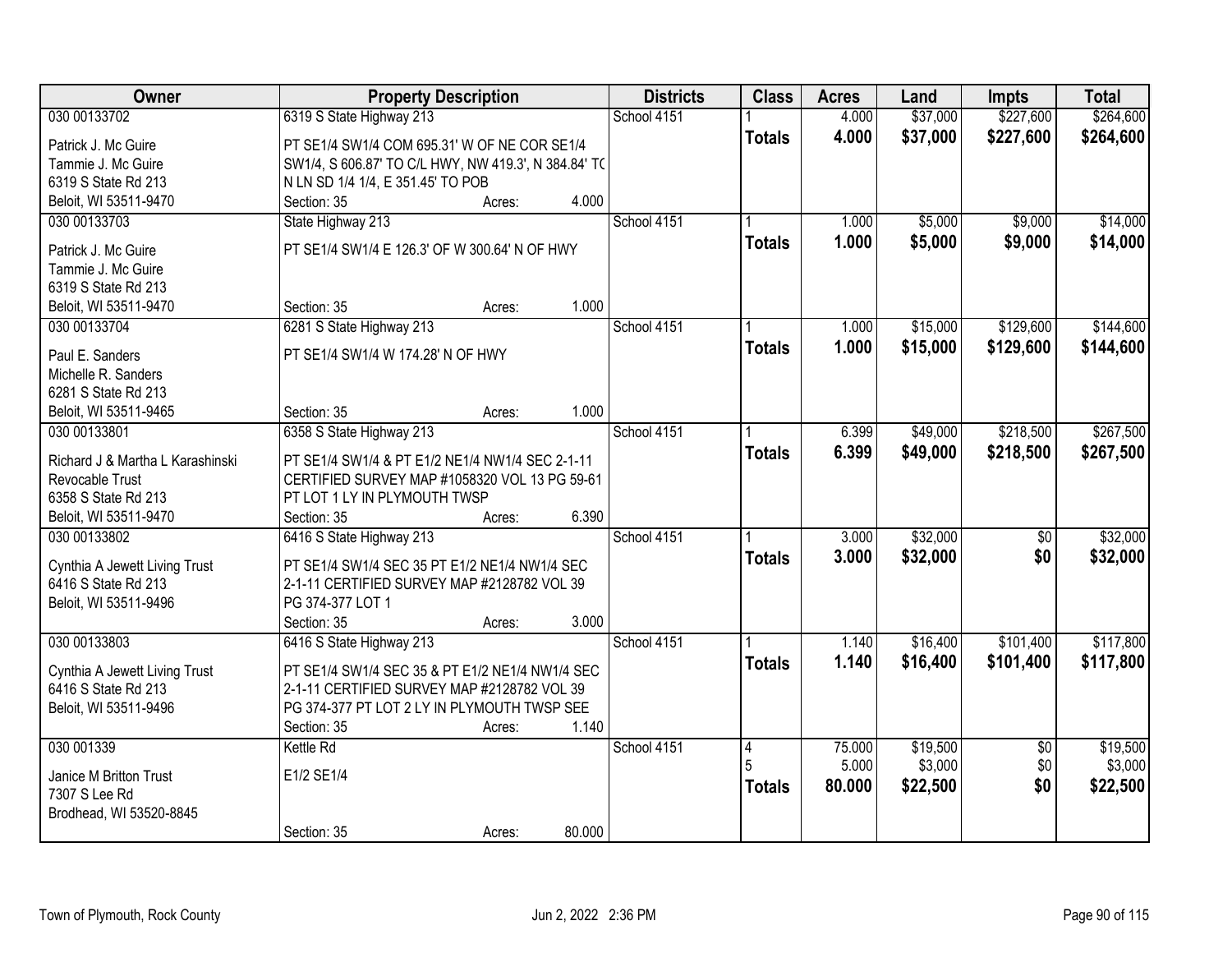| Owner                      |                                               | <b>Property Description</b> |        | <b>Districts</b> | <b>Class</b>    | <b>Acres</b> | Land        | <b>Impts</b>    | <b>Total</b>    |
|----------------------------|-----------------------------------------------|-----------------------------|--------|------------------|-----------------|--------------|-------------|-----------------|-----------------|
| 030 001340                 | 6525 S State Highway 213                      |                             |        | School 4151      |                 | 3.000        | \$32,000    | \$170,400       | \$202,400       |
| Joan D Lindahl Trust       | W1/2 SE1/4 N 20A NE1/4 SW1/4 (EXC 28A MFL)    |                             |        |                  |                 | 60.300       | \$14,300    | \$0             | \$14,300        |
| 622 E Green St             |                                               |                             |        |                  | 5<br>5M         | 1.000        | \$200       | \$0             | \$200           |
| Bensenville, IL 60106-2548 |                                               |                             |        |                  |                 | 8.780        | \$14,100    | \$0             | \$14,100        |
|                            | Section: 35                                   | Acres:                      | 73.080 |                  | <b>Totals</b>   | 73.080       | \$60,600    | \$170,400       | \$231,000       |
| 030 0013401                | State Highway 213                             |                             |        | School 4151      | $\overline{F8}$ | 28.000       | ( \$89,600) | \$0             | $\overline{50}$ |
| Joan D Lindahl Trust       | PT NE1/4 SW1/4 & NW1/4 SE1/4 MANAGED FOREST   |                             |        |                  | <b>Totals</b>   | 28.000       | \$0         | \$0             | \$0             |
| 622 E Green St             | LAND CLOSED ORDER #54-005-1998 25 YRS         |                             |        |                  |                 |              |             |                 |                 |
| Bensenville, IL 60106-2548 |                                               |                             |        |                  |                 |              |             |                 |                 |
|                            | Section: 35                                   | Acres:                      | 28.000 |                  |                 |              |             |                 |                 |
| 030 001341                 | Johnson Rd                                    |                             |        | School 4151      | 4               | 64.580       | \$16,500    | $\overline{50}$ | \$16,500        |
| Cash Farms Inc             | N 65A E1/2 NE1/4 (EXC HWY) (EXC CSM 15-382) E |                             |        |                  |                 | 2.100        | \$300       | \$0             | \$300           |
| 7651 W Stuart Rd           | 10A NW1/4 NE1/4 (EXC HWY) (EXC CSM 19-458)    |                             |        |                  | <b>Totals</b>   | 66,680       | \$16,800    | \$0             | \$16,800        |
| Orfordville, WI 53576-9723 |                                               |                             |        |                  |                 |              |             |                 |                 |
|                            | Section: 36                                   | Acres:                      | 66.680 |                  |                 |              |             |                 |                 |
| 030 00134101               | 6631 W Plymouth Church Rd                     |                             |        | School 4151      |                 | 1.890        | \$23,900    | \$94,400        | \$118,300       |
| Marcus R. Rizer            | PT NE1/4 NE1/4 CERTIFIED SURVEY MAP #1155279  |                             |        |                  | <b>Totals</b>   | 1.890        | \$23,900    | \$94,400        | \$118,300       |
| 6631 W Plymouth Church Rd  | VOL 15 PG 382 LOT 1                           |                             |        |                  |                 |              |             |                 |                 |
| Beloit, WI 53511-9416      |                                               |                             |        |                  |                 |              |             |                 |                 |
|                            | Section: 36                                   | Acres:                      | 1.890  |                  |                 |              |             |                 |                 |
| 030 001341011              | 5928 S Johnson Rd                             |                             |        | School 4151      |                 | 4.870        | \$41,400    | \$309,500       | \$350,900       |
| Jerramie A. Burtness       | PT SE1/4 NE1/4 CERTIFIED SURVEY MAP #1313766  |                             |        |                  | <b>Totals</b>   | 4.870        | \$41,400    | \$309,500       | \$350,900       |
| Amber L. Gillam            | VOL 19 PG 458 LOT 1                           |                             |        |                  |                 |              |             |                 |                 |
| 5928 S Johnson Rd          |                                               |                             |        |                  |                 |              |             |                 |                 |
| Beloit, WI 53511-9442      | Section: 36                                   | Acres:                      | 4.870  |                  |                 |              |             |                 |                 |
| 030 001342                 | 6016 S Johnson Rd                             |                             |        | School 4151      |                 | 2.100        | \$25,700    | \$170,100       | \$195,800       |
| Dennis R. West             | PT SE1/4 NE1/4 CERTIFIED SURVEY MAP #826093   |                             |        |                  | <b>Totals</b>   | 2.100        | \$25,700    | \$170,100       | \$195,800       |
| Janet A. Ray               | VOL 4 PG 287 LOT 1                            |                             |        |                  |                 |              |             |                 |                 |
| 6016 S Johnson Rd          |                                               |                             |        |                  |                 |              |             |                 |                 |
| Beloit, WI 53511-9401      | Section: 36                                   | Acres:                      | 2.100  |                  |                 |              |             |                 |                 |
| 030 00134201               | 6014 S Johnson Rd                             |                             |        | School 4151      |                 | 1.400        | \$19,000    | \$117,400       | \$136,400       |
| <b>Bernard Burwitz</b>     | PT SE1/4 NE1/4 CERTIFIED SURVEY MAP #826093   |                             |        |                  | <b>Totals</b>   | 1.400        | \$19,000    | \$117,400       | \$136,400       |
| Annabelle Burwitz          | VOL 4 PG 287 LOT 2                            |                             |        |                  |                 |              |             |                 |                 |
| 6014 S Johnson Rd          |                                               |                             |        |                  |                 |              |             |                 |                 |
| Beloit, WI 53511-9401      | Section: 36                                   | Acres:                      | 1.400  |                  |                 |              |             |                 |                 |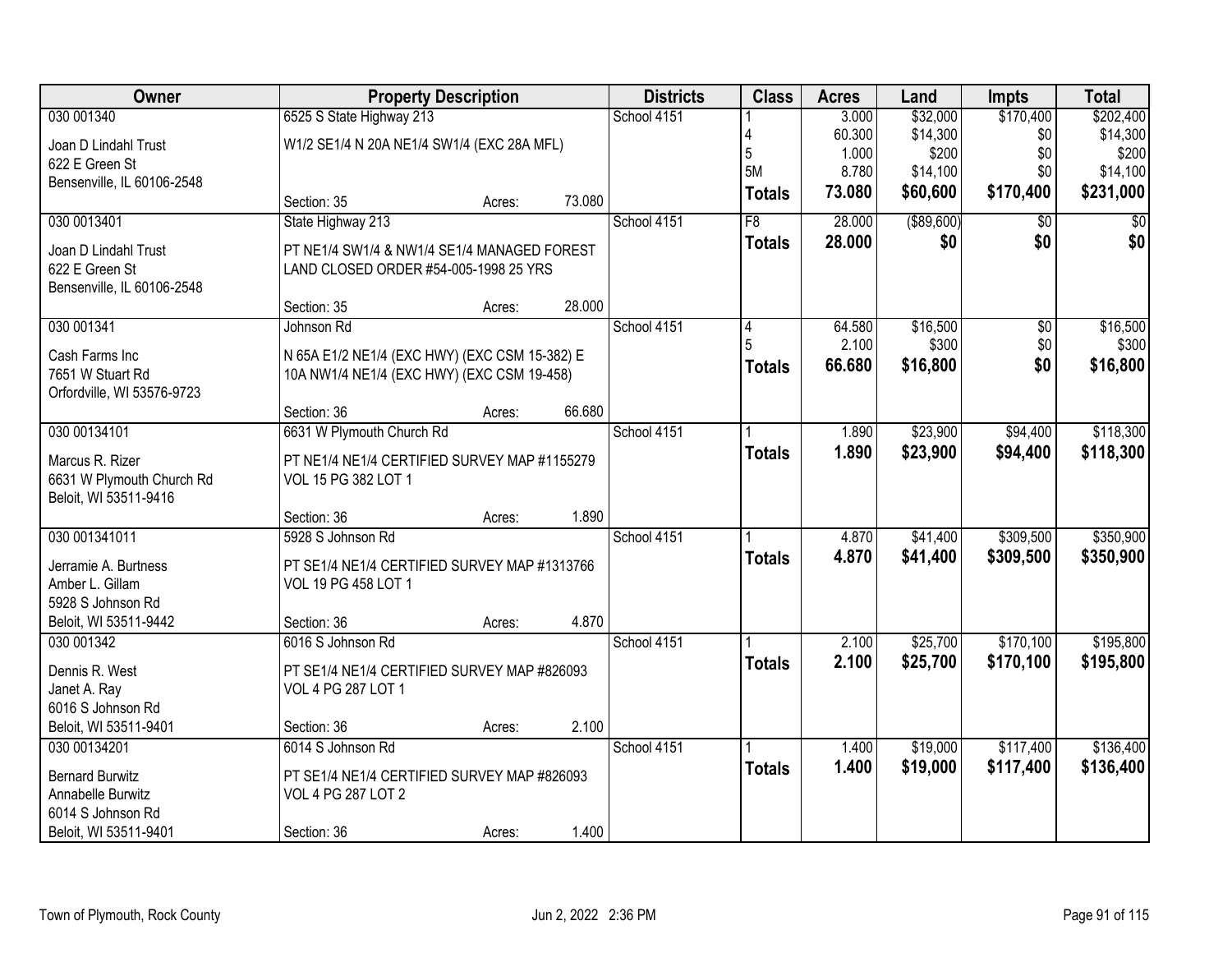| Owner                                |                                                                              | <b>Property Description</b> |        | <b>Districts</b> | <b>Class</b>  | <b>Acres</b> | Land     | <b>Impts</b>    | <b>Total</b> |
|--------------------------------------|------------------------------------------------------------------------------|-----------------------------|--------|------------------|---------------|--------------|----------|-----------------|--------------|
| 030 00134202                         | Johnson Rd                                                                   |                             |        | School 4151      |               | 6.760        | \$50,800 | $\overline{30}$ | \$50,800     |
| <b>Wieland Revocable Trust</b>       | PT SE1/4 NE1/4 CERTIFIED SURVEY MAP #826093                                  |                             |        |                  | <b>Totals</b> | 6.760        | \$50,800 | \$0             | \$50,800     |
| 3307 S Riverside Dr                  | VOL 4 PG 287 LOT 3                                                           |                             |        |                  |               |              |          |                 |              |
| Beloit, WI 53511-1532                |                                                                              |                             |        |                  |               |              |          |                 |              |
|                                      | Section: 36                                                                  | Acres:                      | 6.760  |                  |               |              |          |                 |              |
| 030 001343                           | Johnson Rd                                                                   |                             |        | School 4151      |               | 2.857        | \$31,000 | \$0             | \$31,000     |
| Jerramie A. Burtness                 | S 5.5A SE1/4 NE1/4 & PT SW1/4 NE1/4 (EXC E 569.56'                           |                             |        |                  |               | 4.999        | \$1,400  | \$0             | \$1,400      |
| Amber L. Gillam                      | OF S 163.95') & S 33' FOR R/W & CERTIFIED SURVEY                             |                             |        |                  | <b>Totals</b> | 7.856        | \$32,400 | \$0             | \$32,400     |
| 5928 S Johnson Rd                    | MAP #1638053 VOL 26 PG 297-300 PT LOT 4 DAF:                                 |                             |        |                  |               |              |          |                 |              |
| Beloit, WI 53511-9442                | Section: 36                                                                  | Acres:                      | 7.860  |                  |               |              |          |                 |              |
| 030 00134301                         | 6102 S Johnson Rd                                                            |                             |        | School 4151      |               | 0.818        | \$13,900 | \$156,100       | \$170,000    |
|                                      |                                                                              |                             |        |                  | <b>Totals</b> | 0.818        | \$13,900 | \$156,100       | \$170,000    |
| Michael S. Winn                      | PT SE1/4 NE1/4 S 163.95' OF E 217.56' SUBJ TO S 33'                          |                             |        |                  |               |              |          |                 |              |
| Monica L. Winn                       | R/W                                                                          |                             |        |                  |               |              |          |                 |              |
| 6102 S Johnson Rd                    |                                                                              |                             |        |                  |               |              |          |                 |              |
| Beloit, WI 53511-9400                | Section: 36                                                                  | Acres:                      | 0.810  |                  |               |              |          |                 |              |
| 030 00134302                         | 6104 S Johnson Rd                                                            |                             |        | School 4151      |               | 1.320        | \$18,200 | \$133,000       | \$151,200    |
| Edward J. Pfluger                    | PT SE1/4 NE1/4 W 352' OF E 569.56' OF S 163.95'                              |                             |        |                  | <b>Totals</b> | 1.320        | \$18,200 | \$133,000       | \$151,200    |
| Rhonda L. Pfluger                    | WITH & SUBJ TO S 33' R/W                                                     |                             |        |                  |               |              |          |                 |              |
| 6104 S Johnson Rd                    |                                                                              |                             |        |                  |               |              |          |                 |              |
| Beloit, WI 53511-9400                | Section: 36                                                                  | Acres:                      | 1.320  |                  |               |              |          |                 |              |
| 030 001344                           | 6933 W Plymouth Church Rd                                                    |                             |        | School 4151      |               | 10.000       | \$67,000 | \$164,700       | \$231,700    |
| Daniel M. Thorp                      | W1/2 E1/2 NW1/4 NE1/4                                                        |                             |        |                  | <b>Totals</b> | 10,000       | \$67,000 | \$164,700       | \$231,700    |
| Debra L. Moore                       |                                                                              |                             |        |                  |               |              |          |                 |              |
| 6933 W Plymouth Church Rd            |                                                                              |                             |        |                  |               |              |          |                 |              |
| Beloit, WI 53511-9417                | Section: 36                                                                  | Acres:                      | 10.000 |                  |               |              |          |                 |              |
| 030 001345                           | 5927 S Emerson Rd                                                            |                             |        | School 4151      |               | 10.110       | \$67,600 | \$242,200       | \$309,800    |
|                                      |                                                                              |                             |        |                  | <b>Totals</b> | 10.110       | \$67,600 | \$242,200       | \$309,800    |
| Jenna L. Jones                       | PT N1/2 SW1/4 NE1/4 CERTIFIED SURVEY MAP<br>#1182591 VOL 16 PG 142-144 LOT 1 |                             |        |                  |               |              |          |                 |              |
| Jeremy R. Jones<br>5927 S Emerson Rd |                                                                              |                             |        |                  |               |              |          |                 |              |
| Beloit, WI 53511-9427                | Section: 36                                                                  | Acres:                      | 10.110 |                  |               |              |          |                 |              |
| 030 00134501                         | 5920 S Emerson Rd                                                            |                             |        | School 4151      |               | 5.000        | \$42,000 | \$87,700        | \$129,700    |
|                                      |                                                                              |                             |        |                  | <b>Totals</b> | 5.000        | \$42,000 | \$87,700        | \$129,700    |
| Hill Income Trust                    | PT SE1/4 NW1/4 CERTIFIED SURVEY MAP #771417                                  |                             |        |                  |               |              |          |                 |              |
| Attn: David & Janice Hill            | VOL 2 PG 117-118 LOT 1                                                       |                             |        |                  |               |              |          |                 |              |
| 5920 S Emerson Rd                    |                                                                              |                             |        |                  |               |              |          |                 |              |
| Beloit, WI 53511-9424                | Section: 36                                                                  | Acres:                      | 5.000  |                  |               |              |          |                 |              |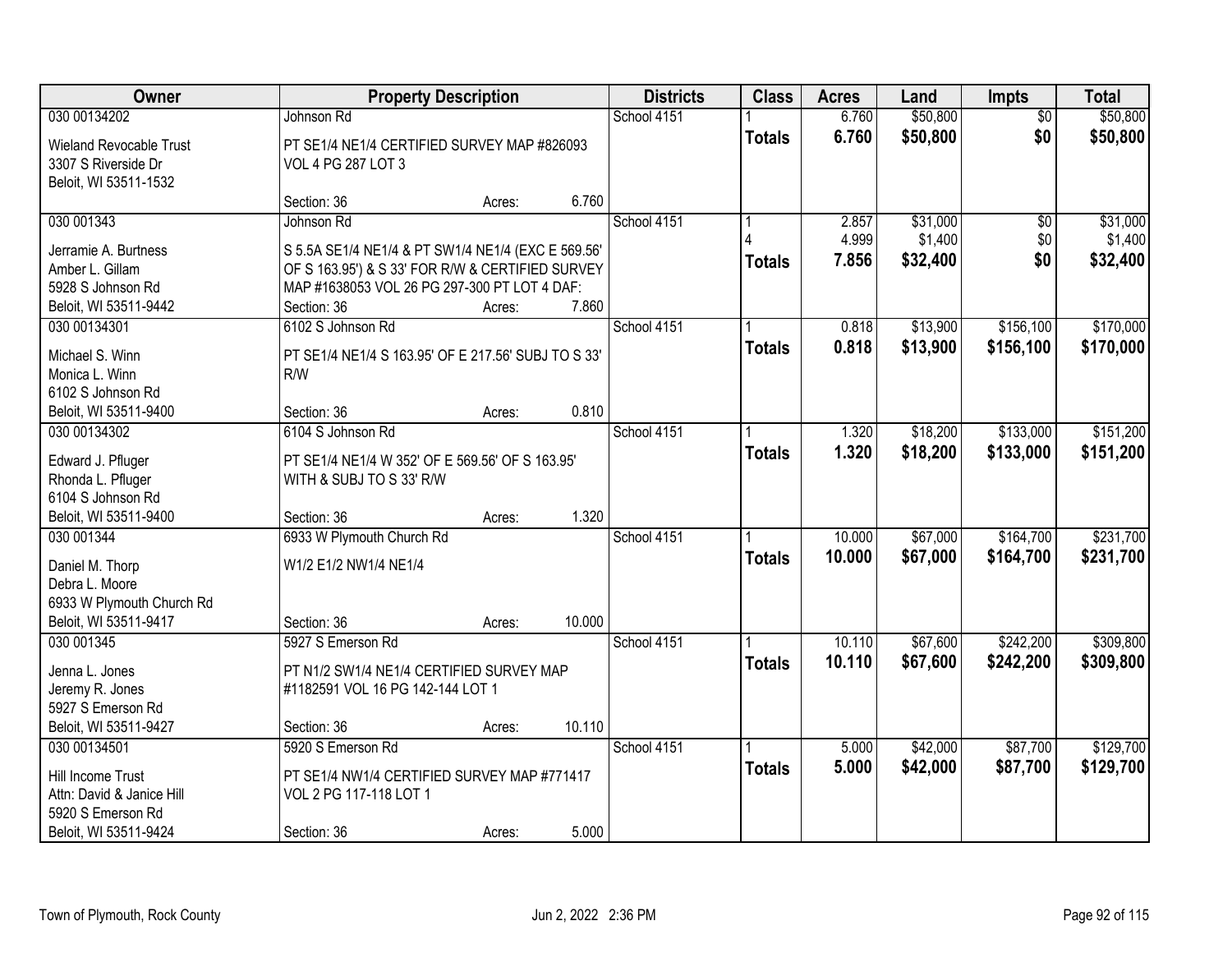| <b>Owner</b>                                                                                      | <b>Property Description</b>                                                               |        |        | <b>Districts</b> | <b>Class</b>       | <b>Acres</b>             | Land                            | <b>Impts</b>              | <b>Total</b>                    |
|---------------------------------------------------------------------------------------------------|-------------------------------------------------------------------------------------------|--------|--------|------------------|--------------------|--------------------------|---------------------------------|---------------------------|---------------------------------|
| 030 00134502                                                                                      | 5929 S Emerson Rd                                                                         |        |        | School 4151      |                    | 5.000                    | \$42,000                        | \$214,000                 | \$256,000                       |
| Kristine A. Hadley<br>5929 S Emerson Rd<br>Beloit, WI 53511-9427                                  | PT SW1/4 NE1/4 CERTIFIED SURVEY MAP #1510600<br>VOL 24 PG 323-325 LOT 1                   |        |        |                  | <b>Totals</b>      | 5.000                    | \$42,000                        | \$214,000                 | \$256,000                       |
|                                                                                                   | Section: 36                                                                               | Acres: | 5.000  |                  |                    |                          |                                 |                           |                                 |
| 030 0013450201<br>Jenna L. Jones<br>Jeremy R. Jones                                               | Emerson Rd<br>PT SW1/4 NE1/4 CERTIFIED SURVEY MAP #1510600<br>VOL 24 PG 323-325 OUTLOT 1  |        |        | School 4151      | հ<br><b>Totals</b> | 0.500<br>4.345<br>4.845  | \$1,000<br>\$13,900<br>\$14,900 | \$7,600<br>\$0<br>\$7,600 | \$8,600<br>\$13,900<br>\$22,500 |
| 5927 S Emerson Rd<br>Beloit, WI 53511-9427                                                        | Section: 36                                                                               | Acres: | 4.840  |                  |                    |                          |                                 |                           |                                 |
| 030 001346                                                                                        | 7147 W Plymouth Church Rd                                                                 |        |        | School 4151      |                    | 2.000                    | \$25,000                        | \$131,600                 | \$156,600                       |
| Jerry L. Downing<br>Rita M. Downing<br>7147 W Plymouth Church Rd                                  | PT NE1/4 NW1/4 CERTIFIED SURVEY MAP #827508<br>VOL 4 PG 309 LOT 1                         |        |        |                  | <b>Totals</b>      | 2.000                    | \$25,000                        | \$131,600                 | \$156,600                       |
| Beloit, WI 53511-9418                                                                             | Section: 36                                                                               | Acres: | 2.000  |                  |                    |                          |                                 |                           |                                 |
| 030 00134601<br>Donald A & Myrna G Robb Family Trust<br>632 Highland Dr<br>Colgate, WI 53017-9522 | Emerson Rd<br>PT NE1/4 NW1/4 CERTIFIED SURVEY MAP #827508<br>VOL 4 PG 309 LOT 2           |        |        | School 4151      | 4<br><b>Totals</b> | 9.410<br>1.000<br>10.410 | \$1,800<br>\$7,500<br>\$9,300   | \$0<br>\$200<br>\$200     | \$1,800<br>\$7,700<br>\$9,500   |
|                                                                                                   | Section: 36                                                                               | Acres: | 10.410 |                  |                    |                          |                                 |                           |                                 |
| 030 00134602<br>Chad Quinn<br>Selina K. Quinn<br>5814 S Emerson Rd<br>Beloit, WI 53511-9423       | 5814 S Emerson Rd<br>PT E 30 RDS NE1/4 NW1/4 S 176'<br>Section: 36                        | Acres: | 2.000  | School 4151      | <b>Totals</b>      | 2.000<br>2.000           | \$25,000<br>\$25,000            | \$157,700<br>\$157,700    | \$182,700<br>\$182,700          |
| 030 001347                                                                                        | Plymouth Church Rd                                                                        |        |        | School 4151      |                    | 20.000                   | \$5,500                         | $\sqrt{6}$                | \$5,500                         |
| Laverne E. Hays<br>Sandra G. Hays<br>5733 S Kettle Rd                                             | W 25A NE1/4 NW1/4 (EXC N 16 RDS OF W 50 RDS)                                              |        |        |                  | <b>Totals</b>      | 20.000                   | \$5,500                         | \$0                       | \$5,500                         |
| Orfordville, WI 53576-9691                                                                        | Section: 36                                                                               | Acres: | 20.000 |                  |                    |                          |                                 |                           |                                 |
| 030 00134701<br>Kenneth C. Viken<br>7243 W Plymouth Church Rd<br>Beloit, WI 53511-9419            | 7243 W Plymouth Church Rd<br>N 16 RDS OF W 50 RDS OF NE1/4 NW1/4 (EXC HWY)<br>Section: 36 | Acres: | 4.100  | School 4151      | <b>Totals</b>      | 4.100<br>4.100           | \$37,500<br>\$37,500            | \$79,400<br>\$79,400      | \$116,900<br>\$116,900          |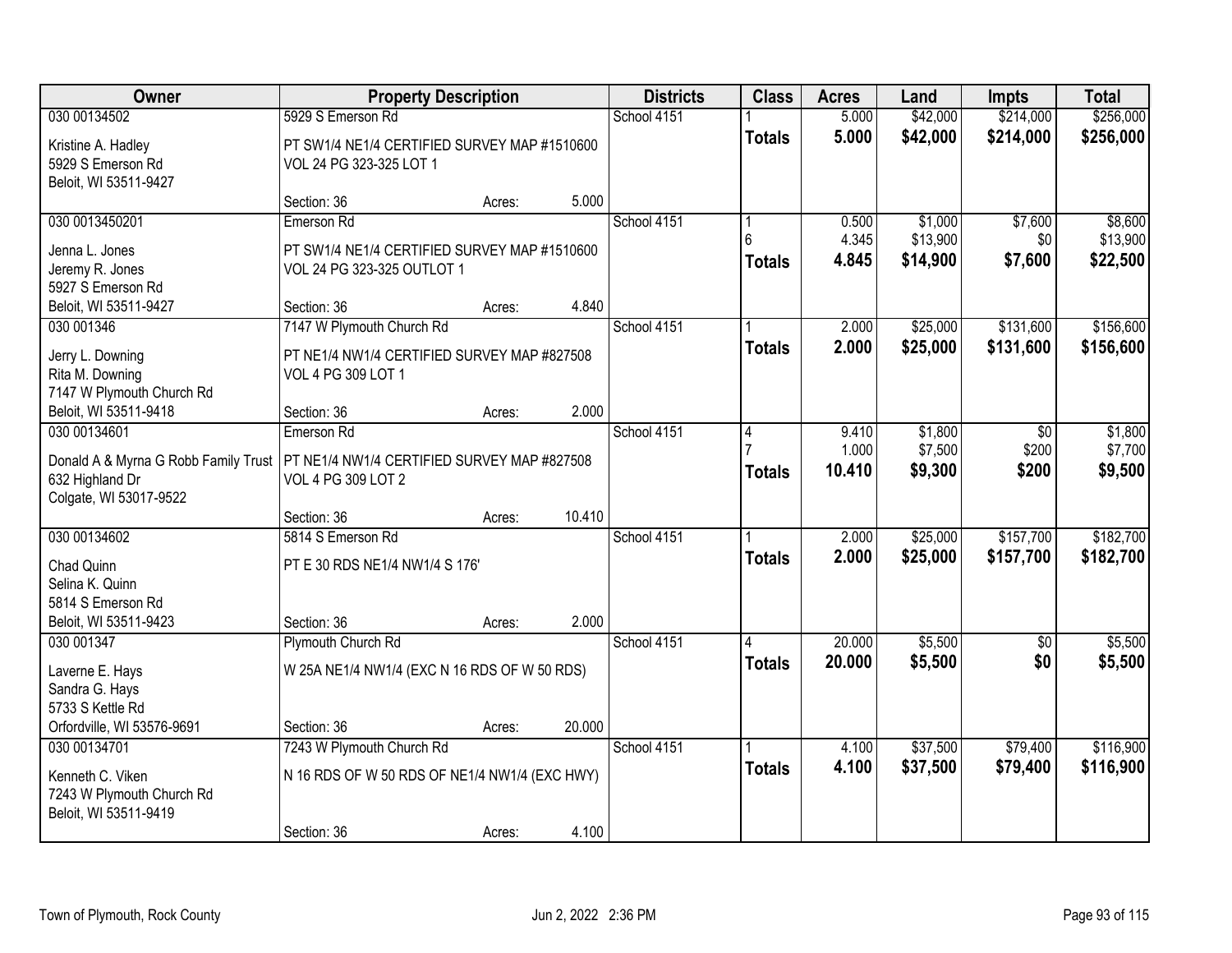| Owner                      | <b>Property Description</b>                           |        |         | <b>Districts</b> | <b>Class</b>  | <b>Acres</b> | Land     | <b>Impts</b>    | <b>Total</b> |
|----------------------------|-------------------------------------------------------|--------|---------|------------------|---------------|--------------|----------|-----------------|--------------|
| 030 001348                 | <b>Kettle Rd</b>                                      |        |         | School 4151      |               | 102.280      | \$27,000 | $\overline{50}$ | \$27,000     |
| Laverne E. Hays            | W1/2 NW1/4 (EXC S 25 RDS OF W 16 RDS) (EXC HWY        |        |         |                  | 5             | 2.600        | \$400    | \$0             | \$400        |
| Sandra G. Hays             | SE1/4 NW1/4 (EXC CSM 2-117) W1/2 NW1/4 NE1/4          |        |         |                  | 5M            | 9.000        | \$14,400 | \$0             | \$14,400     |
| 5733 S Kettle Rd           | (EXC CSM 27-283)                                      |        |         |                  | <b>Totals</b> | 113.880      | \$41,800 | \$0             | \$41,800     |
| Orfordville, WI 53576-9691 | Section: 36                                           | Acres: | 113.880 |                  |               |              |          |                 |              |
| 030 00134801               | 6101 S Kettle Rd                                      |        |         | School 4151      |               | 1.000        | \$15,000 | \$130,500       | \$145,500    |
|                            |                                                       |        |         |                  | <b>Totals</b> | 1.000        | \$15,000 | \$130,500       | \$145,500    |
| Charles A. Statton         | PT SW1/4 NW1/4 S 165' OF W 264'                       |        |         |                  |               |              |          |                 |              |
| Janet L. Statton           |                                                       |        |         |                  |               |              |          |                 |              |
| 6101 S Kettle Rd           |                                                       |        |         |                  |               |              |          |                 |              |
| Orfordville, WI 53576-9726 | Section: 36                                           | Acres: | 1.000   |                  |               |              |          |                 |              |
| 030 00134802               | <b>Kettle Rd</b>                                      |        |         | School 4151      |               | 1.500        | \$20,000 | $\overline{50}$ | \$20,000     |
| Charles A. Statton         | PT SW1/4 NW1/4 N15 RDS OF S25 RDS OF W16 RDS          |        |         |                  | <b>Totals</b> | 1.500        | \$20,000 | \$0             | \$20,000     |
| Janet L. Statton           |                                                       |        |         |                  |               |              |          |                 |              |
| 6101 S Kettle Rd           |                                                       |        |         |                  |               |              |          |                 |              |
| Orfordville, WI 53576-9726 | Section: 36                                           | Acres: | 1.500   |                  |               |              |          |                 |              |
| 030 00134803               | Emerson Rd                                            |        |         | School 4151      | 4             | 1.010        | \$300    | \$0             | \$300        |
| Laverne E. Hays            | PT S1/2 SW1/4 NE1/4 CERTIFIED SURVEY MAP              |        |         |                  | <b>Totals</b> | 1.010        | \$300    | \$0             | \$300        |
| Sandra G. Hays             | #1638053 VOL 26 PG 297-300 LOT 1 RESTS                |        |         |                  |               |              |          |                 |              |
| 5733 S Kettle Rd           |                                                       |        |         |                  |               |              |          |                 |              |
| Orfordville, WI 53576-9691 | Section: 36                                           | Acres: | 1.010   |                  |               |              |          |                 |              |
| 030 00134804               | Emerson Rd                                            |        |         | School 4151      | Δ             | 0.994        | \$300    | \$0             | \$300        |
|                            |                                                       |        |         |                  | <b>Totals</b> | 0.994        | \$300    | \$0             | \$300        |
| Laverne E. Hays            | PT S1/2 SW1/4 NE1/4 CERTIFIED SURVEY MAP              |        |         |                  |               |              |          |                 |              |
| Sandra G. Hays             | #1638053 VOL 26 PG 297-300 LOT 2 RESTS                |        |         |                  |               |              |          |                 |              |
| 5733 S Kettle Rd           |                                                       |        |         |                  |               |              |          |                 |              |
| Orfordville, WI 53576-9691 | Section: 36                                           | Acres: | 0.990   |                  |               |              |          |                 |              |
| 030 00134805               | Emerson Rd                                            |        |         | School 4151      |               | 0.989        | \$300    | $\overline{60}$ | \$300        |
| Laverne E. Hays            | PT S1/2 SW1/4 NE1/4 CERTIFIED SURVEY MAP              |        |         |                  | <b>Totals</b> | 0.989        | \$300    | \$0             | \$300        |
| Sandra G. Hays             | #1638053 VOL 26 PG 297-300 LOT 3 RESTS                |        |         |                  |               |              |          |                 |              |
| 5733 S Kettle Rd           |                                                       |        |         |                  |               |              |          |                 |              |
| Orfordville, WI 53576-9691 | Section: 36                                           | Acres: | 0.980   |                  |               |              |          |                 |              |
| 030 00134806               | Emerson Rd                                            |        |         | School 4151      |               | 11.700       | \$3,300  | \$0             | \$3,300      |
| Laverne E. Hays            | PT S1/2 SW1/4 NE1/4 CERTIFIED SURVEY MAP              |        |         |                  | <b>Totals</b> | 11.700       | \$3,300  | \$0             | \$3,300      |
| Sandra G. Hays             | #1638053 VOL 26 PG 297-300 LOT 4 (EXC COM NE          |        |         |                  |               |              |          |                 |              |
| 5733 S Kettle Rd           | COR SD LOT, S 663.63', W 328.41', N 663.38', E 328.40 |        |         |                  |               |              |          |                 |              |
| Orfordville, WI 53576-9691 | Section: 36                                           | Acres: | 11.700  |                  |               |              |          |                 |              |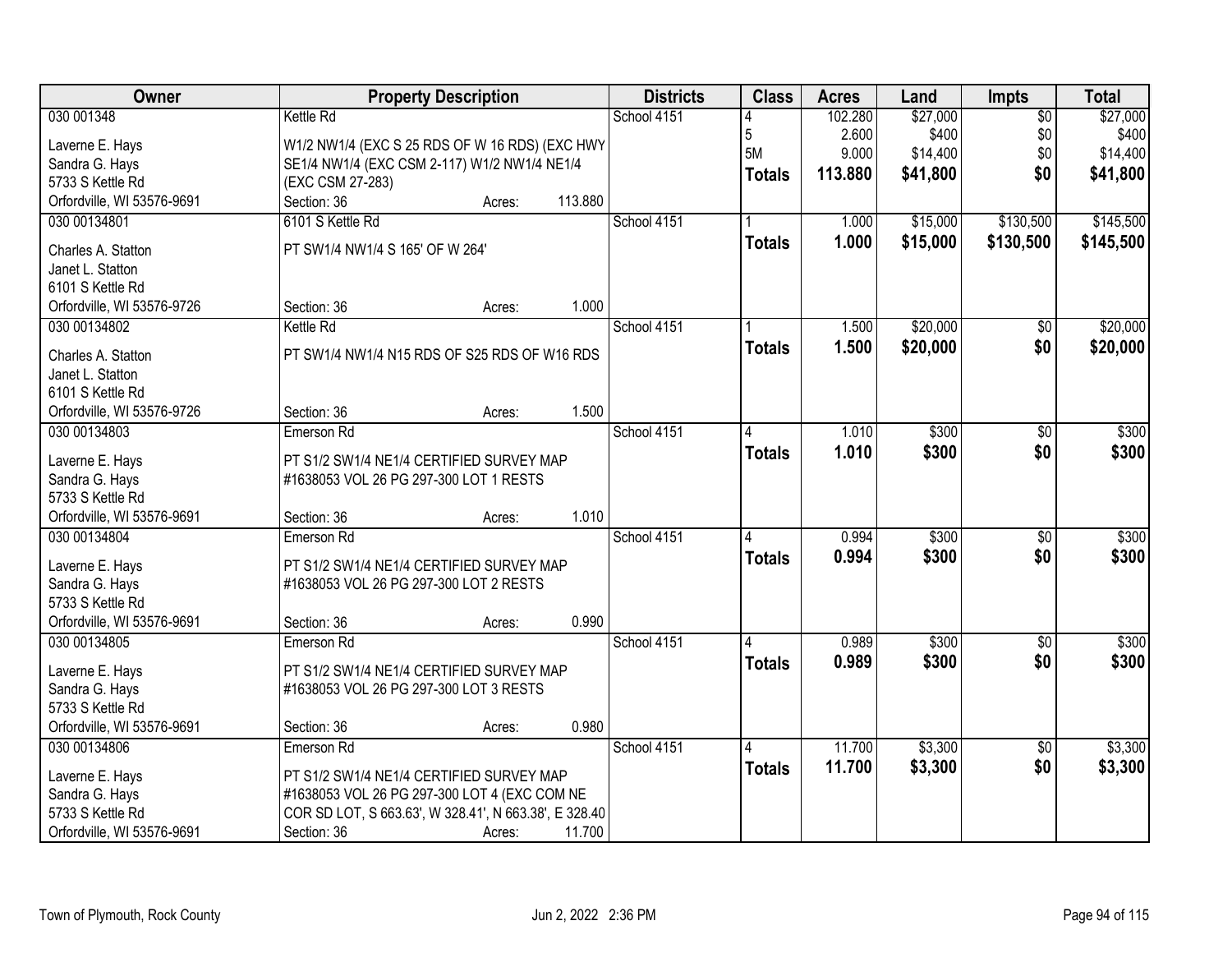| Owner                                  | <b>Property Description</b>                                                     | <b>Districts</b> | <b>Class</b>  | <b>Acres</b> | Land     | <b>Impts</b>    | <b>Total</b> |
|----------------------------------------|---------------------------------------------------------------------------------|------------------|---------------|--------------|----------|-----------------|--------------|
| 030 00134807                           | 5733 S Kettle Rd                                                                | School 4151      |               | 13.000       | \$2,200  | $\overline{50}$ | \$2,200      |
| Laverne E. Hays                        | PT NW1/4 NW1/4 CERTIFIED SURVEY MAP #1677720                                    |                  | 5             | 0.500        | \$300    | \$0             | \$300        |
| Sandra G. Hays                         | VOL 27 PG 283-285 LOT 1                                                         |                  |               | 3.000        | \$30,000 | \$205,600       | \$235,600    |
| 5733 S Kettle Rd                       |                                                                                 |                  | <b>Totals</b> | 16.500       | \$32,500 | \$205,600       | \$238,100    |
| Orfordville, WI 53576-9691             | 16.500<br>Section: 36<br>Acres:                                                 |                  |               |              |          |                 |              |
| 030 001349                             | 6420 S Emerson Rd                                                               | School 4151      | 4             | 22.800       | \$3,900  | $\overline{50}$ | \$3,900      |
| Lawrence H. Litza                      | PT SW1/4 COM 2223.10' N OF S1/4 COR FOR POB W                                   |                  | 5             | 1.200        | \$200    | \$0             | \$200        |
| Joyce M. Litza                         | 850', S 1382.07', E 370', S 93.5', E 480', N 1477.28' TO                        |                  | 5M            | 2.000        | \$3,200  | \$0             | \$3,200      |
| 6420 S Emerson Rd                      | POB                                                                             |                  |               | 2.000        | \$25,000 | \$170,500       | \$195,500    |
| Beloit, WI 53511-9477                  | Section: 36<br>28.000<br>Acres:                                                 |                  | <b>Totals</b> | 28.000       | \$32,300 | \$170,500       | \$202,800    |
| 030 00134901                           | Emerson Rd                                                                      | School 4151      | 4             | 29.035       | \$7,400  | $\sqrt[6]{}$    | \$7,400      |
| Michael A. Cudney                      | PT SW1/4 COM SW COR, N 2217.77', E 500', S 420', E                              |                  |               | 1.454        | \$200    | \$0             | \$200        |
| 7208 W Emerson Rd                      | 200', S 959.87', E 1470.2', S 840', W 2170.2' TO POB                            |                  | Totals        | 30.489       | \$7,600  | \$0             | \$7,600      |
| Beloit, WI 53511-9495                  | (EXC CSM 5-100, 19-206) (EXC COM W1/4 COR, S                                    |                  |               |              |          |                 |              |
|                                        | 30.480<br>Section: 36<br>Acres:                                                 |                  |               |              |          |                 |              |
| 030 0013490101                         | 7208 W Emerson Rd                                                               | School 4151      |               | 3.000        | \$32,000 | \$128,100       | \$160, 100   |
|                                        |                                                                                 |                  |               | 8.240        | \$22,200 | \$0             | \$22,200     |
| Michael A. Cudney<br>7208 W Emerson Rd | PT SW1/4 COM 480' W S1/4 COR, W ALG S LN 583', N<br>840', E 583', S 840' TO POB |                  | <b>Totals</b> | 11.240       | \$54,200 | \$128,100       | \$182,300    |
| Beloit, WI 53511-9495                  |                                                                                 |                  |               |              |          |                 |              |
|                                        | 11.240<br>Section: 36<br>Acres:                                                 |                  |               |              |          |                 |              |
| 030 001349011                          | Kettle Rd                                                                       | School 4151      |               | 4.580        | \$800    | \$0             | \$800        |
|                                        |                                                                                 |                  | <b>Totals</b> | 4.580        | \$800    | \$0             | \$800        |
| Francesca F. Sciuto                    | PT NW1/4 SW1/4 & SW1/4 SW1/4 CERTIFIED SURVEY                                   |                  |               |              |          |                 |              |
| 2211 Ohio Pkwy                         | MAP #1297914 VOL 19 PG 206-208 LOT 1                                            |                  |               |              |          |                 |              |
| Rockford, IL 61108-7512                |                                                                                 |                  |               |              |          |                 |              |
| 030 001349012                          | 4.580<br>Section: 36<br>Acres:<br>6327 S Kettle Rd                              | School 4151      |               | 4.570        | \$39,900 | \$232,700       | \$272,600    |
|                                        |                                                                                 |                  |               | 4.570        | \$39,900 |                 |              |
| Donald V. Bishop                       | PT NW1/4 SW1/4 & SW1/4 SW1/4 CERTIFIED SURVEY                                   |                  | <b>Totals</b> |              |          | \$232,700       | \$272,600    |
| Peggy J. Bishop                        | MAP #1297914 VOL 19 PG 206-208 LOT 2                                            |                  |               |              |          |                 |              |
| 6327 S Kettle Rd                       |                                                                                 |                  |               |              |          |                 |              |
| Beloit, WI 53511-9443                  | 4.570<br>Section: 36<br>Acres:                                                  |                  |               |              |          |                 |              |
| 030 001349013                          | 6305 S Kettle Rd                                                                | School 4151      |               | 4.570        | \$39,900 | \$172,300       | \$212,200    |
| Christopher L. Onsgard                 | PT NW1/4 SW1/4 & SW1/4 SW1/4 CERTIFIED SURVEY                                   |                  | <b>Totals</b> | 4.570        | \$39,900 | \$172,300       | \$212,200    |
| 6305 S Kettle Rd                       | MAP #1297914 VOL 19 PG 206-208 LOT 3                                            |                  |               |              |          |                 |              |
| Beloit, WI 53511-9443                  |                                                                                 |                  |               |              |          |                 |              |
|                                        | 4.570<br>Section: 36<br>Acres:                                                  |                  |               |              |          |                 |              |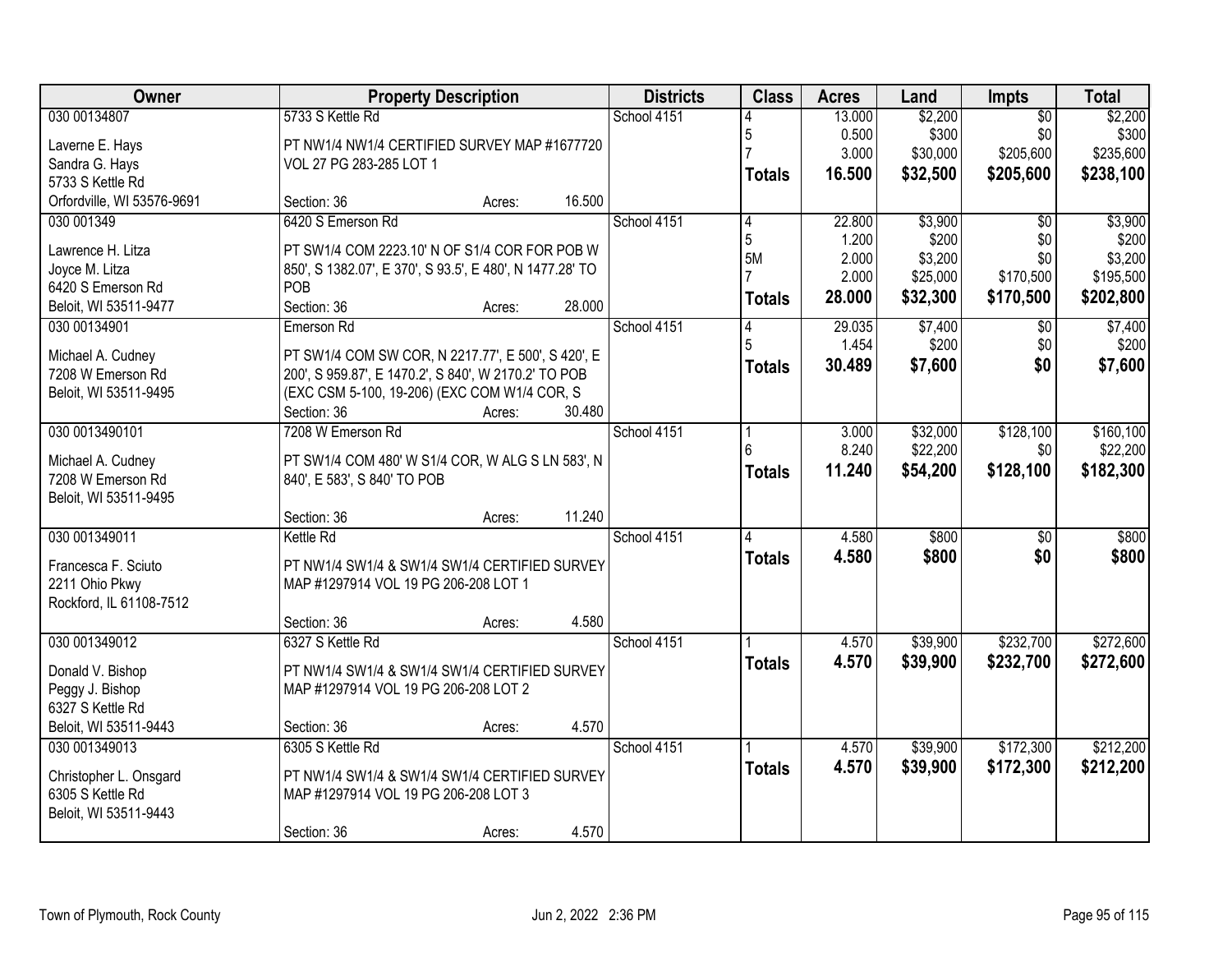| Owner                                                                                                        |                                                                                                                                                                      | <b>Property Description</b> |       | <b>Districts</b> | <b>Class</b>    | <b>Acres</b>   | Land                 | <b>Impts</b>           | <b>Total</b>           |
|--------------------------------------------------------------------------------------------------------------|----------------------------------------------------------------------------------------------------------------------------------------------------------------------|-----------------------------|-------|------------------|-----------------|----------------|----------------------|------------------------|------------------------|
| 030 00134902                                                                                                 | 6243 S Kettle Rd                                                                                                                                                     |                             |       | School 4151      |                 | 5.526          | \$44,600             | \$160,100              | \$204,700              |
| David R. Higginbotham<br>Lisa A. Higginbotham<br>6243 S Kettle Rd                                            | PT NW1/4 SW1/4 CERTIFIED SURVEY MAP #834967<br>VOL 5 PG 100 LOT 1                                                                                                    |                             |       |                  | <b>Totals</b>   | 5.526          | \$44,600             | \$160,100              | \$204,700              |
| Beloit, WI 53511-9471                                                                                        | Section: 36                                                                                                                                                          | Acres:                      | 5.520 |                  |                 |                |                      |                        |                        |
| 030 00134903                                                                                                 | 6542 S Emerson Rd                                                                                                                                                    |                             |       | School 4151      |                 | 3.000          | \$32,000             | \$148,500              | \$180,500              |
| <b>Robert Ritter</b><br>6542 S Emerson Rd<br>Beloit, WI 53511-9426                                           | PT SE1/4 SW1/4 E 300' OF S 435.82' (PCL A)                                                                                                                           |                             |       |                  | <b>Totals</b>   | 3.000          | \$32,000             | \$148,500              | \$180,500              |
|                                                                                                              | Section: 36                                                                                                                                                          | Acres:                      | 3.000 |                  |                 |                |                      |                        |                        |
| 030 00134904                                                                                                 | 6448 S Emerson Rd                                                                                                                                                    |                             |       | School 4151      |                 | 3.413          | \$34,100             | \$89,100               | \$123,200              |
| Richard Mc Grath<br>Anna Kelly<br>1747 Sherwood Dr SW                                                        | PT SE1/4 SW1/4 N 309.9' OF S 745.82' OF E 480' (PCL<br>F OF REVISED SURVEY)                                                                                          |                             |       |                  | <b>Totals</b>   | 3.413          | \$34,100             | \$89,100               | \$123,200              |
| Beloit, WI 53511-5655                                                                                        | Section: 36                                                                                                                                                          | Acres:                      | 3.410 |                  |                 |                |                      |                        |                        |
| 030 00134905                                                                                                 | 7132 W Emerson Rd                                                                                                                                                    |                             |       | School 4151      |                 | 1.800          | \$23,000             | \$133,300              | \$156,300              |
| Tracey M. Johnson<br>7132 W Emerson Rd<br>Beloit, WI 53511-9495                                              | PT SW1/4 COM 300' W OF S1/4 COR, W 180', N 435.82<br>E 180', S 435.82' TO POB (PCL E OF REVISED<br>SURVEY)                                                           |                             |       |                  | <b>Totals</b>   | 1.800          | \$23,000             | \$133,300              | \$156,300              |
|                                                                                                              | Section: 36                                                                                                                                                          | Acres:                      | 1.800 |                  |                 |                |                      |                        |                        |
| 030 00134906<br>Mary L. Ludlum<br>7405 W Hickory HIs<br>Beloit, WI 53511-9472                                | 7405 Hickory Hills Rd<br>PT NW1/4 SW1/4 COM 441' S & 700' E OF W1/4 COR,<br>TH CONT E 200', S 420', W 200' N 420' TO POB (PCL D<br>OF REVISED SURVEY)<br>Section: 36 | Acres:                      | 1.920 | School 4151      | <b>Totals</b>   | 1.927<br>1.927 | \$24,300<br>\$24,300 | \$162,400<br>\$162,400 | \$186,700<br>\$186,700 |
| 030 00134907                                                                                                 | <b>Hickory Hills Rd</b>                                                                                                                                              |                             |       | School 4151      | $\overline{X4}$ | 1.360          | $\sqrt{30}$          | $\overline{50}$        | $\frac{6}{3}$          |
| Town of Plymouth<br>8219 High St<br>Orfordville, WI 53576-8716                                               | PT NW1/4 SW1/4 ROAD S 66' OF N 441' OF W 900'                                                                                                                        |                             |       |                  | <b>Totals</b>   | 1.360          | \$0                  | \$0                    | \$0                    |
|                                                                                                              | Section: 36                                                                                                                                                          | Acres:                      | 1.360 |                  |                 |                |                      |                        |                        |
| 030 00134909                                                                                                 | 7419 Hickory Hills Rd                                                                                                                                                |                             |       | School 4151      |                 | 2.210          | \$26,500             | \$149,900              | \$176,400              |
| Johnston Family Rev Trust<br>Attn: Richard L & Eva F Johnston<br>7419 W Hickory HIs<br>Beloit, WI 53511-9472 | PT NW1/4 SW1/4 COM 441' S & 500'E OF W1/4 COR,<br>TH CONT E 200', S 482', W 200', N 482' TO POB (PCL<br>H OF REVISED SURVEY)<br>Section: 36                          | Acres:                      | 2.210 |                  | <b>Totals</b>   | 2.210          | \$26,500             | \$149,900              | \$176,400              |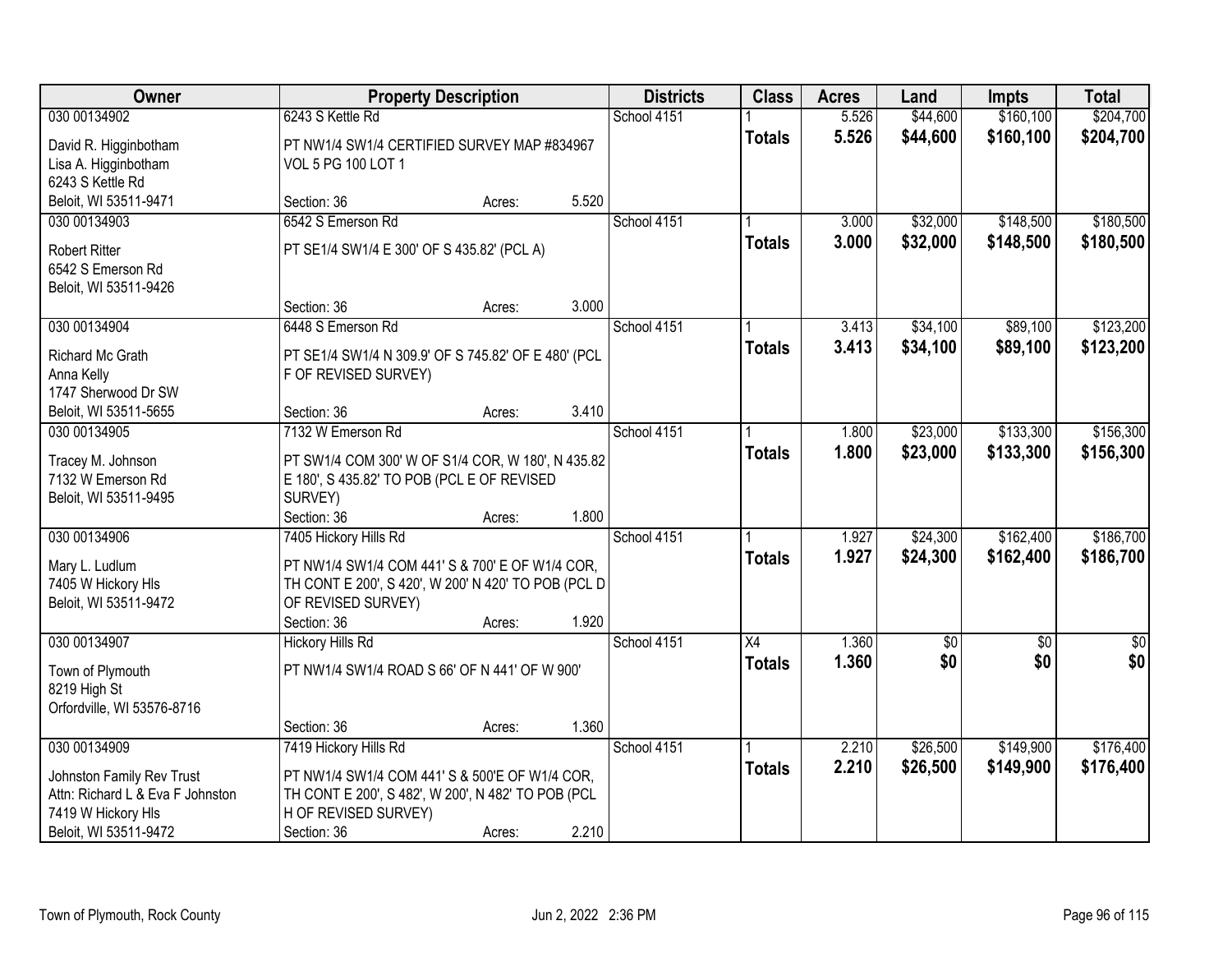| Owner                                                                    |                                                                                                                      | <b>Property Description</b> |       | <b>Districts</b> | <b>Class</b>  | <b>Acres</b>   | Land                 | <b>Impts</b>           | <b>Total</b>           |
|--------------------------------------------------------------------------|----------------------------------------------------------------------------------------------------------------------|-----------------------------|-------|------------------|---------------|----------------|----------------------|------------------------|------------------------|
| 030 00134910                                                             | 7414 Hickory Hills Rd                                                                                                |                             |       | School 4151      |               | 1.740          | \$22,400             | \$148,000              | \$170,400              |
| Bonnie E Cunningham Trust<br>7414 W Hickory HIs<br>Beloit, WI 53511-9475 | PT NW1/4 SW1/4 E 200' OF W 875' OF N 375' (PCL I OI)<br><b>REVISED SURVEY)</b>                                       |                             |       |                  | <b>Totals</b> | 1.740          | \$22,400             | \$148,000              | \$170,400              |
|                                                                          | Section: 36                                                                                                          | Acres:                      | 1.740 |                  |               |                |                      |                        |                        |
| 030 00134911<br>Stephen T. Jones                                         | 7402 Hickory Hills Rd<br>PT NW1/4 SW1/4 COM 365.3' S & 875' E OF W1/4 COR                                            |                             |       | School 4151      | <b>Totals</b> | 1.740<br>1.740 | \$22,400<br>\$22,400 | \$166,400<br>\$166,400 | \$188,800<br>\$188,800 |
| 7402 W Hickory HIs<br>Beloit, WI 53511-9475                              | N 375', E 200 & S 375', W 200' TO POB (PCL L OF<br><b>REVISED SURVEY)</b><br>Section: 36                             | Acres:                      | 1.740 |                  |               |                |                      |                        |                        |
| 030 00134913                                                             | 6228 S Ivy Ln                                                                                                        |                             |       | School 4151      |               | 4.151          | \$37,800             | \$199,300              | \$237,100              |
| Alan Wojtas Living Trust<br>6228 S Ivy Ln<br>Beloit, WI 53511-9439       | PT NW1/4 SW1/4 & NE1/4 SW1/4 CERTIFIED SURVEY<br>MAP #811702 VOL 3 PG 334 LOT 1                                      |                             |       |                  | <b>Totals</b> | 4.151          | \$37,800             | \$199,300              | \$237,100              |
|                                                                          | Section: 36                                                                                                          | Acres:                      | 4.150 |                  |               |                |                      |                        |                        |
| 030 00134914                                                             | 7220 Hickory Hills Rd                                                                                                |                             |       | School 4151      |               | 1.560          | \$20,600             | \$134,300              | \$154,900              |
| Wayne A. Waege<br>Sia E. Gonya<br>7220 W Hickory Hills Rd                | PT NW1/4 SW1/4 & NE1/4 SW1/4 CERTIFIED SURVEY<br>MAP #741884 VOL 1 PG 211 E 162' LOT 3                               |                             |       |                  | <b>Totals</b> | 1.560          | \$20,600             | \$134,300              | \$154,900              |
| Beloit, WI 53511-9473                                                    | Section: 36                                                                                                          | Acres:                      | 1.560 |                  |               |                |                      |                        |                        |
| 030 00134915                                                             | 6231 S Ivy Ln                                                                                                        |                             |       | School 4151      | <b>Totals</b> | 1.607<br>1.607 | \$21,100<br>\$21,100 | \$174,300<br>\$174,300 | \$195,400<br>\$195,400 |
| Stephen R. Olin<br>Jamie A. Olin<br>6231 S Ivy Ln                        | PT NW1/4 SW1/4 & NE1/4 SW1/4 CERTIFIED SURVEY<br>MAP #741884 VOL 1 PG 211 S1/2 LOT 4                                 |                             |       |                  |               |                |                      |                        |                        |
| Beloit, WI 53511-9430                                                    | Section: 36                                                                                                          | Acres:                      | 1.600 |                  |               |                |                      |                        |                        |
| 030 00134916                                                             | 7330 Hickory Hills Rd                                                                                                |                             |       | School 4151      |               | 2.580          | \$29,100             | \$127,400              | \$156,500              |
| Lisa M. Busch<br>7330 W Hickory HIs<br>Beloit, WI 53511-9475             | PT NW1/4 SW1/4 & NE1/4 SW1/4 CERTIFIED SURVEY<br>MAP #741884 VOL 1 PG 211 LOT 1 & W1/2 LOT 2                         |                             |       |                  | <b>Totals</b> | 2.580          | \$29,100             | \$127,400              | \$156,500              |
|                                                                          | Section: 36                                                                                                          | Acres:                      | 2.580 |                  |               |                |                      |                        |                        |
| 030 00134918                                                             | 7230 Hickory Hills Rd                                                                                                |                             |       | School 4151      |               | 2.420          | \$27,900             | \$200,400              | \$228,300              |
| Homer E. Auge III<br>Monica L. Saari<br>7230 W Hickory HIs               | PT NW1/4 SW1/4 & NE1/4 SW1/4 CERTIFIED SURVEY<br>MAP #741884 VOL 1 PG 211 E1/2 LOT 2 & W 161.14'<br>LOT <sub>3</sub> |                             |       |                  | <b>Totals</b> | 2.420          | \$27,900             | \$200,400              | \$228,300              |
| Beloit, WI 53511-9473                                                    | Section: 36                                                                                                          | Acres:                      | 2.420 |                  |               |                |                      |                        |                        |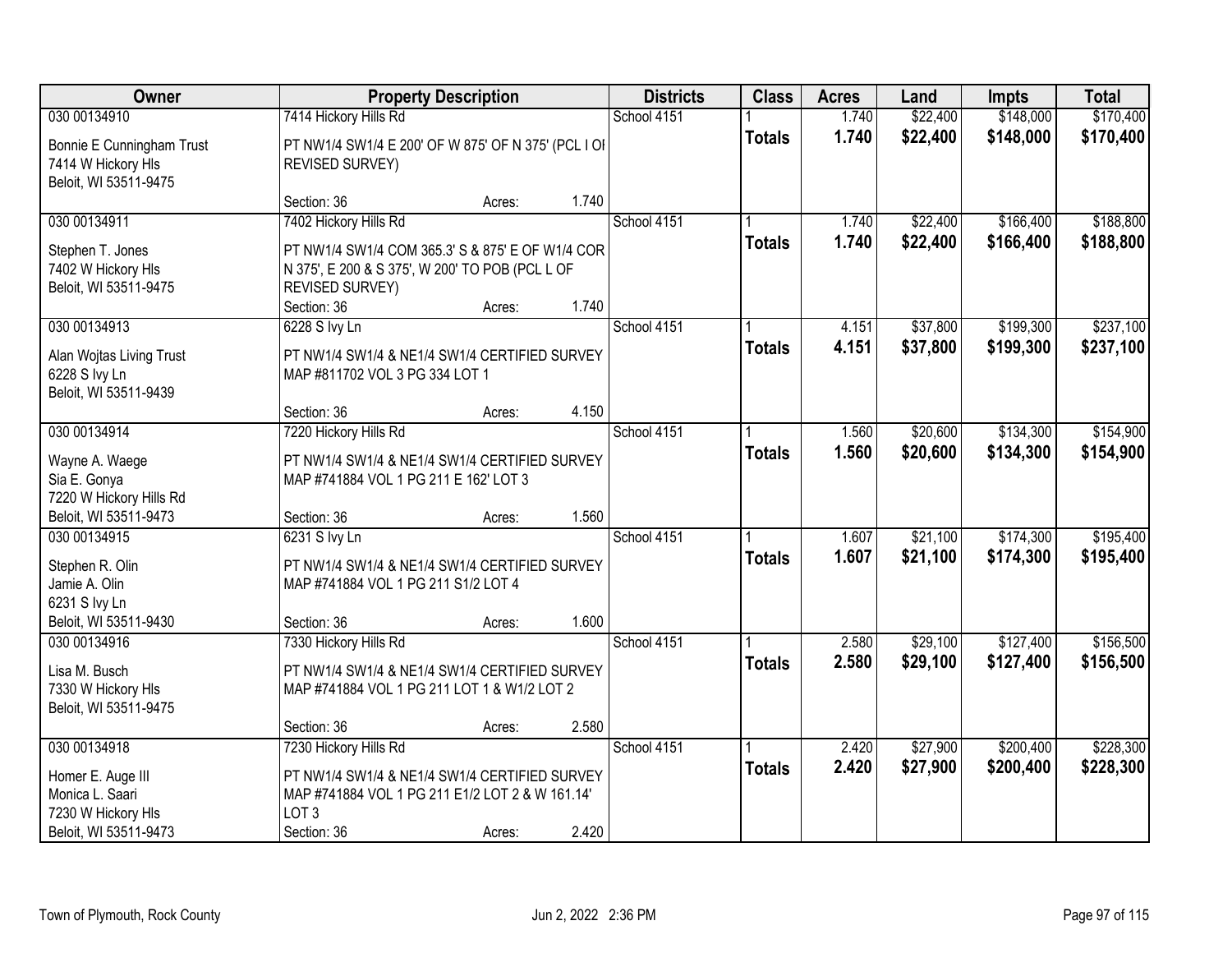| Owner                                                                                         |                                                                                                            | <b>Property Description</b> |       | <b>Districts</b> | <b>Class</b>  | <b>Acres</b>   | Land                 | <b>Impts</b>           | <b>Total</b>           |
|-----------------------------------------------------------------------------------------------|------------------------------------------------------------------------------------------------------------|-----------------------------|-------|------------------|---------------|----------------|----------------------|------------------------|------------------------|
| 030 00134919<br>James E & Marilynn A Lyga Rev Trust<br>6241 S Ivy Ln<br>Beloit, WI 53511-9430 | Ivy Ln<br>PT NW1/4 SW1/4 & NE1/4 SW1/4 CERTIFIED SURVEY<br>MAP #741884 VOL 1 PG 211 N1/2 LOT 4             |                             |       | School 4151      | <b>Totals</b> | 1.600<br>1.600 | \$4,200<br>\$4,200   | \$1,400<br>\$1,400     | \$5,600<br>\$5,600     |
|                                                                                               | Section: 36                                                                                                | Acres:                      | 1.600 |                  |               |                |                      |                        |                        |
| 030 00134920<br>David W. Wisniewski<br>Patricia Fox Wisniewski<br>7401 W Hickory HIs          | 7401 Hickory Hills Rd<br>PT NW1/4 SW1/4 & NE1/4 SW1/4 CERTIFIED SURVEY<br>MAP #811702 VOL 3 PG 334 LOT 2   |                             |       | School 4151      | <b>Totals</b> | 5.357<br>5.357 | \$43,800<br>\$43,800 | \$172,000<br>\$172,000 | \$215,800<br>\$215,800 |
| Beloit, WI 53511-9472                                                                         | Section: 36                                                                                                | Acres:                      | 5.350 |                  |               |                |                      |                        |                        |
| 030 00134921<br>Vicki J. Kessler et al<br>6347 S Ivy Ln<br>Beloit, WI 53511-9474              | 6347 S Ivy Ln<br>PT NW1/4 SW1/4 & NE1/4 SW1/4 CERTIFIED SURVEY<br>MAP #823930 VOL 4 PG 232 LOT 1           |                             |       | School 4151      | <b>Totals</b> | 3.000<br>3.000 | \$32,000<br>\$32,000 | \$164,100<br>\$164,100 | \$196,100<br>\$196,100 |
|                                                                                               | Section: 36                                                                                                | Acres:                      | 3.000 |                  |               |                |                      |                        |                        |
| 030 00134922<br>Gregory A. Davis<br>6328 S Ivy Ln<br>Beloit, WI 53511-9474                    | 6328 S Ivy Ln<br>PT NW1/4 SW1/4 & NE1/4 SW1/4 CERTIFIED SURVEY<br>MAP #823930 VOL 4 PG 232 LOT 2           |                             |       | School 4151      | <b>Totals</b> | 1.940<br>1.940 | \$24,400<br>\$24,400 | \$200,500<br>\$200,500 | \$224,900<br>\$224,900 |
|                                                                                               | Section: 36                                                                                                | Acres:                      | 1.940 |                  |               |                |                      |                        |                        |
| 030 00134923<br>Patricia Fox Wisniewski<br>7401 W Hickory HIs<br>Beloit, WI 53511-9472        | <b>Hickory Hills Rd</b><br>PT NW1/4 SW1/4 & NE1/4 SW1/4 CERTIFIED SURVEY<br>MAP #823930 VOL 4 PG 232 LOT 3 |                             |       | School 4151      | <b>Totals</b> | 2.000<br>2.000 | \$25,000<br>\$25,000 | $\overline{50}$<br>\$0 | \$25,000<br>\$25,000   |
|                                                                                               | Section: 36                                                                                                | Acres:                      | 2.000 |                  |               |                |                      |                        |                        |
| 030 00134924<br>Michael D. Ovist<br>6254 S Ivy Ln<br>Beloit, WI 53511-9439                    | 6254 S Ivy Ln<br>PT NW1/4 SW1/4 & NE1/4 SW1/4 CERTIFIED SURVEY<br>MAP #823930 VOL 4 PG 232 LOT 4           |                             |       | School 4151      | <b>Totals</b> | 2.500<br>2.500 | \$28,500<br>\$28,500 | \$246,700<br>\$246,700 | \$275,200<br>\$275,200 |
|                                                                                               | Section: 36                                                                                                | Acres:                      | 2.500 |                  |               |                |                      |                        |                        |
| 030 00134925<br>James E & Marilynn A Lyga Rev Trust<br>6241 S Ivy Ln<br>Beloit, WI 53511-9430 | 6241 S Ivy Ln<br>PT SW1/4 CERTIFIED SURVEY MAP #817554 VOL 4<br>PG 79-80 LOT 1<br>Section: 36              | Acres:                      | 2.000 | School 4151      | <b>Totals</b> | 2.000<br>2.000 | \$25,000<br>\$25,000 | \$255,500<br>\$255,500 | \$280,500<br>\$280,500 |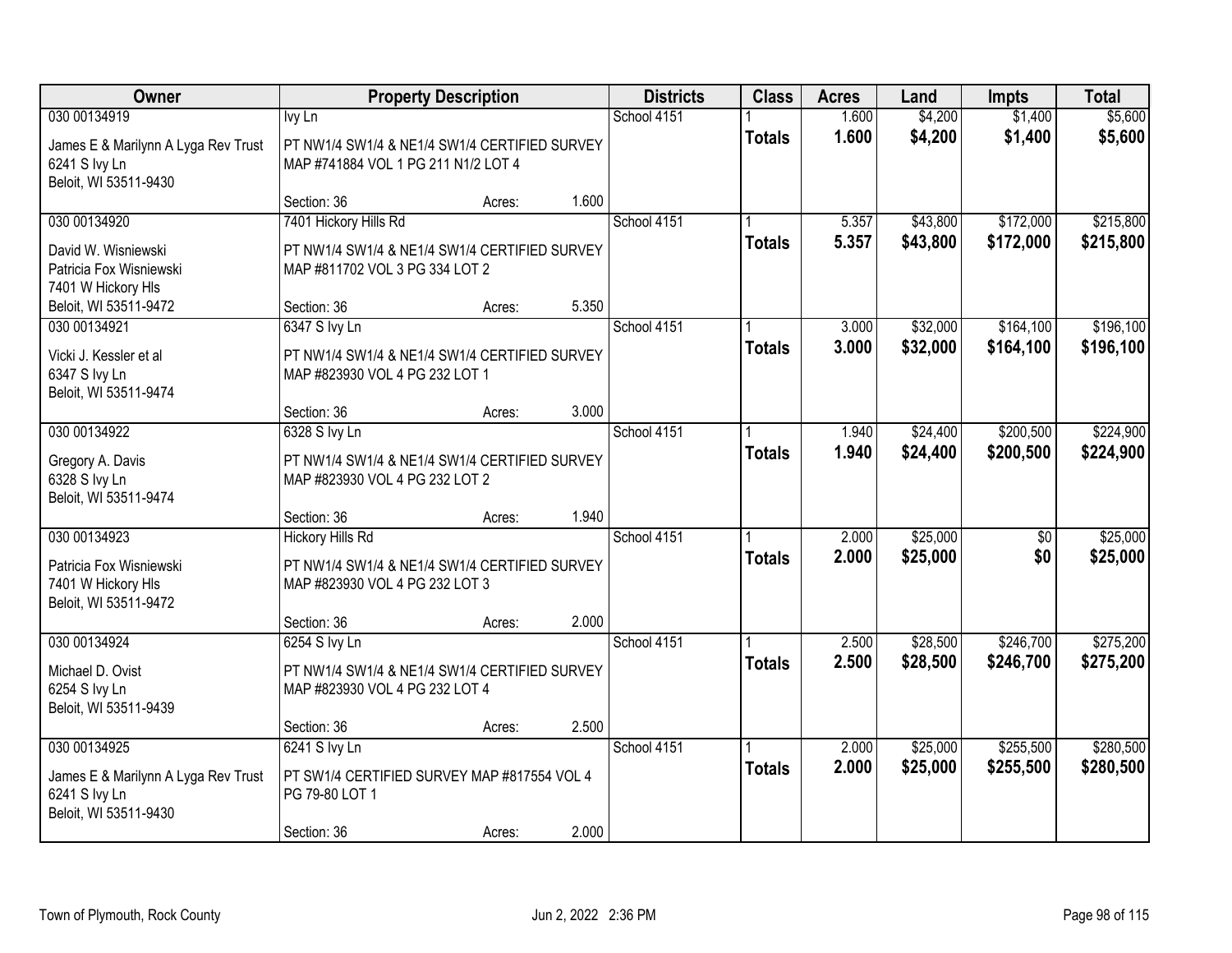| Owner                                            |                                                  | <b>Property Description</b> |       | <b>Districts</b> | <b>Class</b>  | <b>Acres</b> | Land     | Impts     | <b>Total</b> |
|--------------------------------------------------|--------------------------------------------------|-----------------------------|-------|------------------|---------------|--------------|----------|-----------|--------------|
| 030 00134926                                     | 6301 S lvy Ln                                    |                             |       | School 4151      |               | 2.000        | \$25,000 | \$150,500 | \$175,500    |
| R Michael Telfer                                 | PT SW1/4 CERTIFIED SURVEY MAP #817554 VOL 4      |                             |       |                  | <b>Totals</b> | 2.000        | \$25,000 | \$150,500 | \$175,500    |
| Judith R. Telfer                                 | PG 79-80 LOT 2                                   |                             |       |                  |               |              |          |           |              |
| 6301 S Ivy Ln                                    |                                                  |                             |       |                  |               |              |          |           |              |
| Beloit, WI 53511-9474                            | Section: 36                                      | Acres:                      | 2.000 |                  |               |              |          |           |              |
| 030 00134927                                     | 6331 S Ivy Ln                                    |                             |       | School 4151      |               | 2.000        | \$25,000 | \$190,800 | \$215,800    |
|                                                  |                                                  |                             |       |                  | <b>Totals</b> | 2.000        | \$25,000 | \$190,800 | \$215,800    |
| Kolton L. Colcord                                | PT SW1/4 CERTIFIED SURVEY MAP #817554 VOL 4      |                             |       |                  |               |              |          |           |              |
| Ashley R. Cioni                                  | PG 79-80 LOT 3                                   |                             |       |                  |               |              |          |           |              |
| 6331 S Ivy Ln                                    |                                                  |                             | 2.000 |                  |               |              |          |           |              |
| Beloit, WI 53511-9474                            | Section: 36                                      | Acres:                      |       |                  |               |              |          |           |              |
| 030 00134928                                     | 6339 S Ivy Ln                                    |                             |       | School 4151      |               | 2.630        | \$29,400 | \$187,000 | \$216,400    |
| James M. Uppenkamp                               | PT SW1/4 CERTIFIED SURVEY MAP #817554 VOL 4      |                             |       |                  | <b>Totals</b> | 2.630        | \$29,400 | \$187,000 | \$216,400    |
| Carrie R. Uppenkamp                              | PG 79-80 LOT 4                                   |                             |       |                  |               |              |          |           |              |
| 6339 S Ivy Ln                                    |                                                  |                             |       |                  |               |              |          |           |              |
| Beloit, WI 53511-9474                            | Section: 36                                      | Acres:                      | 2.630 |                  |               |              |          |           |              |
| 030 00134929                                     | 7418 Hickory Hills Rd                            |                             |       | School 4151      |               | 1.721        | \$22,200 | \$131,400 | \$153,600    |
|                                                  |                                                  |                             |       |                  | <b>Totals</b> | 1.721        | \$22,200 | \$131,400 | \$153,600    |
| Shannon R. Helmer<br>Terra M. Helmer             | PT SW1/4 E 200' OF N 375' OF W 675'              |                             |       |                  |               |              |          |           |              |
|                                                  |                                                  |                             |       |                  |               |              |          |           |              |
| 7418 W Hickory Hills Rd<br>Beloit, WI 53511-9475 | Section: 36                                      |                             | 1.720 |                  |               |              |          |           |              |
| 030 00134930                                     |                                                  | Acres:                      |       | School 4151      |               | 1.721        | \$22,200 | \$109,600 | \$131,800    |
|                                                  | 7506 Hickory Hills Rd                            |                             |       |                  |               |              |          |           |              |
| Robert D. Borgwardt                              | PT SW1/4 E 200' OF N 375' OF W 475'              |                             |       |                  | <b>Totals</b> | 1.721        | \$22,200 | \$109,600 | \$131,800    |
| Illa M. Borgwardt                                |                                                  |                             |       |                  |               |              |          |           |              |
| 7506 W Hickory HIs                               |                                                  |                             |       |                  |               |              |          |           |              |
| Beloit, WI 53511-9429                            | Section: 36                                      | Acres:                      | 1.720 |                  |               |              |          |           |              |
| 030 00134931                                     | 7514 Hickory Hills Rd                            |                             |       | School 4151      |               | 2.366        | \$27,600 | \$167,600 | \$195,200    |
| David E. Zrout                                   | PT SW1/4 COM W1/4 COR, E 275', S 375', W 275', N |                             |       |                  | <b>Totals</b> | 2.366        | \$27,600 | \$167,600 | \$195,200    |
| Samantha Zrout                                   | 375' TO POB                                      |                             |       |                  |               |              |          |           |              |
| 7514 W Hickory HIs                               |                                                  |                             |       |                  |               |              |          |           |              |
| Beloit, WI 53511-9429                            | Section: 36                                      | Acres:                      | 2.360 |                  |               |              |          |           |              |
| 030 00134934                                     | 6128 S Emerson Rd                                |                             |       | School 4151      |               | 7.030        | \$52,200 | \$176,500 | \$228,700    |
|                                                  |                                                  |                             |       |                  |               | 7.030        |          |           |              |
| James E. Grieves                                 | PT NE1/4 SW1/4 CERTIFIED SURVEY MAP #776653      |                             |       |                  | <b>Totals</b> |              | \$52,200 | \$176,500 | \$228,700    |
| Sharon L. Grieves                                | VOL 2 PG 179 LOT 1                               |                             |       |                  |               |              |          |           |              |
| 64 Las Naranjas St                               |                                                  |                             |       |                  |               |              |          |           |              |
| Mercedes, TX 78570-9641                          | Section: 36                                      | Acres:                      | 7.030 |                  |               |              |          |           |              |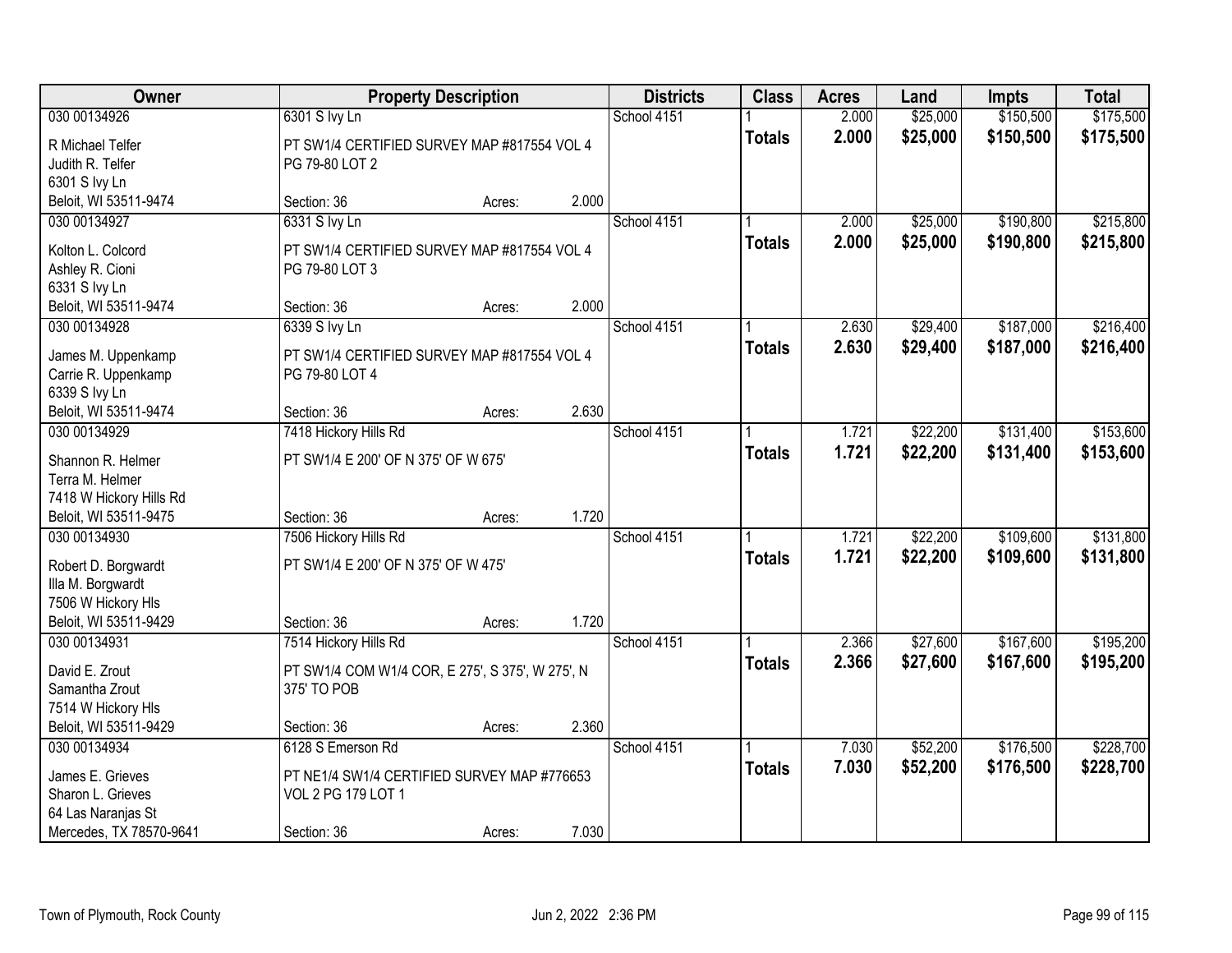| <b>Districts</b><br>Owner<br><b>Property Description</b><br><b>Class</b><br><b>Acres</b><br>Impts<br>Land     | <b>Total</b>                |
|---------------------------------------------------------------------------------------------------------------|-----------------------------|
| 030 001350<br>School 4151<br>\$25,600<br>Johnson Rd<br>104.980                                                | \$25,600<br>$\overline{50}$ |
| 5<br>\$400<br>2.490<br>SE1/4 (EXC CSM 9-130) (EXC CSM 10-127) (EXC CSM<br>Richard J. Johnson Jr               | \$0<br>\$400                |
| 5M<br>36.000<br>\$57,600<br>41-318) *************************** ***** 2022 NEW<br>Cynthia A. Johnson          | \$0<br>\$57,600             |
| \$83,600<br>143.470<br><b>Totals</b><br>6834 S Johnson Rd                                                     | \$0<br>\$83,600             |
| 144.490<br>Beloit, WI 53511-9634<br>Section: 36<br>Acres:                                                     |                             |
| 6417 S Emerson Rd<br>School 4151<br>\$18,100<br>030 0013500101<br>1.305                                       | \$187,300<br>\$205,400      |
| 1.305<br>\$18,100<br><b>Totals</b><br>PT SE1/4 CERTIFIED SURVEY MAP #932948 VOL 10<br>Sandra Sue Larsen       | \$187,300<br>\$205,400      |
| Jeffrey Scott Larsen<br>PG 127-128 LOT 1                                                                      |                             |
| 6417 S Emerson Rd                                                                                             |                             |
| 1.300<br>Beloit, WI 53511-9476<br>Section: 36<br>Acres:                                                       |                             |
| \$27,200<br>030 0013500102<br>6437 S Emerson Rd<br>School 4151<br>2.318                                       | \$7,100<br>\$34,300         |
| 2.318<br>\$27,200<br><b>Totals</b>                                                                            | \$7,100<br>\$34,300         |
| PT SE1/4 CERTIFIED SURVEY MAP #932948 VOL 10<br>Jeffrey S. Larsen                                             |                             |
| Sandra S. Larsen<br>PG 127-128 LOT 2                                                                          |                             |
| 6417 S Emerson Rd                                                                                             |                             |
| 2.310<br>Beloit, WI 53511-9476<br>Section: 36<br>Acres:                                                       |                             |
| \$27,300<br>School 4151<br>2.335<br>030 0013500103<br>Emerson Rd                                              | \$27,300<br>\$0             |
| 2.335<br>\$27,300<br><b>Totals</b><br>PT SE1/4 CERTIFIED SURVEY MAP #932948 VOL 10<br>Jay D. Larsen           | \$0<br>\$27,300             |
| 6417 S Emerson Rd<br>PG 127-128 LOT 3                                                                         |                             |
| Beloit, WI 53511-9476                                                                                         |                             |
| 2.330<br>Section: 36<br>Acres:                                                                                |                             |
| 030 0013500104<br>6437 S Emerson Rd<br>School 4151<br>1.285<br>\$17,900                                       | \$143,500<br>\$161,400      |
| 1.285<br>\$17,900<br><b>Totals</b><br>Anna Mc Quaid<br>PT SE1/4 CERTIFIED SURVEY MAP #932948 VOL 10           | \$143,500<br>\$161,400      |
| 6437 S Emerson Rd<br>PG 127-128 LOT 4                                                                         |                             |
| Beloit, WI 53511-9476                                                                                         |                             |
| 1.280<br>Section: 36<br>Acres:                                                                                |                             |
| School 4151<br>030 00135002<br>6503 S Emerson Rd<br>1.286<br>\$17,900                                         | \$152,000<br>\$169,900      |
| 1.286<br>\$17,900<br><b>Totals</b><br>Chad Carlson<br>PT SW1/4 SE1/4 CERTIFIED SURVEY MAP #917652             | \$152,000<br>\$169,900      |
| Kimberly Carlson<br>VOL 9 PG 130-131 LOT 1                                                                    |                             |
| 6503 S Emerson Rd                                                                                             |                             |
| Beloit, WI 53511-9428<br>1.280<br>Section: 36<br>Acres:                                                       |                             |
| 030 0013500201<br>6529 S Emerson Rd<br>2.337<br>\$27,400<br>School 4151                                       | \$366,500<br>\$393,900      |
| 2.337<br>\$27,400<br><b>Totals</b>                                                                            | \$366,500<br>\$393,900      |
| Linda C. Kamppi<br>PT SW1/4 SE1/4 CERTIFIED SURVEY MAP #917652<br>6529 S Emerson Rd<br>VOL 9 PG 130-131 LOT 2 |                             |
| Beloit, WI 53511-9428                                                                                         |                             |
| 2.330<br>Section: 36<br>Acres:                                                                                |                             |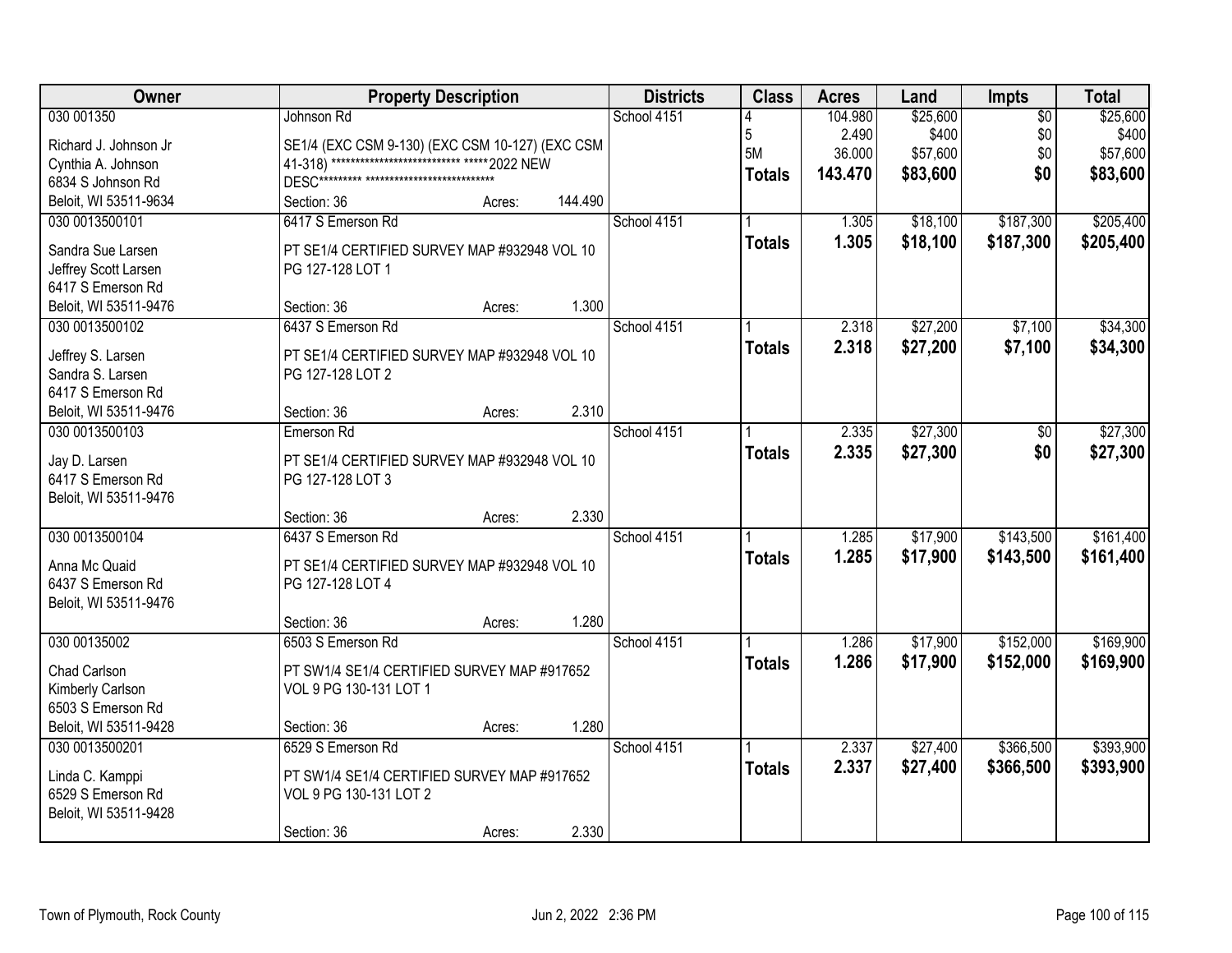| Owner                     |                                               | <b>Property Description</b>   |       | <b>Districts</b> | <b>Class</b>  | <b>Acres</b> | Land     | <b>Impts</b> | <b>Total</b> |
|---------------------------|-----------------------------------------------|-------------------------------|-------|------------------|---------------|--------------|----------|--------------|--------------|
| 030 0013500202            | 6531 S Emerson Rd                             |                               |       | School 4151      |               | 2.350        | \$27,500 | \$204,500    | \$232,000    |
| Thomas D. Baker           | PT SW1/4 SE1/4 CERTIFIED SURVEY MAP #917652   |                               |       |                  | <b>Totals</b> | 2.350        | \$27,500 | \$204,500    | \$232,000    |
| Kathryn A. Baker          | VOL 9 PG 130-131 LOT 3                        |                               |       |                  |               |              |          |              |              |
| 6531 S Emerson Rd         |                                               |                               |       |                  |               |              |          |              |              |
| Beloit, WI 53511-9428     | Section: 36                                   | Acres:                        | 2.350 |                  |               |              |          |              |              |
| 030 0013500203            | 6537 S Emerson Rd                             |                               |       | School 4151      |               | 1.290        | \$17,900 | \$246,100    | \$264,000    |
| Carl L. Logue             | PT SW1/4 SE1/4 CERTIFIED SURVEY MAP #917652   |                               |       |                  | <b>Totals</b> | 1.290        | \$17,900 | \$246,100    | \$264,000    |
| Christine L. Logue        | VOL 9 PG 130-131 LOT 4                        |                               |       |                  |               |              |          |              |              |
| 6537 S Emerson Rd         |                                               |                               |       |                  |               |              |          |              |              |
| Beloit, WI 53511-9428     | Section: 36                                   | Acres:                        | 1.290 |                  |               |              |          |              |              |
| 030 00135003              | 6130 S Johnson Rd                             |                               |       | School 4151      |               | 2.100        | \$25,700 | \$178,800    | \$204,500    |
|                           |                                               |                               |       |                  | <b>Totals</b> | 2.100        | \$25,700 | \$178,800    | \$204,500    |
| David L. Carpenter et al  | PT NE1/4 SE1/4 CERTIFIED SURVEY MAP #2201649  | ***************************** |       |                  |               |              |          |              |              |
| 6130 S Johnson Rd         | VOL 41 PG 318-320 LOT 1                       |                               |       |                  |               |              |          |              |              |
| Beloit, WI 53511-9400     | ******2022 NEW DESC**********<br>Section: 36  |                               | 1.080 |                  |               |              |          |              |              |
| 030 001350501             | 11129 W Golf Cir                              | Acres:                        |       | School 4151      |               | 0.930        | \$14,600 | \$340,000    | \$354,600    |
|                           |                                               |                               |       |                  |               |              |          |              |              |
| Mary Leffel               | PT NE1/4 & SE1/4 SW1/4 PT NW1/4 & SW1/4 SE1/4 |                               |       |                  | <b>Totals</b> | 0.930        | \$14,600 | \$340,000    | \$354,600    |
| 11129 W Golf Cir          | <b>GOLF VIEW ESTATES LOT 1</b>                |                               |       |                  |               |              |          |              |              |
| Janesville, WI 53548-9506 |                                               |                               |       |                  |               |              |          |              |              |
|                           | Section: 5                                    | Acres:                        | 0.930 |                  |               |              |          |              |              |
| 030 001350502             | 11219 W Golf Cir                              |                               |       | School 4151      |               | 2.217        | \$37,600 | \$408,500    | \$446,100    |
| Robert R. Hobson          | PT SE1/4 SW1/4 GOLF VIEW ESTATES LOTS 2 & 3   |                               |       |                  | <b>Totals</b> | 2.217        | \$37,600 | \$408,500    | \$446,100    |
| Brenda S. Hobson          | CERTIFIED SURVEY MAP #1863522 VOL 33 PG 46-48 |                               |       |                  |               |              |          |              |              |
| 11219 W Golf Cir          | LOT <sub>1</sub>                              |                               |       |                  |               |              |          |              |              |
| Janesville, WI 53548-9507 | Section: 5                                    | Acres:                        | 2.210 |                  |               |              |          |              |              |
| 030 001350504             | 11227 W Golf Cir                              |                               |       | School 4151      |               | 0.956        | \$20,300 | \$289,500    | \$309,800    |
| Wyatt O. Warthen          | PT NE1/4 & SE1/4 SW1/4 PT NW1/4 & SW1/4 SE1/4 |                               |       |                  | <b>Totals</b> | 0.956        | \$20,300 | \$289,500    | \$309,800    |
| Terra L. Warthen          | <b>GOLF VIEW ESTATES LOT 4</b>                |                               |       |                  |               |              |          |              |              |
| 11227 W Golf Cir          |                                               |                               |       |                  |               |              |          |              |              |
| Janesville, WI 53548-9507 | Section: 5                                    | Acres:                        | 0.950 |                  |               |              |          |              |              |
| 030 001350505             | 11232 W Golf Cir                              |                               |       | School 4151      |               | 0.964        | \$20,300 | \$257,000    | \$277,300    |
|                           |                                               |                               |       |                  | <b>Totals</b> | 0.964        | \$20,300 | \$257,000    | \$277,300    |
| Ryan Naatz                | PT NE1/4 & SE1/4 SW1/4 PT NW1/4 & SW1/4 SE1/4 |                               |       |                  |               |              |          |              |              |
| <b>Ashley Naatz</b>       | <b>GOLF VIEW ESTATES LOT 5</b>                |                               |       |                  |               |              |          |              |              |
| 11232 W Golf Cir          |                                               |                               |       |                  |               |              |          |              |              |
| Janesville, WI 53548-9507 | Section: 5                                    | Acres:                        | 0.960 |                  |               |              |          |              |              |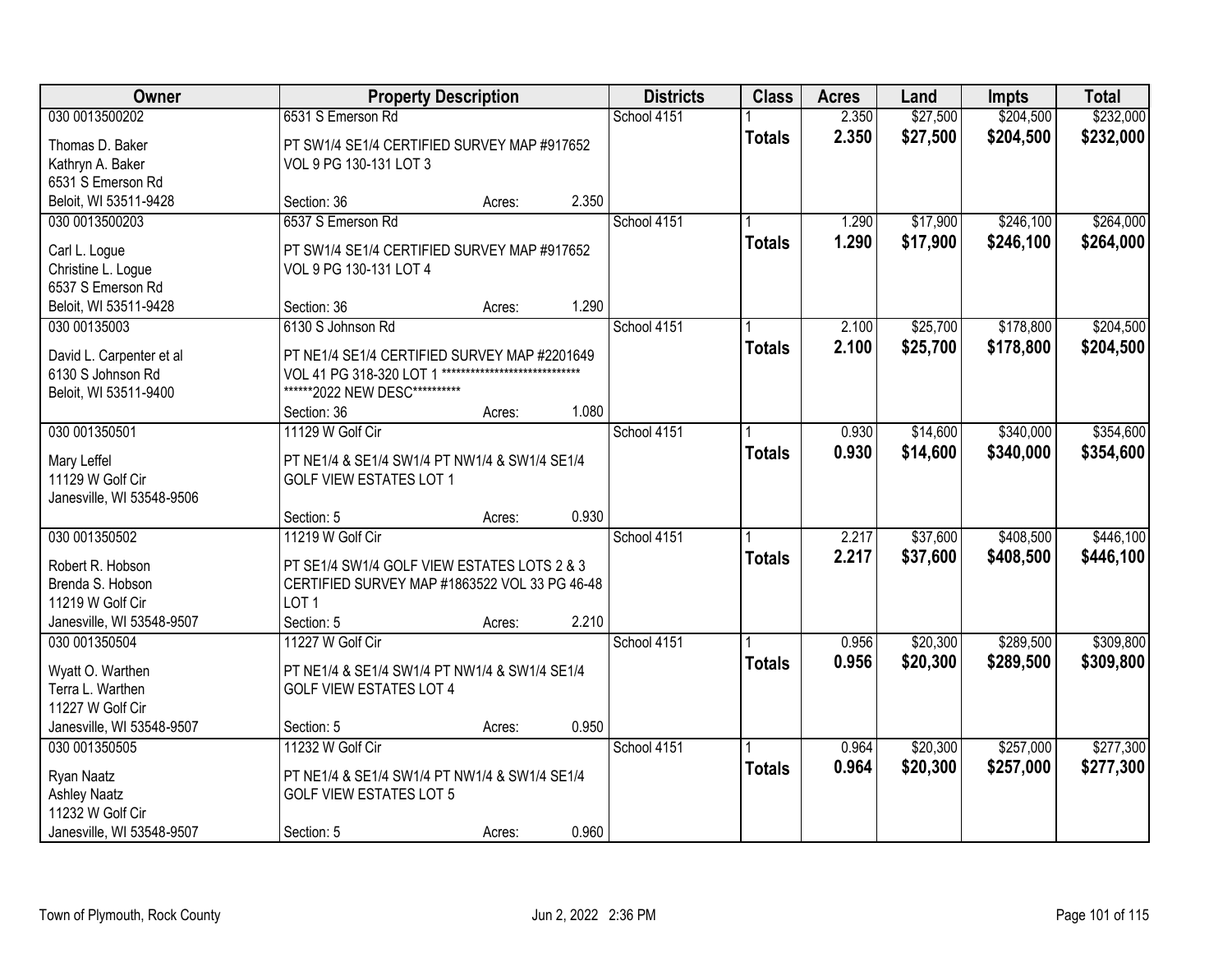| <b>Owner</b>                                                           |                                                                                               | <b>Property Description</b> |       | <b>Districts</b> | <b>Class</b>       | <b>Acres</b>   | Land                 | <b>Impts</b>           | <b>Total</b>           |
|------------------------------------------------------------------------|-----------------------------------------------------------------------------------------------|-----------------------------|-------|------------------|--------------------|----------------|----------------------|------------------------|------------------------|
| 030 001350506                                                          | 11220 W Golf Cir                                                                              |                             |       | School 4151      |                    | 1.020          | \$21,300             | \$250,500              | \$271,800              |
| Donald Coffey<br>11220 W Golf Cir<br>Janesville, WI 53548-9507         | PT NE1/4 & SE1/4 SW1/4 PT NW1/4 & SW1/4 SE1/4<br><b>GOLF VIEW ESTATES LOT 6</b>               |                             |       |                  | <b>Totals</b>      | 1.020          | \$21,300             | \$250,500              | \$271,800              |
|                                                                        | Section: 5                                                                                    | Acres:                      | 1.020 |                  |                    |                |                      |                        |                        |
| 030 001350507<br>Aaron M. Phalin                                       | 11202 W Golf Cir<br>PT NE1/4 & SE1/4 SW1/4 PT NW1/4 & SW1/4 SE1/4                             |                             |       | School 4151      | <b>Totals</b>      | 0.919<br>0.919 | \$20,100<br>\$20,100 | \$309,500<br>\$309,500 | \$329,600<br>\$329,600 |
| 11202 W Golf Cir<br>Janesville, WI 53548-9507                          | <b>GOLF VIEW ESTATES LOT 7</b><br>Section: 5                                                  |                             | 0.910 |                  |                    |                |                      |                        |                        |
| 030 001350508                                                          | 11130 W Golf Cir                                                                              | Acres:                      |       | School 4151      |                    | 0.936          | \$20,200             | \$247,000              | \$267,200              |
| Daniel R. Stenger<br>Patresa K. Stenger<br>11130 W Golf Cir            | PT NE1/4 & SE1/4 SW1/4 PT NW1/4 & SW1/4 SE1/4<br><b>GOLF VIEW ESTATES LOT 8</b>               |                             |       |                  | <b>Totals</b>      | 0.936          | \$20,200             | \$247,000              | \$267,200              |
| Janesville, WI 53548-9506                                              | Section: 5                                                                                    | Acres:                      | 0.930 |                  |                    |                |                      |                        |                        |
| 030 001350509                                                          | 11108 W Golf Cir                                                                              |                             |       | School 4151      |                    | 0.925          | \$20,100             | \$289,500              | \$309,600              |
| Casey L. Harnack<br>Jessica L. Harnack<br>11108 W Golf Cir             | PT NE1/4 & SE1/4 SW1/4 PT NW1/4 & SW1/4 SE1/4<br><b>GOLF VIEW ESTATES LOT 9</b>               |                             |       |                  | <b>Totals</b>      | 0.925          | \$20,100             | \$289,500              | \$309,600              |
| Janesville, WI 53548-9506                                              | Section: 5                                                                                    | Acres:                      | 0.920 |                  |                    |                |                      |                        |                        |
| 030 001350510<br>Hoerler & Hoerler LLC<br>1303 S Murphy Rd             | <b>Murphy Rd</b><br>PT NE1/4 & SE1/4 SW1/4 PT NW1/4 & SW1/4 SE1/4<br>GOLF VIEW ESTATES LOT 10 |                             |       | School 4151      | 4<br><b>Totals</b> | 0.919<br>0.919 | \$200<br>\$200       | $\overline{60}$<br>\$0 | \$200<br>\$200         |
| Janesville, WI 53548-9164                                              | Section: 5                                                                                    | Acres:                      | 0.910 |                  |                    |                |                      |                        |                        |
| 030 001350511                                                          | Murphy Rd                                                                                     |                             |       | School 4151      |                    | 0.919          | \$200                | $\sqrt{6}$             | \$200                  |
| Hoerler & Hoerler LLC<br>1303 S Murphy Rd<br>Janesville, WI 53548-9164 | PT NE1/4 & SE1/4 SW1/4 PT NW1/4 & SW1/4 SE1/4<br><b>GOLF VIEW ESTATES LOT 11</b>              |                             |       |                  | <b>Totals</b>      | 0.919          | \$200                | \$0                    | \$200                  |
|                                                                        | Section: 5                                                                                    | Acres:                      | 0.910 |                  |                    |                |                      |                        |                        |
| 030 001350512                                                          | Murphy Rd                                                                                     |                             |       | School 4151      | 4                  | 0.955          | \$200                | $\overline{50}$        | \$200                  |
| Hoerler & Hoerler LLC<br>1303 S Murphy Rd<br>Janesville, WI 53548-9164 | PT NE1/4 & SE1/4 SW1/4 PT NW1/4 & SW1/4 SE1/4<br><b>GOLF VIEW ESTATES LOT 12</b>              |                             |       |                  | <b>Totals</b>      | 0.955          | \$200                | \$0                    | \$200                  |
|                                                                        | Section: 5                                                                                    | Acres:                      | 0.950 |                  |                    |                |                      |                        |                        |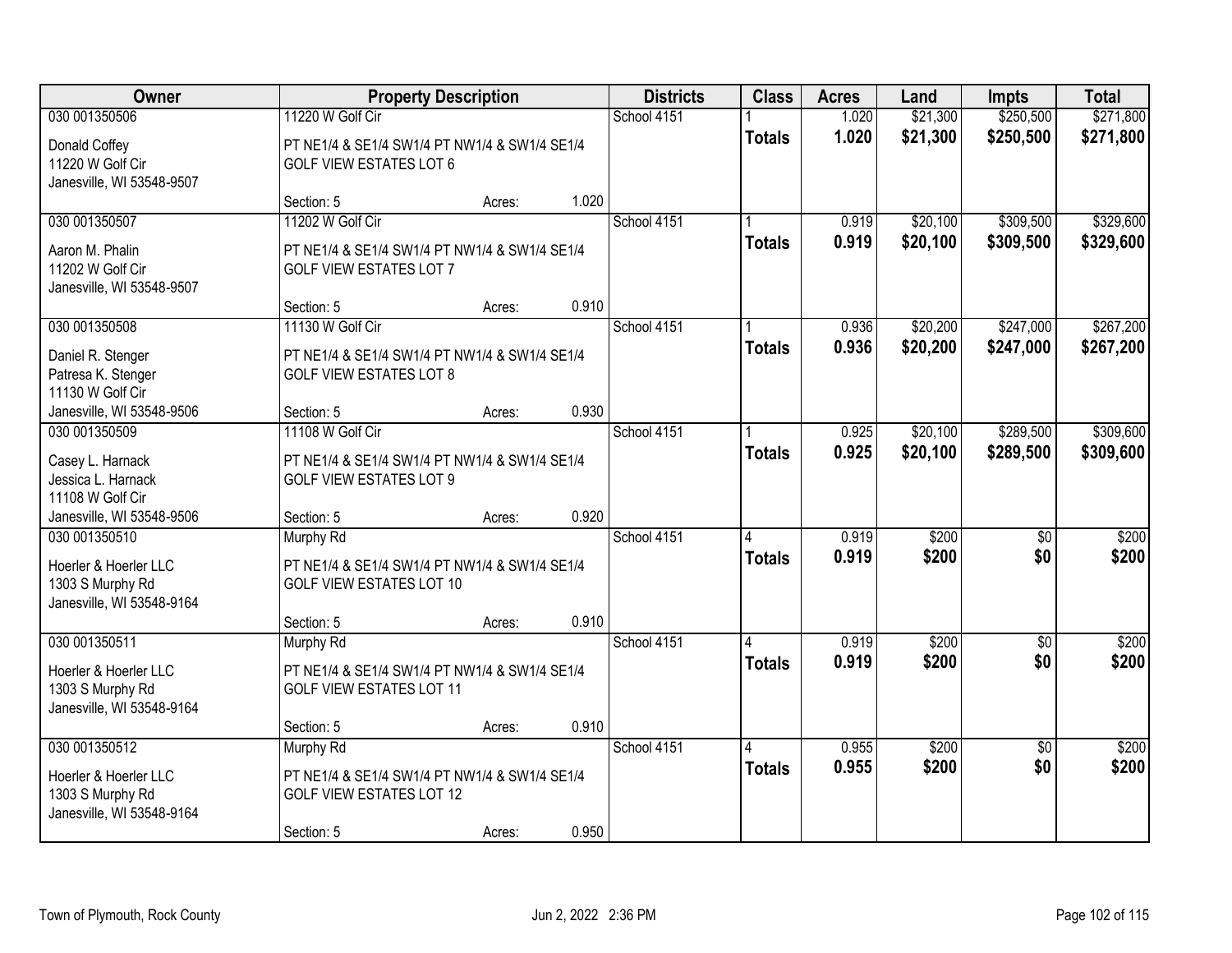| Owner                                                                  |                                                                                                        | <b>Property Description</b> |       | <b>Districts</b>                      | <b>Class</b>  | <b>Acres</b>   | Land                 | <b>Impts</b>         | <b>Total</b>           |
|------------------------------------------------------------------------|--------------------------------------------------------------------------------------------------------|-----------------------------|-------|---------------------------------------|---------------|----------------|----------------------|----------------------|------------------------|
| 030 001350513                                                          | <b>Murphy Rd</b>                                                                                       |                             |       | School 4151                           |               | 0.919          | \$200                | $\overline{50}$      | \$200                  |
| Hoerler & Hoerler LLC<br>1303 S Murphy Rd<br>Janesville, WI 53548-9164 | PT NE1/4 & SE1/4 SW1/4 PT NW1/4 & SW1/4 SE1/4<br><b>GOLF VIEW ESTATES LOT 13</b>                       |                             |       |                                       | <b>Totals</b> | 0.919          | \$200                | \$0                  | \$200                  |
|                                                                        | Section: 5                                                                                             | Acres:                      | 0.910 |                                       |               |                |                      |                      |                        |
| 030 001350514                                                          | Murphy Rd                                                                                              |                             |       | School 4151                           | 4             | 0.919          | \$200                | $\overline{50}$      | \$200                  |
| Hoerler & Hoerler LLC<br>1303 S Murphy Rd<br>Janesville, WI 53548-9164 | PT NE1/4 & SE1/4 SW1/4 PT NW1/4 & SW1/4 SE1/4<br><b>GOLF VIEW ESTATES LOT 14</b>                       |                             |       |                                       | <b>Totals</b> | 0.919          | \$200                | \$0                  | \$200                  |
|                                                                        | Section: 5                                                                                             | Acres:                      | 0.910 |                                       |               |                |                      |                      |                        |
| 030 001350515                                                          | <b>Murphy Rd</b>                                                                                       |                             |       | School 4151                           |               | 0.919          | \$200                | \$0                  | \$200                  |
| Hoerler & Hoerler LLC<br>1303 S Murphy Rd<br>Janesville, WI 53548-9164 | PT NE1/4 & SE1/4 SW1/4 PT NW1/4 & SW1/4 SE1/4<br><b>GOLF VIEW ESTATES LOT 15</b>                       |                             |       |                                       | <b>Totals</b> | 0.919          | \$200                | \$0                  | \$200                  |
|                                                                        | Section: 5                                                                                             | Acres:                      | 0.910 |                                       |               |                |                      |                      |                        |
| 030 001350516                                                          | Murphy Rd                                                                                              |                             |       | School 4151                           | 4             | 0.919          | \$200                | $\sqrt[6]{}$         | \$200                  |
| Hoerler & Hoerler LLC<br>1303 S Murphy Rd<br>Janesville, WI 53548-9164 | PT NE1/4 & SE1/4 SW1/4 PT NW1/4 & SW1/4 SE1/4<br><b>GOLF VIEW ESTATES LOT 16</b>                       |                             |       |                                       | <b>Totals</b> | 0.919          | \$200                | \$0                  | \$200                  |
|                                                                        | Section: 5                                                                                             | Acres:                      | 0.910 |                                       |               |                |                      |                      |                        |
| 030 001351                                                             | 2727 S West St                                                                                         |                             |       | Sanitary District 7030<br>School 4151 | <b>Totals</b> | 0.580<br>0.580 | \$12,400<br>\$12,400 | \$98,000<br>\$98,000 | \$110,400<br>\$110,400 |
| Paul R. Purdy                                                          | NW1/4 HANOVER ORIGINAL PLAT LOTS 1.2 & 3 &                                                             |                             |       |                                       |               |                |                      |                      |                        |
| Jill C. Purdy<br>2727 S West St                                        | N20' L4 BLK 1 LOT 11 (EXC E 45') BLK 1 (EXC PT LOT<br>11 SELY FOL LN; COM NLY COR LOT 11, SE 76.01' TC |                             |       |                                       |               |                |                      |                      |                        |
| Orfordville, WI 53576-8724                                             | Section: 14                                                                                            | Acres:                      | 0.580 |                                       |               |                |                      |                      |                        |
| 030 00135102                                                           | 8324 W Front St                                                                                        |                             |       | Sanitary District 7030                |               | 0.590          | \$12,500             | \$56,900             | \$69,400               |
|                                                                        |                                                                                                        |                             |       | School 4151                           | <b>Totals</b> | 0.590          | \$12,500             | \$56,900             | \$69,400               |
| Ada M. Lynn<br>8324 W Front St                                         | NW1/4 HANOVER ORIGINAL PLAT LOTS 5 & 6 BLK 1 &                                                         |                             |       |                                       |               |                |                      |                      |                        |
| Orfordville, WI 53576-9612                                             | LOT 4 BLK 1 (EXC N 20') & W 19' S 80' LOT 7 BLK 1                                                      |                             |       |                                       |               |                |                      |                      |                        |
|                                                                        | Section: 14                                                                                            | Acres:                      | 0.590 |                                       |               |                |                      |                      |                        |
| 030 001353                                                             | 2748 S Lucas St                                                                                        |                             |       | Sanitary District 7030                |               | 0.950          | \$14,700             | \$149,400            | \$164,100              |
| Christopher J. Jason Sr                                                | NW1/4 HANOVER ORIGINAL PLAT LOT 7 BLK 1 (EXC                                                           |                             |       | School 4151                           | <b>Totals</b> | 0.950          | \$14,700             | \$149,400            | \$164,100              |
| Robin M. Jason                                                         | W19' S80') LOTS 8, 9 & 10 BLK 1 & PT LOT 11 BLK 1                                                      |                             |       |                                       |               |                |                      |                      |                        |
| 2748 S Lucas St                                                        | LYG SELY FOL LN: COM NLY COR, SE 76.01 TO POB;                                                         |                             |       |                                       |               |                |                      |                      |                        |
| Orfordville, WI 53576-8718                                             | Section: 14                                                                                            | Acres:                      | 0.950 |                                       |               |                |                      |                      |                        |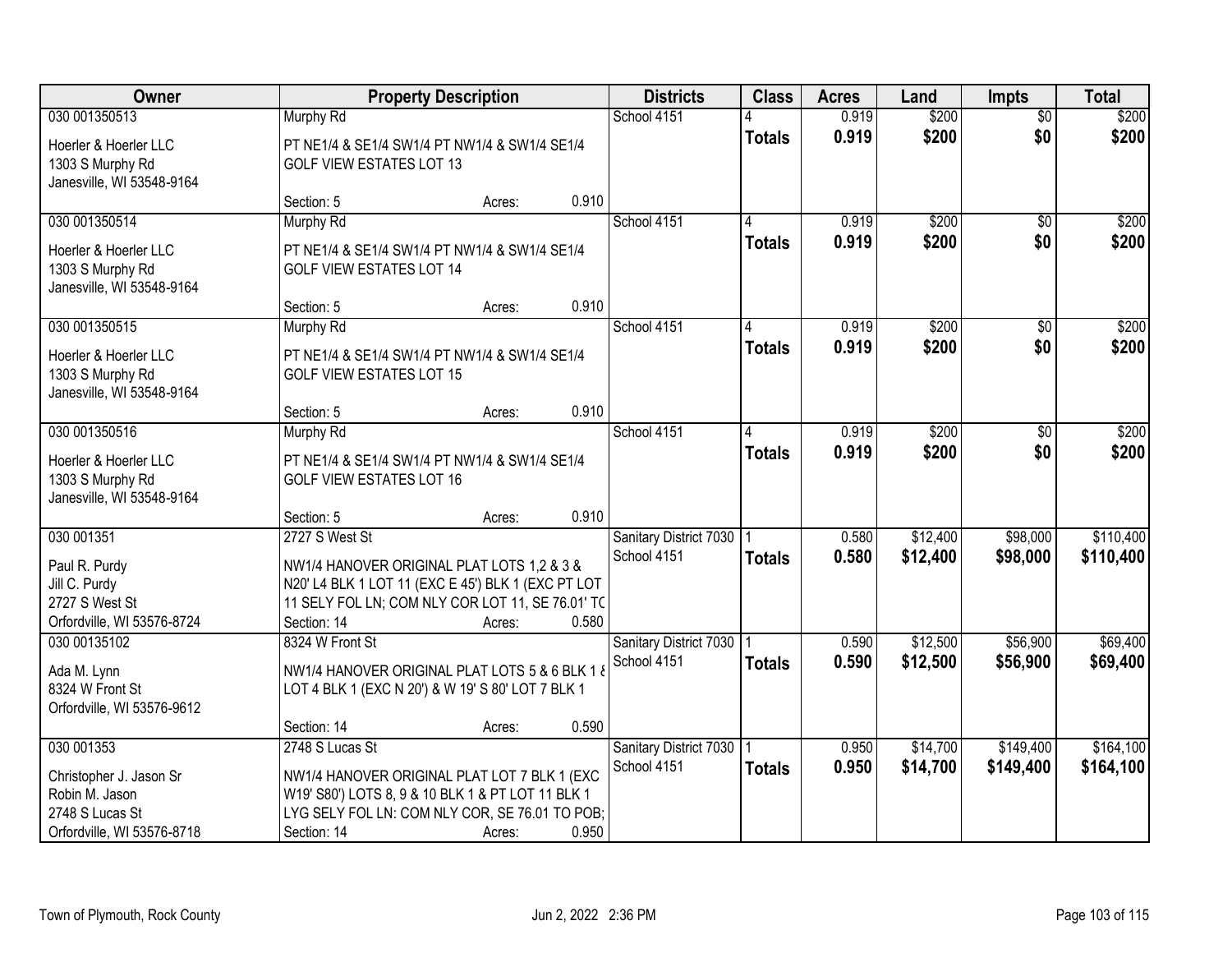| Owner                                            |                                                                                             | <b>Property Description</b> |       | <b>Districts</b>                      | <b>Class</b>  | <b>Acres</b> | Land     | <b>Impts</b> | <b>Total</b> |
|--------------------------------------------------|---------------------------------------------------------------------------------------------|-----------------------------|-------|---------------------------------------|---------------|--------------|----------|--------------|--------------|
| 030 001354                                       | 8215 W Race St                                                                              |                             |       | Sanitary District 7030<br>School 4151 |               | 0.430        | \$16,100 | \$208,700    | \$224,800    |
| Kjw Holdings LLC                                 | NE1/4 NW1/4 HANOVER ORIGINAL PLAT LOTS 1-3<br>BLK 2 CERTIFIED SURVEY MAP #1956178 VOL 35 PG |                             |       |                                       | <b>Totals</b> | 0.430        | \$16,100 | \$208,700    | \$224,800    |
| 3137 S County Rd H<br>Orfordville, WI 53576-9656 | 127-129 LOT 1                                                                               |                             |       |                                       |               |              |          |              |              |
|                                                  | Section: 14                                                                                 | Acres:                      | 0.430 |                                       |               |              |          |              |              |
| 030 001356                                       | 8206 W Front St                                                                             |                             |       | Sanitary District 7030                |               | 0.204        | \$8,900  | \$83,100     | \$92,000     |
|                                                  |                                                                                             |                             |       | School 4151                           | <b>Totals</b> | 0.204        | \$8,900  | \$83,100     | \$92,000     |
| Kjw Holdings LLC<br>3137 S County Rd H           | NW1/4 HANOVER ORIGINAL PLAT LOT 4 BLK 2                                                     |                             |       |                                       |               |              |          |              |              |
| Orfordville, WI 53576-9656                       | Section: 14                                                                                 | Acres:                      | 0.204 |                                       |               |              |          |              |              |
| 030 001357                                       | 8323 W Front St                                                                             |                             |       | Sanitary District 7030 2              |               | 0.601        | \$12,600 | \$55,500     | \$68,100     |
|                                                  |                                                                                             |                             |       | School 4151                           | <b>Totals</b> | 0.601        | \$12,600 | \$55,500     | \$68,100     |
| Kristie De Voe<br>1535 Vista Ave                 | NW1/4 HANOVER ORIGINAL PLAT LOTS 1, 2 & 3 BLK<br>3                                          |                             |       |                                       |               |              |          |              |              |
| Janesville, WI 53545-4905                        |                                                                                             |                             |       |                                       |               |              |          |              |              |
|                                                  | Section: 14                                                                                 | Acres:                      | 0.601 |                                       |               |              |          |              |              |
| 030 001358                                       | 2835 West St                                                                                |                             |       | Sanitary District 7030   1            |               | 0.404        | \$11,200 | \$53,400     | \$64,600     |
|                                                  | NW1/4 HANOVER ORIGINAL PLAT LOTS 4 & 5 BLK 3                                                |                             |       | School 4151                           | <b>Totals</b> | 0.404        | \$11,200 | \$53,400     | \$64,600     |
| Kimberly A. Rapson<br>2835 S West St             |                                                                                             |                             |       |                                       |               |              |          |              |              |
| Orfordville, WI 53576-8725                       |                                                                                             |                             |       |                                       |               |              |          |              |              |
|                                                  | Section: 14                                                                                 | Acres:                      | 0.404 |                                       |               |              |          |              |              |
| 030 001359                                       | 2832 S Lucas St                                                                             |                             |       | Sanitary District 7030                |               | 0.202        | \$8,800  | \$55,500     | \$64,300     |
| Joshua J. Cleasby                                | NW1/4 HANOVER ORIGINAL PLAT LOT 6 BLK 3                                                     |                             |       | School 4151                           | <b>Totals</b> | 0.202        | \$8,800  | \$55,500     | \$64,300     |
| 2832 S Lucas St                                  |                                                                                             |                             |       |                                       |               |              |          |              |              |
| Orfordville, WI 53576-9609                       |                                                                                             |                             |       |                                       |               |              |          |              |              |
|                                                  | Section: 14                                                                                 | Acres:                      | 0.202 |                                       |               |              |          |              |              |
| 030 001360                                       | 2816 S Lucas St                                                                             |                             |       | Sanitary District 7030                |               | 0.602        | \$12,600 | \$11,400     | \$24,000     |
| Theron P. Benedict                               | NW1/4 HANOVER ORIGINAL PLAT LOTS 7, 8 & 9 BLK                                               |                             |       | School 4151                           | <b>Totals</b> | 0.602        | \$12,600 | \$11,400     | \$24,000     |
| Dorothy E. Benedict                              | 3                                                                                           |                             |       |                                       |               |              |          |              |              |
| 3039 S Caroline St                               |                                                                                             |                             |       |                                       |               |              |          |              |              |
| Orfordville, WI 53576-9485                       | Section: 14                                                                                 | Acres:                      | 0.602 |                                       |               |              |          |              |              |
| 030 001361                                       | 2802 N Front St                                                                             |                             |       | Sanitary District 7030 2              |               | 0.199        | \$8,700  | \$82,200     | \$90,900     |
| Michael T. Hauri                                 | NW1/4 HANOVER ORIGINAL PLAT LOT 10 BLK 3                                                    |                             |       | School 4151                           | <b>Totals</b> | 0.199        | \$8,700  | \$82,200     | \$90,900     |
| 2802 S Lucas St                                  |                                                                                             |                             |       |                                       |               |              |          |              |              |
| Orfordville, WI 53576-9609                       |                                                                                             |                             |       |                                       |               |              |          |              |              |
|                                                  | Section: 14                                                                                 | Acres:                      | 0.199 |                                       |               |              |          |              |              |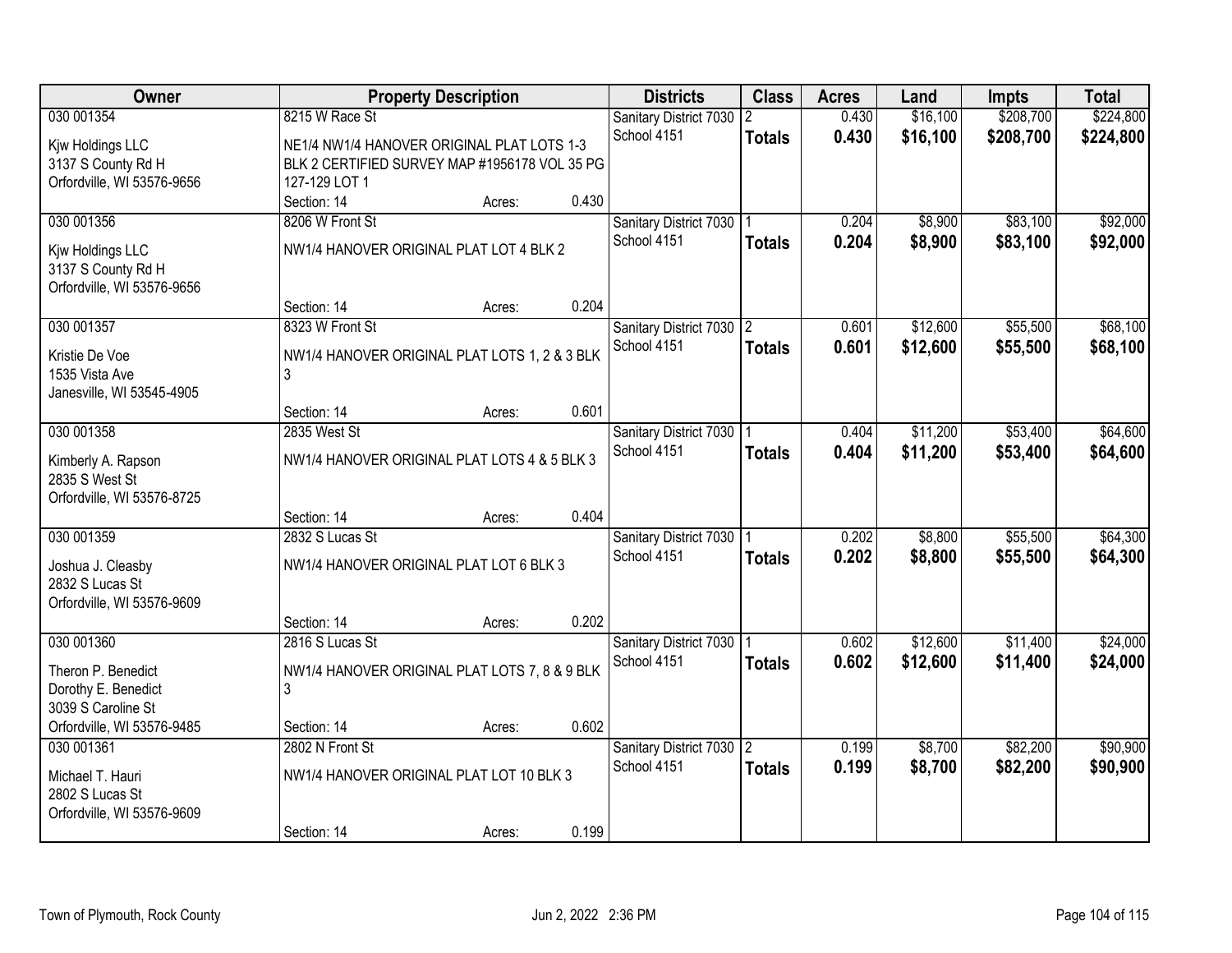|                                                                                                                         | \$13,500                   |           | <b>Impts</b> | Land    | <b>Acres</b> | <b>Class</b> | <b>Districts</b>       | <b>Property Description</b> |                 | Owner      |
|-------------------------------------------------------------------------------------------------------------------------|----------------------------|-----------|--------------|---------|--------------|--------------|------------------------|-----------------------------|-----------------|------------|
|                                                                                                                         |                            | \$7,300   |              | \$6,200 | 0.095        |              | Sanitary District 7030 |                             | 8221 W Front St | 030 001362 |
| 0.095<br>School 4151<br>\$6,200<br><b>Totals</b><br>NW1/4 HANOVER ORIGINAL PLAT W 62' LOT 1 BLK 4<br>Michael J. Lindaas | \$13,500                   | \$7,300   |              |         |              |              |                        |                             |                 |            |
| Leslie S. Lindaas                                                                                                       |                            |           |              |         |              |              |                        |                             |                 |            |
| 8221 W Front St                                                                                                         |                            |           |              |         |              |              |                        |                             |                 |            |
| 0.095<br>Orfordville, WI 53576-8712<br>Section: 14<br>Acres:                                                            |                            |           |              |         |              |              |                        |                             |                 |            |
| 8221 W Front St<br>\$6,500<br>030 00136201<br>Sanitary District 7030<br>0.107                                           | \$49,300<br>\$55,800       |           |              |         |              |              |                        |                             |                 |            |
| School 4151<br>0.107<br>\$6,500<br><b>Totals</b><br>NW1/4 HANOVER ORIGINAL PLAT E 70' LOT 1 BLK 4<br>Michael J. Lindaas | \$55,800                   | \$49,300  |              |         |              |              |                        |                             |                 |            |
| Leslie S. Lindaas                                                                                                       |                            |           |              |         |              |              |                        |                             |                 |            |
| 8221 W Front St                                                                                                         |                            |           |              |         |              |              |                        |                             |                 |            |
| 0.107<br>Orfordville, WI 53576-8712<br>Section: 14<br>Acres:                                                            |                            |           |              |         |              |              |                        |                             |                 |            |
| \$11,200<br>030 001363<br>2811 S Lucas St<br>Sanitary District 7030   1<br>0.403                                        | \$101,100<br>\$89,900      |           |              |         |              |              |                        |                             |                 |            |
| School 4151<br>0.403<br>\$11,200<br><b>Totals</b><br>NW1/4 HANOVER ORIGINAL PLAT LOTS 2 & 3 BLK 4<br>Warren L. Sage     | \$101,100                  | \$89,900  |              |         |              |              |                        |                             |                 |            |
| 2811 S Lucas St                                                                                                         |                            |           |              |         |              |              |                        |                             |                 |            |
| Orfordville, WI 53576-9699                                                                                              |                            |           |              |         |              |              |                        |                             |                 |            |
| 0.403<br>Section: 14<br>Acres:                                                                                          |                            |           |              |         |              |              |                        |                             |                 |            |
| 030 001364<br>2831 S Lucas St<br>Sanitary District 7030 1<br>\$11,200<br>0.403                                          | \$117,000                  | \$105,800 |              |         |              |              |                        |                             |                 |            |
| School 4151<br>0.403<br>\$11,200<br><b>Totals</b><br>NW1/4 HANOVER ORIGINAL PLAT LOTS 4 & 5 BLK 4                       | \$117,000                  | \$105,800 |              |         |              |              |                        |                             |                 |            |
| Miles Draper<br>Rachell Draper                                                                                          |                            |           |              |         |              |              |                        |                             |                 |            |
| 2831 S Lucas St                                                                                                         |                            |           |              |         |              |              |                        |                             |                 |            |
| 0.403<br>Orfordville, WI 53576-9699<br>Section: 14<br>Acres:                                                            |                            |           |              |         |              |              |                        |                             |                 |            |
| 0.201<br>\$2,400<br>030 001365<br>Caroline St<br>Sanitary District 7030                                                 | \$2,400<br>$\overline{50}$ |           |              |         |              |              |                        |                             |                 |            |
| School 4151<br>0.201<br>\$2,400<br><b>Totals</b>                                                                        | \$0<br>\$2,400             |           |              |         |              |              |                        |                             |                 |            |
| NW1/4 HANOVER ORIGINAL PLAT LOT 6 BLK 4<br>Michael C. Miller<br>Kimberly D. Miller                                      |                            |           |              |         |              |              |                        |                             |                 |            |
| 2834 S Caroline St                                                                                                      |                            |           |              |         |              |              |                        |                             |                 |            |
| 0.201<br>Orfordville, WI 53576-9649<br>Section: 14<br>Acres:                                                            |                            |           |              |         |              |              |                        |                             |                 |            |
| \$8,800<br>030 00136501<br>2834 S Caroline St<br>0.201<br>Sanitary District 7030   1                                    | \$89,600<br>\$98,400       |           |              |         |              |              |                        |                             |                 |            |
| School 4151<br>0.201<br>\$8,800<br><b>Totals</b>                                                                        | \$98,400                   | \$89,600  |              |         |              |              |                        |                             |                 |            |
| NW1/4 HANOVER ORIGINAL PLAT LOT 7 BLK 4<br>Michael C. Miller                                                            |                            |           |              |         |              |              |                        |                             |                 |            |
| Kimberly D. Miller<br>2834 S Caroline St                                                                                |                            |           |              |         |              |              |                        |                             |                 |            |
| 0.201<br>Orfordville, WI 53576-9649<br>Section: 14<br>Acres:                                                            |                            |           |              |         |              |              |                        |                             |                 |            |
| 030 00136502<br>2828 S Caroline St<br>Sanitary District 7030<br>\$11,200<br>0.402                                       | \$78,400<br>\$89,600       |           |              |         |              |              |                        |                             |                 |            |
| 0.402<br>\$11,200<br>School 4151<br><b>Totals</b>                                                                       | \$89,600                   | \$78,400  |              |         |              |              |                        |                             |                 |            |
| NW1/4 HANOVER ORIGINAL PLAT LOTS 8 & 9 BLK 4<br>Joseph D. Slye<br>2828 S Caroline St                                    |                            |           |              |         |              |              |                        |                             |                 |            |
| Orfordville, WI 53576-9649                                                                                              |                            |           |              |         |              |              |                        |                             |                 |            |
| 0.402<br>Section: 14<br>Acres:                                                                                          |                            |           |              |         |              |              |                        |                             |                 |            |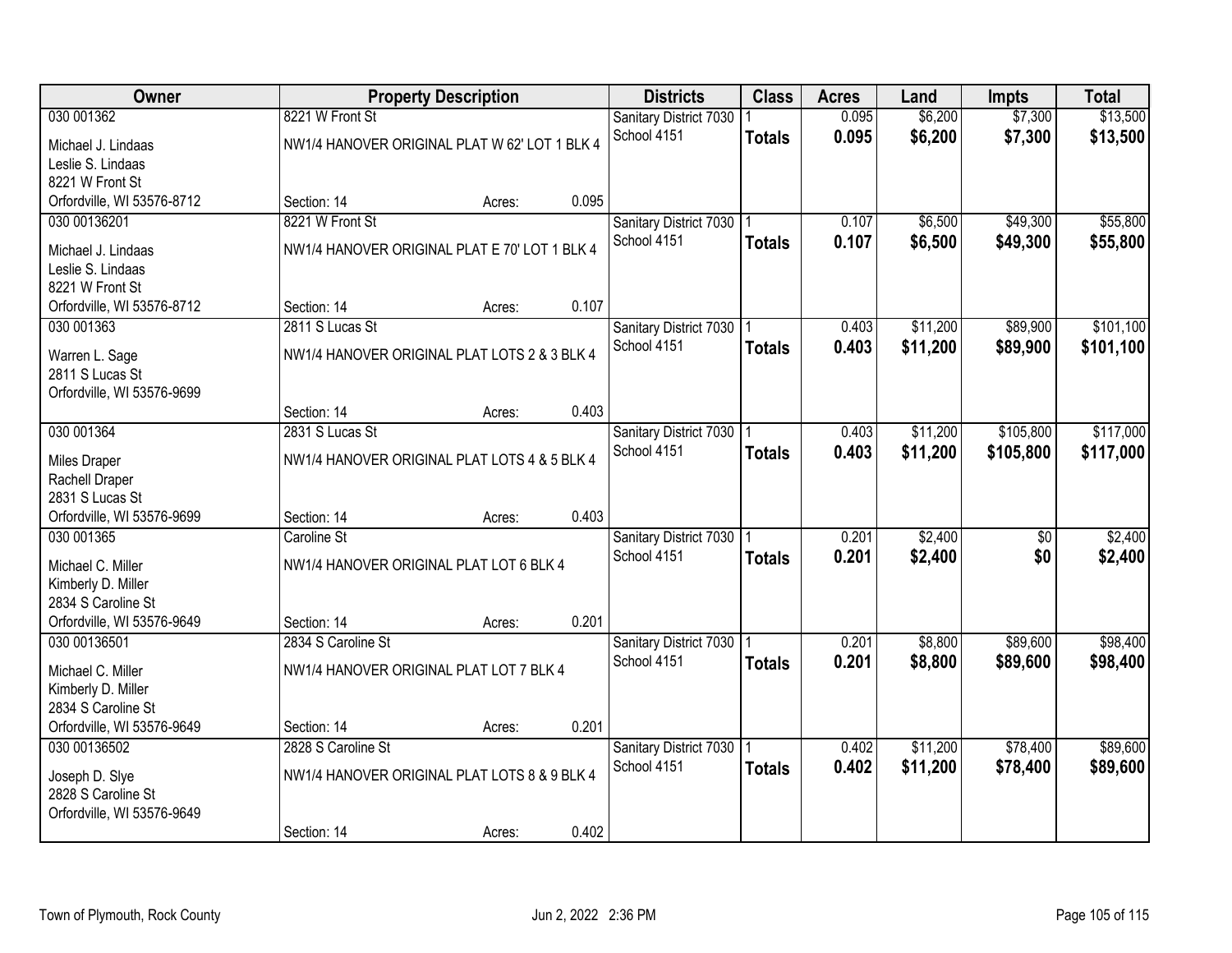| Owner                      |                                                       | <b>Property Description</b> |       | <b>Districts</b>           | <b>Class</b>  | <b>Acres</b> | Land     | <b>Impts</b> | <b>Total</b> |
|----------------------------|-------------------------------------------------------|-----------------------------|-------|----------------------------|---------------|--------------|----------|--------------|--------------|
| 030 001366                 | 8209 W Front St                                       |                             |       | Sanitary District 7030     |               | 0.046        | \$5,000  | \$62,500     | \$67,500     |
| Zachariah A. Marquardt     | NW1/4 HANOVER ORIGINAL PLAT E 30' LOT 10 BLK 4        |                             |       | School 4151                | <b>Totals</b> | 0.046        | \$5,000  | \$62,500     | \$67,500     |
| 8209 W Front St            |                                                       |                             |       |                            |               |              |          |              |              |
| Orfordville, WI 53576-8712 |                                                       |                             |       |                            |               |              |          |              |              |
|                            | Section: 14                                           | Acres:                      | 0.046 |                            |               |              |          |              |              |
| 030 00136601               | 8217 W Front St                                       |                             |       | Sanitary District 7030     |               | 0.156        | \$7,700  | \$60,600     | \$68,300     |
| Emily R. Johnson           | NW1/4 HANOVER ORIGINAL PLAT LOT 10 BLK 4 (EXC         |                             |       | School 4151                | <b>Totals</b> | 0.156        | \$7,700  | \$60,600     | \$68,300     |
| 8217 W Front St            | E 30')                                                |                             |       |                            |               |              |          |              |              |
| Orfordville, WI 53576-8712 |                                                       |                             |       |                            |               |              |          |              |              |
|                            | Section: 14                                           | Acres:                      | 0.156 |                            |               |              |          |              |              |
| 030 001367                 | 2813 S Caroline St                                    |                             |       | Sanitary District 7030   1 |               | 0.469        | \$11,700 | \$74,600     | \$86,300     |
| Richard E. Ziltener        | NW1/4 HANOVER ORIGINAL PLAT LOTS 1 & 2 BLK 5 &        |                             |       | School 4151                | <b>Totals</b> | 0.469        | \$11,700 | \$74,600     | \$86,300     |
| 2813 S Caroline St         | N 16.5' LOT 3 BLK 5 & N 16.5' OF W 33' LOT 8 BLK 5    |                             |       |                            |               |              |          |              |              |
| Orfordville, WI 53576-9452 |                                                       |                             |       |                            |               |              |          |              |              |
|                            | Section: 14                                           | Acres:                      | 0.469 |                            |               |              |          |              |              |
| 030 001368                 | 2829 S Caroline St                                    |                             |       | Sanitary District 7030     |               | 0.232        | \$9,500  | \$107,500    | \$117,000    |
| Savana E. Peterson         | NW1/4 HANOVER ORIGINAL PLAT S49.5' OF W 118'          |                             |       | School 4151                | <b>Totals</b> | 0.232        | \$9,500  | \$107,500    | \$117,000    |
| 2829 S Caroline St         | LOT 3 BLK 5 N36' OF W 118' LOT 4 BLK 5                |                             |       |                            |               |              |          |              |              |
| Orfordville, WI 53576-9452 |                                                       |                             |       |                            |               |              |          |              |              |
|                            | Section: 14                                           | Acres:                      | 0.232 |                            |               |              |          |              |              |
| 030 00136801               | 2833 S Caroline St                                    |                             |       | Sanitary District 7030     |               | 0.462        | \$11,600 | \$149,600    | \$161,200    |
| William R. Lear            | HANOVER ORIGINAL PLAT NW1/4 LOT 3 (EXC N              |                             |       | School 4151                | <b>Totals</b> | 0.462        | \$11,600 | \$149,600    | \$161,200    |
| Bonnie J. Lear             | 16.5') BLK 5 (EXC S 49.5' W 118') LOT 4 (EXC N 36' W  |                             |       |                            |               |              |          |              |              |
| 2833 S Caroline St         | 118') BLK 5 LOT 5 BLK 5 W 33' LOTS 6 & 7 BLK 5 S 49.5 |                             |       |                            |               |              |          |              |              |
| Orfordville, WI 53576-9452 | Section: 14                                           | Acres:                      | 0.462 |                            |               |              |          |              |              |
| 030 00136802               | 2830 S Olive St                                       |                             |       | Sanitary District 7030     |               | 0.455        | \$11,600 | \$105,000    | \$116,600    |
| Nancy S. Lewis             | PT NW1/4 HANOVER ORIGINAL PLAT E 6 RDS LOTS           |                             |       | School 4151                | <b>Totals</b> | 0.455        | \$11,600 | \$105,000    | \$116,600    |
| 2830 S Olive St            | 6,7,8 BLK 5                                           |                             |       |                            |               |              |          |              |              |
| Orfordville, WI 53576-8719 |                                                       |                             |       |                            |               |              |          |              |              |
|                            | Section: 14                                           | Acres:                      | 0.455 |                            |               |              |          |              |              |
| 030 001369                 | 8143 W Race St                                        |                             |       | Sanitary District 7030     |               | 0.346        | \$10,700 | \$68,700     | \$79,400     |
| David A. Carr              | NW1/4 HANOVER ORIGINAL PLAT LOTS 9 & 10 BLK 5         |                             |       | School 4151                | <b>Totals</b> | 0.346        | \$10,700 | \$68,700     | \$79,400     |
| Mary B. Carr               |                                                       |                             |       |                            |               |              |          |              |              |
| 8143 W Race St             |                                                       |                             |       |                            |               |              |          |              |              |
| Orfordville, WI 53576-8727 | Section: 14                                           | Acres:                      | 0.346 |                            |               |              |          |              |              |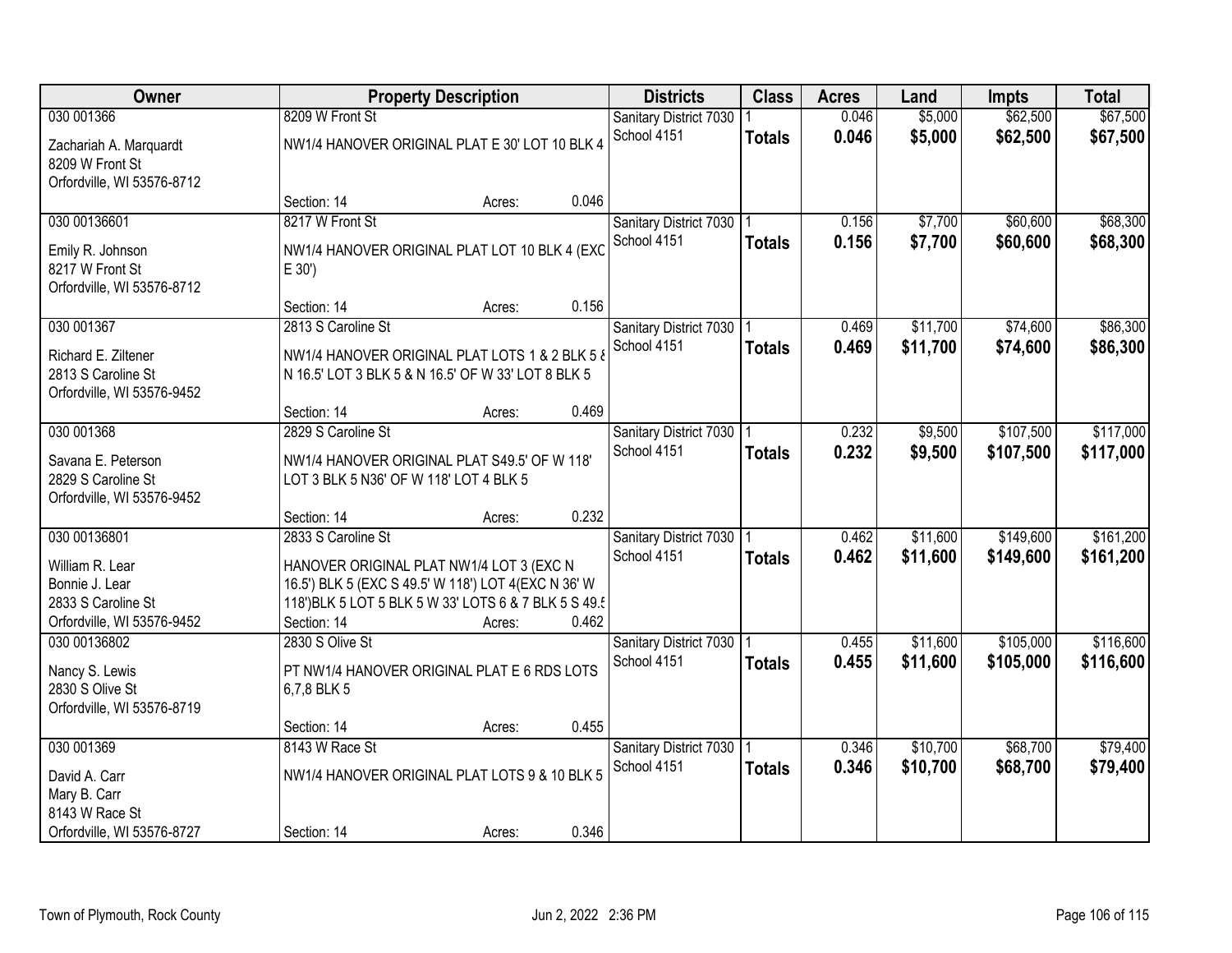| Owner                                                                                                                          |                                                                                                         | <b>Property Description</b> |       | <b>Districts</b>                          | <b>Class</b>  | <b>Acres</b>   | Land                 | <b>Impts</b>           | <b>Total</b>           |
|--------------------------------------------------------------------------------------------------------------------------------|---------------------------------------------------------------------------------------------------------|-----------------------------|-------|-------------------------------------------|---------------|----------------|----------------------|------------------------|------------------------|
| 030 001370<br>Frederick James Halbach<br>Samantha A. Jordan                                                                    | 8124 W Mill St<br>NW1/4 HANOVER ORIGINAL PLAT ALL BLK 6 (EXC<br>VOL 280-565)                            |                             |       | Sanitary District 7030<br>School 4151     | <b>Totals</b> | 0.682<br>0.682 | \$13,000<br>\$13,000 | \$70,200<br>\$70,200   | \$83,200<br>\$83,200   |
| 8124 W Mill St<br>Orfordville, WI 53576-9646                                                                                   | Section: 14                                                                                             | Acres:                      | 0.682 |                                           |               |                |                      |                        |                        |
| 030 00137001<br>Brian & Kerry Leirmoe Family Revocable NW1/4 HANOVER ORIGINAL PLAT PT BLK 6 COM 140<br>Trust<br>8108 W Mill St | 8108 W Mill St<br>W OF SE COR BLK 6, N 165', SELY TO PT 28' N OF SE<br>COR SD BLK, S 28', W 140' TO POB |                             |       | Sanitary District 7030<br>School 4151     | <b>Totals</b> | 0.270<br>0.270 | \$10,200<br>\$10,200 | \$76,800<br>\$76,800   | \$87,000<br>\$87,000   |
| Orfordville, WI 53576-9646                                                                                                     | Section: 14                                                                                             | Acres:                      | 0.270 |                                           |               |                |                      |                        |                        |
| 030 00137002<br><b>Bsj Properties LLC</b><br>PO Box 257<br>Janesville, WI 53547-0257                                           | 8121 W Mill St<br>NW1/4 HANOVER ORIGINAL PLAT LOTS 1 & 2 BLK 7                                          |                             |       | Sanitary District 7030   1<br>School 4151 | <b>Totals</b> | 0.433<br>0.433 | \$11,400<br>\$11,400 | \$72,700<br>\$72,700   | \$84,100<br>\$84,100   |
|                                                                                                                                | Section: 14                                                                                             | Acres:                      | 0.433 |                                           |               |                |                      |                        |                        |
| 030 00137003<br>James Crain<br>8122 High St                                                                                    | Olive St<br>NW1/4 HANOVER ORIGINAL PLAT LOT 3 BLK 7                                                     |                             |       | Sanitary District 7030 1<br>School 4151   | <b>Totals</b> | 0.214<br>0.214 | \$4,600<br>\$4,600   | \$0<br>\$0             | \$4,600<br>\$4,600     |
| Orfordville, WI 53576-8714                                                                                                     | Section: 14                                                                                             | Acres:                      | 0.214 |                                           |               |                |                      |                        |                        |
| 030 00137004<br>James L. Crain<br>Laura A. Crain<br>8122 W High St<br>Orfordville, WI 53576-8714                               | 8122 W High St<br>NW1/4 HANOVER ORIGINAL PLAT LOTS 4,5,& 6 BLK<br>Section: 14                           | Acres:                      | 0.636 | Sanitary District 7030<br>School 4151     | <b>Totals</b> | 0.636<br>0.636 | \$12,800<br>\$12,800 | \$116,000<br>\$116,000 | \$128,800<br>\$128,800 |
| 030 00137005<br>Dale E. Maynard<br>Elaine M. Maynard<br>2936 S Schuman Rd                                                      | 2936 S Schuman Rd<br>NW1/4 HANOVER ORIGINAL PLAT LOTS 7 & 8 BLK 7                                       |                             |       | Sanitary District 7030   1<br>School 4151 | <b>Totals</b> | 0.423<br>0.423 | \$11,300<br>\$11,300 | \$107,300<br>\$107,300 | \$118,600<br>\$118,600 |
| Orfordville, WI 53576-8721<br>030 00137006                                                                                     | Section: 14<br>Schuman Rd                                                                               | Acres:                      | 0.423 | Sanitary District 7030                    |               | 0.428          | \$2,700              | $\overline{50}$        | \$2,700                |
| Dale E. Maynard<br>Elaine M. Maynard<br>2936 S Schuman Rd                                                                      | NW1/4 HANOVER ORIGINAL PLAT LOTS 9 & 10 BLK 7                                                           |                             |       | School 4151                               | <b>Totals</b> | 0.428          | \$2,700              | \$0                    | \$2,700                |
| Orfordville, WI 53576-8721                                                                                                     | Section: 14                                                                                             | Acres:                      | 0.428 |                                           |               |                |                      |                        |                        |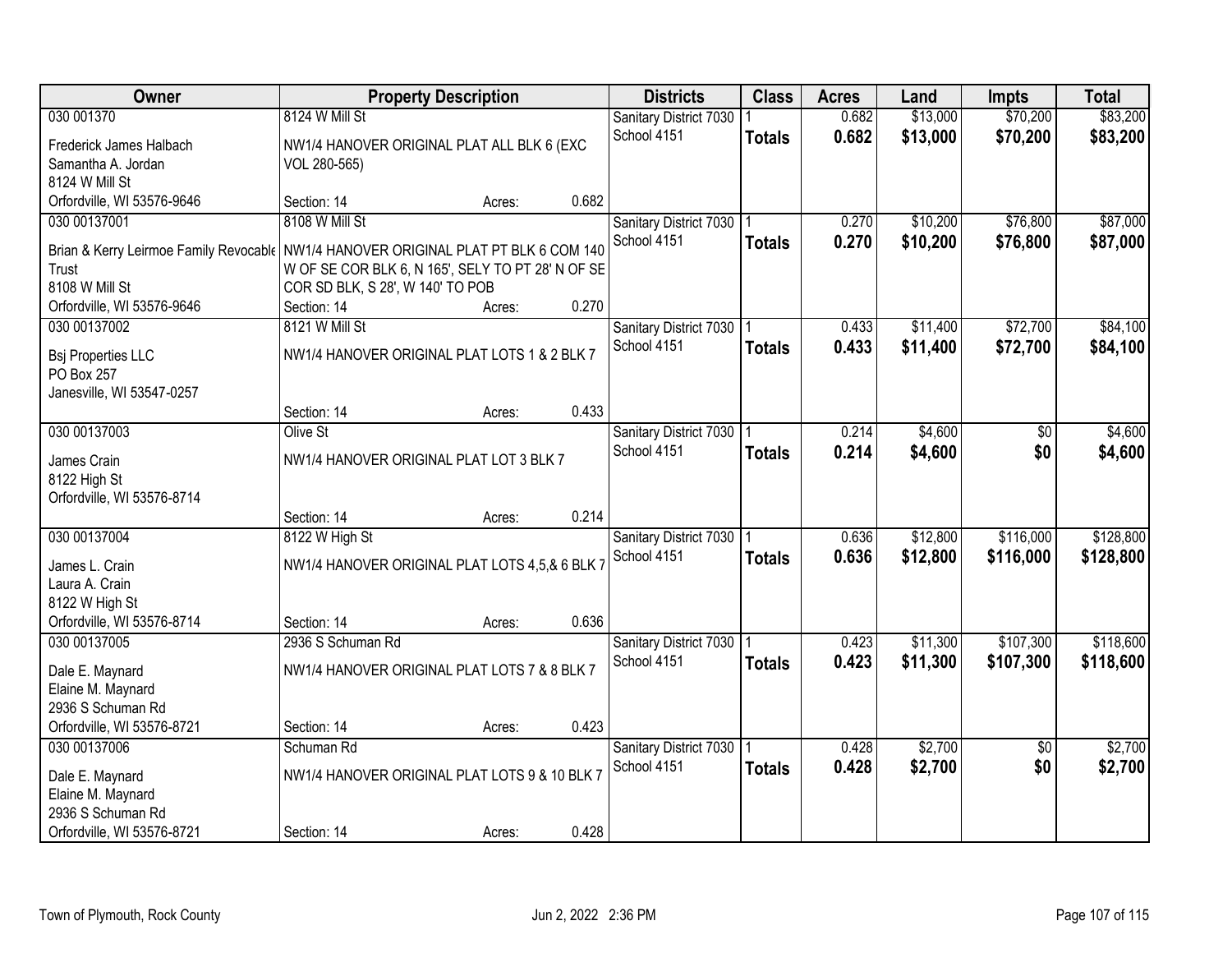| Owner                                        |                                                         | <b>Property Description</b> |       | <b>Districts</b>                      | <b>Class</b>  | <b>Acres</b>   | Land                 | <b>Impts</b>    | <b>Total</b>         |
|----------------------------------------------|---------------------------------------------------------|-----------------------------|-------|---------------------------------------|---------------|----------------|----------------------|-----------------|----------------------|
| 030 001371                                   | Mill St<br>NW1/4 HANOVER ORIGINAL PLAT LOTS 11 & 12 BLK |                             |       | Sanitary District 7030<br>School 4151 | <b>Totals</b> | 0.433<br>0.433 | \$11,400<br>\$11,400 | \$500<br>\$500  | \$11,900<br>\$11,900 |
| James Crain<br>8122 High St                  | 7                                                       |                             |       |                                       |               |                |                      |                 |                      |
| Orfordville, WI 53576-8714                   |                                                         |                             |       |                                       |               |                |                      |                 |                      |
|                                              | Section: 14                                             | Acres:                      | 0.433 |                                       |               |                |                      |                 |                      |
| 030 001372                                   | 2903 S Caroline St                                      |                             |       | Sanitary District 7030                |               | 0.262          | \$10,100             | \$74,500        | \$84,600             |
| Jenny E. Casey                               | NW1/4 HANOVER ORIGINAL PLAT PT LOTS 1 & 2 BLK           |                             |       | School 4151                           | <b>Totals</b> | 0.262          | \$10,100             | \$74,500        | \$84,600             |
| Mark A. Casey                                | 8 COM NW COR LOT 1, E 7 RDS, S 6 RDS, W 7 RDS, N        |                             |       |                                       |               |                |                      |                 |                      |
| 2903 S Caroline St                           | 6 RDS TO POB (EXC VOL 454 PG 407) SUBJ TO EASE          |                             |       |                                       |               |                |                      |                 |                      |
| Orfordville, WI 53576-9613                   | Section: 14                                             | Acres:                      | 0.262 |                                       |               |                |                      |                 |                      |
| 030 00137201                                 | 2919 Caroline St                                        |                             |       | Sanitary District 7030   1            |               | 0.491          | \$11,900             | \$112,300       | \$124,200            |
| Carl Homan                                   | NW1/4 HANOVER ORIGINAL PLAT S 2 RDS OF W 7              |                             |       | School 4151                           | <b>Totals</b> | 0.491          | \$11,900             | \$112,300       | \$124,200            |
| Shelby Homan                                 | RDS LOT 2 BLK 8 LOTS 3 & 4 BLK 8 & EASE                 |                             |       |                                       |               |                |                      |                 |                      |
| 2919 S Caroline St                           |                                                         |                             |       |                                       |               |                |                      |                 |                      |
| Orfordville, WI 53576-9613                   | Section: 14                                             | Acres:                      | 0.491 |                                       |               |                |                      |                 |                      |
| 030 00137202                                 | 8154 W High St                                          |                             |       | Sanitary District 7030 1              |               | 0.409          | \$11,200             | \$80,600        | \$91,800             |
|                                              |                                                         |                             |       | School 4151                           | <b>Totals</b> | 0.409          | \$11,200             | \$80,600        | \$91,800             |
| <b>Stacey Smith</b>                          | NW1/4 HANOVER ORIGINAL PLAT LOTS 5 & 6 BLK 8            |                             |       |                                       |               |                |                      |                 |                      |
| Attn: Duane & Cynthia Tracy                  |                                                         |                             |       |                                       |               |                |                      |                 |                      |
| 8154 W High St<br>Orfordville, WI 53576-8714 | Section: 14                                             |                             | 0.409 |                                       |               |                |                      |                 |                      |
| 030 001373                                   | 2926 S Olive St                                         | Acres:                      |       |                                       |               | 0.612          | \$12,600             | \$109,400       | \$122,000            |
|                                              |                                                         |                             |       | Sanitary District 7030<br>School 4151 |               | 0.612          | \$12,600             | \$109,400       | \$122,000            |
| Heather S. Pearsall                          | NW1/4 HANOVER ORIGINAL PLAT LOTS 7, 8 & 9 BLK           |                             |       |                                       | <b>Totals</b> |                |                      |                 |                      |
| 2926 S Olive St                              | 8                                                       |                             |       |                                       |               |                |                      |                 |                      |
| Orfordville, WI 53576-8720                   |                                                         |                             |       |                                       |               |                |                      |                 |                      |
|                                              | Section: 14                                             | Acres:                      | 0.612 |                                       |               |                |                      |                 |                      |
| 030 00137301                                 | 2920 S Olive St                                         |                             |       | Sanitary District 7030   1            |               | 0.202          | \$8,800              | \$81,200        | \$90,000             |
| Ryan C. Akkerman                             | NW1/4 HANOVER ORIGINAL PLAT LOT 10 BLK 8                |                             |       | School 4151                           | <b>Totals</b> | 0.202          | \$8,800              | \$81,200        | \$90,000             |
| Alizabeth R. Akkerman                        |                                                         |                             |       |                                       |               |                |                      |                 |                      |
| 2920 S Olive St                              |                                                         |                             |       |                                       |               |                |                      |                 |                      |
| Orfordville, WI 53576-8720                   | Section: 14                                             | Acres:                      | 0.202 |                                       |               |                |                      |                 |                      |
| 030 001374                                   | Olive St                                                |                             |       | Sanitary District 7030   1            |               | 0.199          | \$2,300              | $\overline{50}$ | \$2,300              |
| Jerry T. North                               | NW1/4 HANOVER ORIGINAL PLAT E 4 RDS LOTS 11 8           |                             |       | School 4151                           | <b>Totals</b> | 0.199          | \$2,300              | \$0             | \$2,300              |
| 8149 W Mill St                               | 12 BLK 8                                                |                             |       |                                       |               |                |                      |                 |                      |
| Orfordville, WI 53576-9648                   |                                                         |                             |       |                                       |               |                |                      |                 |                      |
|                                              | Section: 14                                             | Acres:                      | 0.199 |                                       |               |                |                      |                 |                      |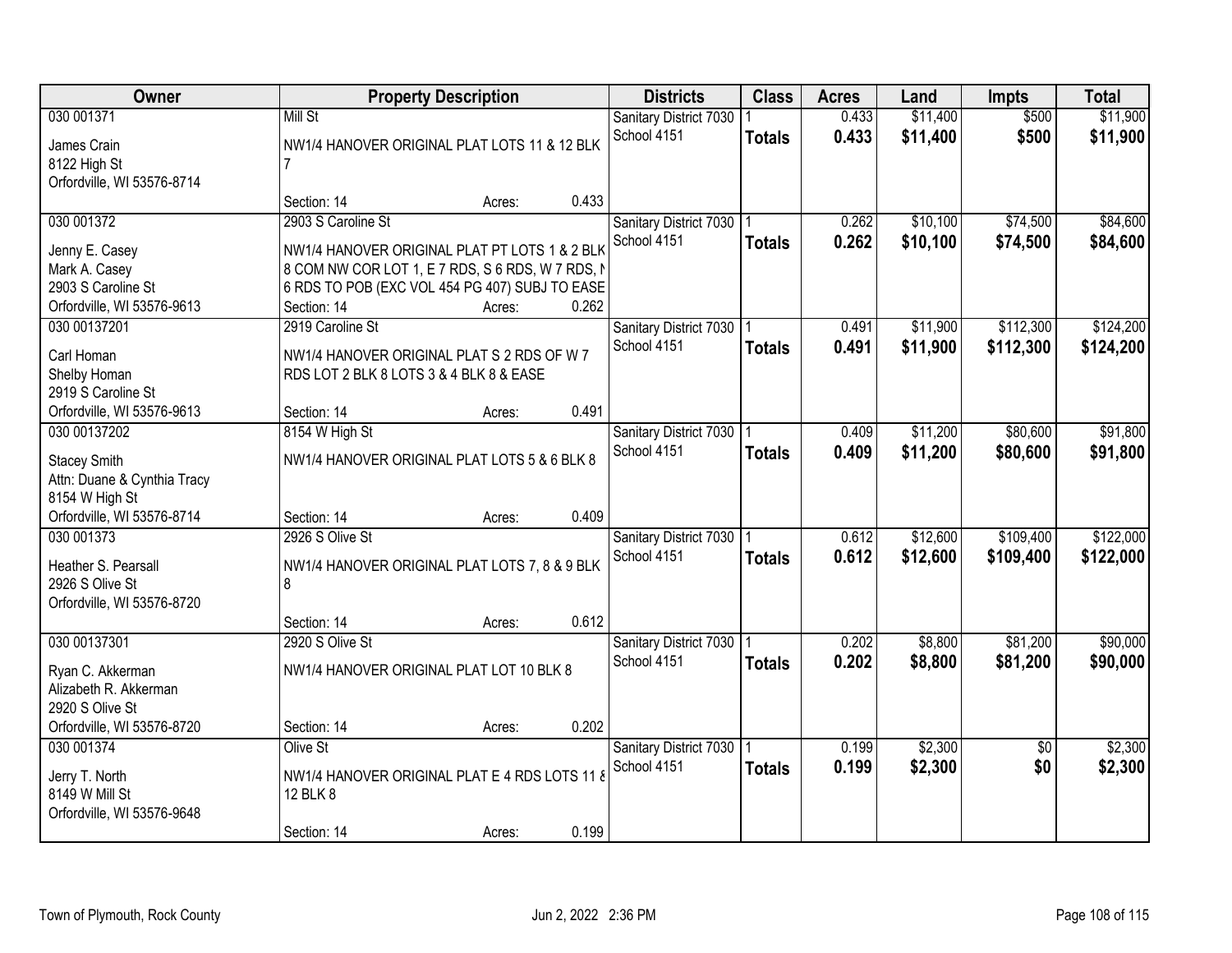| Owner                                                                                | <b>Property Description</b>                                                                                                       | <b>Districts</b> | <b>Class</b>                          | <b>Acres</b>  | Land           | Impts                | <b>Total</b>           |                        |
|--------------------------------------------------------------------------------------|-----------------------------------------------------------------------------------------------------------------------------------|------------------|---------------------------------------|---------------|----------------|----------------------|------------------------|------------------------|
| 030 00137401<br>Jerry T. North<br>8149 W Mill St                                     | Mill St<br>NW1/4 HANOVER ORIGINAL PLAT LOT 11 (EXC E 4<br>RDS) BLK 8                                                              |                  | Sanitary District 7030<br>School 4151 | <b>Totals</b> | 0.102<br>0.102 | \$2,500<br>\$2,500   | $\overline{50}$<br>\$0 | \$2,500<br>\$2,500     |
| Orfordville, WI 53576-9648                                                           | Section: 14                                                                                                                       | 0.102<br>Acres:  |                                       |               |                |                      |                        |                        |
| 030 00137402<br>Jerry T. North                                                       | 8149 S Mill St<br>NW1/4 HANOVER ORIGINAL PLAT LOT 12 (EXC E 4                                                                     |                  | Sanitary District 7030<br>School 4151 | <b>Totals</b> | 0.102<br>0.102 | \$6,400<br>\$6,400   | \$76,400<br>\$76,400   | \$82,800<br>\$82,800   |
| 8149 W Mill St<br>Orfordville, WI 53576-9648                                         | RDS) BLK 8<br>Section: 14                                                                                                         | 0.102<br>Acres:  |                                       |               |                |                      |                        |                        |
| 030 001375                                                                           | 8225 S Mill St                                                                                                                    |                  | Sanitary District 7030   1            |               | 0.793          | \$13,700             | \$70,400               | \$84,100               |
| Brian M. Schroeder<br>Tracy E. Schroeder<br>8225 W Mill St                           | NW1/4 HANOVER ORIGINAL PLAT LOTS 1, 2, 11 & 12<br>BLK9                                                                            |                  | School 4151                           | <b>Totals</b> | 0.793          | \$13,700             | \$70,400               | \$84,100               |
| Orfordville, WI 53576-8708                                                           | Section: 14                                                                                                                       | 0.793<br>Acres:  |                                       |               |                |                      |                        |                        |
| 030 001376                                                                           | 2917 S Lucas St                                                                                                                   |                  | Sanitary District 7030                |               | 0.396          | \$11,100             | \$84,700               | \$95,800               |
| Bradley A. Bennett<br>2917 S Lucas St<br>Orfordville, WI 53576-9645                  | NW1/4 HANOVER ORIGINAL PLAT LOTS 3 & 4 BLK 9                                                                                      |                  | School 4151                           | <b>Totals</b> | 0.396          | \$11,100             | \$84,700               | \$95,800               |
|                                                                                      | Section: 14                                                                                                                       | 0.396<br>Acres:  |                                       |               |                |                      |                        |                        |
| 030 00137601<br>Robert J. Groetken<br>Lucille M. Groetken                            | 8224 W High St<br>NW1/4 HANOVER ORIGINAL PLAT LOTS 5 & 6 BLK 9                                                                    |                  | Sanitary District 7030<br>School 4151 | <b>Totals</b> | 0.395<br>0.395 | \$11,100<br>\$11,100 | \$103,700<br>\$103,700 | \$114,800<br>\$114,800 |
| 8224 W High St<br>Orfordville, WI 53576-8702                                         | Section: 14                                                                                                                       | 0.395<br>Acres:  |                                       |               |                |                      |                        |                        |
| 030 00137602                                                                         | 2934 Caroline St                                                                                                                  |                  | Sanitary District 7030   X4           |               | 0.231          | $\overline{50}$      | $\overline{50}$        | $\overline{50}$        |
| Lutheran Church Immanuel Evangelical<br>8212 W High St<br>Orfordville, WI 53576-8702 | SE1/4 NW1/4 HANOVER ORIGINAL PLAT LOTS 7-10<br>BLK 9 CERTIFIED SURVEY MAP #1697405 VOL 28 PG<br>122-124 LOT 1                     |                  | School 4151                           | <b>Totals</b> | 0.231          | \$0                  | \$0                    | \$0                    |
|                                                                                      | Section: 14                                                                                                                       | 0.230<br>Acres:  |                                       |               |                |                      |                        |                        |
| 030 00137603<br>Secretary of Housing & Urban<br>Development<br>451 7th St SW         | 2934 Caroline St<br>SE1/4 NW1/4 HANOVER ORIGINAL PLAT LOTS 7-10<br>BLK 9 CERTIFIED SURVEY MAP #1697405 VOL 28 PG<br>122-124 LOT 2 |                  | Sanitary District 7030<br>School 4151 | <b>Totals</b> | 0.568<br>0.568 | \$12,400<br>\$12,400 | \$79,200<br>\$79,200   | \$91,600<br>\$91,600   |
| Washington, DC 20410-0001                                                            | Section: 14                                                                                                                       | 0.560<br>Acres:  |                                       |               |                |                      |                        |                        |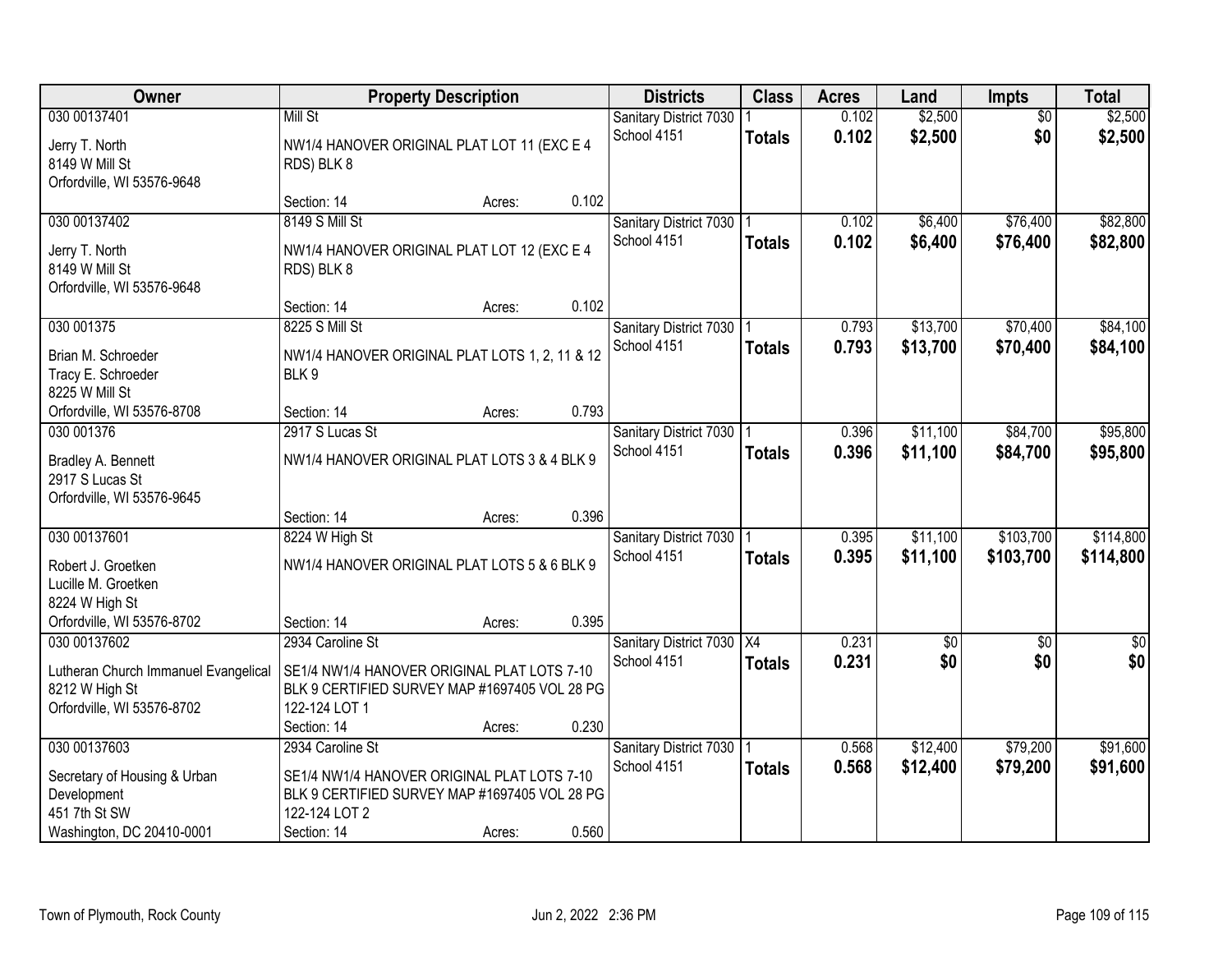| Owner                                                                            | <b>Property Description</b>                                                                    |        |       | <b>Districts</b>                          | <b>Class</b>  | <b>Acres</b>   | Land                   | <b>Impts</b>           | <b>Total</b>           |
|----------------------------------------------------------------------------------|------------------------------------------------------------------------------------------------|--------|-------|-------------------------------------------|---------------|----------------|------------------------|------------------------|------------------------|
| 030 001377<br>Marie Whiting<br>PO Box 511401<br>Punta Gorda, FL 33951-1401       | 2911 S West St<br>NW1/4 HANOVER ORIGINAL PLAT LOTS 1, 2, 3 & 4<br><b>BLK 10</b>                |        |       | Sanitary District 7030<br>School 4151     | <b>Totals</b> | 0.801<br>0.801 | \$13,800<br>\$13,800   | \$87,500<br>\$87,500   | \$101,300<br>\$101,300 |
|                                                                                  | Section: 14                                                                                    | Acres: | 0.801 |                                           |               |                |                        |                        |                        |
| 030 001378<br>Kyle J. Spaanem<br>2929 S West St<br>Orfordville, WI 53576-8726    | 2929 S West St<br>NW1/4 HANOVER ORIGINAL PLAT LOTS 5 & 6 BLK 10                                |        | 0.401 | Sanitary District 7030<br>School 4151     | <b>Totals</b> | 0.401<br>0.401 | \$11,200<br>\$11,200   | \$105,600<br>\$105,600 | \$116,800<br>\$116,800 |
| 030 001379                                                                       | Section: 14<br>2938 S Lucas St                                                                 | Acres: |       | Sanitary District 7030   1                |               | 0.401          | \$11,200               | \$31,500               | \$42,700               |
| John M. Aldrich<br>Ann Aldrich<br>2938 S Lucas St                                | NW1/4 HANOVER ORIGINAL PLAT LOTS 7 & 8 BLK 10                                                  |        |       | School 4151                               | <b>Totals</b> | 0.401          | \$11,200               | \$31,500               | \$42,700               |
| Orfordville, WI 53576-9644                                                       | Section: 14                                                                                    | Acres: | 0.401 |                                           |               |                |                        |                        |                        |
| 030 001380<br>Henry S. Sautin<br>Tricia R. Sautin                                | 2918 S Lucas St<br>NW1/4 HANOVER ORIGINAL PLAT LOTS 9 & 10 BLK<br>10 <sup>1</sup>              |        |       | Sanitary District 7030<br>School 4151     | <b>Totals</b> | 0.401<br>0.401 | \$11,200<br>\$11,200   | \$122,600<br>\$122,600 | \$133,800<br>\$133,800 |
| 2918 S Lucas St<br>Orfordville, WI 53576-9644                                    | Section: 14                                                                                    |        | 0.401 |                                           |               |                |                        |                        |                        |
| 030 00138001<br>John B. Waddell<br>2904 S Lucas St<br>Orfordville, WI 53576-9644 | 2904 S Lucas St<br>NW1/4 HANOVER ORIGINAL PLAT LOTS 11 & 12 BLK<br>10 <sup>°</sup>             | Acres: |       | Sanitary District 7030<br>School 4151     | <b>Totals</b> | 0.400<br>0.400 | \$11,200<br>\$11,200   | \$94,000<br>\$94,000   | \$105,200<br>\$105,200 |
|                                                                                  | Section: 14                                                                                    | Acres: | 0.400 |                                           |               |                |                        |                        |                        |
| 030 00138002<br>Jessup Robinson<br>PO Box 35<br>Orfordville, WI 53576-0035       | 3043 S West St<br>NW1/4 HANOVER ORIGINAL PLAT LOTS 1-14 BLK 11                                 |        |       | Sanitary District 7030   1<br>School 4151 | <b>Totals</b> | 2.932<br>2.932 | \$31,500<br>\$31,500   | \$86,300<br>\$86,300   | \$117,800<br>\$117,800 |
|                                                                                  | Section: 14                                                                                    | Acres: | 2.930 |                                           |               |                |                        |                        |                        |
| 030 001381<br>Town of Plymouth<br>8219 High St<br>Orfordville, WI 53576-8716     | 8219 High St<br>NW1/4 HANOVER ORIGINAL PLAT LOTS 1, 2, 13 & 14<br><b>BLK 12</b><br>Section: 14 | Acres: | 1.000 | Sanitary District 7030 X4<br>School 4151  | <b>Totals</b> | 1.000<br>1.000 | $\overline{50}$<br>\$0 | $\overline{50}$<br>\$0 | $\overline{50}$<br>\$0 |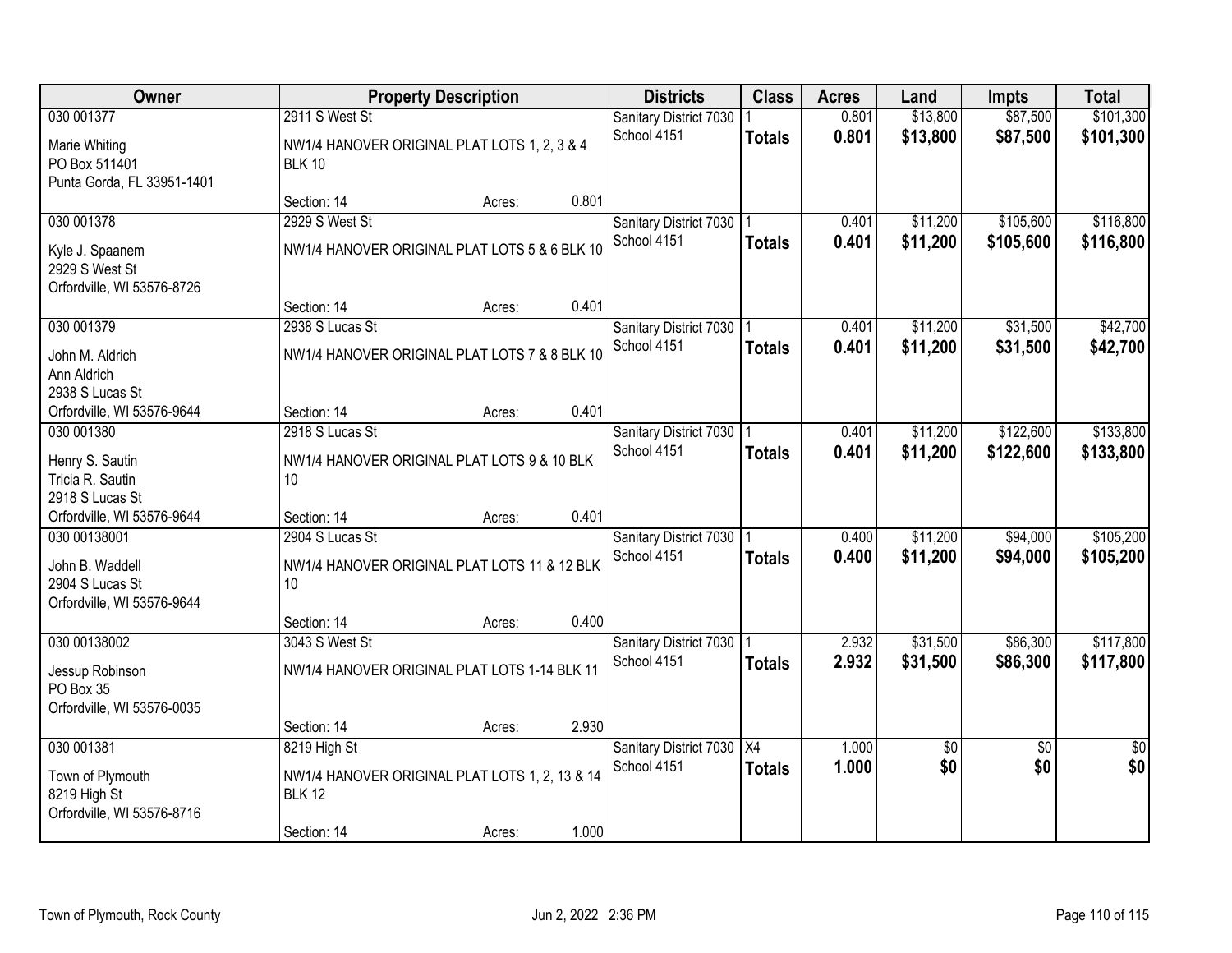| Owner                      |                                                | <b>Property Description</b> |       |                            | <b>Class</b>  | <b>Acres</b> | Land     | <b>Impts</b> | <b>Total</b> |
|----------------------------|------------------------------------------------|-----------------------------|-------|----------------------------|---------------|--------------|----------|--------------|--------------|
| 030 001382                 | 3024 S Caroline St                             |                             |       | Sanitary District 7030     |               | 0.620        | \$9,300  | \$126,600    | \$135,900    |
| Bonnie Jean Gibson         | NW1/4 HANOVER ORIGINAL PLAT LOTS 10, 11, & 12  |                             |       | School 4151                | <b>Totals</b> | 0.620        | \$9,300  | \$126,600    | \$135,900    |
| Donald R. Gibson           | <b>BLK 12</b>                                  |                             |       |                            |               |              |          |              |              |
| 3024 S Caroline St         |                                                |                             |       |                            |               |              |          |              |              |
| Orfordville, WI 53576-9615 | Section: 14                                    | Acres:                      | 0.620 |                            |               |              |          |              |              |
| 030 00138201               | 3023 S Lucas St                                |                             |       | Sanitary District 7030     |               | 0.620        | \$9,300  | \$66,100     | \$75,400     |
|                            |                                                |                             |       | School 4151                | <b>Totals</b> | 0.620        | \$9,300  | \$66,100     | \$75,400     |
| Susan E. Wilson            | NW1/4 HANOVER ORIGINAL PLAT LOTS 3 & 4 & 5 BLI |                             |       |                            |               |              |          |              |              |
| 3023 S Lucas St            | 12                                             |                             |       |                            |               |              |          |              |              |
| Orfordville, WI 53576-9500 |                                                |                             |       |                            |               |              |          |              |              |
|                            | Section: 14                                    | Acres:                      | 0.620 |                            |               |              |          |              |              |
| 030 00138203               | 3037 S Lucas St                                |                             |       | Sanitary District 7030   1 |               | 0.823        | \$13,900 | \$89,600     | \$103,500    |
| April Witkowski            | NW1/4 HANOVER ORIGINAL PLAT LOTS 6,7,8,& 9 BLK |                             |       | School 4151                | <b>Totals</b> | 0.823        | \$13,900 | \$89,600     | \$103,500    |
| Deven Cohan-Dutcher        | 12                                             |                             |       |                            |               |              |          |              |              |
| 3037 S Lucas St            |                                                |                             |       |                            |               |              |          |              |              |
| Orfordville, WI 53576-9500 | Section: 14                                    | Acres:                      | 0.823 |                            |               |              |          |              |              |
| 030 001383                 | 8155 S High St                                 |                             |       | Sanitary District 7030     |               | 2.200        | \$26,400 | \$186,300    | \$212,700    |
| Jamie Maronde              | HANOVER ORIGINAL PLAT BLK 13 LOTS 1-5 & 10-14  |                             |       | School 4151                | <b>Totals</b> | 2.200        | \$26,400 | \$186,300    | \$212,700    |
| Aaron Maronde              |                                                |                             |       |                            |               |              |          |              |              |
| 8155 W High St             |                                                |                             |       |                            |               |              |          |              |              |
| Orfordville, WI 53576-8715 | Section: 14                                    | Acres:                      | 2.200 |                            |               |              |          |              |              |
| 030 00138301               | 3039 S Caroline St                             |                             |       | Sanitary District 7030     |               | 0.890        | \$14,300 | \$193,500    | \$207,800    |
|                            |                                                |                             |       | School 4151                |               | 0.890        | \$14,300 | \$193,500    | \$207,800    |
| Theron P. Benedict         | HANOVER ORIGINAL PLAT LOTS 6,7,8,9 BLK 13      |                             |       |                            | <b>Totals</b> |              |          |              |              |
| Dorothy E. Benedict        |                                                |                             |       |                            |               |              |          |              |              |
| 3039 S Caroline St         |                                                |                             |       |                            |               |              |          |              |              |
| Orfordville, WI 53576-9485 | Section: 14                                    | Acres:                      | 0.890 |                            |               |              |          |              |              |
| 030 001384                 | 8123 S High St                                 |                             |       | Sanitary District 7030   1 |               | 0.170        | \$8,000  | \$83,300     | \$91,300     |
| James B. Heaton            | NW1/4 HANOVER ORIGINAL PLAT LOTS 1-5, 12-14    |                             |       | School 4151                | <b>Totals</b> | 0.170        | \$8,000  | \$83,300     | \$91,300     |
| Kandis K. Heaton           | <b>BLK 14</b>                                  |                             |       |                            |               |              |          |              |              |
| 8123 W High St             |                                                |                             |       |                            |               |              |          |              |              |
| Orfordville, WI 53576-8715 | Section: 14                                    | Acres:                      | 0.170 |                            |               |              |          |              |              |
| 030 00138401               | 3036 S Schuman Rd                              |                             |       | Sanitary District 7030     |               | 0.873        | \$14,200 | \$115,700    | \$129,900    |
|                            |                                                |                             |       | School 4151                | <b>Totals</b> | 0.873        | \$14,200 | \$115,700    | \$129,900    |
| Dennis A. Elmer            | NW1/4 HANOVER ORIGINAL PLAT LOTS 6, 7, 8 & 9   |                             |       |                            |               |              |          |              |              |
| 3036 S Schuman Rd          | <b>BLK 14</b>                                  |                             |       |                            |               |              |          |              |              |
| Orfordville, WI 53576-8722 |                                                |                             |       |                            |               |              |          |              |              |
|                            | Section: 14                                    | Acres:                      | 0.873 |                            |               |              |          |              |              |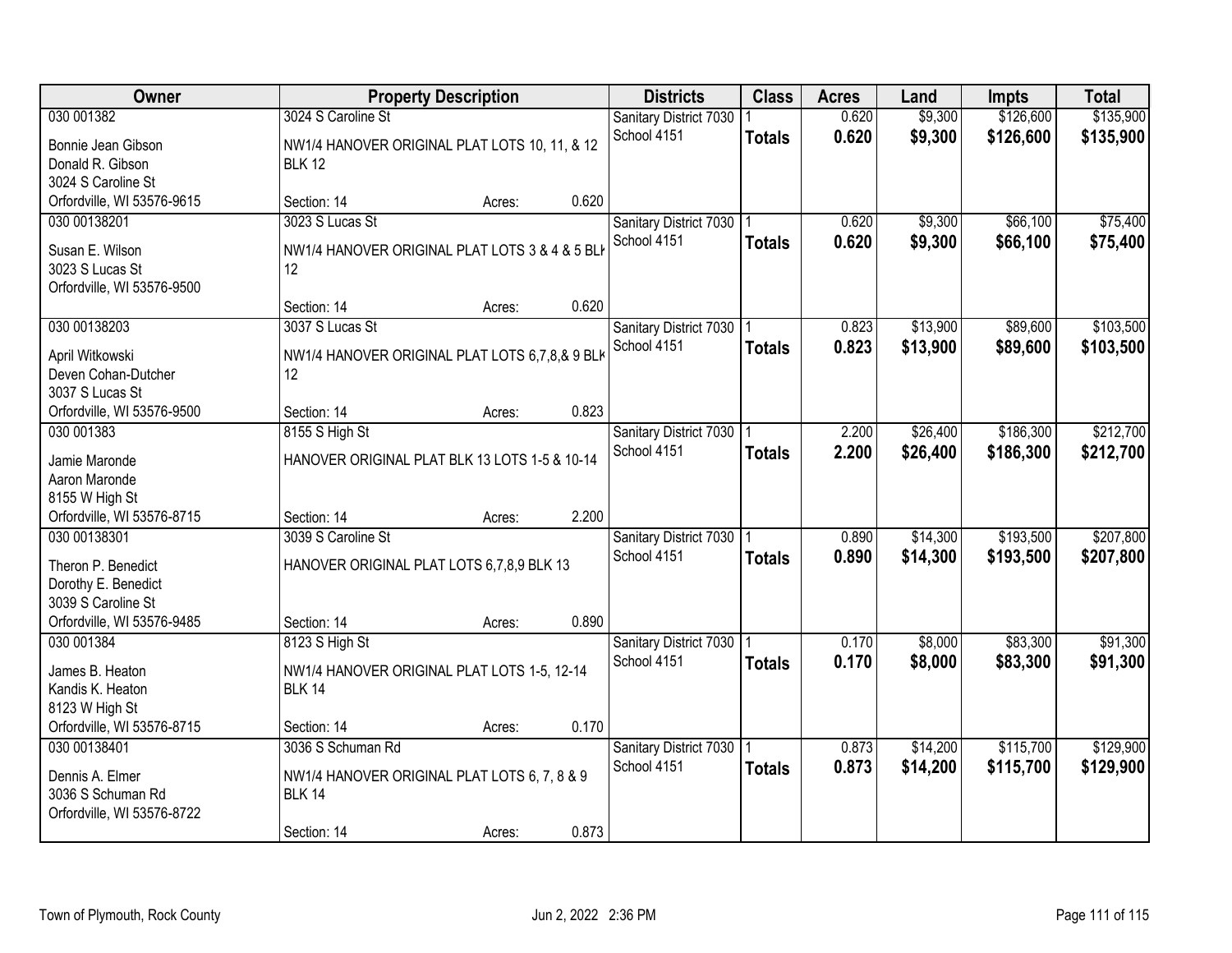| Owner                      | <b>Property Description</b>                   |        |       | <b>Districts</b>           | <b>Class</b>  | <b>Acres</b> | Land     | <b>Impts</b> | <b>Total</b> |
|----------------------------|-----------------------------------------------|--------|-------|----------------------------|---------------|--------------|----------|--------------|--------------|
| 030 0013840101             | 3026 S Schuman Rd                             |        |       | Sanitary District 7030     |               | 0.439        | \$11,500 | \$113,400    | \$124,900    |
| Michelle A. Peacock        | NW1/4 HANOVER ORIGINAL PLAT LOTS 10 & 11 BLK  |        |       | School 4151                | <b>Totals</b> | 0.439        | \$11,500 | \$113,400    | \$124,900    |
| Chad R. Pearsall           | 14                                            |        |       |                            |               |              |          |              |              |
| 3026 S Schuman Rd          |                                               |        |       |                            |               |              |          |              |              |
| Orfordville, WI 53576-8722 | Section: 14                                   | Acres: | 0.439 |                            |               |              |          |              |              |
| 030 00138402               | 3001 S Schuman Rd                             |        |       | Sanitary District 7030   1 |               | 0.810        | \$13,800 | \$140,600    | \$154,400    |
|                            |                                               |        |       | School 4151                | <b>Totals</b> | 0.810        | \$13,800 | \$140,600    | \$154,400    |
| William C. Klitzman Jr     | PT SW1/4 NE1/4 PT HANOVER OP CERTIFIED        |        |       |                            |               |              |          |              |              |
| Wendy K. Klitzman          | SURVEY MAP #1179656 VOL 16 PG 108-109 LOT 1   |        |       |                            |               |              |          |              |              |
| 3001 S Schuman Rd          |                                               |        |       |                            |               |              |          |              |              |
| Orfordville, WI 53576-9434 | Section: 14                                   | Acres: | 0.810 |                            |               |              |          |              |              |
| 030 0013840202             | 3003 S Schuman Rd                             |        |       | Sanitary District 7030   1 |               | 1.120        | \$16,200 | \$121,600    | \$137,800    |
| John D. Williams           | PT SW1/4 NE1/4 PT HANOVER OP CERTIFIED        |        |       | School 4151                | <b>Totals</b> | 1.120        | \$16,200 | \$121,600    | \$137,800    |
| Kristen Z. Williams        | SURVEY MAP #1179656 VOL 16 PG 108-109 LOT 2   |        |       |                            |               |              |          |              |              |
| 226 Clover Ln              |                                               |        |       |                            |               |              |          |              |              |
| Janesville, WI 53548-8430  | Section: 14                                   | Acres: | 1.120 |                            |               |              |          |              |              |
| 030 0013840203             | Schuman Rd                                    |        |       | Sanitary District 7030     |               | 0.790        | \$13,700 | \$1,500      | \$15,200     |
|                            |                                               |        |       | School 4151                | <b>Totals</b> | 0.790        | \$13,700 | \$1,500      | \$15,200     |
| Craig Hein                 | PT SW1/4 NE1/4 PT HANOVER OP CERTIFIED        |        |       |                            |               |              |          |              |              |
| Lisa Schultz               | SURVEY MAP #1179656 VOL 16 PG 108-109 LOT 3   |        |       |                            |               |              |          |              |              |
| 3023 S Schuman Rd          |                                               |        |       |                            |               |              |          |              |              |
| Orfordville, WI 53576-9434 | Section: 14                                   | Acres: | 0.790 |                            |               |              |          |              |              |
| 030 0013840204             | 3023 S Schuman Rd                             |        |       | Sanitary District 7030     |               | 0.800        | \$13,800 | \$162,000    | \$175,800    |
| Craig Hein                 | PT SW1/4 NE1/4 PT HANOVER OP CERTIFIED        |        |       | School 4151                | <b>Totals</b> | 0.800        | \$13,800 | \$162,000    | \$175,800    |
| Lisa Schultz               | SURVEY MAP #1179656 VOL 16 PG 108-109 LOT 4   |        |       |                            |               |              |          |              |              |
| 3023 S Schuman Rd          |                                               |        |       |                            |               |              |          |              |              |
| Orfordville, WI 53576-9434 | Section: 14                                   | Acres: | 0.800 |                            |               |              |          |              |              |
| 030 00138403               | 2923 S Schuman Rd                             |        |       | Sanitary District 7030   1 |               | 1.391        | \$18,900 | \$199,000    | \$217,900    |
|                            |                                               |        |       | School 4151                | <b>Totals</b> | 1.391        | \$18,900 | \$199,000    | \$217,900    |
| Donald E. Davies           | HANOVER ORIGINAL PLAT NW1/4 LOTS 2,3,4,9 10 & |        |       |                            |               |              |          |              |              |
| Beth M. Davies             | 11 BLK 16 & W1/2 VAC EAST ST E & ADJ          |        |       |                            |               |              |          |              |              |
| 2923 S Schuman Rd          |                                               |        | 1.390 |                            |               |              |          |              |              |
| Orfordville, WI 53576-9427 | Section: 14                                   | Acres: |       |                            |               |              |          |              |              |
| 030 00138404               | 2937 S Schuman Rd                             |        |       | Sanitary District 7030     |               | 1.047        | \$15,500 | \$169,500    | \$185,000    |
| Daniel J. Cawkins          | NW1/4 HANOVER ORIGINAL PLAT LOTS 5, 6, 7 & 8  |        |       | School 4151                | <b>Totals</b> | 1.047        | \$15,500 | \$169,500    | \$185,000    |
| 2937 S Schuman Rd          | BLK 16 & N1/2 VAC HIGH ST S & ADJ & W1/2 VAC  |        |       |                            |               |              |          |              |              |
| Orfordville, WI 53576-9427 | EAST ST E & ADJ                               |        |       |                            |               |              |          |              |              |
|                            | Section: 14                                   | Acres: | 1.040 |                            |               |              |          |              |              |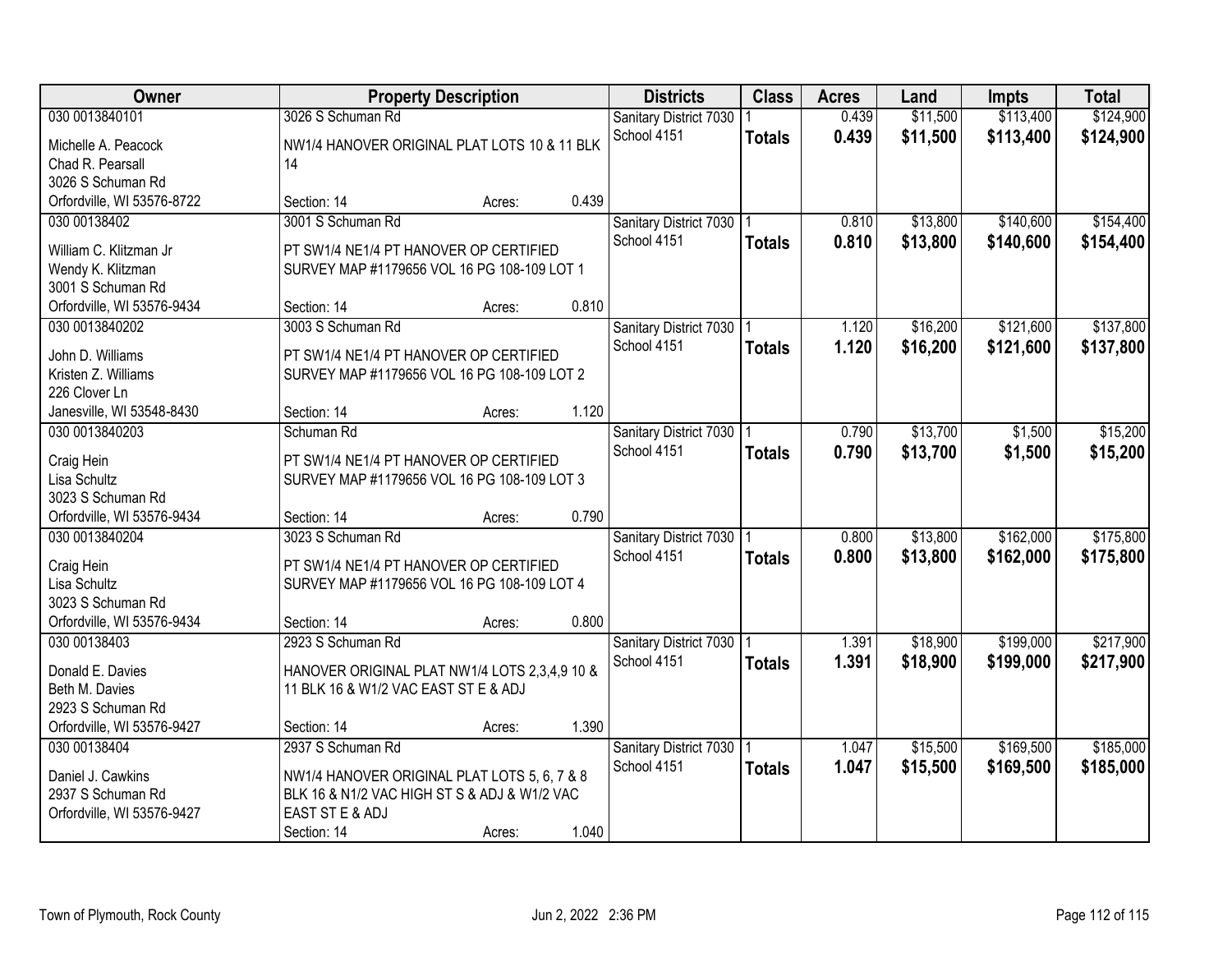| Owner                              |                                                  | <b>Property Description</b> |       | <b>Districts</b>           | <b>Class</b>  | <b>Acres</b> | Land     | <b>Impts</b>    | <b>Total</b> |
|------------------------------------|--------------------------------------------------|-----------------------------|-------|----------------------------|---------------|--------------|----------|-----------------|--------------|
| 030 00138405                       | 2901 S Schuman Rd                                |                             |       | Sanitary District 7030     |               | 3.603        | \$35,000 | \$169,600       | \$204,600    |
| Hayden M. Meyer                    | NW1/4 HANOVER ORIGINAL PLAT LOTS 1 & 12 BLK      |                             |       | School 4151                | <b>Totals</b> | 3.603        | \$35,000 | \$169,600       | \$204,600    |
| Molly L. Patterson                 | 16 BLK 17 & MILL RACE & VAC MILL STREET & PT     |                             |       |                            |               |              |          |                 |              |
| 2901 S Schuman Rd                  | VAC EAST ST E & ADJ                              |                             |       |                            |               |              |          |                 |              |
| Orfordville, WI 53576-9427         | Section: 14                                      | Acres:                      | 3.600 |                            |               |              |          |                 |              |
| 030 001385                         | Race St                                          |                             |       | Sanitary District 7030     |               | 0.076        | \$5,700  | $\overline{50}$ | \$5,700      |
|                                    |                                                  |                             |       | School 4151                | <b>Totals</b> | 0.076        | \$5,700  | \$0             | \$5,700      |
| Paul R. Britton                    | NW1/4 HANOVER ORIGINAL PLAT BLK 22               |                             |       |                            |               |              |          |                 |              |
| Janice M. Britton<br>7307 S Lee Rd |                                                  |                             |       |                            |               |              |          |                 |              |
| Brodhead, WI 53520-8845            | Section: 14                                      | Acres:                      | 0.076 |                            |               |              |          |                 |              |
| 030 001386                         | 8407 W Race St                                   |                             |       | Sanitary District 7030   1 |               | 0.510        | \$12,000 | \$49,700        | \$61,700     |
|                                    |                                                  |                             |       | School 4151                |               |              |          |                 |              |
| Johnny L. Bates                    | PT NW1/4 HOHANSHELT'S ADDITION LOTS 1, 2 & 3     |                             |       |                            | <b>Totals</b> | 0.510        | \$12,000 | \$49,700        | \$61,700     |
| 8407 W Race St                     | BLK <sub>1</sub>                                 |                             |       |                            |               |              |          |                 |              |
| Orfordville, WI 53576-8729         |                                                  |                             |       |                            |               |              |          |                 |              |
|                                    | Section: 14                                      | Acres:                      | 0.510 |                            |               |              |          |                 |              |
| 030 001387                         | <b>Pleasant St</b>                               |                             |       | Sanitary District 7030   1 |               | 0.076        | \$5,700  | \$0             | \$5,700      |
| Mark D. Henning                    | PT NW1/4 HOHANSHELT'S ADDITION E 26.61' LOTS     |                             |       | School 4151                | <b>Totals</b> | 0.076        | \$5,700  | \$0             | \$5,700      |
| Dianna Henning                     | 10 & 11 BLK 1 (EXC N 8' LOT 11)                  |                             |       |                            |               |              |          |                 |              |
| 2723 S Pleasant St                 |                                                  |                             |       |                            |               |              |          |                 |              |
| Orfordville, WI 53576-9453         | Section: 14                                      | Acres:                      | 0.076 |                            |               |              |          |                 |              |
| 030 00138701                       | 8408 W Front St                                  |                             |       | Sanitary District 7030     |               | 0.610        | \$12,600 | \$122,100       | \$134,700    |
|                                    |                                                  |                             |       | School 4151                | <b>Totals</b> | 0.610        | \$12,600 | \$122,100       | \$134,700    |
| Brian J. Walker                    | PT NW1/4 HOHANSHELT'S ADDITION LOTS 4, 5 & 6     |                             |       |                            |               |              |          |                 |              |
| Brinda L. Walker                   | BLK <sub>1</sub>                                 |                             |       |                            |               |              |          |                 |              |
| 8408 W Front St                    |                                                  |                             | 0.610 |                            |               |              |          |                 |              |
| Orfordville, WI 53576-8711         | Section: 14                                      | Acres:                      |       |                            |               |              |          |                 |              |
| 030 001388                         | 8418 W Front St                                  |                             |       | Sanitary District 7030     |               | 0.609        | \$12,600 | \$10,000        | \$22,600     |
| Mark Henning                       | PT NW1/4 HOHANSHELT'S ADDITION LOTS 7, 8 & 9     |                             |       | School 4151                | <b>Totals</b> | 0.609        | \$12,600 | \$10,000        | \$22,600     |
| Dianna Henning                     | BLK <sub>1</sub>                                 |                             |       |                            |               |              |          |                 |              |
| 2723 Pleasant St                   |                                                  |                             |       |                            |               |              |          |                 |              |
| Orfordville, WI 53576-9453         | Section: 14                                      | Acres:                      | 0.609 |                            |               |              |          |                 |              |
| 030 001389                         | 2723 S Pleasant St                               |                             |       | Sanitary District 7030   1 |               | 0.306        | \$10,400 | \$87,400        | \$97,800     |
| Mark D. Henning                    | PT NW1/4 HOHANSHELT'S ADDITION PT LOTS 10 &      |                             |       | School 4151                | <b>Totals</b> | 0.306        | \$10,400 | \$87,400        | \$97,800     |
| Dianna Henning                     | 11 BLK 1 COM SW COR LOT 10, N 124', E 105.39', S |                             |       |                            |               |              |          |                 |              |
| 2723 S Pleasant St                 | 124', W 105.39' TO POB                           |                             |       |                            |               |              |          |                 |              |
| Orfordville, WI 53576-9453         | Section: 14                                      | Acres:                      | 0.306 |                            |               |              |          |                 |              |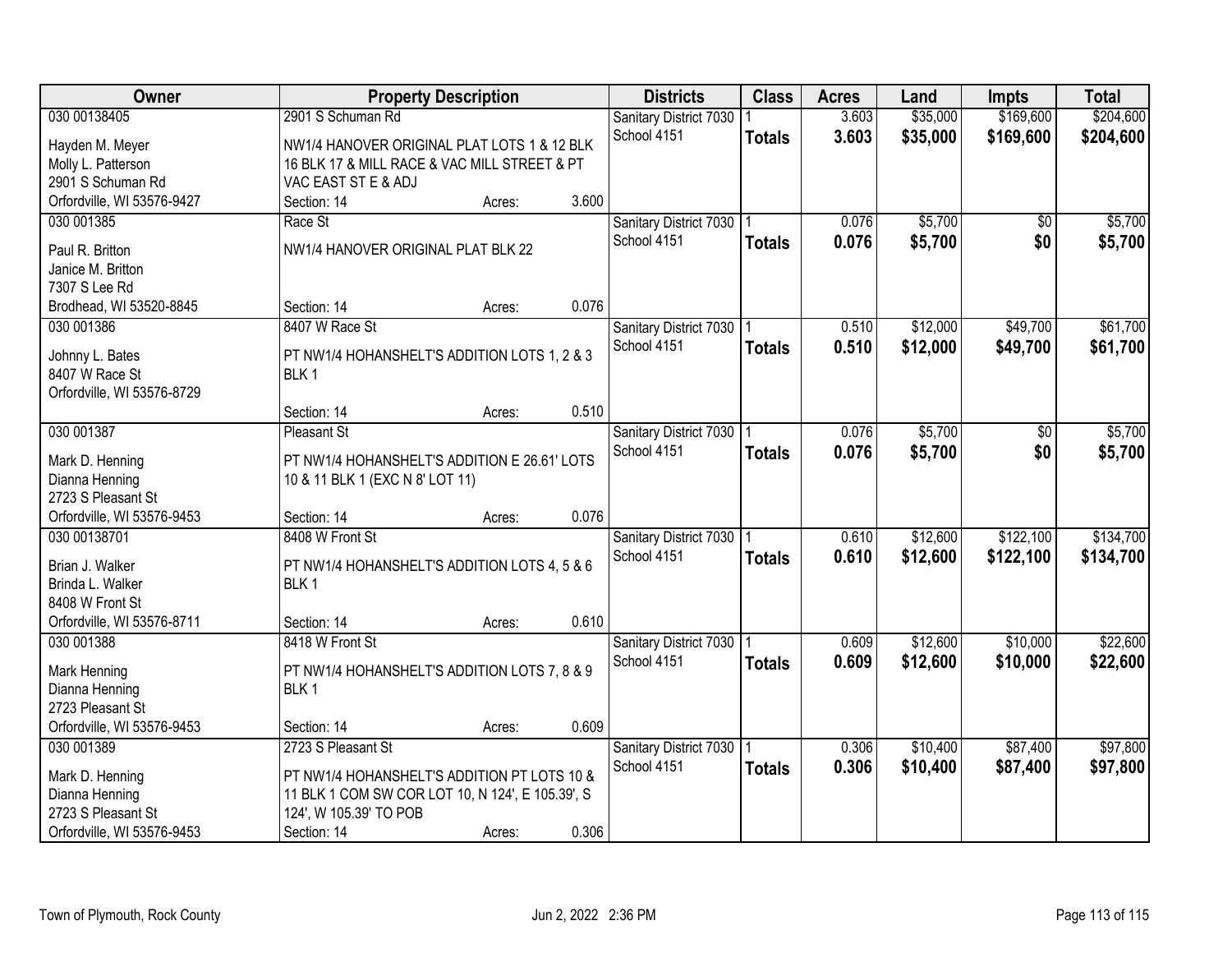| <b>Owner</b>                                    |                                                                                   | <b>Property Description</b> |       |                                       | <b>Class</b>  | <b>Acres</b> | Land     | Impts           | <b>Total</b> |
|-------------------------------------------------|-----------------------------------------------------------------------------------|-----------------------------|-------|---------------------------------------|---------------|--------------|----------|-----------------|--------------|
| 030 001390                                      | Schaffner Rd                                                                      |                             |       | Sanitary District 7030                |               | 0.135        | \$7,200  | $\overline{50}$ | \$7,200      |
| Mark D. Henning                                 | PT NW1/4 HOHANSHELT'S ADDITION LOT 12 & N 8'                                      |                             |       | School 4151                           | <b>Totals</b> | 0.135        | \$7,200  | \$0             | \$7,200      |
| Dianna Henning                                  | LOT 11 BLK 1                                                                      |                             |       |                                       |               |              |          |                 |              |
| 2723 S Pleasant St                              |                                                                                   |                             |       |                                       |               |              |          |                 |              |
| Orfordville, WI 53576-9453                      | Section: 14                                                                       | Acres:                      | 0.135 |                                       |               |              |          |                 |              |
| 030 001391                                      | 2718 S Pleasant St                                                                |                             |       | Sanitary District 7030                |               | 0.336        | \$10,700 | \$85,700        | \$96,400     |
| <b>Stanley Hesgard</b>                          | PT NW1/4 HOHANSHELT'S ADDITION LOTS 1 & 2 BLK                                     |                             |       | School 4151                           | <b>Totals</b> | 0.336        | \$10,700 | \$85,700        | \$96,400     |
| 2718 S Pleasant St                              |                                                                                   |                             |       |                                       |               |              |          |                 |              |
| Orfordville, WI 53576-9582                      |                                                                                   |                             |       |                                       |               |              |          |                 |              |
|                                                 | Section: 14                                                                       | Acres:                      | 0.336 |                                       |               |              |          |                 |              |
| 030 00139101                                    | 8455 Race St                                                                      |                             |       | Sanitary District 7030                |               | 0.441        | \$11,500 | \$17,100        | \$28,600     |
|                                                 |                                                                                   |                             |       | School 4151                           | <b>Totals</b> | 0.441        | \$11,500 | \$17,100        | \$28,600     |
| Amador Rodriguez<br>J Guadalupe Rodrigue Rivera | PT W1/2 NW1/4 HOHANSHELT'S SECOND ADD LOTS<br>11 & 12 BLK 2 PT VAC STREET W & ADJ |                             |       |                                       |               |              |          |                 |              |
| 702 Pearl Ave                                   |                                                                                   |                             |       |                                       |               |              |          |                 |              |
| Loves Park, IL 61111-5930                       | Section: 14                                                                       | Acres:                      | 0.441 |                                       |               |              |          |                 |              |
| 030 001392                                      | 2732 S Pleasant St                                                                |                             |       | Sanitary District 7030                |               | 0.406        | \$11,200 | \$0             | \$11,200     |
|                                                 |                                                                                   |                             |       | School 4151                           | <b>Totals</b> | 0.406        | \$11,200 | \$0             | \$11,200     |
| <b>Stanley Hesgard</b>                          | PT NW1/4 HOHANSHELT'S ADDITION LOTS 3 & 4 BLK                                     |                             |       |                                       |               |              |          |                 |              |
| 2718 S Pleasant St                              |                                                                                   |                             |       |                                       |               |              |          |                 |              |
| Orfordville, WI 53576-9582                      | Section: 14                                                                       |                             | 0.406 |                                       |               |              |          |                 |              |
| 030 001393                                      | 2748 S Pleasant St                                                                | Acres:                      |       |                                       |               | 0.406        | \$11,200 | \$83,000        | \$94,200     |
|                                                 |                                                                                   |                             |       | Sanitary District 7030<br>School 4151 |               | 0.406        | \$11,200 | \$83,000        |              |
| Nathanael J. Burchell                           | PT NW1/4 HOHANSHELT'S ADDITION LOTS 5 & 6 BLK                                     |                             |       |                                       | <b>Totals</b> |              |          |                 | \$94,200     |
| Michelle Joie A Burchell                        | $\mathfrak{p}$                                                                    |                             |       |                                       |               |              |          |                 |              |
| 2748 S Pleasant St                              |                                                                                   |                             |       |                                       |               |              |          |                 |              |
| Orfordville, WI 53576-9582                      | Section: 14                                                                       | Acres:                      | 0.406 |                                       |               |              |          |                 |              |
| 030 001394                                      | 8463 W Front St                                                                   |                             |       | Sanitary District 7030                |               | 3.100        | \$30,200 | \$39,700        | \$69,900     |
| Korey L. Statton                                | PT NW1/4 HOHANSHELT'S SECOND ADD BLKS 6,                                          |                             |       | School 4151                           |               | 4.550        | \$1,300  | \$0             | \$1,300      |
| Bobbi Jo Statton                                | BLK 3 & PT BLK 2 CERTIFIED SURVEY MAP #2162569                                    |                             |       |                                       | <b>Totals</b> | 7.650        | \$31,500 | \$39,700        | \$71,200     |
| 8437 W Front St                                 | VOL 40 PG 342-345 LOT 1                                                           |                             |       |                                       |               |              |          |                 |              |
| Orfordville, WI 53576-8713                      | Section: 14                                                                       | Acres:                      | 7.650 |                                       |               |              |          |                 |              |